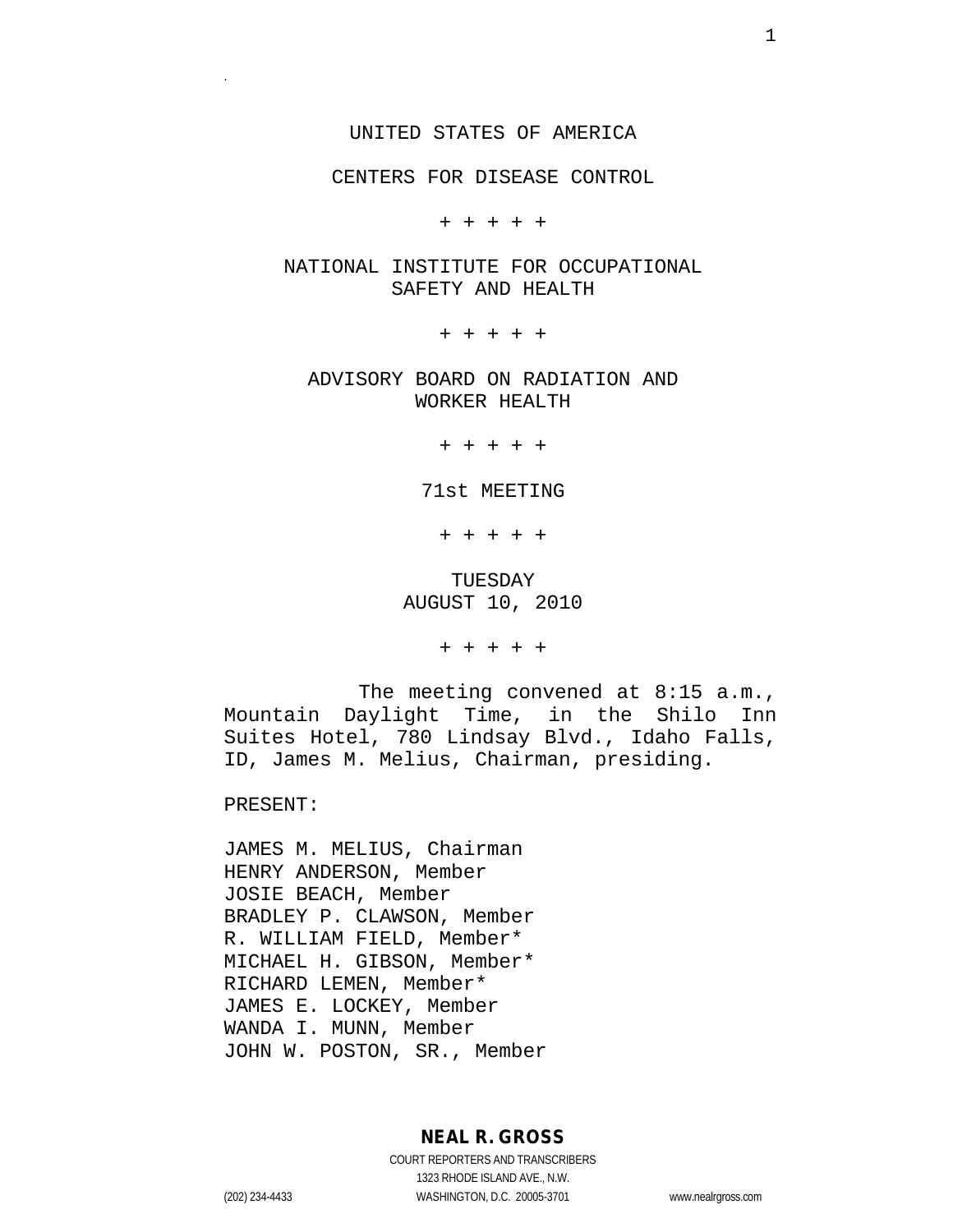#### PRESENT: (CONTINUED)

.

ROBERT W. PRESLEY, Member DAVID B. RICHARDSON, Member GENEVIEVE S. ROESSLER, Member PHILLIP SCHOFIELD, Member PAUL L. ZIEMER, Member TED KATZ, Designated Federal Official

# **NEAL R. GROSS**

COURT REPORTERS AND TRANSCRIBERS 1323 RHODE ISLAND AVE., N.W. (202) 234-4433 WASHINGTON, D.C. 20005-3701 www.nealrgross.com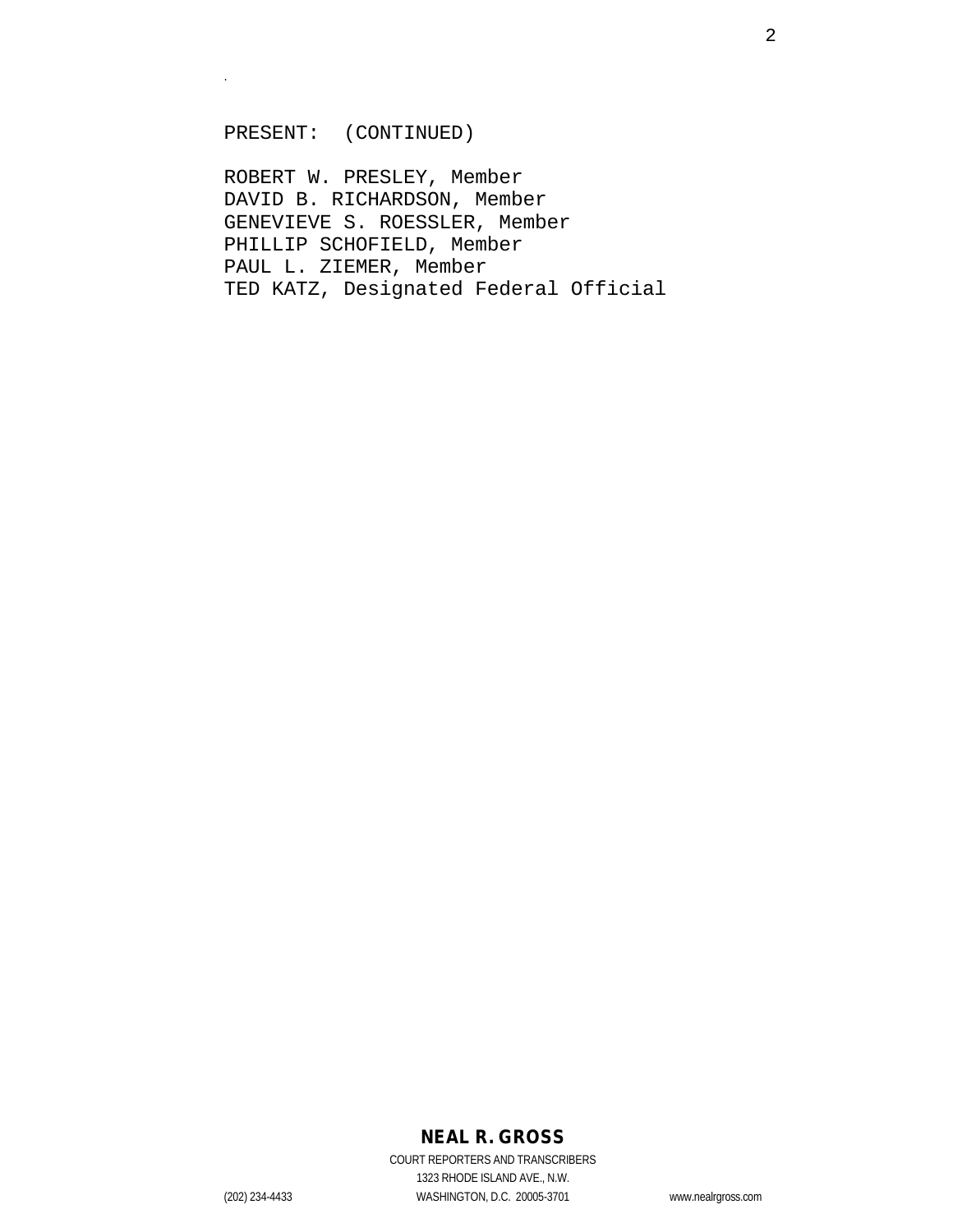#### REGISTERED AND/OR PUBLIC COMMENT PARTICIPANTS:

ADAMS, NANCY, NIOSH Contractor ANDERSON, H. JOHN BAILEY, DONNA BAILEY, KEN BASTIAN, BEVERLY BATEMAN, DEE BEASLEY, DELOY BRADFORD, SHANNON, DCAS BREYER, LAURIE, DCAS BROEHM, JASON, CDC BURGOS, ZAIDA, NIOSH Contractor CAMERON, BUCK, ATL CANO, REGINA, DOE CRUZ, RUBEN, CDC DARNELL, PETE, DCAS DAWDY, JOHN FITZGERALD, JOE, SC&A FRY, DAVID GIBSON, PATRICIA GLOVER, SAM, DCAS GOODY, ARLA GRAHAM, IRENE GRAHAM, LINDA HALL, DENNIS HAND, DONNA, Pinellas Petitioner\* HANSON, GAYLON HAROLDSEN, RAY E. HOWELL, EMILY, HHS HINNEFELD, STU, DCAS JESTER, DON JOHNSTON, RALPH ANNA JONES JONES, ROBERT KINNEY, KAREN KNIGHTON, RICHARD KOTSCH, JEFF, DOL LAMPRECHT, EGON LEWIS, GREG, DOE LIN, JENNY, HHS MACKOWIAK, DAVID MACKOWIAK, DEONNE

## **NEAL R. GROSS**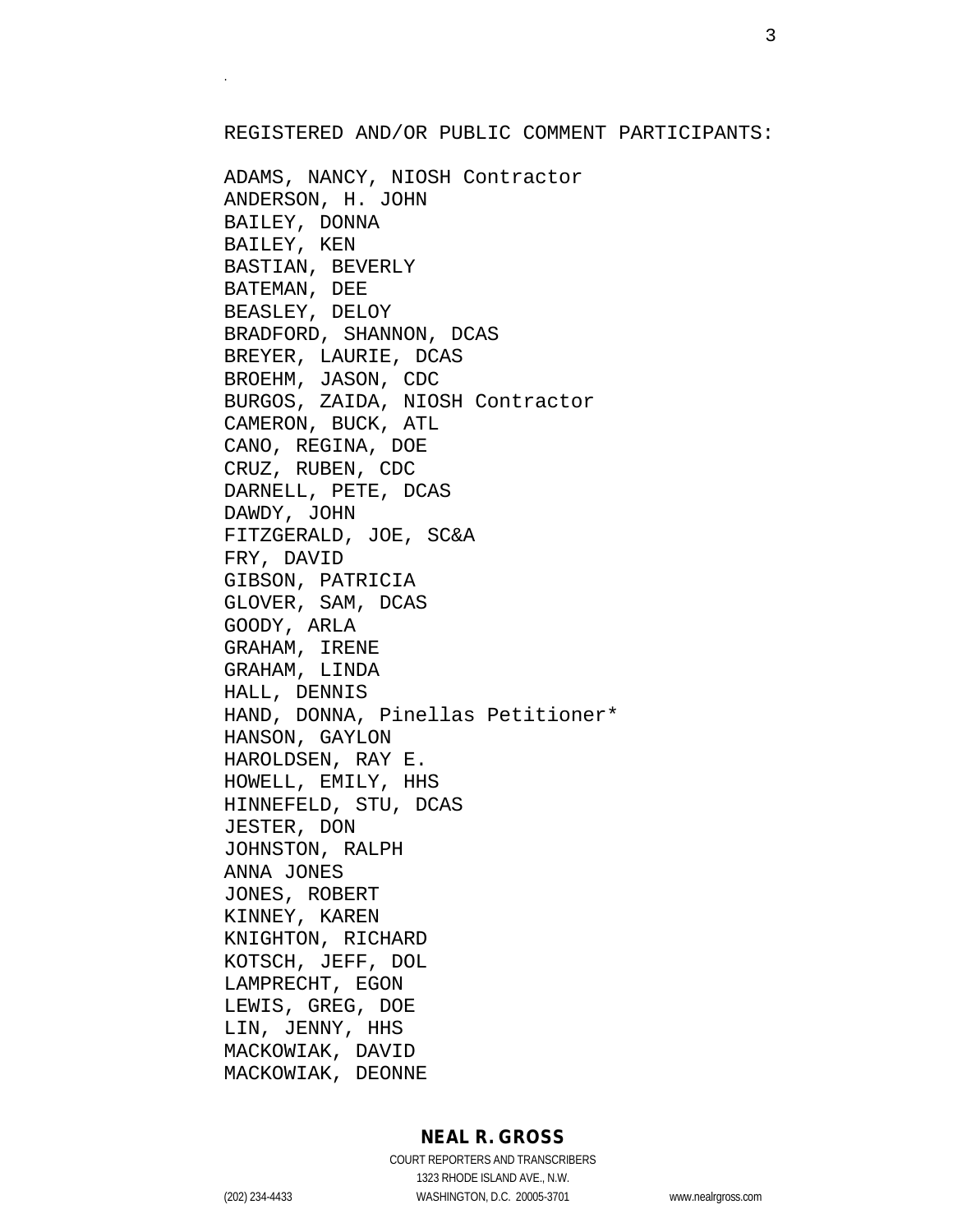REGISTERED AND/OR PUBLIC COMMENT PARTICIPANTS (CONTINUED):

MAKHIJANI, ARJUN, SC&A MCCRACKEN, JOHN MECHAM, NORMAN MERRELE, ENA MULLINS, J.P. NELSON, MARK NETON, JIM, DCAS ORR, MARVIN OSTROW, STEVE, SC&A OVERDORF, DOROTHY OVERDORF, MARLOWE PEREZ, ADOLFO PODONSKY, GLENN, DOE PETTINGILL, REED PRESLEY, LOUISE RABINOWITZ, RANDY, NIOSH Contractor RAY, SARAH, Pantex Petitioner\* ROY, FRANCES RUTHERFORD, LaVON, DCAS SHEPHERD, BUDDY SIPLE, RALPH J. STEPHENS, BRENT STONE, BARBARA TEEL, DALE THURNSON, KELEL WADE, LEW, DCAS WARD, JERRY WILLIAMS, GARY

\*Participating via telephone

**NEAL R. GROSS**

COURT REPORTERS AND TRANSCRIBERS 1323 RHODE ISLAND AVE., N.W. (202) 234-4433 WASHINGTON, D.C. 20005-3701 www.nealrgross.com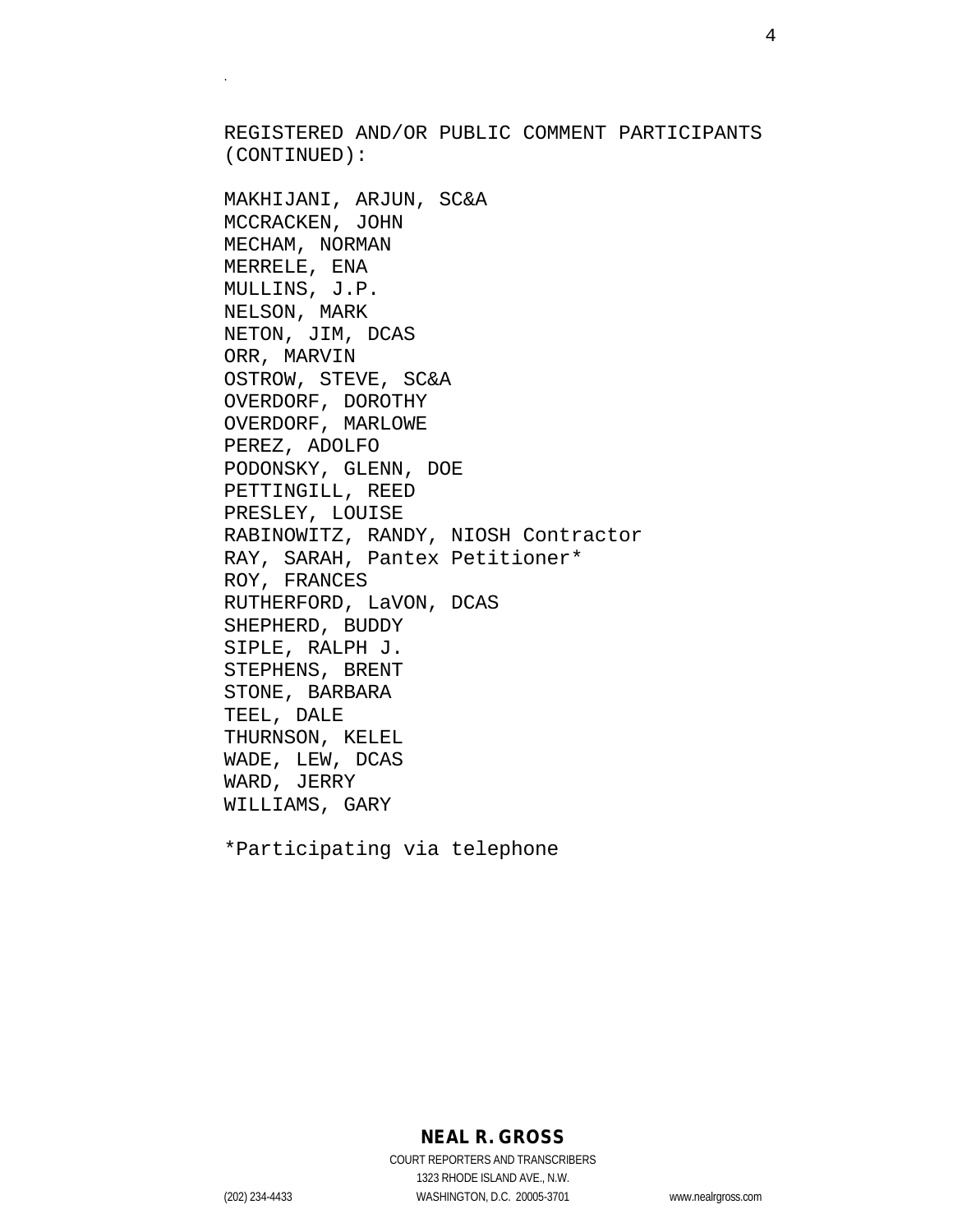C-O-N-T-E-N-T-S

# Page

| Welcome                          |
|----------------------------------|
| Dr. James Melius, Chairman  5    |
| NISOH Program Update and         |
| Program Evaluation               |
| Mr. Stuart Hinnefeld, NIOSH  10  |
| Dr. Lewis Wade, NIOSH  43        |
|                                  |
| DOL Program Update               |
| Mr. Jeffrey L. Kotsch, DOL  50   |
|                                  |
| DOE Program Update               |
| Mr. Glenn Podonsky, DOE  74      |
|                                  |
| Mr. Greg Lewis, DOE  87          |
| GE Evendale SEC Petition         |
|                                  |
| Mr. Stuart Hinnefeld, NIOSH  108 |
| Science Update                   |
| Dr. James Neton, NIOSH  161      |
|                                  |
| Board Working Time 208           |
|                                  |
| INL Update                       |
| Mr. Pete Darnell, NIOSH  229     |
|                                  |
| Public Comment 238               |
|                                  |
| Adjourn                          |
|                                  |

5

COURT REPORTERS AND TRANSCRIBERS 1323 RHODE ISLAND AVE., N.W. (202) 234-4433 WASHINGTON, D.C. 20005-3701 www.nealrgross.com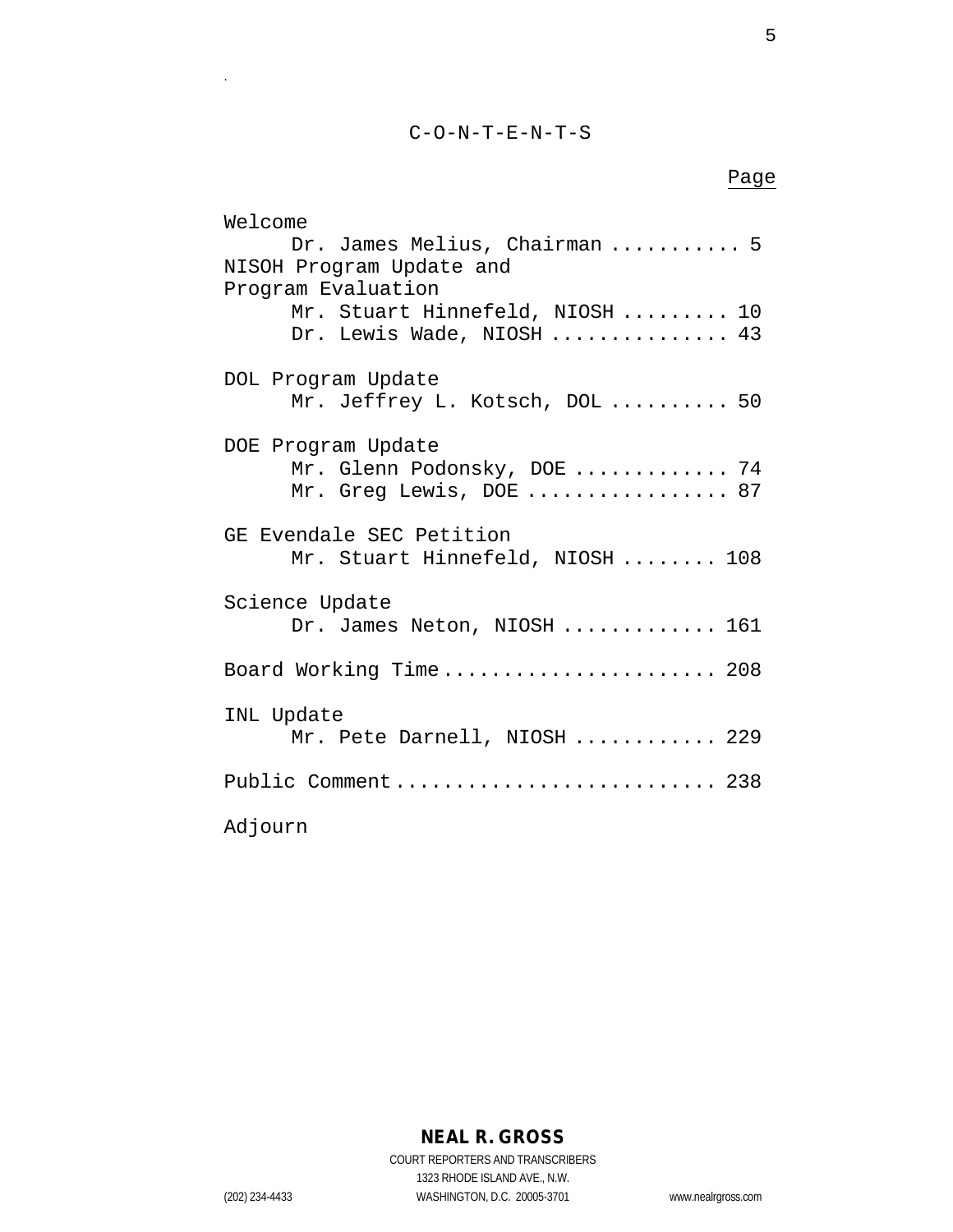P-R-O-C-E-E-D-I-N-G-S 2 8:43 a.m. CHAIRMAN MELIUS: We will get started. Now we had a little technical problem with the sound system, particularly getting the people on the phone. We have three Board Members, a number of other people who hopefully will be able to hear us and we will be able to hear them on speaker phones. I think that we at least have that temporarily taken care of and hopefully it will get better later. So anyway, welcome to meeting number 71 of the Advisory Board on Radiation and Worker Health. And let me turn it over to Ted for some updates. MR. KATZ: Yes, so welcome also from Secretary Sebelius of HHS and from Dr. Howard of NIOSH to everyone here in the room and to everyone on the line. And let me just, I'd just like to check at this point before we have any

> COURT REPORTERS AND TRANSCRIBERS 1323 RHODE ISLAND AVE., N.W. (202) 234-4433 WASHINGTON, D.C. 20005-3701 www.nealrgross.com

**NEAL R. GROSS**

.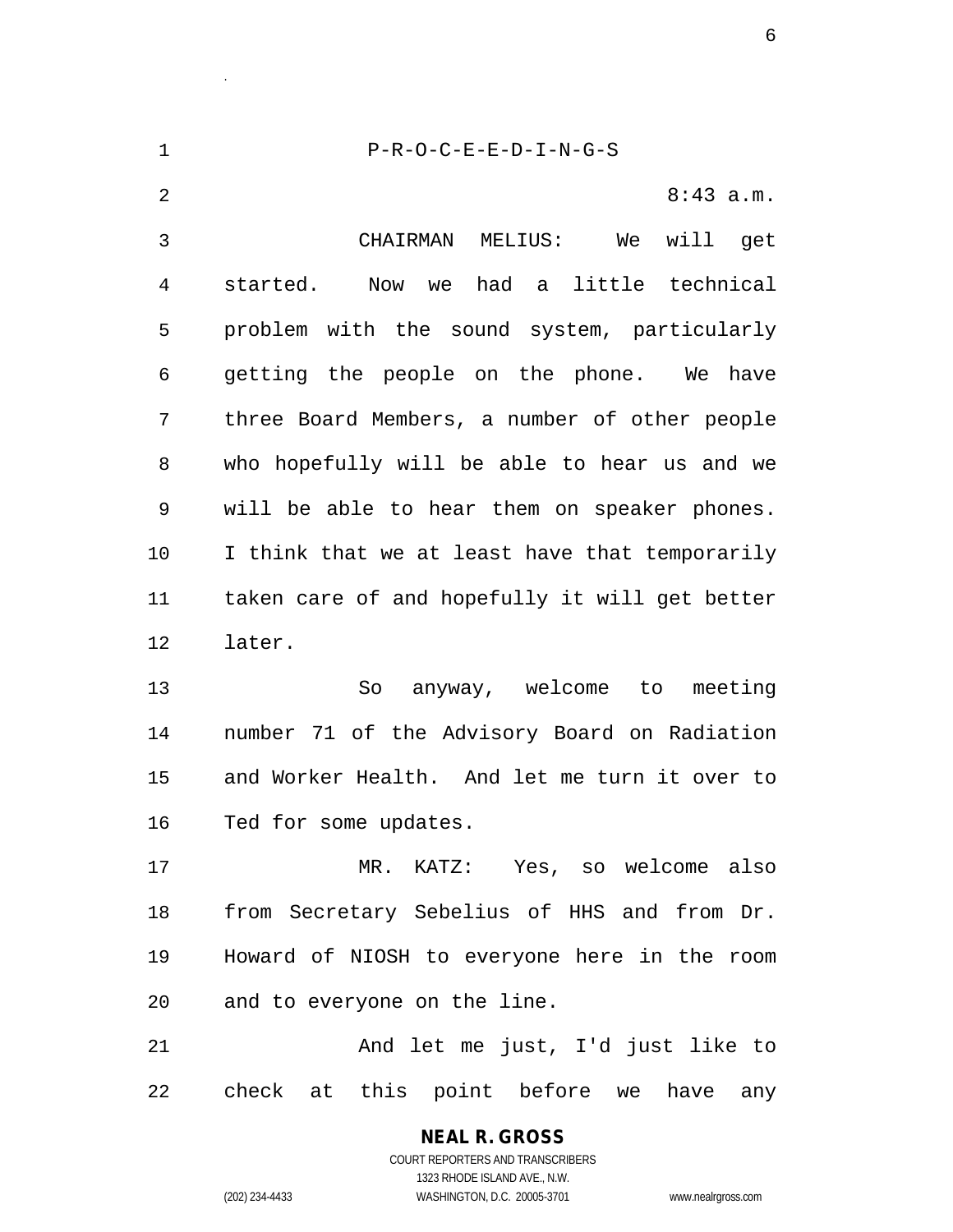speaking can the people on the line hear us. Maybe if someone on the line would just let us know that they can hear us and that we can hear them, that would be great.

 So I am having an indication that they can hear us, but I need to know that we can hear them as well. If someone on the line would speak, like Dr. Lemen, perhaps.

 Okay. We will proceed. We don't have to -- if they can hear us, that is good. We won't need to hear from them quite yet.

 So just a few things to note. For the people on the line, at the point when we can hear you, it will matter. Please mute your phones, and if you don't have a mute button, please use the \*6 to mute your phone and use \*6 to take your phone back off mute. But keeping your phone on mute will help with the audio situation here.

 And also we need to record a vote that was taken, actually, at the last Board meeting, which was a teleconference in July,

# **NEAL R. GROSS**

COURT REPORTERS AND TRANSCRIBERS 1323 RHODE ISLAND AVE., N.W. (202) 234-4433 WASHINGTON, D.C. 20005-3701 www.nealrgross.com

.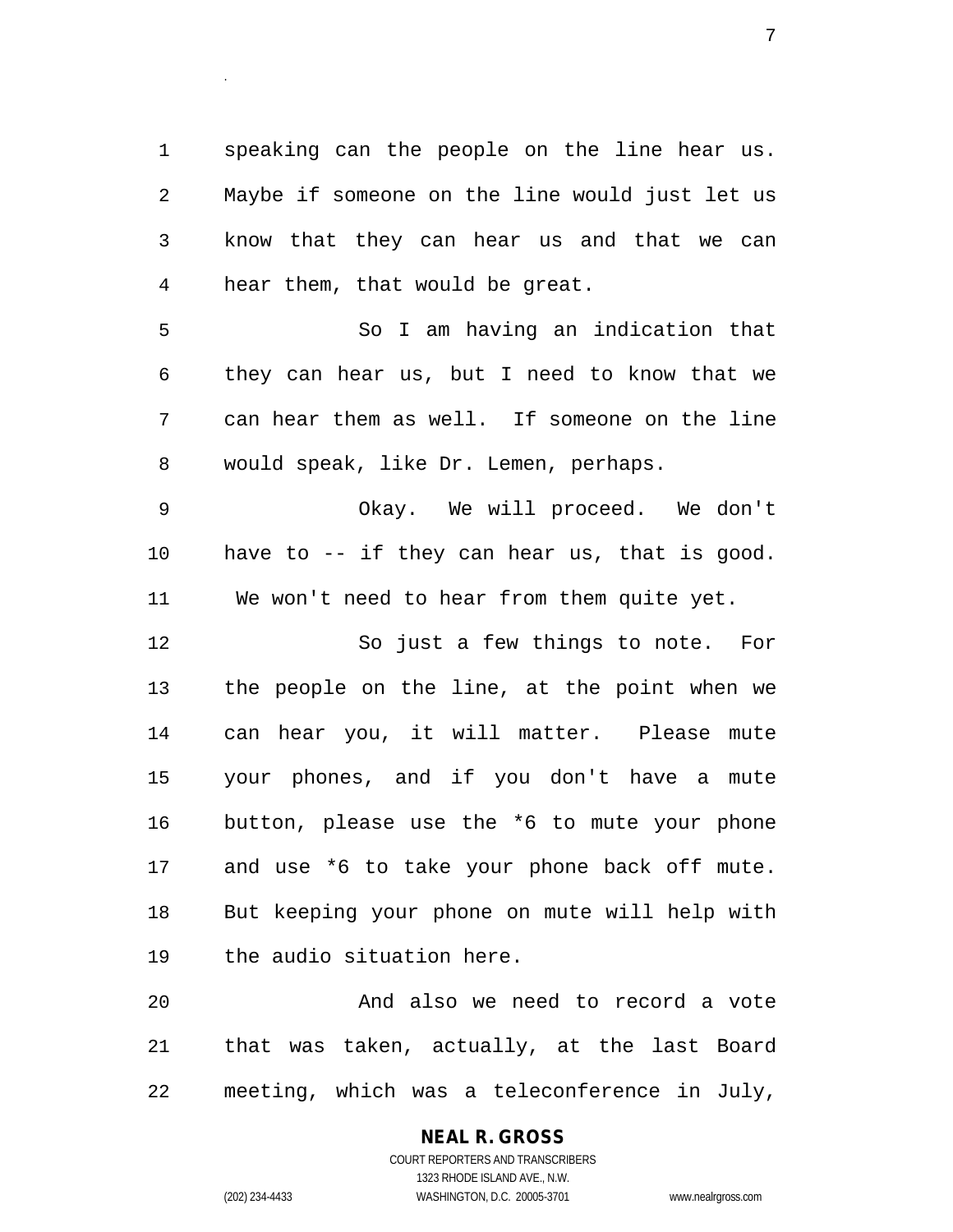July 14th, which was on Blockson Chemical. And that was an SEC petition. The Board voted in favor of adding the Class at Blockson nine to six, but one Board Member, Dr. Lockey, was absent for that vote. And as is the tradition for this Board, we collect votes after the meeting when a Member is absent to complete the vote. Dr. Lockey voted on July 26th in opposition to adding that Class, which made the final vote nine to seven, still in favor of adding the Class. So that action is completed, and I believe the Board's letter has been transmitted. Is that correct? Yes? CHAIRMAN MELIUS: Just now.

 MR. KATZ: Just now to Secretary Sebelius.

 CHAIRMAN MELIUS: We just received it now. MR. KATZ: Thank you. Dr. Melius.

 CHAIRMAN MELIUS: Okay, well we have one other item that is not on the agenda

# **NEAL R. GROSS**

.

COURT REPORTERS AND TRANSCRIBERS 1323 RHODE ISLAND AVE., N.W. (202) 234-4433 WASHINGTON, D.C. 20005-3701 www.nealrgross.com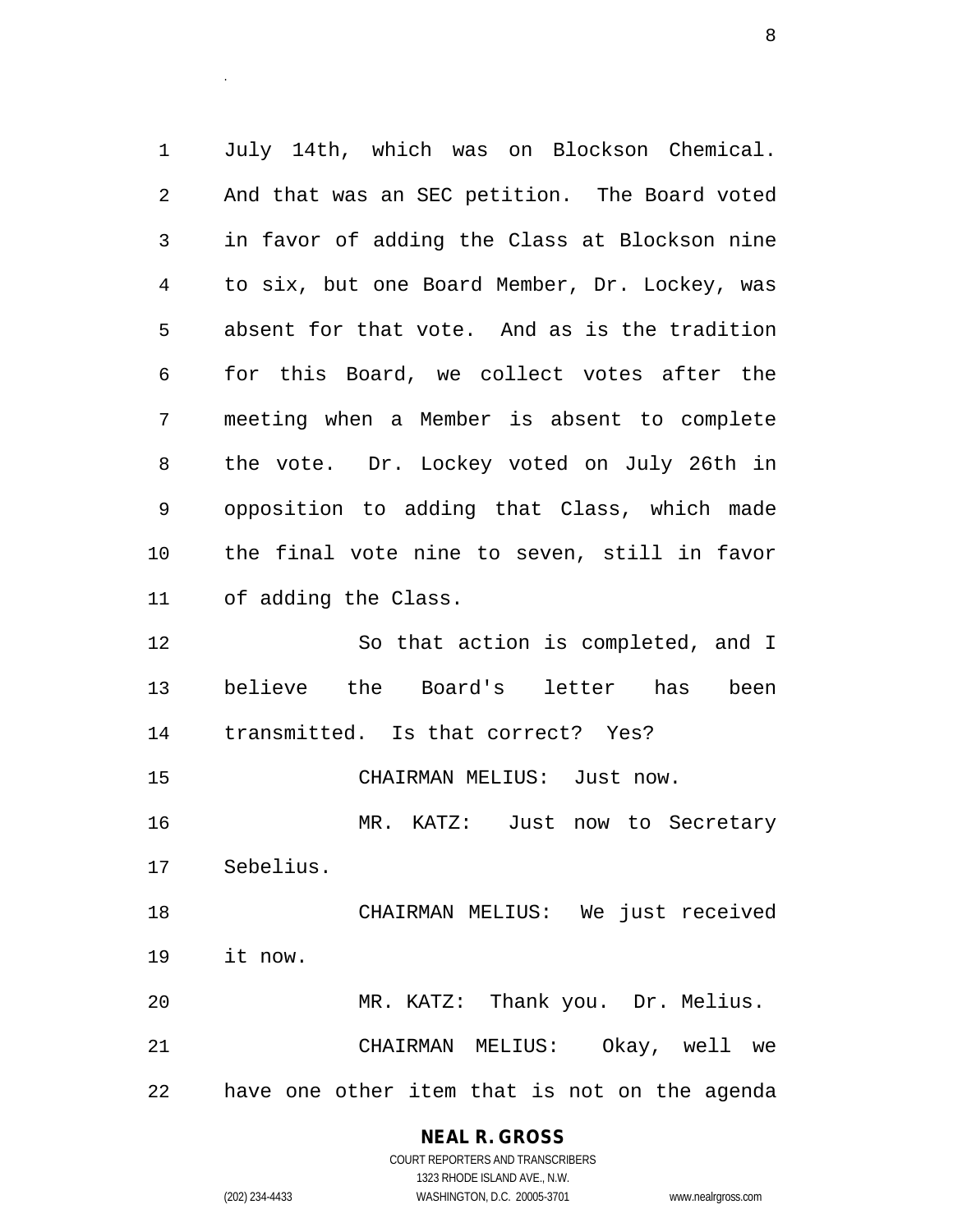that we would like to do, and I will turn it over to Lew Wade.

 DR. WADE: Thank you, Dr. Melius. I have a presentation to make on behalf of Secretary Sebelius and John Howard, the Director of NIOSH, presented to Paul L. Ziemer in grateful appreciation for your eight years of outstanding leadership and dedication as Chairman for the Advisory Board on Radiation and Worker Health, 2002 to 2010.

11 11 12 I had the pleasure of sitting next to Paul during a number of those eight years. And I had a number of opportunities to evidence the leadership that this plaque speaks about. I also watched Paul's uncanny ability to edit motions on the fly and his knowledge of Robert's Rules of Order. But what will stick with me the most is Paul's unlimited compassion and concern for the people that this program was designed to serve.

Paul, it was really an honor to

**NEAL R. GROSS** COURT REPORTERS AND TRANSCRIBERS 1323 RHODE ISLAND AVE., N.W. (202) 234-4433 WASHINGTON, D.C. 20005-3701 www.nealrgross.com

.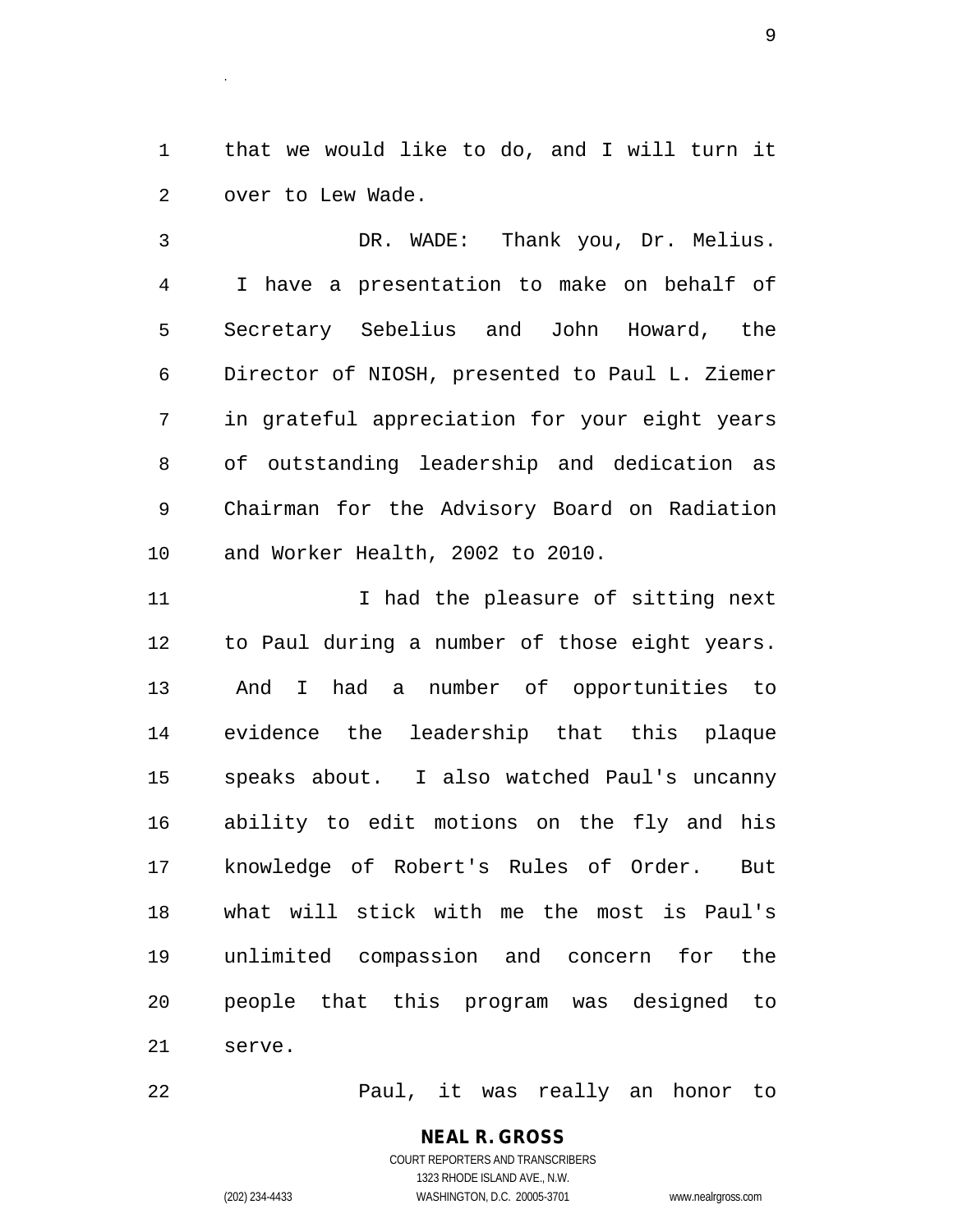sit next to you during these times, and I add my thanks to those of the Secretary and Director. (Applause.) MEMBER ZIEMER: It's a nice plaque. The gavel is attached so I can't use it anymore. (Laughter.) MEMBER ZIEMER: Thank you very much. CHAIRMAN MELIUS: You can, but it is awkward. DR. WADE: You'd have to want it. CHAIRMAN MELIUS: Good. Okay, one other announcement. It will be for people in the audience. It is confusing. We have two meetings going on here today about this program and one will be the DOE sponsoring a meeting which will involve people from NIOSH and people from Department of Labor, I believe, and is being held down the hall here, I think, starting at 10:00 this morning and

#### **NEAL R. GROSS**

COURT REPORTERS AND TRANSCRIBERS 1323 RHODE ISLAND AVE., N.W. (202) 234-4433 WASHINGTON, D.C. 20005-3701 www.nealrgross.com

.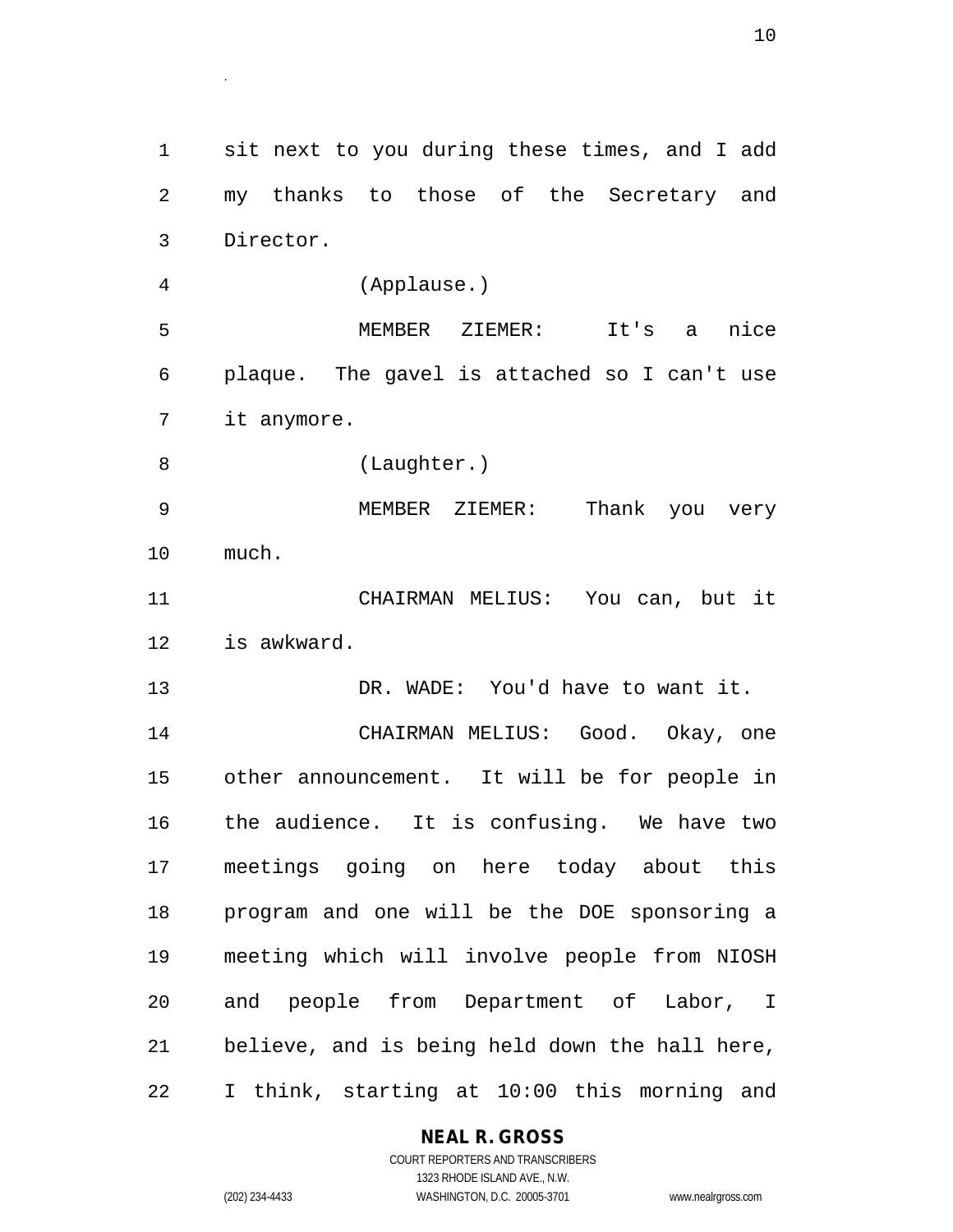again at 6:00 tonight. So those of you that want to go also to that meeting, we will probably take a break a little bit before 10:00 so as not to disrupt. Just so you all know that that meeting will be taking place nearby here. Right next door.

 Can we start? And, Stu, you are up, the NIOSH program update.

 MR. HINNEFELD: Thank you, Dr. Melius. Good morning, everyone. For those of you who don't know who I am, I am Stu Hinnefeld. I am the interim director of the Division of Compensation Analysis and Support in the Office of NIOSH, who carries NIOSH's responsibilities under the EEOICPA program.

 I am here today to give a little progress report. I do this pretty much at every meeting, kind of a status report and report on some things that we consider perhaps newsworthy, things that have been accomplished that may be of interest to the Board and to the audience.

#### **NEAL R. GROSS**

.

COURT REPORTERS AND TRANSCRIBERS 1323 RHODE ISLAND AVE., N.W. (202) 234-4433 WASHINGTON, D.C. 20005-3701 www.nealrgross.com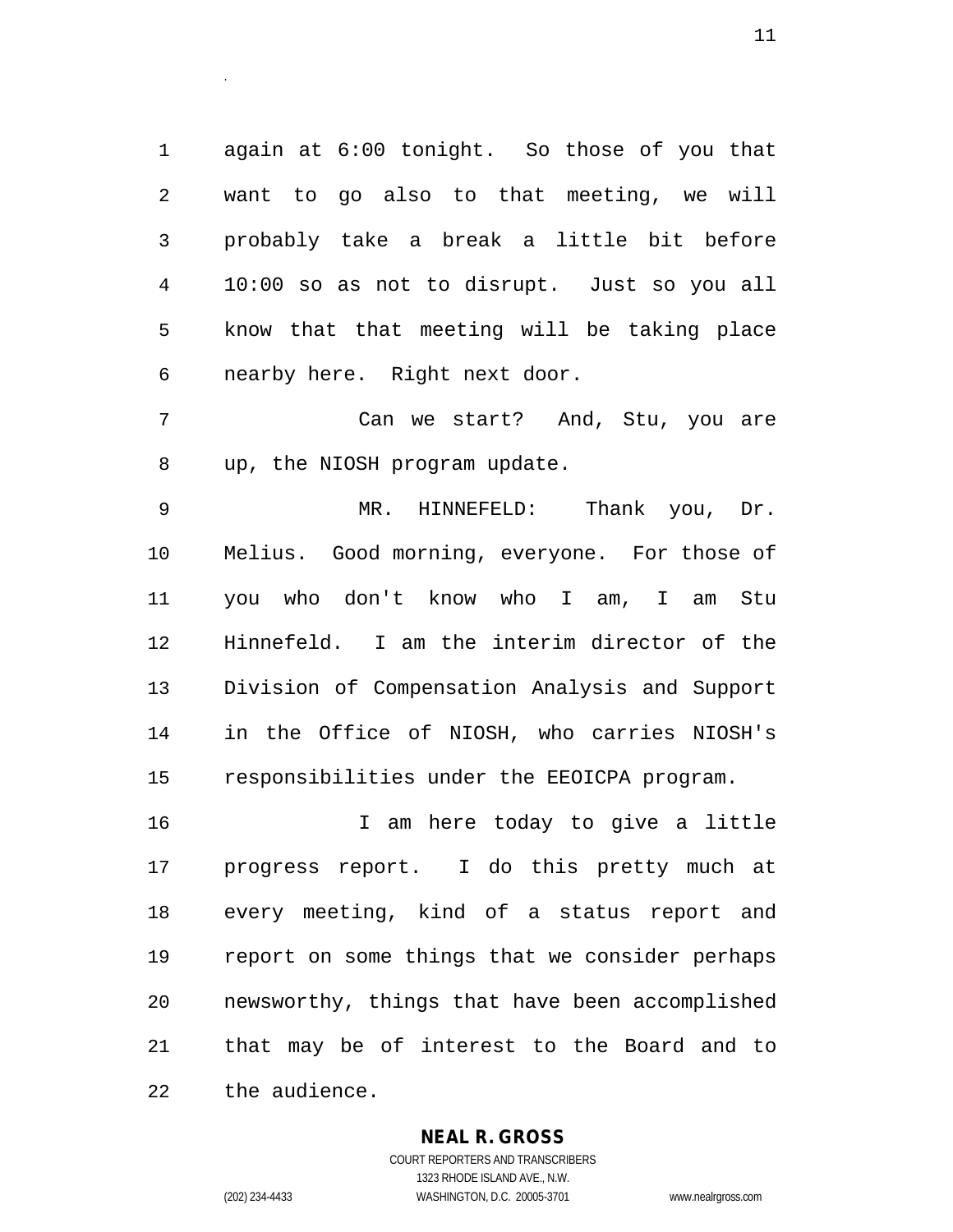So starting with the program news this time, the first thing I will mention is the completion, almost completion of the updating of our memorandum of understanding with the Department of Energy. When the program was first established, we entered into a memorandum of understanding with the Department of Energy about information sharing and how we would act in terms of information sharing. And we are now all familiar with that process because we have been doing it for about nine years.

 But these memoranda of understanding have an end date and this one actually ended a while ago. We have continued to behave in accordance with it and share information as we have agreed. But since it expired and it needed to be redone, we made a few updates to it, none of which really affect too much or I don't think they affect anything with the operation of the Board and the Board's contractor, and very little of ours.

### **NEAL R. GROSS**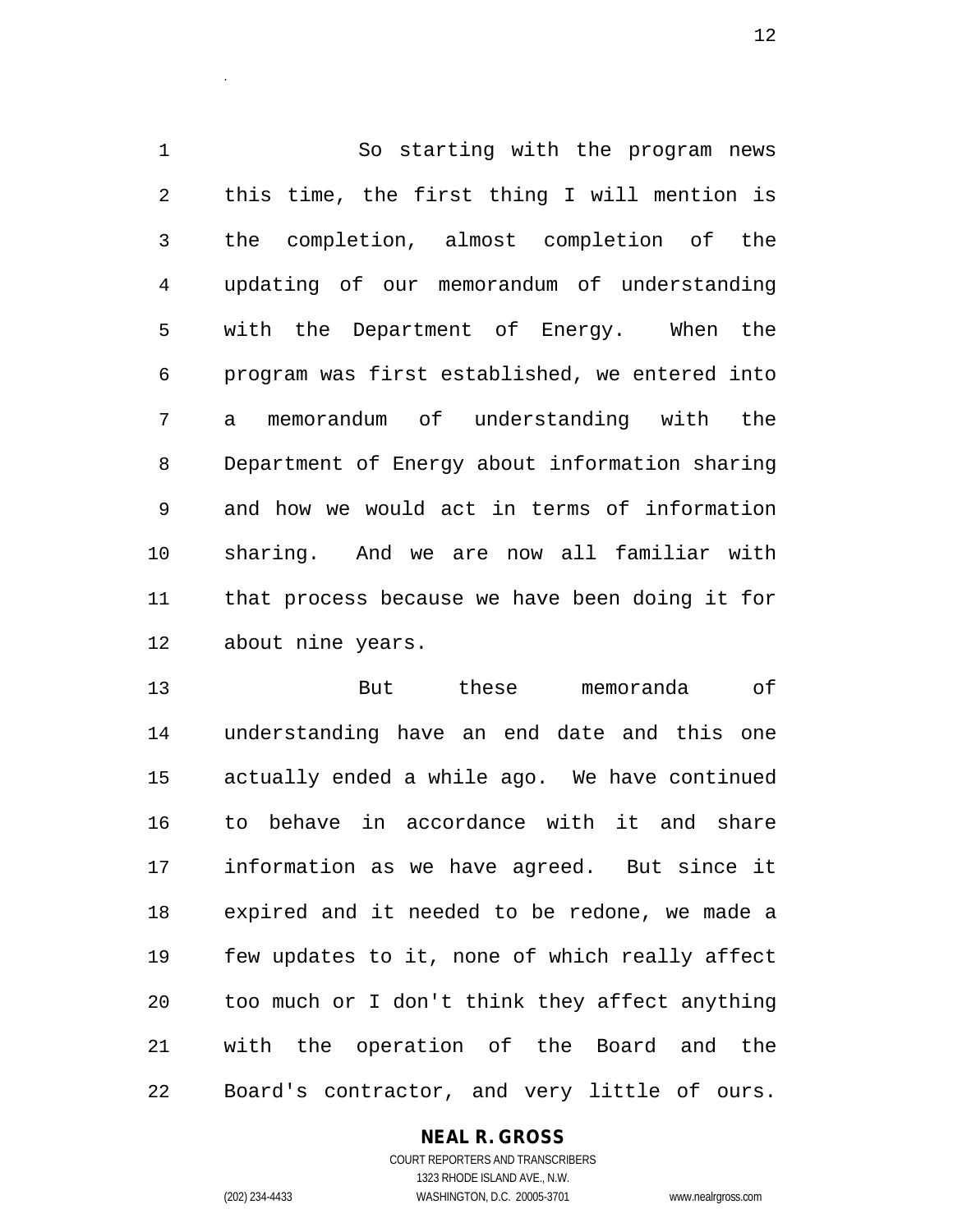It mainly just cleans up some things.

.

 But the update of backgrounds and responsibilities relates to essentially the elimination of Part D of this program because the original memorandum of understanding was written while Part D was still in effect. And so there is a paragraph in there that kind of describes the history and how Part D is not there any more and there is a Part E in its place.

 It also directly references the security plans and policies that we have been working in accordance now for some time that we have developed with the DOE.

 It updates the reference to the HHS Privacy Act System Notice update. That kind of describes things like routine use and identifies these DOE records, these certain DOE records available for us for our routine use in this program.

 There is an added requirement for DOE to coordinate with us before they destroy

> **NEAL R. GROSS** COURT REPORTERS AND TRANSCRIBERS 1323 RHODE ISLAND AVE., N.W. (202) 234-4433 WASHINGTON, D.C. 20005-3701 www.nealrgross.com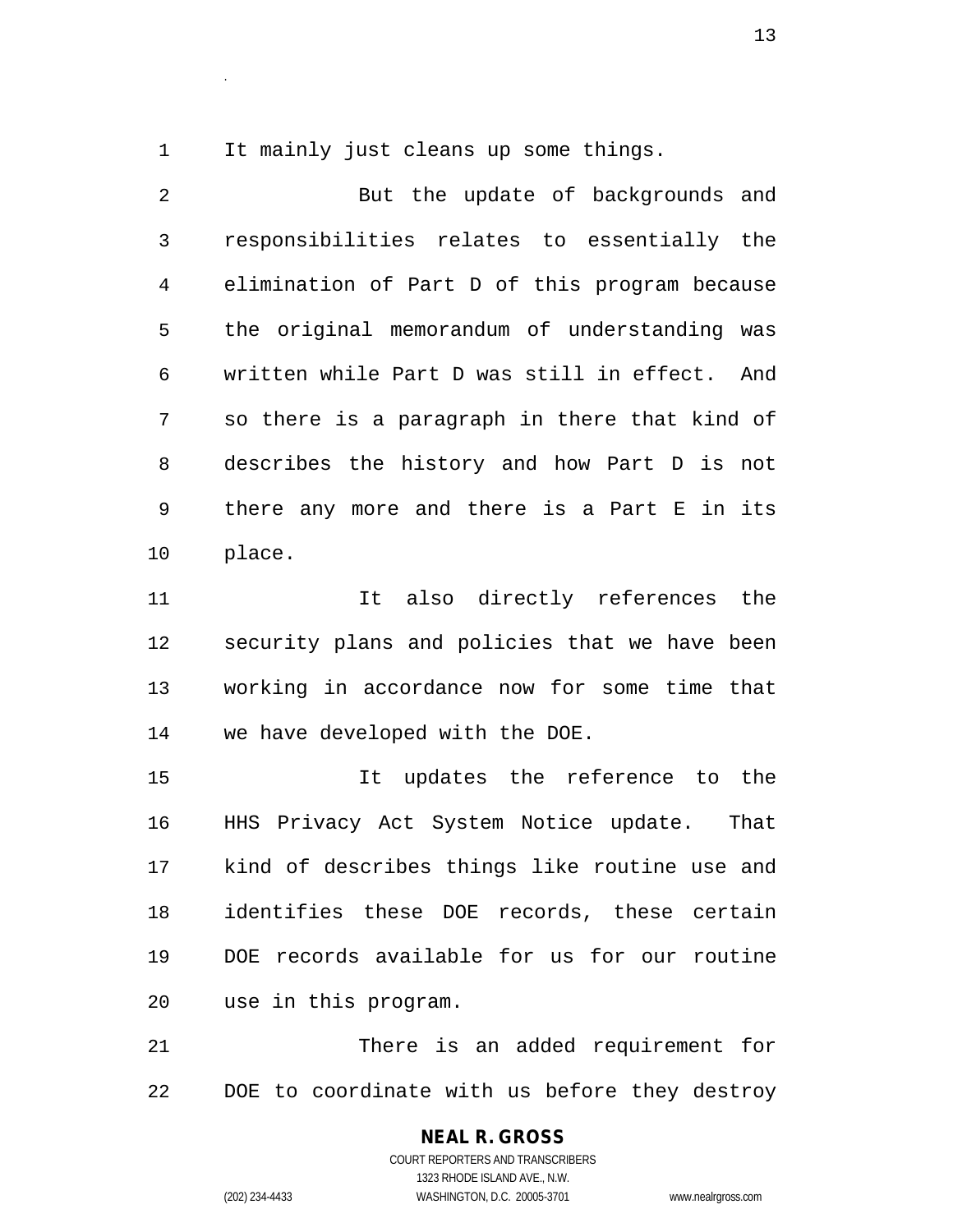any records in certain particular categories that are described in there. And so they have asked us on a couple of occasions about acceptability to destroy certain kinds of records. And we make the best judgment we can about whether we think those records would ever have any utility to us or to help research in general before they proceed.

 The clause that was added clarifying disposition of records just says that each agency will dispose of the records from the program in accordance with their own records retention policy. So when we obtain things from DOE, they essentially are in our system of records, and we treat them and disposition them in accordance with that.

 And the final one is the clause adding clarifying responsibility for determination under FOIA for release ability determination describes the current practice we have followed for some time now. If we at NIOSH receive a FOIA request for information

### **NEAL R. GROSS**

COURT REPORTERS AND TRANSCRIBERS 1323 RHODE ISLAND AVE., N.W. (202) 234-4433 WASHINGTON, D.C. 20005-3701 www.nealrgross.com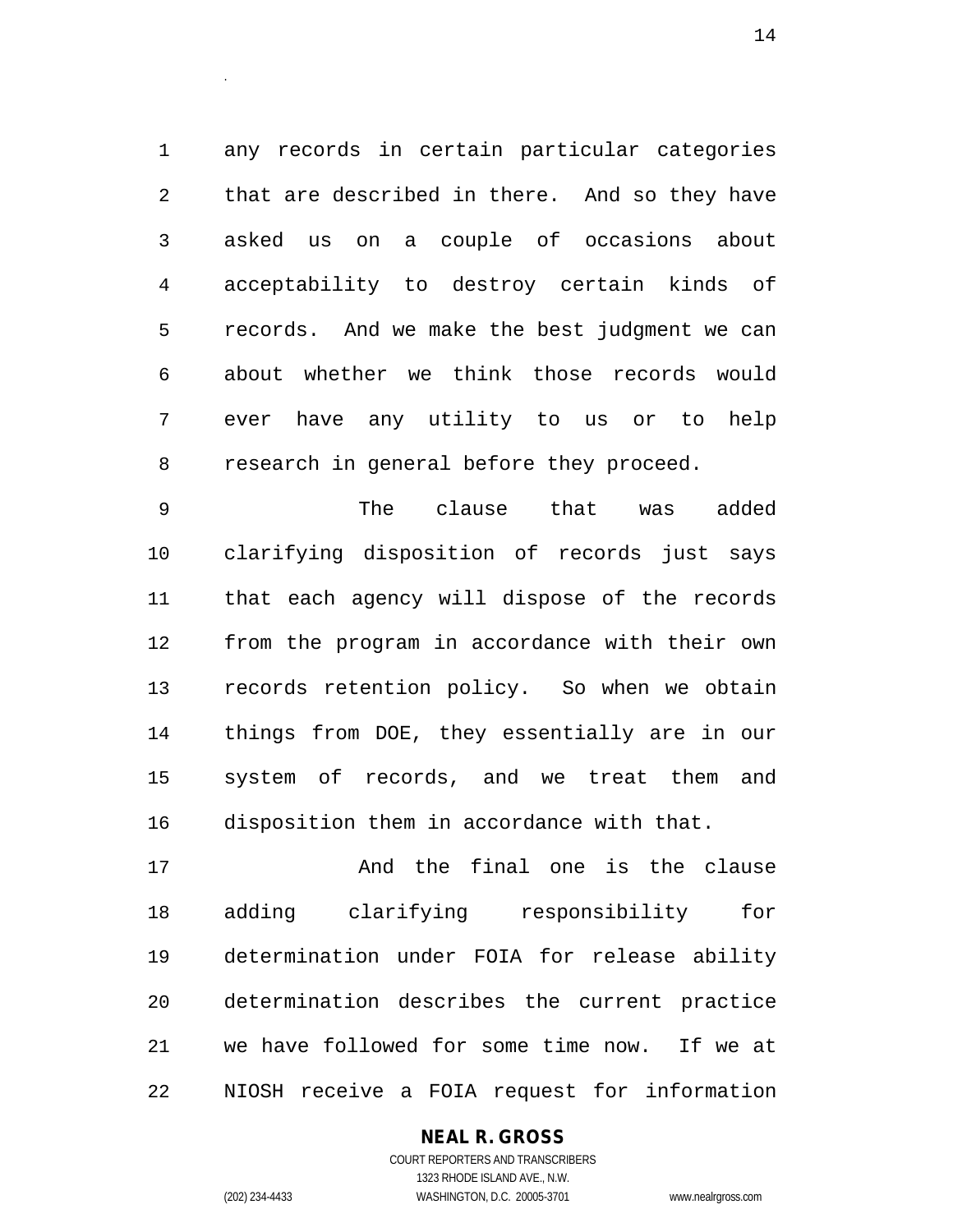from our data holdings and that data originated from the Department of Energy, we then provide that FOIA request to the Department of Energy for them to determine.

.

 Now the basis -- I believe the basis for that is similar to the bases, you know, some reasons why we do some other things. The Department of Energy, in order to expedite providing us with the things we have asked for, does not necessarily review them for all the levels of control that you would put on that. And so they will send us official use only information. They will send us business sensitive information and anything else. So there are certain kinds of things that would fall into a FOIA exclusion that they don't worry about, they just provide it to us.

 So since those are their records and they best know the purpose and the reason for that when a FOIA request comes in, we then provide that back to the DOE so they can then

### **NEAL R. GROSS**

COURT REPORTERS AND TRANSCRIBERS 1323 RHODE ISLAND AVE., N.W. (202) 234-4433 WASHINGTON, D.C. 20005-3701 www.nealrgross.com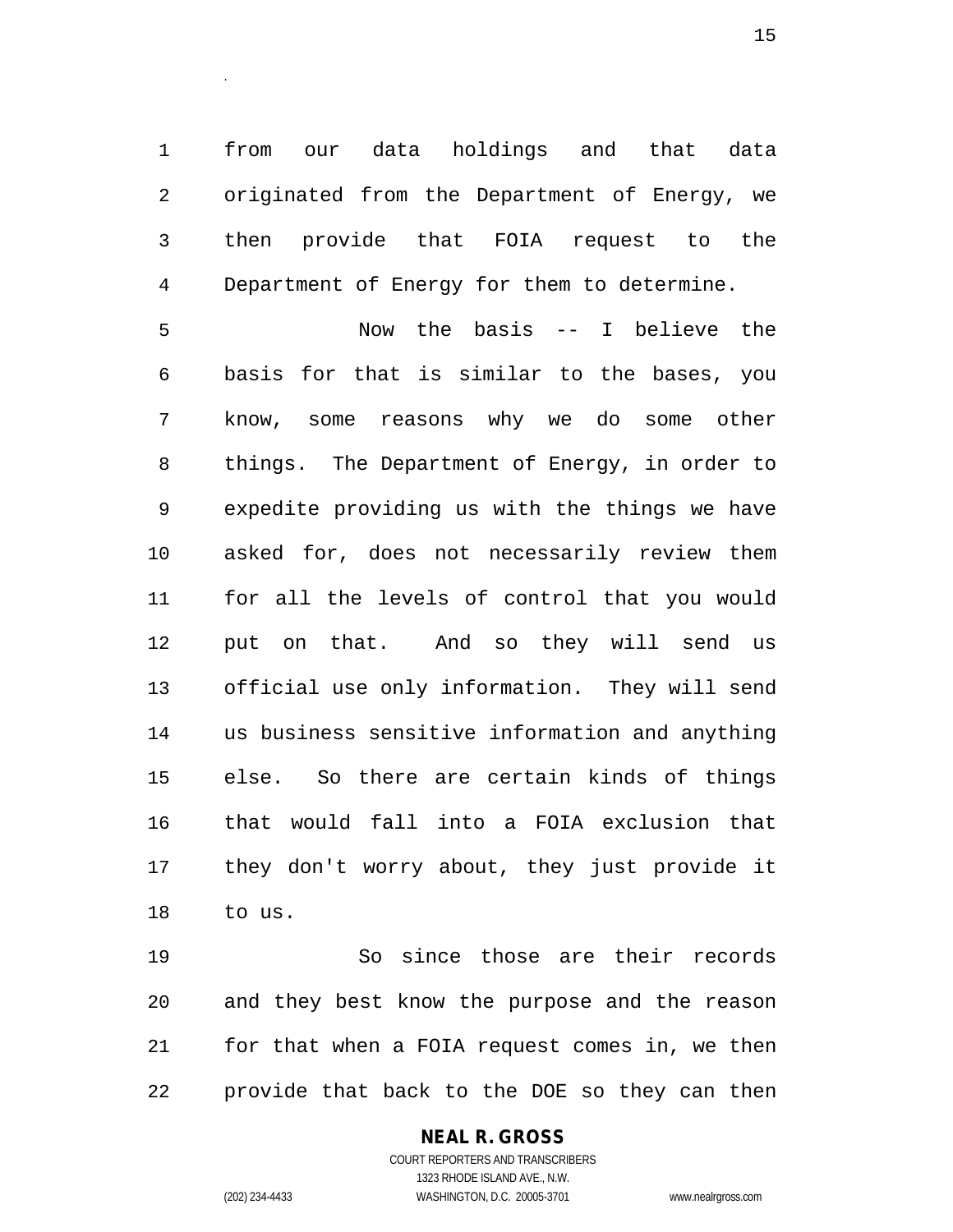make a determination at that time about the release ability of those things in a FOIA.

 It also has to do with -- well, essentially, that is the reason for it. Now I think I got a slide out of -- no. No, this is right.

 At the Board's last phone call, there was a discussion about the desirability to have NIOSH put out information to the claimant community about the list of specified cancers, the origin of the specified cancers and the fact that neither we, NIOSH, nor the Advisory Board can really affect the cancers that are on that list. That is a statutory- derived list. So we did that initially or what we have been able to accomplish so far is to put a frequently asked questions on our website on our frequently asked questions page that kind of describes the history of the list of cancers and also includes a sentence saying that neither NIOSH nor the Advisory Board developed the list of 22 specified cancers and

### **NEAL R. GROSS**

COURT REPORTERS AND TRANSCRIBERS 1323 RHODE ISLAND AVE., N.W. (202) 234-4433 WASHINGTON, D.C. 20005-3701 www.nealrgross.com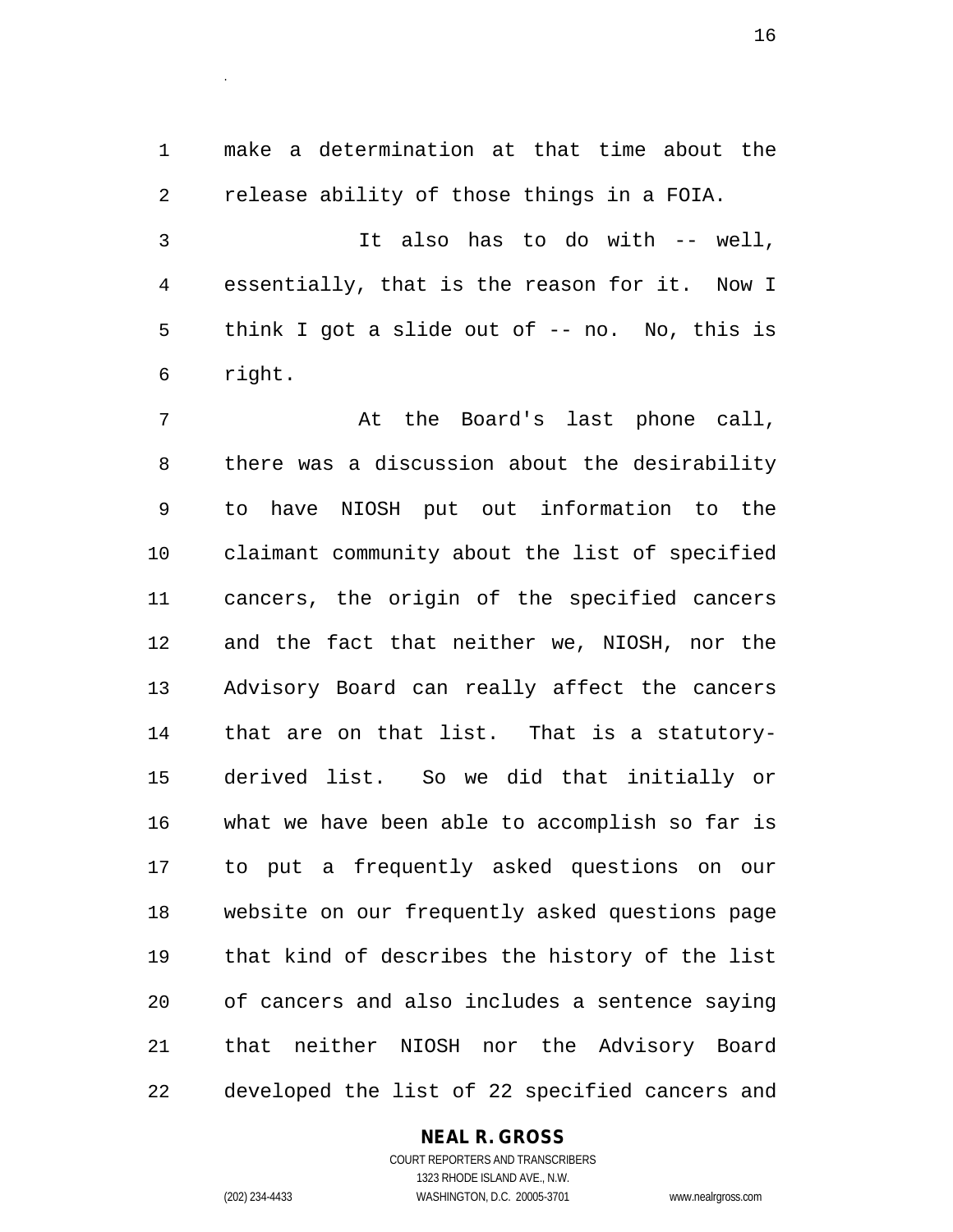neither of us can modify the list.

.

 So it kind of attempts to address the issue that was discussed at the last Board conference call. And then our FAQ includes a sort of table about the various statutory origins of the cancers and so what is covered where and how that evolves. So that is all on our website, our public website available for anyone there. I think we probably will also move that, something like that, to our SEC page. There is probably a link to specified cancers on our SEC page and so you should be able to get to it from there as well. So that was in response to the conversation at the last Board telephone call.

 Okay, moving on now to -- I won't say anything about the program review which, of course, is still going on because Lew is going to say a few words about that when I am done. But that also is a newsworthy item for the program.

Moving on to the statistics for

**NEAL R. GROSS** COURT REPORTERS AND TRANSCRIBERS 1323 RHODE ISLAND AVE., N.W. (202) 234-4433 WASHINGTON, D.C. 20005-3701 www.nealrgross.com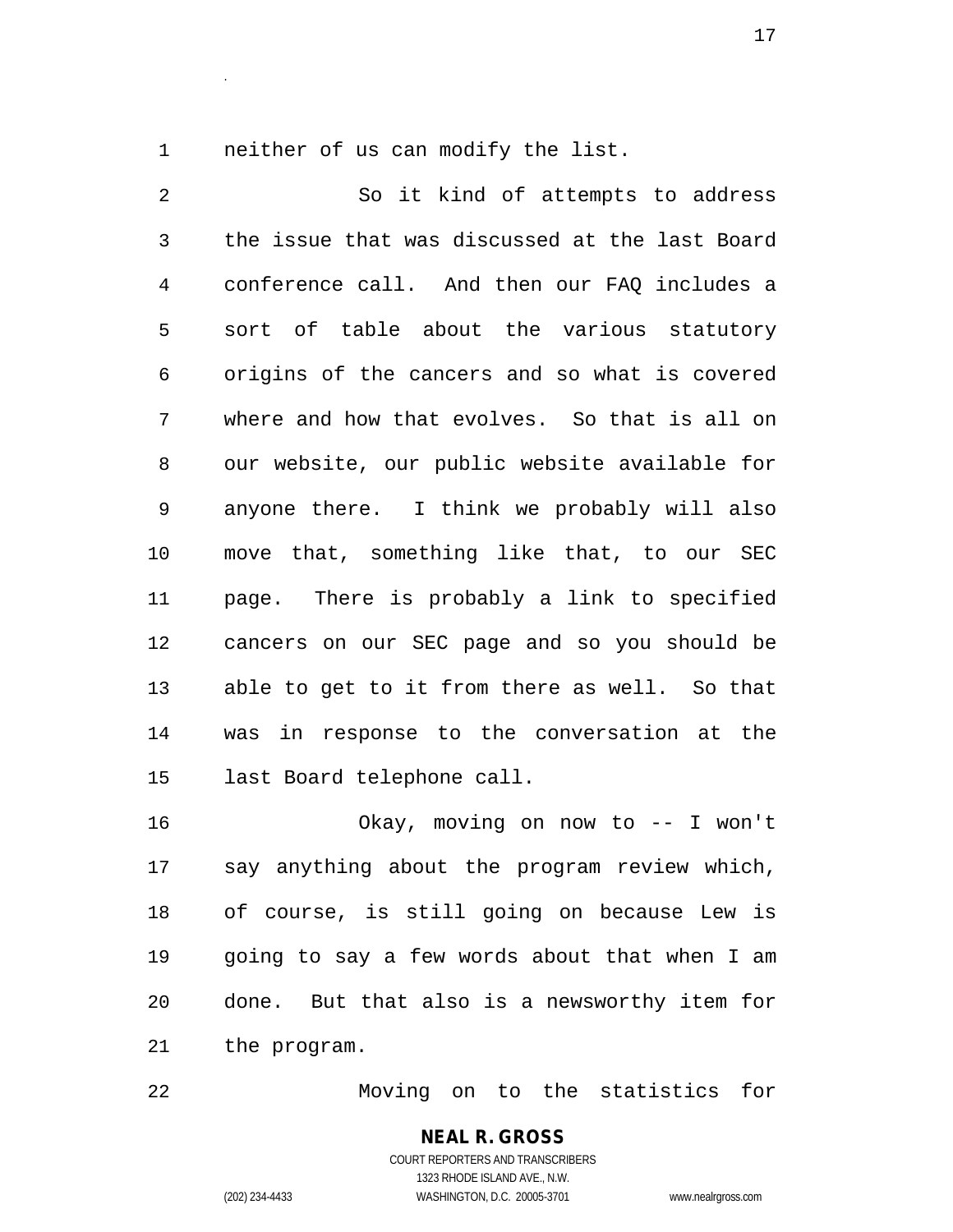claims processing, here is our tally so far on cases that have been referred to us for dose reconstruction and how we are doing in the disposition of those claims. I compared this number to the previous report I made, and the total number of claims that have been referred to us is almost exactly 600 higher than my previous report, which was three months ago. And I was kind of reassured to see that because I tell people we get about 200 new cases a month, and for the last three months, I was correct. We get about 200 new cases a month. But that seems to be the rate and that we have been kind of receiving claims, new claims at that rate for a while. It almost seems like a steady state sort of condition has been developed in terms of new claims coming into the program.

 The breakdown of cases that we have returned to DOL, some 25,000 have gone with a dose reconstruction report. And then a number of claims have been pulled from dose

### **NEAL R. GROSS**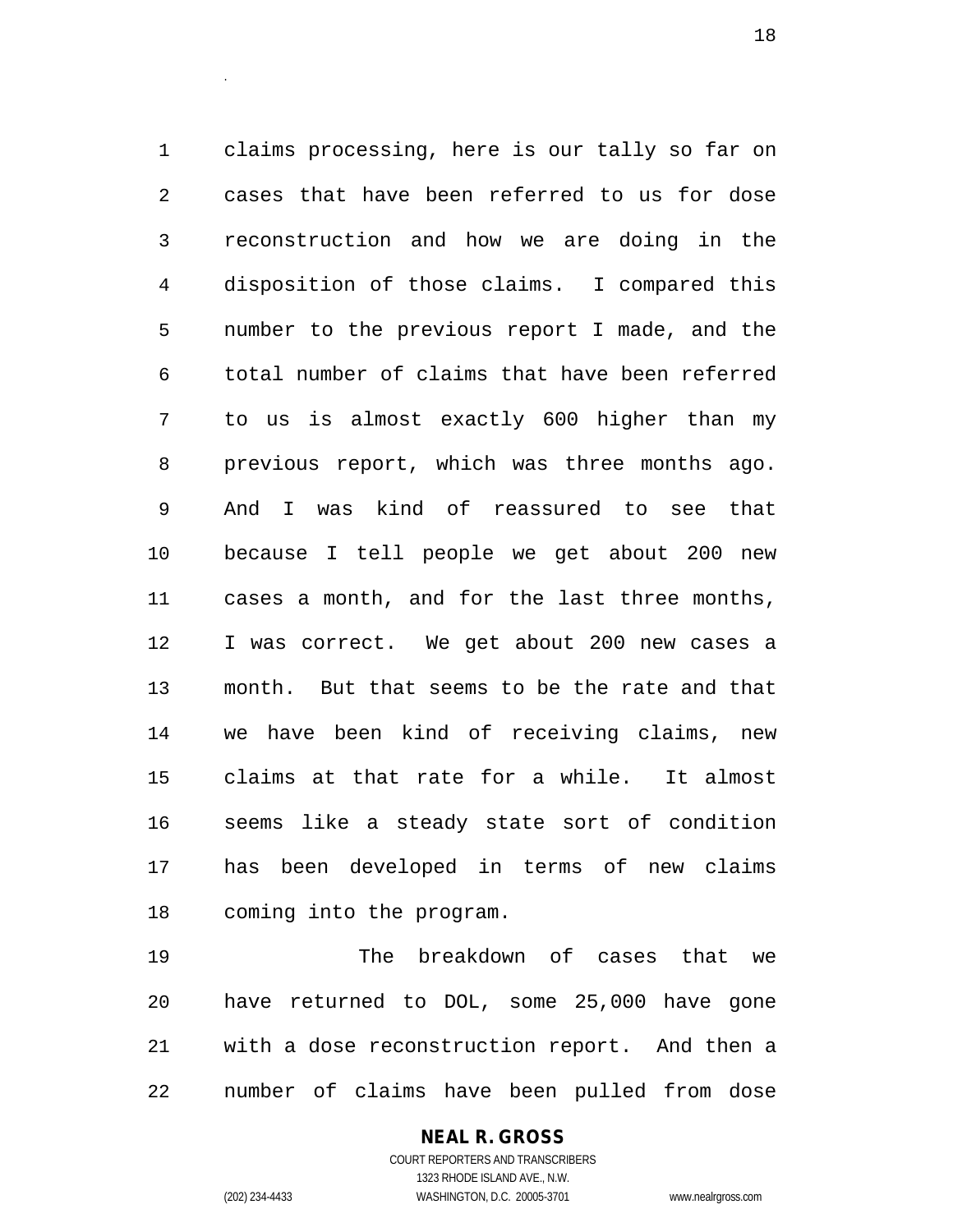reconstruction and that falls into two categories. The Department of Labor will pull a case from us for any one of a number of reasons. I don't know that I can name them all, but I know that sometimes one will be incorrectly referred. Sometimes, this is really sad, a claimant will pass away without a survivor, and there is no one to continue the claim. But there are certainly many, many other categories as well for some reason a determination is made that this is not a valid claim or it is not a claim that should have gone to dose reconstruction.

 For a while, there were some claims referred to us for chronic lymphocytic leukemia, which we don't do dose reconstructions on because, right now, in the regulation, it has a risk coefficient of zero and so they were actually kind of referred to us by mistake.

 And then the cases that were pulled for SEC consideration are cases that

# **NEAL R. GROSS**

COURT REPORTERS AND TRANSCRIBERS 1323 RHODE ISLAND AVE., N.W. (202) 234-4433 WASHINGTON, D.C. 20005-3701 www.nealrgross.com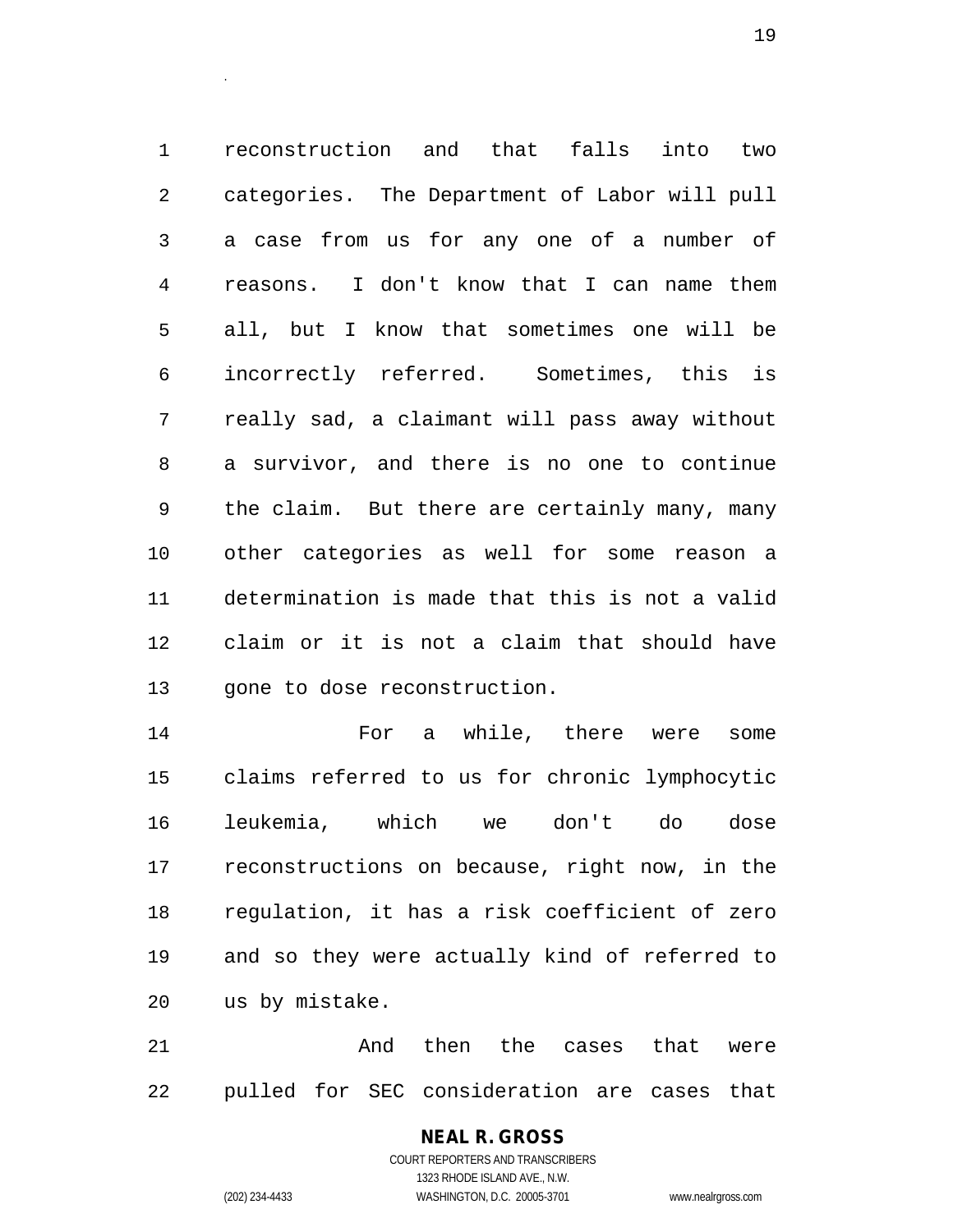those are for sites where we have recommended and the Board has, or at least the Board has recommended to the Secretary and the Secretary has designated additional Classes beyond the statutory-defined ones. And in this instance, these claims would have already been sent to us for dose reconstruction at the time that the SEC case is added, the SEC Class is added. So they are then sent back to the Department of Labor because they no longer need a dose reconstruction.

 For any claims that would come in for a Class after we have added the Class, we would never see those claims. The Department of Labor would just go ahead and process them. So we don't know the total count from that standpoint. I don't know an easy way for us to obtain from our statistics a count of the total number of claims that are compensated through SECs that have been added.

 So you can see that remains, leaves about some nine percent still to be

# **NEAL R. GROSS** COURT REPORTERS AND TRANSCRIBERS

.

1323 RHODE ISLAND AVE., N.W. (202) 234-4433 WASHINGTON, D.C. 20005-3701 www.nealrgross.com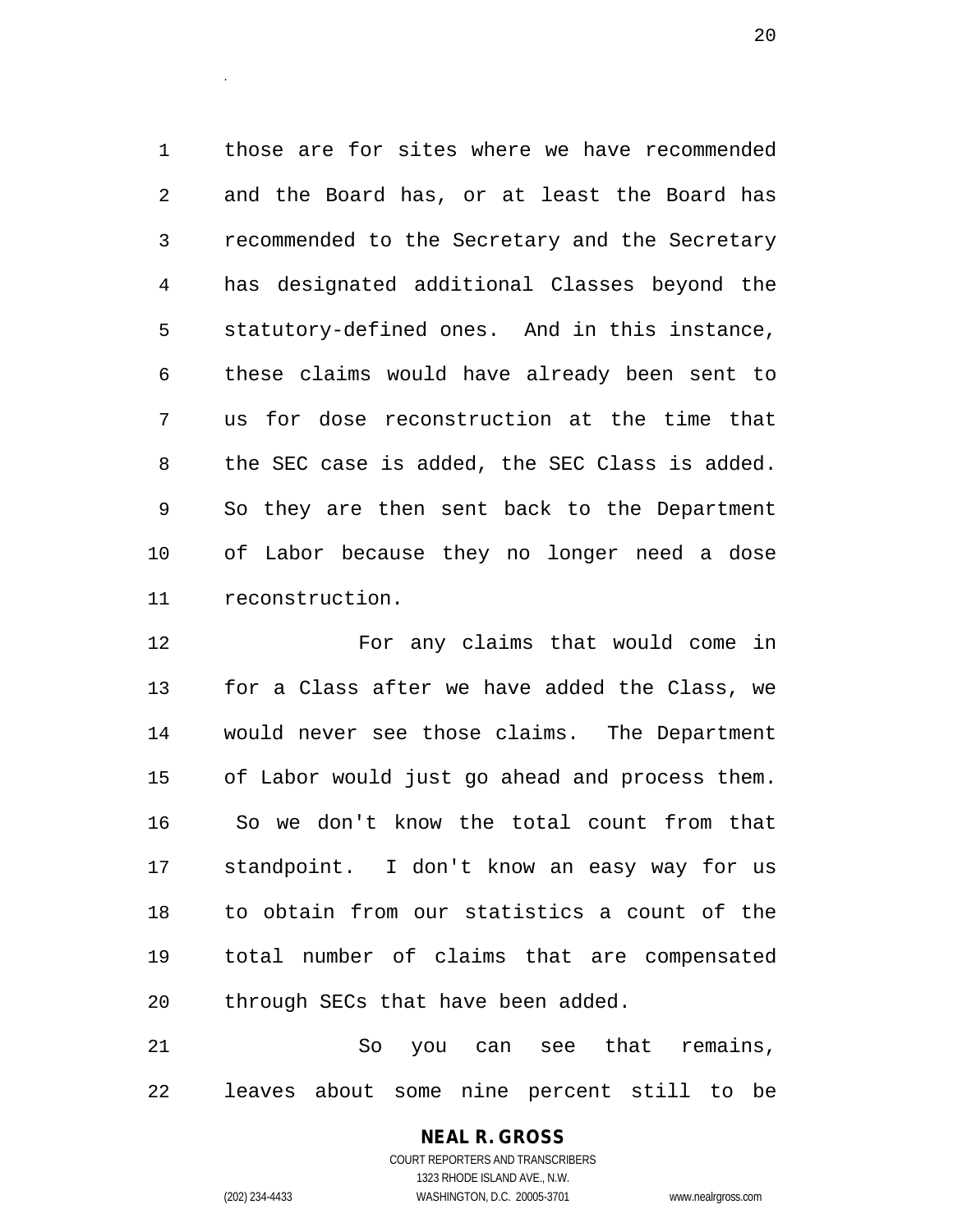dose reconstructed and that has excluded already, I believe if I did the arithmetic in my head correctly, the 600 and some that were administratively closed. I speak about that every time, but I guess not everyone is at every meeting so I guess I should speak about it in the end.

 Cases were administratively closed for primarily the reason that the claimant essentially drops out of the process. In other words, the claimant has certain things to do in the process and most notably when the dose reconstruction is complete and the claimant has received the draft dose reconstruction, we ask them to essentially certify to us that they have no additional information to provide us that would be relevant to the dose reconstruction and they sign a form. They don't have to agree with the dose reconstruction. We just ask them to agree that they have no more information. And some people just decline. They kind of stop

**NEAL R. GROSS**

.

COURT REPORTERS AND TRANSCRIBERS 1323 RHODE ISLAND AVE., N.W. (202) 234-4433 WASHINGTON, D.C. 20005-3701 www.nealrgross.com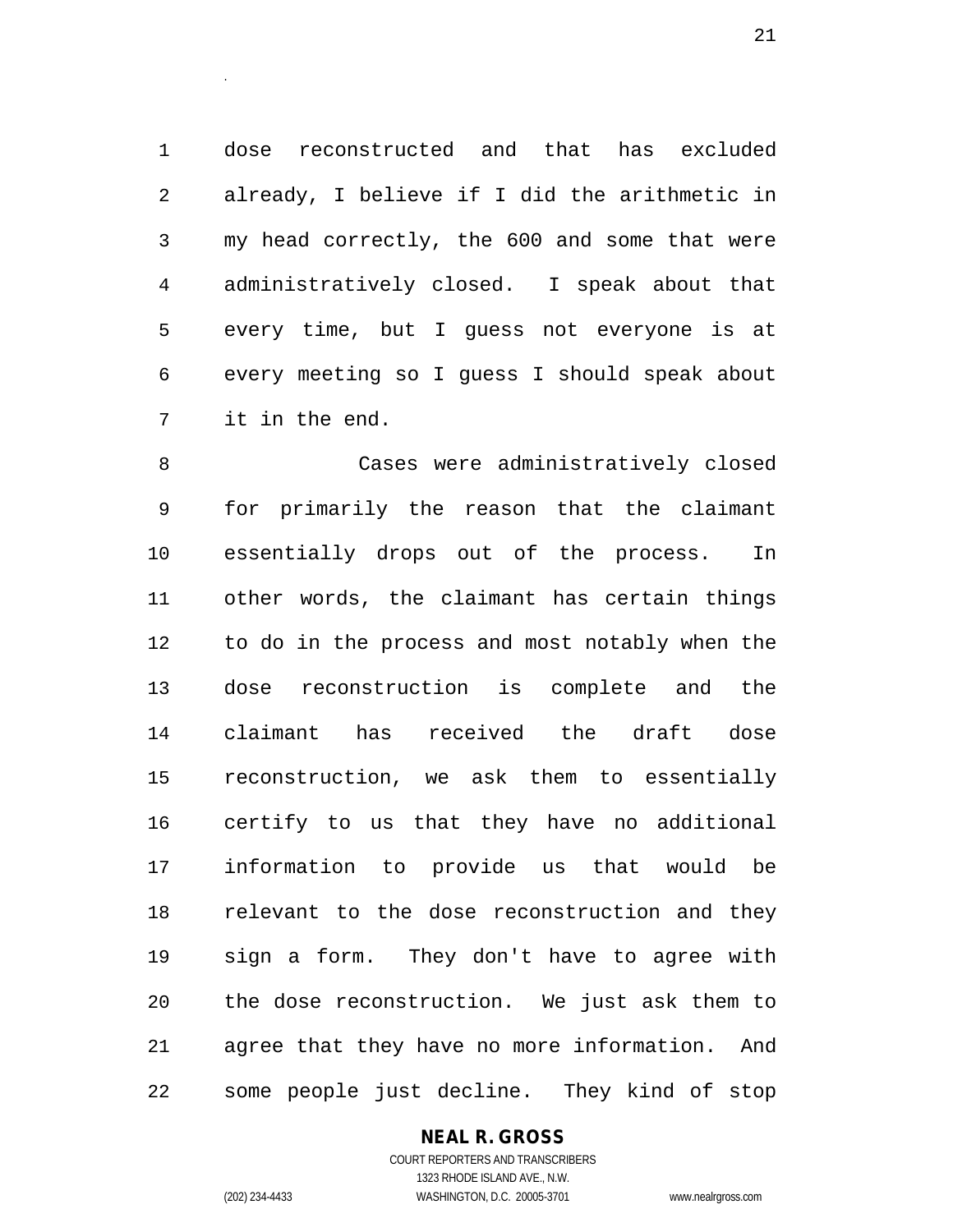participating in the process at that time.

.

 The compensation outcome is usually pretty clear from the draft dose reconstruction and so some people choose to kind of drop out at that point.

 This is just another more detailed breakdown of the claims and how they fall into categories. The same categories are there and then the claims that are with us for dose reconstruction are just broken into two categories down at the bottom, active and pending. Those are the ones that are still with us for dose reconstruction.

 And a pending case, a pending is a classification or a case status that we assign to a case in an instance where there is some piece of information missing in order for us to complete the dose reconstruction. I have put in sort of the main -- did I go the wrong way? Okay. No, there was one slide in there I forgot about. Sorry about that.

So this is a description of the

# **NEAL R. GROSS**

COURT REPORTERS AND TRANSCRIBERS 1323 RHODE ISLAND AVE., N.W. (202) 234-4433 WASHINGTON, D.C. 20005-3701 www.nealrgross.com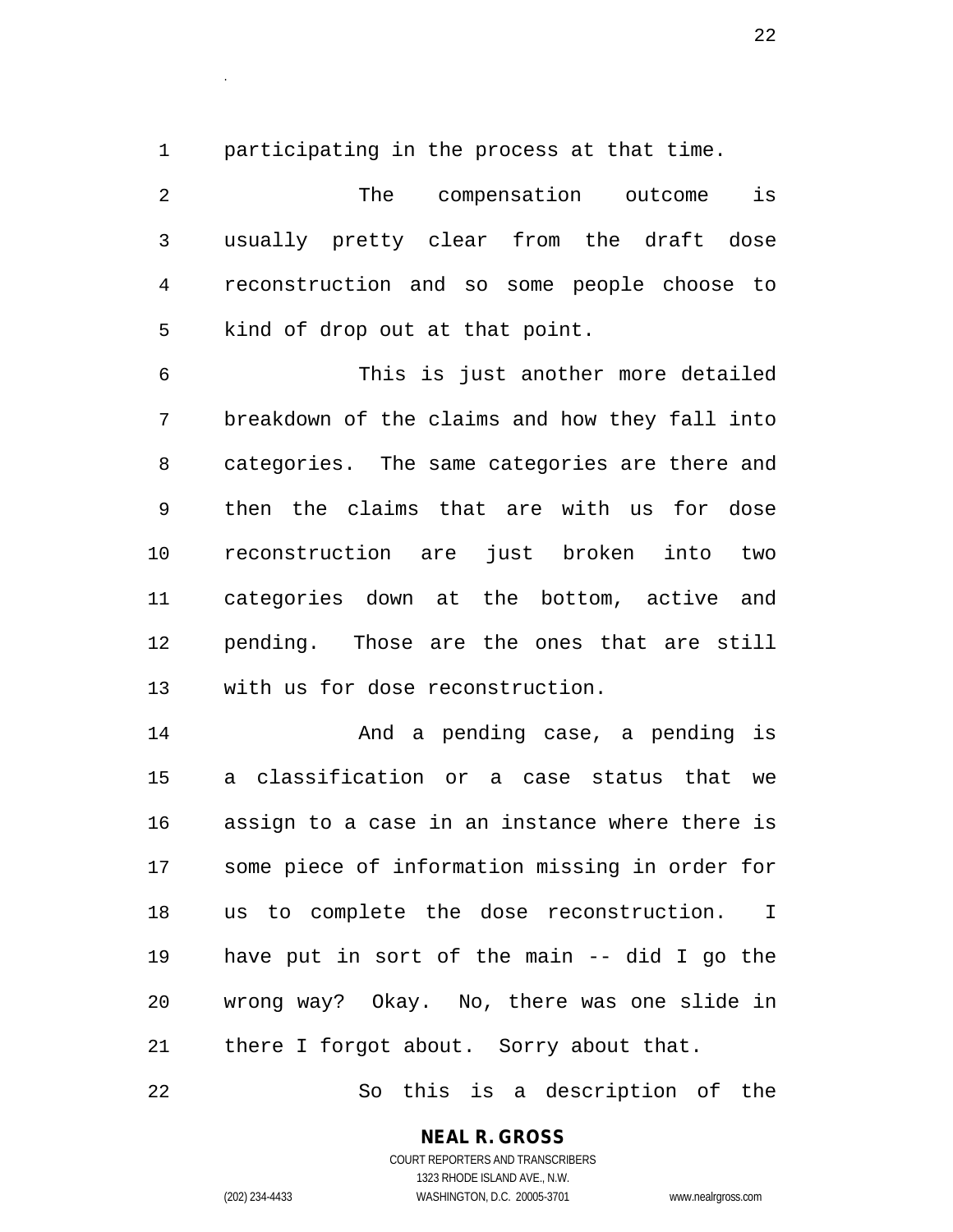cases that are still with us for dose reconstruction and talks about the various phases of how we work it. So 564 cases in the dose reconstruction process means those cases have a health physicist's name on it, and a health physicist is assigned to complete the dose reconstruction for that case.

 Now we certainly don't have 564 health physicists working in the program so any particular health physicist has an in-box. And you know, any particular DR, just because it is assigned to a health physicist does not mean it is at the top of his or her inbox. But that is how many have been designated to be completed. And that also means the preliminary work has been completed like obtaining the exposure records and any other records we need.

 Of those 2,747 claims that we say we still are responsible for completing a dose reconstruction for, we have completed a draft dose reconstruction for 416 of them. So those

### **NEAL R. GROSS**

.

COURT REPORTERS AND TRANSCRIBERS 1323 RHODE ISLAND AVE., N.W. (202) 234-4433 WASHINGTON, D.C. 20005-3701 www.nealrgross.com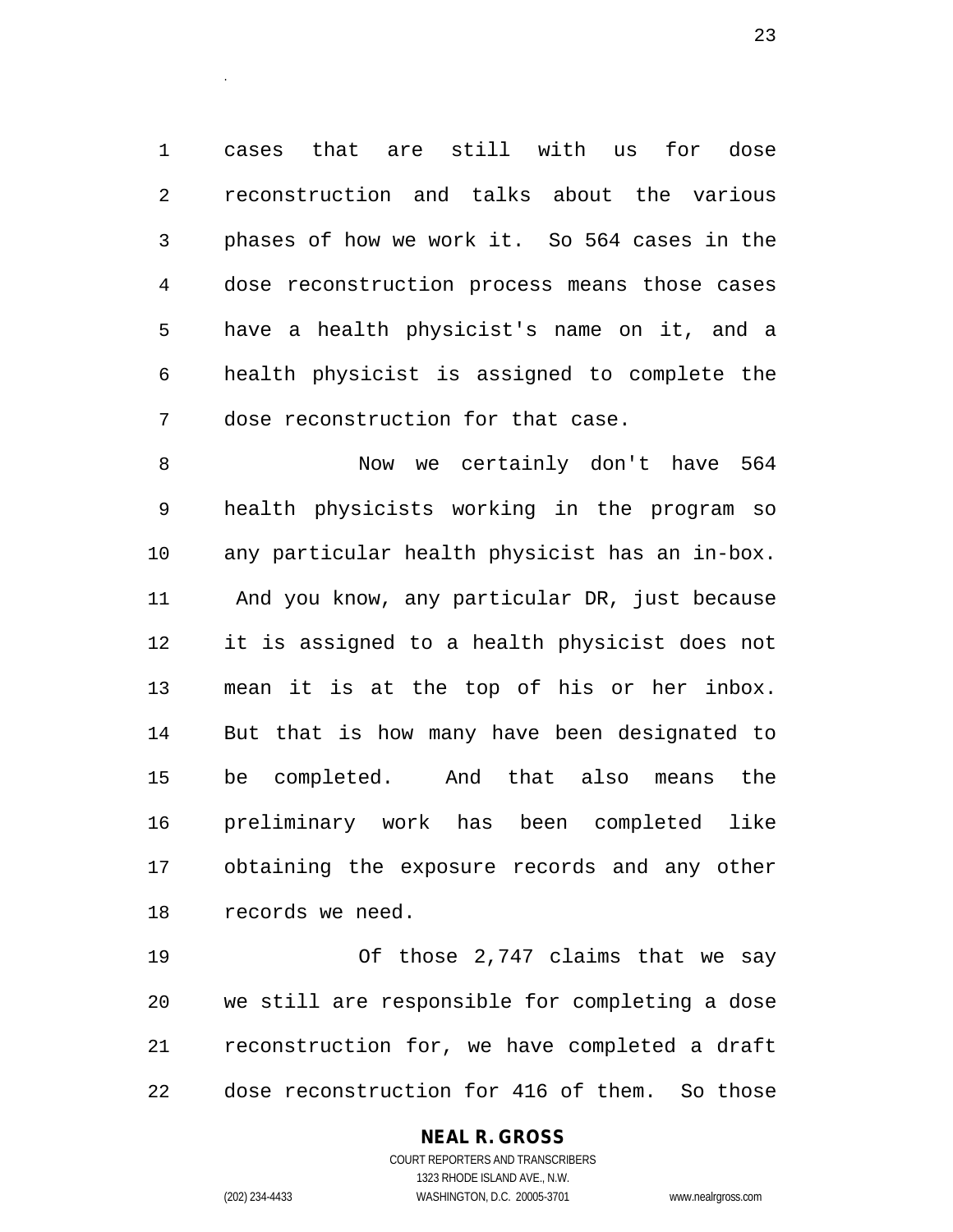draft dose reconstructions are in the hands of the claimant, and the claimant is determining, from the dose reconstruction and from their close-out interview, if they have additional information to provide. And they may provide additional information or they may say I have no more to provide and sign the OCAS-1 form. So that is where those 416 are at.

 And then the remainder, the 1,700 are in development to begin dose reconstruction. And the things you do in development is you will request, of course, the exposure record if the person worked at a site where we are able to obtain individual exposure records. And then there is additional aligning, sort of getting the case ready to work so the dose reconstructors, the health physicists can work efficiently when they pick up that dose reconstruction case. This is what I thought was the

 next slide. It describes the pended cases. And this is the five major categories. There

### **NEAL R. GROSS**

.

COURT REPORTERS AND TRANSCRIBERS 1323 RHODE ISLAND AVE., N.W. (202) 234-4433 WASHINGTON, D.C. 20005-3701 www.nealrgross.com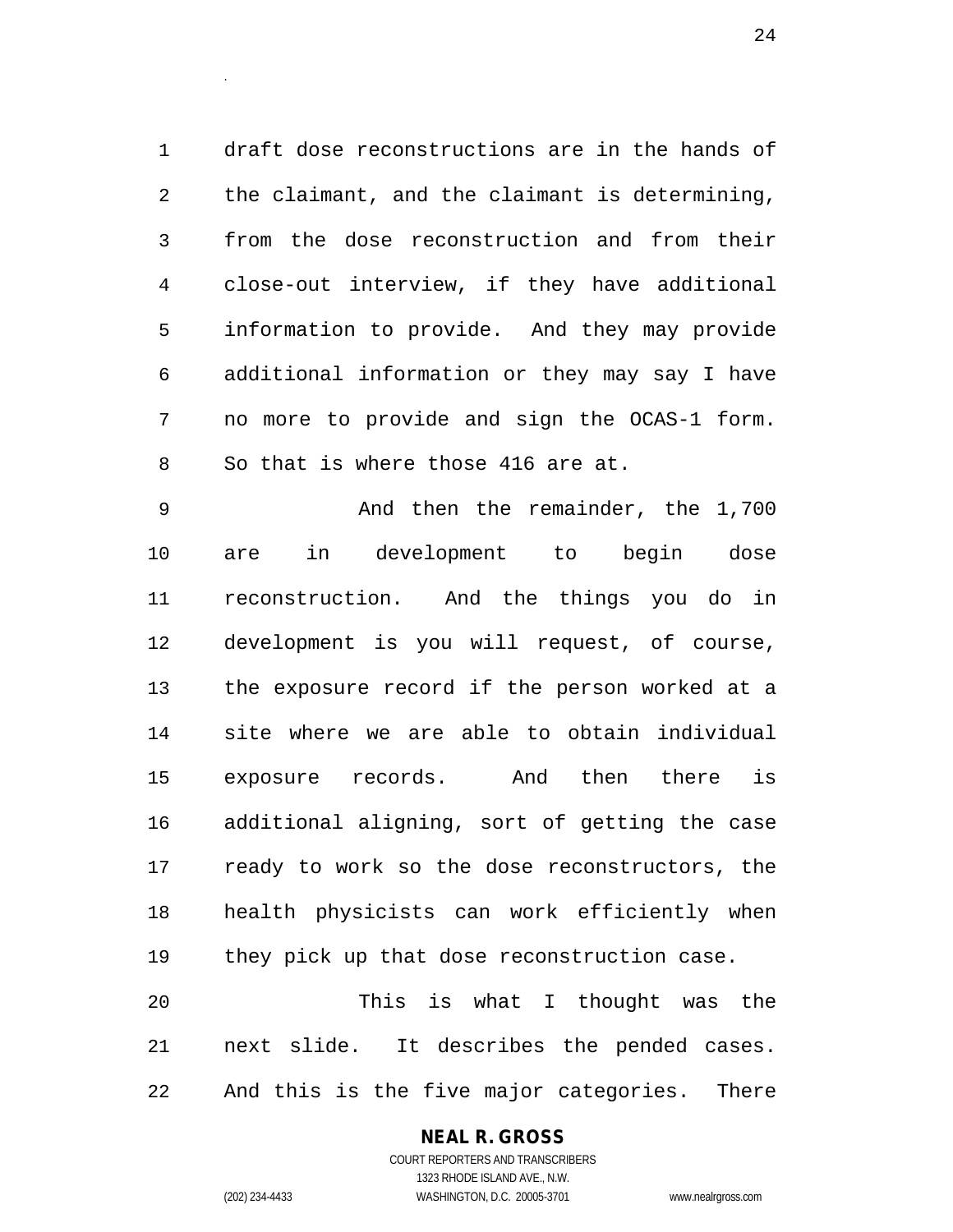are additional categories that have smaller amounts in here so these numbers won't add up to 299.

 You can see the largest single Class by far reflects the cases that are affected by the SEC Classes that the Board recommended at its May meeting. The process being what it is, the effective date on those SEC Classes, I believe, is this week. I think it is Thursday or Friday. So quite a number of those will be pulled on the effective date and sent back to the Department of Labor.

13 There may be some in there that are non-compensable claims that we will still do the dose reconstruction on. We have refrained from doing non-compensable dose reconstructions in this interim, between the recommendation of addition of a Class and the actual effective date of the Class, because when we do a dose reconstruction for a non- compensable claim from an SEC or a nonspecific, a non-SEC cancer claim from an

### **NEAL R. GROSS**

.

COURT REPORTERS AND TRANSCRIBERS 1323 RHODE ISLAND AVE., N.W. (202) 234-4433 WASHINGTON, D.C. 20005-3701 www.nealrgross.com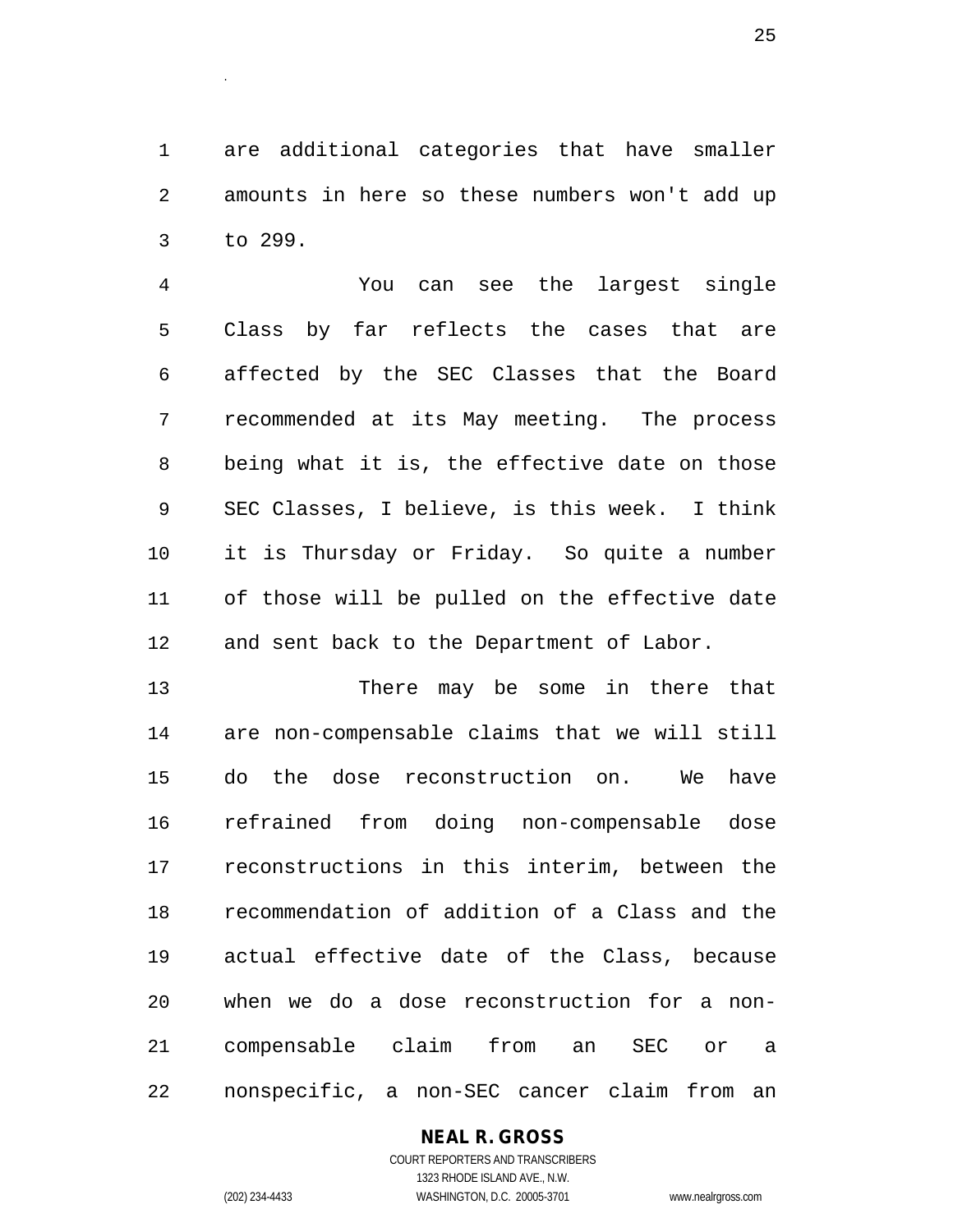SEC site, we say in the dose reconstruction that there is some component of the dose that we could not reconstruct. That is the reason why the SEC Class was added.

5 And since we say that in the dose reconstruction, essentially there is no real official act that that has been adopted. And so we have generally waited to do those non- presumptive or the non-SEC cancer cases from SEC sites until the Classes are effective.

 Some of the -- well the DR methodology and I think that actually pertains to some of those non-presumptives. They may all fit in that category. I am a little confused on my categories now.

 On dose reconstruction on occasion we will find that the individual exposure record we receive for the individual we felt wasn't complete enough, there was some additional detail or there was maybe an incident described that we wanted to try to find information on and we will try to find

### **NEAL R. GROSS**

COURT REPORTERS AND TRANSCRIBERS 1323 RHODE ISLAND AVE., N.W. (202) 234-4433 WASHINGTON, D.C. 20005-3701 www.nealrgross.com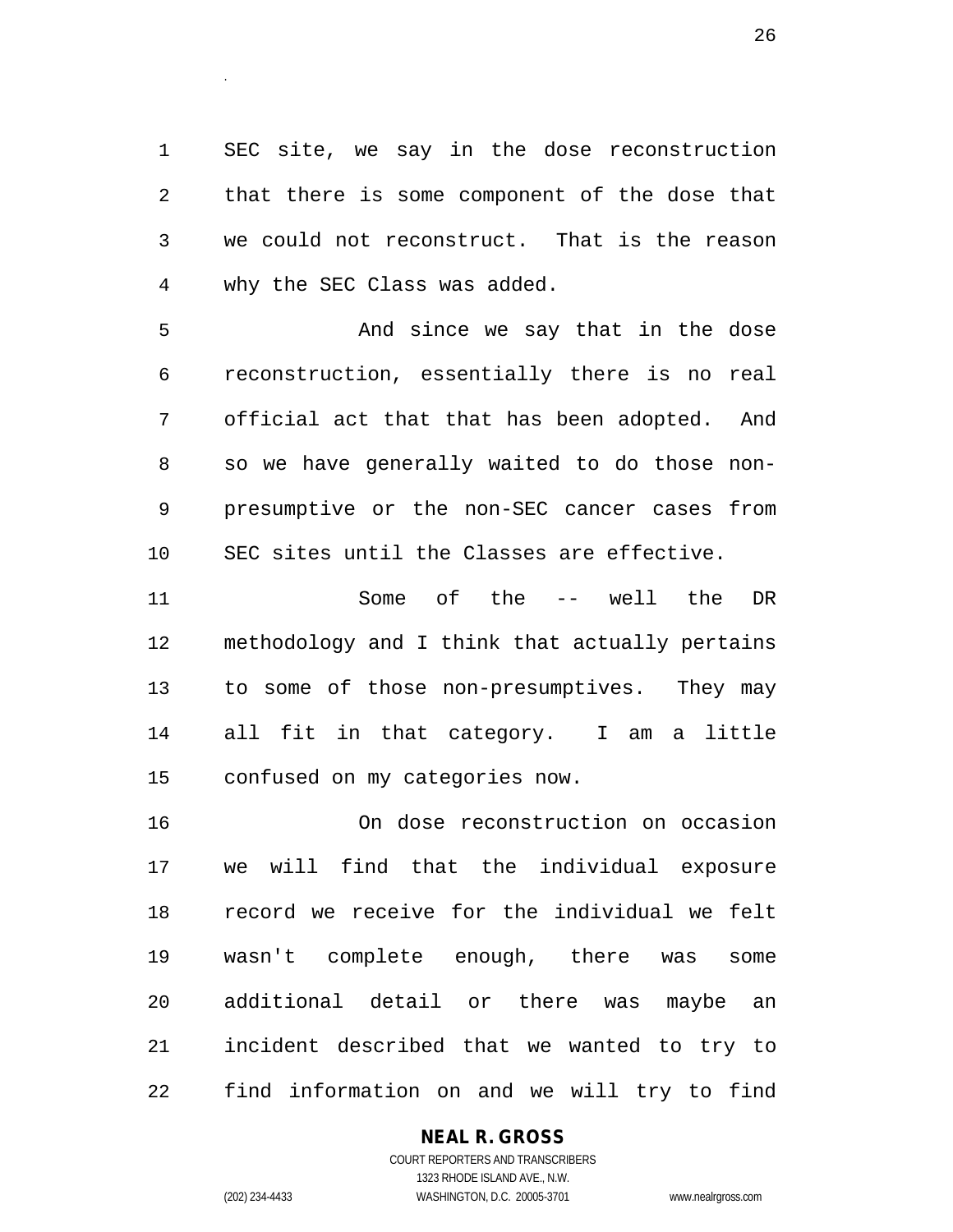additional data and make an additional data request back to DOE. Now this doesn't relate to the original request we have made, but this is where we say oh, we need some more information and we go back to DOE. There are a certain number of cases and then we wait to hear from DOE before we proceed.

 The COI issue means close out interview issue. And I told you a while ago about all those cases that are in the hands of claimants. The draft dose reconstruction is in the hands of the claimant, and the claimant is deciding whether they have more information that may be relevant, and they have a close out interview to talk to us about it. And when they identify information that seems that this is relevant to the dose reconstruction and there may be more information coming that we need to wait, we wait. And that is why those 27 are pended. Those are in that situation.

And then the Technical Basis

**NEAL R. GROSS** COURT REPORTERS AND TRANSCRIBERS 1323 RHODE ISLAND AVE., N.W. (202) 234-4433 WASHINGTON, D.C. 20005-3701 www.nealrgross.com

.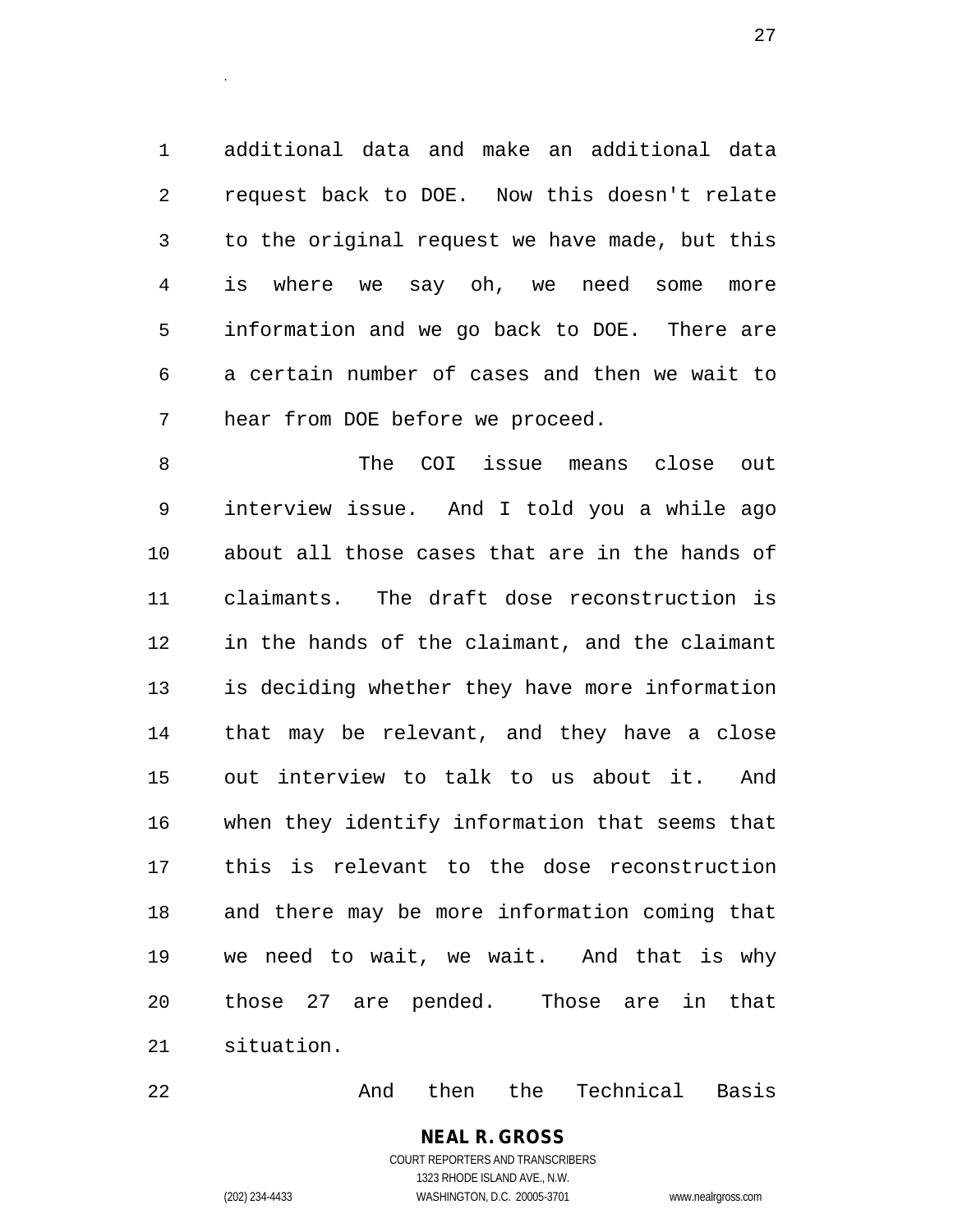Document, there are still a few technical questions and details for certain circumstances at some sites where we still need to work out some of the details of how we are going to interpret the dose reconstruction from those places.

 And a breakdown of compensability versus non-compensability of the cases that are completed by dose reconstruction. And we have been hanging around 30 percent for quite some time in the program and that is about where we are now, 31 percent being compensated. Recall that there are another roughly 2,700 that have been pulled from dose reconstruction for the SEC. And so you would expect somewhere around 2,700 additional cases that were originally referred to us from the 32,000 to be compensated as well, in addition to the 7,000 that are here.

 And I show this slide every meeting. I am sure that the Board Members are probably full of it, you know, tired of it by

> COURT REPORTERS AND TRANSCRIBERS 1323 RHODE ISLAND AVE., N.W. (202) 234-4433 WASHINGTON, D.C. 20005-3701 www.nealrgross.com

**NEAL R. GROSS**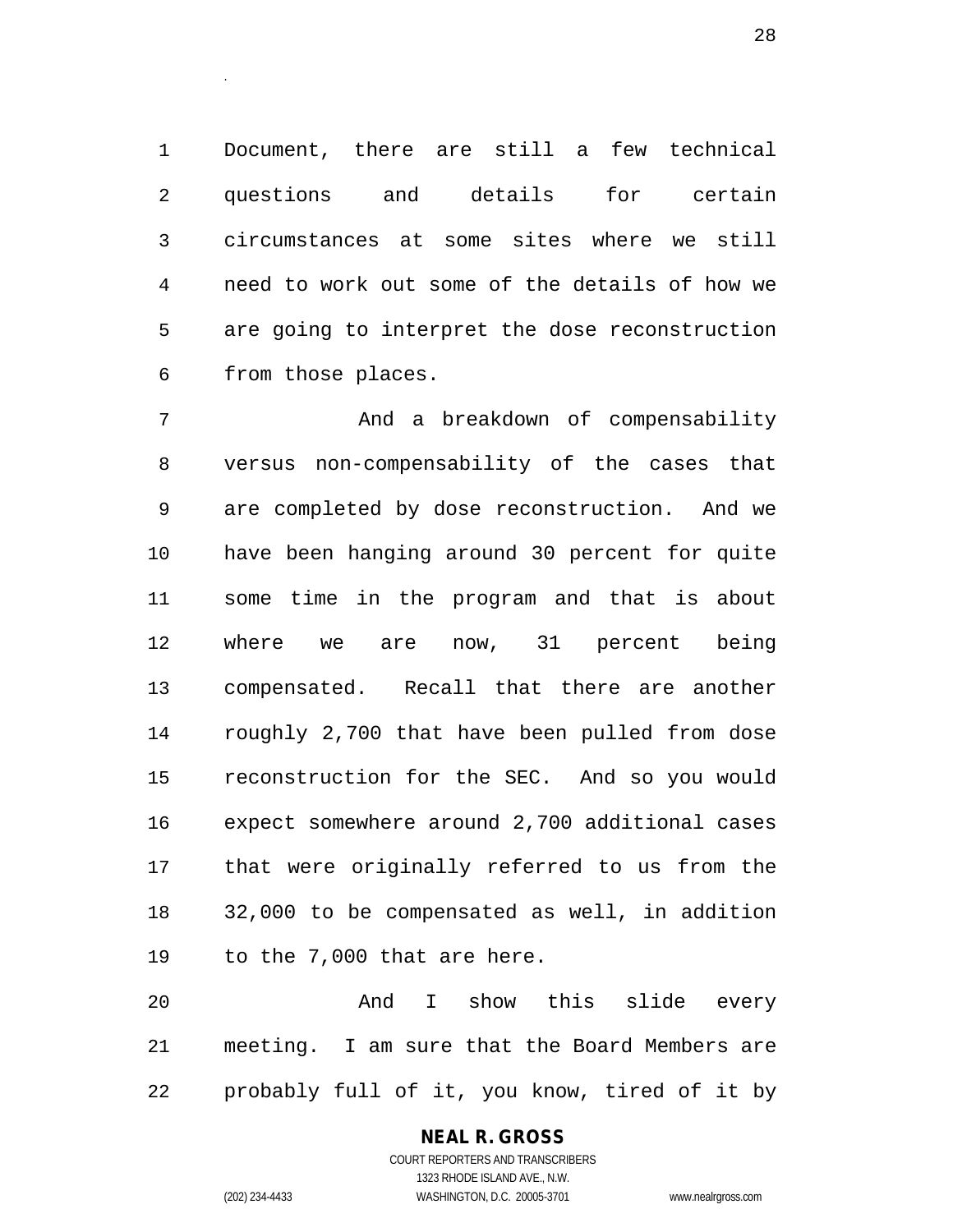now because it is the same. It looks the same. Every three months it looks the same.

 We have the large number of quite small -- Probability of Causation is kind of a declining slope down to the closest compensability line, the 40 to 49 percent, which of course we all are discouraged to get one of those. And then all of the above 50s are compiled into one bar and so it seems like quite a large bar there.

 At our last meeting, I provided a graph of the percent of claims that were completed within one year of being referred to us. And it showed a really nice dramatic improvement. It was grouped by groupings of 5,000 claims. You know, claim one to claim 5,000, claim 5,001 to claim 10,000, because we assign those NIOSH tracking numbers on the order in which we receive the claim. And it showed this real nice upward movement, we are getting higher and higher percentages of claims done within one year.

### **NEAL R. GROSS**

COURT REPORTERS AND TRANSCRIBERS 1323 RHODE ISLAND AVE., N.W. (202) 234-4433 WASHINGTON, D.C. 20005-3701 www.nealrgross.com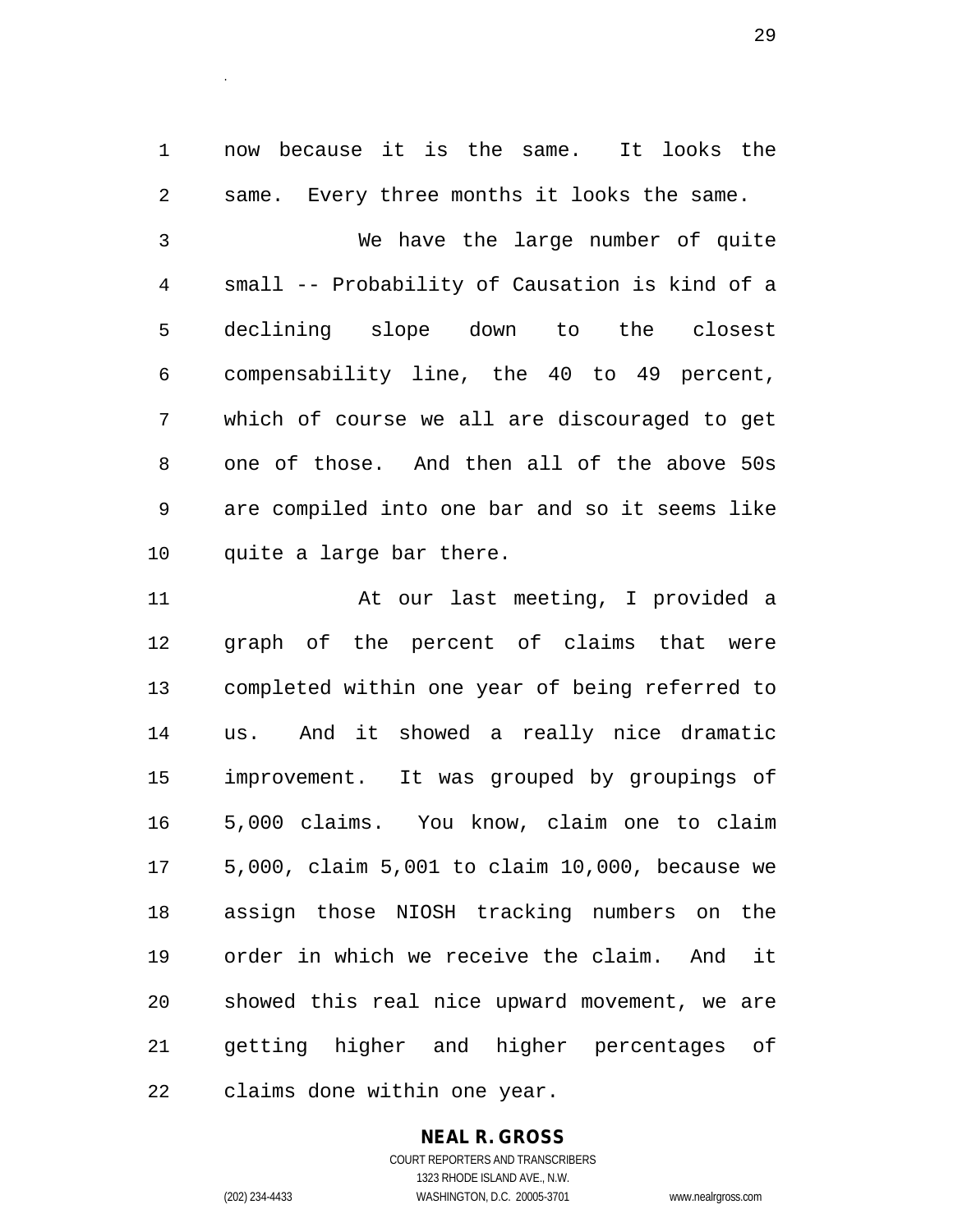And then since the last meeting, we have gotten a year past the original referral of claim 30,000 and we ran that chart again and it was the same number for 20,000 to 25,000 as it was 25,001 to 30,000. And I said this doesn't seem right to me because I know that we have made so much progress towards completing cases in one year.

 I found what I think might be an error in how we ask the question. And so depending on how you ask the question to your computer people, you get exactly what you asked for. And I think we may have asked the question incorrectly. So we want to check on that and also look for the reasons on why that number isn't higher.

 So I didn't include that graph here. I intend to provide it in the future, but I didn't include it here. By the time we ran the data because our data are up to date through July 31st, so we didn't run these data until last week and by the time we ran it, we

### **NEAL R. GROSS**

COURT REPORTERS AND TRANSCRIBERS 1323 RHODE ISLAND AVE., N.W. (202) 234-4433 WASHINGTON, D.C. 20005-3701 www.nealrgross.com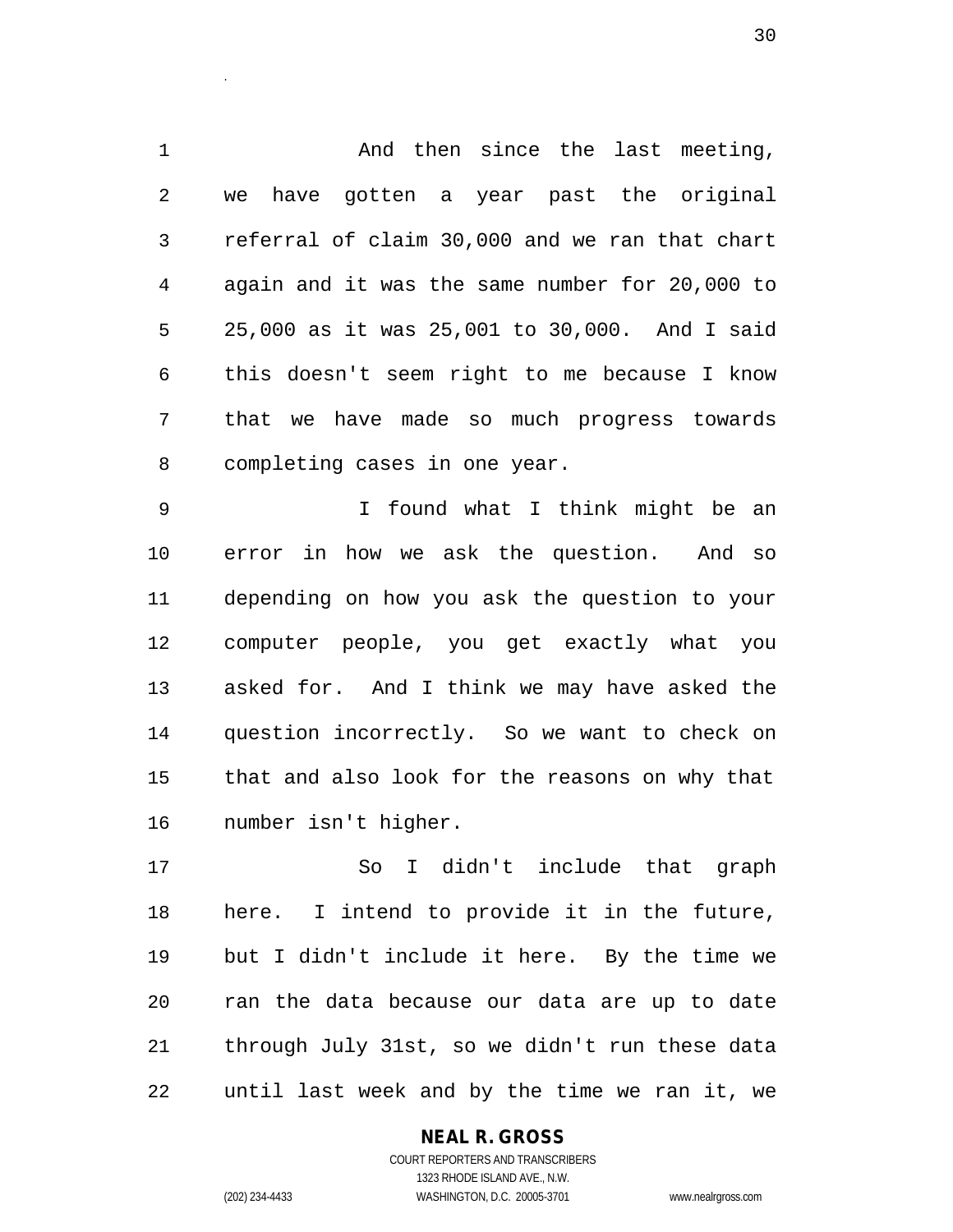had just run out of time to diagnose it. So we didn't include it this time.

 Okay, this is DOE's response to requests for exposure records. We have some 258 that are outstanding, 32 above 60 days. These numbers are down from last month. Both the numbers are down. Let's see if I have it. Last month was -- I'll have it for you in a minute. Yes, 278 were outstanding and 46 were above 60 days. And so it reflects the low number of claims total and the fewer number above 60 days reflects DOE continuing dedication to providing time to response to our exposure requests.

 Our Special Exposure Cohort, we will have a more complete presentation of this later in the meeting. If we get to it early enough in the meeting, LaVon Rutherford will provide it, but he can't stay for the whole meeting. So if we provide it later in the meeting, I will be back again. So let that be a warning to everybody. Ted, if you don't

> **NEAL R. GROSS** COURT REPORTERS AND TRANSCRIBERS 1323 RHODE ISLAND AVE., N.W. (202) 234-4433 WASHINGTON, D.C. 20005-3701 www.nealrgross.com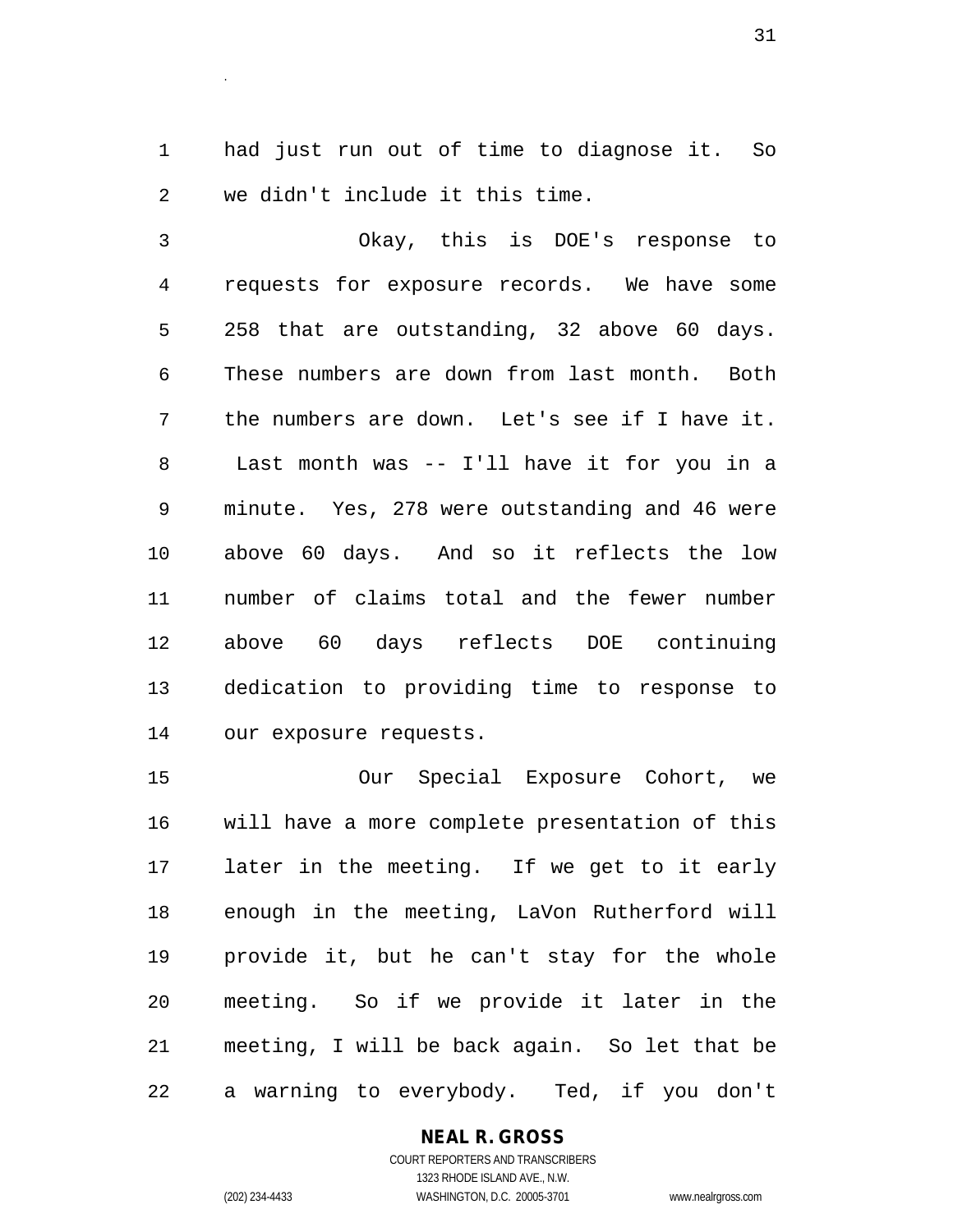want to hear me up here again, you need to get him on the agenda.

.

 There is one number that is incorrect on this slide, and that is the 103 qualified. That number should actually be 104 qualified. When the slide was put together, you can see the effective date is July 20th. A claim qualified right about on July 20th. It was the 20th, 21st, something like that and I think that is what happened here. The qualified number didn't get bumped up, but somehow when we looked at the number that were remaining, they were waiting for qualifications and so there were only five on July 20th. We managed to get that number right. So that seems to be what happened but that is the difference, the 104 have been qualified.

 These numbers below the 103 or 104 don't add up to 103. For those of you who are like me and start adding up numbers who look like they should add up and they don't add up

#### **NEAL R. GROSS**

COURT REPORTERS AND TRANSCRIBERS 1323 RHODE ISLAND AVE., N.W. (202) 234-4433 WASHINGTON, D.C. 20005-3701 www.nealrgross.com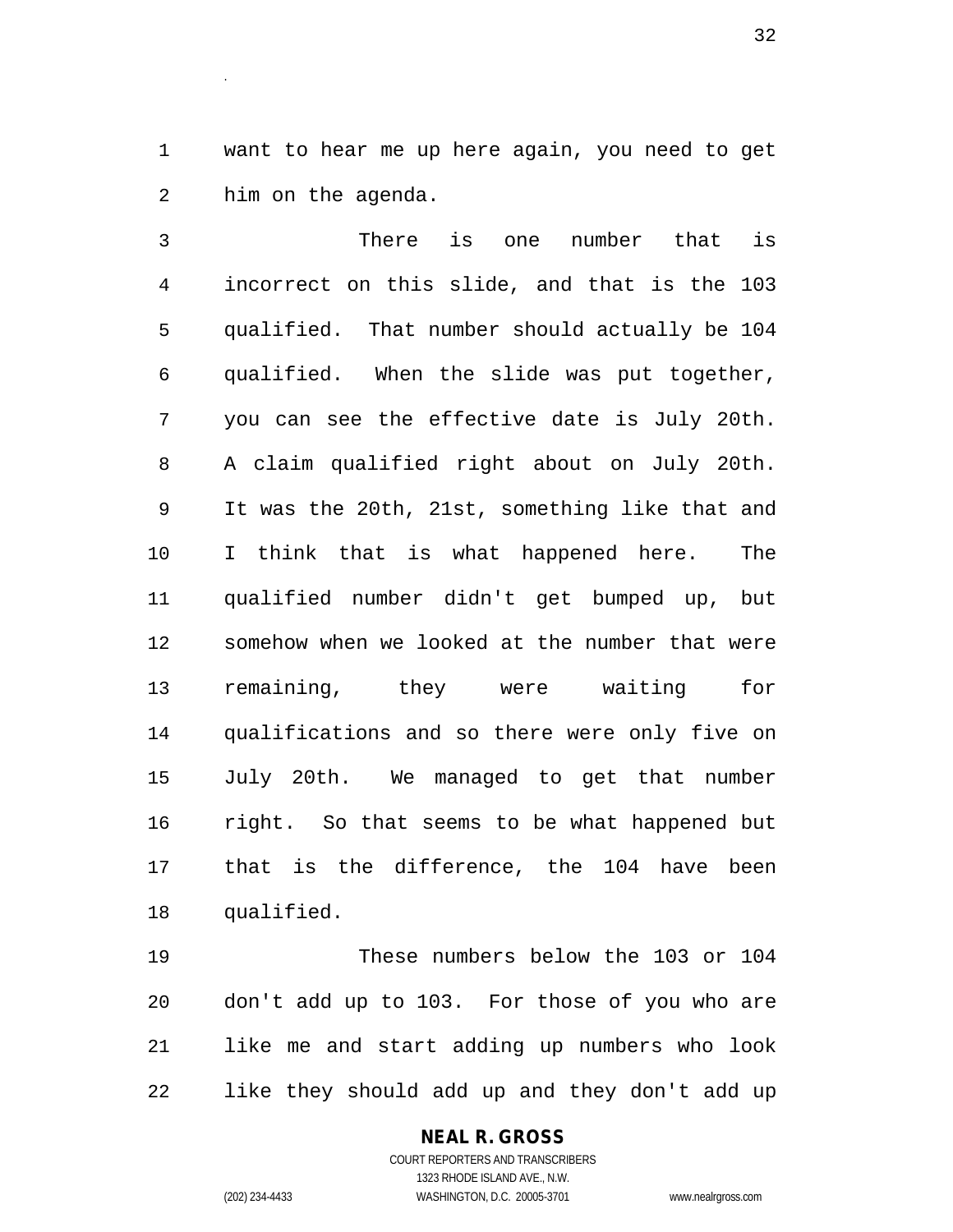on slides. And so they do not add up. The reason is because certain numbers of petitions were merged together in the addition of a Class.

 For instance, down here you have got five between 62 petitions resulted in the addition of a Class, representing 57 Classes. That means five of those petitions got merged in with something, one other petition. And so that took care of those. Some of the petitions that are with the Board, I believe, also are the result of merged petitions. That accounts for some of them, the merging of petitions.

 If you look carefully at the steps in the process we have described here, we actually have left out -- there are a couple of steps that aren't accounted for. And one is that there are eight petitions between the Secretary's recommendation and the effective date. So they are not with the Secretary awaiting a decision and the Class has not been

### **NEAL R. GROSS**

COURT REPORTERS AND TRANSCRIBERS 1323 RHODE ISLAND AVE., N.W. (202) 234-4433 WASHINGTON, D.C. 20005-3701 www.nealrgross.com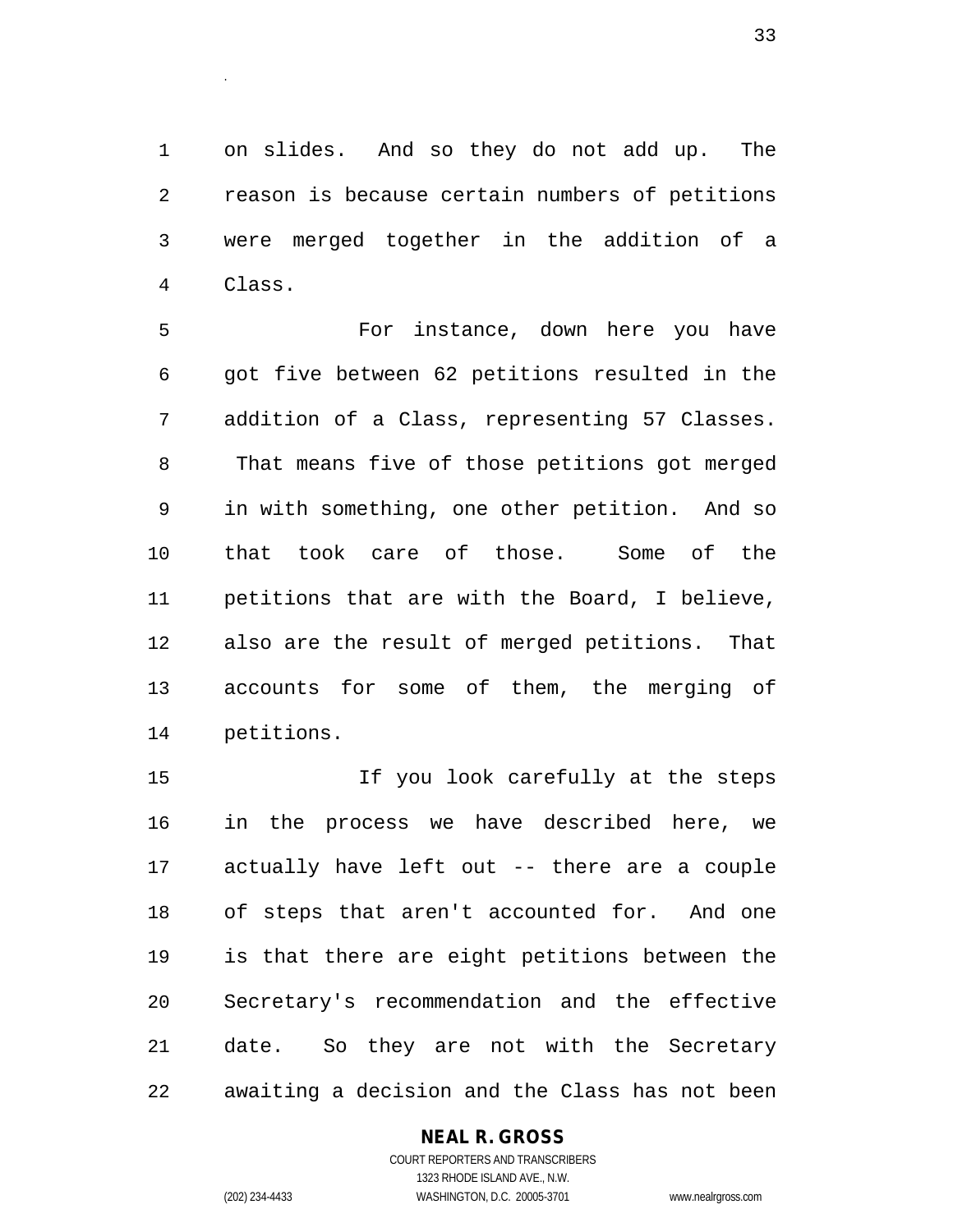added yet. So there are eight in there. Those are the ones from the May Board meeting and there is one petition that the Board's recommendation has been made but it hasn't made it to the Secretary. The NIOSH position has not made it to the Secretary yet. So there are a number of odds and ends like that that are the reasons why the numbers don't add up there.

 Okay, for the two processes, of course, for adding SEC Classes are described in 83.13 of 42 CFR 83 and then in Part 14 of that same regulation. Part 13 is the process by which a petitioner sends us a petition and provides a basis for believing that doses cannot be reconstructed. And then we do the investigation, and eventually the Class is added after a determination there is some infeasibility to dose reconstruction of that site. Twenty-nine of the 57 had gone through the 83.13 process.

The 83.14 process is where,

**NEAL R. GROSS** COURT REPORTERS AND TRANSCRIBERS 1323 RHODE ISLAND AVE., N.W. (202) 234-4433 WASHINGTON, D.C. 20005-3701 www.nealrgross.com

.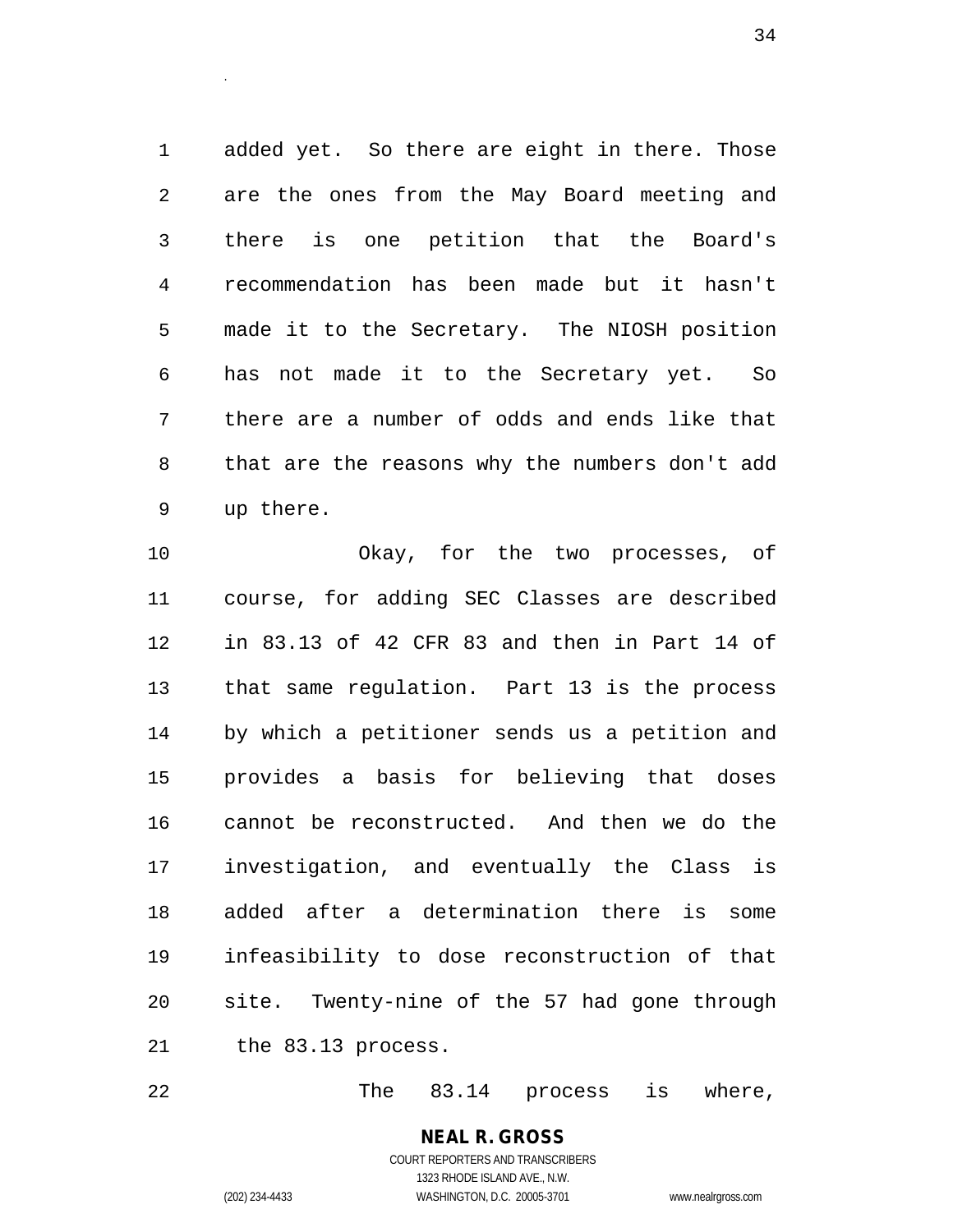without being petitioned by anyone outside the office, we realized that, gee whiz, we don't have enough information to reconstruct radiation doses from this site and so we are going to recommend adding a Class. And then we solicit a petitioner and then the petition, then, really just consists of signing the form and returning it. That is really all the petitioner has to do at that point. For an 83.13, the petitioner is essentially required to provide the basis, a thought process for why they believe the dose is not reconstructable.

 So it breaks pretty much even between the two processes. The Classes come from 44 sites and 4,331 potential claims. That number is higher than earlier because as far as I know, that may include the eight that are hanging on there and it may also include some claims that look to us as if they will be paid through SEC but the DOL determines, well, actually this for some reason did not meet the

### **NEAL R. GROSS**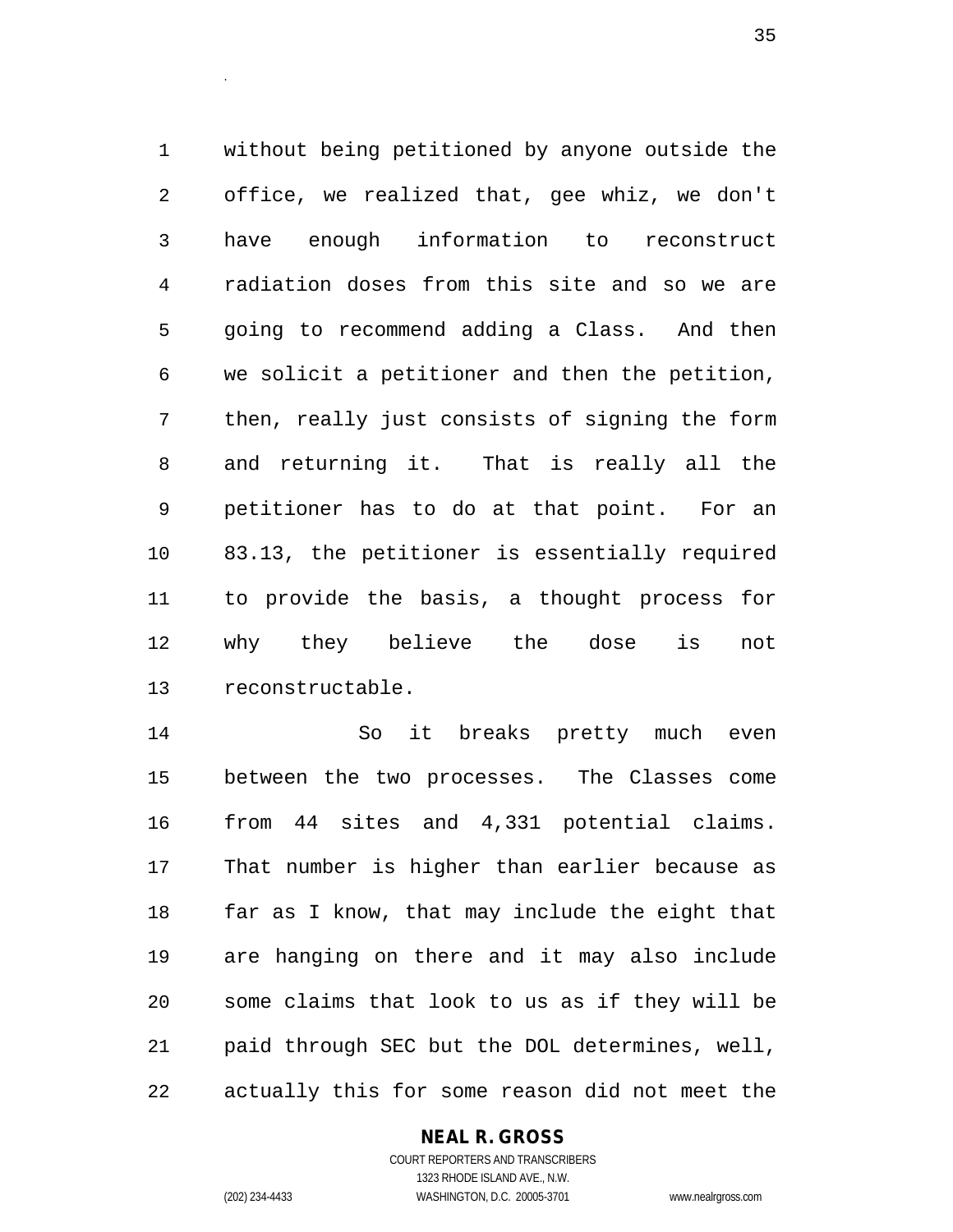qualifications for the SEC and they send it back for dose reconstruction. For instance, the employment wasn't 250 days or something like that, or the diagnosis they had referred us originally was incorrect and the correct diagnosis is not a specified cancer. Some reason like that.

.

 This year, we also engaged by June 1st in obtaining a management objective to complete draft dose reconstructions within one year. I reported on this in May because we were almost at the date and I said how we expected to finish. And we did, in fact, finish at June 1st the way we expected we would. The cases from -- where SEC Classes have recommended, where the Class is not yet effective, there are certain cases where we require additional information really from DOE, not so much from DOL, but we have as one of those supplemental requests in the DOE. And it is not like DOE has waited a year. Usually a good portion of that year went by

#### **NEAL R. GROSS**

COURT REPORTERS AND TRANSCRIBERS 1323 RHODE ISLAND AVE., N.W. (202) 234-4433 WASHINGTON, D.C. 20005-3701 www.nealrgross.com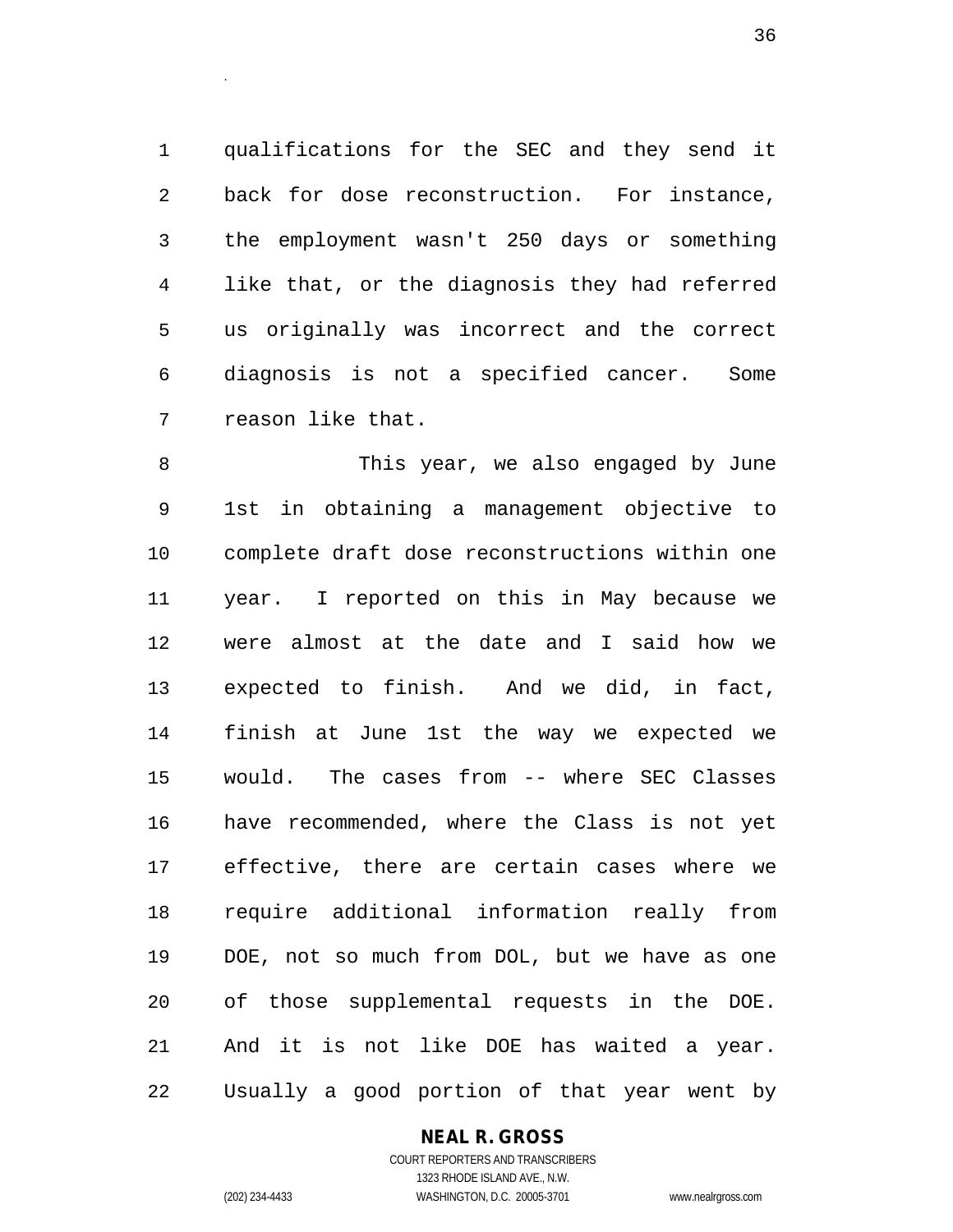and it was getting on, you know, after we had had the claim for close to a year, then we realized, you know, we are going to need to ask for more information on this. And so we make the request. So it is not like the request to DOE necessarily took a long time, but it is just that we are waiting for them before we get the data and the claim is one year apart. And then there are a few approaches still under discussion that for some pretty small, you know, like ones and twos kinds of claims.

 To keep up with that, we monitor our claims now weekly and have a two-month look ahead every week to see what is coming up. So what do we need to worry about? What are the claims we need to get done? So we are always, when we say reviewed quarterly, we pretty much always are looking at the progress we are making on maintaining that one year objective.

Now going forward, it is our

# **NEAL R. GROSS**

.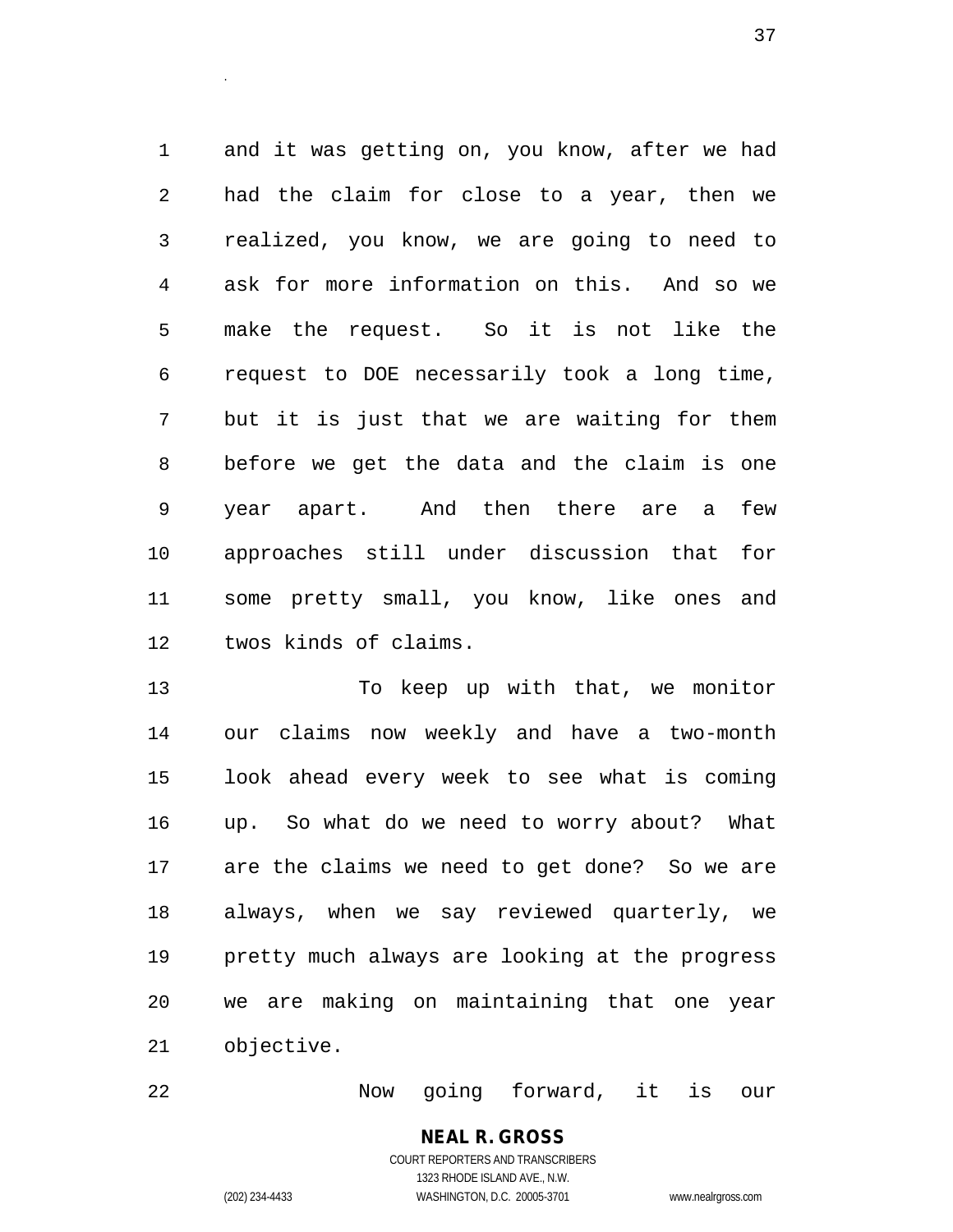intent to shorten up that one year to a shorter time period. We are working now on a strategy on changing that one year target to a nine month target by next May. So we are working with our contractor on that, and we believe that sometime next spring, we believe by May, we will be in a position to be able to complete dose reconstructions within nine months of them being referred to us.

 And we also have adopted a secondary objective to completing a reworked claim within 60 days, if we don't have to ask for additional records. A rework is a case where we have completed the dose reconstruction. We sent the final dose reconstruction to the Department of Labor, and then some of the information about the claim changes.

 A frequent and clearly understandable occurrence for this is that the claimant may in fact acquire an additional cancer. And so the causation for that

> **NEAL R. GROSS** COURT REPORTERS AND TRANSCRIBERS 1323 RHODE ISLAND AVE., N.W. (202) 234-4433 WASHINGTON, D.C. 20005-3701 www.nealrgross.com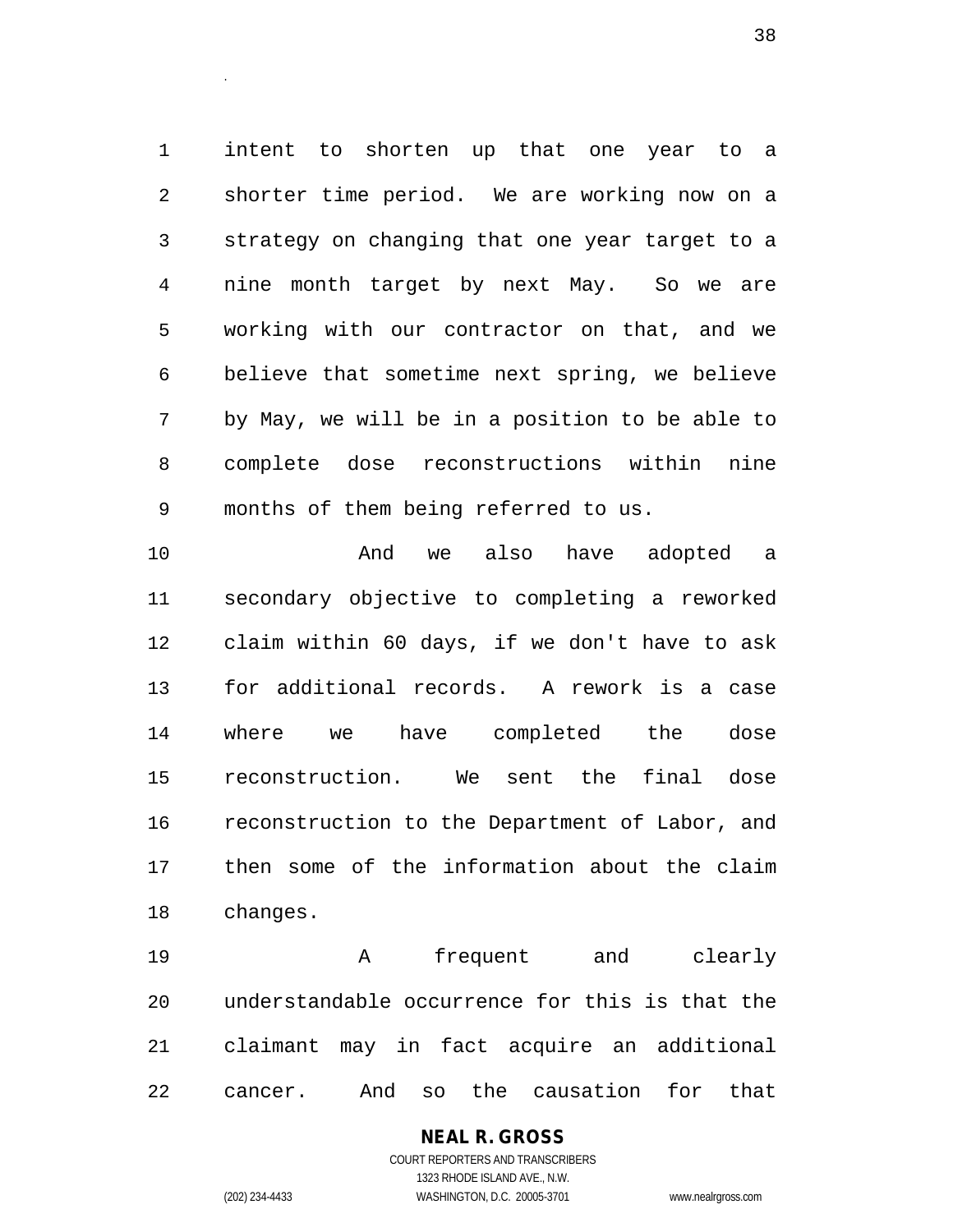calculation, you do it for all the primary cancers, and so since they didn't have that second cancer or third cancer, the case is returned to us for new dose reconstruction.

 There are other instances as well where there might be, at the Final Adjudication Board, they may question the diagnosis and the diagnosis that they ultimately determine is the correct diagnosis may not be the one that they referred to us for dose reconstruction. So cases will come back for that as well.

 But anyway, that is what we call a rework case. And for those cases to come back to us, since they have already been in the system, it didn't seem fair to put them, essentially, at the bottom of the pile and so we try to get those in a more accelerated manner, and especially if we don't ask for additional records, we try to get those back out within a couple months.

22 That is the end of my slides. If

**NEAL R. GROSS** COURT REPORTERS AND TRANSCRIBERS 1323 RHODE ISLAND AVE., N.W. (202) 234-4433 WASHINGTON, D.C. 20005-3701 www.nealrgross.com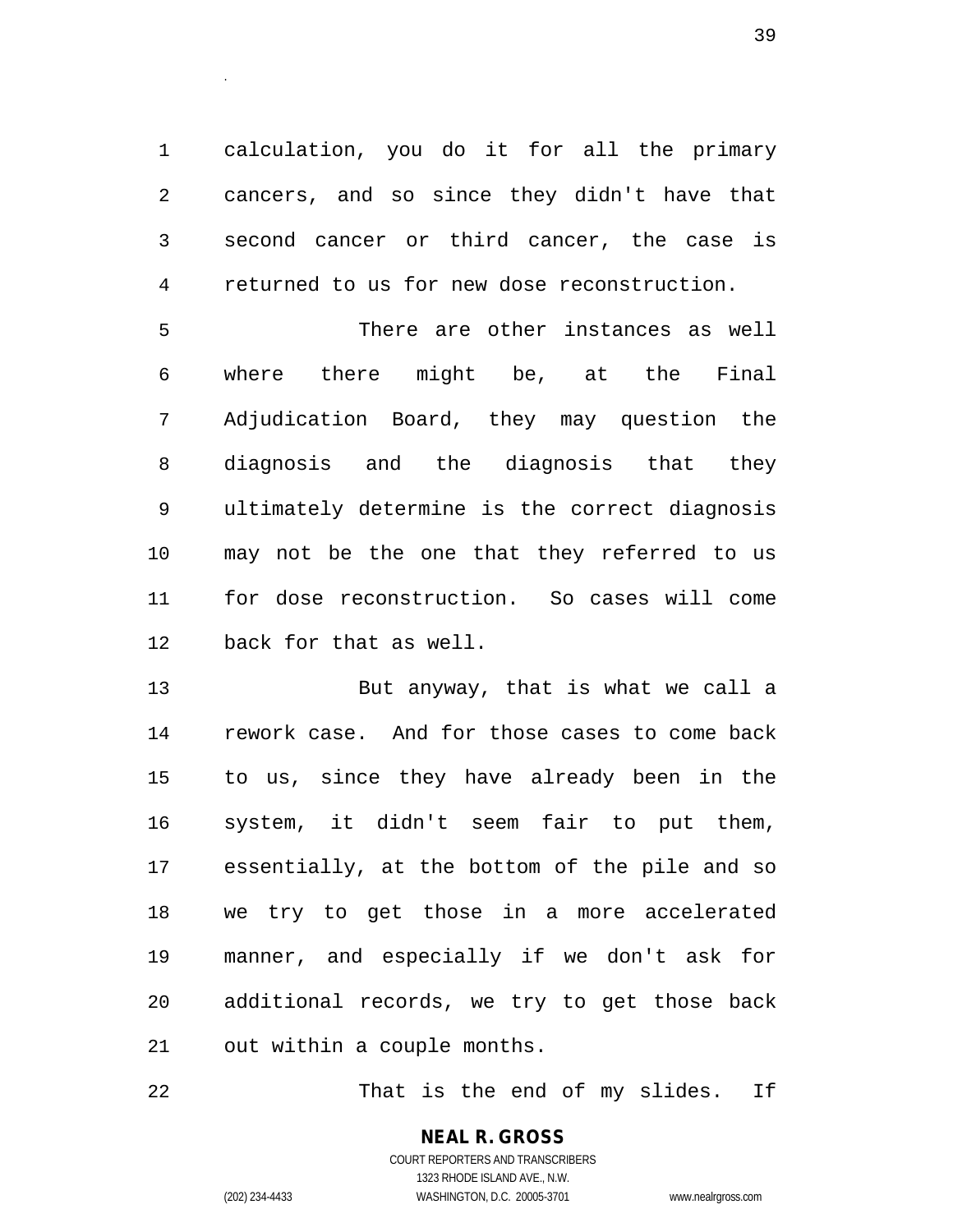anyone has any questions, I will be happy to try to answer them.

 CHAIRMAN MELIUS: Any questions for Stu? Paul.

 MEMBER ZIEMER: Stu, you had been in the past reporting, at least on occasion, the status of the first 1,000 cases. There have been a few that were sort of hanging on. Can you remind us of where we are on those early cases? Are there still some not closed? MR. HINNEFELD: We still generate that report internally, it just kind of comes out automatically, and the last one I remember seeing there were about two or three out of the first thousand that are not yet done. I don't know today which those are. I mean, they could be in those SEC sites which are about to become effective and that might take care of them. Or it could be that they were done for quite a while and then returned to us for some reason. And so this time around, they are relatively new and we may be having

#### **NEAL R. GROSS**

COURT REPORTERS AND TRANSCRIBERS 1323 RHODE ISLAND AVE., N.W. (202) 234-4433 WASHINGTON, D.C. 20005-3701 www.nealrgross.com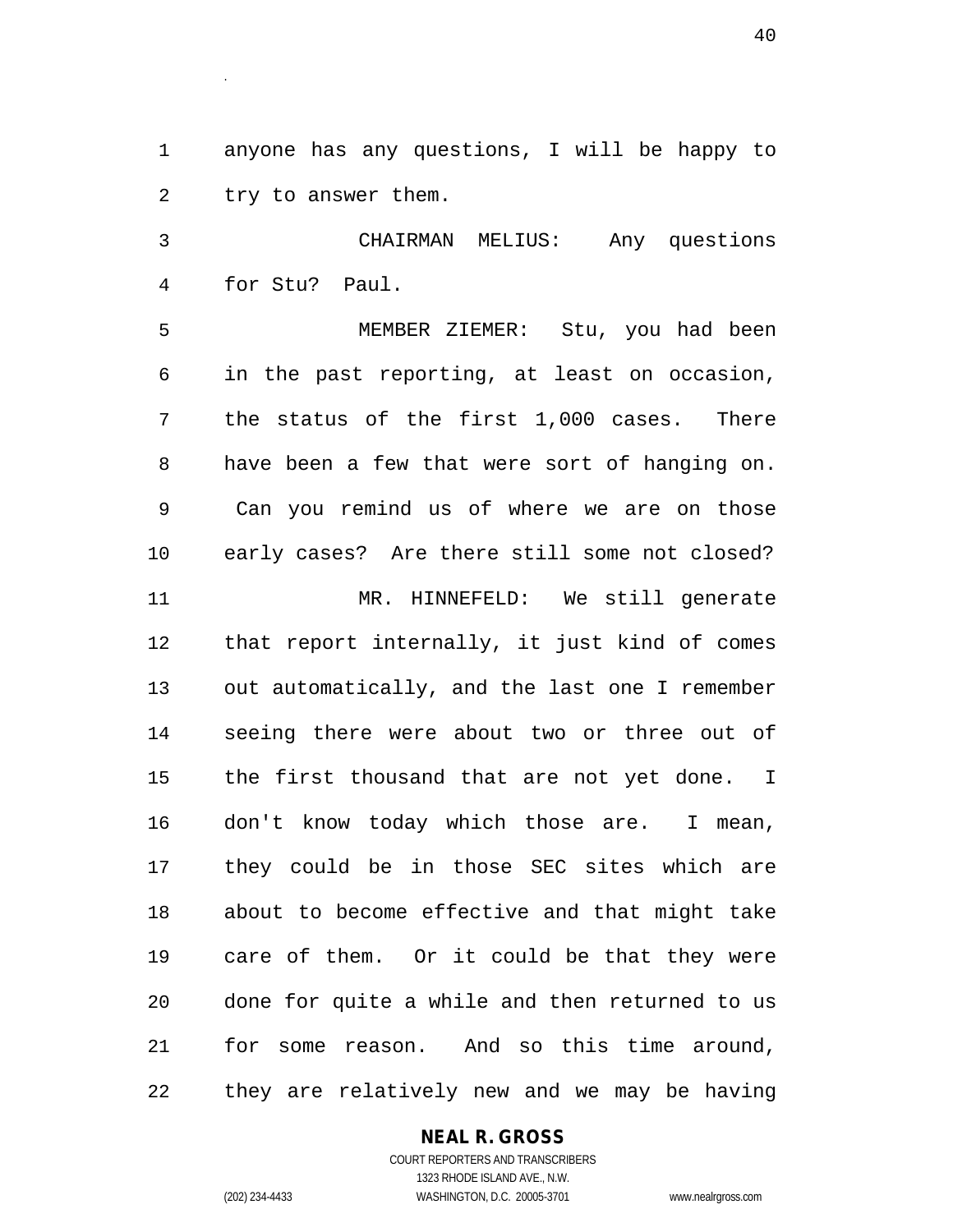to get additional information. But there were about two or three I think that were not done in the first thousand. MEMBER ZIEMER: So we are almost done with those or -- MR. HINNEFELD: Yes. MEMBER ZIEMER: -- pretty well along. MR. HINNEFELD: Yes. MEMBER ZIEMER: Are you in a position to talk about the next group, the second thousand? MR. HINNEFELD: Well, we went to 5,000. MEMBER ZIEMER: Oh, if you were at 5,000 okay. MR. HINNEFELD: The second group we tracked was the first 5,000. MEMBER ZIEMER: So is the two or three out of the first 5,000? MR. HINNEFELD: No, it is two or three out of the first thousand.

> **NEAL R. GROSS** COURT REPORTERS AND TRANSCRIBERS

> > 1323 RHODE ISLAND AVE., N.W.

.

(202) 234-4433 WASHINGTON, D.C. 20005-3701 www.nealrgross.com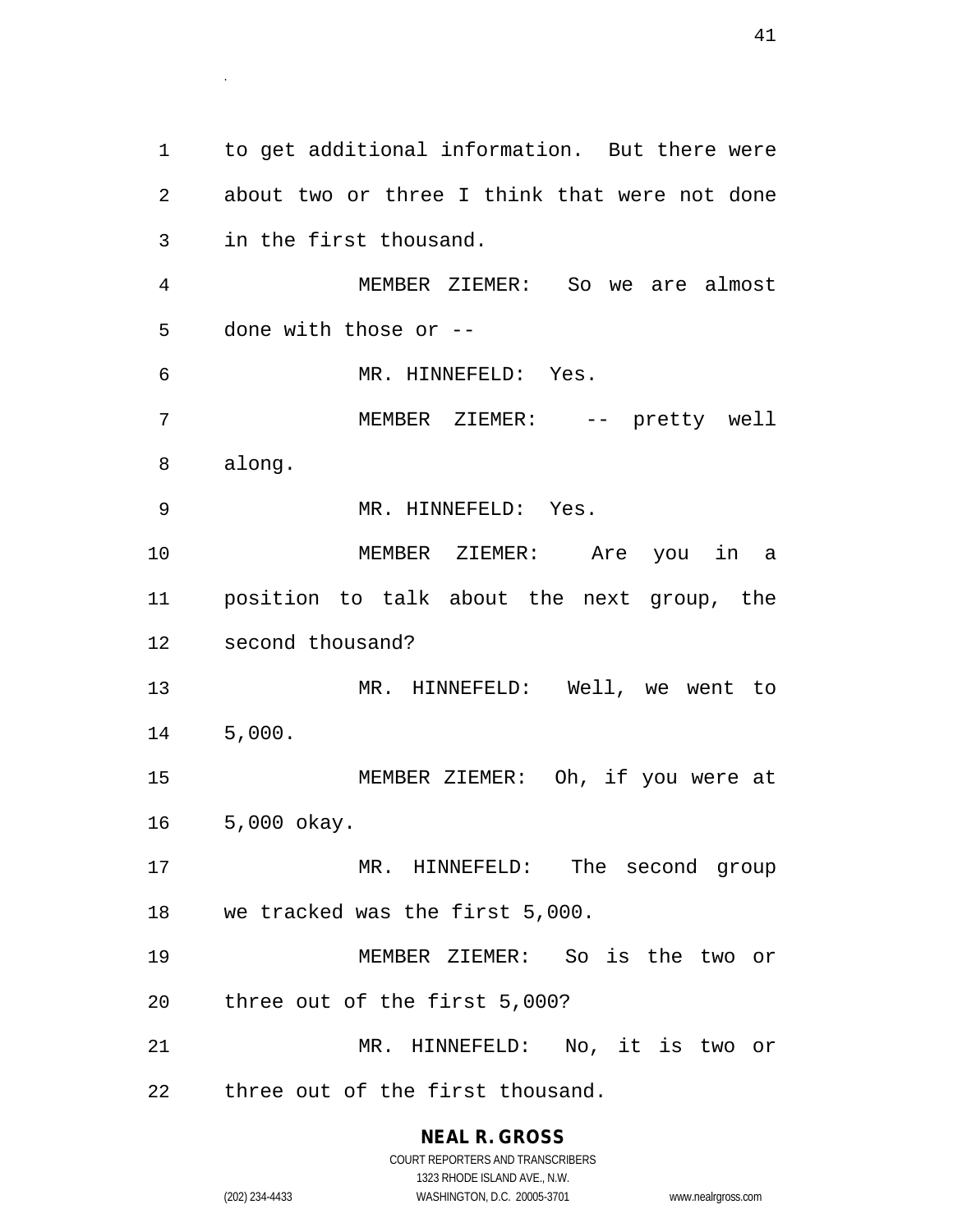MEMBER ZIEMER: Okay. And then the 5,000. MR. HINNEFELD: The 5,000, I don't recall. I am pretty sure it is less than a hundred. It is considerably more than two or three. CHAIRMAN MELIUS: Maybe update us on that at our next meeting. MR. HINNEFELD: I can have it for you by tomorrow for sure -- 11 CHAIRMAN MELIUS: Okay. 12 MR. HINNEFELD: -- if you want me to. CHAIRMAN MELIUS: Yes, that would be good. MEMBER ZIEMER: If I might add, I think, just as a matter of interest, we are of course trying to -- the Agency is trying to get the turnaround time down and I know you have been concentrating on those older cases as well, and some of them have had some particular problems, but I think it is helpful

#### **NEAL R. GROSS**

.

COURT REPORTERS AND TRANSCRIBERS 1323 RHODE ISLAND AVE., N.W. (202) 234-4433 WASHINGTON, D.C. 20005-3701 www.nealrgross.com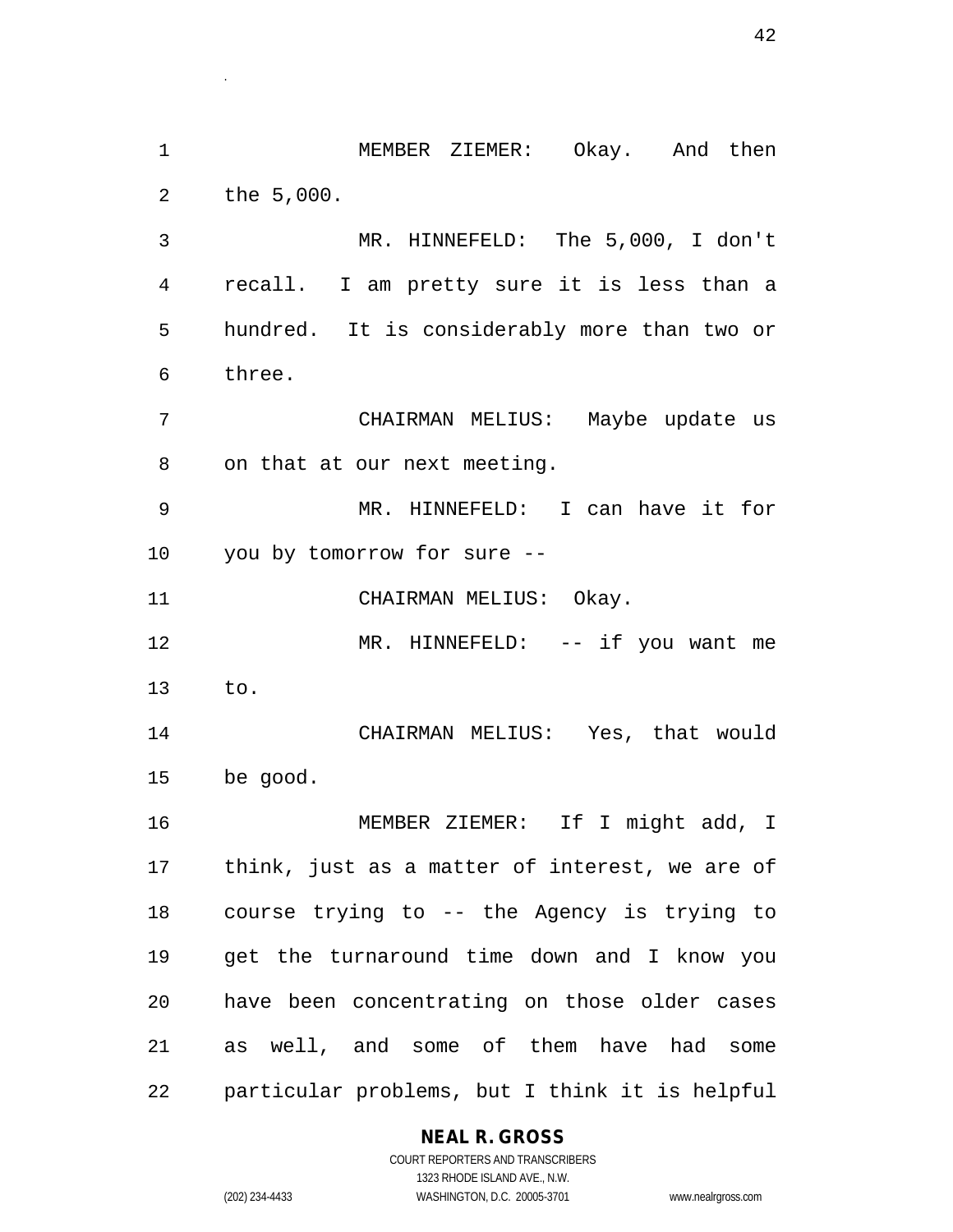for us to keep abreast of where we are on those. So if you would report on that, it would be helpful.

 MR. HINNEFELD: I can make sure I report on that every time. I will report on that every time.

 CHAIRMAN MELIUS: Any other questions for Stu? Does the phone have -- do we have people that --

 MR. KATZ: For Board Members on the phone, do you have any questions?

(No response.)

.

 MR. KATZ: Okay, we are reporting that they don't have questions, but let me just check attendance on the phone. One Board Member who should be here is running late, Mark Griffon. Everyone else we expected here in Idaho is here, but let me just check at this point. Can you give us an indication? Dr. Lemen we have heard from, but Mr. Gibson, is he on the phone as well? And then Dr. Field. Very good.

# **NEAL R. GROSS**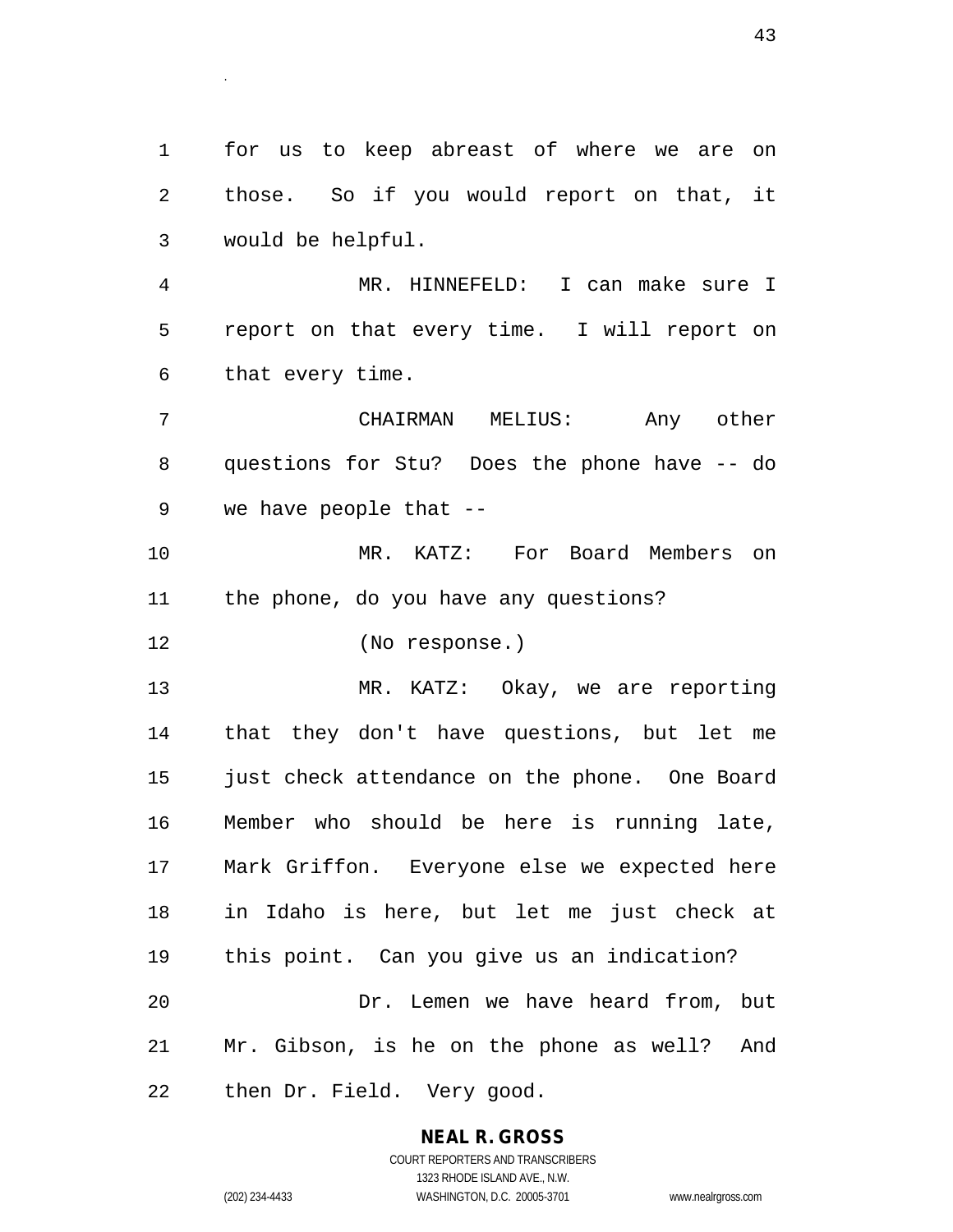So just to register for the record, all Members are in attendance, with the exception of Mr. Griffon, who I think probably has travel difficulties.

 CHAIRMAN MELIUS: Okay, we will now hear from Lew Wade again.

 DR. WADE: Thank you, Dr. Melius. I would like to give you an update on the ten year program review. I remind you that this is a ten year review of NIOSH's activities related to the program. It is not a review of the Board's activities or DOL or DOE, but it was commissioned by the NIOSH director to review NIOSH's performance relative to the program.

16 The design is to have the review accomplished in two phases. The first phase is to be largely a data-driven exploration of five areas. Those areas are performance with regard to individual dose reconstructions, performance with regard to SEC petitions, the timeliness of NIOSH's efforts, the quality of

#### **NEAL R. GROSS**

.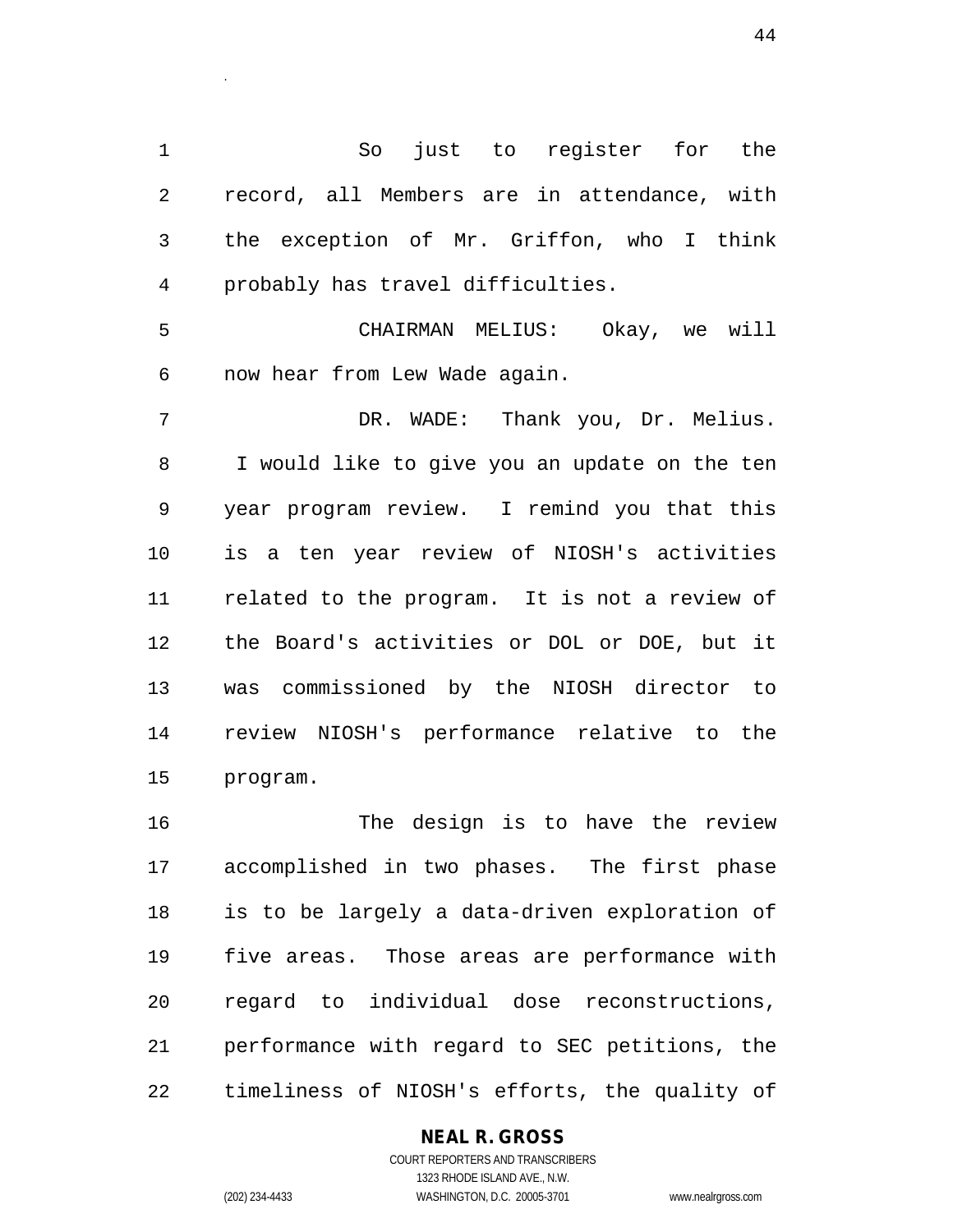science that's practiced by NIOSH, and NIOSH's customer service interactions.

 The second phase is designed to build upon the results of that first phase and it will be John Howard as the NIOSH Director and a senior group of NIOSH leadership exploring ways in which the program can be changed, the program can be improved, based on lessons learned from that data-driven phase. So again, two phases. We are well into the first phase.

 You now have in your possession three of the draft reports of the five promised relative to Phase I. They should be on the O: drive. They are on the table here. Those are the pieces with regard to individual dose reconstructions, the timeliness piece, and the Special Exposure Cohort piece. The authors of those three documents are here this week to answer your questions either now or to engage in one-on-one discussions with the Board Member,

**NEAL R. GROSS**

.

COURT REPORTERS AND TRANSCRIBERS 1323 RHODE ISLAND AVE., N.W. (202) 234-4433 WASHINGTON, D.C. 20005-3701 www.nealrgross.com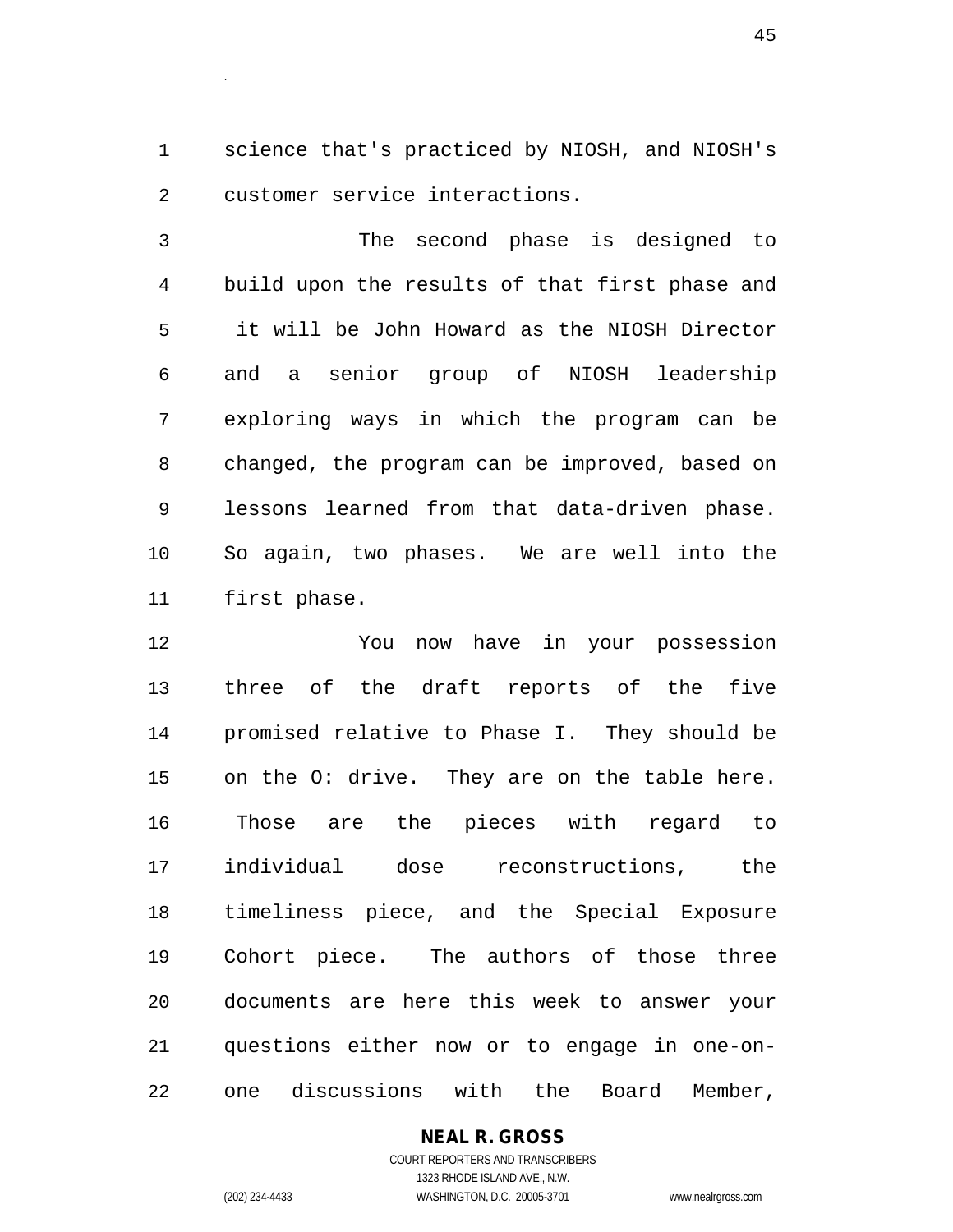concerning where they are, where they are headed, to take your suggestions.

 Let me introduce those authors to you. Randy Rabinowitz, the author of the piece on Special Exposure Cohort in the back right of the room; Nancy Adams, the author of the piece on timeliness; and I am the author of the piece on individual dose reconstructions.

 I had hoped to have in your possession today the piece on quality of science. That is about 80 percent complete. I hope to have it to you within a month. It is being authored by Doug Daniels of the NIOSH staff and Professor Spitz from the University of Cincinnati. We are waiting for one piece from Professor Spitz that deals with the vexing question of the use of surrogate data. As soon as that piece is complete, I will have it to you in draft.

 The customer service piece will be the last piece you will get. Hopefully, have

> **NEAL R. GROSS** COURT REPORTERS AND TRANSCRIBERS 1323 RHODE ISLAND AVE., N.W. (202) 234-4433 WASHINGTON, D.C. 20005-3701 www.nealrgross.com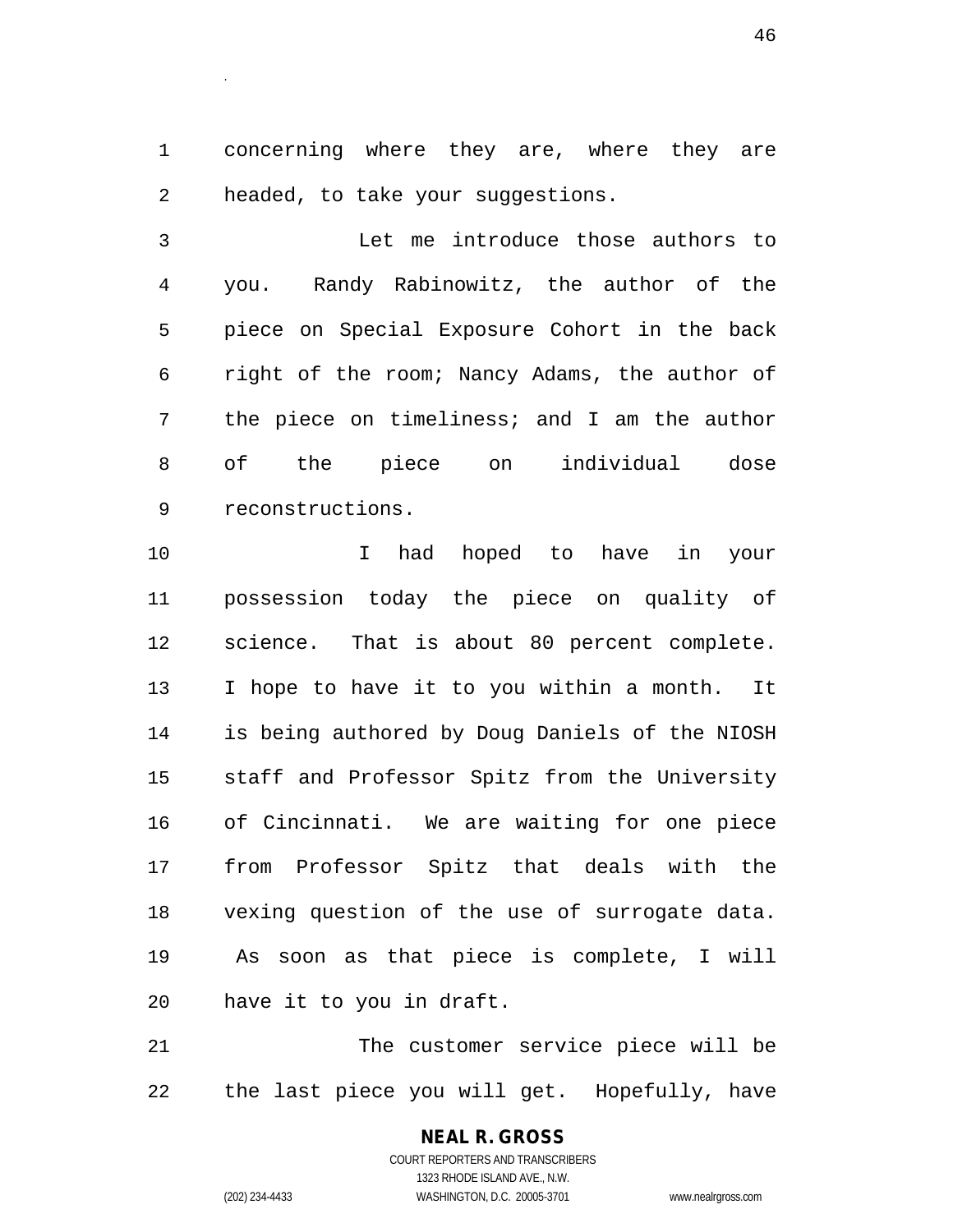it well before your next meeting for you to be able to comment. We are receiving comments from individual Board Members, and my commitment to you as sort of the overseer of this review is that any written comment we receive from a Board Member we'll either take to heart and make the suggested change or we will get back to you in writing with the reason why we didn't accept the recommendation made by the Board Member.

11 11 I would encourage you, while the authors are here this week, if you have concerns or issues, take the author aside and have a discussion with them. We really want to have heavy Board input in this. And remember, the ultimate purpose of all of this is for the NIOSH leadership to change the programs in ways that better serve the people that we are all here to serve, the claimants, and the petitioners, and the workers.

 So if there are any questions, clarifying or substantive, now for either

## **NEAL R. GROSS**

.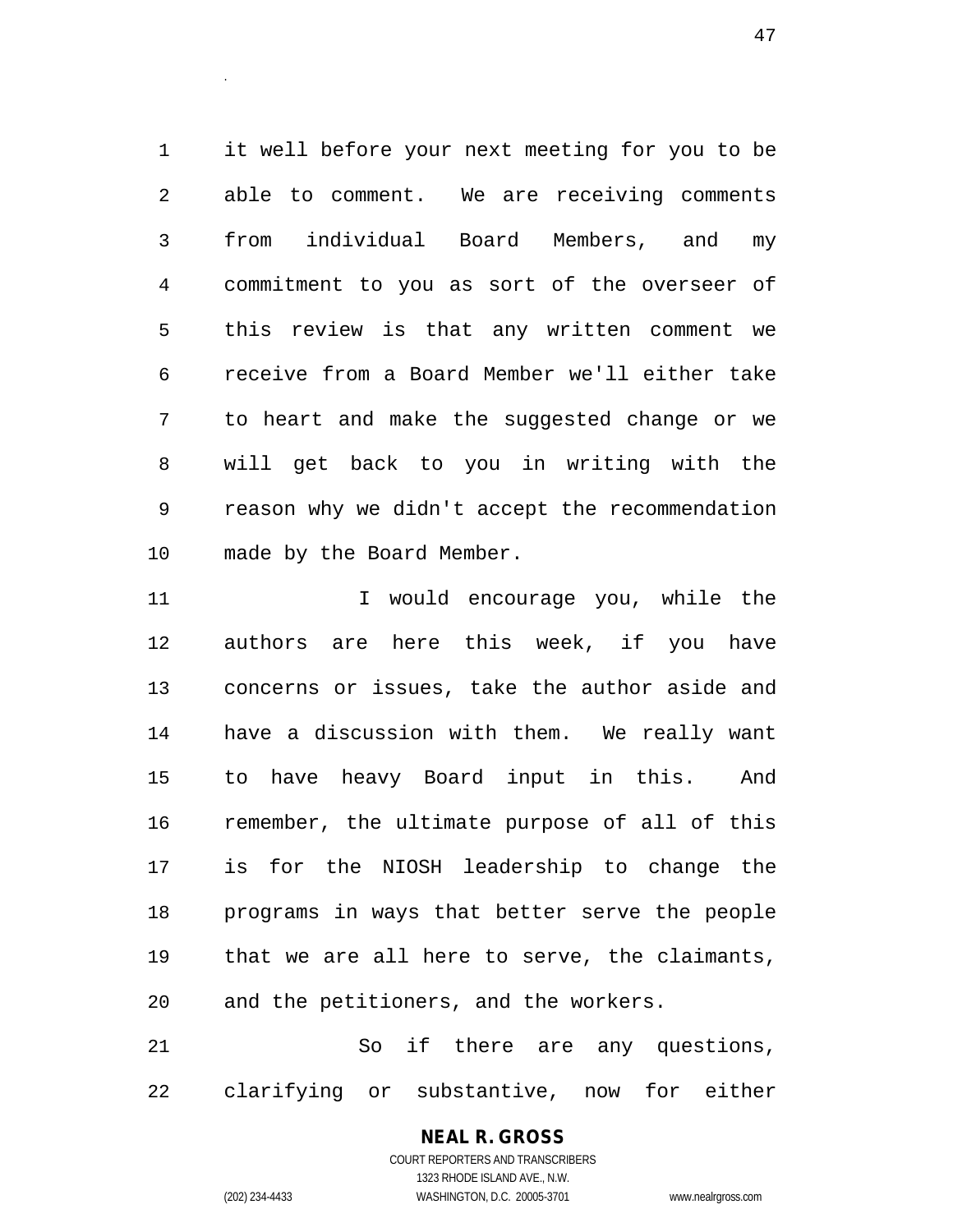myself or the authors, we can do that. Otherwise, they will be available to you throughout the week.

 CHAIRMAN MELIUS: Lew, one question. What is the timetable? I am just trying to figure out how long do Board Members have to get comments in? Do we want to have this on our next agenda for our next call? DR. WADE: Well, I would imagine, Dr. Melius, that we will finish the Phase I process after your November meeting, -- 12 CHAIRMAN MELIUS: Okay. 13 DR. WADE: -- when you have had a

 chance to have all of the pieces in hand. And I would imagine Dr. Howard would begin his deliberations before the end of the calendar year in terms of changes in the program.

 So the sooner the better, but, again, we will be taking comments from the Board through and after the November Board meeting.

CHAIRMAN MELIUS: I believe all of

### **NEAL R. GROSS**

.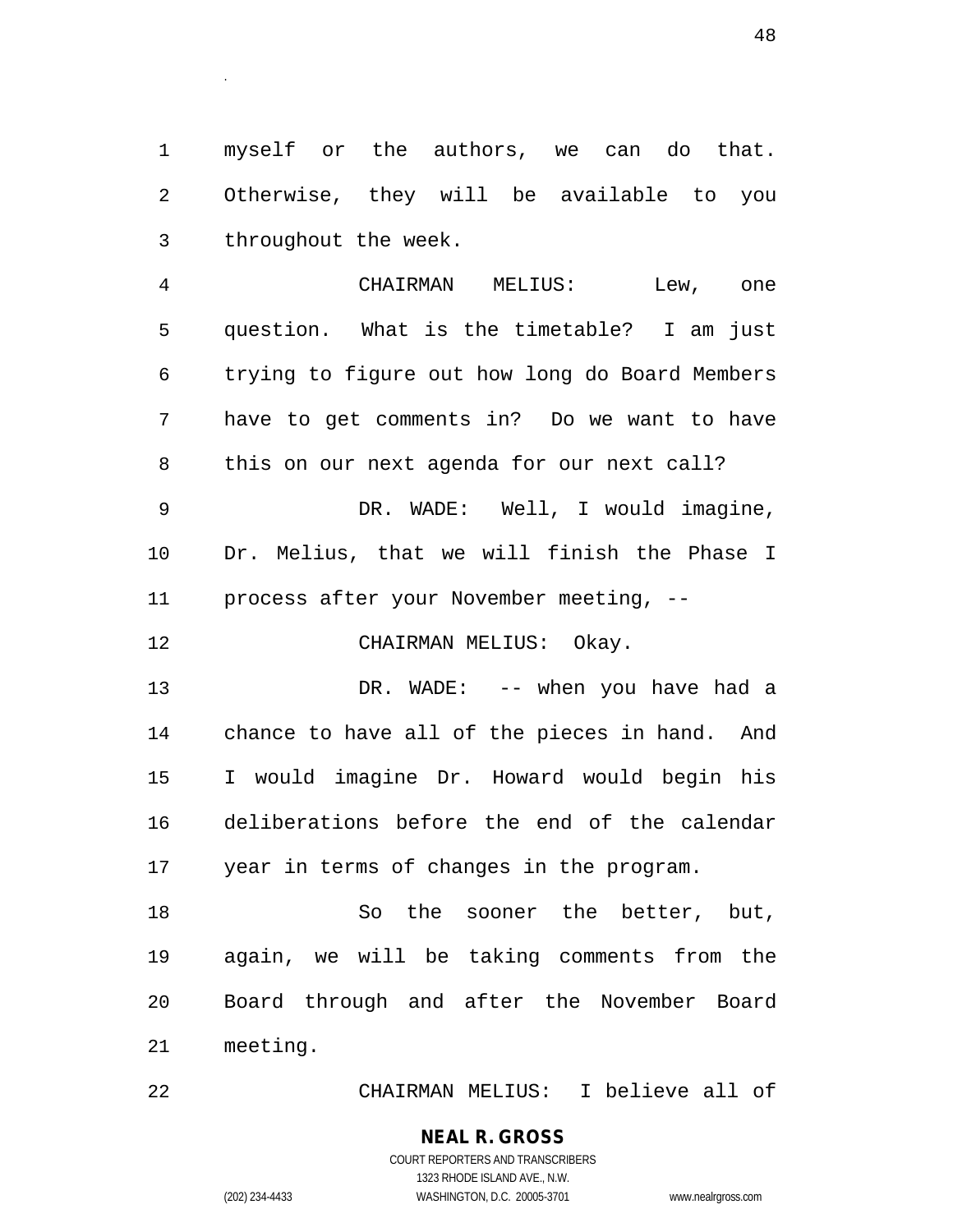us just received the drafts over the weekend or late last week. I don't know if anybody has any, any Board Members have comments at this point in time; do they? We will put it on the agenda for our next Board call also, but I think getting individual comments to Lew is also helpful. I know I will have some -- 8 DR. WADE: Thank you. CHAIRMAN MELIUS: -- and I know others will. 11 DR. WADE: I certainly appreciate it. MEMBER RICHARDSON: Could you clarify? You have laid out a couple of different processes for providing you comments back. The first one was to provide you written comments. Another one was to take people aside and have a one-on-one conversation. Maybe could you give me a little bit more advice on what is the optimal way to get you feedback. How are we going to guarantee that it is effectively used?

#### **NEAL R. GROSS** COURT REPORTERS AND TRANSCRIBERS

1323 RHODE ISLAND AVE., N.W.

.

(202) 234-4433 WASHINGTON, D.C. 20005-3701 www.nealrgross.com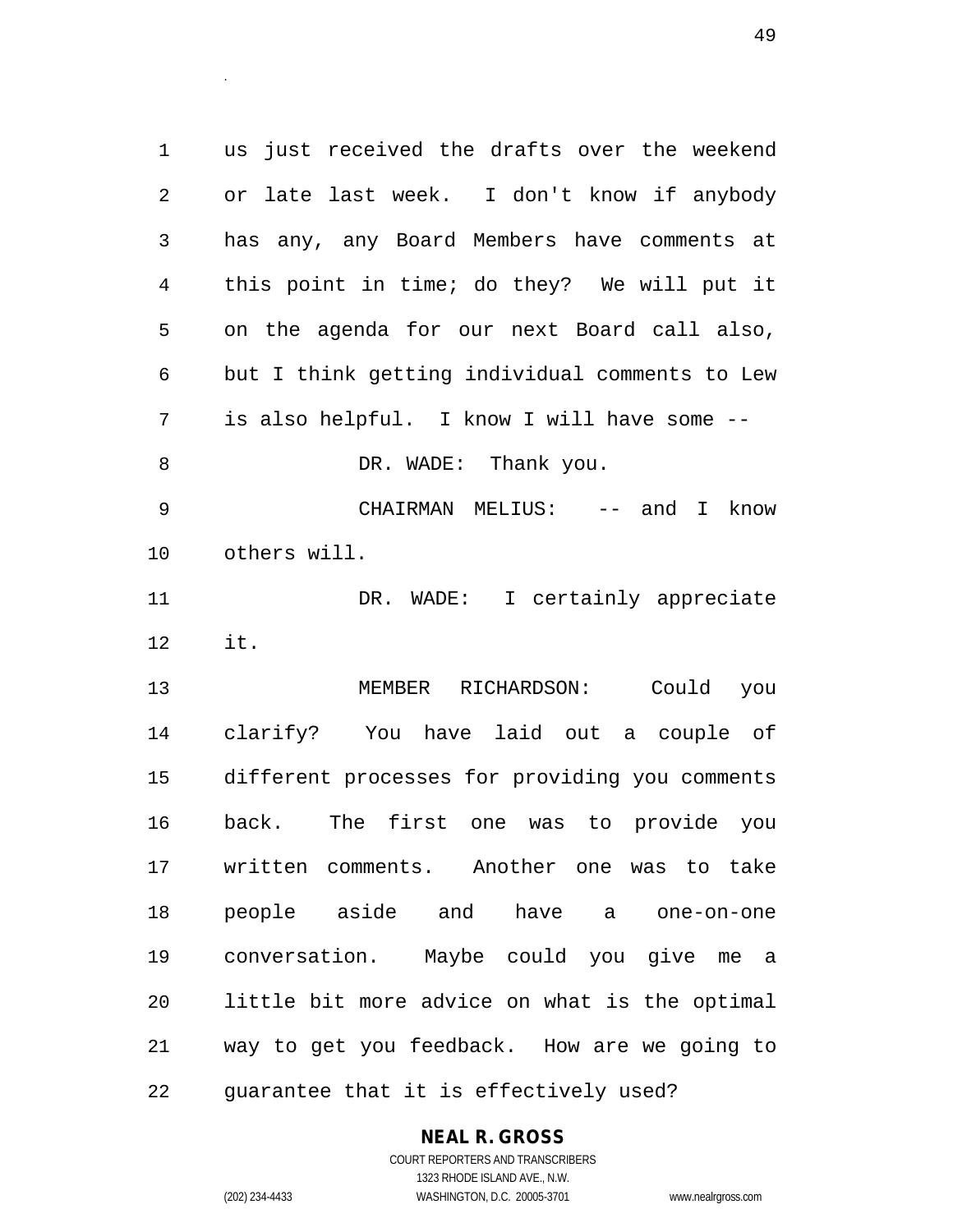I mean, the easiest thing for me is to take a hard copy and mark up comments in the margins, but we could do this a couple different ways, I suppose.

 DR. WADE: I think the best way for us and for the commenter is to get your comments to us in writing, be it email or even a marked up copy that you would present to us with your comments clearly identified. Then we would commit to get back to you on each of your comments. If we have just a verbal interchange, then it depends upon our ability to capture the essence of what you were trying to tell us.

 So I think the more formal you can be, the better, but whatever suits your level of concern, if you want to have sort of a probative discussion with the authors, feel free to do that, as well.

 CHAIRMAN MELIUS: Any other questions for Lew? Okay.

DR. WADE: Thank you.

**NEAL R. GROSS** COURT REPORTERS AND TRANSCRIBERS 1323 RHODE ISLAND AVE., N.W. (202) 234-4433 WASHINGTON, D.C. 20005-3701 www.nealrgross.com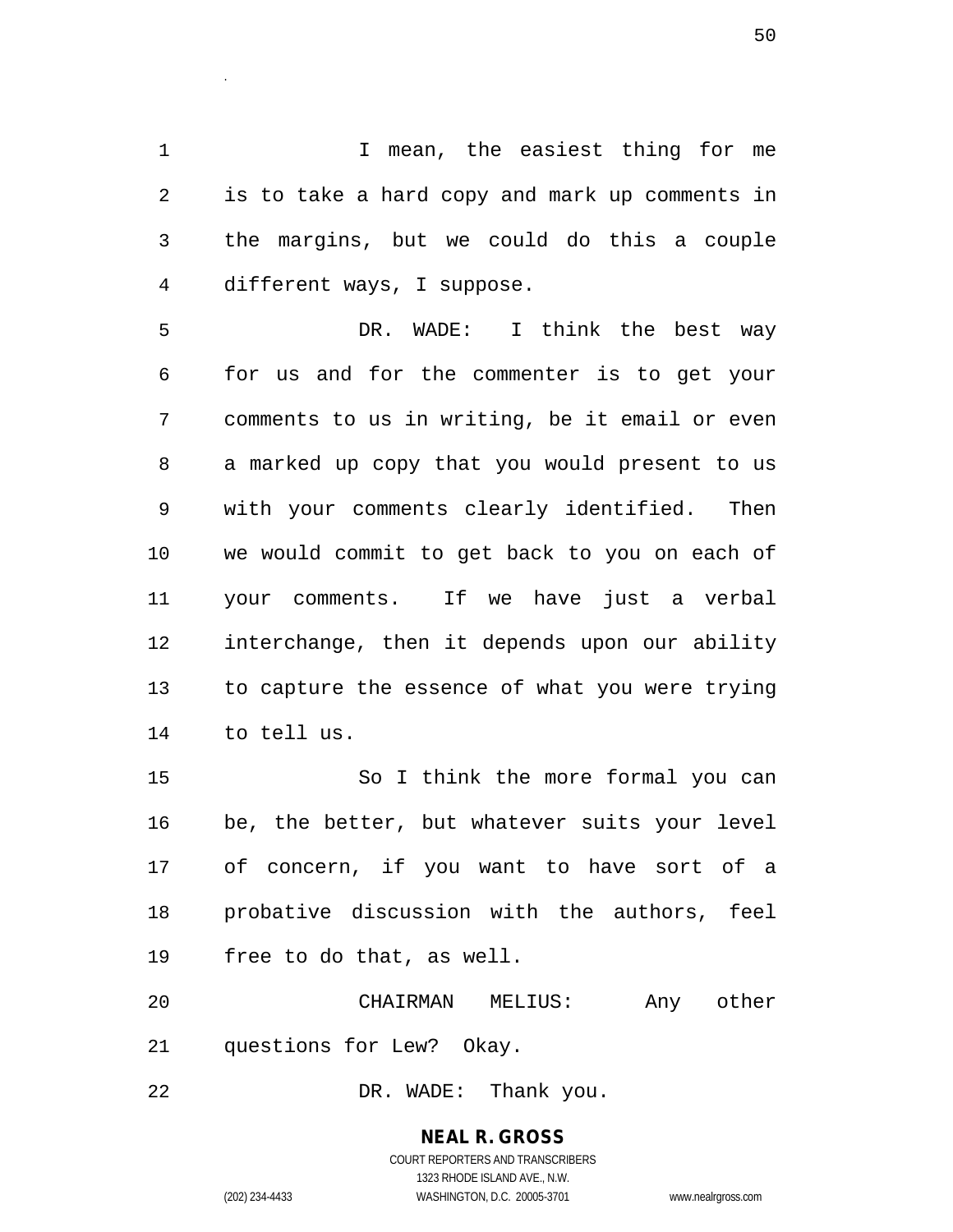CHAIRMAN MELIUS: Thank you, Lew. Jeff Kotsch.

.

 MR. KOTSCH: Good morning. I am Jeff Kotsch with the Department of Labor. This is the update of -- the routine update that we provide for the Advisory Board.

 Just a little bit of background for anybody that hasn't heard this presentation before, the background of the Energy Employee Occupational Illness Compensation Program Act. Part B became effective on July 31, 2001. Since that time, 72,003 cases or 108,506 claims have been filed. Just a note here that there are always more claims than cases because in the event of a survivor cases, there could be one or more survivors for that case.

 The Department of Labor has referred 32,572 cases to NIOSH for dose reconstruction. And these numbers, unfortunately, never seem to -- they will never exactly jibe with numbers that Stu

## **NEAL R. GROSS**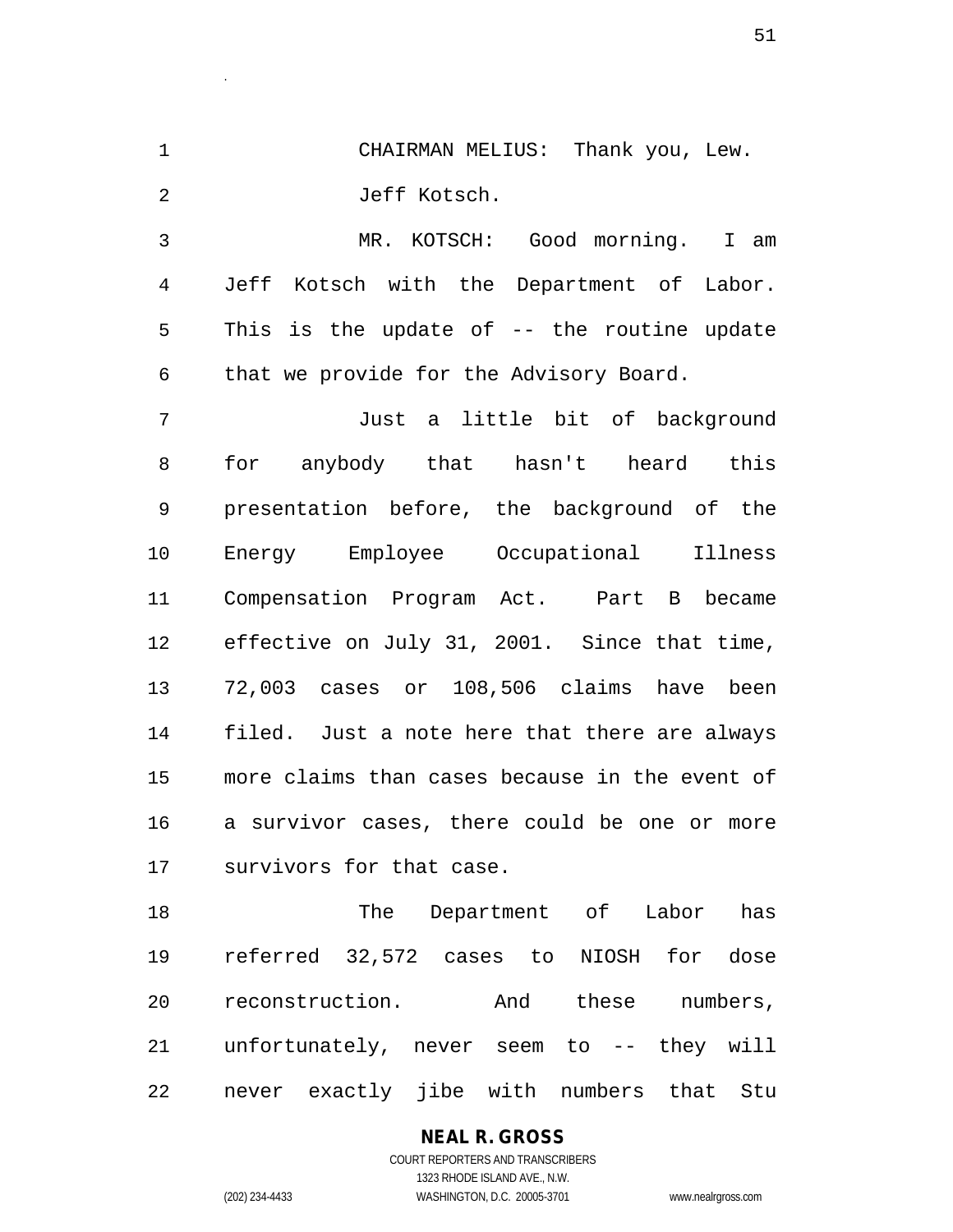presents because of the timing for the capture of the numbers.

 Part E, which is the other part of our program, which we will also talk about a little bit, became effective on October 28, 2004. And since that time, about 63,500 cases or a little over 90,000 claims have been filed, and over 25,000 cases were transferred from the old Part D program from the DOE.

 And this is just a brief summary pie chart of the compensation to date or as of August 2nd; 5.9 billion in total compensation, 3.4 billion for Part B, 2 billion for Part E, and 543 for the medical benefits that are supplied in addition to the compensation.

 And cases paid under the Act, about 61,000 payees and about 45,500 Part B and E cases. You can see the other numbers for Part B, 41,696 payees for 27,200 cases. A little over 19,000 Part E payees for a little over 18,000 cases. About 60 percent Part B and 40 percent Part E.

> **NEAL R. GROSS** COURT REPORTERS AND TRANSCRIBERS 1323 RHODE ISLAND AVE., N.W. (202) 234-4433 WASHINGTON, D.C. 20005-3701 www.nealrgross.com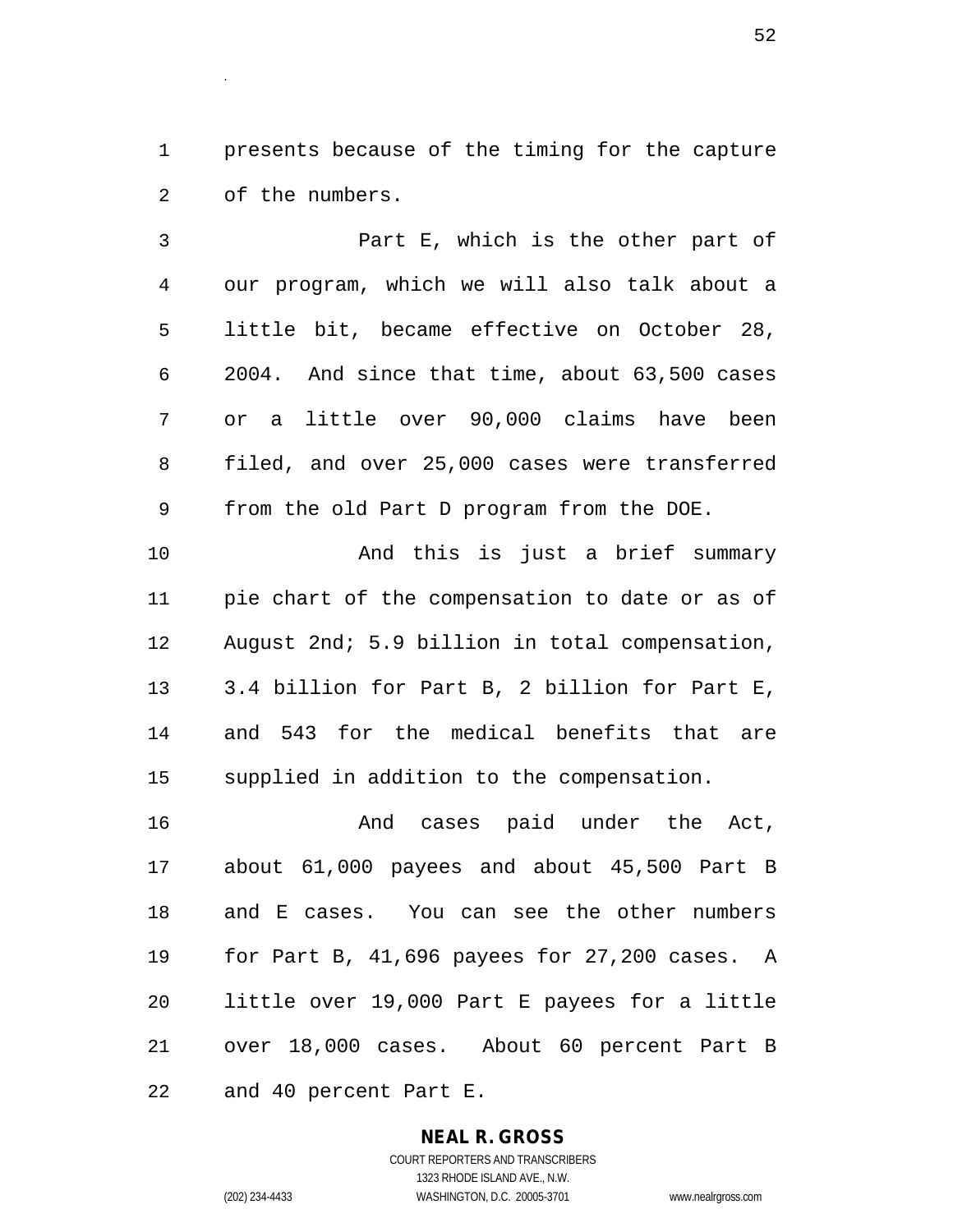1 A real quick overview for people in attendance that haven't heard, again, who haven't heard the presentation, Part B addresses radiation-induced cancers. It includes the Special Exposure Cohort and involves Probability of Causations that are developed from NIOSH's dose reconstruction effort.

 Part B also includes chronic beryllium disease and beryllium sensitivity for the workers and silicosis for the miners in Nevada and Alaska, and the supplement for the RECA Section 5 uranium workers.

 The eligibility under Part B is DOE employees, federal employees, DOE contractors and subcontractors, Atomic Weapons Employers, the beryllium vendors, and as listed there, the survivors of the deceased workers. That is a little bit different. You will see it in the Part E survivor list and the RECA Section 5 uranium workers.

Continuing with that, presumptive

# **NEAL R. GROSS**

.

COURT REPORTERS AND TRANSCRIBERS 1323 RHODE ISLAND AVE., N.W. (202) 234-4433 WASHINGTON, D.C. 20005-3701 www.nealrgross.com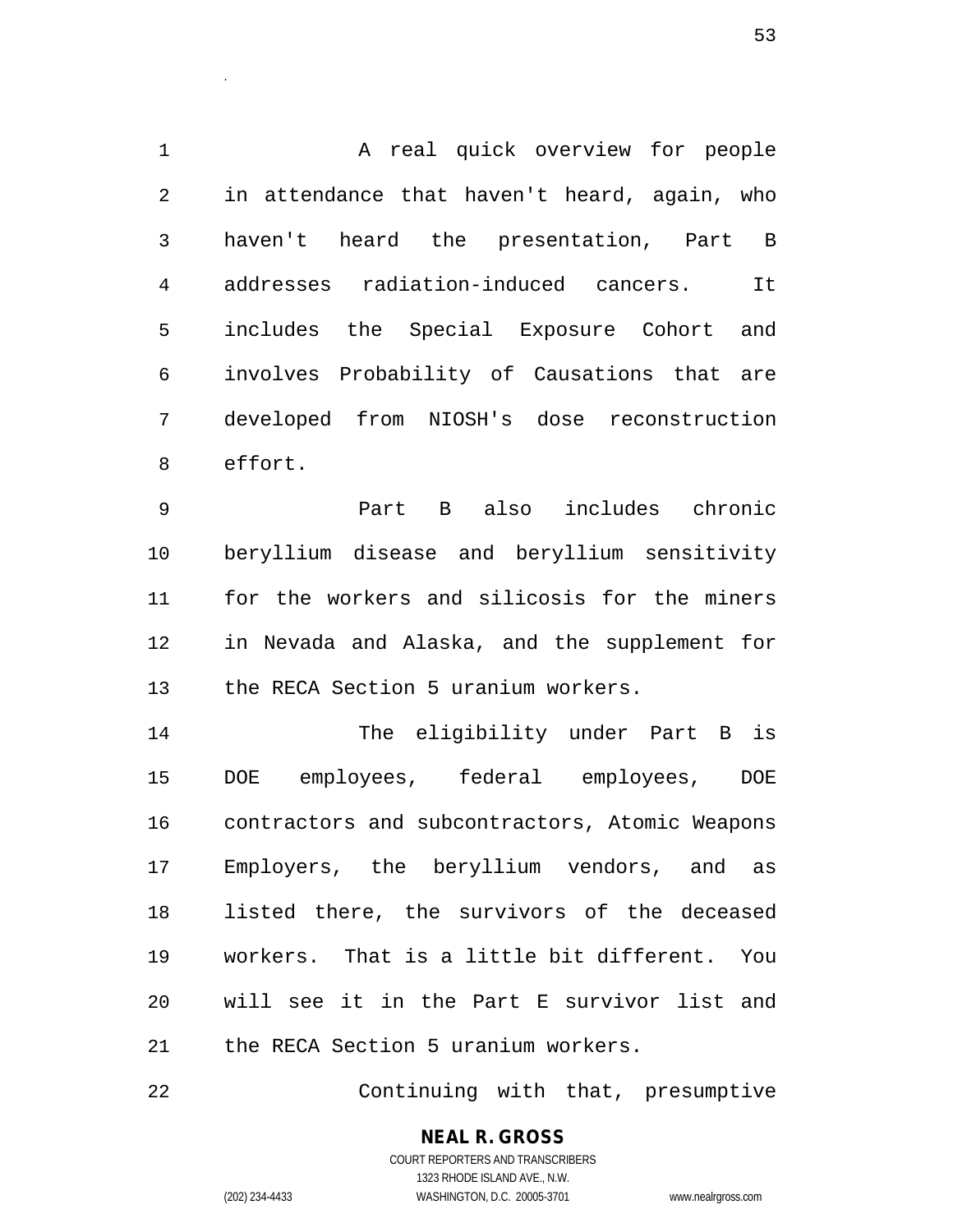coverage for workers with the 22 specified cancers at the Special Exposure Cohort sites. That started with the four legislated sites, the three gaseous diffusion plants, K-25 at Oak Ridge, Portsmouth, and Paducah, plus the Amchitka test site, I am not quite sure. And as of August second, 56 SEC classes have been added.

 The general benefits under Part B are \$150,000 lump sum payment, plus medical benefits for the covered conditions. And medical treatment and monitoring is only provided for cases involving beryllium sensitivity.

 The distribution of the final decisions is 29,000 -- again, August 2nd numbers, 29,182 final decisions approved and 21,392 final decisions denied. And the other bars, the yellow, green, and light blue bars, 629 survivors not eligible, a little over 15,000 cases with Probability of Causations of less than 50 percent, and about 5,700 cases

#### **NEAL R. GROSS**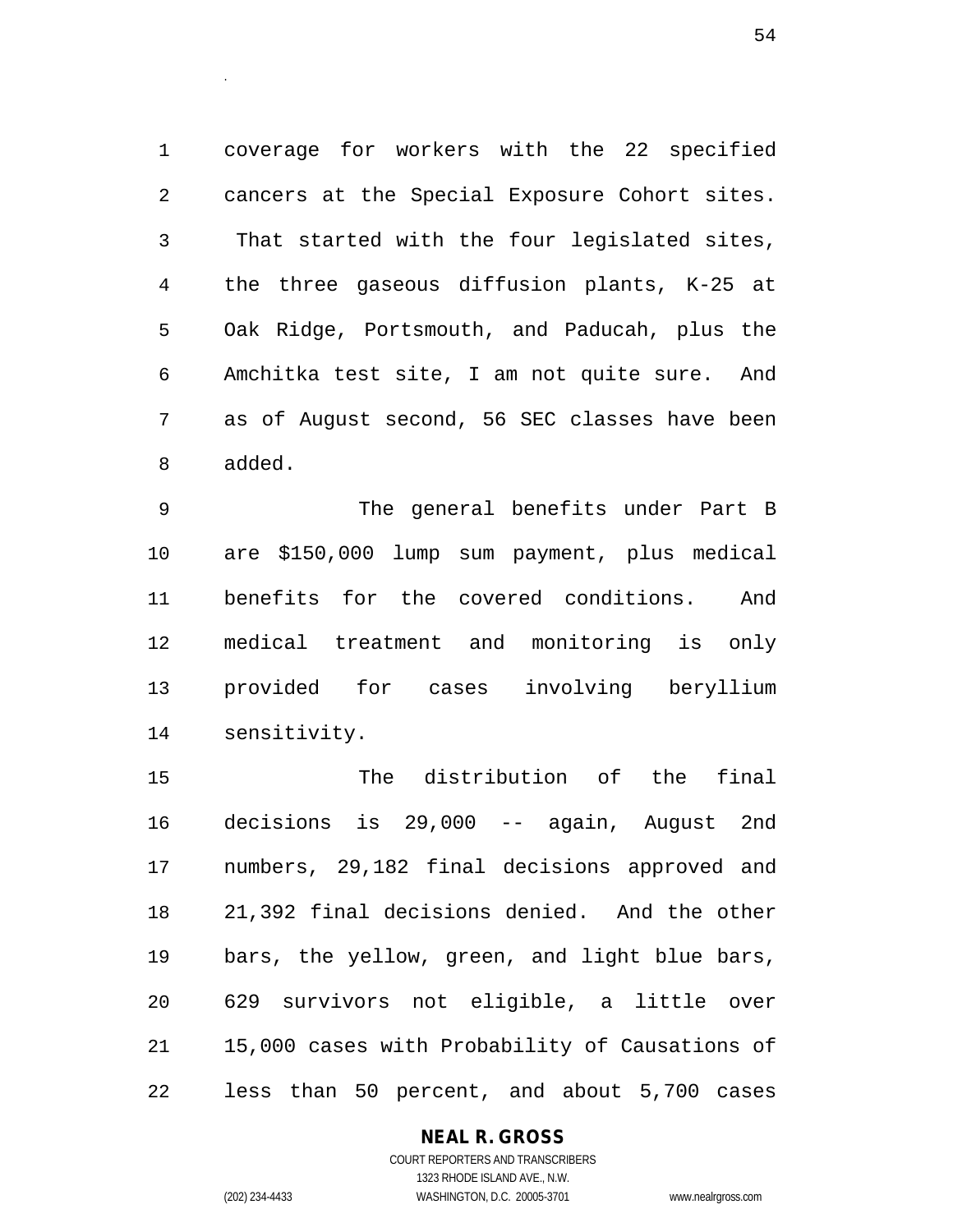where the medical information was insufficient to support the claim.

.

 Just a quick overview for Part E. Again, this is a federal entitlement program like Part B and provides lump sum payments up to \$250,000, usually on top of the Part B payment, plus medical benefits for accepted conditions.

 The eligibility for Part E includes DOE contractors and subcontractors. It does not include the Atomic Weapons Employers or the beryllium vendor workers. And there is a listing of the survivors. It is a little different from the survivors for the Part B program but both of those survivor, I mean the survivor conditions were provided by Congress in the amendment to the Act.

 Part E is any occupational disease, any toxic exposure, including Part B diseases. So there is essentially dual eligibility. Again, Part B is radiation, beryllium and silicosis, Part E is basically

#### **NEAL R. GROSS**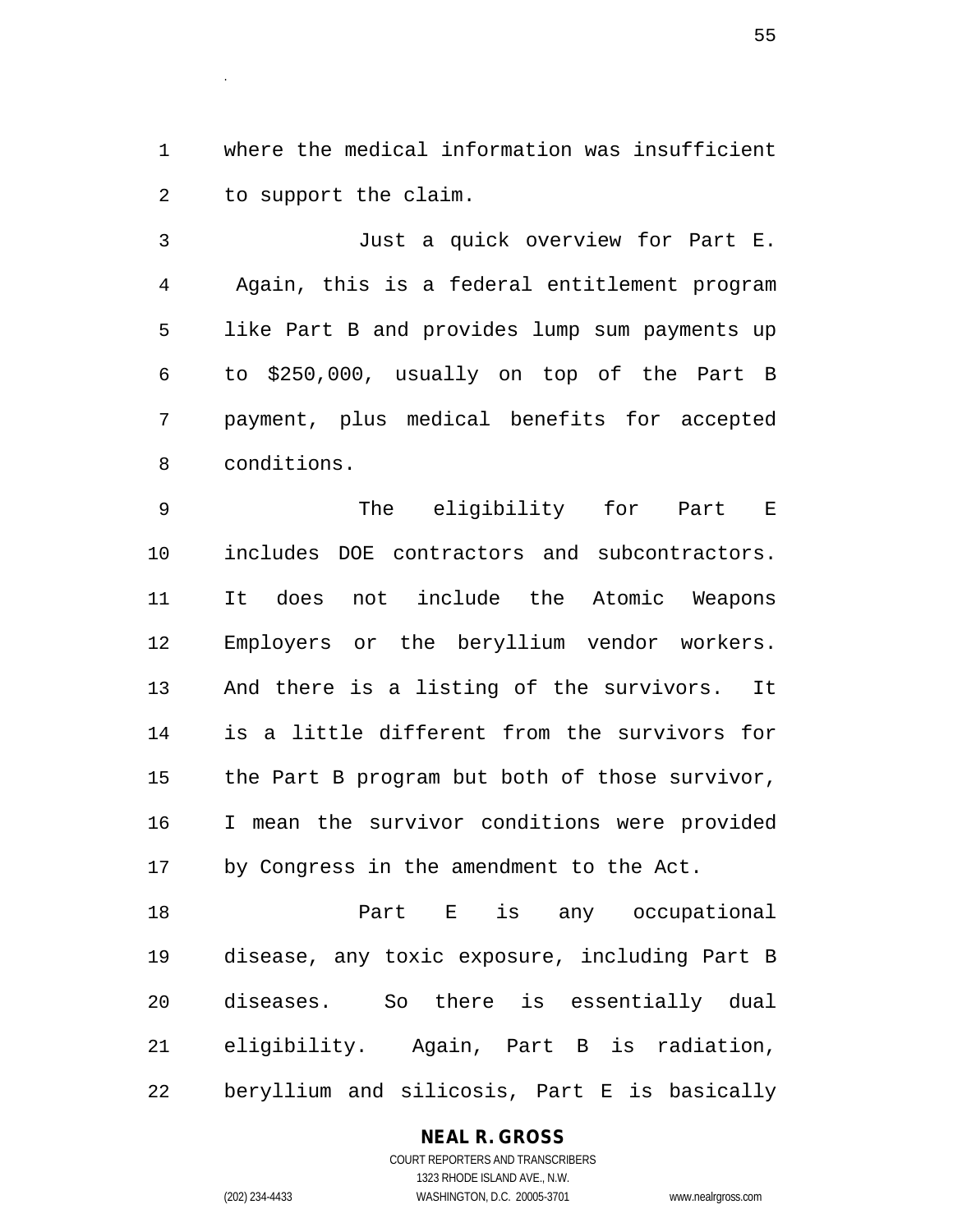any toxic exposure.

.

| 2  | Part E also includes compensation             |
|----|-----------------------------------------------|
| 3  | impairment and a determination of the<br>for  |
| 4  | percentage. A permanent whole-body impairment |
| 5  | due to the covered illness is based on the    |
| 6  | AMA, the American Medical Association's Guide |
| 7  | for the Evaluation of Permanent Impairment,   |
| 8  | 5th Edition and awards \$2,500 per percent of |
| 9  | impairment.                                   |
| 10 | Part E also includes wage loss                |
| 11 | based on medical evidence showing a decreased |
| 12 | capacity to work and there you see the        |
| 13 | employee compensation, the way that<br>is     |
| 14 | allotted.                                     |
| 15 | final decisions for<br>The<br>Part E          |
| 16 | cases, 24,296 approved, final decisions       |
| 17 | approved, 19,706 denied, roughly 6,200 of     |
| 18 | those, the cancer is not work related.<br>The |
| 19 | Probability of Causation is less than 50      |
| 20 | percent and about 13,500 for insufficient     |

medical information.

The status, the case status for

**NEAL R. GROSS** COURT REPORTERS AND TRANSCRIBERS 1323 RHODE ISLAND AVE., N.W. (202) 234-4433 WASHINGTON, D.C. 20005-3701 www.nealrgross.com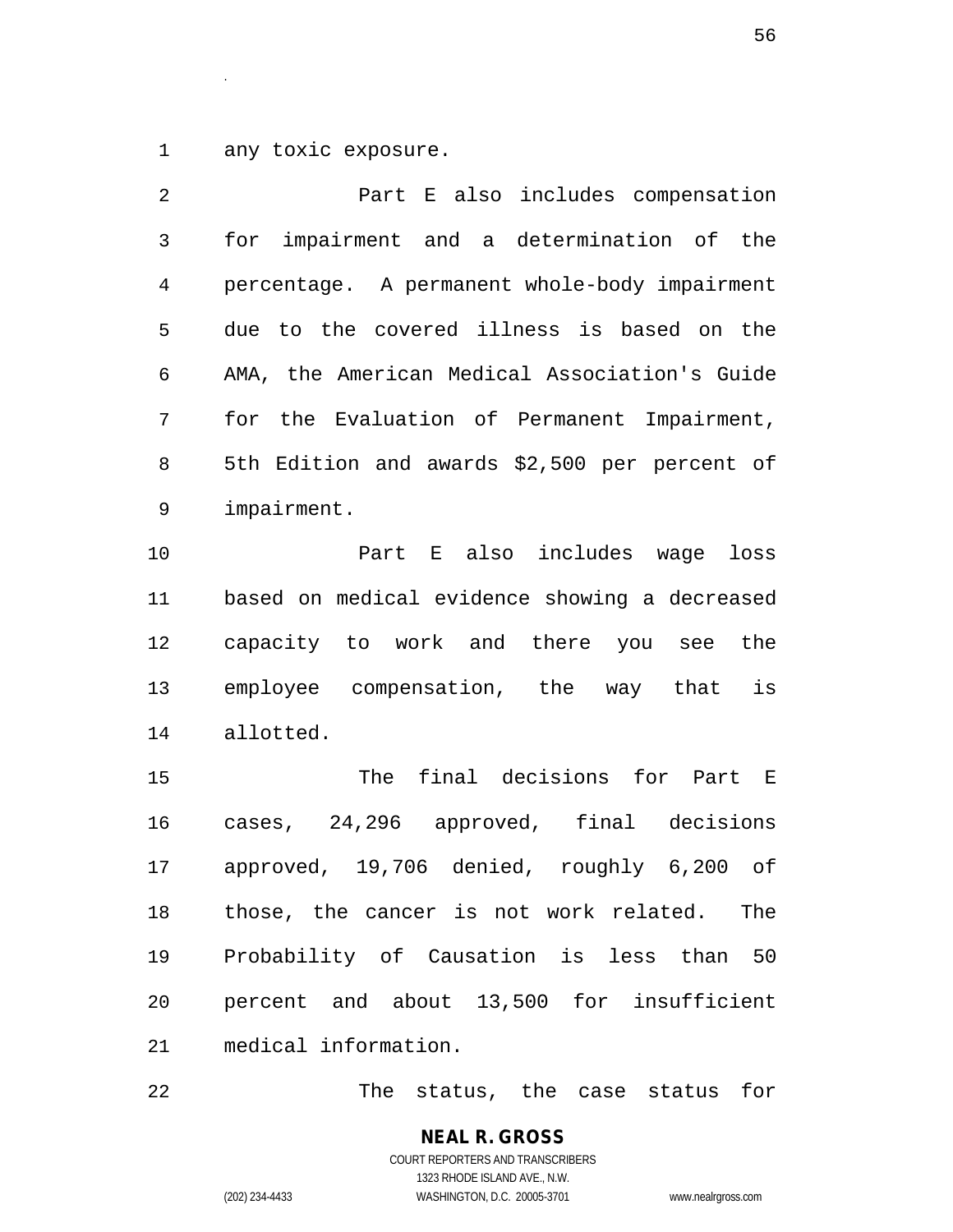NIOSH referrals we are showing as of August 2nd, 32,572 cases referred to NIOSH. Of those, 28,881 returned by NIOSH that are currently at DOL, a little over 25,000 with dose reconstructions. A little over 3,800 without dose reconstructions that were basically pulled back.

 There are 3,691 cases that are currently at NIOSH. We are indicating about 2,600 of these are initial referrals and a little over 5,000 are reworks. Again, reworks are cases that already have a dose reconstruction from NIOSH and have been returned, primarily because of an indication of additional employment or additional cancers.

 This slide is for the HHS-added SEC classes; 3,077 cases have been withdrawn from NIOSH for SEC class review. About 2,600 had final decisions issued and 2,530 had final approvals.

22 The DOL process is such that after

**NEAL R. GROSS** COURT REPORTERS AND TRANSCRIBERS 1323 RHODE ISLAND AVE., N.W. (202) 234-4433 WASHINGTON, D.C. 20005-3701 www.nealrgross.com

.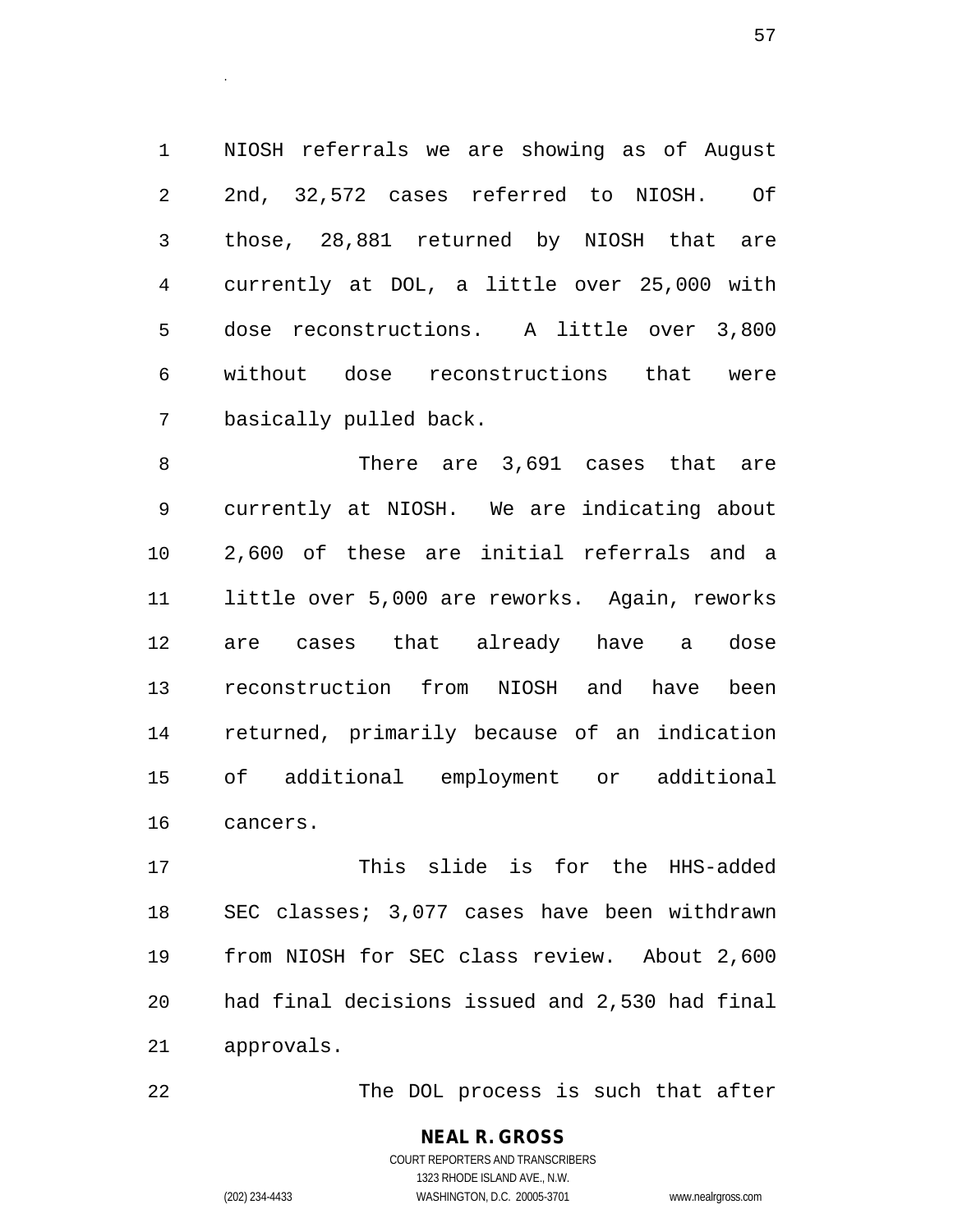the dose reconstruction comes back, a recommended decision is rendered by one of the four district offices and then after the claimant has the option to object or provide additional information during the period after that, in which case the final adjudication branch, which takes all the recommended decisions and basically makes them into final decisions, incorporates whatever information is provided. And things are cycling -- can cycle back to NIOSH either prior to the recommended decision or between the recommended and the final from the FAB or even afterwards if they are appealed, essentially or ask for reconsideration.

 Continuing with those numbers, 88 recommended decisions but no final decisions. So those are the ones that are with the FAB. Then 169 cases were pending for additional information and 227 cases were closed. Those are actually July 19th numbers.

This slide is the NIOSH dose

**NEAL R. GROSS** COURT REPORTERS AND TRANSCRIBERS 1323 RHODE ISLAND AVE., N.W.

.

(202) 234-4433 WASHINGTON, D.C. 20005-3701 www.nealrgross.com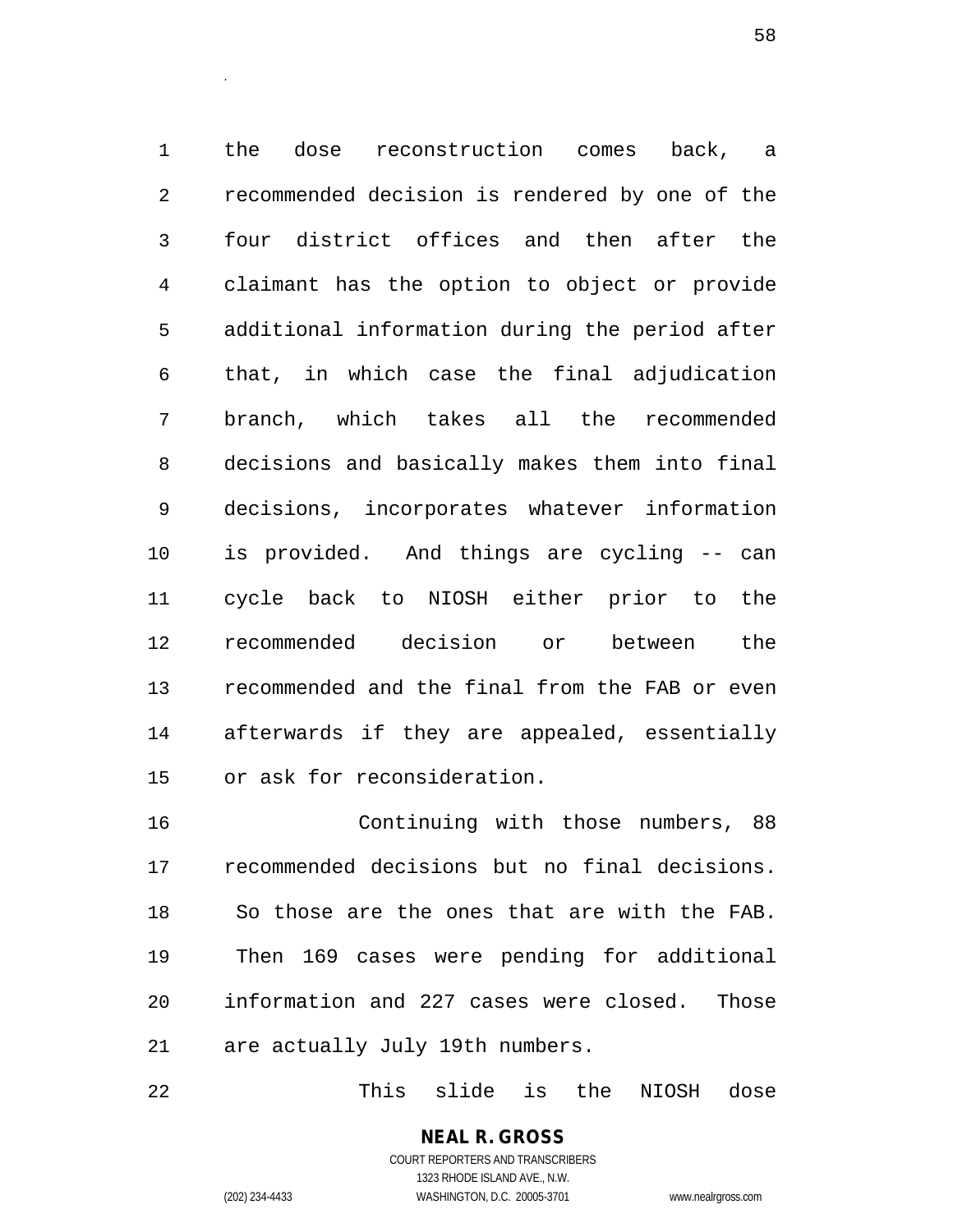reconstruction case status, indicating about 25,000 cases returned by NIOSH currently at DOL with a dose reconstruction. That has resulted in about 66 percent denials or 34 percent final approval. The numbers are about 7,500 final approvals with a PoC greater than 50 and a little less than 14,500 final denials.

 And then this is just a summary of the Part B cancer cases with final decisions to accept, showing a little over 7,000 accepted dose-reconstructed cases for a little under 10,000 payees or about 1.04 billion in compensation. Accepted SEC cases, 11,314, a little over 18,000 payees, 1.65 billion in compensation.

 Cases accepted based on SEC status and a PoC greater than 50, 421 and you see the payees of 62.9 million on compensation. And then the total for all accepted SEC and dose reconstructed cases, about 18,800 or about 2.7 billion in compensation.

# **NEAL R. GROSS**

.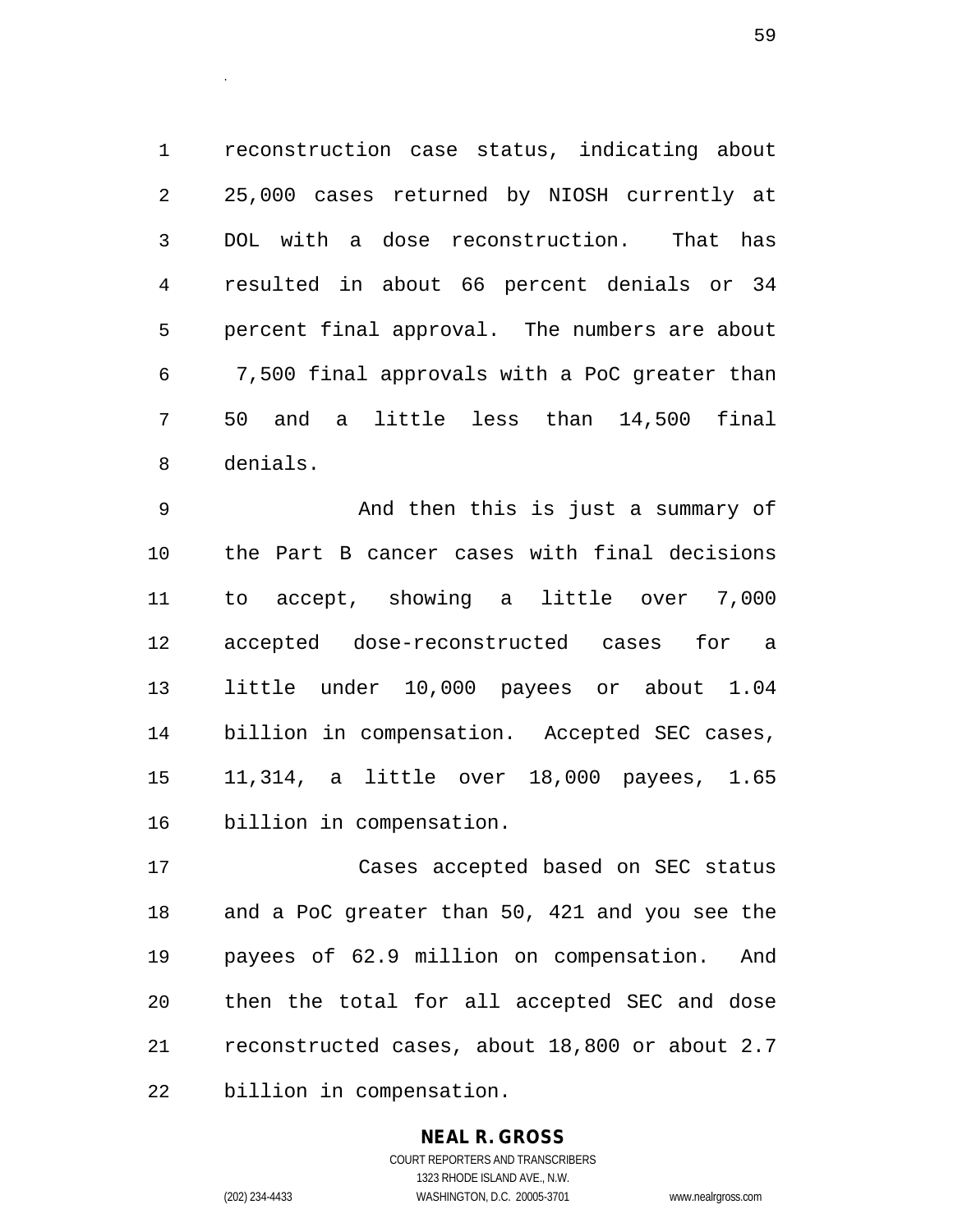This is just a quick graph or a chart of the last, what is it, ten months, eight or ten months. And like Stu said, we consider an average for about 200 cases that we send to NIOSH. We obviously get a few more in that are dispositioned without a dose reconstruction. But for the last couple months, 263 in May and 354 in June. And this is our incoming,

.

 basically, into Department of Labor, Part B cases. It is trending upwards a little bit May 473, June 535.

 Just of interest, the top four work sites of where we have new Part B cases coming in, Hanford, Y-12, Savannah River, Oak Ridge K-25. And, again, just the distribution for those, a little bit of an uptick, probably associated for Hanford with the SEC class a little while ago and dropping back down again. Again, new Part B cases. Y-12 essentially fairly steady. Savannah River looks pretty steady, at least recently. And K-25 again,

#### **NEAL R. GROSS**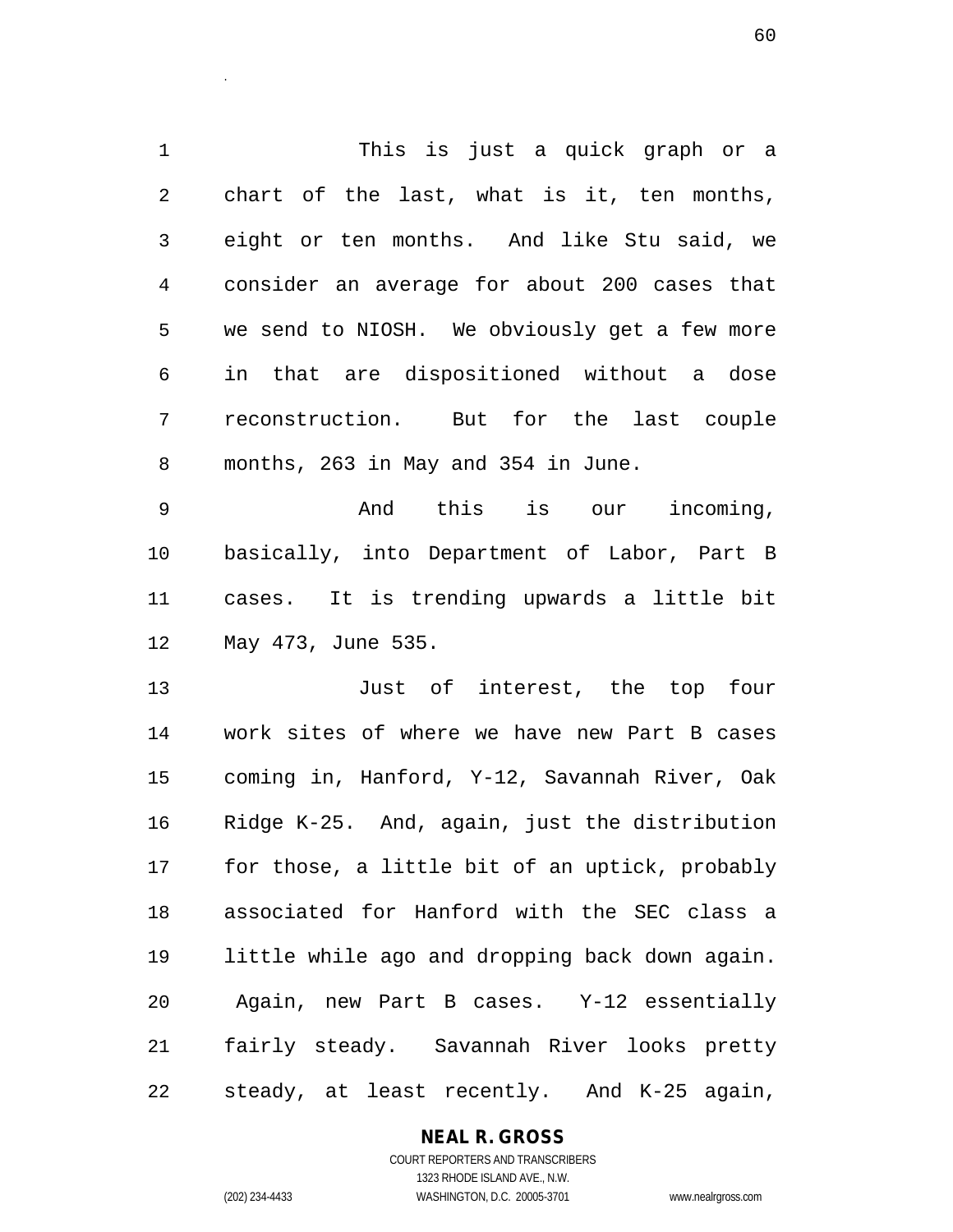except for a peak back in March, it seems to be pretty steady.

 These are the percentage of the Part B DOE cases. The next slide will be the AWE cases that are coming in every month. About 90 percent of our cases coming in every month are related to DOE sites and about ten percent or a little bit less are coming as new cases from the Atomic Weapons Employer sites.

10 And we won't go through all these numbers, but we try to provide the basic numbers for the sites that are either being recommended for SEC class status at this meeting or are of local interest like the Idaho National Lab.

 And so just quick ones, Blockson Chemical we have had 216 Part B and E cases. Again, this is only a Part B facility. And we have had 54 approvals for 8.2 million. GE Evendale at Ohio, 744 cases, 34 Part B approvals, 56 Part E approvals, 10.1 million in compensation and medical bills paid.

#### **NEAL R. GROSS**

COURT REPORTERS AND TRANSCRIBERS 1323 RHODE ISLAND AVE., N.W. (202) 234-4433 WASHINGTON, D.C. 20005-3701 www.nealrgross.com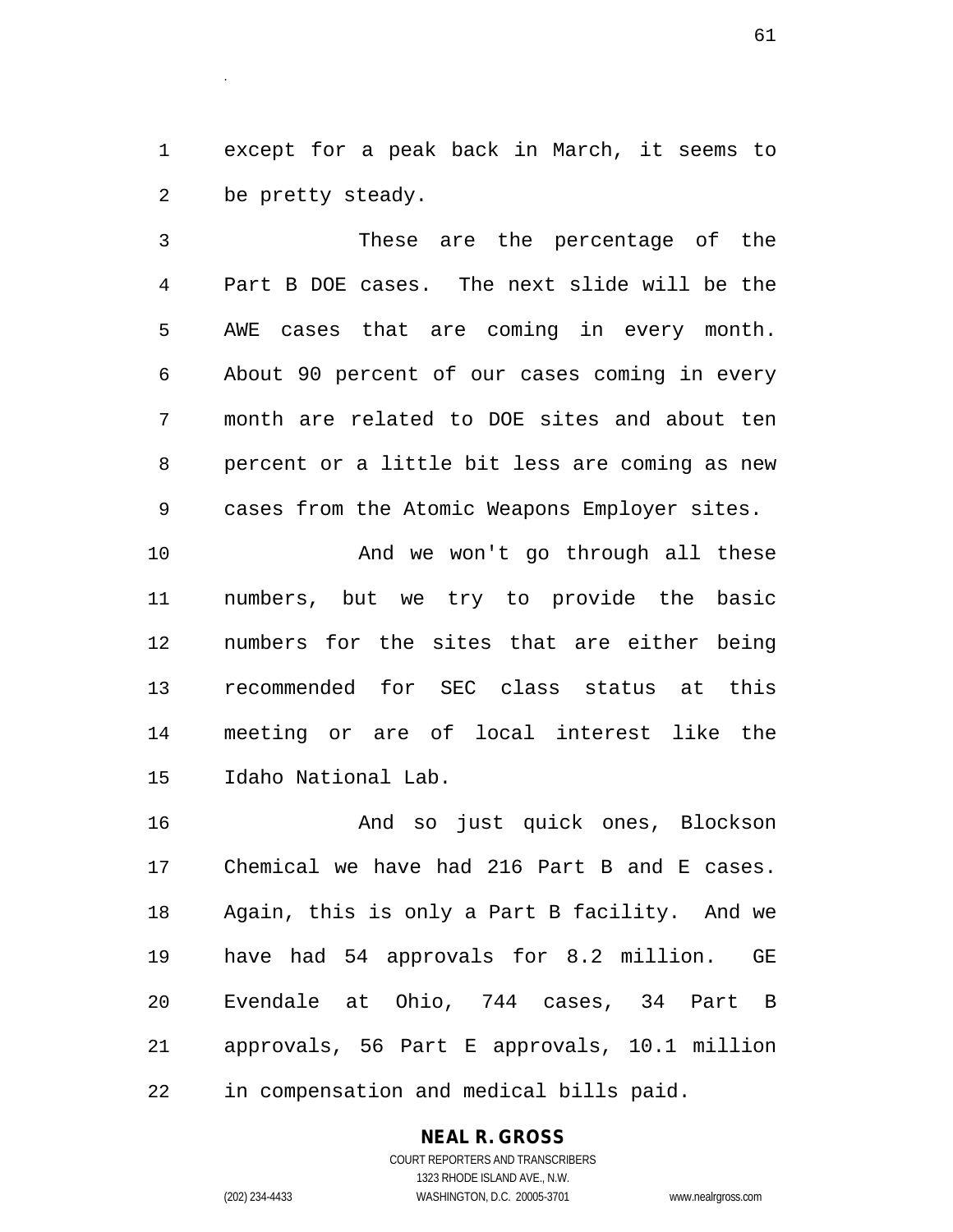With the Idaho National Lab, 4,167 cases. NIOSH has done 1,153 dose reconstructions that we have received. We have 1,473 final decisions, 356 Part B approvals and 554 Part E approvals. Total compensation and medical bill payment 89.9 million.

 Revere Copper and Brass, 11 cases. We have had eight dose reconstructions returned, six Part B approvals, and a little under a million dollars in compensation.

 The Ames Lab, 543 cases, 213 final Part B decisions, 138 approvals for Part B, 137 for Part E for 28.3 million.

15 The Met Lab, Metallurgical Lab, 87 cases, 31 final decisions for Part B, 27 Part B approvals, 15 Part E approvals for 5.5 million in compensation.

19 Mound, 1,731 Part B and E cases, 680 final decisions, 249 Part B approvals, 274 Part E approvals, 58 million, roughly.

BWXT, BWX Technologies, Part B

**NEAL R. GROSS** COURT REPORTERS AND TRANSCRIBERS

1323 RHODE ISLAND AVE., N.W.

.

(202) 234-4433 WASHINGTON, D.C. 20005-3701 www.nealrgross.com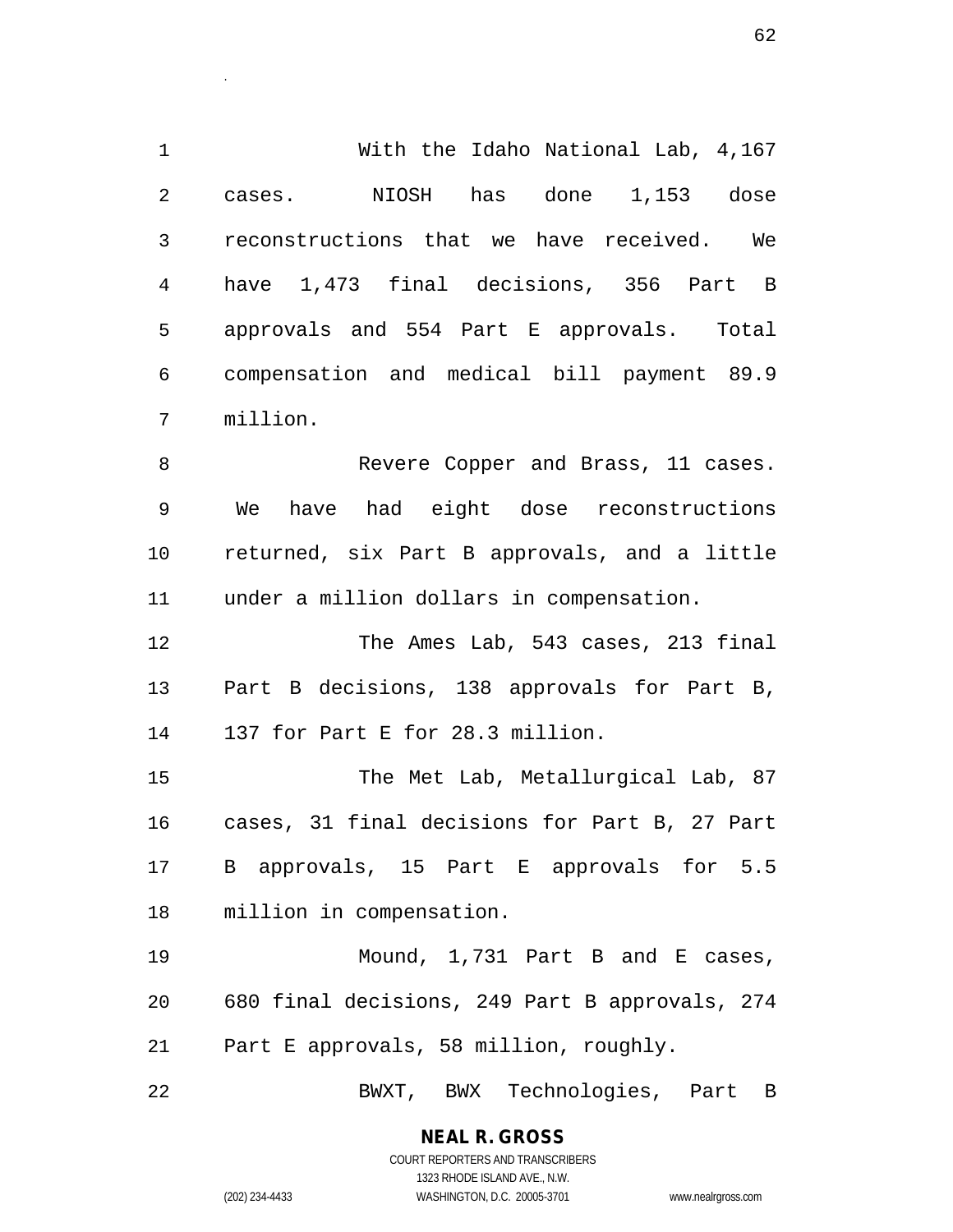only 143 cases, 23 final decisions, five approvals for a little under a half a million in compensation.

 Argonne West, Argonne National Lab West, 763 cases, 216 dose reconstructions, 269 Part B final decisions, 61 B approvals, 114 E approvals, and 18.2 million compensation and medical bill payment. And that is a pie chart of the Part B cases filed.

 The rest of the handout or slides are from the last presentation which are not applicable to this presentation. I was on vacation for the last week and a half so I didn't get the opportunity to see what was put together. And so those are just sitting there from the last presentation.

 The other thing we were asked to just quickly talk about was a status of the review of the Rocky Flats Worker Study Database, which is often called the Ruttenber Database. Department of Labor, we have been working with NIOSH on this, and our policy

#### **NEAL R. GROSS**

.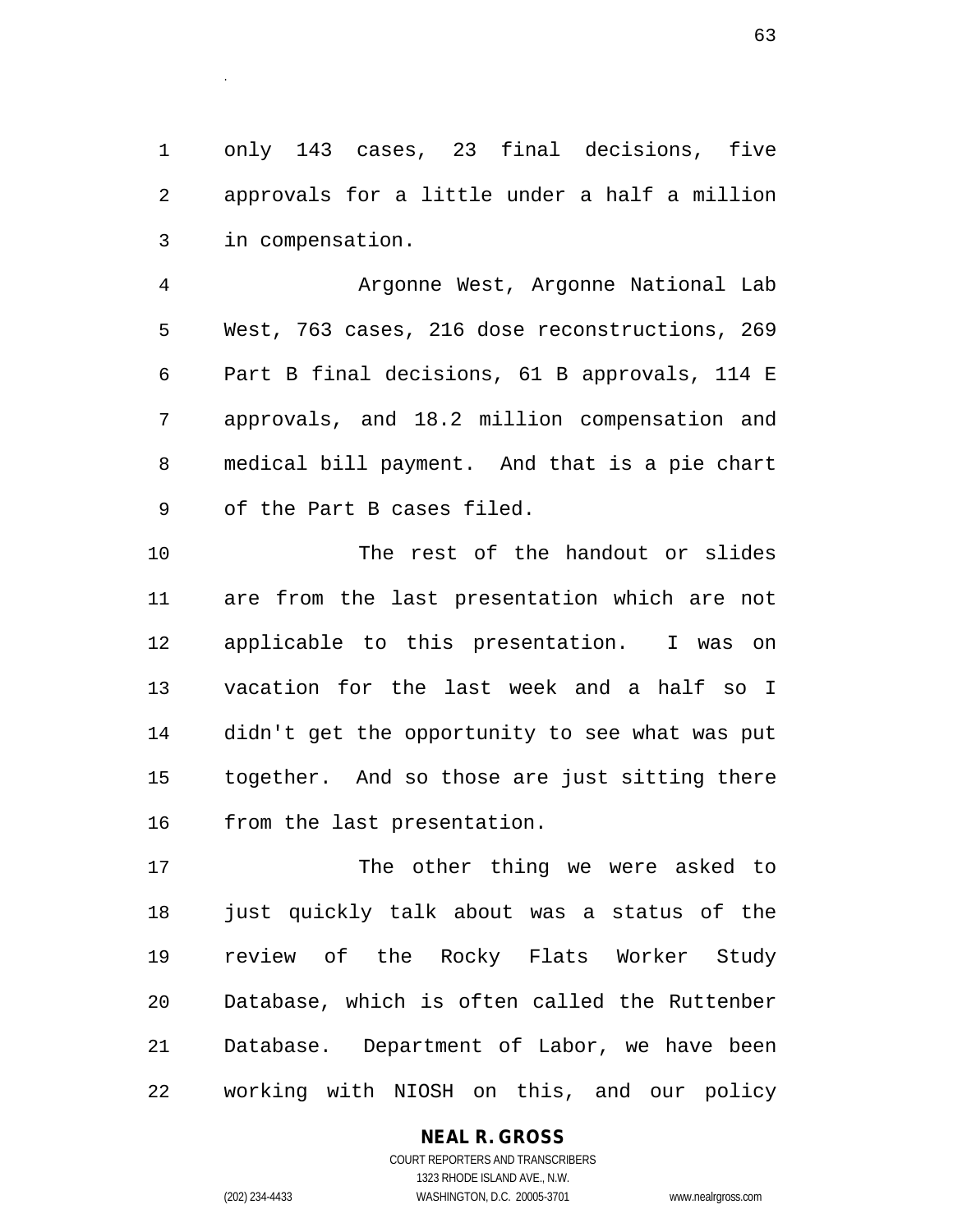unit is developing a bulletin on how we are going to use, we will call it the Ruttenber Database, the information in that database. We will use the building information that is provided in that database as a criteria for or as information to fulfill the criterion for the building designation for the SEC class.

 Our bulletins 0801, 0803, and I forget the other one, basically. But the first two basically, in consultation with NIOSH, we have determined which buildings have neutron, potential neutron exposures. Those are listed in those buildings, I mean in those bulletins.

 So information in the Ruttenber Database that provides any of those building numbers will be evidence that that person was in that building. And then that will be along with, obviously has to be considered along with a specified cancer and employment in the period of -- 250-day employment in the period of the class.

#### **NEAL R. GROSS**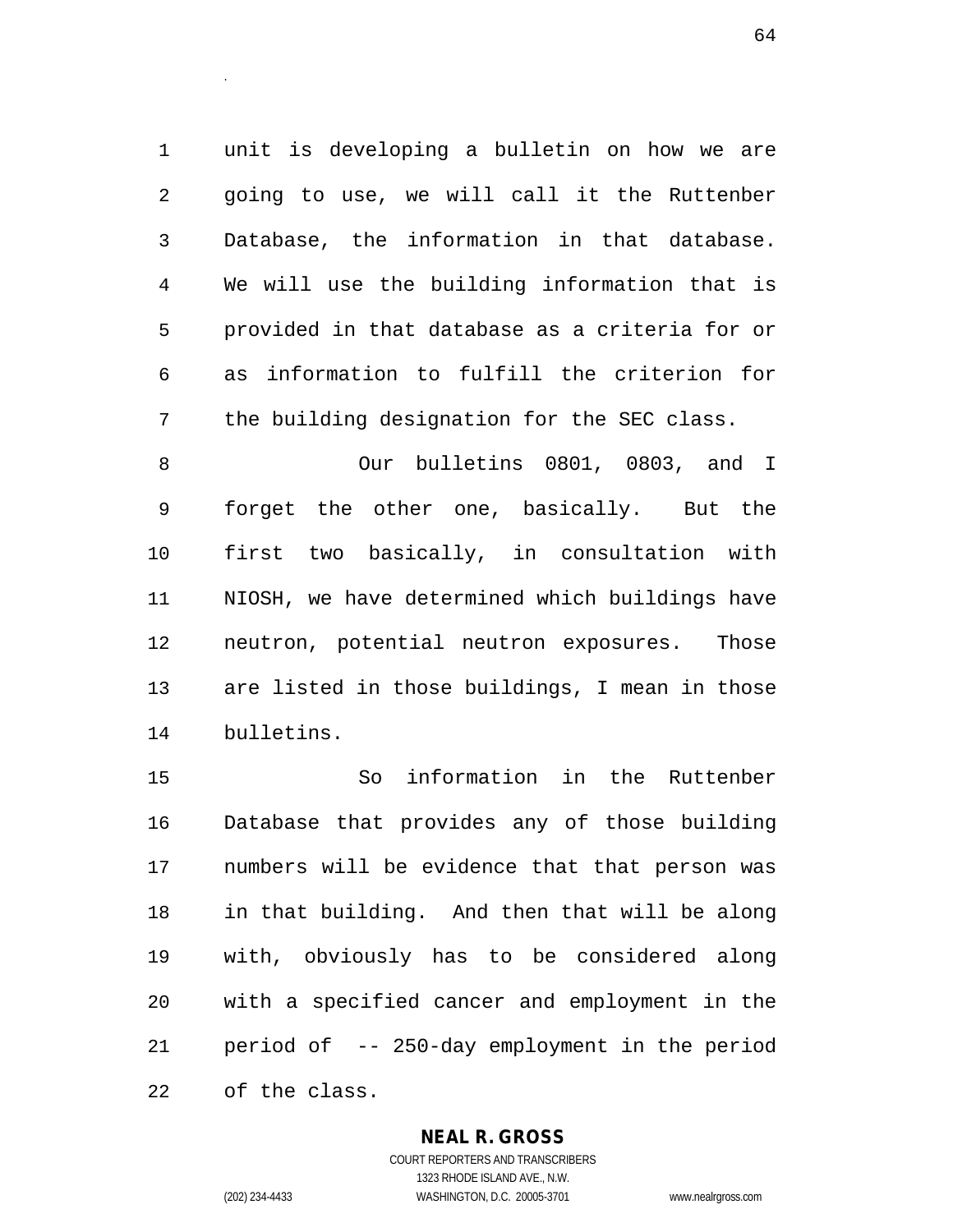The other piece of that is the neutron data that is in that report. We evaluated it, looked through our database, looked at neutron numbers that were greater than zero, obviously positive numbers, neutron values. We looked for cases that have been denied that fit into the time period for the SEC class at Rocky Flats that had specified cancer. And we came up with a number. I forget exactly, but I know it is less than a dozen.

 We are further evaluating those cases to determine, well, basically pooling them to determine whether when NIOSH did the dose reconstruction, whether there was neutrons accounted for in that dose reconstruction. If there were not, I don't know if we have completed this part but basically we will talk to NIOSH then and see whether, ask them, you know, whether -- well, it is their decision, obviously, whether they want to consider any kind of neutron dose for

#### **NEAL R. GROSS**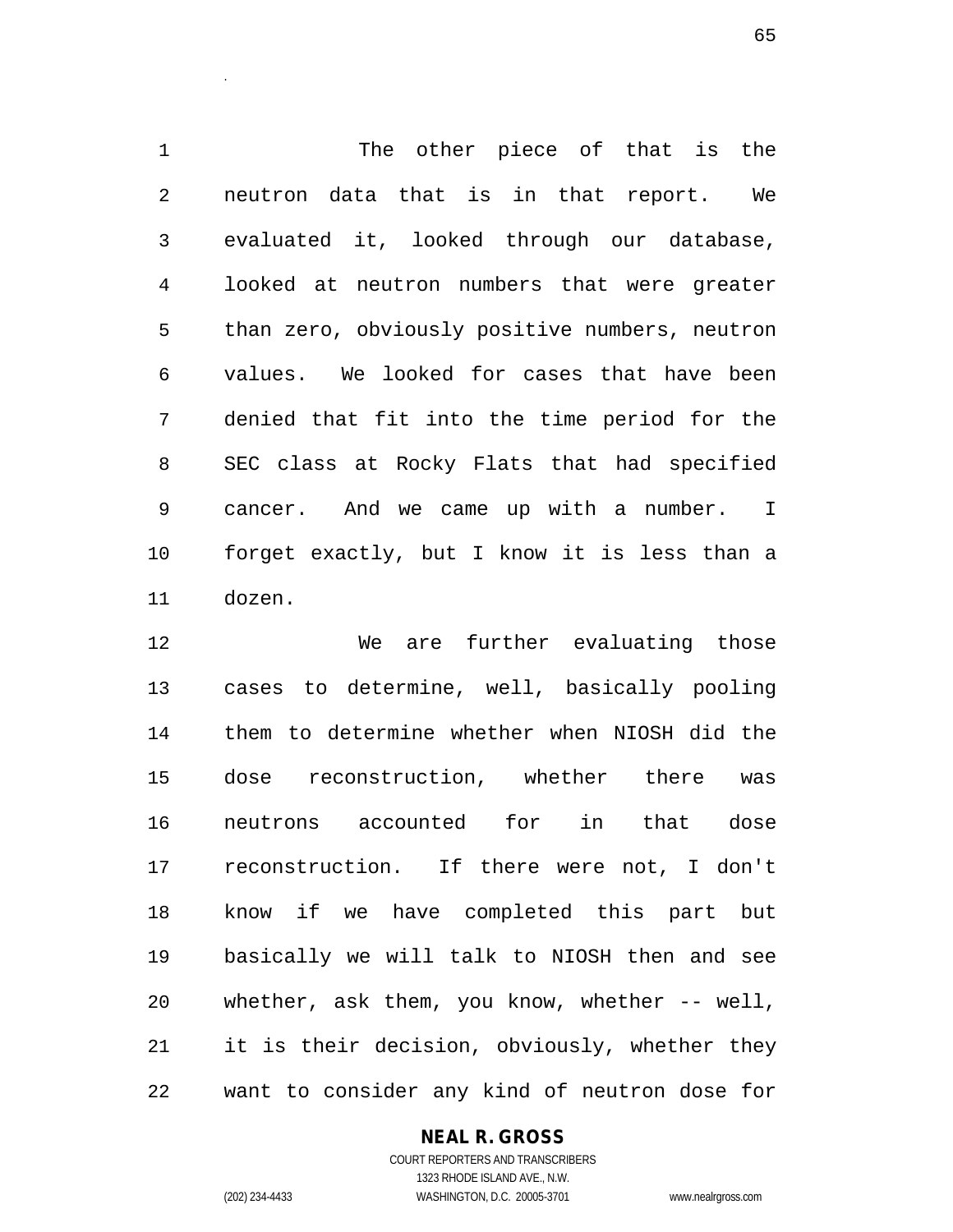those cases.

.

| 2  | Obviously for the new cases that               |
|----|------------------------------------------------|
| 3  | come in from now on, again we will look at the |
| 4  | Ruttenber Database. If there is buildings      |
| 5  | indicated that fall within the class, the way  |
| 6  | that we have interpreted those buildings, they |
| 7  | will be included in the SEC Class. And I       |
| 8  | guess we will just provide -- we<br>haven't    |
| 9  | closed this loop, but I quess in our referral  |
| 10 | to NIOSH we have indicated that the Ruttenber  |
| 11 | Database indicates positive non-zero neutron   |
| 12 | and NIOSH can proceed with the dose<br>dose    |
| 13 | reconstruction.                                |
| 14 | Any questions?                                 |
| 15 | CHAIRMAN MELIUS: Board Members                 |
| 16 | with questions for Jeff?                       |
| 17 | MEMBER<br>RICHARDSON:<br>Just<br>a             |
| 18 | question about the Ruttenber data.             |
| 19 | MR. KOTSCH: Sure.                              |
| 20 | MEMBER RICHARDSON: Are there                   |
| 21 | indications of -- is there<br>building         |
| 22 | information in the Ruttenber Database that you |

**NEAL R. GROSS**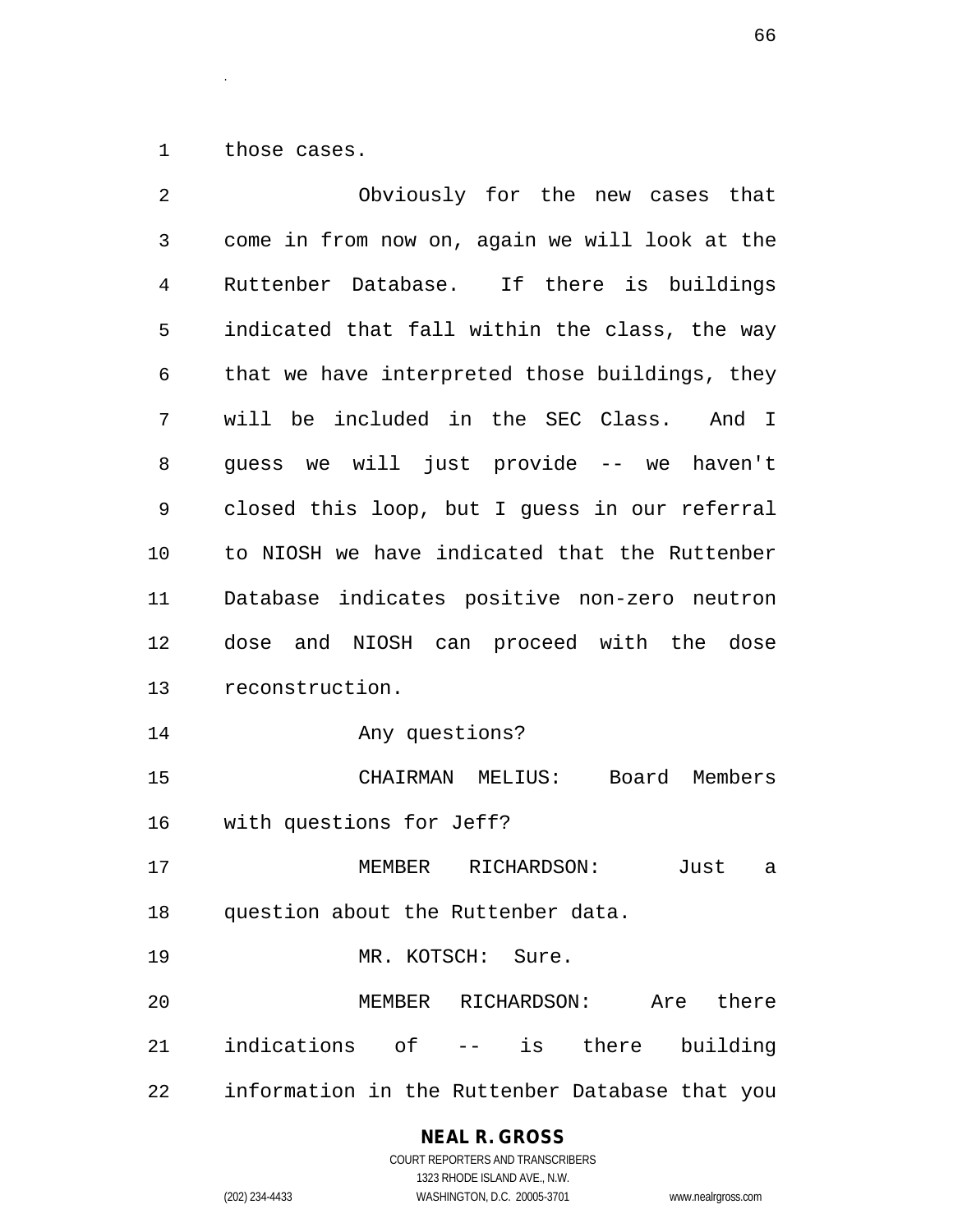didn't have from another electronic source? MR. KOTSCH: That we don't have? MEMBER RICHARDSON: Yes. MR. KOTSCH: Well, I mean, the building information, well we also use the Neutron Dose Reconstruction Project, the NDRP data from Rocky. So that used to be like the primary source of information for each employee. Now we are supplementing essentially that with the Ruttenber Database information. CHAIRMAN MELIUS: Paul? MEMBER RICHARDSON: I'm sorry, I didn't -- MR. KOTSCH: The NDRP provides the primary information. The Ruttenber Database will now provide supplemental information as far as building information, other than what the person provides and/or what we get as far as verified. MEMBER RICHARDSON: I mean, but Ruttenber's data, as I understood it, was a

> **NEAL R. GROSS** COURT REPORTERS AND TRANSCRIBERS 1323 RHODE ISLAND AVE., N.W. (202) 234-4433 WASHINGTON, D.C. 20005-3701 www.nealrgross.com

.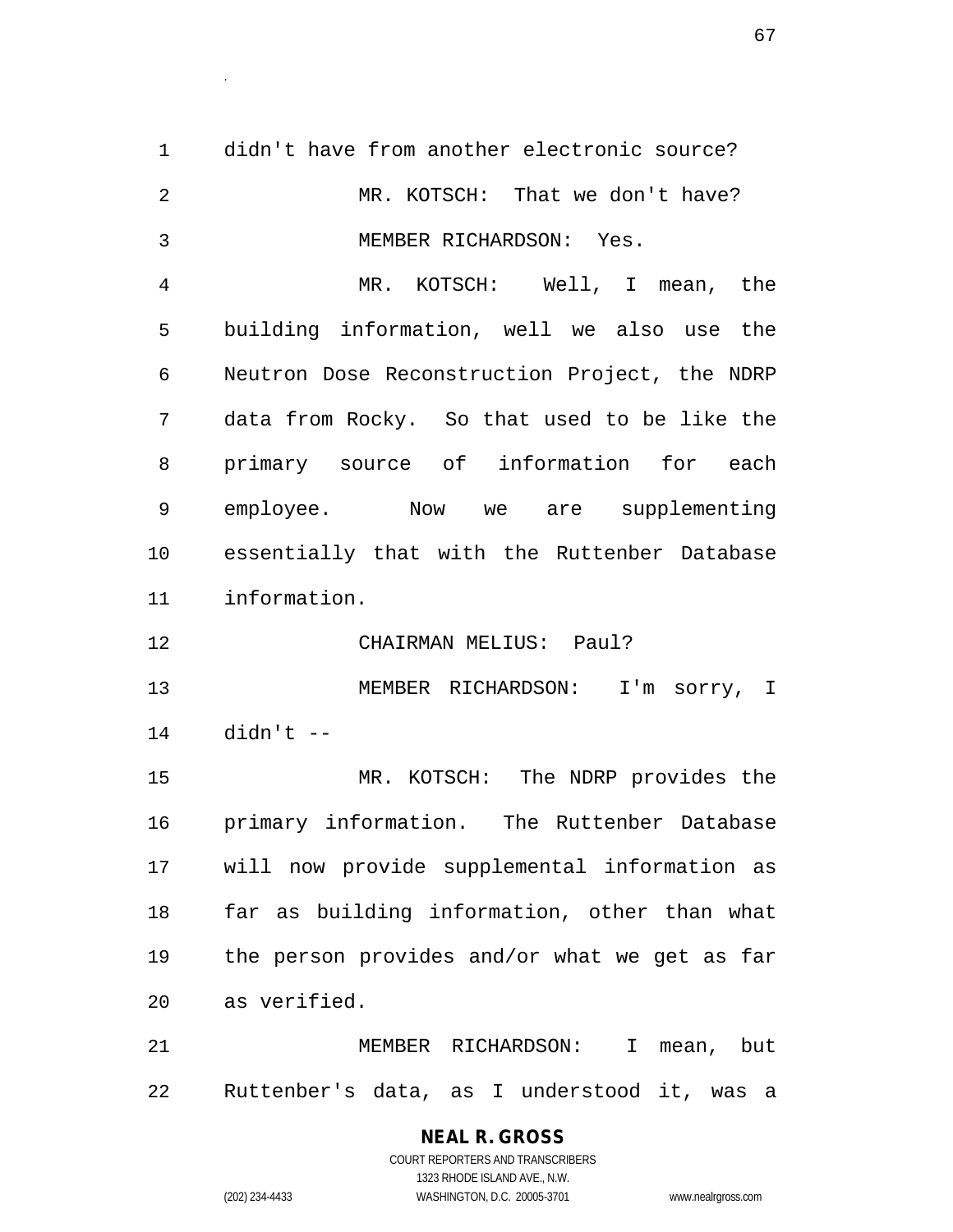request I think for -- it was electronic dosimetry files and maybe electronic payroll files. I don't think he did a lot of -- he didn't reconstruct buildings and manuals. MR. KOTSCH: No. MEMBER RICHARDSON: And so there should be an electronic source of this same information from Rocky Flats. MR. KOTSCH: Well, I mean, we also get information from Rocky when we go to DOE for employment. Of course, I don't know whether that -- do either of you know whether that includes -- I can't say whether that includes building data or not. MEMBER RICHARDSON: Yes, and why wouldn't they? I guess I am wondering -- an analytical file from a deceased epidemiologist derived from electronic records provided by the site, you should be able to get the same information directly from DOE, if you want a large electronic database that tells you the

building information that was available is

#### **NEAL R. GROSS**

COURT REPORTERS AND TRANSCRIBERS 1323 RHODE ISLAND AVE., N.W. (202) 234-4433 WASHINGTON, D.C. 20005-3701 www.nealrgross.com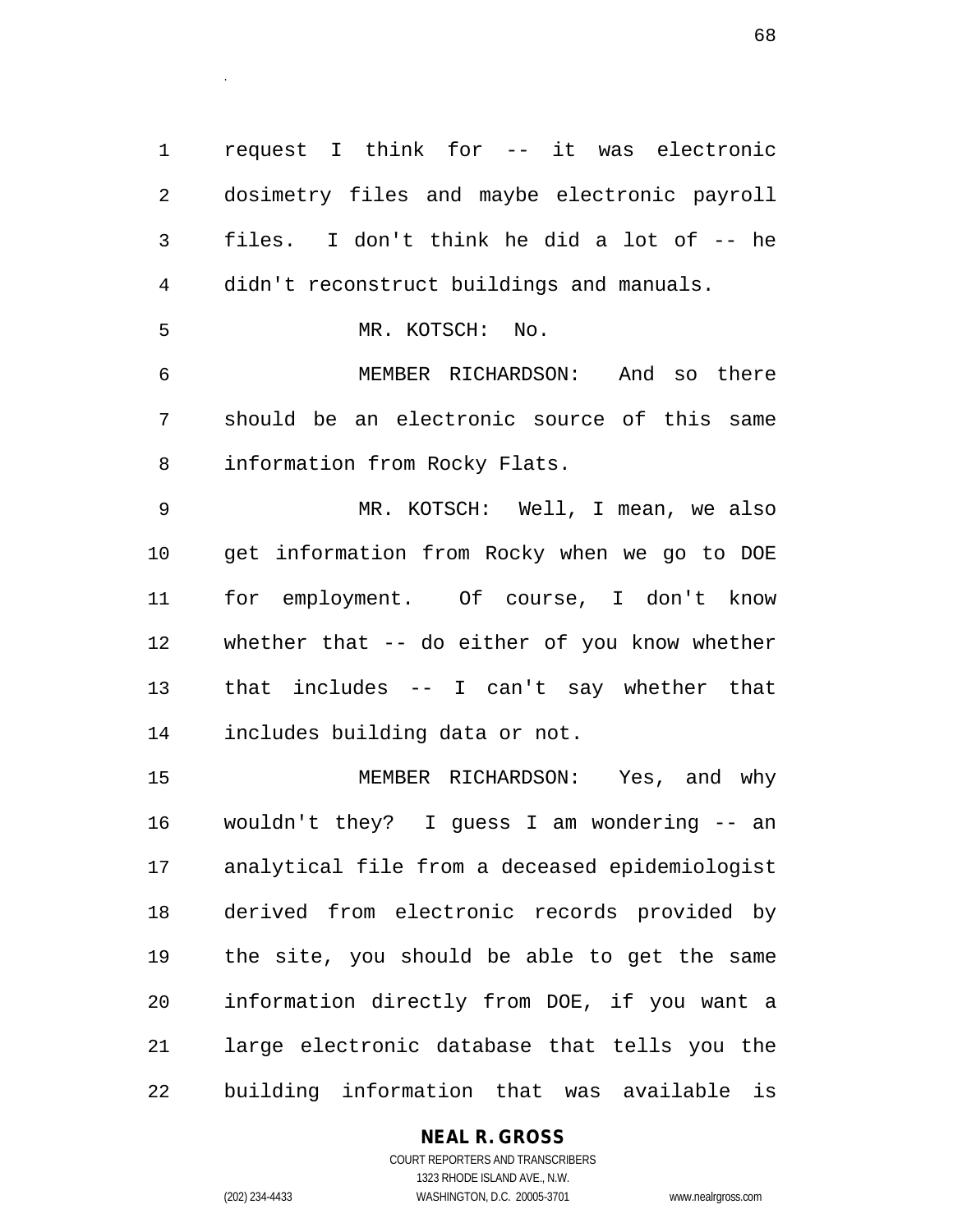coded on dosimetry and payroll records.

.

| 2  | MR. KOTSCH: I understand.<br>I                 |
|----|------------------------------------------------|
| 3  | mean, I understand what you are saying. I am   |
| 4  | just not sure. I have to admit that I am not   |
| 5  | that familiar with what comes back from when   |
| 6  | we query DOE as far as what information comes  |
| 7  | back for employment verification. But that is  |
| 8  | a good point.                                  |
| 9  | CHAIRMAN MELIUS: Paul.                         |
| 10 | MEMBER ZIEMER: Well I wanted to                |
| 11 | follow up also a little bit on that and also   |
| 12 | ask whether our Rocky Flats Work Group had     |
| 13 | looked at this final use of the Ruttenber      |
| 14 | Data. But is it correct that the definition    |
| 15 | of the Class itself remains the same? Is that  |
| 16 | correct?                                       |
| 17 | MR. KOTSCH: Yes.                               |
| 18 | MEMBER ZIEMER: You are just using              |
| 19 | this to help you identify those who are in the |
| 20 | Class. Is that correct?                        |
| 21 | MR. KOTSCH: Yes, the Ruttenber                 |
| 22 | Database, like I said, it is just, Paul, it is |

**NEAL R. GROSS** COURT REPORTERS AND TRANSCRIBERS

1323 RHODE ISLAND AVE., N.W.

(202) 234-4433 WASHINGTON, D.C. 20005-3701 www.nealrgross.com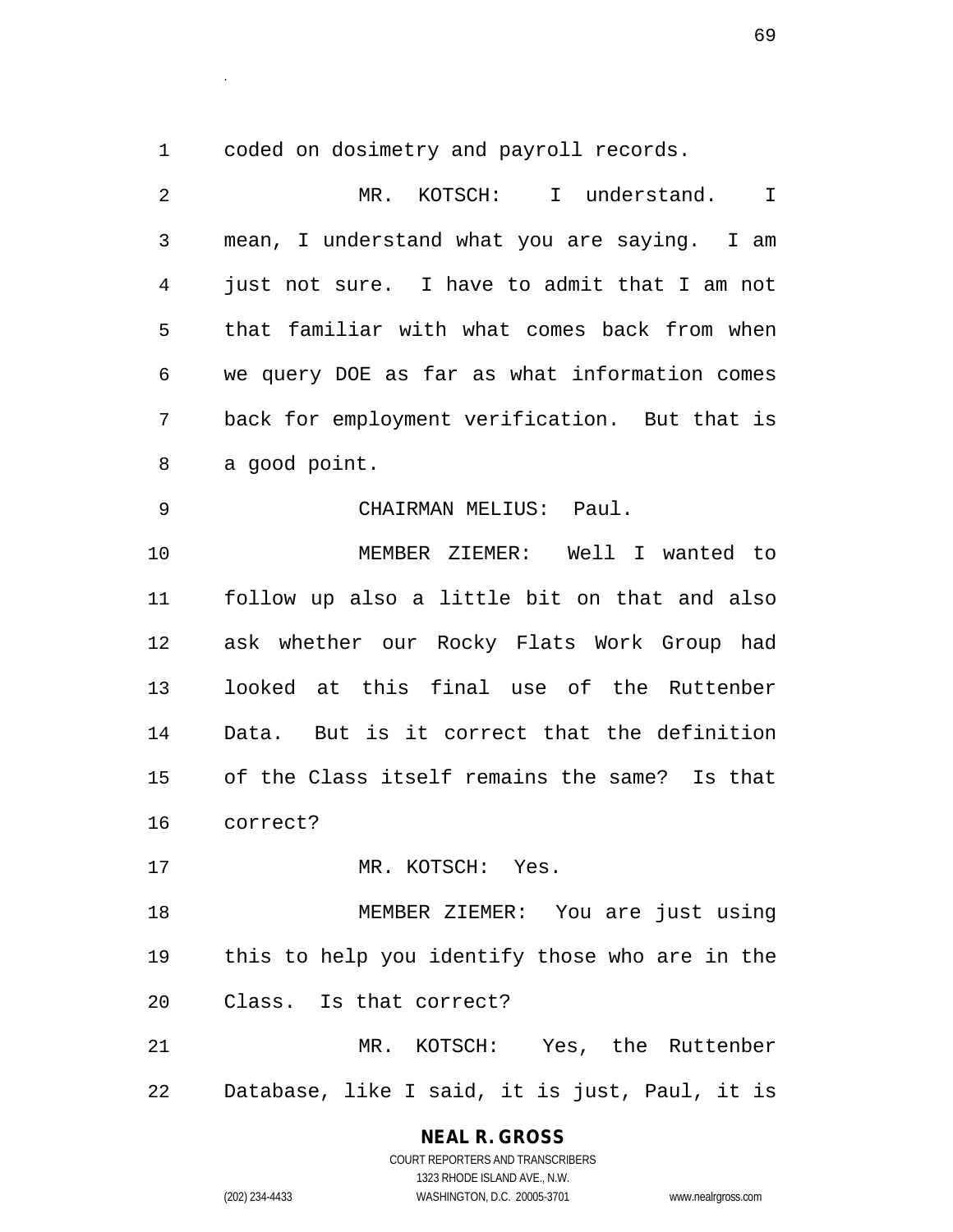just another supplemental source of information for us to place people in the Class.

 MEMBER ZIEMER: I seem to recall that Mark Griffon and the Work Group were awaiting the outcome from the Department of Labor as to how this would be used. And I just wondered if they were planning to look at this at all and have additional comments, maybe along the lines of what David has raised here this morning.

 CHAIRMAN MELIUS: I don't think they even knew about this yet.

 MR. KOTSCH: This is the first they have heard about it. And like I said, the actual bulletin that will implement the use of the Ruttenber, I will just call it the Ruttenber Database, as a supplemental source is in process.

 MEMBER ZIEMER: So there will be an official sort of document that will allow them to look at this and weigh in on it, I

.

(202) 234-4433 WASHINGTON, D.C. 20005-3701 www.nealrgross.com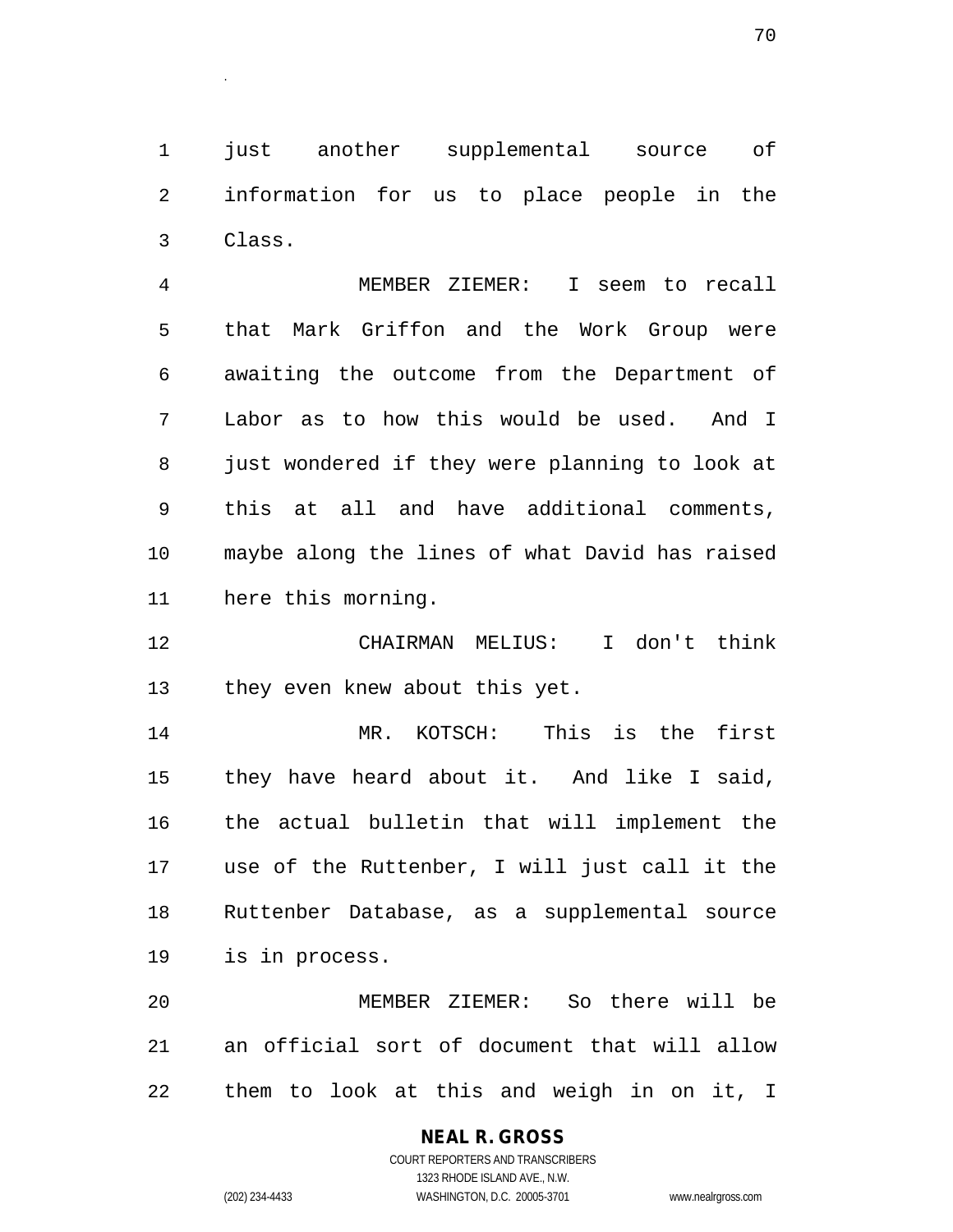guess.

.

 MR. KOTSCH: Yes, because basically every time we implement an SEC Class, we create a bulletin. MEMBER ZIEMER: Could I follow up with a separate question? CHAIRMAN MELIUS: Yes. MEMBER ZIEMER: On one of your slides, I think it was slide 19, where you indicated the monthly input of cases for Part B, and I know your numbers and NIOSH numbers don't always agree, but I recall Stu saying that they got almost exactly 600 cases from you in the last three months. And as I look at your slide, it looks like considerably more than that. Is it again just a matter of the dates? For example, May and June together exceed the 600 value that -- MR. KOTSCH: No Paul, it is not just the dates. This is basically the raw incoming numbers for us. MEMBER ZIEMER: Oh, okay. So it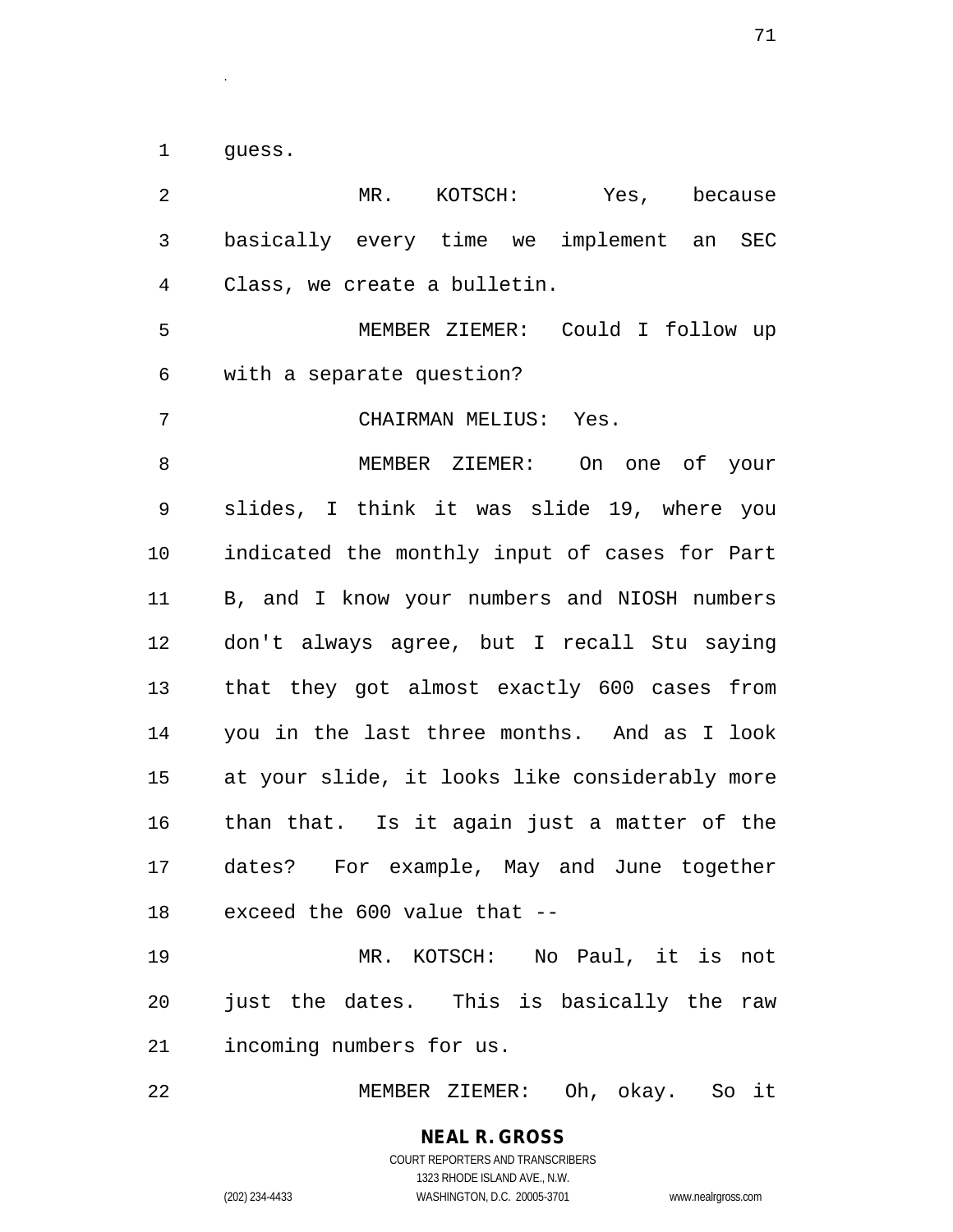includes more than the --

.

| 2  | MR. KOTSCH: Yes, from those --                 |
|----|------------------------------------------------|
| 3  | MEMBER ZIEMER: I got you.                      |
| 4  | MR. KOTSCH: Yes, we will have                  |
| 5  | disposition cases that don't meet the various  |
| 6  | criteria for SEC classes.                      |
| 7  | MEMBER ZIEMER: Thank you.                      |
| 8  | MR. KOTSCH: Yes.                               |
| 9  | CHAIRMAN MELIUS: I had the same                |
| 10 | question, Paul, and I was trying to figure it  |
| 11 | out.                                           |
| 12 | MR. KOTSCH: Yes, I mean,                       |
| 13 | basically --                                   |
| 14 | MEMBER ZIEMER: Although I thought              |
| 15 | the slide indicated, let me look at 19, I      |
| 16 | thought it indicated the cases sent to NIOSH.  |
| 17 | MR. KOTSCH: There is one there.                |
| 18 | I haven't gone back far enough, I don't think. |
| 19 | Am I going in the right direction?             |
| 20 | Percentage Part B --                           |
| 21 | MEMBER ZIEMER: Slide 19 is cases               |
| 22 | sent to NIOSH, and that is where the, as I     |

**NEAL R. GROSS**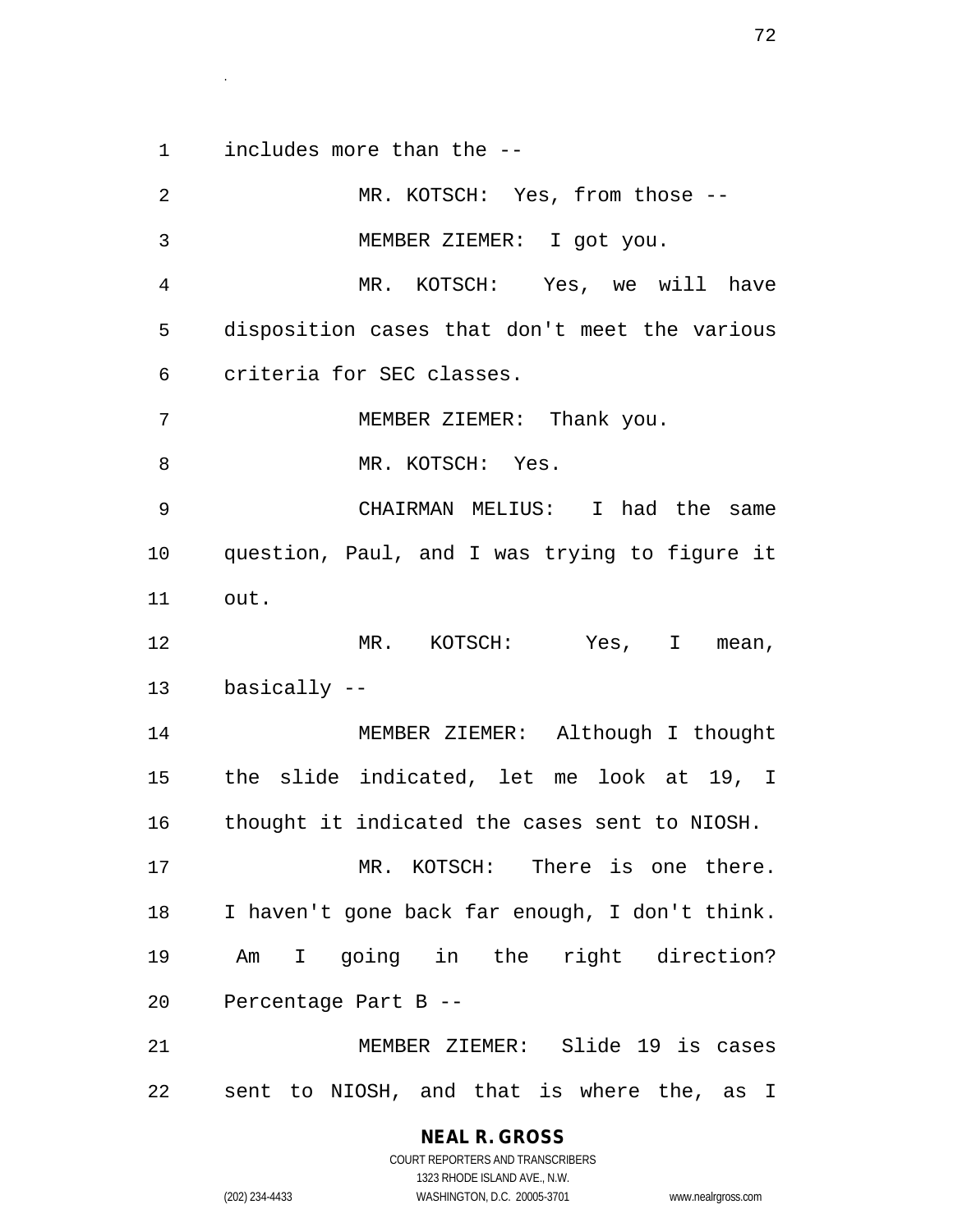read it --

.

 MR. KOTSCH: I am going to the wrong way. I'm sorry. MEMBER ZIEMER: If you notice, May and June themselves exceed the 600 value, which was -- and I know that the numbers never match exactly. I was just a little curious as to  $-$  MR. KOTSCH: This one also includes the reworks. MEMBER ZIEMER: Oh, okay. Got you. Thank you. CHAIRMAN MELIUS: Any other Board Members with questions? And any Board Members on the phone with questions? And what we are going to do until we get the phone system fixed is give your question. Ted is listening in. Ted will then repeat the question into the microphone here and we will try that. MR. KATZ: So just to do this in an orderly way, let me just start with Dr. Field, do you have any questions? Okay, no

### **NEAL R. GROSS**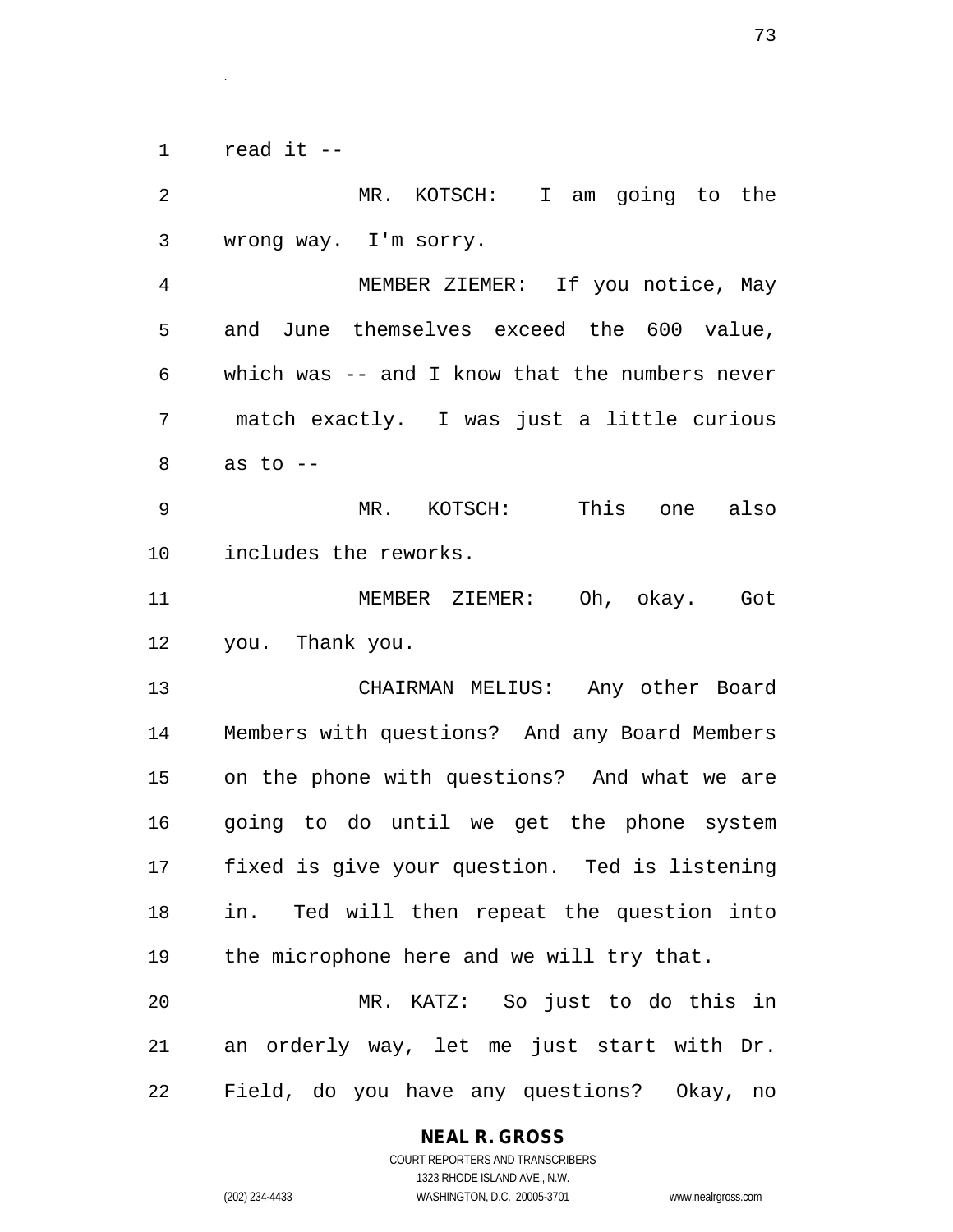questions from Dr. Field. Dr. Lemen? No questions from Dr. Lemen. And Mr. Gibson? No questions from Mr. Gibson.

 And let me just also check, is Mark Griffon, any chance you are with us by phone? Okay, no.

 CHAIRMAN MELIUS: We will check later and make sure you weren't just making that up.

 Okay, good timing. Thank you, Jeff. We are scheduled for a break now. So we will take an extra -- come back at 10:14 for our next session.

 (Whereupon, the above-entitled matter went off the record at 9:55 a.m. and resumed at 10:19 a.m.)

 CHAIRMAN MELIUS: We will reconvene now. Ted, any updates?

 MR. KATZ: No, no updates. Thanks.

 CHAIRMAN MELIUS: Okay. And Board Members, we will now get an update from the

> **NEAL R. GROSS** COURT REPORTERS AND TRANSCRIBERS

.

1323 RHODE ISLAND AVE., N.W. (202) 234-4433 WASHINGTON, D.C. 20005-3701 www.nealrgross.com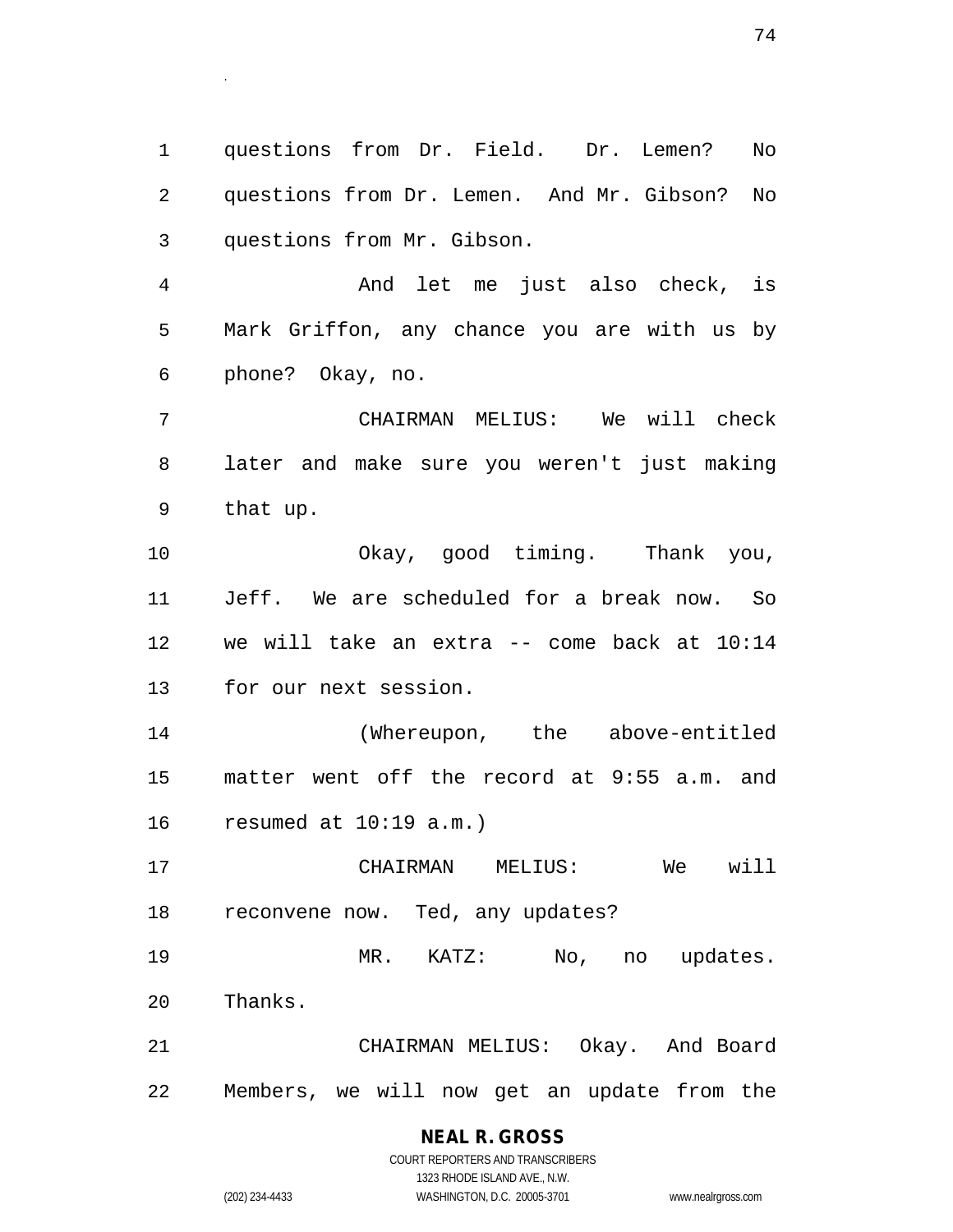Department of Energy. Glenn Podonsky. Glenn, welcome back.

.

 MR. PODONSKY: I have to note that half the workers left, but that is good because they went to the Ombudsman's meeting.

 CHAIRMAN MELIUS: That's why I made the announcement.

 MR. PODONSKY: Actually I want to thank you all. Thank you, the Board, for actually assembling. This is the first time I have addressed you in about a year.

 For those of you who don't know, I am Glenn Podonsky. I am the Chief Health Safety and Security Officer for the Department of Energy.

16 10 I have actually worked for  $-$  under the last nine Secretaries of Energy and directly for the last four, and I came out here because I think this is a very important program. There are about 24 programs like this that come under HSS, but none are more important than taking care of our workers.

## **NEAL R. GROSS**

COURT REPORTERS AND TRANSCRIBERS 1323 RHODE ISLAND AVE., N.W. (202) 234-4433 WASHINGTON, D.C. 20005-3701 www.nealrgross.com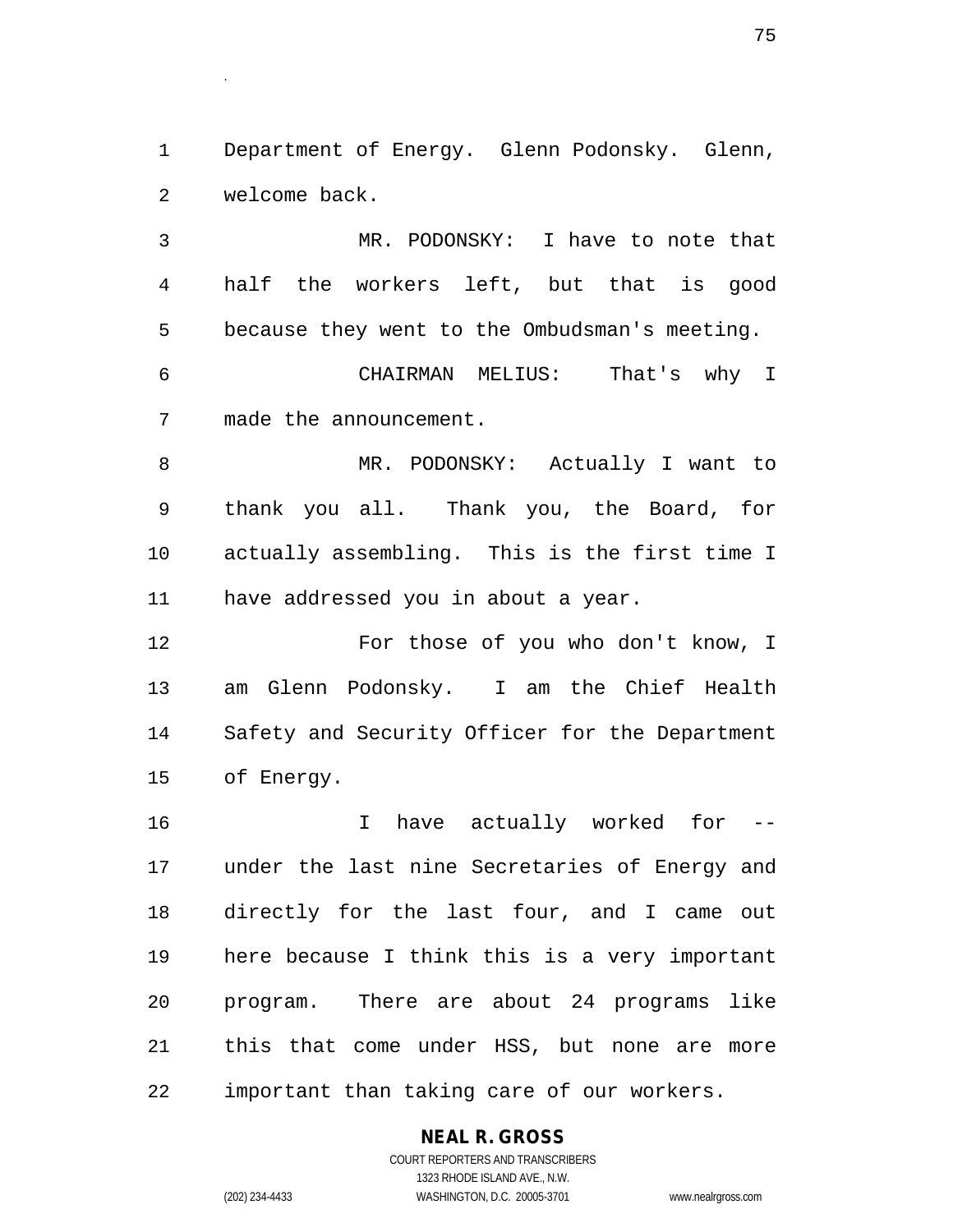Come October, the EEOICPA program will be ten years in its anniversary. And oftentimes when I talk to groups, I talk about the government, that is, all the federal contracts, all the different panels and boards. Sometimes we lose our humanity, and I talk about that frequently. The EEOICPA program, as far as I am concerned, is actually a program to help get the humanity back. Sometimes we haven't done a very good job at DOE and other agencies. But early on, DOE and Labor were not getting along well.

 That is not the case today. We are at great relationships with DOE and NIOSH. And I hope also we are responsive to the Board, as well.

 We have had problems obtaining records early on. Any time we have those problems now, we go directly to either the under secretaries or the assistant secretaries that are responsible and we try to get that fixed immediately. Immediate, by the way, by definition, is not as fast as we would like to

## **NEAL R. GROSS**

.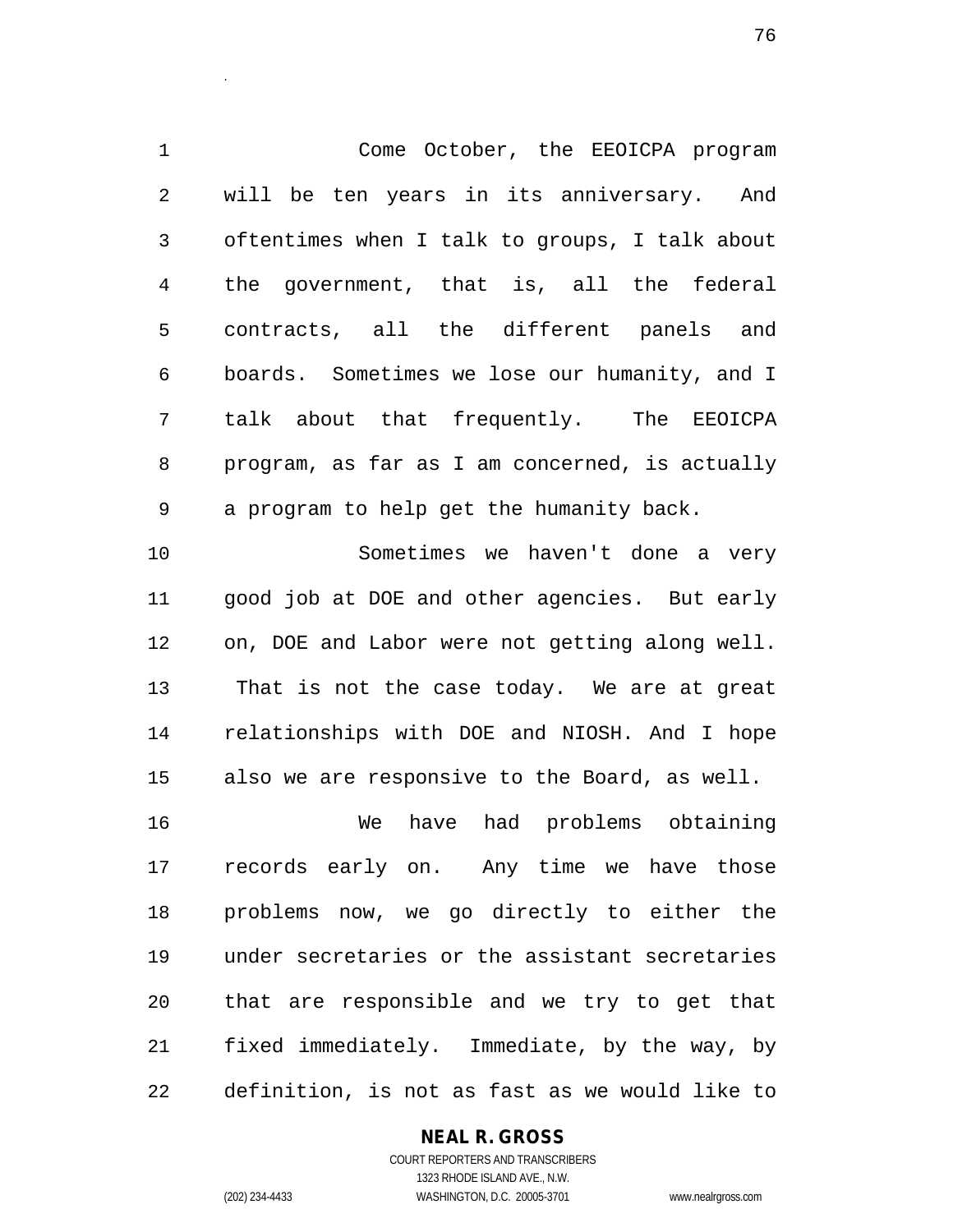have it happen, as exemplified by when the Board -- you asked us for a letter to state the Department of Energy's position on the intimidation that some of the workers were feeling. And I remember that I made the commitment that I would get the letter. And I was terribly surprised that immediately meant about four and a half months, even after I went to each under secretary immediately, and I went to the deputy and I went to the Secretary. But by the time we got it out, it was about four and a half months. The good news is it got out. The bad news is it is not immediate by my definition.

 We have also had problems getting the data to the public from the Site Exposure Matrix. But now I am happy to report that DOE has released 53 sites and we have got 20 more sites pending further review.

 That is one of the things that was great -- I use the term loosely -- great about the creation of HSS four years ago this

> **NEAL R. GROSS** COURT REPORTERS AND TRANSCRIBERS 1323 RHODE ISLAND AVE., N.W. (202) 234-4433 WASHINGTON, D.C. 20005-3701 www.nealrgross.com

.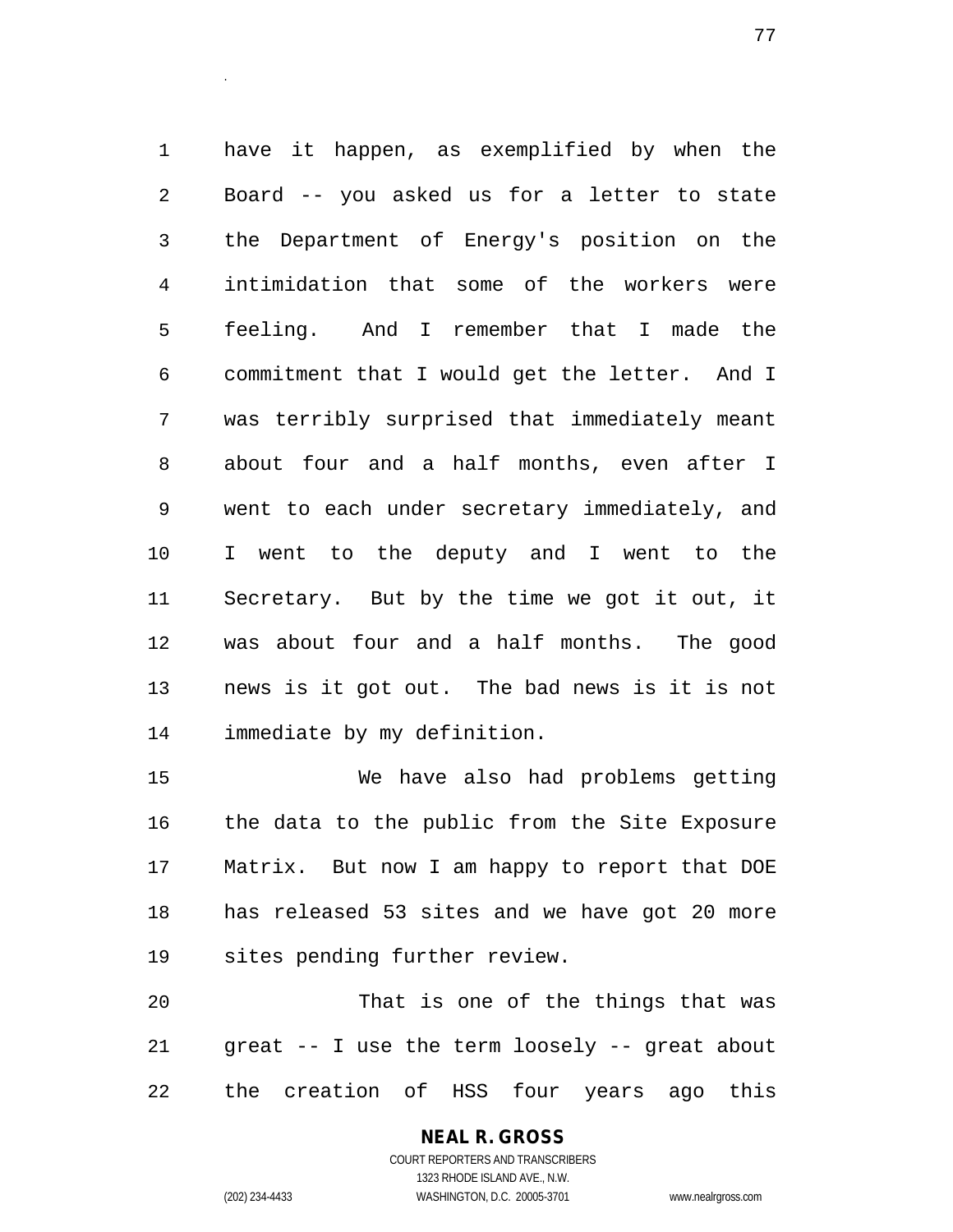October, is that we are able to put together those functions, the Office of the Classification, the Office of Security, the Offices of Worker and Health and Safety, so they all have to report to one individual group, as opposed to multiple assistant secretaries. So when the Office of Classification was slowing down the review of documents, I was able to pull in the Director of the Office of Classification, I was able to pull in the head of Worker Health and Safety, put them in the same room together and solve the problem. And that is where a lot of the improvements have come from, by putting people in the room together and getting them to do their responsible due diligence to get the records forwarded in a timely fashion.

 Our office, I believe, and I have seen it first-hand, I hope the Board has, I hope NIOSH and DOL, is very dedicated to sustain the work that we are doing. As time goes on, our work is lessening in the amount,

**NEAL R. GROSS**

.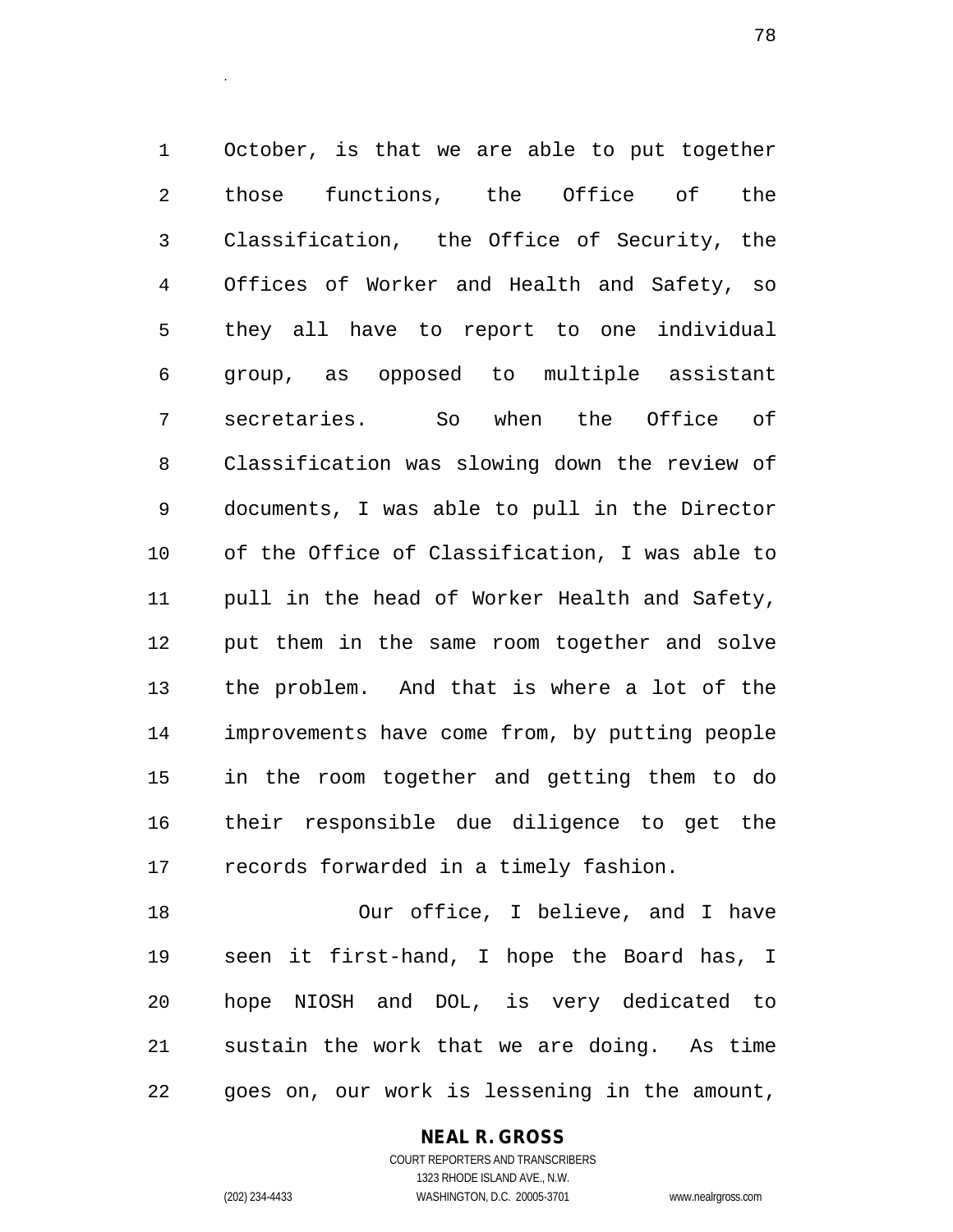but that doesn't lessen our commitment. I want the Board, NIOSH, DOL to know and the workers to know our commitment remains strong and it doesn't waiver.

 Before the project officer, Greg Lewis, comes up to give you an actual detailed update, I do want to acknowledge and recognize the tremendous contributions of Gina Cano, who's worked both DOL and the Department of Energy. She will be moving on to another very important project in the Department that requires both her passion and her dedication. And we are going to miss her, but the organization that she is going to was as -- equally as impaired as this was when Gina first came on board. So I want to just acknowledge her to the Board today.

18 Let me go back to this inhumanity piece. I am a very frustrated bureaucrat in Washington. I get very concerned about how long it takes things to happen, just as I gave the example of the letter. One thing that has

### **NEAL R. GROSS**

COURT REPORTERS AND TRANSCRIBERS 1323 RHODE ISLAND AVE., N.W. (202) 234-4433 WASHINGTON, D.C. 20005-3701 www.nealrgross.com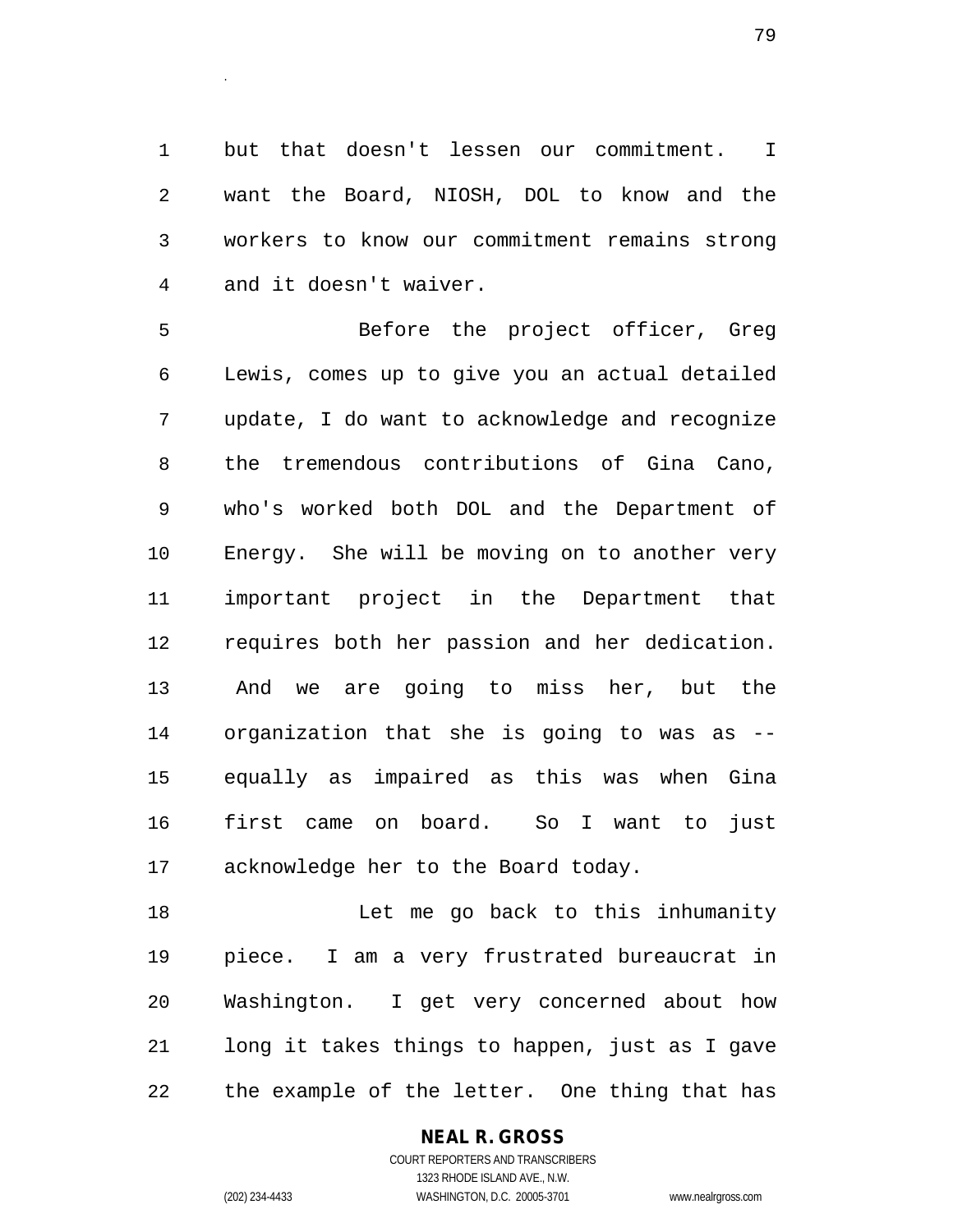frustrated me probably as much as it has frustrated some of you, for example, the tour at Pantex. I just heard today that this has been a long-standing delay and it wasn't because my folks haven't been talking to the right folks. It is just that we haven't been moving them.

.

8 I assure you, I assure you that, since the Board has decided and agreed upon what facilities you want to visit and Pantex have agreed, the fact that there is water damage from the floods that they had, that is not going to be an excuse to delay this further. I am meeting with the administrator, Under Secretary Tom D'Agostino on Friday. I will let him know that we want to do this before the end of this calendar year. That can be put on you all's schedule and we can work that. I don't want it to drag out. When I was talking to my staff

 about just the bureaucracy of how this happens, when they finally got to right level

### **NEAL R. GROSS** COURT REPORTERS AND TRANSCRIBERS

1323 RHODE ISLAND AVE., N.W. (202) 234-4433 WASHINGTON, D.C. 20005-3701 www.nealrgross.com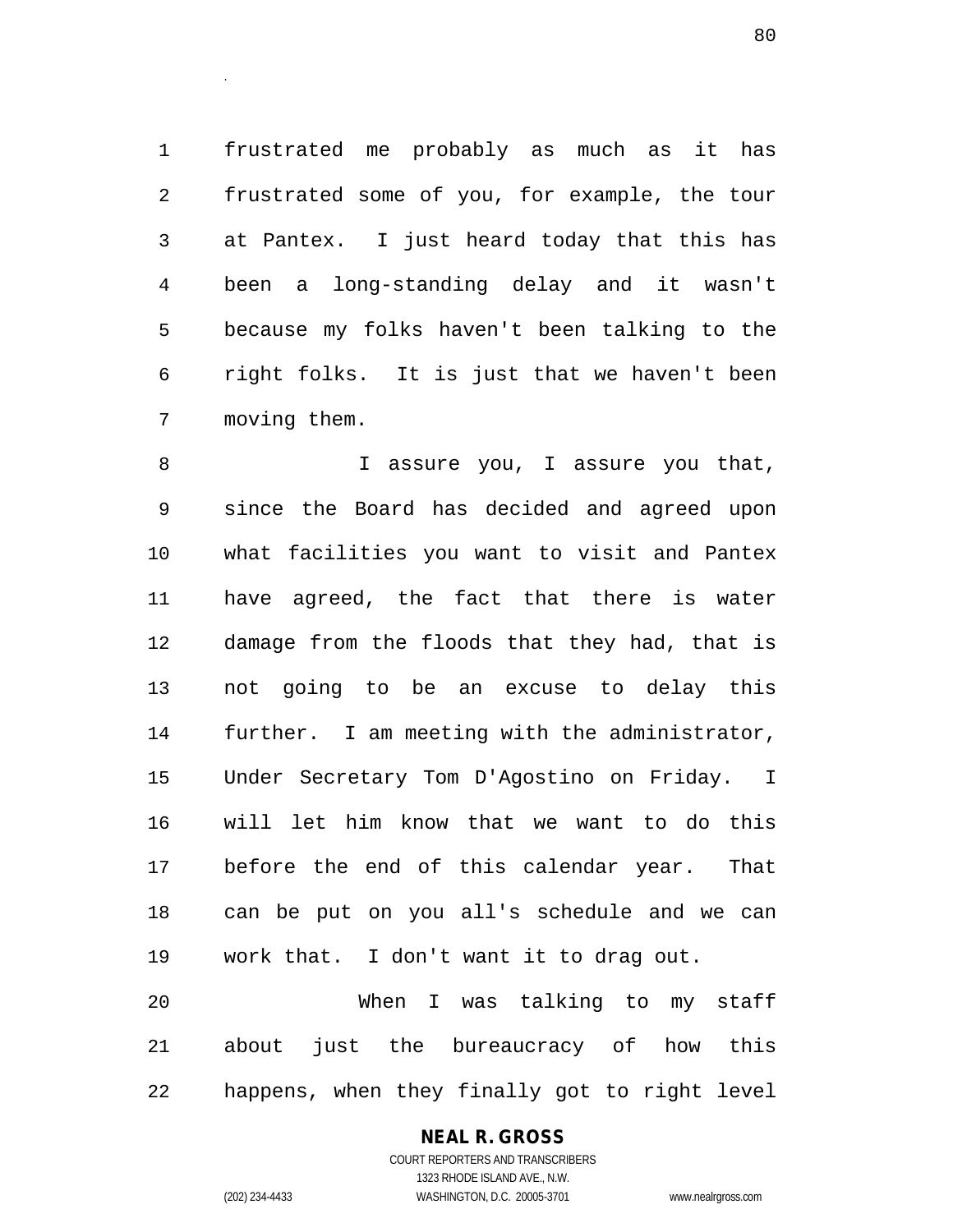of people, then things started to happen. And something that I and HSS try to push all the time and that is, we have to remember when a board or individual workers, petitioners, they ask questions of the government, we need to be responsive. If any of the petitioners or the workers were our family members, we would not want the government to say, we are studying it. I know we have to be responsible. We have to be good stewards of the tax dollars, but the last thing we want to do is delay getting people help.

 I want to commit here and now again to the Board, anything that DOE can do within the parameters that we are allowed to do, we will get it done. We will get it done timely, and when it is not timely, I want to know about it. I would like to know about it as the head of the HSS organization. I don't want to hear it just from my project officers. I would like to petition the Board to make sure that you contact us and let us know so

## **NEAL R. GROSS**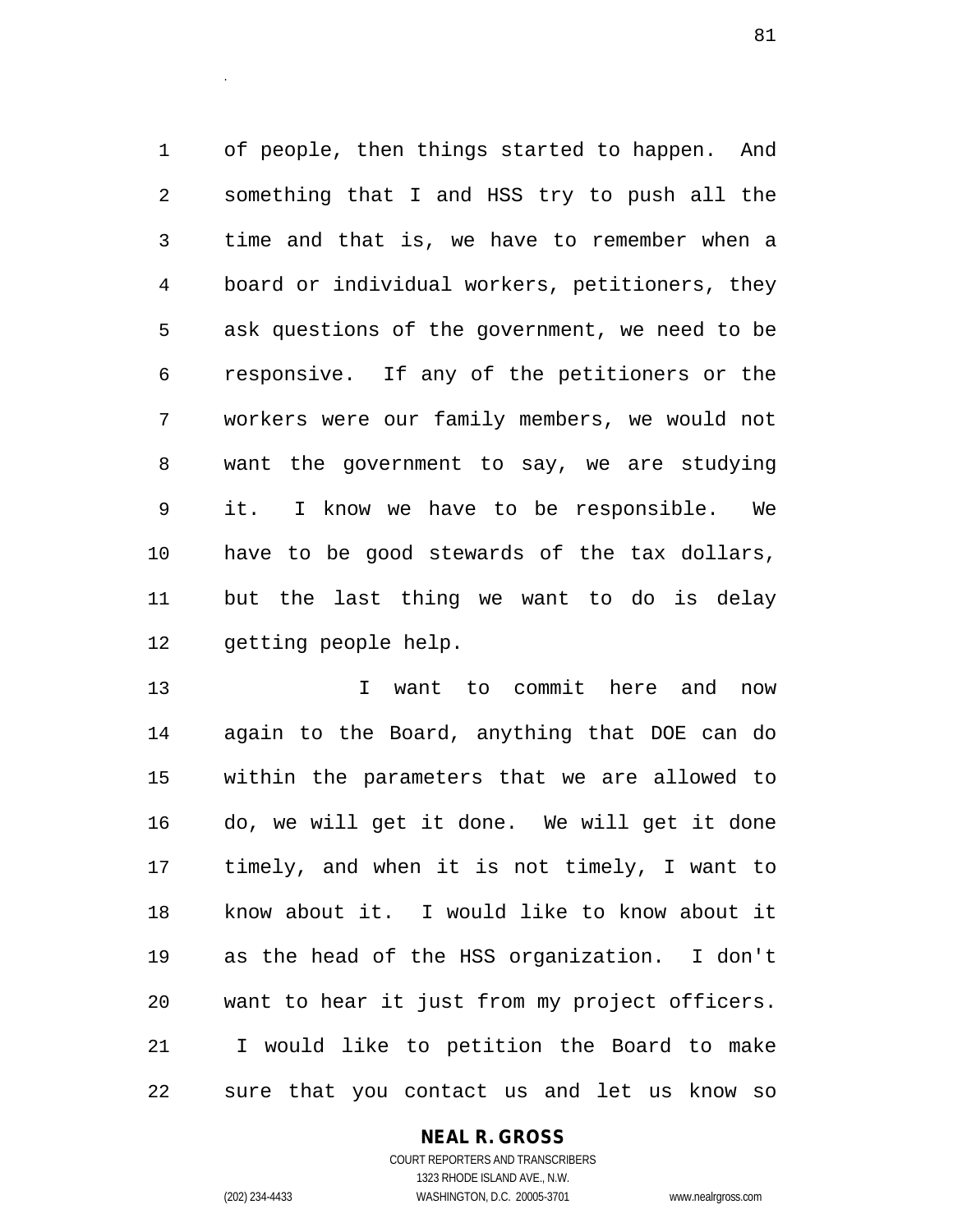that we can help out at the right level. It is all about commitment and it is about action.

 And I think from my perspective in all of our worker health and safety programs, I think our Former Worker Program and the EEOICPA program are vitally important to demonstrate not only to the former workers but current workers that DOE and the United States government, DOL and NIOSH, that we care about people.

12 12 I don't mean to lecture or preach but it is a passion I have for the last half a decade in working these programs. And when HSS was created, we discovered there is a lot more that we could be doing to help the Board and help the folks at DOL and NIOSH and that is what we are going to continue to do.

 So with Gina's departure, that doesn't mean that we are going to stop. That means that we are going to put even more emphasis and broaden the responsibilities of

## **NEAL R. GROSS**

COURT REPORTERS AND TRANSCRIBERS 1323 RHODE ISLAND AVE., N.W. (202) 234-4433 WASHINGTON, D.C. 20005-3701 www.nealrgross.com

.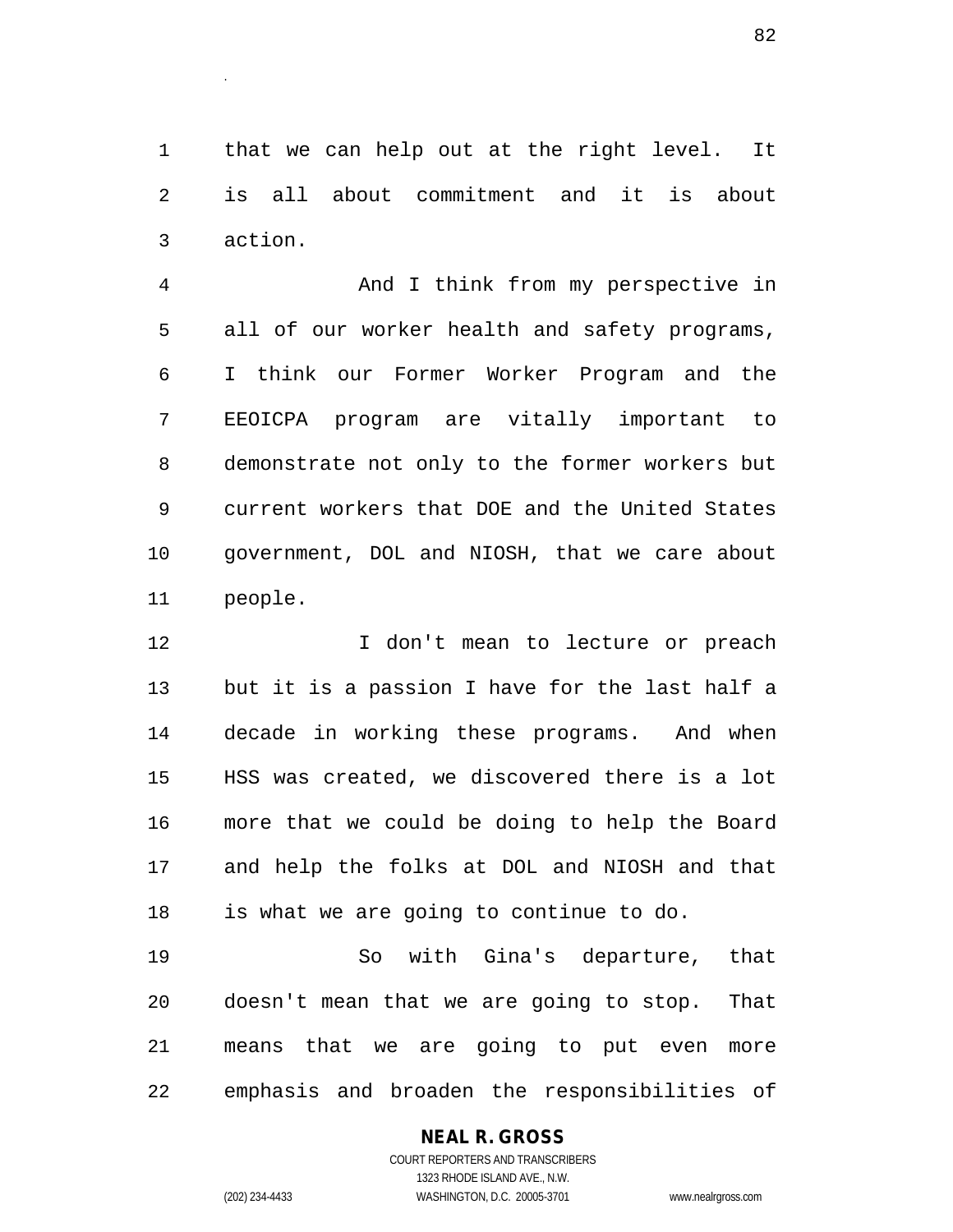that office to make sure that inside the DOE, we can make things happen.

.

 I just want to leave you with one example. When HSS was first stood up in October of 2006, before the end of that year, I had the Labor Department project manager go out to multiple sites with me to talk with the site managers, to talk to them about how important it was to help find the records and not to treat this like I experienced this during Hazel O'Leary's time at the Department when we were looking at human radiation experiments records, where you would go to a contractor and the contractor would say yes, DOE, we will be happy to give you the records. It is just going to cost you ten million dollars. We fixed that, and we are going to fix this as well and continue to fix it.

 So we are passionate about the program. We are committed to it. I will leave to Greg Lewis the more details to answer -- to provide you on the updates. But I

## **NEAL R. GROSS**

COURT REPORTERS AND TRANSCRIBERS 1323 RHODE ISLAND AVE., N.W. (202) 234-4433 WASHINGTON, D.C. 20005-3701 www.nealrgross.com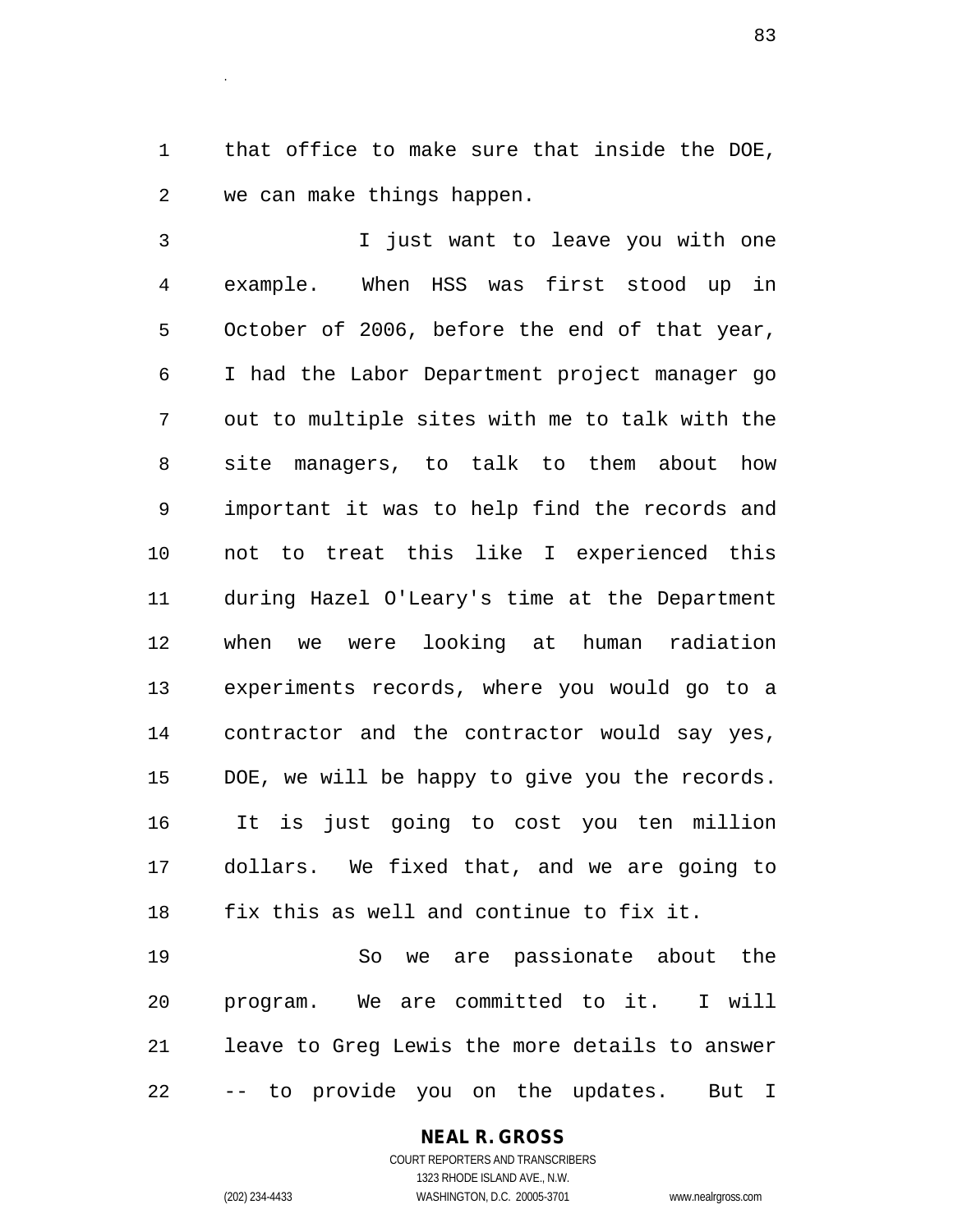wanted to at least even fly out here for a round trip ten hours for 20 minutes just to tell you that we are committed. So thank you very much. CHAIRMAN MELIUS: Thank you, Glenn. Are there questions for Glenn? I would certainly like to thank you for the letter. Four and a half months was less than I expected it to take, and so I really do appreciate the effort. I think the effort on the records and dealing with the security issues has been very helpful. We have noticed that and noticed the improvement. So Brad? MEMBER CLAWSON: Excuse me. I usually like to be able to talk to someone right in the eyes but this won't allow it. 18 I am very happy to be able to hear your commitment. As you know from your staff, this tour is very frustrating to me over a year and a half. And I have a lot of petitioners wondering many things about it and

## **NEAL R. GROSS**

.

COURT REPORTERS AND TRANSCRIBERS 1323 RHODE ISLAND AVE., N.W. (202) 234-4433 WASHINGTON, D.C. 20005-3701 www.nealrgross.com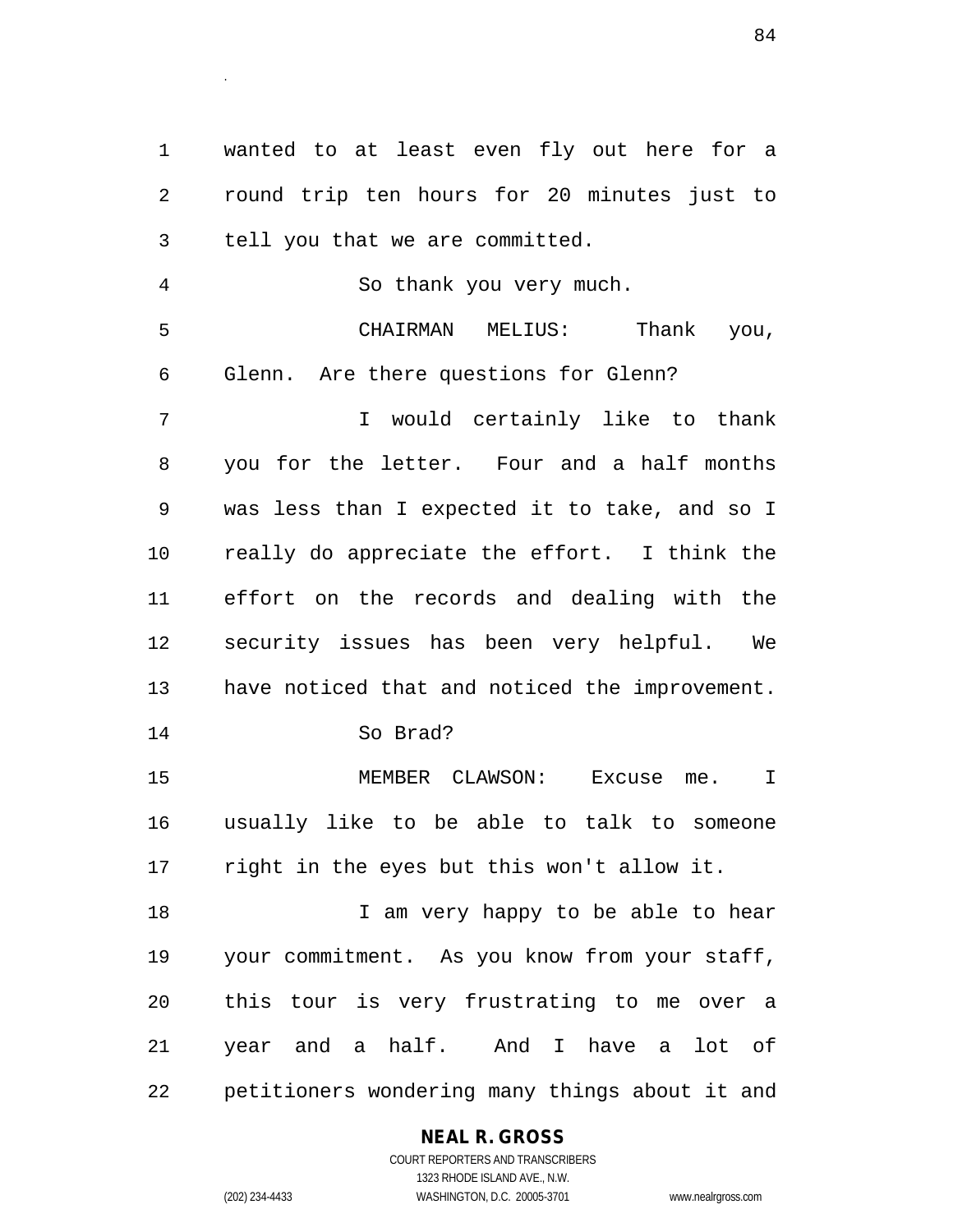I am glad to see that we are proceeding on and going forward. And I understand about timeliness as what I consider immediate to other people really is.

 But I want to thank you, number one for the letter; number two for having such great staff. Gina, she is going to be missed. I was a little bit upset to hear that she was leaving. Greg is still doing a wonderful job. We still have areas at Pantex that we need to push and we will probably need your assistance. The thing that is frustrating to me is that we are able to reconstruct all of these doses for sites that have been destroyed and have been gone for 50 years but we can't even get into a working site that is there. We understand the national security and we hold that very important because most of the people in the Work Group are involved in homeland and national security. So I would like to tell you that I am thankful that you are pushing buttons, believe me, and I was

**NEAL R. GROSS**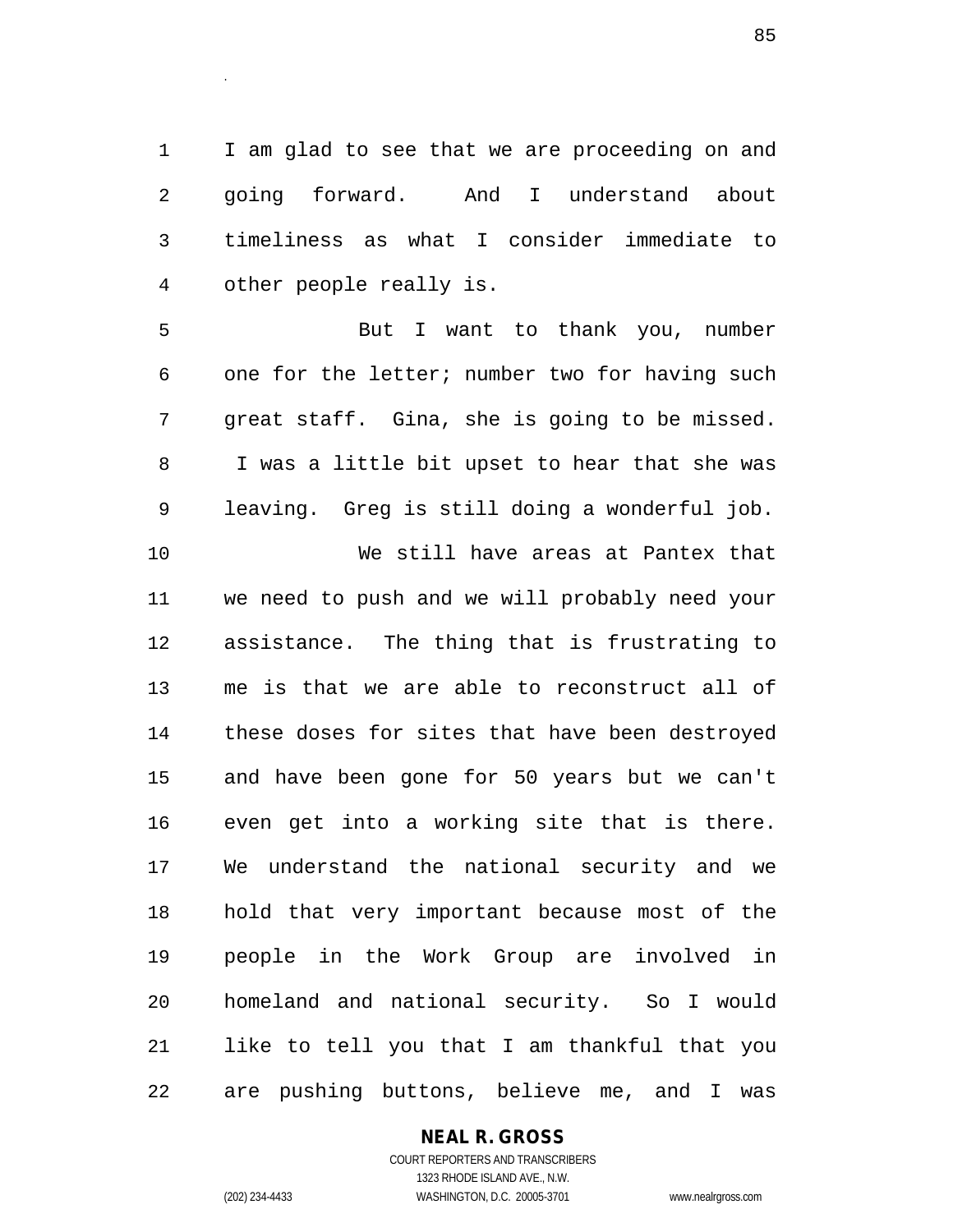glad to hear that we will be in there before the end of this year. And I just wanted to tell you personally thank you for your support and what you are doing. And we may be calling you.

 MR. PODONSKY: If I can comment on the statement.

CHAIRMAN MELIUS: Please.

 MR. PODONSKY: Because the Office of Classification resides within HSS and because, yes, I am certain there are national security issues but we should never hide behind them because what happens for a delay of a tour for that long, yes, there is factors that include who is going to agree to what locations you want to go and the contractors, et cetera. But at the end of the day, there is no excuse to say you can't come because of national security. You work around it. That is why you put the right people who have the responsibilities together and say, solve the

problem.

.

### **NEAL R. GROSS**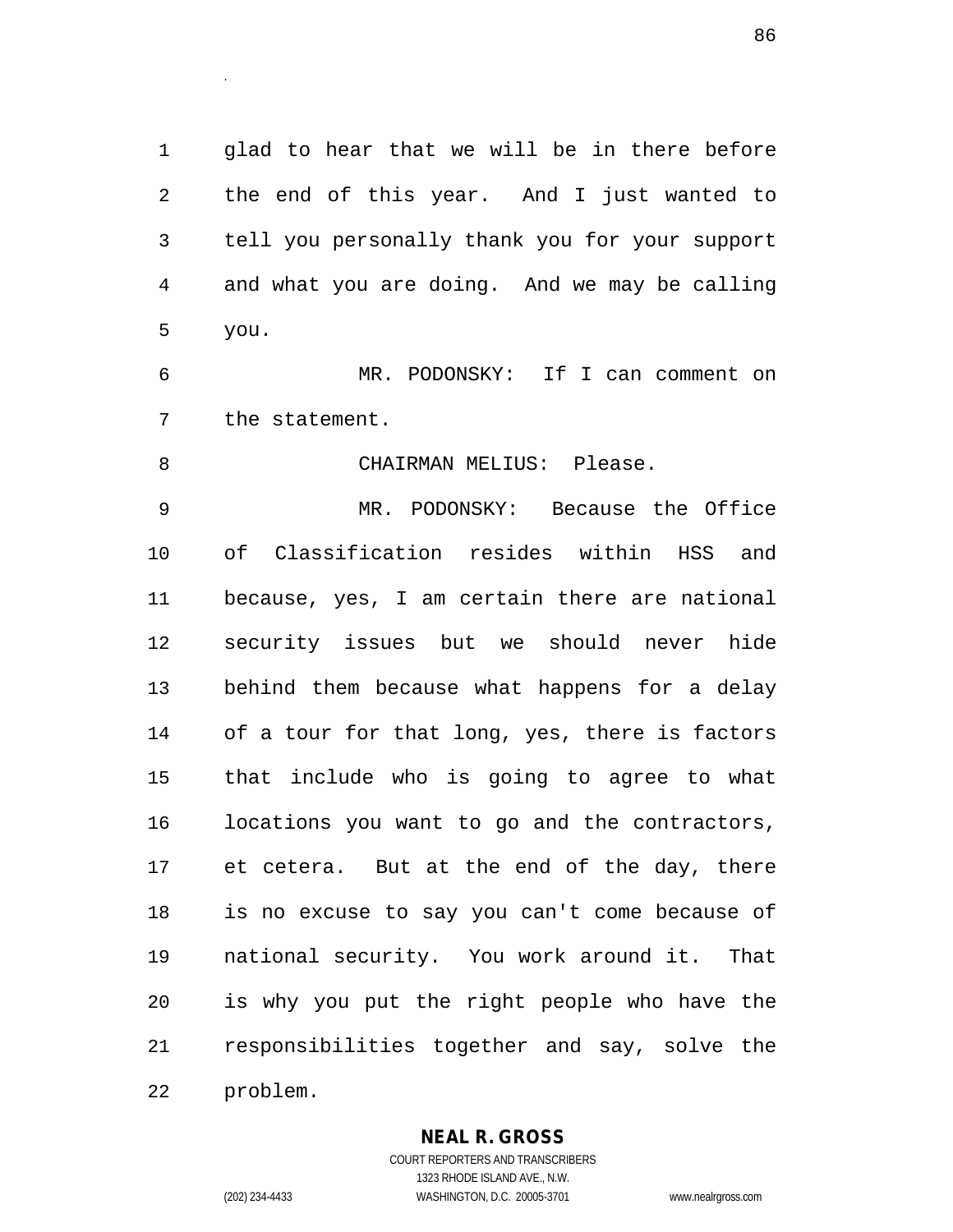So I assure you if Pantex, its contractor, or the site office has any issues along national security, I will be happy to send the Director of Classification down there to help them work through that. And that is not a flip answer. It is just that that is why so many things in our federal government get delayed, because people don't get behind what it is that is being asked for with the urgency that those of us who are asking for it looked towards them to do.

 So that is one of the things that I know Dr. Ziemer will remember when HSS first stood up a lot of concerns about the creation of HSS. But the reality is, we have sustainability because we have continuity because as the administrations change, we don't change the management structure of the organization. So you can continue wheedling away at the groups that are delaying.

 The last thing. I don't believe and I don't know for a fact but I don't

.

(202) 234-4433 WASHINGTON, D.C. 20005-3701 www.nealrgross.com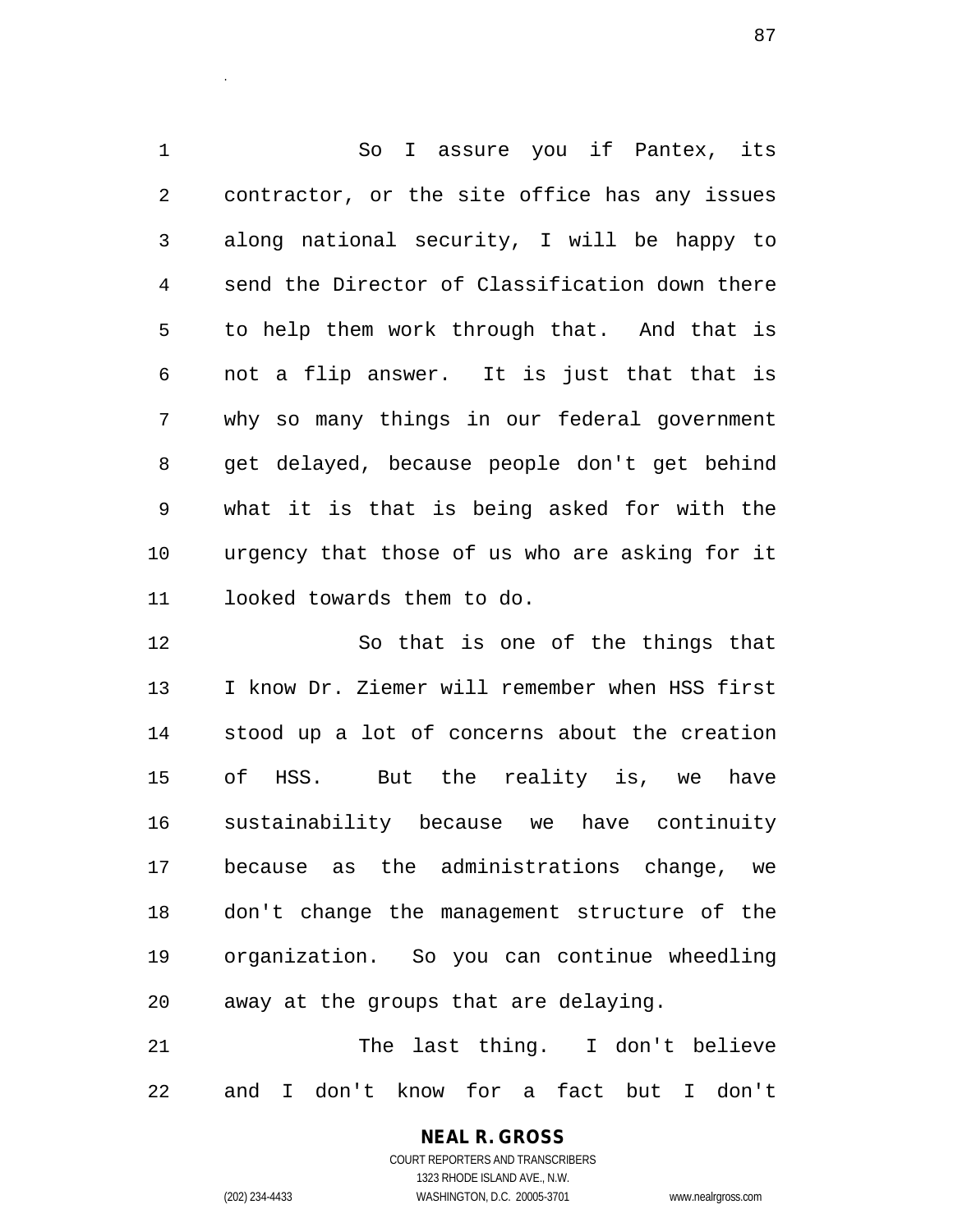believe that it was deliberate. I will be optimistic and say that the perception is there; the perception with the letter was originated out of Pantex, the perception of how long it is taking to get there. So we are going to have to break that through our actions.

 CHAIRMAN MELIUS: Thank you. And I would also like to add our thanks to Gina for all her work. I think I can speak on behalf of all the Board and I think also NIOSH. We are going to miss you and we really thank you for all your efforts and being such a good person to be able to work with and try to deal with these issues. So thank you very much.

 MR. LEWIS: All right. Well, I am Greg Lewis, and I am the Program Manager for DOE on the EEOICPA program. I just want to start out by thanking Glenn for his support. Obviously, we have tremendous management support on this program and as evident, it is

## **NEAL R. GROSS**

COURT REPORTERS AND TRANSCRIBERS 1323 RHODE ISLAND AVE., N.W. (202) 234-4433 WASHINGTON, D.C. 20005-3701 www.nealrgross.com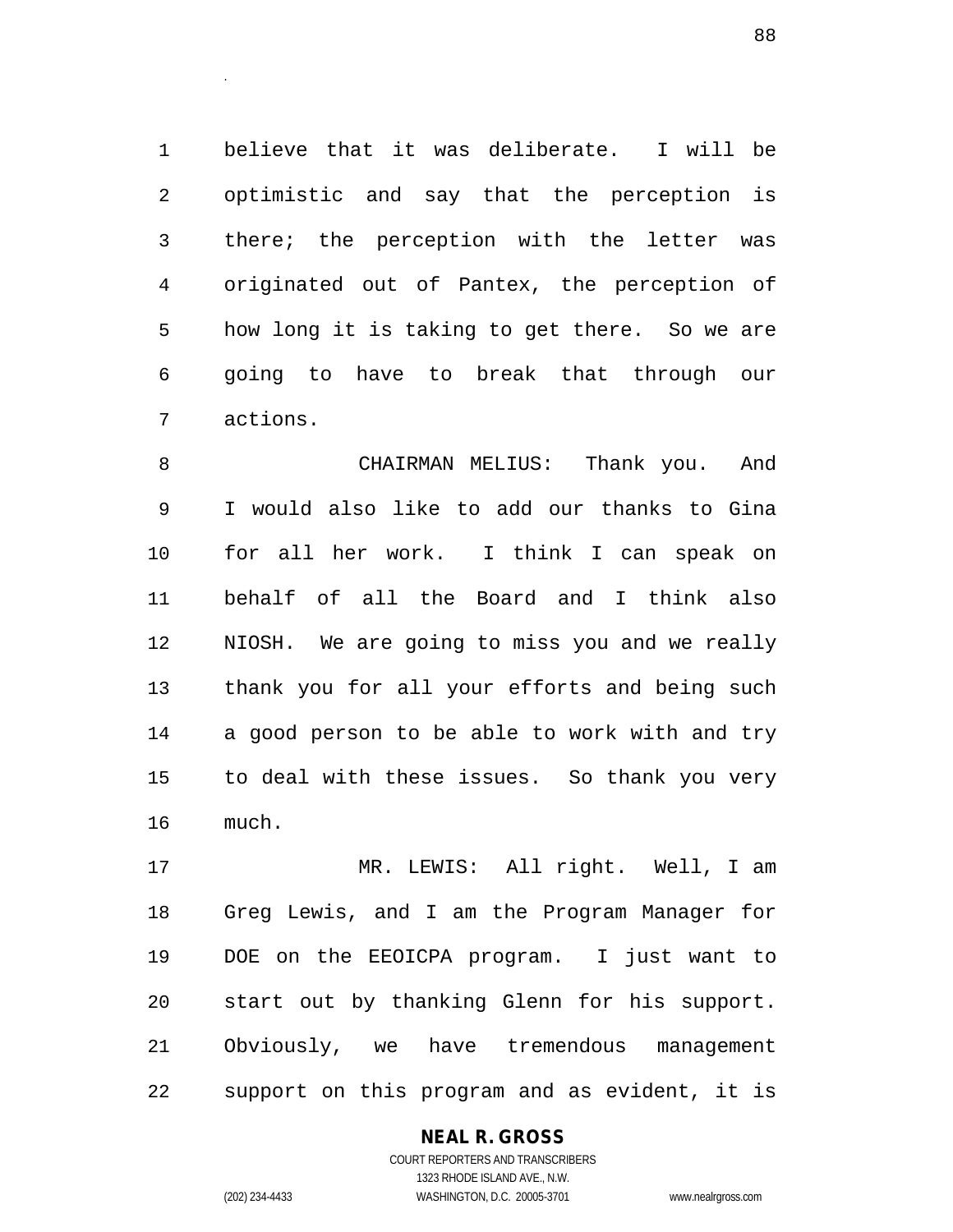sometimes needed. So we are glad to have him and we are glad to be part of HSS.

.

 And also before I get started, I do want to thank Gina again. Her staff is going to miss her, as well. We are going to do our best to live up to the standards she has established and the expectations that you all have of our office because of Gina's leadership. So we are going to do the best that we can as we go forward.

 And so again, our core mandate at the Department of Energy is to work on behalf of the program claimants to ensure that all available worker and facility records and data are provided to DOL, NIOSH, and the Advisory Board. So basically what we do is provide records. We do everything we can to find the records that we have and provide them in a timely manner.

 We have basically three main responsibilities under this program. We respond to the Department of Labor and NIOSH

# **NEAL R. GROSS**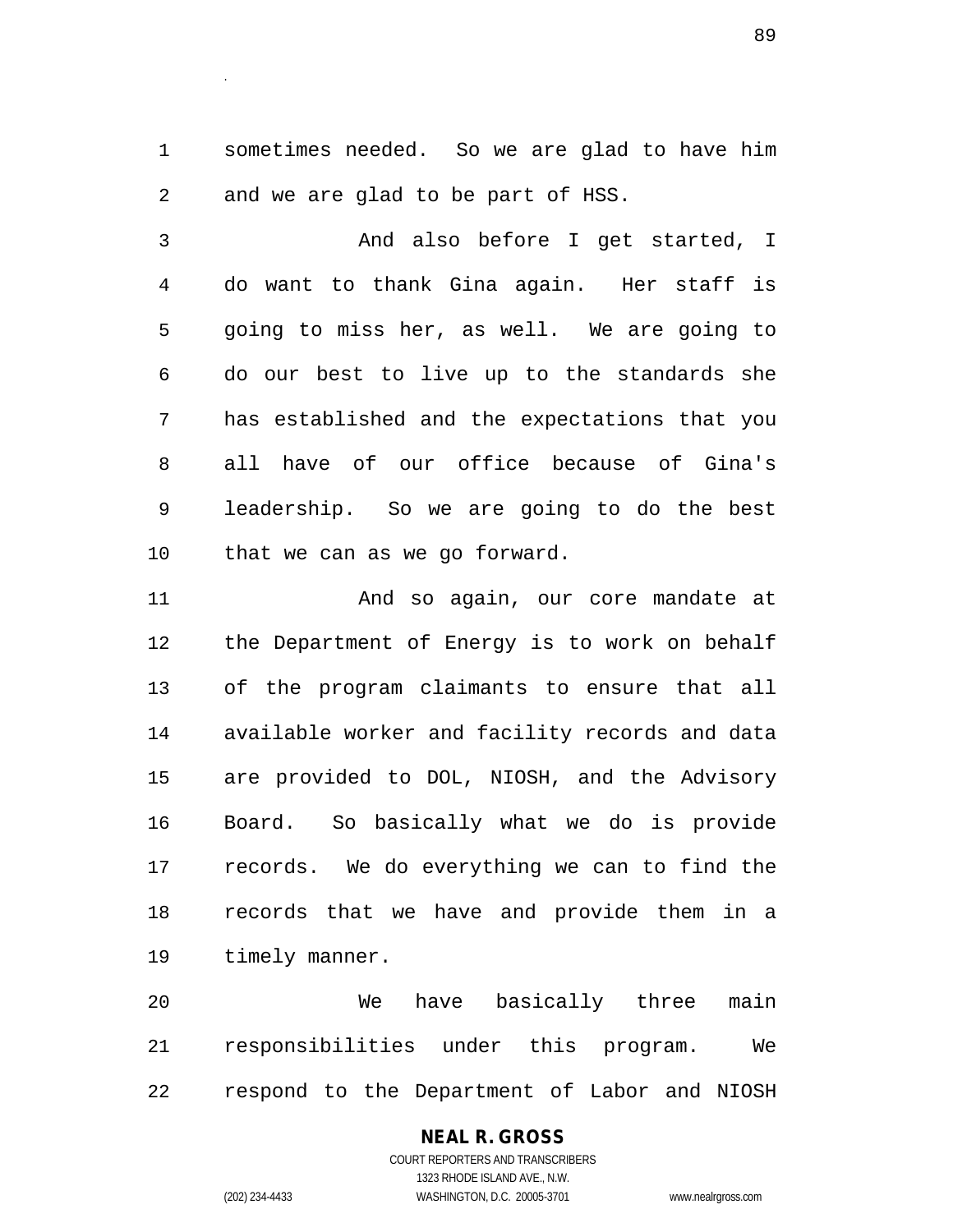for an individual request for each claim. We also provide support and assistance to DOL, NIOSH, and the Advisory Board for large-scale records research products like the Special Exposure Cohort research or the Site Exposure Matrix Database for the Department of Labor. And then our third responsibility which is a bit smaller but nonetheless important is we conduct research with DOL and NIOSH for issues related to covered facilities. So if there is a question of whether a facility should be covered for additional years or is incorrectly designated, we will look into that and try to find the right records to resolve the issue.

 So as far as the first item on that list, the individual request, we respond to about 6,500 requests from Department of Labor for employment verification; about 3,000 requests from NIOSH for dose records and about 6,500 requests for DARs as we call them, and that is basically for all other exposure information, industrial hygiene, medical

# **NEAL R. GROSS**

.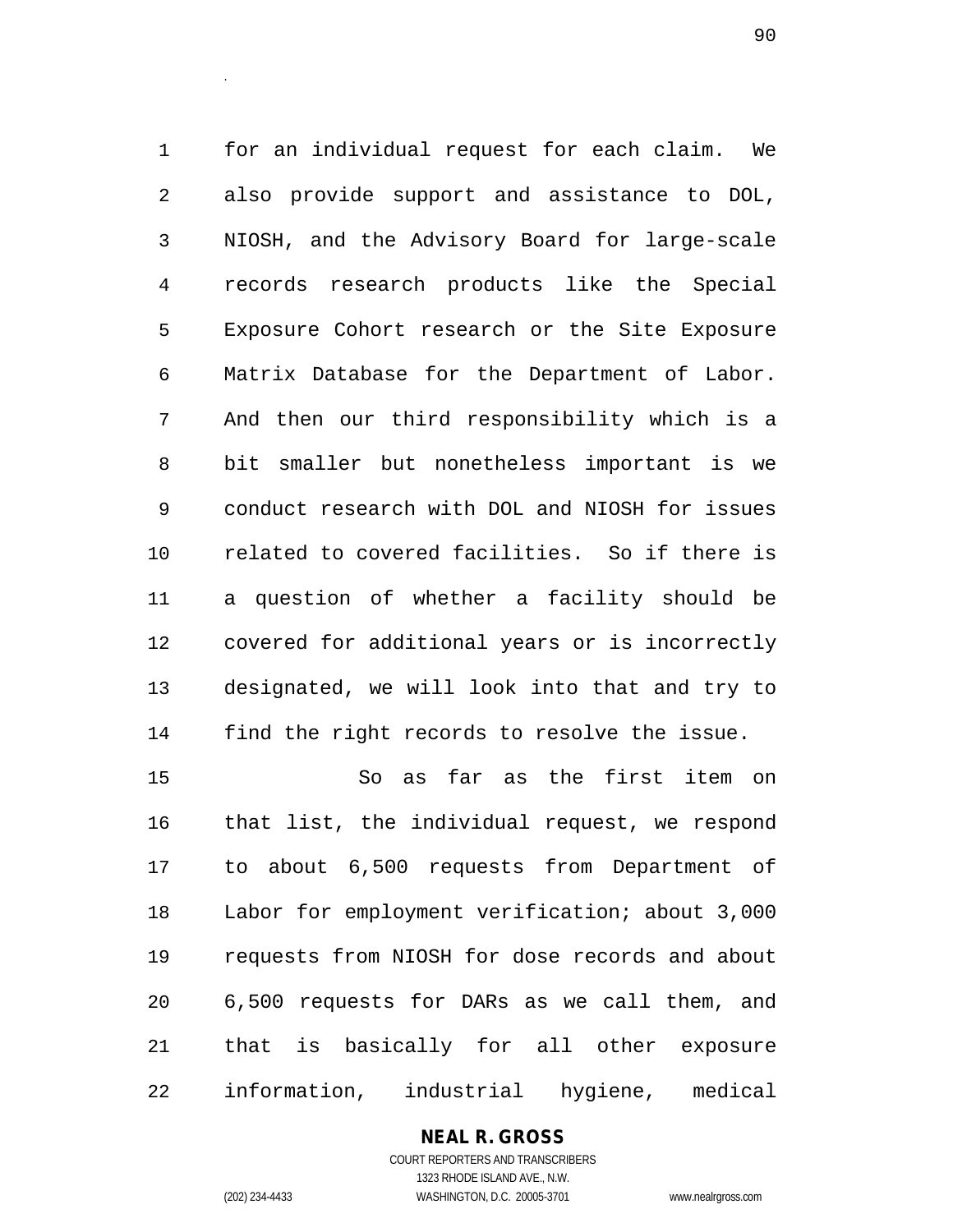records, that type of thing, for individual records.

 And, again, as both Stu and Jeff mentioned, not all of these numbers match up. It is just the next slide that runs about 15,900 in 2009 total requests that we handled, and we anticipate about the same, 16,000, this year. And, again, the reason that doesn't quite match up with what Department of Labor and NIOSH have in their numbers, if many of these workers have worked in multiple facilities or there might be a supplemental Request for Additional Information. And we count by the request, not by the individuals. So we do multiple record searches for one individual.

 So the backbone of our program is really our EEOICPA points of contact out in the field. They are the folks that manage the field activity. They respond to the requests that you all send, both individual and records research. Any time we have a problem or need

### **NEAL R. GROSS**

COURT REPORTERS AND TRANSCRIBERS 1323 RHODE ISLAND AVE., N.W. (202) 234-4433 WASHINGTON, D.C. 20005-3701 www.nealrgross.com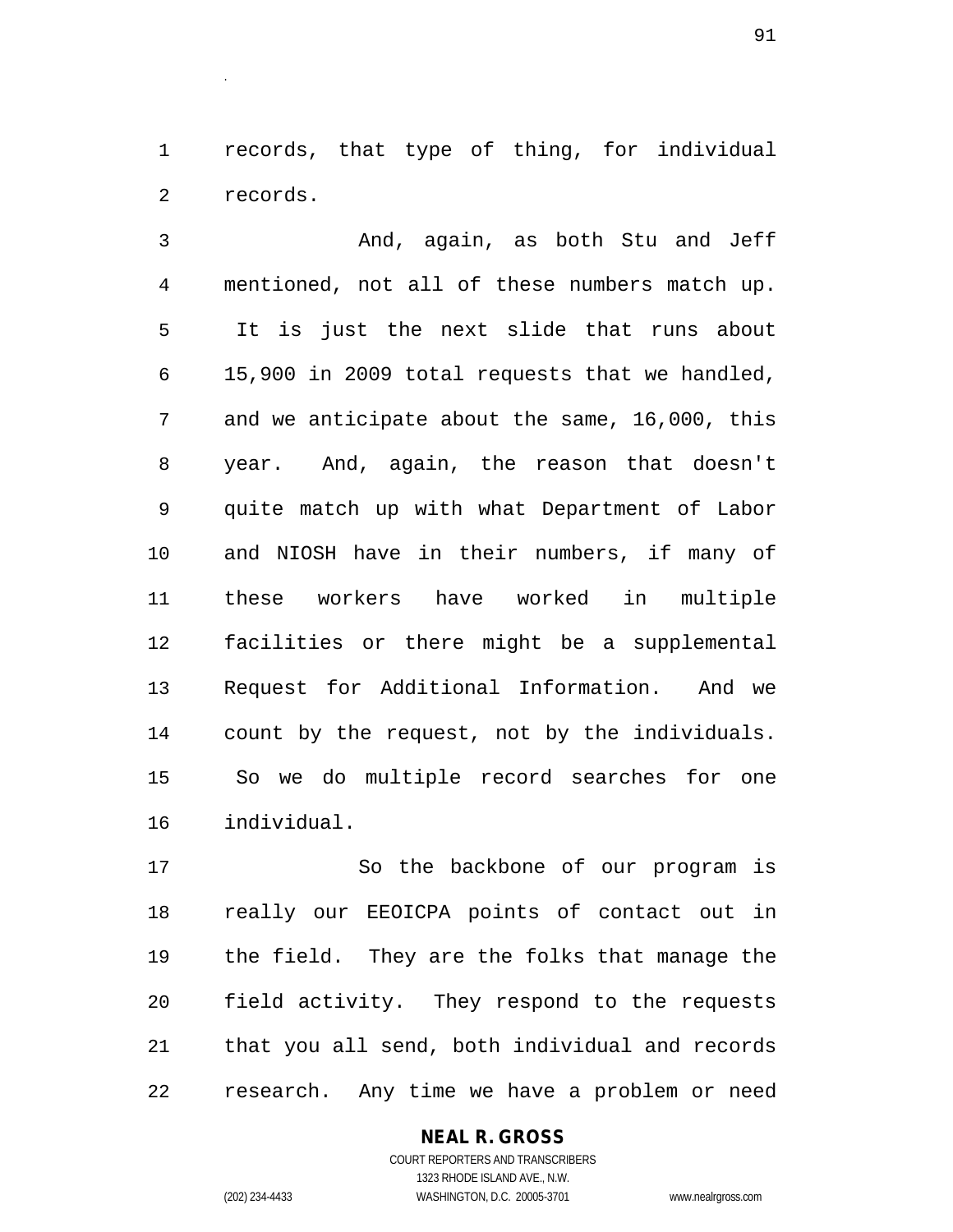records from some part of the site, they are the ones who work within the site to find the right contacts and locate the records.

 So some of the things they do, they attend local public meetings. So the outreach meeting next door for the Idaho workers, we have our Idaho point of contact, actually a few folks over there to talk to folks and handle any questions that may come up about records. They set up site visits and tours for NIOSH and DOL staff, which actually yesterday we set up a tour for many of the folks in this room to go around the site, showing some of the major facilities, giving an overall site history and kind of help the folks that in and around these facilities, you know, we understand that the better they are aware of our facilities and what they do, the better they will be able to do their job. So we hope that that tour went well. It seemed to be well received, and I hope everyone is a little bit more enlightened about the site

### **NEAL R. GROSS**

COURT REPORTERS AND TRANSCRIBERS 1323 RHODE ISLAND AVE., N.W. (202) 234-4433 WASHINGTON, D.C. 20005-3701 www.nealrgross.com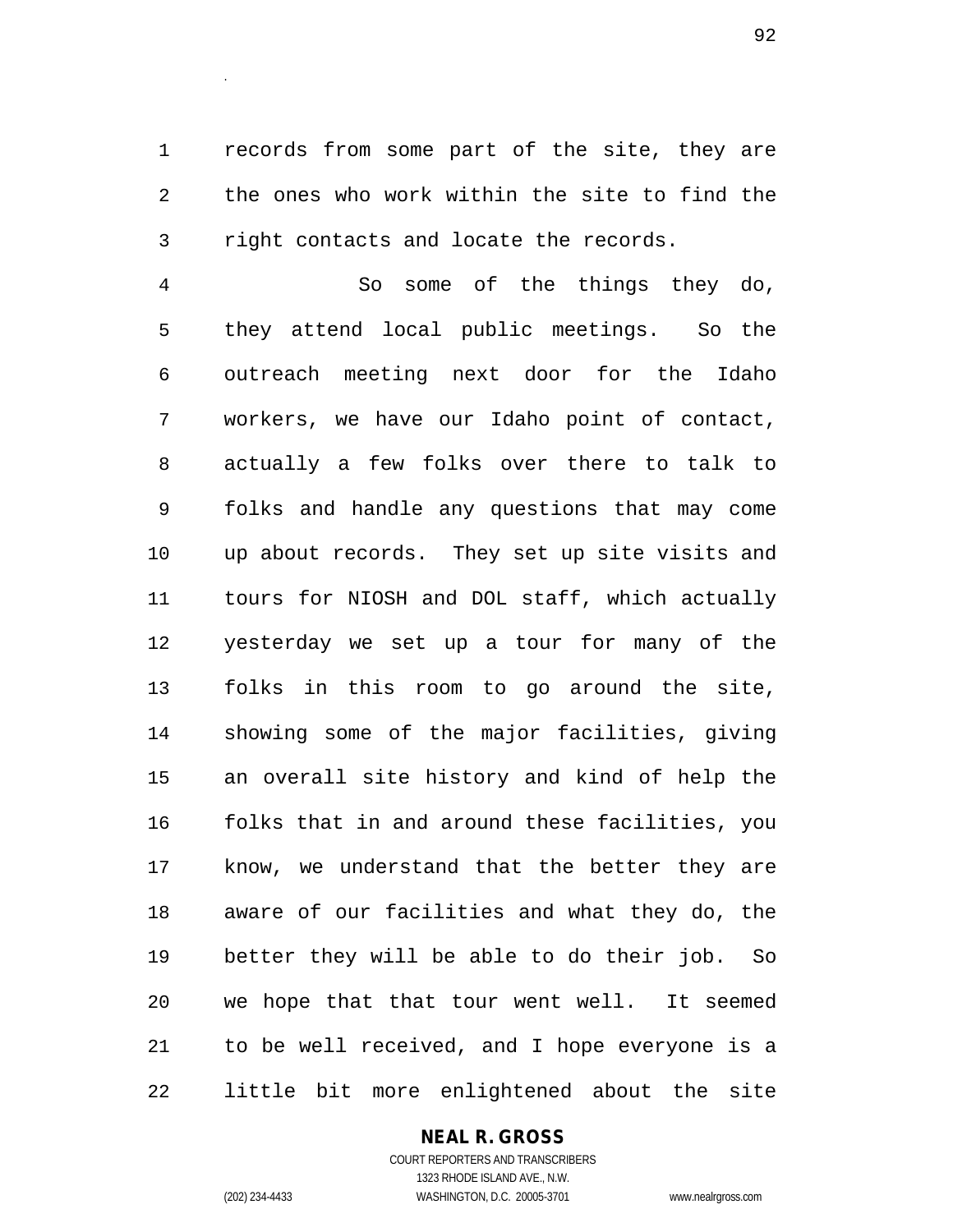now.

.

 We work with both DOL and NIOSH to facilitate interviews on site. Some of our points of contact are aware of the various site folks. They may even be retired, but because of our POC's knowledge of the site, they may be able to find folks with knowledge of radiological exposures or rad controls or site operations, and they will identify and locate some of these folks and arrange for interviews with the NIOSH and DOL technical staff.

 We provide site experts to participate and contribute to the Advisory Board Working Group in conference calls. Every week or every few weeks, we usually have someone from our site participating on the Board calls in case we are needed.

 And we are an onsite source of EEOICPA information to workers. So, again, 21 just like we are participating in that outreach meeting, we will also provide

# **NEAL R. GROSS**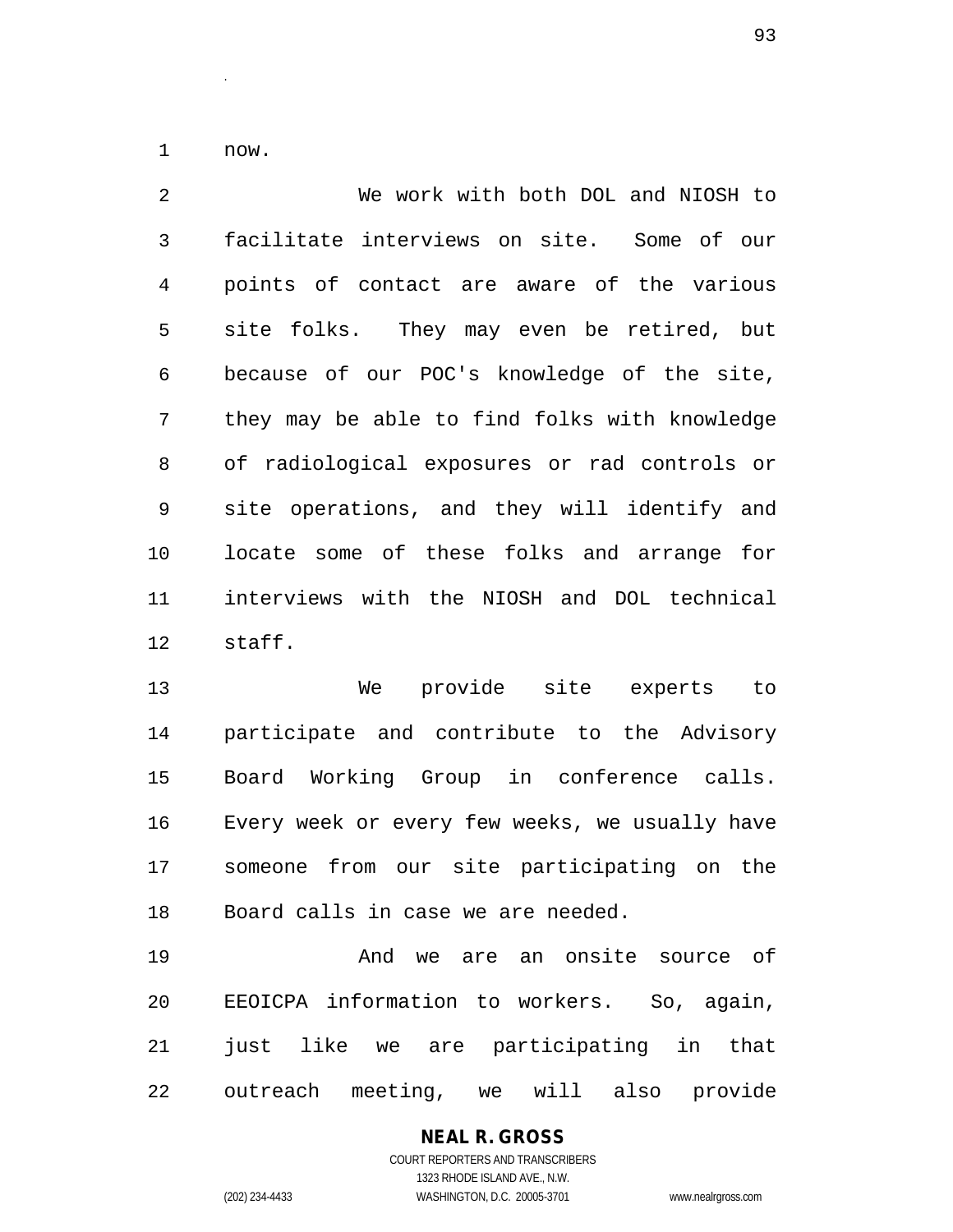information and be a contact for current site workers who may have questions about the program. You know, they can always contact our POC.

 And so again, the second major responsibility I mentioned was providing support to large-scale site research projects. These are a few of the projects we have supported in the last year. We haven't really been active on all of these in the last month or so. I am going to talk about a few of them, just as an example. But these are all research projects we have supported over the last year.

15 At Mound or for Mound, we have facilitated meetings where the Board and NIOSH have been able to discuss classified matters. I know when these SEC decisions get down to the important issues that are really giving them trouble, sometimes they have to deal with classified information, and we want to make sure that the Board and the contractors can

## **NEAL R. GROSS**

COURT REPORTERS AND TRANSCRIBERS 1323 RHODE ISLAND AVE., N.W. (202) 234-4433 WASHINGTON, D.C. 20005-3701 www.nealrgross.com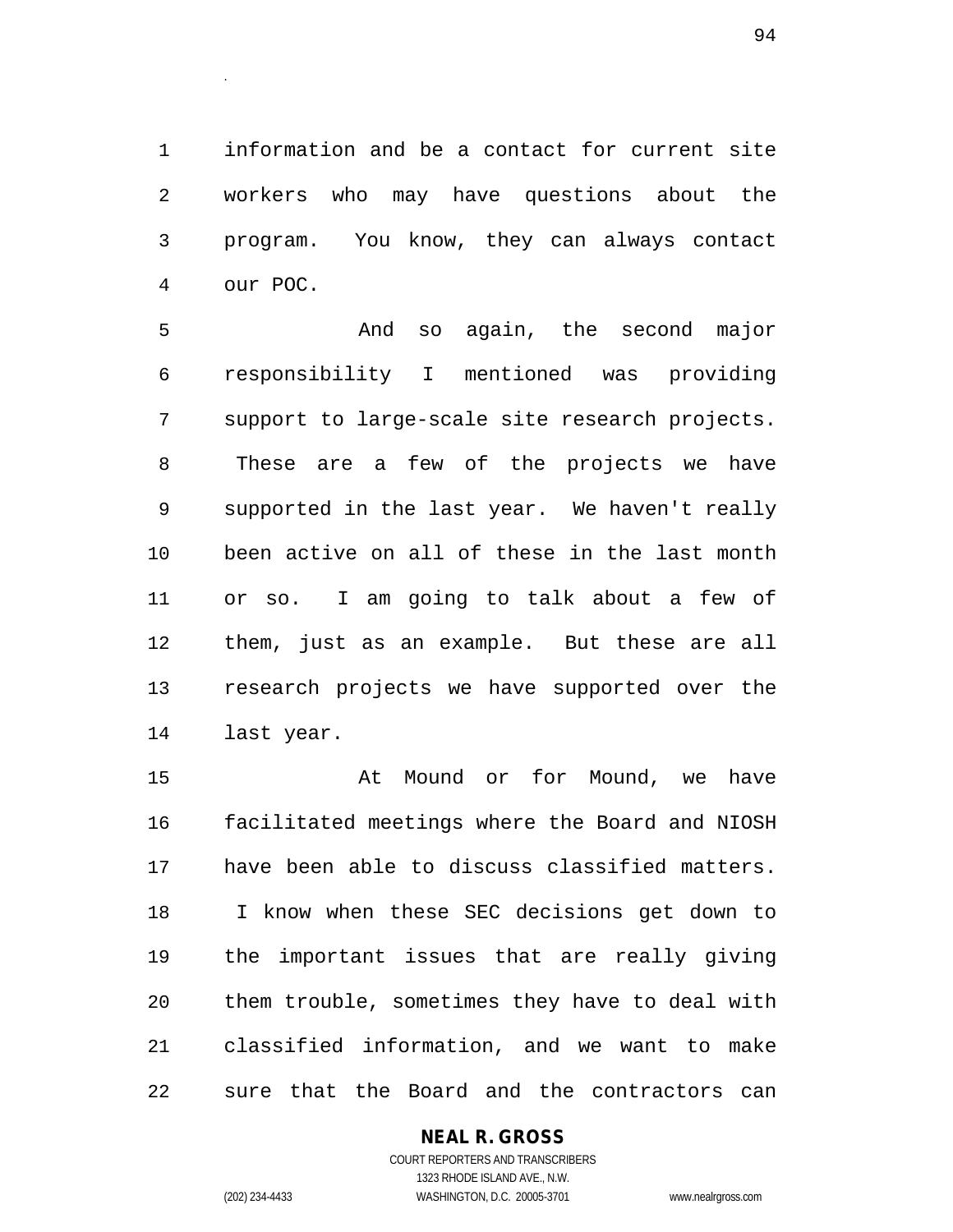talk about this information without having to talk around certain things or omit certain information. So we are always willing to facilitate a secure space where they can discuss any and all issues at hand and hopefully come to a resolution.

 At Mound, we have facilitated over 40 worker interviews. Some of those have been offsite, but in certain situations we have had to facilitate a secure location for a classified interview. And again for the same reasons, we want to allow workers to be able to talk about any and all of the issues that they feel it is important for the Board to know. And so when that happens, we want to make sure to facilitate classified locations so they can have full and unencumbered discussions.

19 And then we have set up numerous document review visits at a couple different locations. Actually for Mound, because it is a closure site, we had to work within the DOE

## **NEAL R. GROSS**

.

COURT REPORTERS AND TRANSCRIBERS 1323 RHODE ISLAND AVE., N.W. (202) 234-4433 WASHINGTON, D.C. 20005-3701 www.nealrgross.com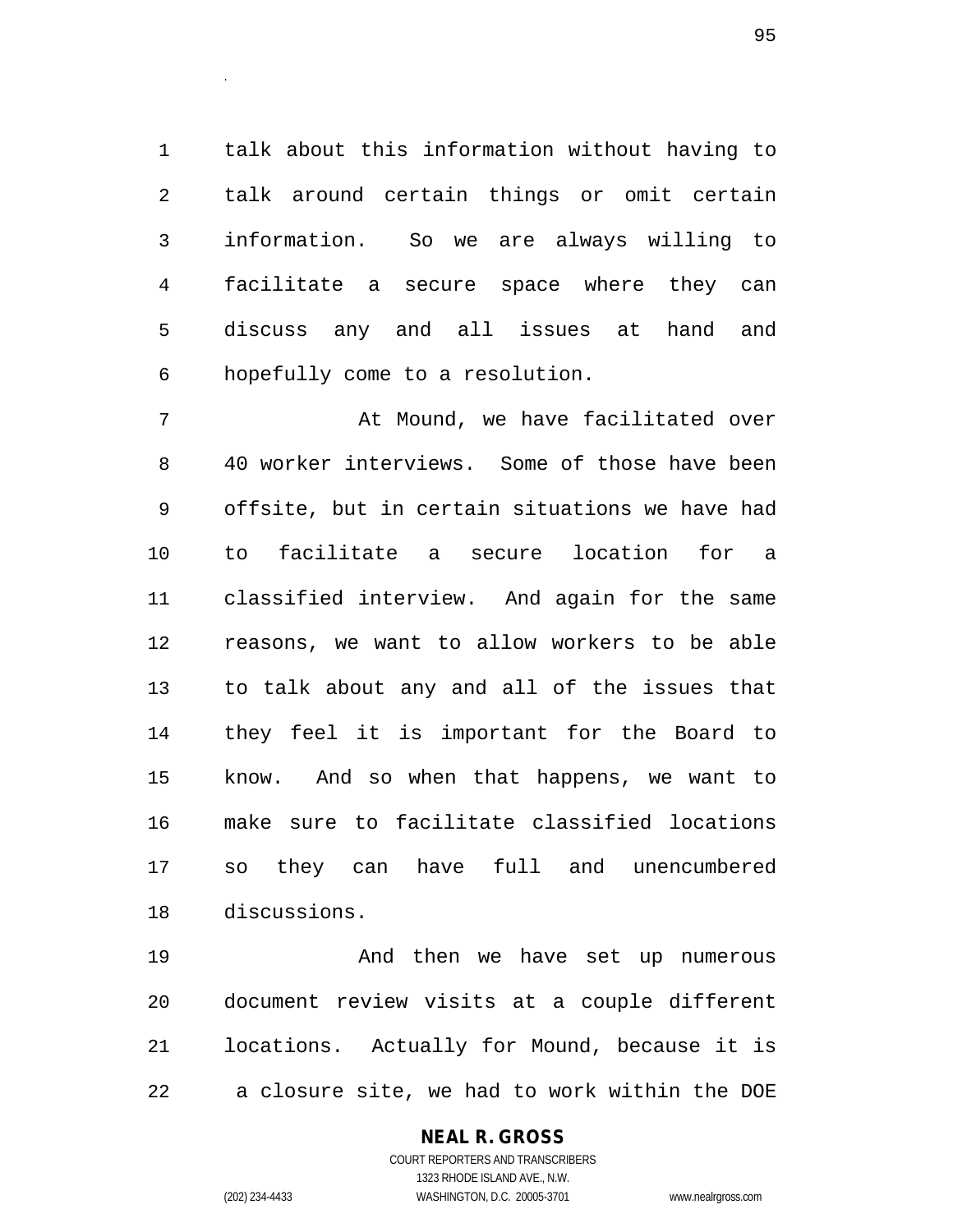complex at a bunch of different locations to find the right records. So we have been at the NSA Service Center in Albuquerque, the NARA National Archives in College Park, Oak Ridge facility, Pantex, Los Alamos, Denver, and I am sure a few others that I have forgotten to mention. So we really do try to facilitate record searches anywhere we might find relevant records for these projects.

 At Pantex, we already discussed that somewhat, we are continuing to facilitate worker interviews and obviously working on this tour, which we will do our best to get to you in a timely manner. Savannah River, I have a few stats. Again I think we have -- 16 for the most part have responded to all of the requests but obviously, as issues come up, we will continue to do so.

 And at Sandia, which is a relatively new SEC, I think the petition was recently qualified. We just held an open meeting there last week trying to identify all

> **NEAL R. GROSS** COURT REPORTERS AND TRANSCRIBERS 1323 RHODE ISLAND AVE., N.W. (202) 234-4433 WASHINGTON, D.C. 20005-3701 www.nealrgross.com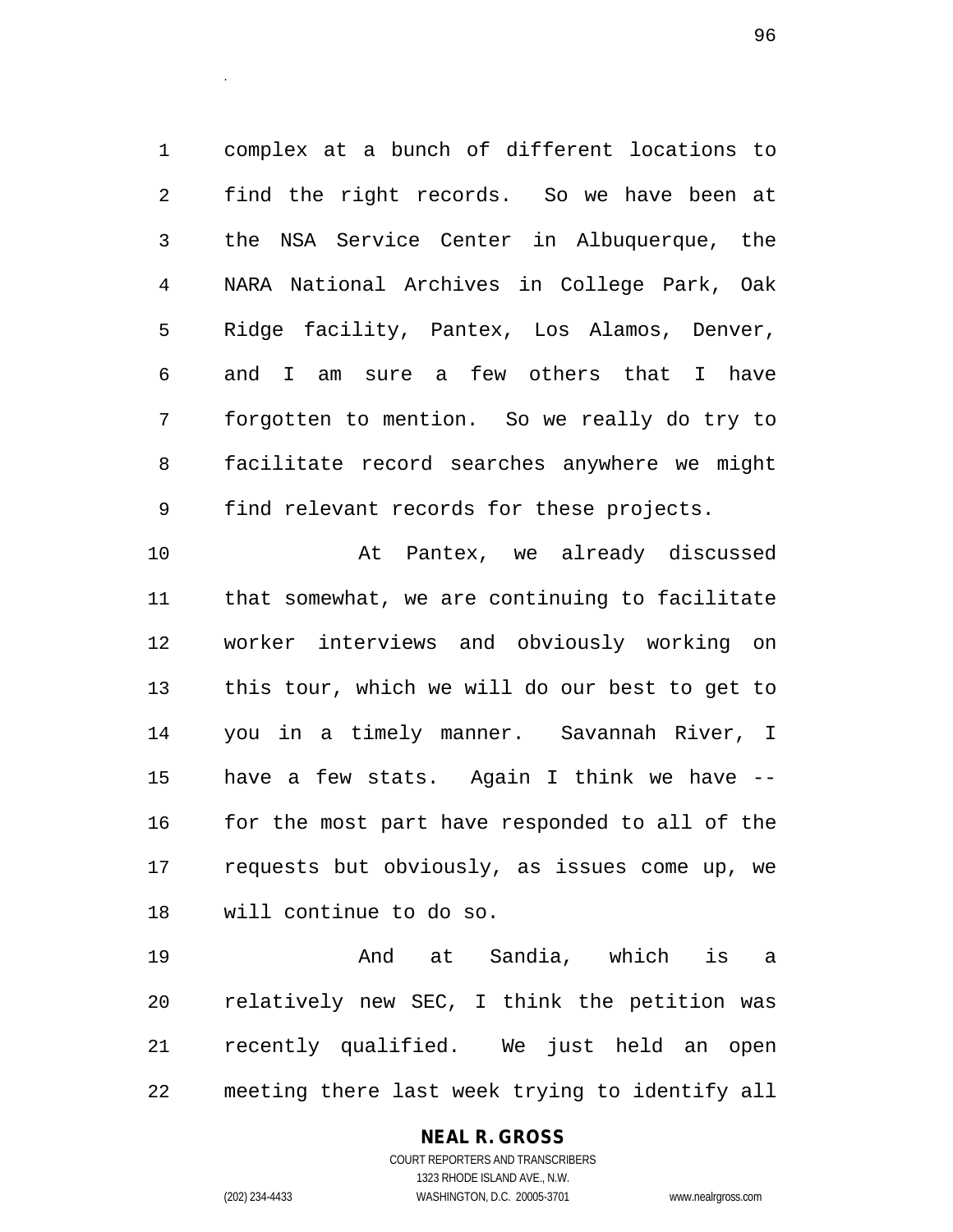of the relevant site and staff that are going to need to be involved that we are going to need to support the effort for NIOSH. And I think we had a good visit and it is probably going to be quite an extensive project and the site is ramping up and gearing up to support it in every way possible.

8 And then also with Sandia, we have recently identified a collection of Sandia radiological records. And I am not sure why we didn't find them until now but as we are going through records both for this program and for everything that the site does, at some point in the various records, they will find a box of records that may be mislabeled or labeled one thing and there may be other records in it. And that is what happened at Sandia. We found microfiche records with a lot of radiological information for individuals on there. We realized that we were not using this for EEOICPA and we hadn't had it in our system, so to speak.

> **NEAL R. GROSS** COURT REPORTERS AND TRANSCRIBERS

.

1323 RHODE ISLAND AVE., N.W. (202) 234-4433 WASHINGTON, D.C. 20005-3701 www.nealrgross.com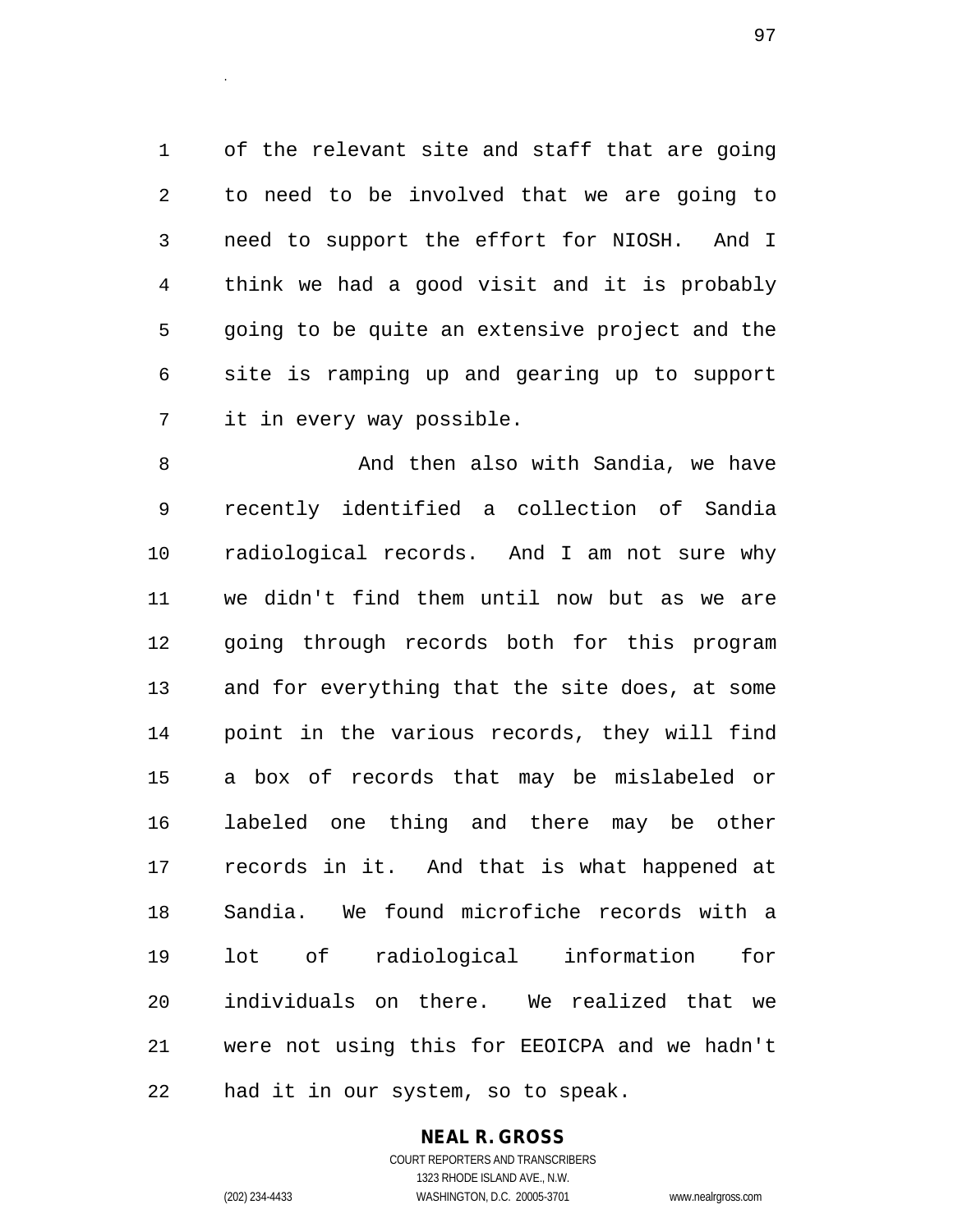So we contracted with a group we work with within DOE to scan, index, and create a database of these records. It will be searchable records. It can be used for all EEOICPA claimants. So we will work with NIOSH and DOL, if necessary, to go back through past claimants and make sure that we are providing all of the information and then, obviously for future claimants, this collection will be merged into our active records.

 And then also this will be valuable for the SEC project. So we are anticipating we will be finished with this scanning effort at the end of September, actually hopefully the middle of September, if we can complete it a little bit early, and we are hoping that will be valuable to this SEC research effort.

 Now document reviews, because within this program there have been classified records, we do review everything before it goes offsite, but as an extra check and

# **NEAL R. GROSS**

.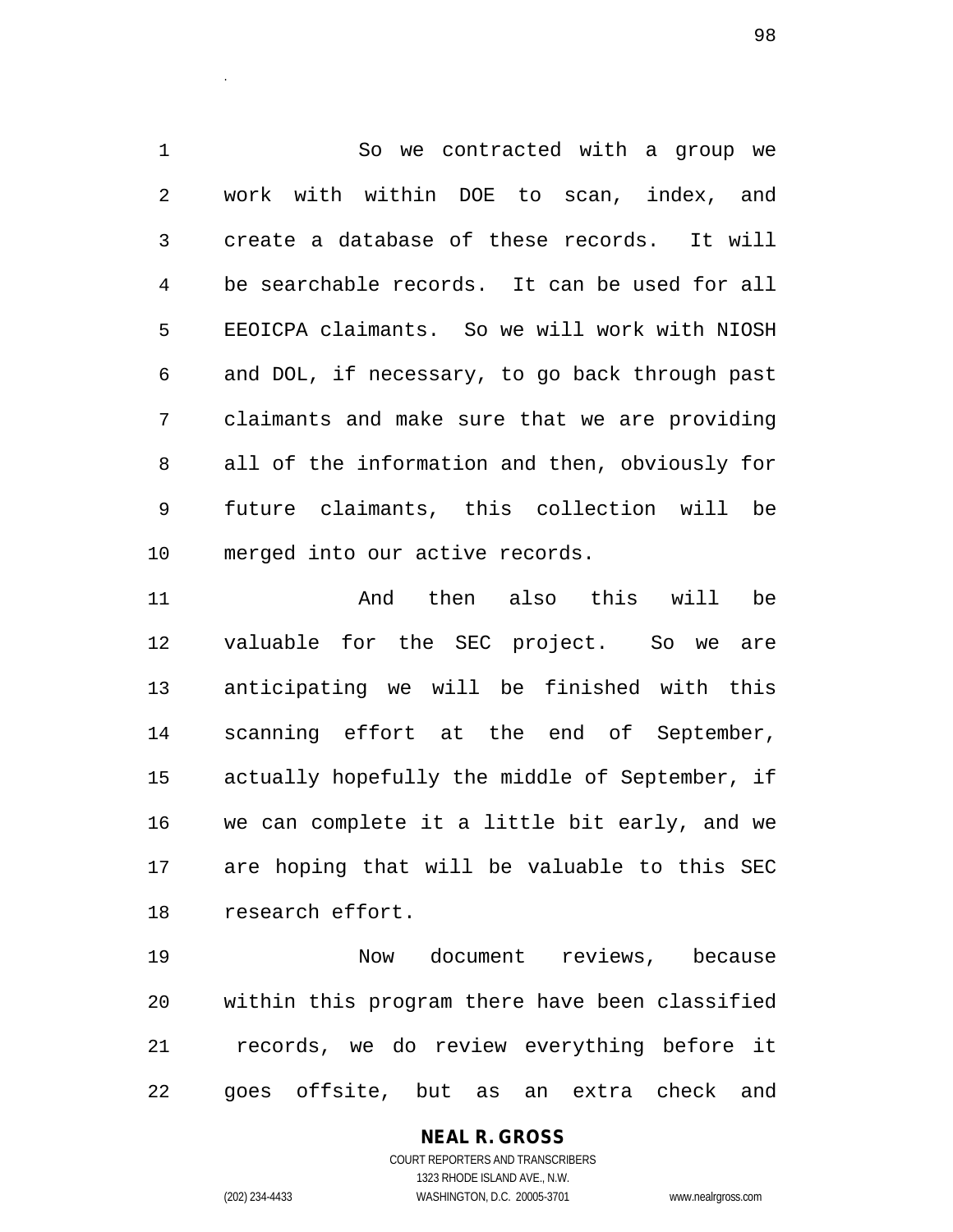balance just to make sure that there is no national security information released, we review draft and final reports of documents from NIOSH. We want to make sure to not hold up the process and complete these in a timely manner. So you know, we try to get our folks, both at the site and the headquarters, to respond to these as soon as possible.

 Our security plan details all of the procedures we follow for that. They can be found on our website. I have the link there, and the documents are on the back table. So if you need it, some of it is there. You can always, depending on secrecy, then can talk to me after.

 So since May of 2010, NIOSH and their contractors have submitted 51 documents for review. The average turnaround for the reviews has been eight working days. So about two weeks. And in certain cases where an expedited review is necessary, the document is particularly important, we have been able to

**NEAL R. GROSS**

.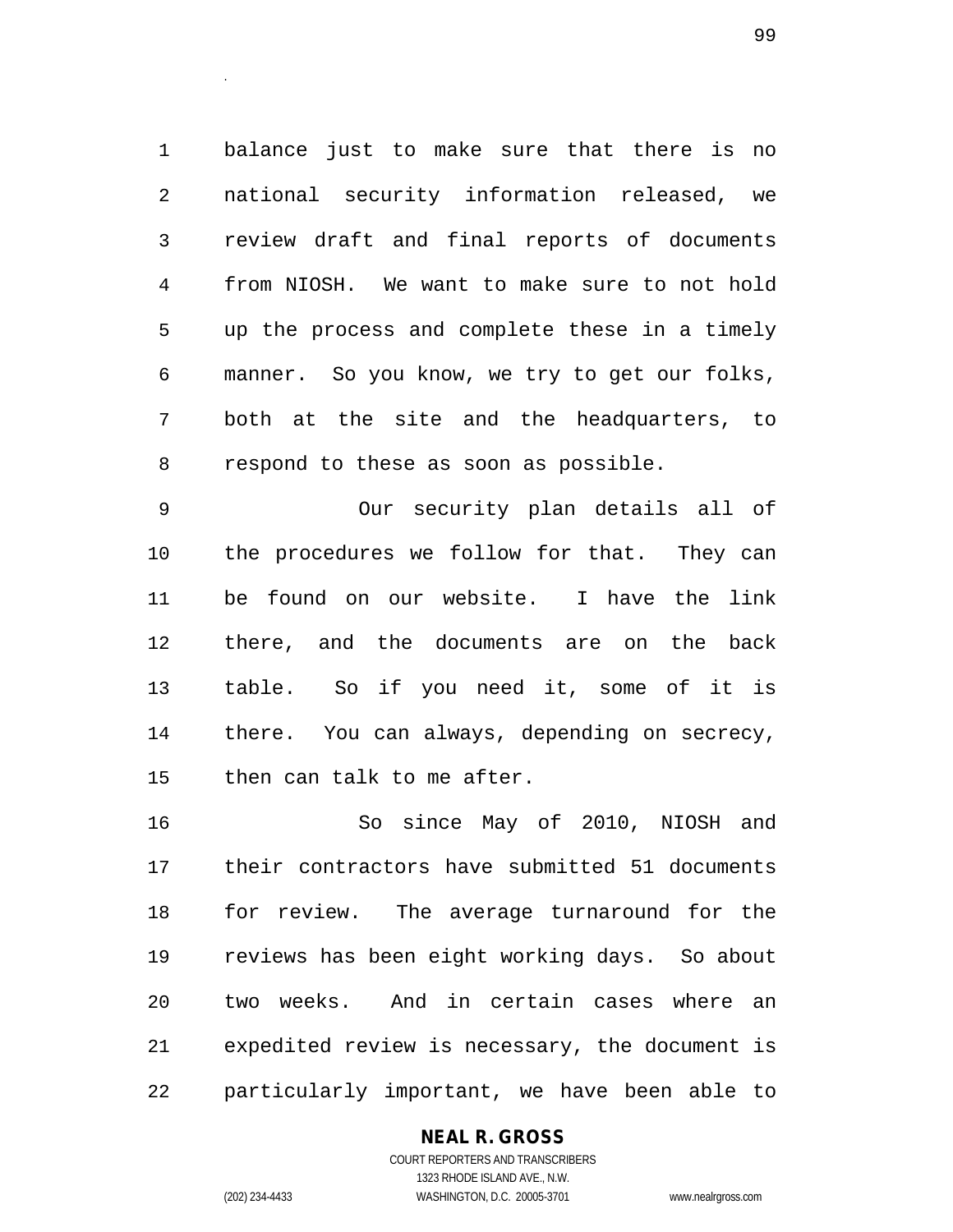turn it around in one to two days.

.

 And then kind of a third major responsibility that I mentioned before is research to maintain a covered-facilities database. There are over 300 facilities covered under EEOICPA, including AWEs, beryllium vendors, DOE facilities. The full listing is also on our website.

 And actually I will mention first Legacy Management supports us on this research. So we have folks that have been within DOE for, I guess, an average of 20 years each. There are four or five people that we can pull from that, not only can search their holdings in national archives and federal records centers but they also have contacts around DOE and in the records world within DOE. So if they need to get a record from Oak Ridge or think that Oak Ridge may have responsive records, they know who to call. And the same goes for the MSA sites --

MR. KATZ: Greg --

### **NEAL R. GROSS**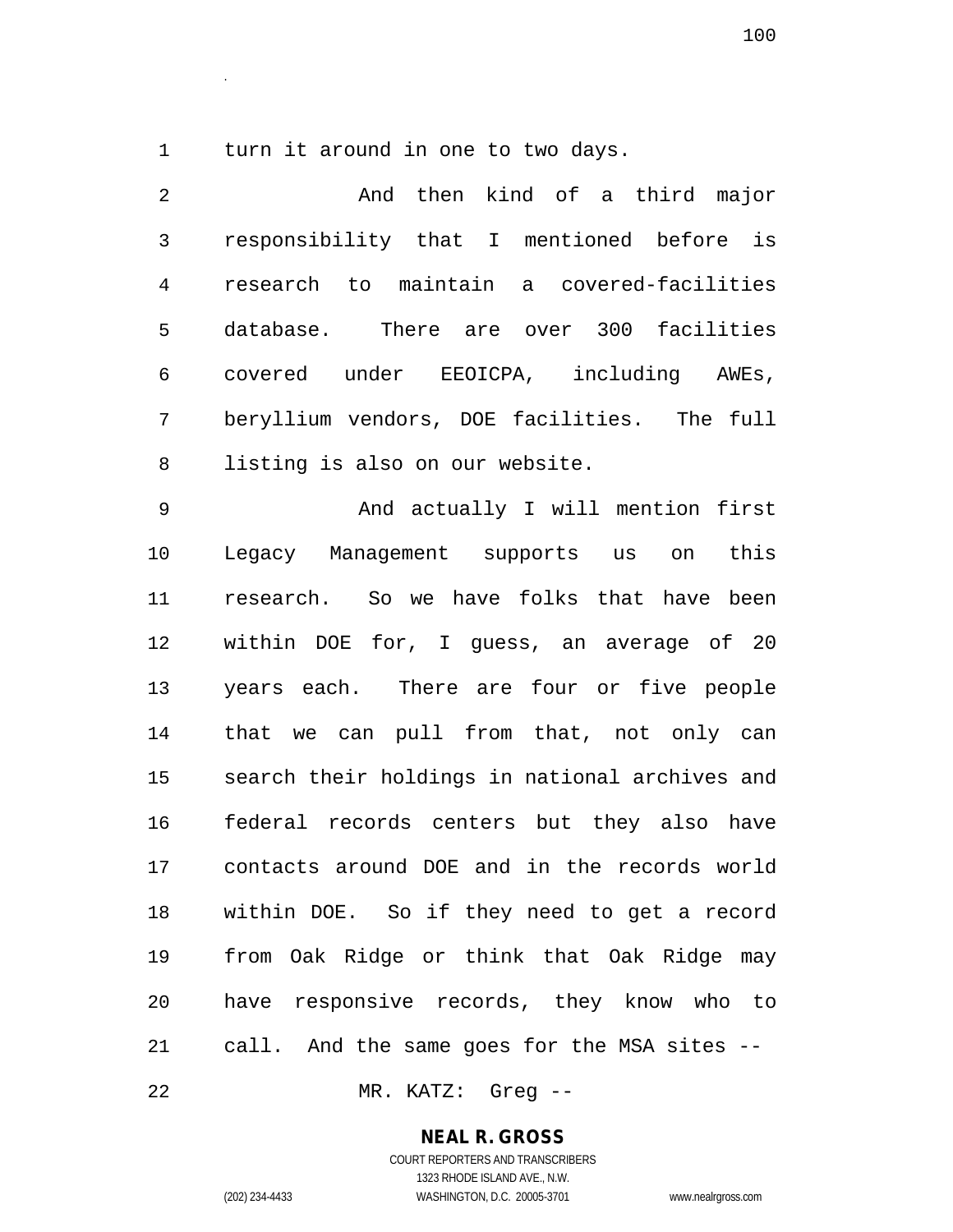1 MR. LEWIS: -- or pretty much any site within the DOE.

 MR. KATZ: Greg, I am sorry to interrupt. I just got an email from the phone. If you could just speak up a little louder. You are very soft-spoken.

7 MR. LEWIS: Sorry.

.

8 MR. KATZ: Thanks.

 MR. LEWIS: I'm too tall for the mic here. I will try to bend down. Sorry about that.

12 And, again, just to mention a few of the facilities that we are working on right now, the St. Louis Airport Storage Facility, the United Nuclear Corporation in Hematite, Missouri, we are researching Shiprock Uranium Mill in Shiprock, New Mexico. I don't know exactly what the issues are, but there is always various questions and concerns about coverage and the years. And we want to make sure that what we have on our website and what we are covering under the program is accurate.

## **NEAL R. GROSS**

COURT REPORTERS AND TRANSCRIBERS 1323 RHODE ISLAND AVE., N.W. (202) 234-4433 WASHINGTON, D.C. 20005-3701 www.nealrgross.com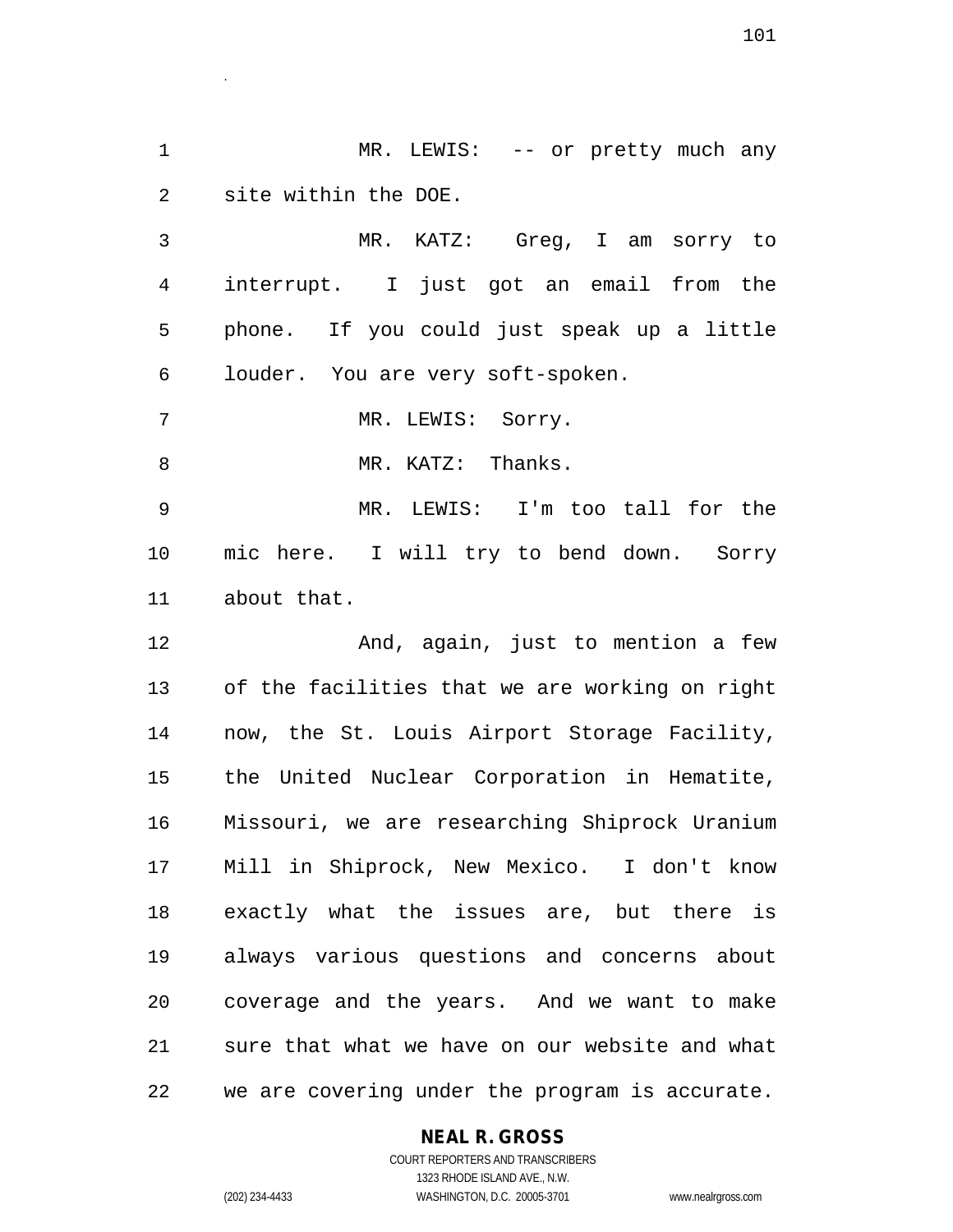So we have a number of initiatives that we have undertaken recently over the last few months. We hold routine conference calls with NIOSH and its contractors to assure that everyone is getting the information they need from DOE sites, that there is no problems or issues. And if there are, we do do our best to try to resolve them as soon as possible.

 I think I mentioned this before, but our subject matter experts participate in Advisory Board conference calls. We also facilitate secure meetings and video conference calls both for interviews and site research.

 Stu mentioned this in his presentation, but for those of you who weren't there, we are just about to or just have reinitiated the MOU between DOE and Health and Human Services. We have basically been working under most of the provisions of the MOU since the last one expired, but we wanted to formalize it and get it official. So that

## **NEAL R. GROSS**

.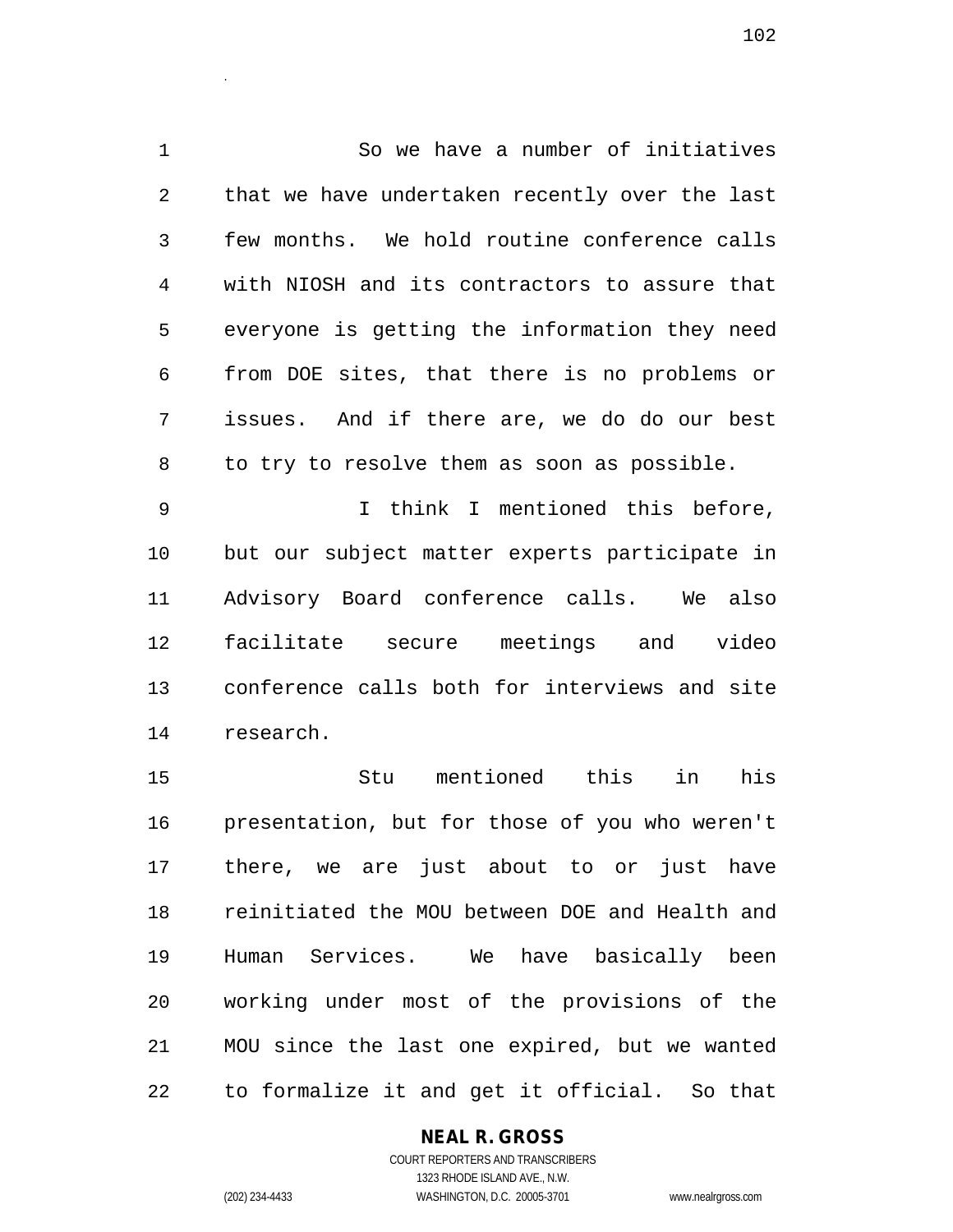kind of sets forth the responsibilities and authorities under both agencies. The security plan and security provisions were included in there. We also talked about routine use to make sure that NIOSH has access to the right DOE records and we can provide them to them.

 And again, we are going to make sure that all of the activities conducted under this MOU are coordinated within our office and we make sure to fulfill the needs of NIOSH, DOL, and the Advisory Board -- well, I guess NIOSH and the Advisory Board under this, but obviously we are going to support DOL and we are working on an MOU with them as well.

 Another success that we have had recently is after probably two years, and Gina initiated this effort about two years ago working with some of our records folks, we have been working to revise the acquisition requirements within DOE. So when we have a contract or a subcontract, in the past many

## **NEAL R. GROSS**

COURT REPORTERS AND TRANSCRIBERS 1323 RHODE ISLAND AVE., N.W. (202) 234-4433 WASHINGTON, D.C. 20005-3701 www.nealrgross.com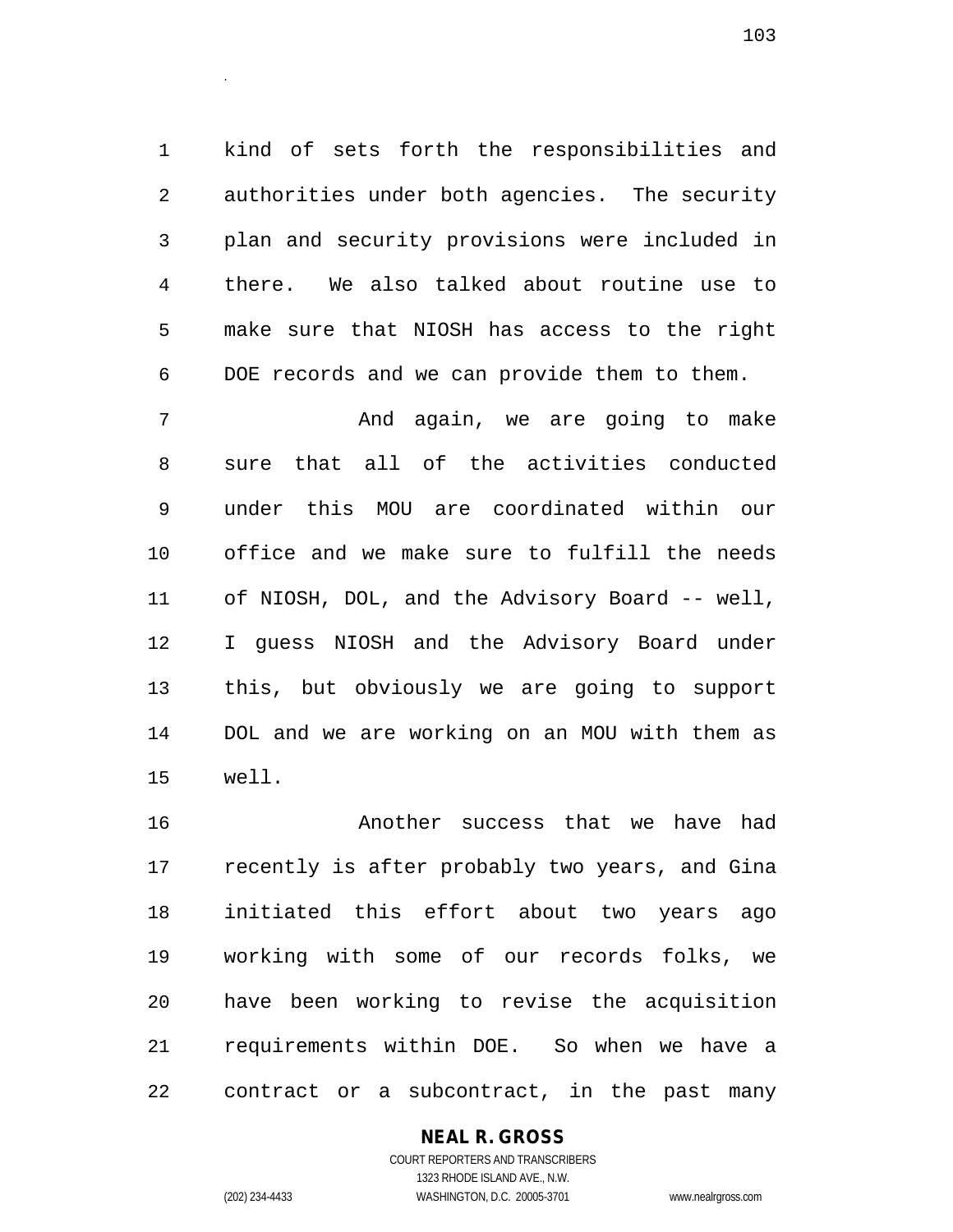times, particularly with subcontracts, that subcontractor, when the contract was over, would leave the site and take their records with them, particularly human resources records and things about their workers. You know, project records would, of course, stay with DOE, but we did not always have access to worker records, which obviously can present a problem for this program.

 So recently we have this DEAR clause. It has been signed. It is going to the comment period, but when it gets through the comment period and is formally approved, this will make sure that DOE retains access and ownership to these vital records once the subcontracts are finished and that group leaves the site. So we think this will be of tremendous benefit to future EEOICPA claimants and to DOE workers in general. So we are very excited about this.

21 And then just to talk quickly about outreach. You know, along with the

# **NEAL R. GROSS**

.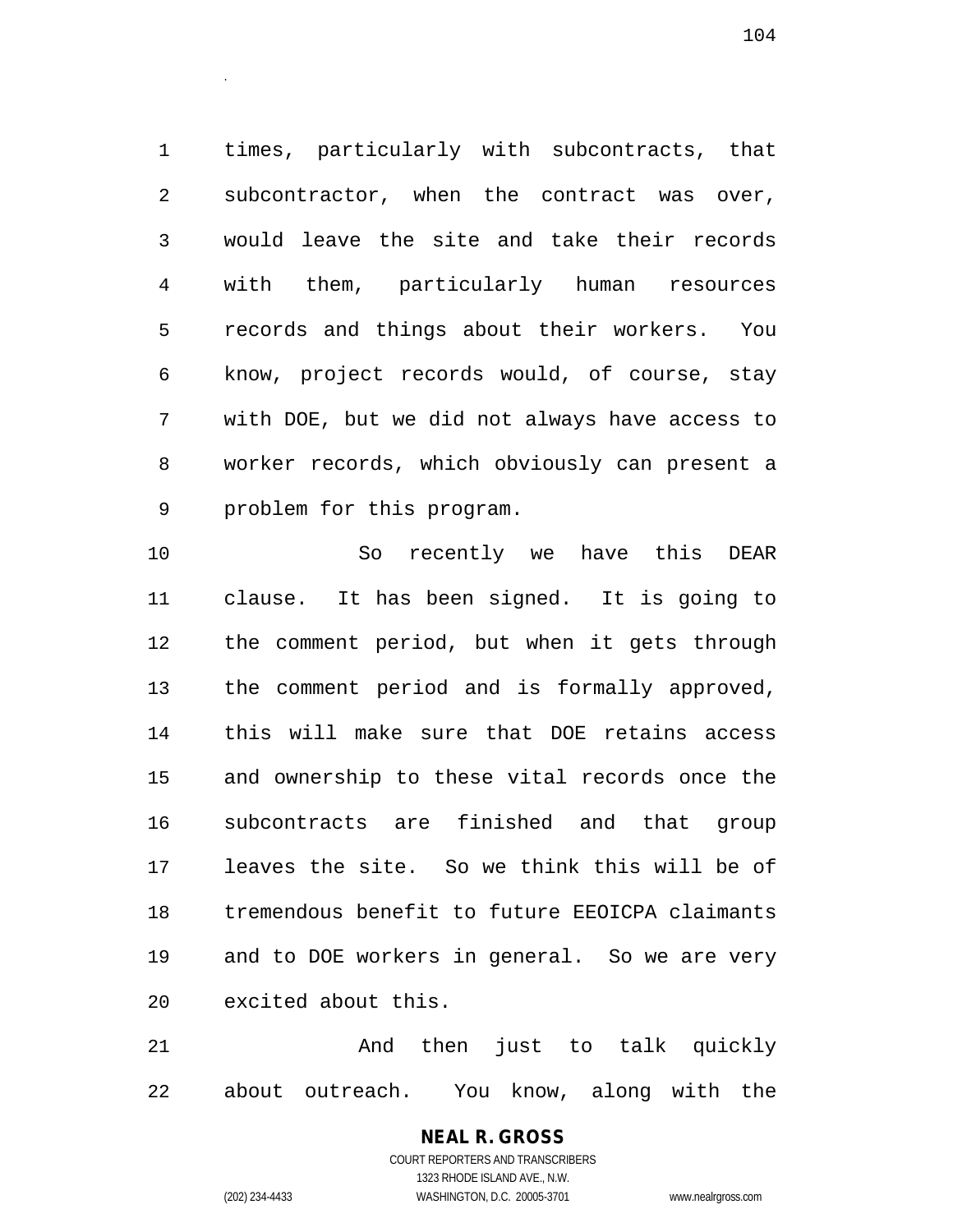Department of Labor, NIOSH, the Ombudsman's Office, we have all initiated what we call the Joint Outreach Task Group, and that is actually who is in the meeting next door. We are trying to combine efforts. We realize that all of these groups are essentially trying to reach the same group of former workers. And instead of having separate efforts, we wanted to pool resources and pool knowledge and make sure that these workers can have a one-stop shop to get any information they want to know about former worker screening, about the NIOSH program, dose reconstruction, about Labor's program, about how DOE provides records. And so those have been pretty successful. We have had a good turnout, including a pretty good turnout next door. So we are hoping that there are going to be new workers that are aware of these programs and are taking advantage of what they have to offer.

Oh and again, just to mention for

### **NEAL R. GROSS** COURT REPORTERS AND TRANSCRIBERS

.

1323 RHODE ISLAND AVE., N.W. (202) 234-4433 WASHINGTON, D.C. 20005-3701 www.nealrgross.com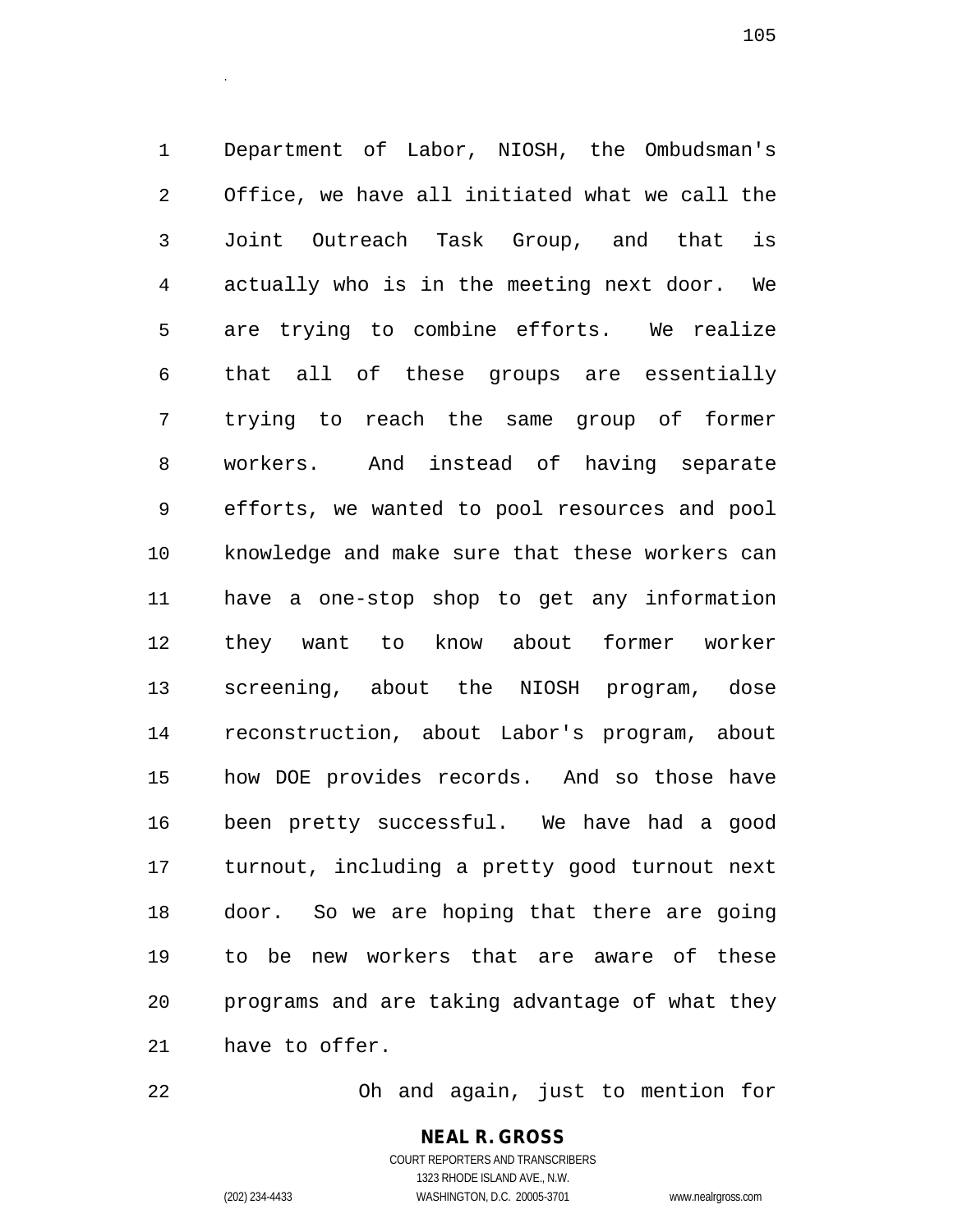those of you who don't know, there is a meeting at 10:00 next door and there will also be one at 6:00 p.m. tonight. So for anyone who would like to attend that meeting, 6:00 p.m. tonight you will have your chance.

.

 And then Glenn mentioned the review of the DOL Site Exposure Matrix Database but that has been a big project. Originally, that database was available only to the DOL claims examiners, but recently they had asked us to review that database and to allow it to be published on their website and that full information be available to the public. And we have initiated that process. We are working closely with DOL and with all of our sites to make sure that they are reviewing this information.

18 And currently, I guess as of April 30th, we have released 48 of the 116 DOE facilities, along with the uranium mills, mines, and ore buying stations. And then on June 30th, we released an additional 21 sites,

### **NEAL R. GROSS** COURT REPORTERS AND TRANSCRIBERS

1323 RHODE ISLAND AVE., N.W.

(202) 234-4433 WASHINGTON, D.C. 20005-3701 www.nealrgross.com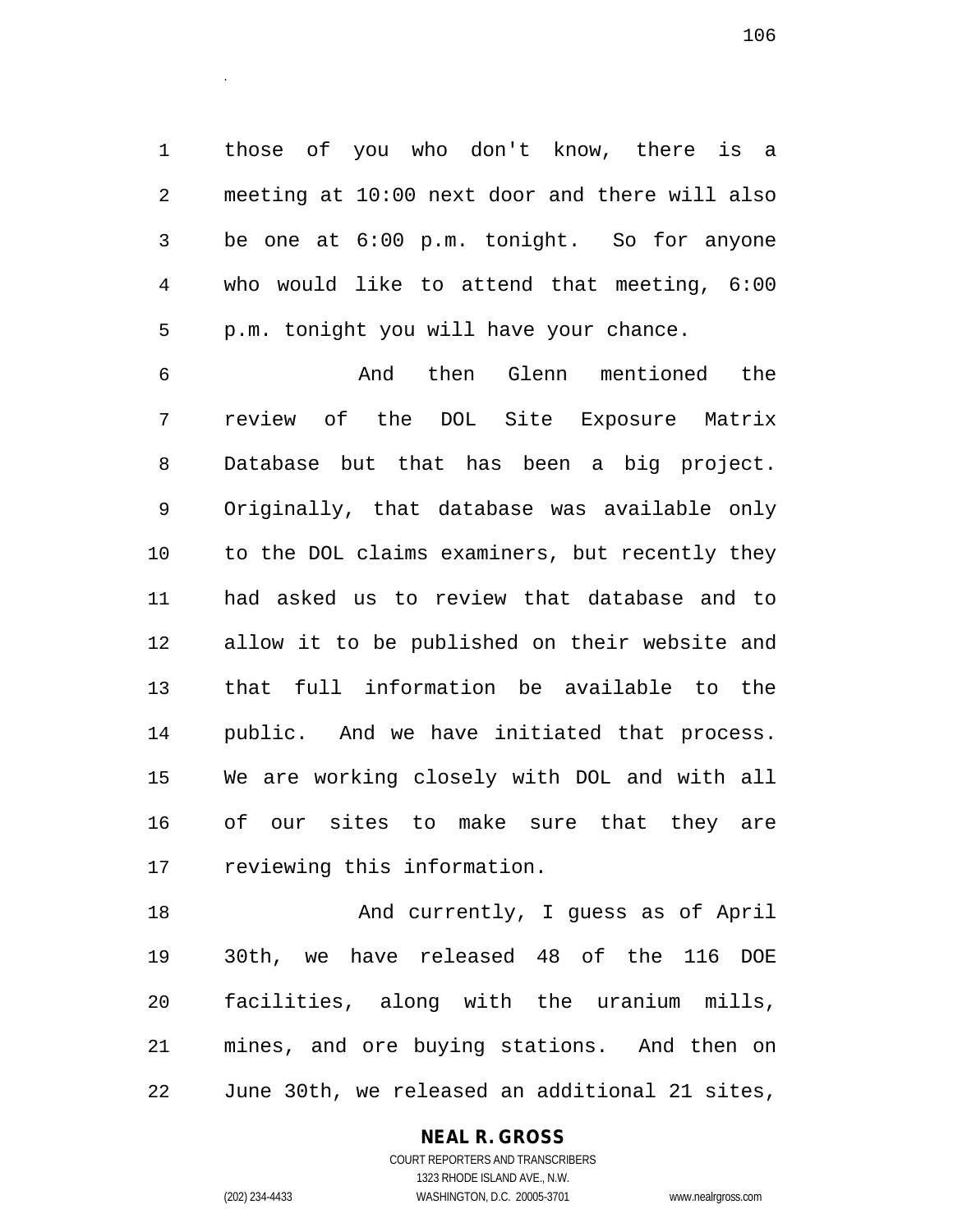and we are hoping to have the rest of the almost 50 sites completed as soon as possible. We will probably have another release within the next couple of months. So, and again, the public website for the Department of Labor Site Exposure Matrix can be found at that link on the DOL website.

.

8 And then the Former Worker Medical Screening Program is a program that we work closely with within DOE. They provide free screenings to former workers, try to identify anything they may have been exposed to. They will refer them then for treatment and also, if necessary, they will refer them to the EEOICPA program. So further information on the Former Worker Program can be found on our website. And here are the local contacts, and representatives from both of those groups will be -- are next door right now and will be there this evening as well. So if anyone is looking for information on the Former Worker Program, you can find it this evening at 6:00

### **NEAL R. GROSS** COURT REPORTERS AND TRANSCRIBERS

1323 RHODE ISLAND AVE., N.W. (202) 234-4433 WASHINGTON, D.C. 20005-3701 www.nealrgross.com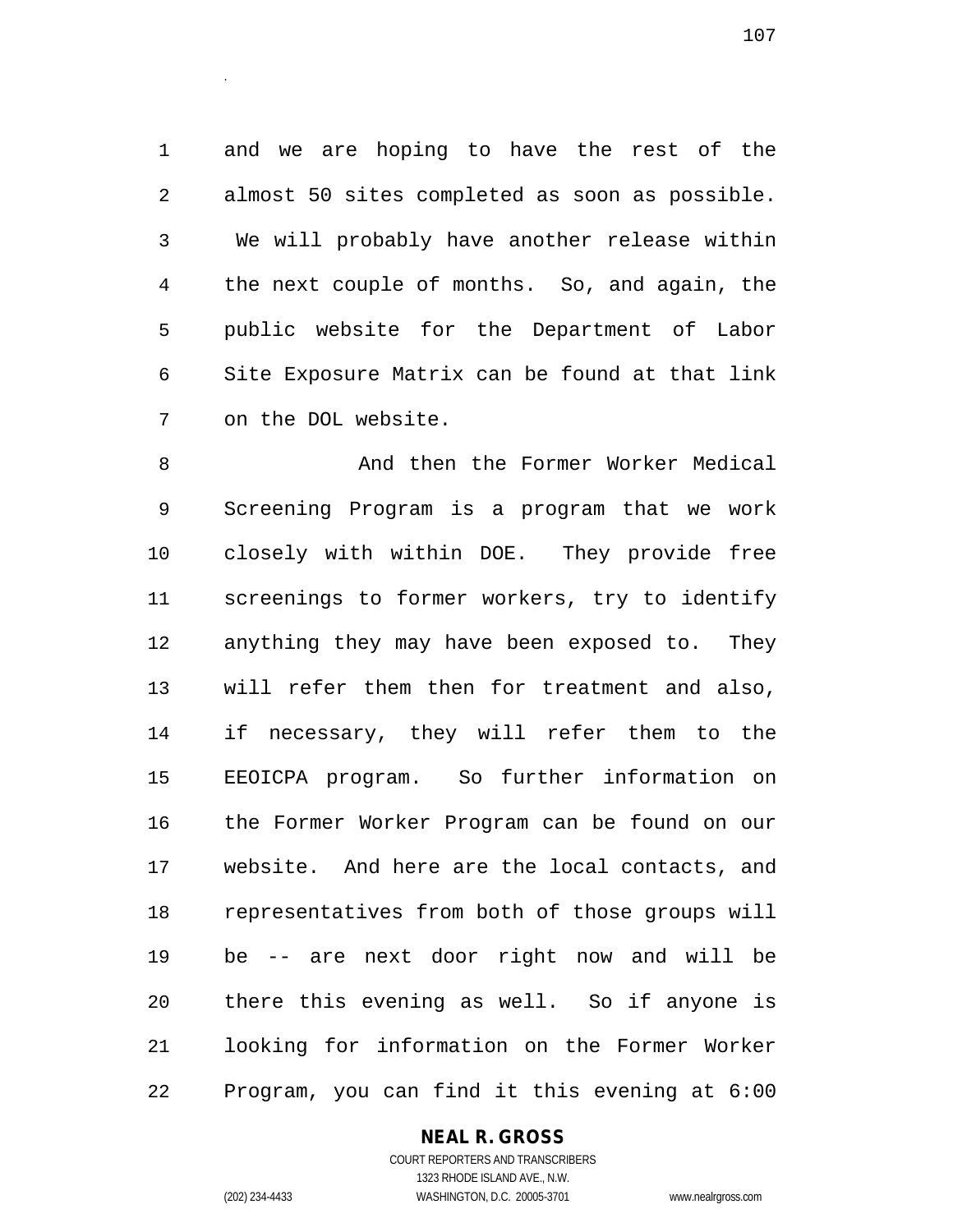or contact either one of these individuals. So have I forgotten anything? And if anyone has any questions -- CHAIRMAN MELIUS: Questions for -- want to check the -- yes. For those of you on the phone, Ted will be with you in a second here. MR. KATZ: Okay, thank you. So let me start with Dr. Lemen, do you have any questions? No questions from Dr. Lemen. Dr. Field? Very good. No questions from Dr. Field. And Mr. Gibson? Thank you. No questions from Mr. Gibson. And let me just check. Okay, thank you. CHAIRMAN MELIUS: Good. Any other Board Members? If not, thank you. Yes, I am surprised, too. Okay, our next topic is an update on GE Evendale. Evendale? I can't remember, even though I lived there. MR. HINNEFELD: Most of us call it

### **NEAL R. GROSS** COURT REPORTERS AND TRANSCRIBERS 1323 RHODE ISLAND AVE., N.W. (202) 234-4433 WASHINGTON, D.C. 20005-3701 www.nealrgross.com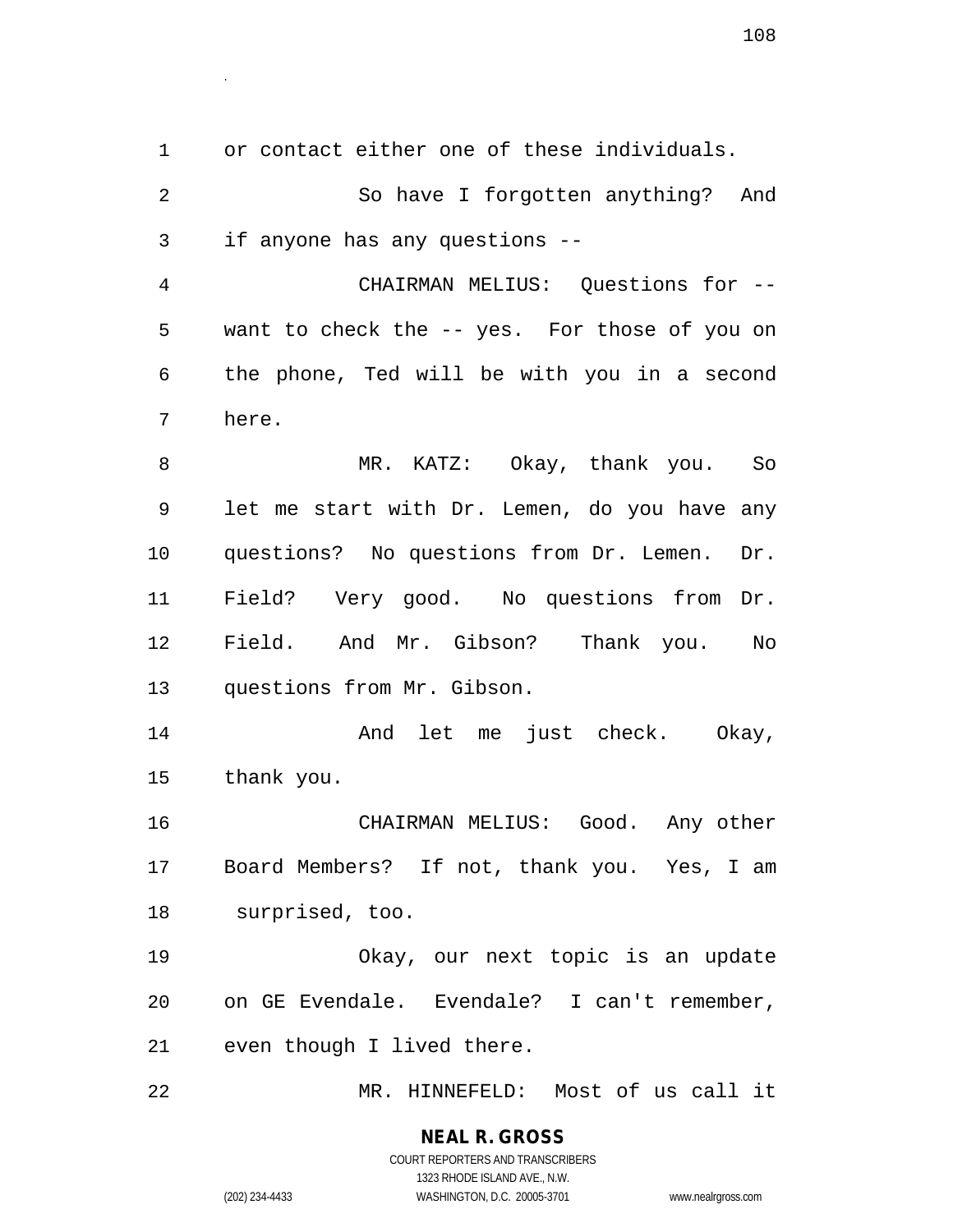Evendale, but I don't know if that is right nor not.

.

 CHAIRMAN MELIUS: Jim? MEMBER LOCKEY: Evendale. CHAIRMAN MELIUS: Evendale. Yes, okay. MR. HINNEFELD: You know, this is a really unusual meeting on three counts now. I am getting two presentations in the same

 morning. Well, I am talking so that happens twice, and three, I am doing tech support with the computer, which has never happened before.

 Okay, I am here to provide the update for, or a report on our efforts on the General Electric SEC petition. I wanted to present this myself to make sure that no one is trying to conclude that this may be the evaluating health physicists' opinion. The evaluating health physicist, our point of contact for General Electric, is here at the meeting, Pete Darnell, and he may be able to help me if I get some questions I am not

**NEAL R. GROSS**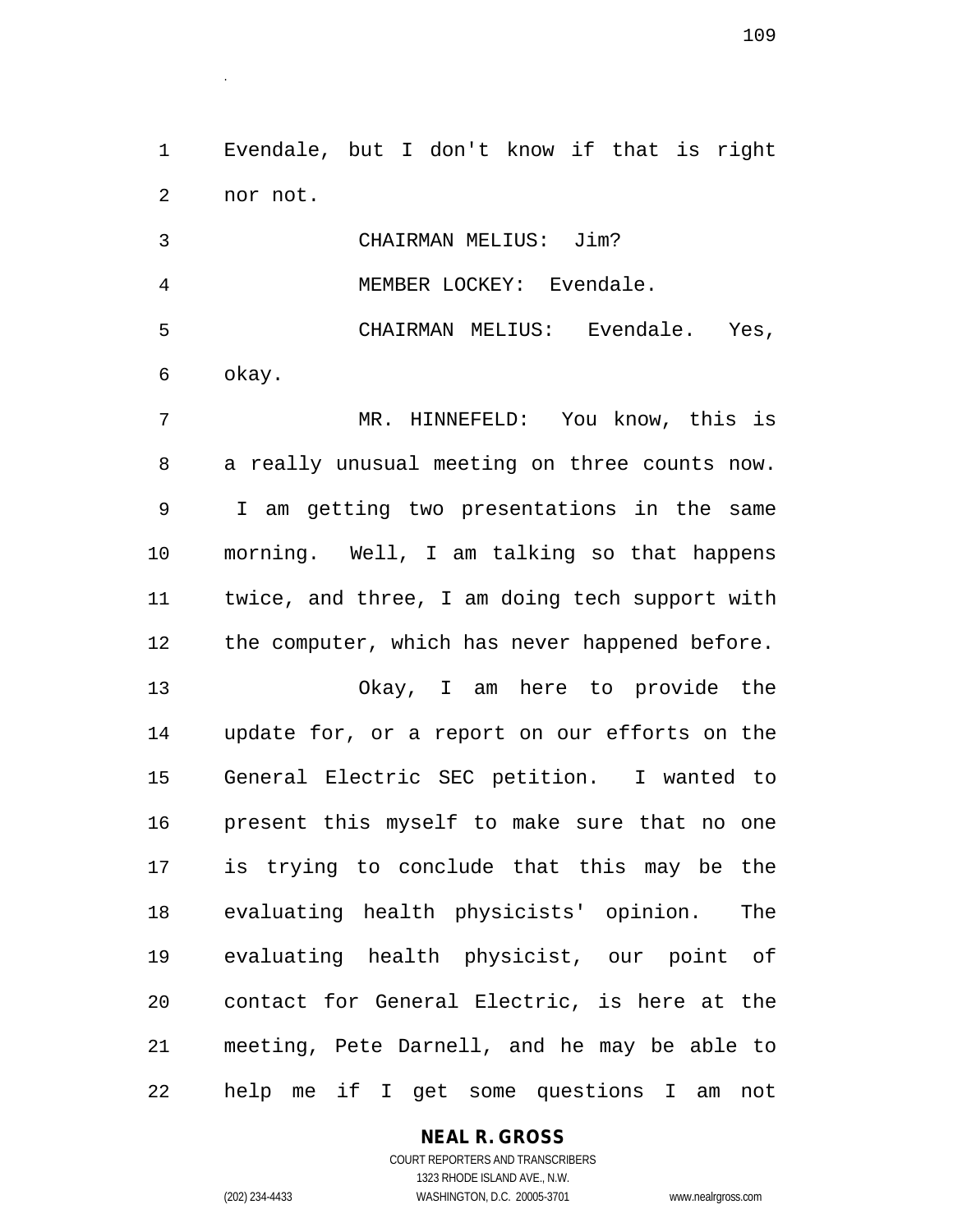prepared to answer.

.

 But if you will recall a little bit of history here for this petition, a petition was first generated, and it was an 83.14, by us in December of 2009. And at that point, since in 83.14, we had reached the determination at that point, that based on the information we were able to find, that the reconstruction for the covered period at GE was not feasible. And we could also find very little information to sort out the workforce at GE. GE is an AWE, so they did other work in addition to the DOE work and we have not been able to find a method to sort people into the AWE work.

 So we qualified the petition, of course, quite quickly since it was a .14 and the Evaluation Report was issued fairly shortly after that. Again, those are all functions of using the 83.14.

 When describing the radiological work at GE, they actually had several periods

#### **NEAL R. GROSS** COURT REPORTERS AND TRANSCRIBERS

1323 RHODE ISLAND AVE., N.W. (202) 234-4433 WASHINGTON, D.C. 20005-3701 www.nealrgross.com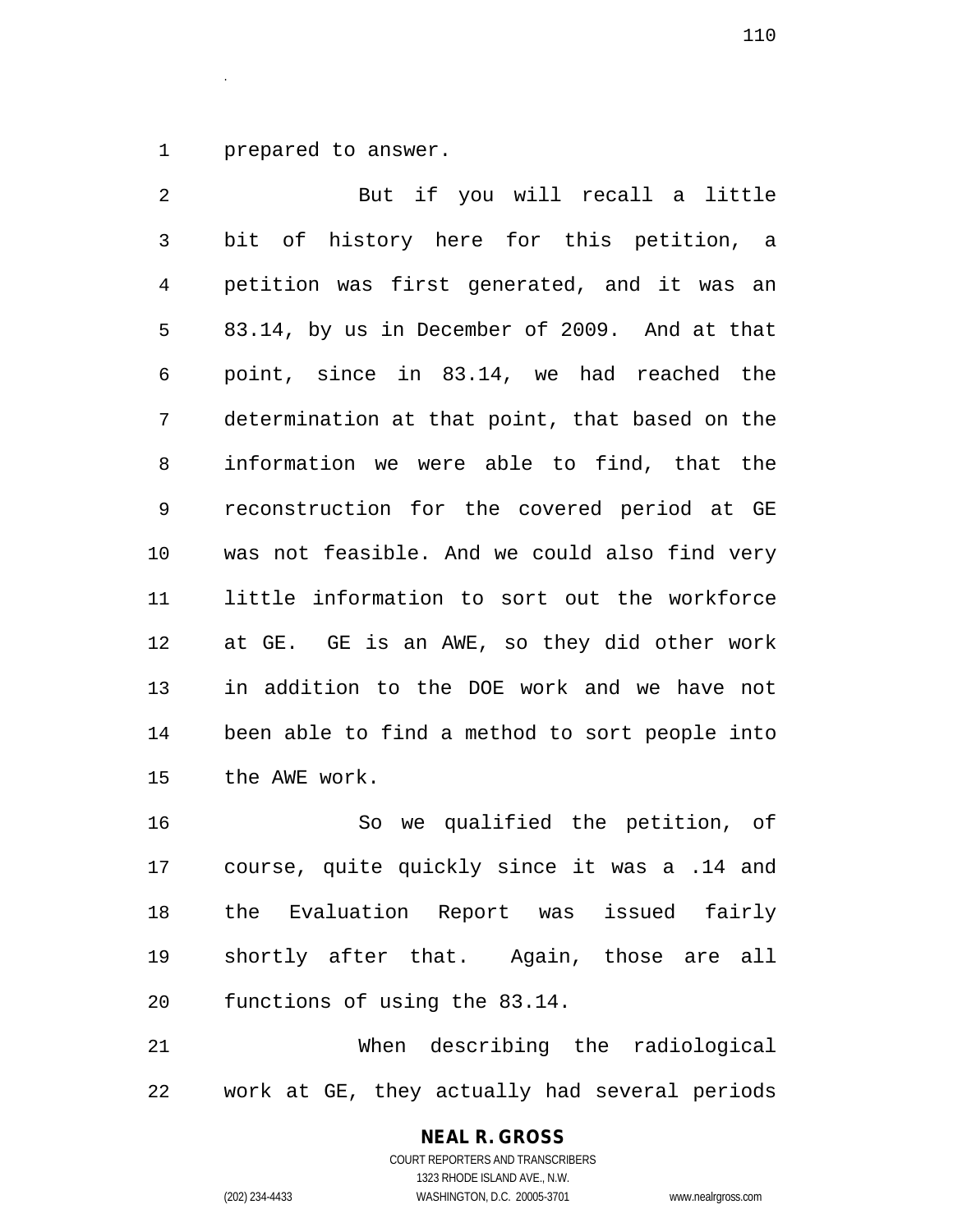or maybe one long, continuous period of radiological work. But only one piece of that, sort of the middle piece, is covered out of the program because that was the work that was done for the Department of Energy or its predecessors. So they had done other work for the military, which is not covered under the program.

 So when we are trying to find out what work they did and how much we can learn about it, we couldn't find a lot of information about the work. From what we can tell, the work they had with DOE was to do testing on reactor components, like reactor fuels and other components and, particularly, I believe, fast reactor kinds of effects, what happened to these various things, but we don't really have much information on how they did that, you know, what equipment was involved in that examination and testing.

 And we also don't really know how much radioactive material -- what the source-

## **NEAL R. GROSS**

.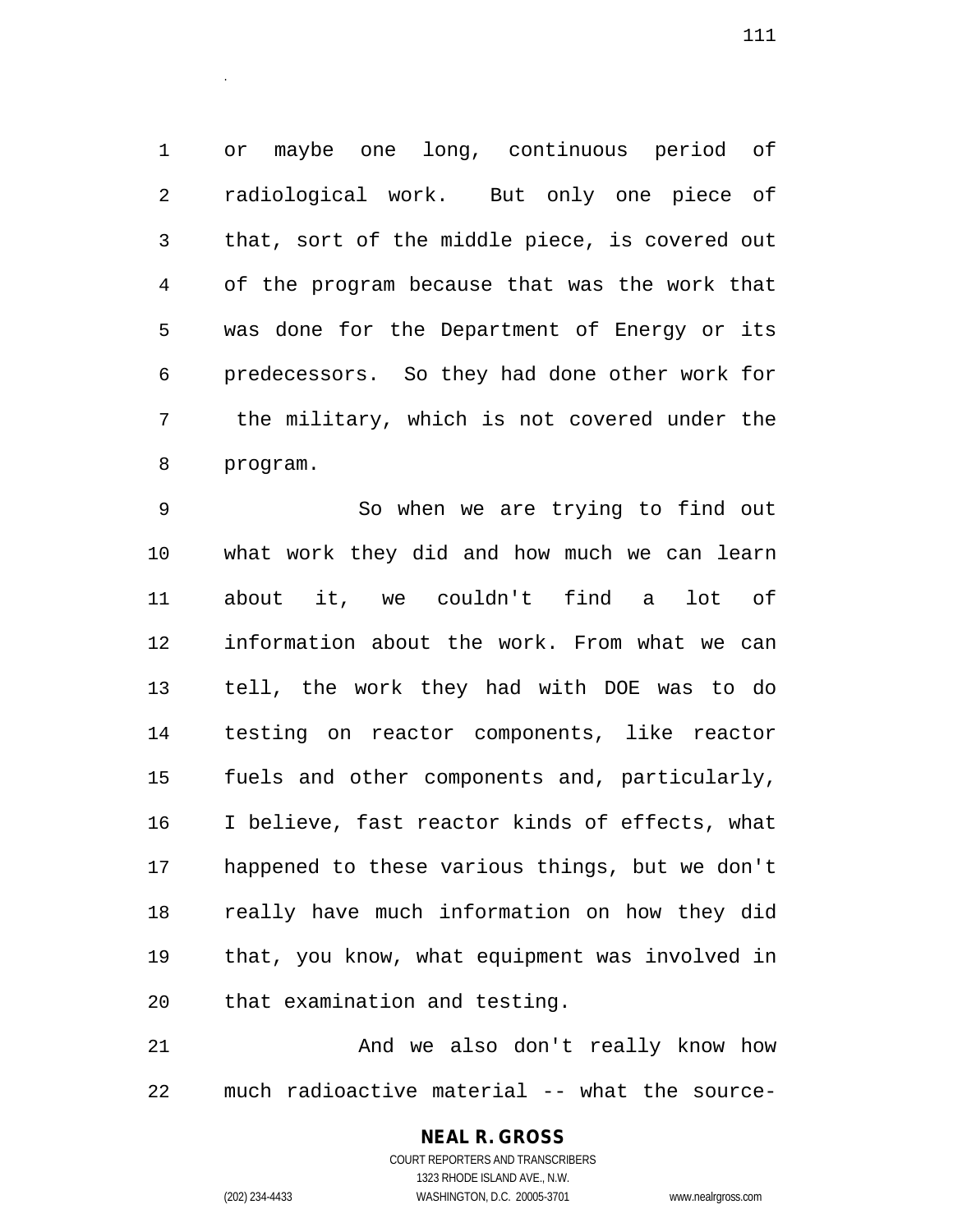term of the radioactive material would be. Now you can presume, you can make some assumptions about what radionuclides were there and irradiated fast fuel but in terms of quantities, we weren't able to find any information.

 We couldn't put job tittles or job assignments with the specific radiological operations or conditions. There didn't seem to be any unique name of job titles that would put people on this project. And the people that we have talked to indicated that, well, people could come and go to the areas where the radiological workers performed. And in some instances, unmonitored workers had their work places in the buildings where the radiological work was performed, and we don't have really much information about material control or contamination control practices in those buildings.

 And finally we have obtained very little personal monitoring data for the

#### COURT REPORTERS AND TRANSCRIBERS 1323 RHODE ISLAND AVE., N.W. (202) 234-4433 WASHINGTON, D.C. 20005-3701 www.nealrgross.com

**NEAL R. GROSS**

.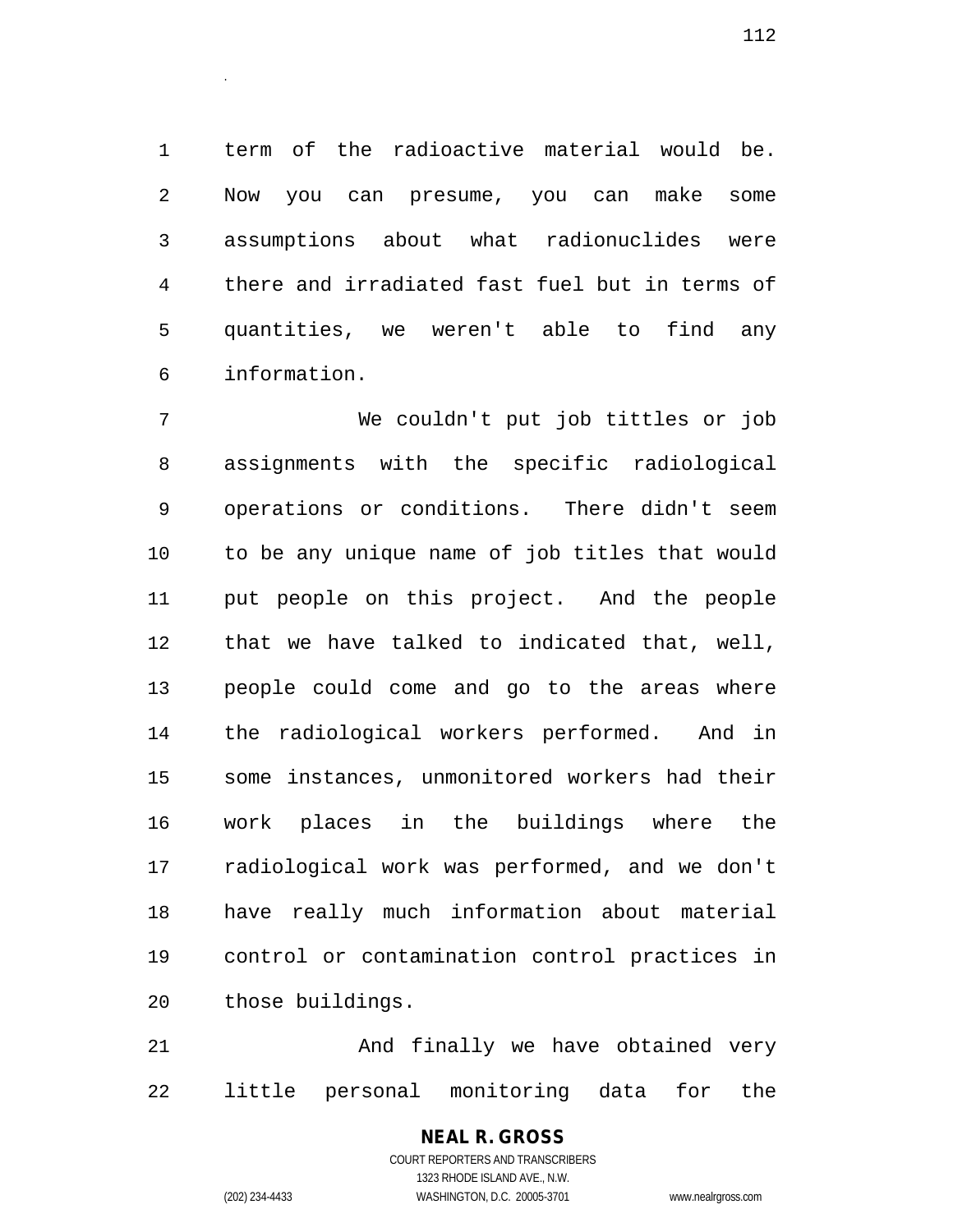covered period in our request. And General Electric does provide the records they have. When we ask for an exposure record from General Electric, they provide it, what they have, but they have very little from this period.

 Most of this work occurred before we originally presented. We have presented this, of course, to the Board before. Most of this work occurred before our first presentation, the documents that we located, the internet searches that we had pursued, and obtained additional documents.

 We had some contacts with the GE office in the UK on some thought that there might be some records stored there. Apparently, there might be some stored there. We have no idea whether they would be helpful to us or not and we just had no luck in a continuing engagement with GE in the UK.

 And since we presented this in, I think we may have presented this in February,

#### **NEAL R. GROSS**

.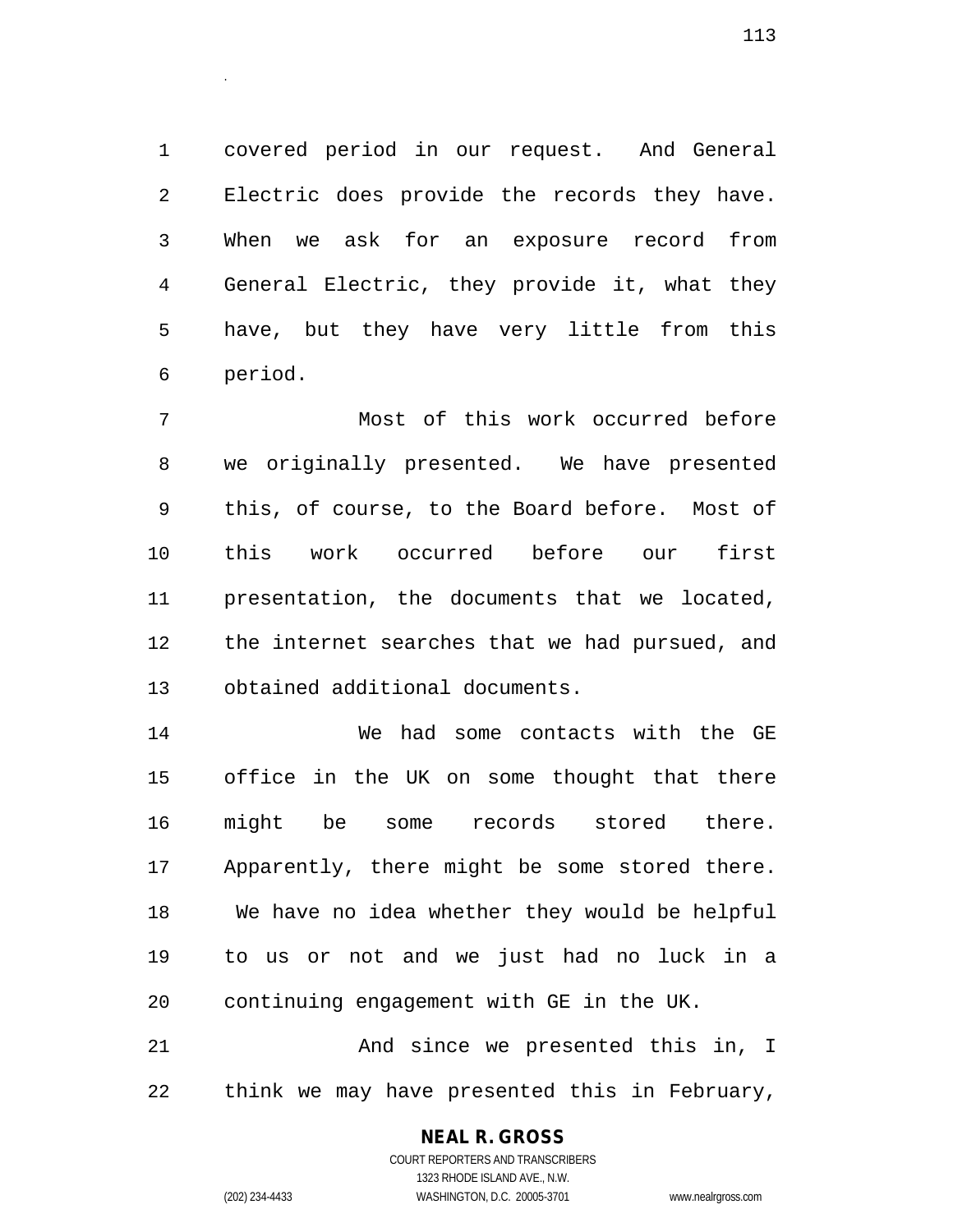but since the last Board meeting, we have not been able to obtain any new documents to help us understand and reconstruct the doses at GE. But since then, at the request of the Board, we have gone back and tried to find any other information we can, mainly through interviews that would help to describe who did the work and how can we apportion these. If nothing else, how can we apportion people?

.

 And so we had two group interviews. These were arranged through our outreach contractors ATL, and mainly represented labor organizations who came to those groups. And we also have had five additional interviews, individual interviews, since May that we have conducted for other folks to try to gain some information.

18 and the results of those interviews and that discussion are the things I have talked about before. People come and go and we didn't hear anything that would allow us to parcel out the population.

#### **NEAL R. GROSS** COURT REPORTERS AND TRANSCRIBERS

1323 RHODE ISLAND AVE., N.W. (202) 234-4433 WASHINGTON, D.C. 20005-3701 www.nealrgross.com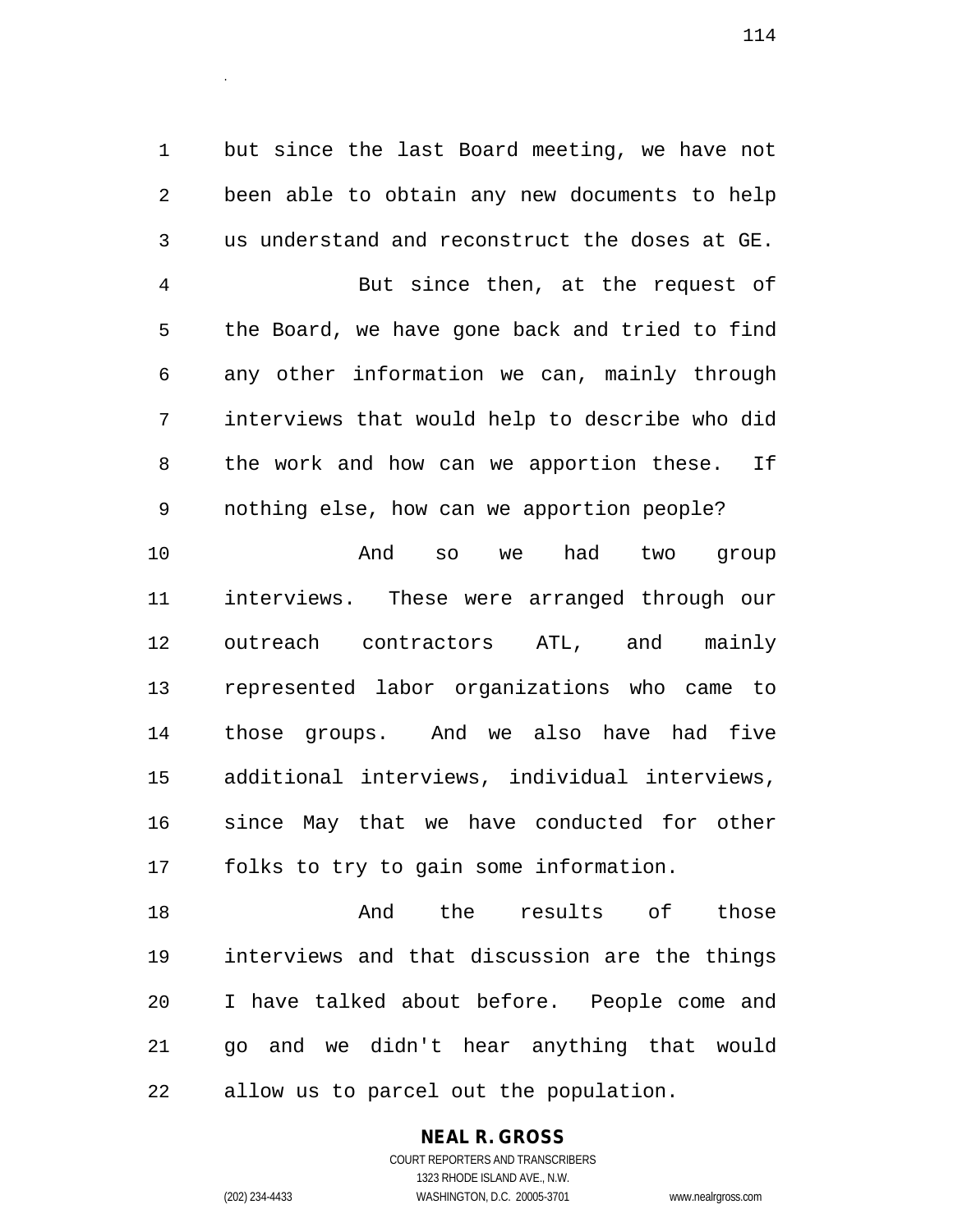1 A summary of the data we have, there is only one of the claims that we have, and 118, that is the data of this slide but that may not be the exact count today, but of the 118 we had when this slide was prepared, only one individual had internal monitoring data for the covered period. And 32 of the 118 had some type of external monitoring data for the covered period, whether or not it was complete or not. It is unlikely that it covered the entire covered period.

 We did obtain some source term information and other information about the other radiological operations that occurred at GE, the ones that occurred before and the one that occurred after. But in fact, maybe even the majority of what we learned in our data searches was about the work that is not actually covered in the program.

 And so we have concluded that still we have not been able to locate sufficient data to estimate the doses,

> **NEAL R. GROSS** COURT REPORTERS AND TRANSCRIBERS 1323 RHODE ISLAND AVE., N.W. (202) 234-4433 WASHINGTON, D.C. 20005-3701 www.nealrgross.com

.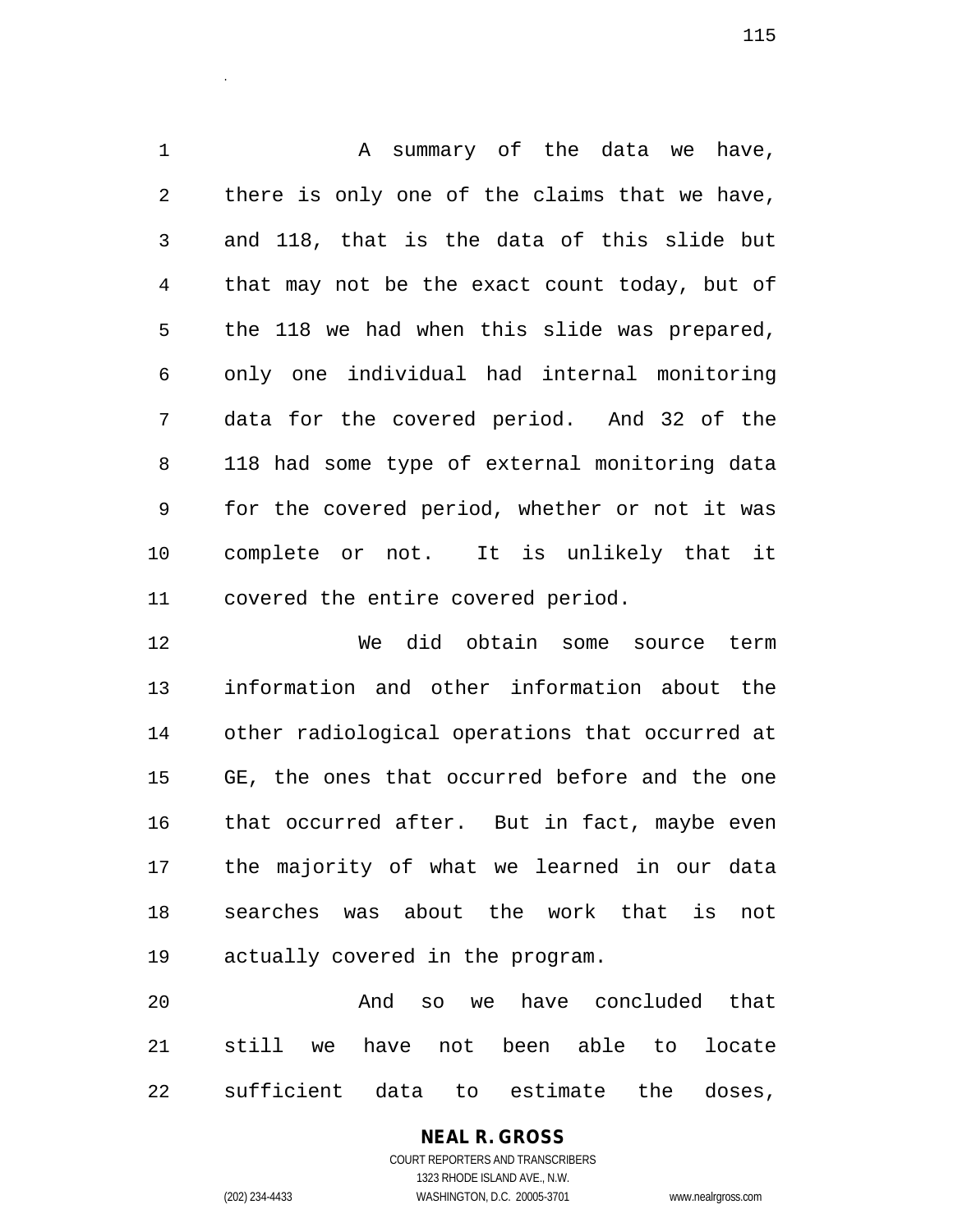certainly the unmonitored GE Energy workers. And we would probably use any data we had for a claimant, we would use to the extent we can interpret it with our current guidance and use that if we have to do a non-presumptive partial dose reconstruction for the people who don't fit into the Class.

 So just a quick reevaluation of the two-pronged test here, in terms of determining whether to recommend any new Class, the first question is is it feasible to estimate the level of radiation doses of individual members of the Class with sufficient accuracy. And we concluded it was not.

 Is there a reasonable likelihood that such radiation dose may have endangered the health of members of the Class?

 So in feasibility, in terms of feasibility, we feel like we can reconstruct the medical exposures based on the complex-wide Technical Bulletins that we have used in

#### **NEAL R. GROSS**

.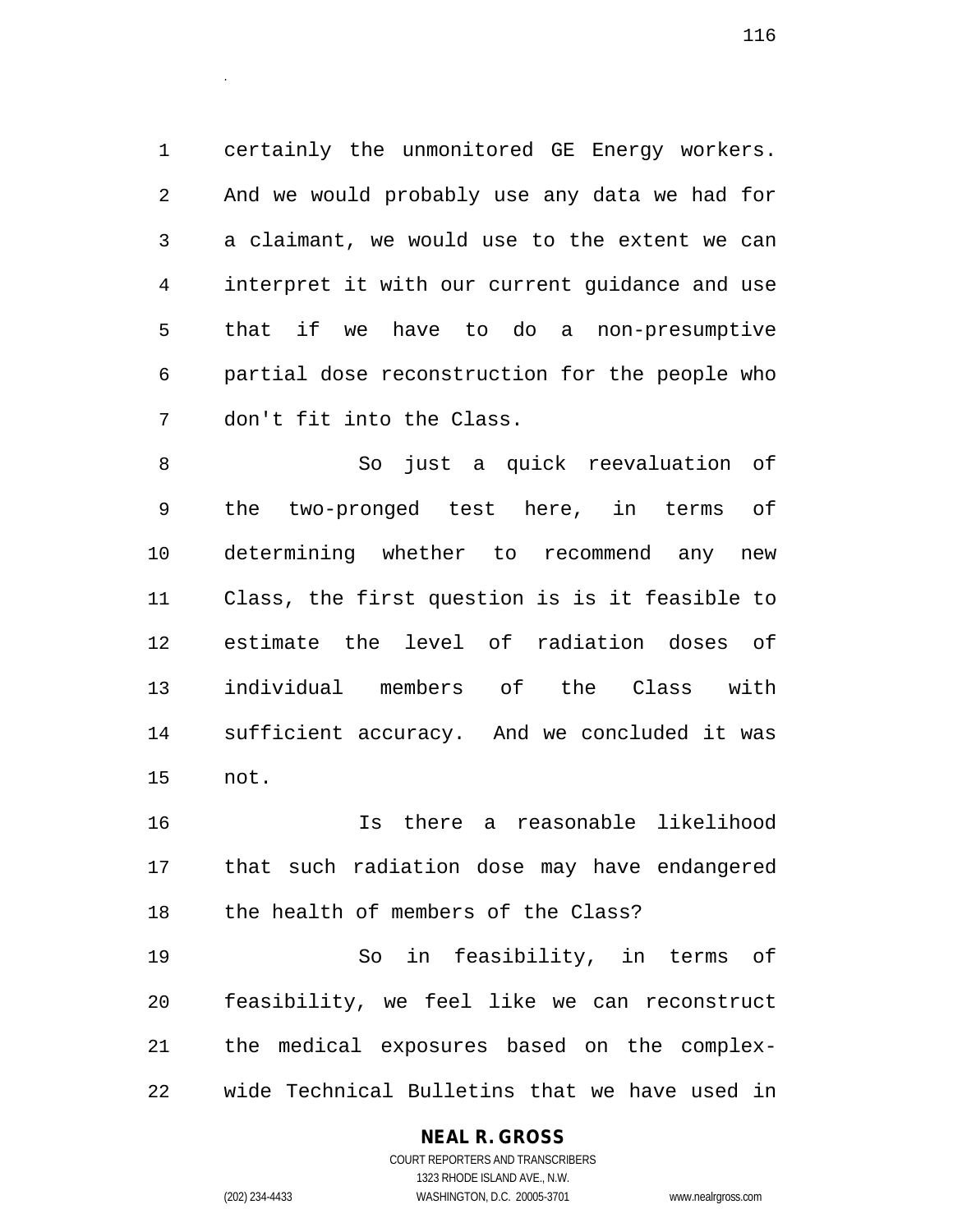a number of places, so we can reconstruct some medical diagnostic exposures.

.

 We determined that there were insufficient data for estimating internal and external doses for all the workers, but we will use any relevant data that we have for a claimant in that person's dose reconstruction, if we need to do it.

 And since we can't reconstruct the dose or we have reached the determination that we don't believe it is useful to reconstruct the dose since we can't really put a bound on it. And so since we can't put a bound on it, we can't say that there was no potential for harm. So the second prong of the test would be met then as well.

 So our proposed Class, this is just restating what we have stated before. It is all employees and their contractors who worked at GE during January 1, 1961, through June 30, 1970. That was the period of the work for the DOE, for a number of days

#### **NEAL R. GROSS**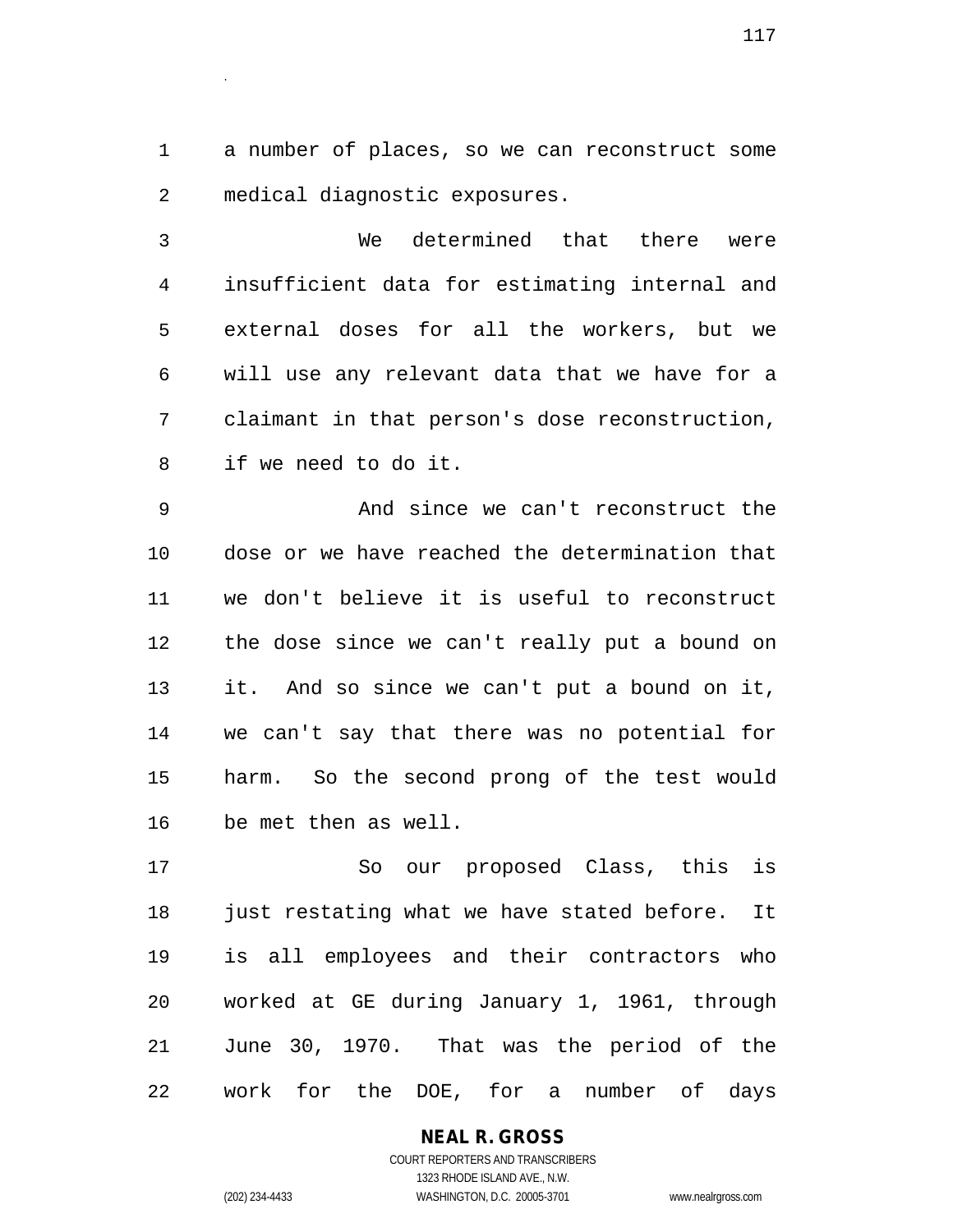aggregating 250. So that is our recommended Class. That has been our recommended Class since we have first presented.

 And of course, a reminder the summary table in terms of the feasibility of dose reconstruction. It doesn't appear that we will be able to reconstruct anything about occupational medical dose for claims, except in those cases where we happen to have some data for the claimant, if we need to do a dose reconstruction for a non-presumptive.

 So that is the conclusion of my presentation. This is just a brief reminder of the information we have presented before and what we have done in the meantime since we have done some additional investigation to the extent and done what we could and have not found anything that gives us any other indication that we are going to be able to find information where it is likely to reconstruct doses or that we are going to be able to find a way to parcel people from the

#### **NEAL R. GROSS**

COURT REPORTERS AND TRANSCRIBERS 1323 RHODE ISLAND AVE., N.W. (202) 234-4433 WASHINGTON, D.C. 20005-3701 www.nealrgross.com

.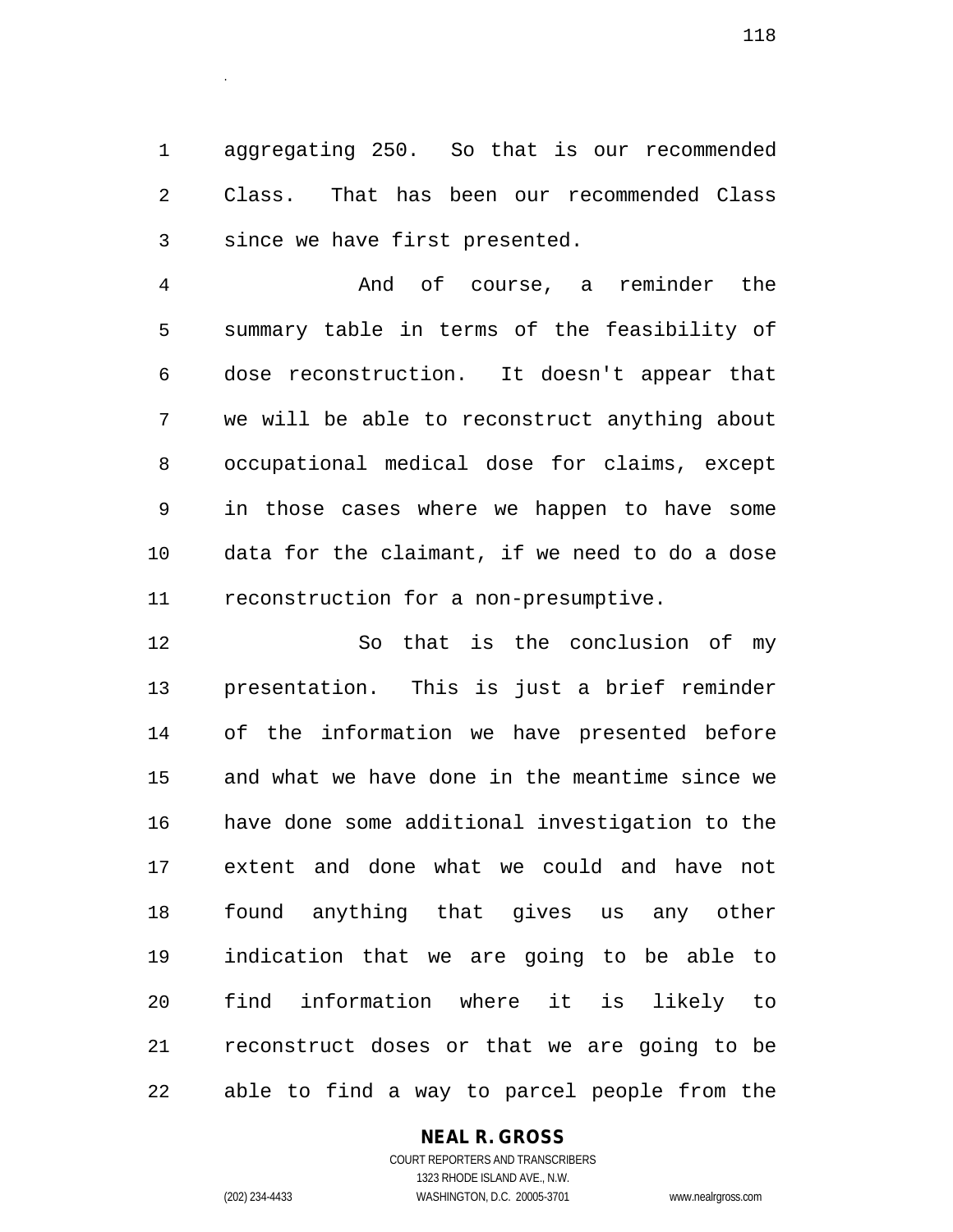radiological workers at GE from the non- radiological or somebody may have been non-radiological exposed at GE.

 So that is where we stand today. And I am coming today, I guess, and sort of re-bringing this back to the Board once again with our recommendation to recommend adding a Class for this group of employees.

 CHAIRMAN MELIUS: Thank you, Stu. Questions? Yes, Jim Lockey.

11 MEMBER LOCKEY: Stu, does that -- I remember our last conversation on this. And so essentially because we can't identify buildings and access to buildings, this essentially represents all GE employees at the site --

17 MR. HINNEFELD: Yes.

18 MEMBER LOCKEY: -- between '70 and 

 MR. HINNEFELD: '61 to '70 or whatever the dates were in the Class, yes.

CHAIRMAN MELIUS: Other questions?

### **NEAL R. GROSS**

.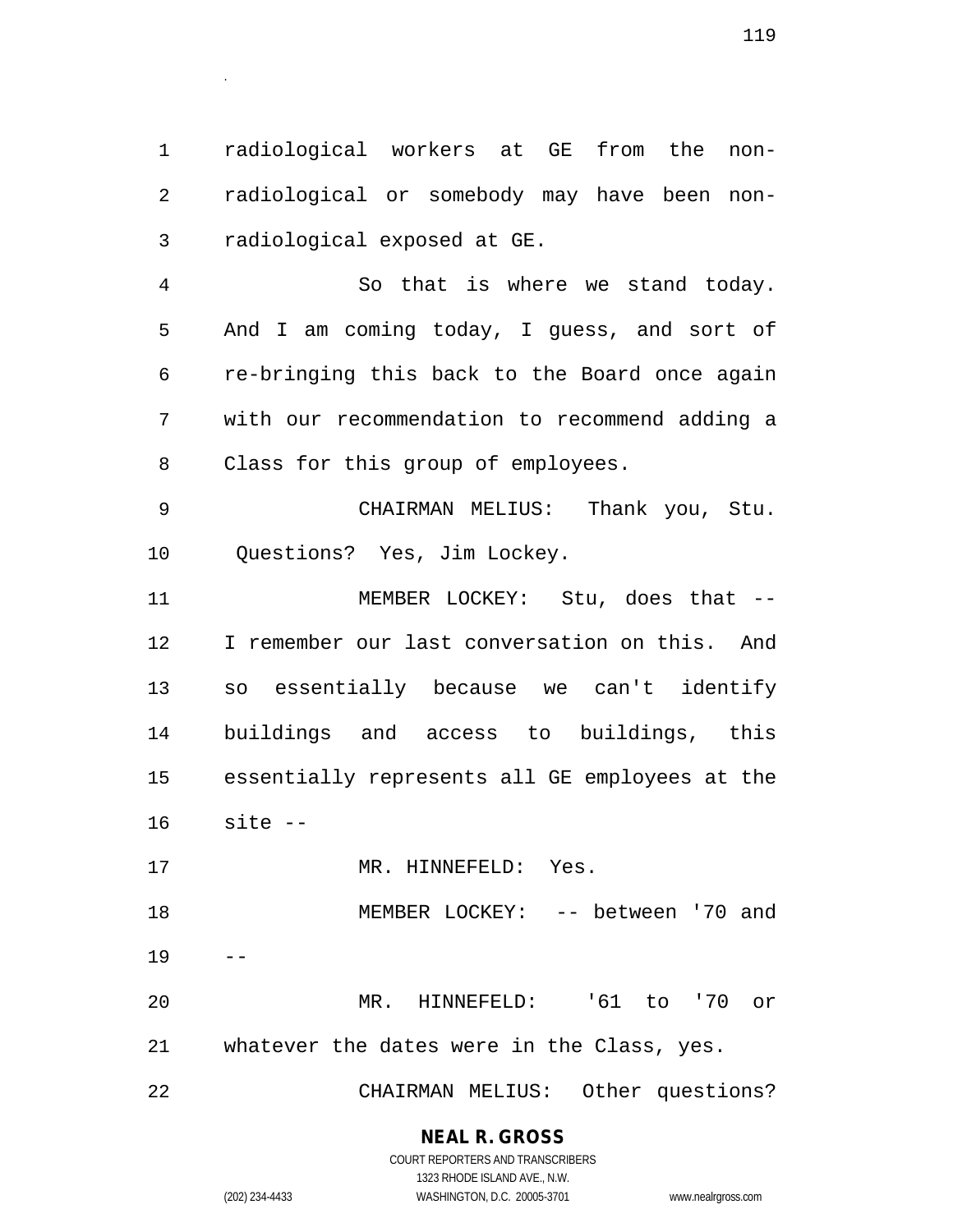Yes, Paul.

.

| $\overline{2}$ | MEMBER ZIEMER: My question is                  |
|----------------|------------------------------------------------|
| 3              | along the same lines as Dr. Lockey's. I think  |
| 4              | we had the issue of the numbers of people who  |
| 5              | might have been on that site and the fact that |
| 6              | it was difficult or impossible to put them in  |
| 7              | a particular building. Is that not the case?   |
| 8              | MR. HINNEFELD: Yes, that's right.              |
| 9              | MEMBER ZIEMER: And how many                    |
| 10             | people are we talking about here?              |
| 11             | MR. HINNEFELD: According to the                |
| 12             | GE Public Information Office, in that period   |
| 13             | there were about 8,000 people.                 |
| 14             | MEMBER ZIEMER: Now I have been                 |
| 15             | thinking about this after I reread this thing  |
| 16             | this past week. And I guess I sort of know     |
| 17             | the answer, but I am going to pose the         |
| 18             | question anyway. And this sort of goes to      |
| 19             | Department of Labor, so, Jeff, I will kind of  |
| 20             | pose it to you.                                |
| 21             | And that is, if DOL cannot exclude             |
| 22             | people from any particular building, is there  |

# **NEAL R. GROSS**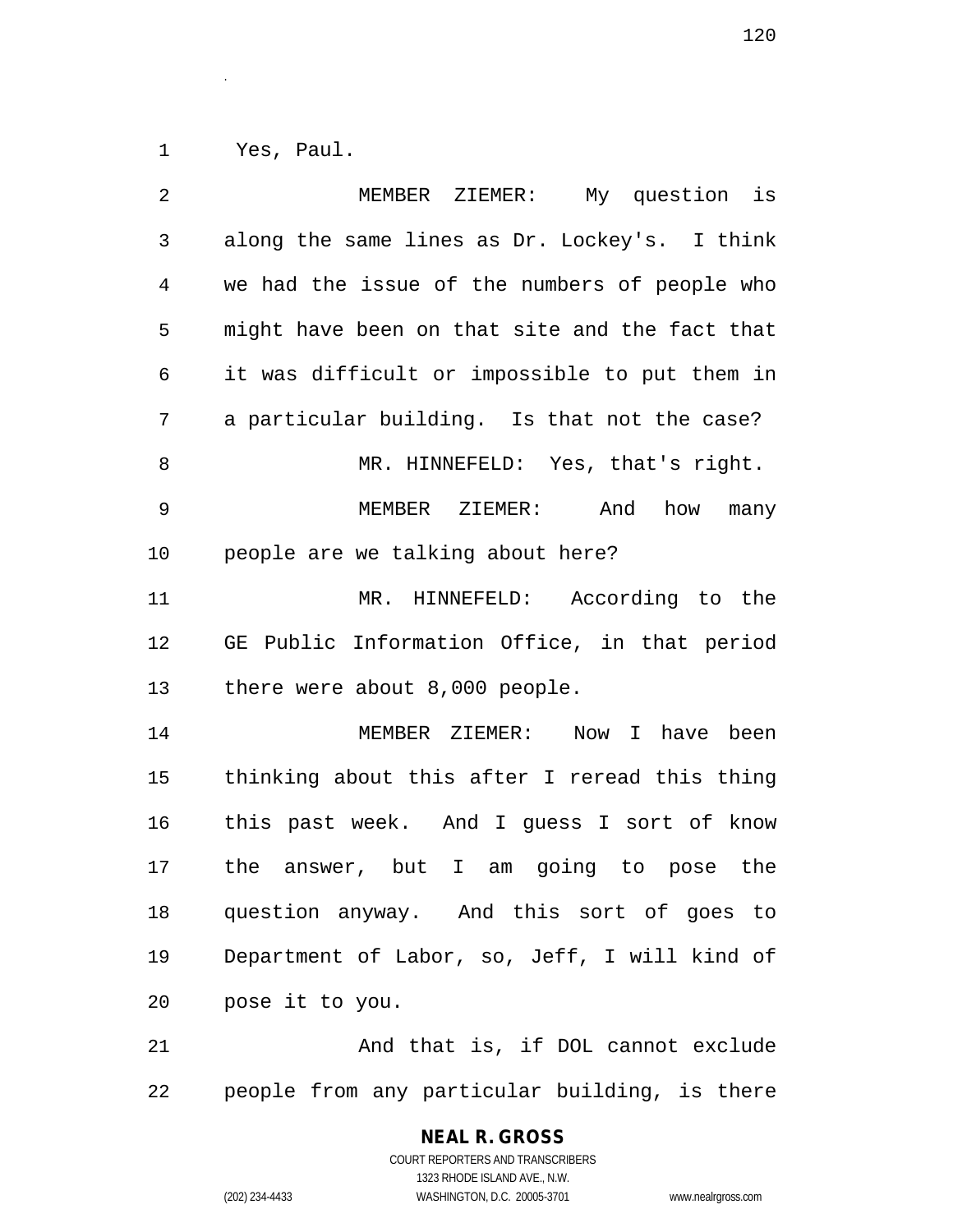any way to require that the claimant at least provide an affidavit that they may have been in the buildings in question? I think intuitively we know that there probably are thousands of people on that site that got nowhere near the locations where the radiological work was done. The problem is, we don't know who those people are. Is there anything that would prevent us from asking the people to -- and maybe they don't know, and if they don't know they would not be able to give an affidavit to the contrary, but is there anything that would prevent Labor from saying, with your claim you should provide an affidavit indicating that you may have at least possibly been in one of those buildings? **I** mean, if a person knew that they were never there, it seems to me, it is difficult for me to see why it is fair to provide them compensation. I mean, these programs aren't free. And those that deserve

to be compensated should be, but I am also

**NEAL R. GROSS**

COURT REPORTERS AND TRANSCRIBERS 1323 RHODE ISLAND AVE., N.W. (202) 234-4433 WASHINGTON, D.C. 20005-3701 www.nealrgross.com

.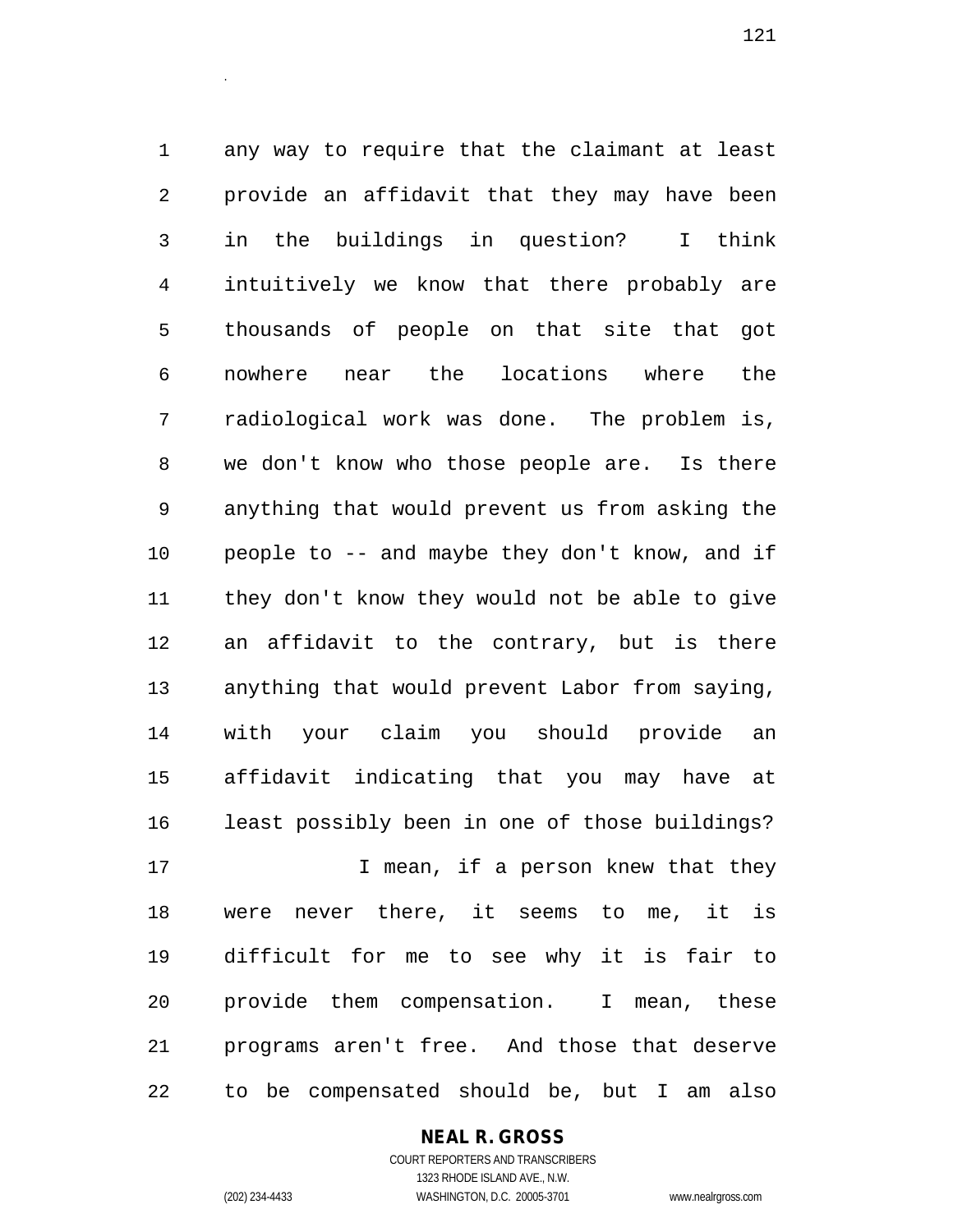concerned about those who don't deserve to be with the taxpayers' money.

 MR. KOTSCH: Paul, I don't think we have ever been in that position before. We do accept affidavits from people that -- all our reviews are done on a case-by-case basis, but we do accept affidavits from people, basically putting them into buildings we know that are Classes.

 You know, we recognize, too, obviously there is a larger population there that probably was potentially exposed in like I think if the buildings were COD or something. I think that was where the work was done. Or I don't know, maybe that is wrong.

 MR. HINNEFELD: They are large buildings.

 MR. KOTSCH: Yes, I know the buildings that were there were pretty large. I mean, I guess we could. We probably -- I don't know if we would ask that. The Board

## **NEAL R. GROSS**

.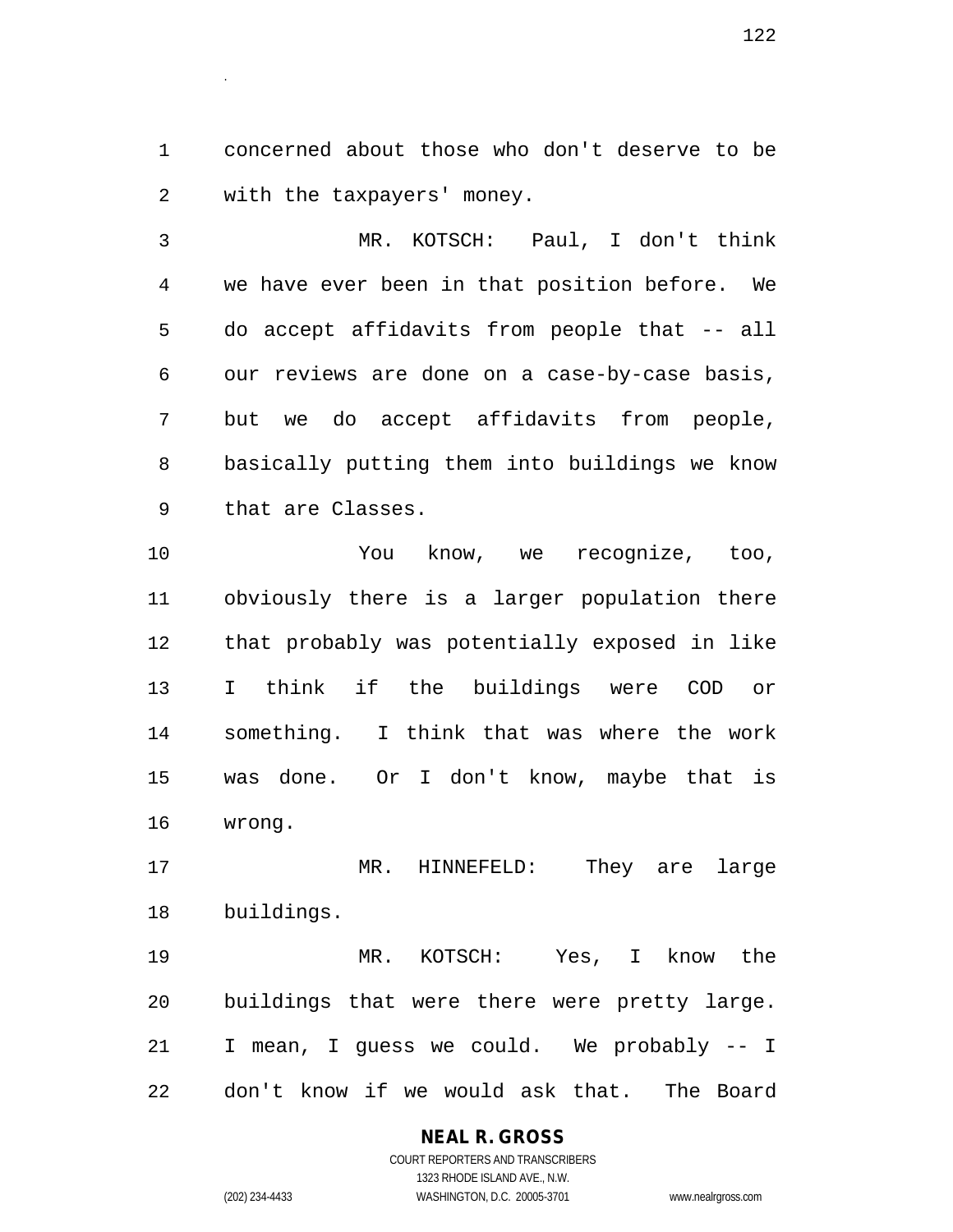might.

.

 Go ahead. MEMBER ZIEMER: Well, I am just trying to look at this from the reverse side. I mean, we obviously want to be claimant favorable. And I would say if a person believes that -- and maybe they are not sure. If they are not sure, you give them the benefit of the doubt. But is there any reason why we shouldn't ask the person to confirm that in the course of their work they either know that they entered those buildings or they believe they may have, or something along those lines?

 It seems to me that we have to think about both sides of this issue, and this is kind of a new one that has come up. We have had some other sites like Oak Ridge Hospital, a much, much smaller size where we have said, oh, well, okay. We can go ahead and err here. But here we are talking about possibly thousands of people who never got any

#### **NEAL R. GROSS**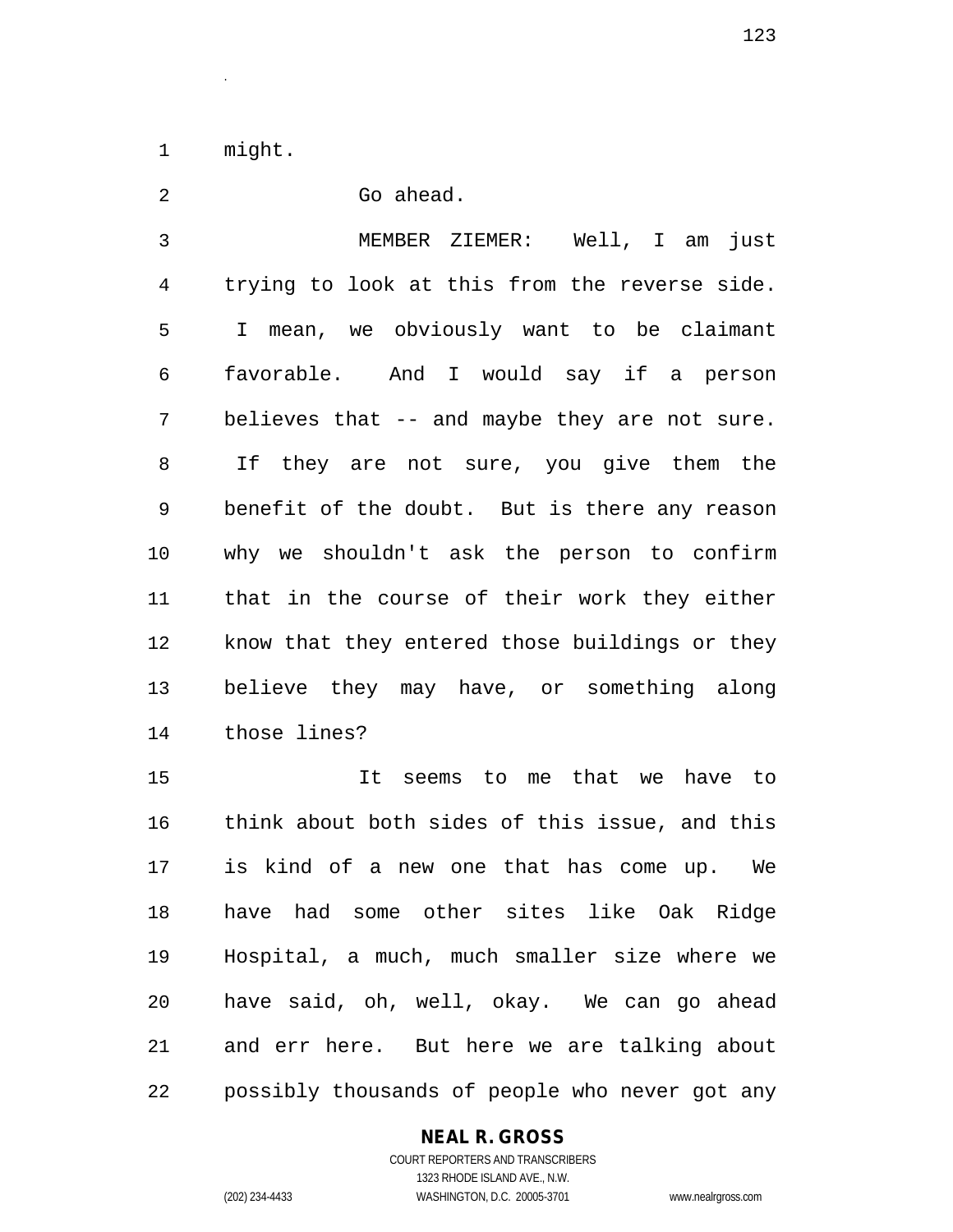exposure. And I am just wondering why is that fair to the taxpayers in terms of the fairness of the program? Maybe we can't do that, but I would sort of like to get some idea.

 Maybe other Board Members have some ideas or some ways of thinking about this that would help me understand how we can deal with this fairly.

 MR. HINNEFELD: I would like to offer a perspective, Dr. Melius, if I could, on this question.

CHAIRMAN MELIUS: Okay.

 MR. HINNEFELD: From our standpoint, we feel like in that situation when we take an action like that, we are placing the burden of evidence back on the claimant. And view our role in this program as supposed to be trying to relieve the claimants of that burden.

 One of the attractive portions of this law is that, and previously in a Workers' Compensation Occupational Illness claim, an

### **NEAL R. GROSS**

.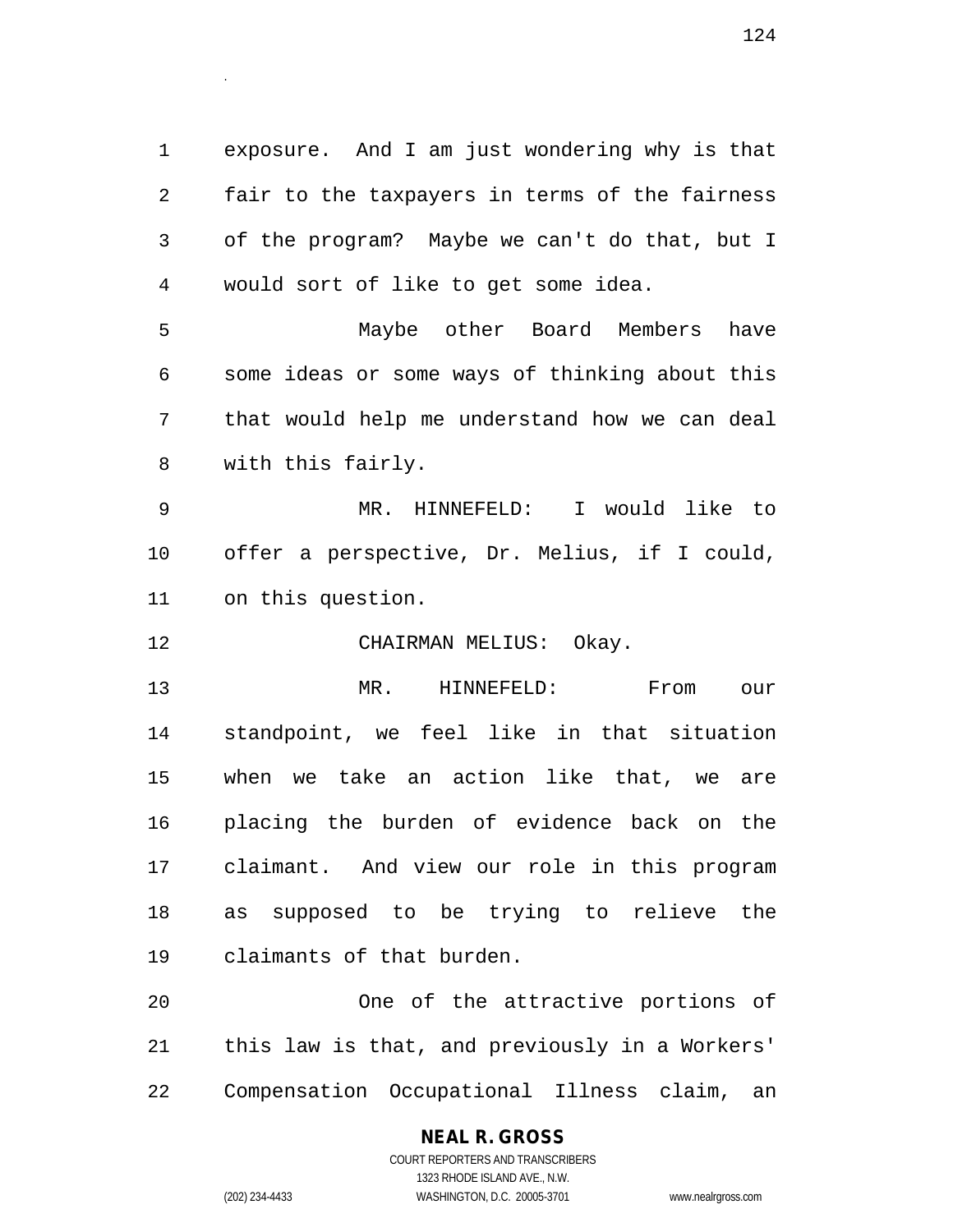individual claimant had to pursue that claim on their own against their employer and was limited by their resources. And in this program, we take on the role of providing the evidence for that claimant.

 And in this case, when we draw these distinctions and say, well, we don't think there is any record that establishes who was there and who wasn't, but we are going to require people to provide the evidence that they were there. That is why we generally prefer to make an all-employee recommendation. And then the additional complication is that since they are also survivor claimants in all likelihood, a situation like this would disadvantage the survivor claimants significantly because of the secret nature of the work that the workers were working on. And they may not be in a position to be able to even provide any kind of evidence at all. CHAIRMAN MELIUS: Paul, do you

want to follow up?

#### **NEAL R. GROSS**

.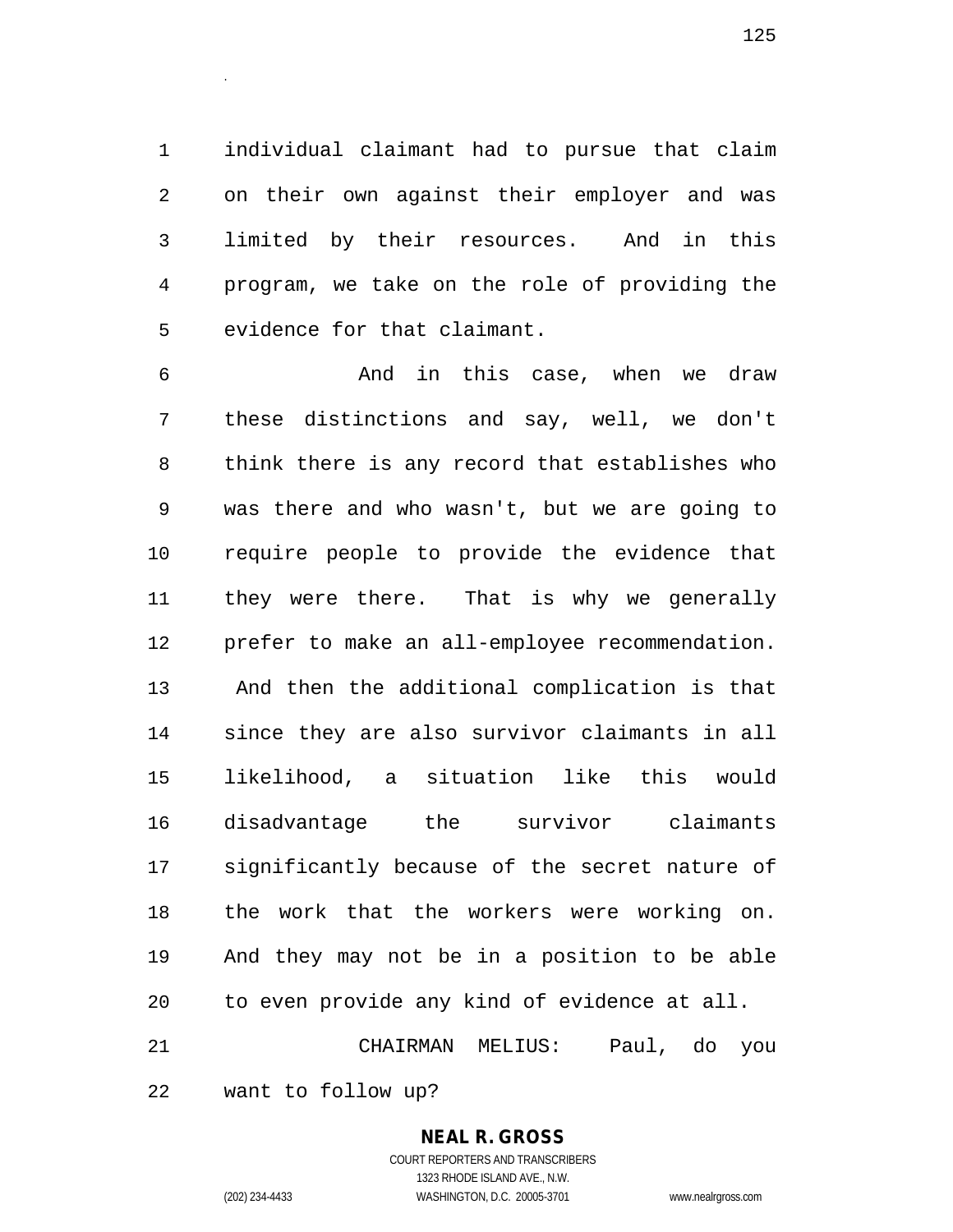MEMBER ZIEMER: If I could respond, I actually was not suggesting that there be any burden of proof. I was suggesting that it is sort of the opposite way of looking at that. And certainly if it is in the survivor's hands, then they have no way of knowing. But if the potential claimant knows, in fact, that they never were in those locations, all I am suggesting is why not ask them if there is any doubt. They don't have to prove it. They just say I believe I may have been in those buildings, even if they are not sure. And there will be no burden of proof beyond just asking them, were you in those buildings. If they know they never were, why not ask them to say so?

17 That is sort of the way I am thinking about it right now. Not to put any burden of proof but to ask people. I can sort of guess that if you open the doors, people are going to say, well, I wasn't there but I am entitled to it because it is the way it is

#### **NEAL R. GROSS**

.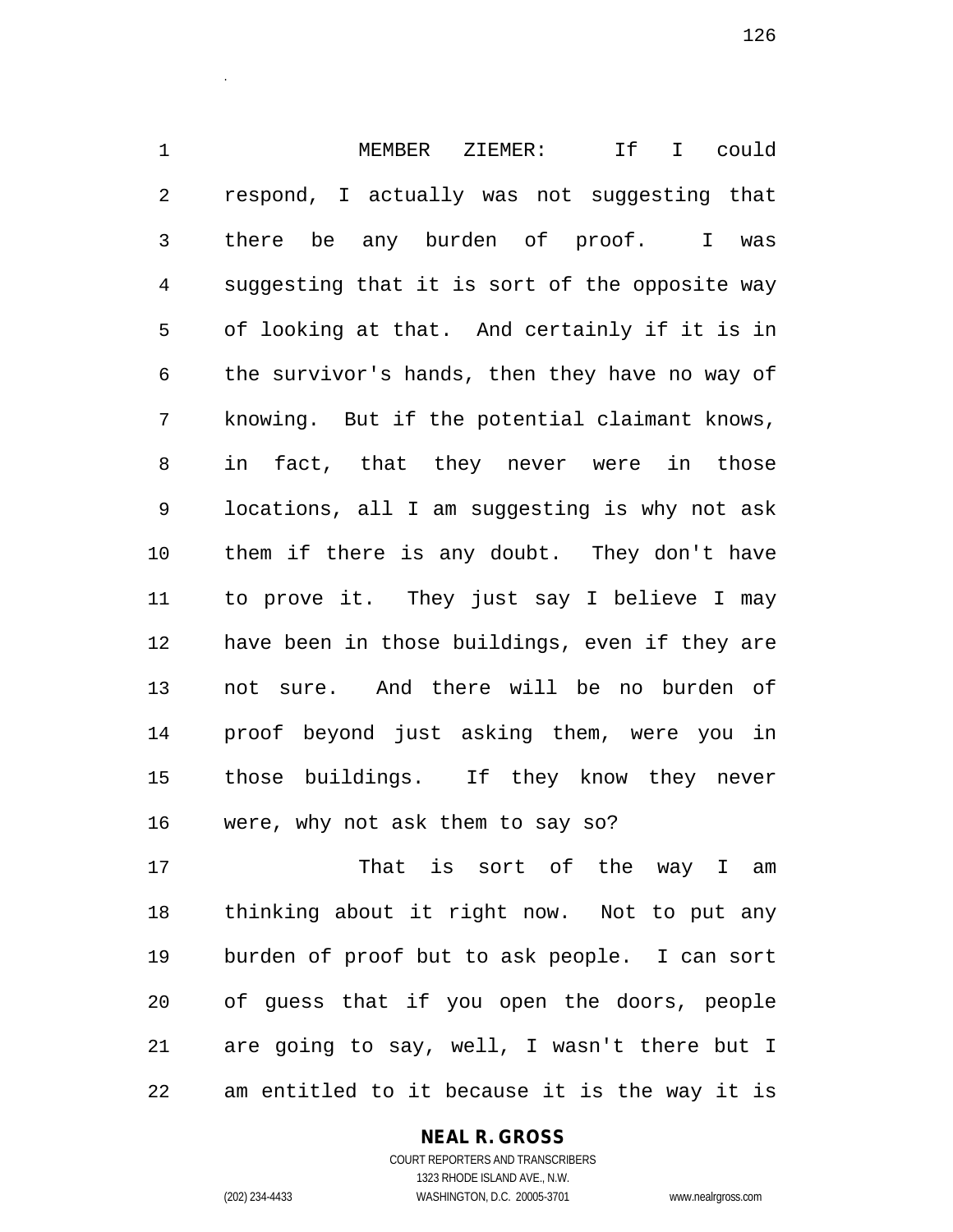written.

.

 So that is sort of the way I am thinking about it. If they can't exclude themselves, fine. Let them say I may have been there or the claimants will say -- as far as we don't know that they weren't, therefore, we accept that. That is what I am thinking of in terms of an affidavit, not that they have to come up with any proof. Simply a statement. So if I know in my heart of hearts that I never was there and I really don't deserve it, then say so. That is all I am saying. Ask the people to say so, if they really don't deserve it. Maybe no one will do that, but I think there are some honest people that work with GE. Maybe one honest person, two maybe, three, a hundred? Who knows. A thousand? CHAIRMAN MELIUS: Bob. MEMBER PRESLEY: I have a real problem with this because I didn't agree with

#### **NEAL R. GROSS** COURT REPORTERS AND TRANSCRIBERS

1323 RHODE ISLAND AVE., N.W.

(202) 234-4433 WASHINGTON, D.C. 20005-3701 www.nealrgross.com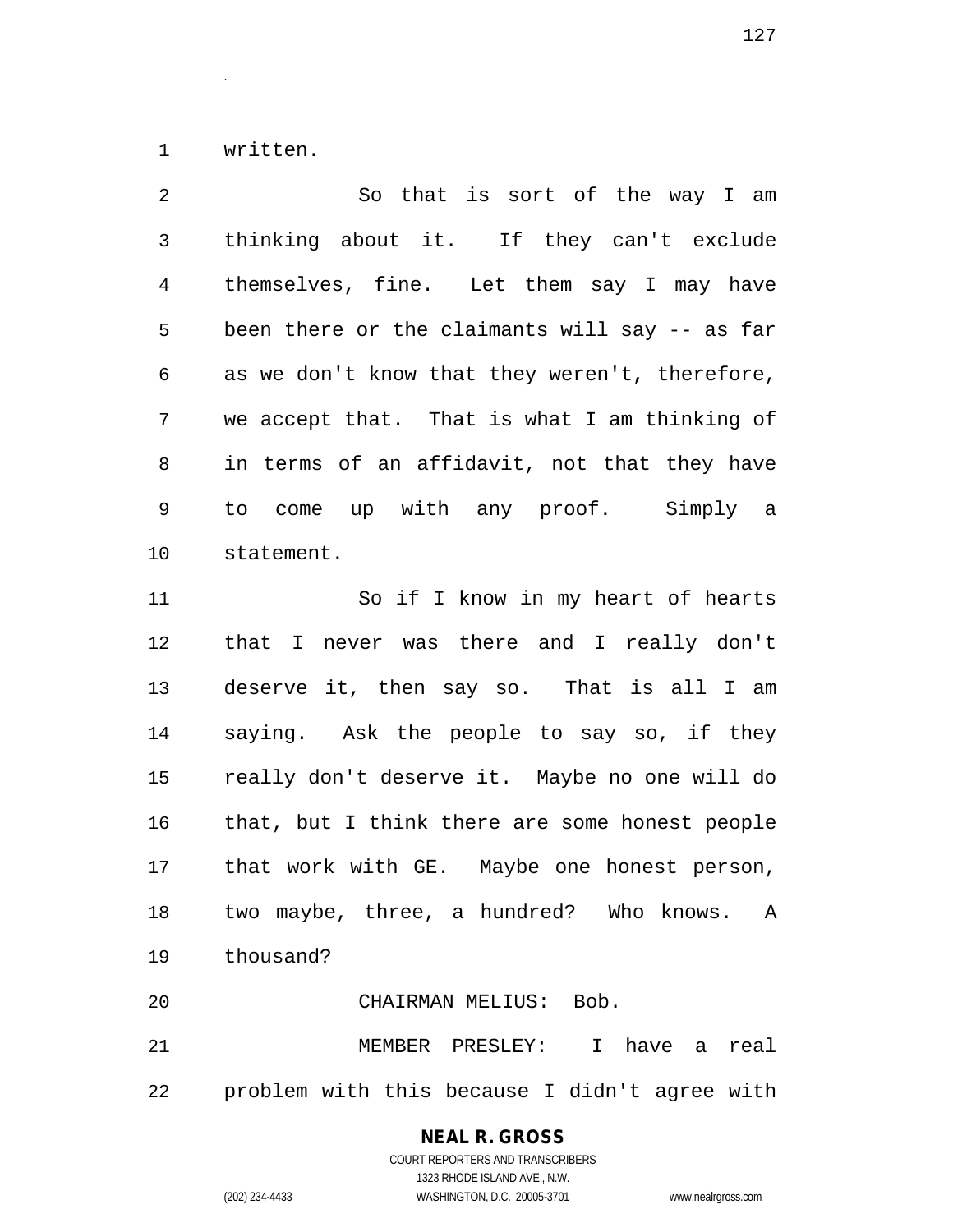the Oak Ridge Hospital deal either. Can you go back and refresh my memory on the work that was covered with this petition?

 MR. HINNEFELD: This petition, GE? MEMBER PRESLEY: The GE.

 MR. HINNEFELD: Yes. The nature of the work was testing fuel element materials 8 and high temperature reactor material; testing the effects of radiation on refractory metals and alloys; examining the radiation effects in beryllium oxide; examining fission product transport processes in reactor fuels; testing the effects on clad uranium oxide fuels in meltdown environment; developing a process of densification of thoria; and calcination of thorium oxide in high-temperature furnaces.

 So those activities we seem to have found somewhere as descriptions of the things that were done.

 MEMBER PRESLEY: Those particular items would have to be done in a certain area. That is something that couldn't be done all

## **NEAL R. GROSS**

.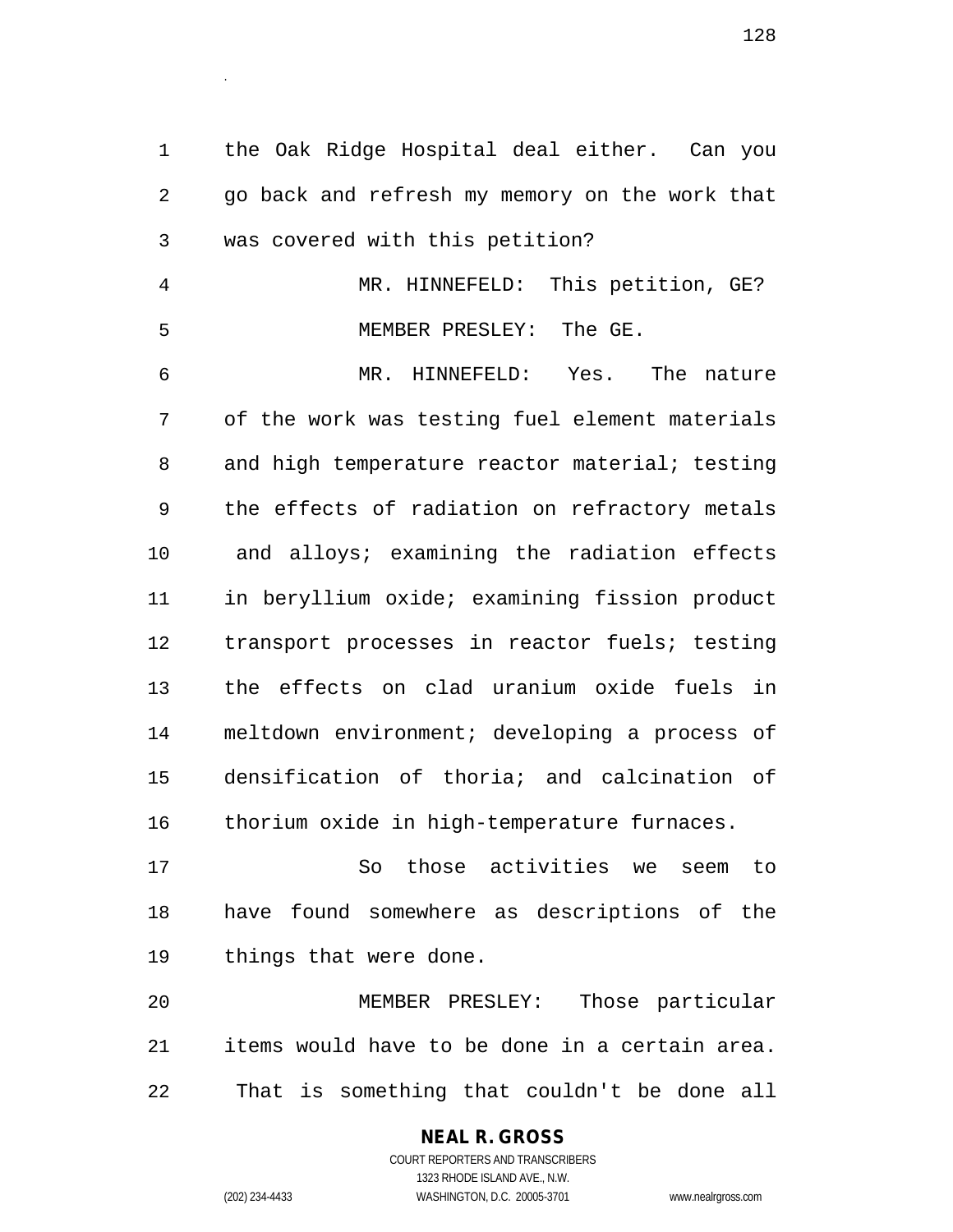over that plant.

.

| 2  | MR. HINNEFELD: Right.                          |
|----|------------------------------------------------|
| 3  | MEMBER PRESLEY: I mean, by nature              |
| 4  | of that work, that has got to be done in a     |
| 5  | pretty defined area, enclosed area. I would    |
| 6  | like to see additional work on this. I don't   |
| 7  | think this is -- we owe this to the taxpayers. |
| 8  | CHAIRMAN MELIUS: Josie?                        |
| 9  | MEMBER BEACH: I need to borrow a               |
| 10 | microphone.                                    |
| 11 | CHAIRMAN MELIUS: And then Wanda.               |
| 12 | Go ahead.                                      |
| 13 | MEMBER BEACH: I recall that at                 |
| 14 | our Manhattan meeting in February that we had  |
| 15 | asked the 250-day Work Group to look at this   |
| 16 | issue. And I don't think that --               |
| 17 | CHAIRMAN MELIUS: I don't think                 |
| 18 | they did.                                      |
| 19 | MEMBER BEACH: We haven't done                  |
| 20 | that.                                          |
| 21 | CHAIRMAN MELIUS: Right.                        |
| 22 | MEMBER BEACH: So I am wondering                |
|    | <b>NEAL R. GROSS</b>                           |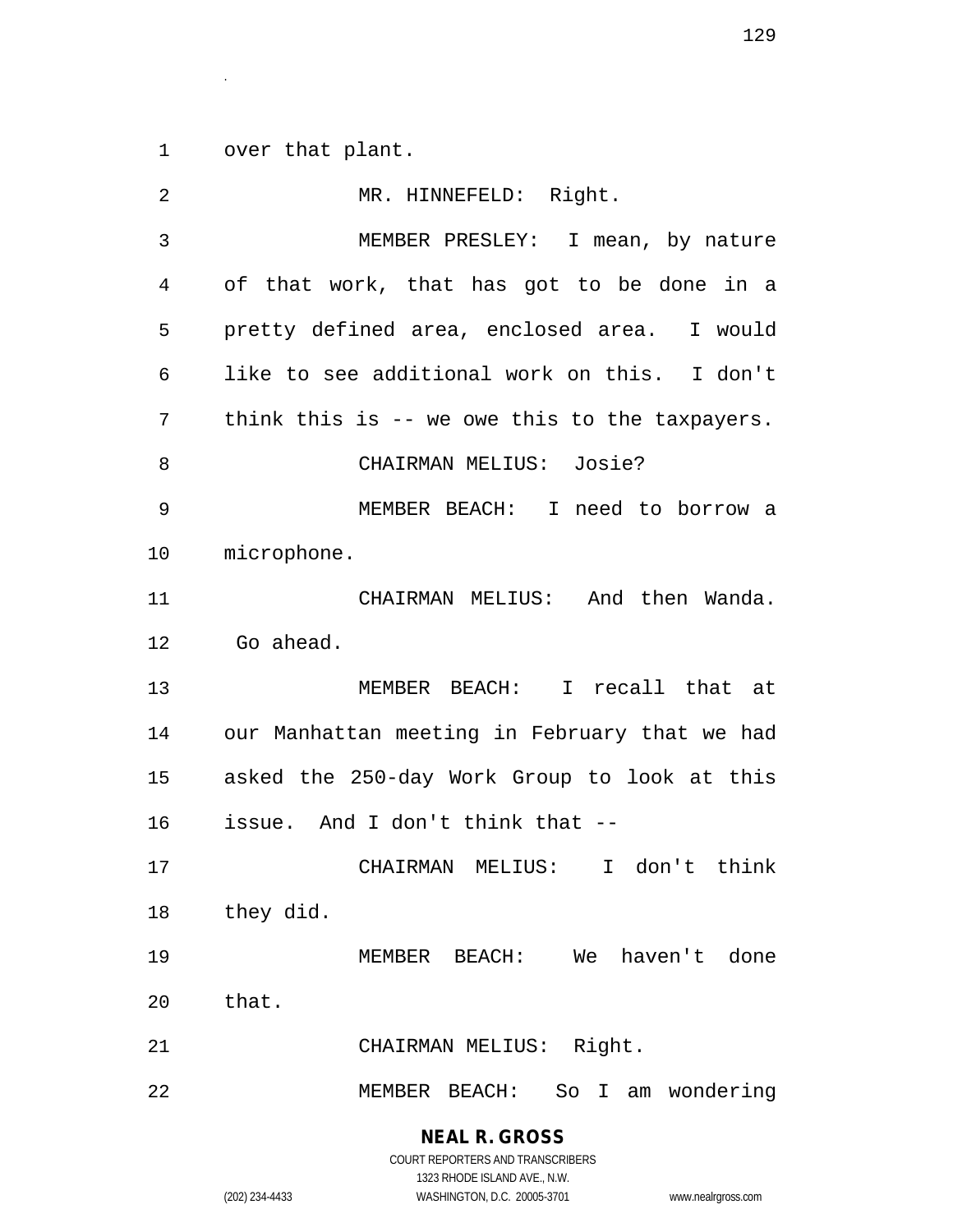.

if we need to just keep that in mind.

| $\overline{2}$ | CHAIRMAN MELIUS: Yes. I mean,                 |
|----------------|-----------------------------------------------|
| $\mathfrak{Z}$ | that is an option for the SEC evaluation. I   |
| 4              | think we first were going to have, as I       |
| 5              | recall, was for NIOSH to go back and gather   |
| 6              | some more information first and think about   |
| 7              | it. I think it was that.                      |
| 8              | Wanda and then Henry.                         |
| $\mathsf 9$    | MEMBER MUNN: Stu made a reference             |
| 10             | to the fact that they have pretty decent      |
| 11             | records regarding the amount of radioactive   |
| 12             | materials that were handled prior to and      |
| 13             | following this particular period.             |
| 14             | MR. HINNEFELD: Actually, I didn't             |
| 15             | mean to imply that.                           |
| 16             | MEMBER MUNN: Oh, well. I got the              |
| 17             | impression that at least you had better       |
|                | 18 records.                                   |
| 19             | MR. HINNEFELD: I think we may                 |
| 20             | have had more information about the           |
| 21             | radioactivities before and after than during. |
| 22             | MEMBER MUNN: I guess my primary               |

#### **NEAL R. GROSS**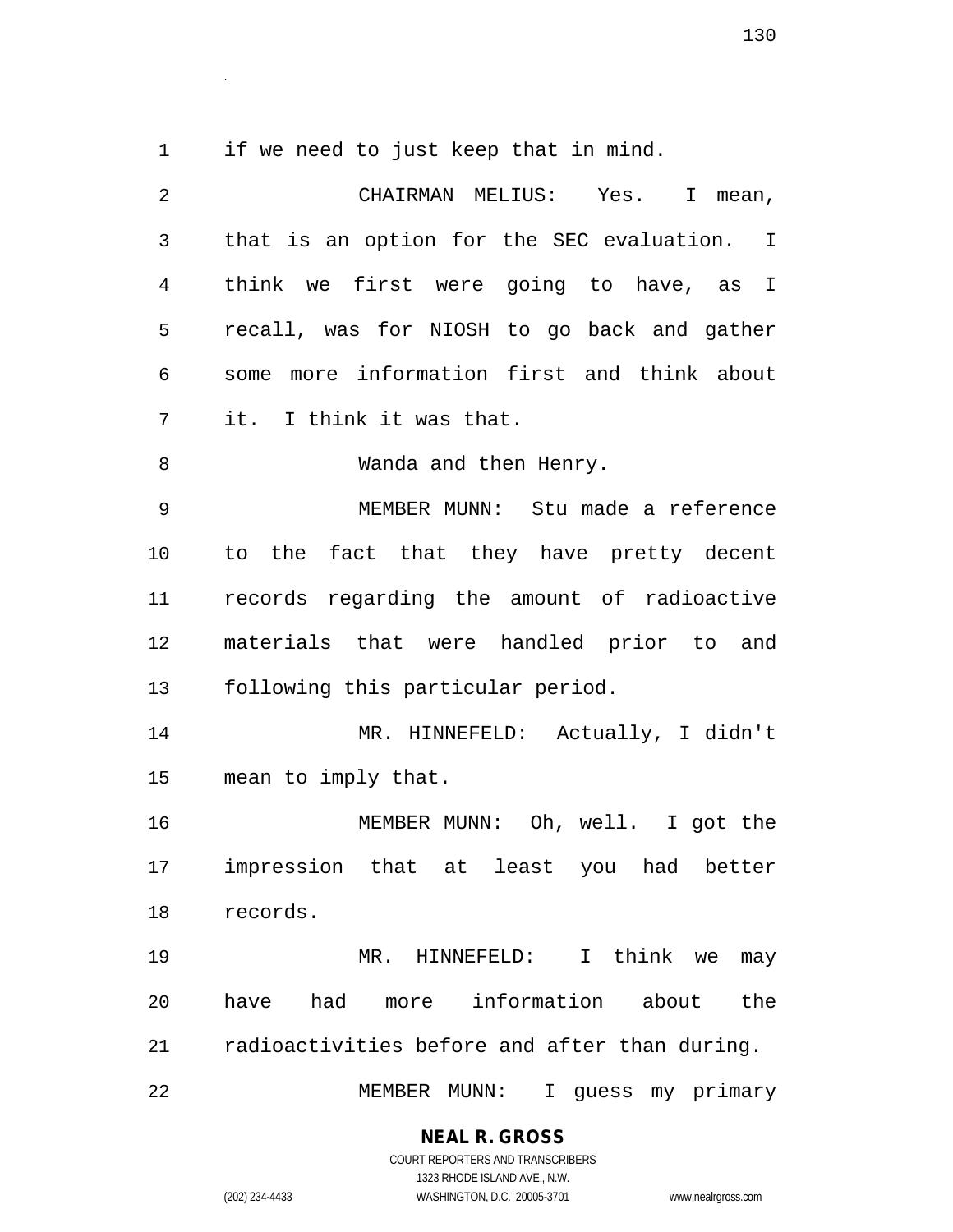concern derives from the fact that GE is not a novice to this type of activity. Quite to the contrary. For example, they operated the entire Hanford Site for a number of years and were very instrumental in the early health physics programs.

 It is really difficult to imagine that so few records were kept of that period that we can't even -- I guess I can almost understand how we would not have a handle on source-terms because of the secrecy of the projects that were involved. But it seems unreasonable that they have such a small amount of bioassay data. Of the folks that you have spoken to, especially the people that you have interviewed personally, have you gotten any feel from them as to why there would have been such a paucity of data?

 MR. HINNEFELD: It could be that that particular division in GE that did this work actually moved to the UK and that then the records might be there. And that might be

#### **NEAL R. GROSS**

.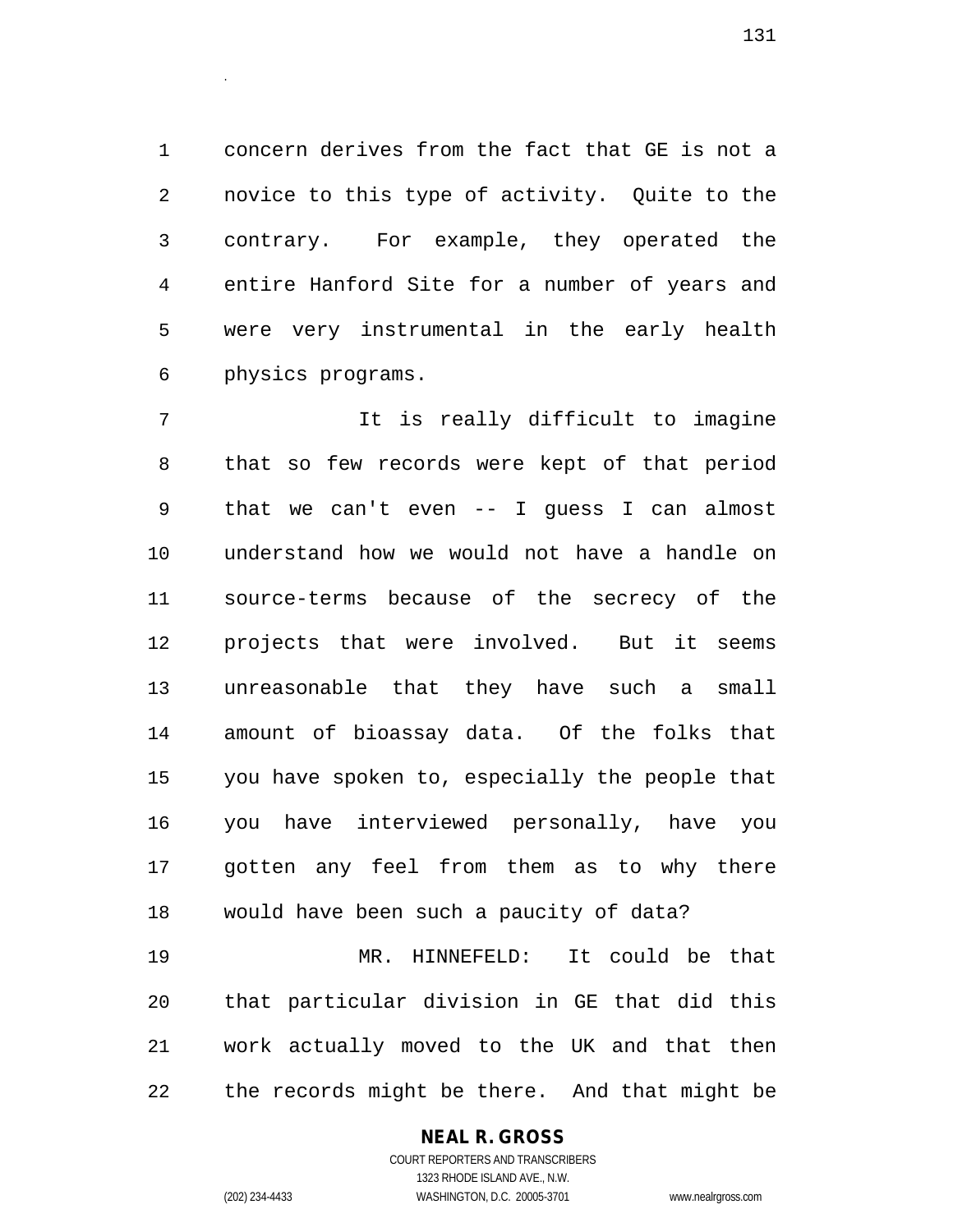the records that we were unable to get from the UK. That might be the case. MEMBER MUNN: Do we have fairly significant evidence of that? MR. HINNEFELD: No. I think that is  $-$  MEMBER MUNN: It is just a possibility. MR. HINNEFELD: That is a possibility. It is anecdotal. 11 MEMBER MUNN: Okay. And I am

 MR. HINNEFELD: Well, I know we interviewed the radiation safety officer from GE for some period of time. Okay, so the

> COURT REPORTERS AND TRANSCRIBERS 1323 RHODE ISLAND AVE., N.W. (202) 234-4433 WASHINGTON, D.C. 20005-3701 www.nealrgross.com

**NEAL R. GROSS**

.

 gathering, from the few number of personal interviews that you had, that you actually don't have much in the way of management, worker, employee, survivor data, whether there are claimants or not who could help contribute to this. You don't have a lot of people that you have identified that could give you helpful information.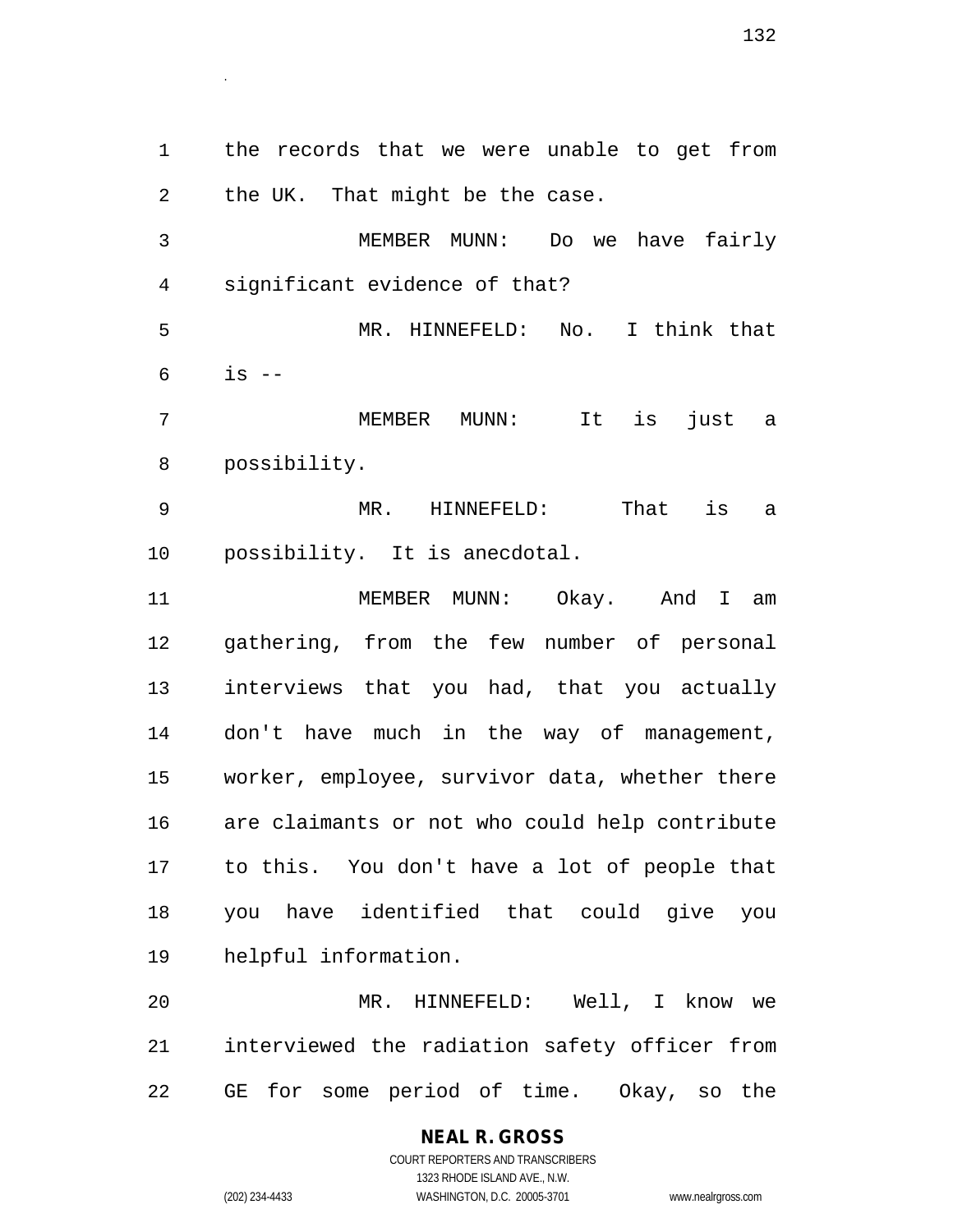radiation safety officer for that entire period we did interview.

.

 MEMBER MUNN: I am wondering, out loud I guess, whether there is not a larger pool of potential expert testimony that we could have that would give you a better feel with respect to source-terms.

 This is no longer classified data, and they must have had some idea of how much material was coming in and going out. Clearly, they handle a lot of radioactive material. Clearly, they were doing crucial work at the time, Cold War stuff that was really important to everybody and, understandably, very secretive.

 But now that it is no longer secretive, it is hard to imagine, out of that body of potential claimants that you have, even non-claimants, that there aren't a larger group of people that we could be talking to, trying to tie down some better information with respect to being able to define this

#### **NEAL R. GROSS**

COURT REPORTERS AND TRANSCRIBERS 1323 RHODE ISLAND AVE., N.W. (202) 234-4433 WASHINGTON, D.C. 20005-3701 www.nealrgross.com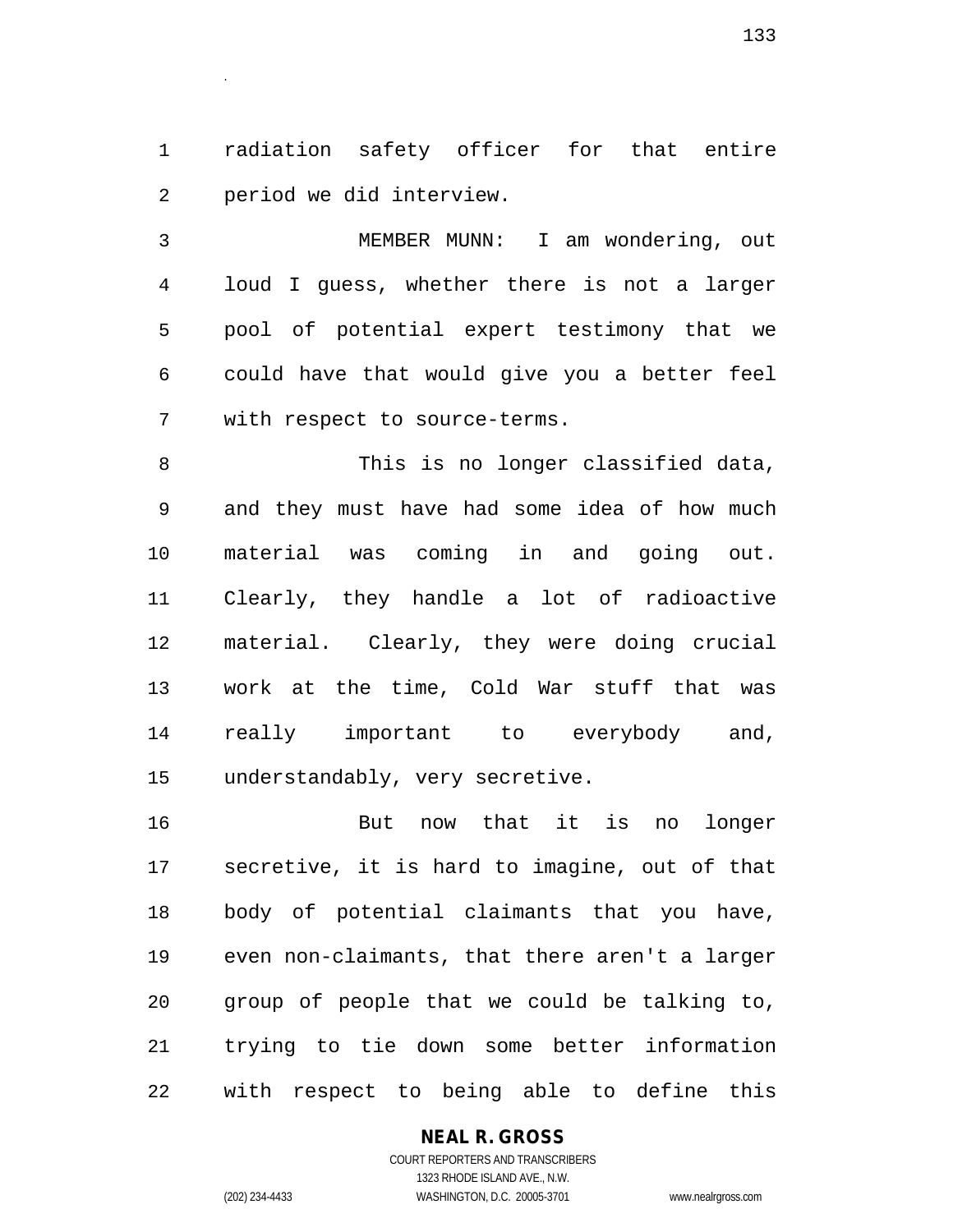class a little better.

.

| 2  | I would like to<br>MR. DARNELL:                |
|----|------------------------------------------------|
| 3  | point out that -- my name is Peter Darnell. I  |
| 4  | am a health physicist working with GE          |
| 5  | Evendale. With ATL and our contractor ORAU,    |
| 6  | we are still working on contacting unions to   |
| 7  | find out more information.                     |
| 8  | Currently, we have been through                |
| 9  | two union -- had interviews with two unions.   |
| 10 | And what we did basically was have a large     |
| 11 | group discussion where I facilitated that      |
| 12 | group to try to get the workers to focus in on |
| 13 | the two buildings, C and D, and the work       |
| 14 | period '61 through '70.                        |
| 15 | Basically, the workers themselves              |
| 16 | argued between themselves on who was there,    |
| 17 | who wasn't there, what controls were there,    |
| 18 | what controls were not there. The knowledge    |
| 19 | within the two unions we have spoken with is   |
| 20 | very spotty. More concern from them and more   |
| 21 | talk about the health and safety issues was    |
| 22 | for chemical, rather than radiological.        |

**NEAL R. GROSS**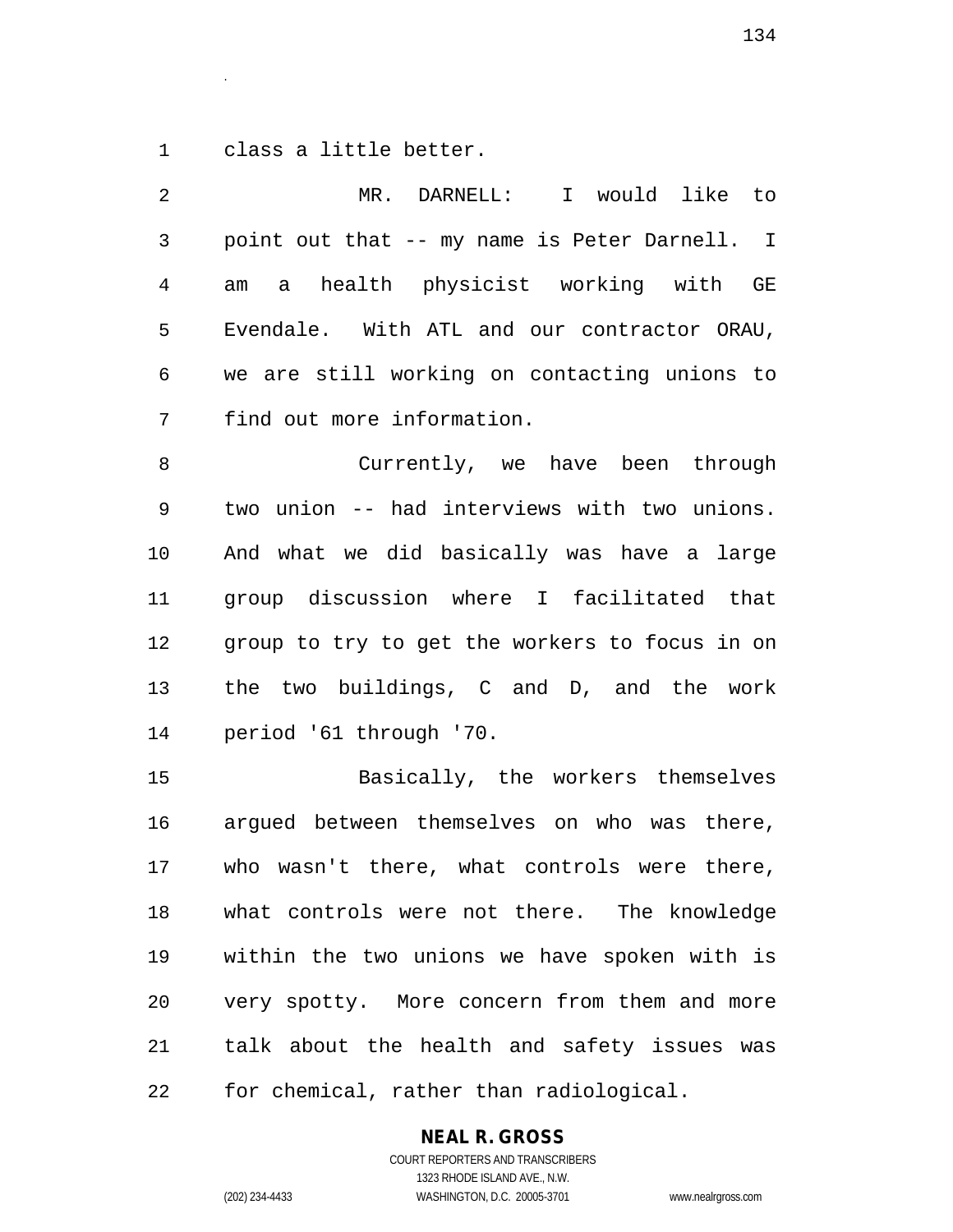I don't believe -- the workers at this period don't really appear to have a good knowledge of the radioactive materials they were working around or working with. The only exception to that were some of the maintenance personnel that were there that talked about moving different materials that were used in Buildings C and D throughout the remainder of the site.

 Basically, at GE, if you use something in C and D, where the radiological work was going on, it was moved to wherever it was needed throughout the site. So it just, what the union said to us reinforced the idea that there was no real control on who could access it, or the materials that were in the project where that was controlled later on.

 MEMBER MUNN: And your radiation control officer tells the same story, that there was no radiation control.

 MR. DARNELL: Well, his initial interview told us that there was great

> **NEAL R. GROSS** COURT REPORTERS AND TRANSCRIBERS 1323 RHODE ISLAND AVE., N.W. (202) 234-4433 WASHINGTON, D.C. 20005-3701 www.nealrgross.com

.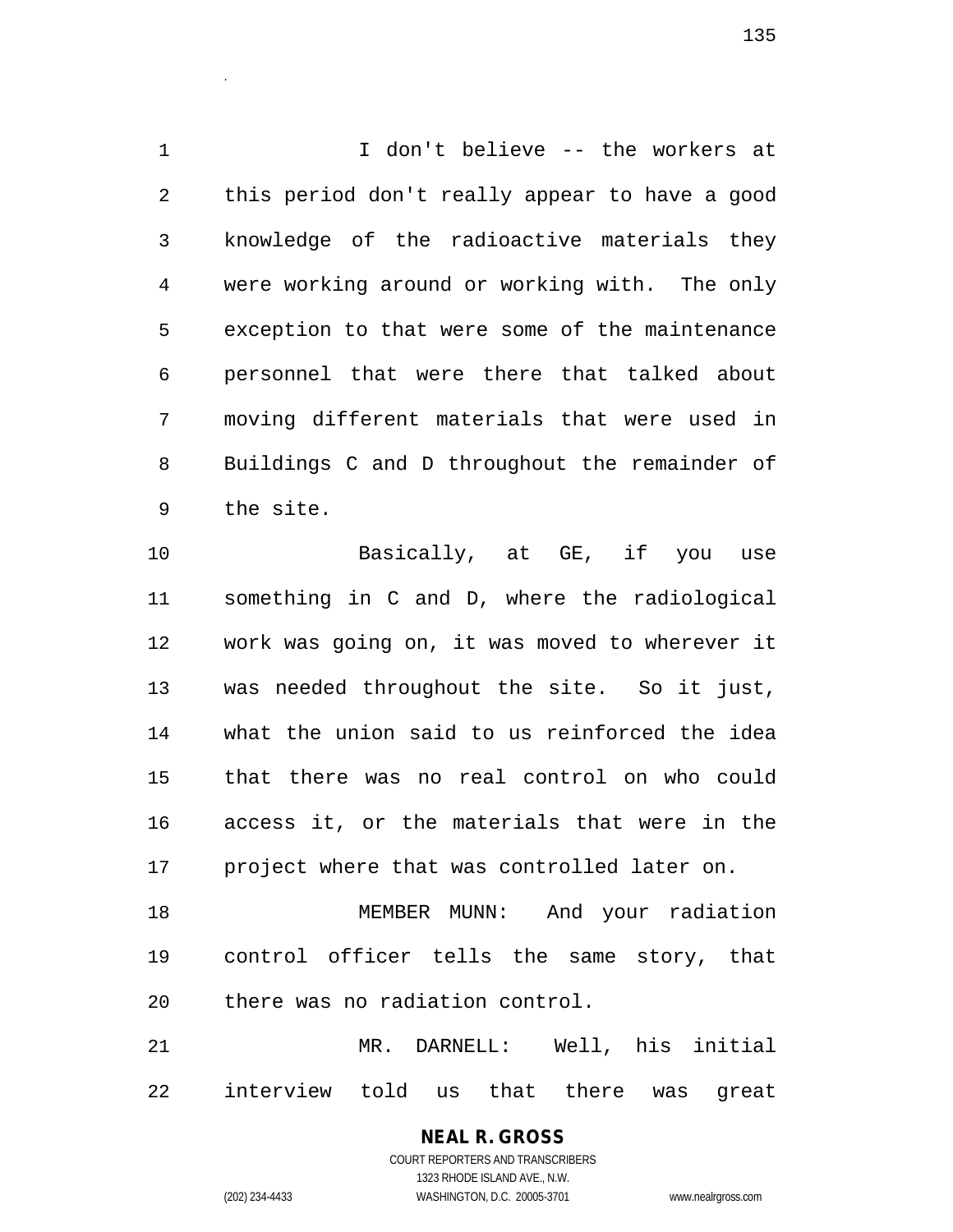controls. And then he would remember that the secretaries were working in the loft above the areas where the radiological work was going. And then after a little while, he remembered some contamination incidents that people were walking through until they found it.

 Basically, he reinforced the idea that the controls there, while not lax for the times, were not up to the standards that we would expect now.

 MEMBER MUNN: And I am still kind of pushing this point, I know, but it seems to me that we need a lot more information from the people who were there. And certainly, if the records have gone off somewhere else, and they probably do exist but if we can't get to them, they have no value, before we simply cast the broad net over everyone who walked in the gate during that period of time, it would seem wise that we make further effort to attempt to identify the kind of employment records and the kind of job titles, as well as

#### **NEAL R. GROSS**

COURT REPORTERS AND TRANSCRIBERS 1323 RHODE ISLAND AVE., N.W. (202) 234-4433 WASHINGTON, D.C. 20005-3701 www.nealrgross.com

.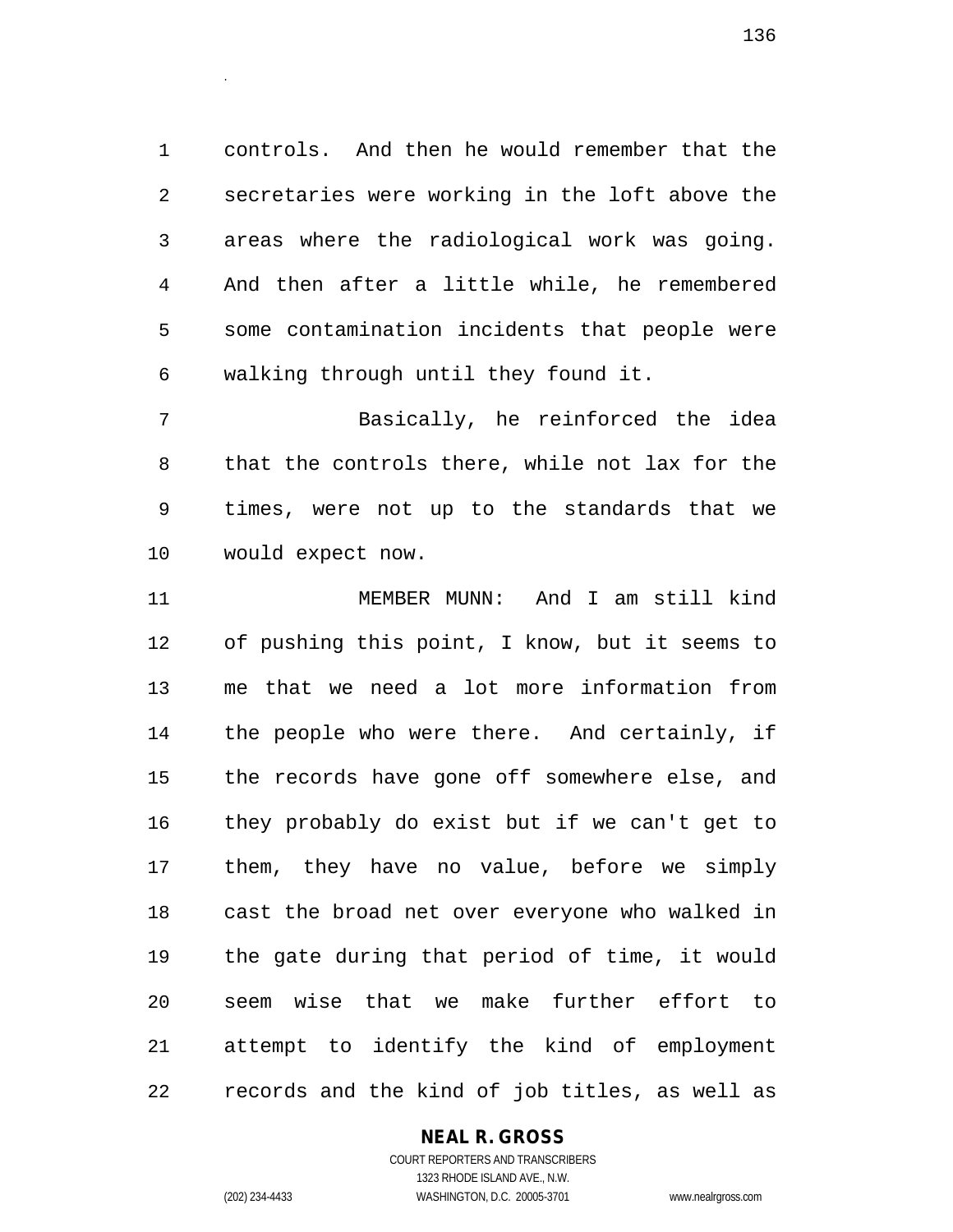individual people who could give you more than just the yes, I was there or no, I wasn't.

 Is there any plan to try to do that?

 MR. DARNELL: That work is ongoing. We are still trying to get in touch with the third union to get more information. Part of our problem is, is that the unions are not very willing to speak to us. They feel that they have already been working with NIOSH. That was actually for other projects and not for this. So we have had some uphill battles to get them to even talk to us.

 And then the workforce itself is not really interested in coming and having a meeting about this information and talking about what they did. Our last effort netted ten personnel that showed up and, I believe, five of the people that showed up were actually the current union officers. We got very few that want to come and talk to us.

MEMBER MUNN: You do have

## **NEAL R. GROSS**

.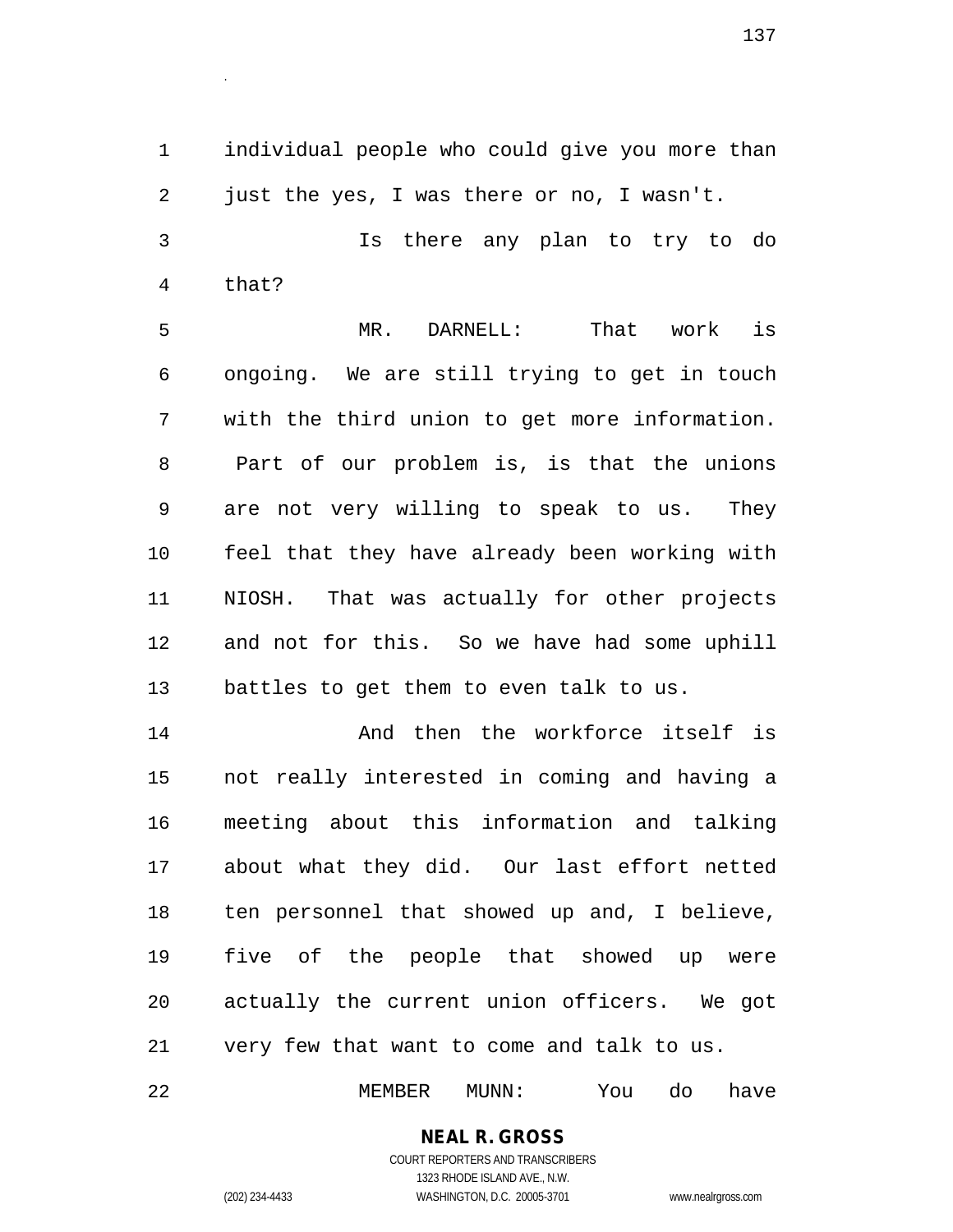employment record information. Right? You know people who work there. You have names. MR. DARNELL: We have contacted

those people.

.

 MEMBER MUNN: All of them? No, I am not talking about just union members. You know, plants like this, plants all over this complex are made up not just of union members and not just of management. They are made up of a great many individuals who are non-union, non-management people who have technical information that could assist you.

 My question is don't we have information about other people who worked -- all of the people who worked at that plant must be of record to GE, regardless of whether their dose records and things of that sort are being moved. Surely, GE knows who worked there during that period.

 MR. HINNEFELD: Well, we have not pursued the employment roster for this period. And we rarely pursue the employment roster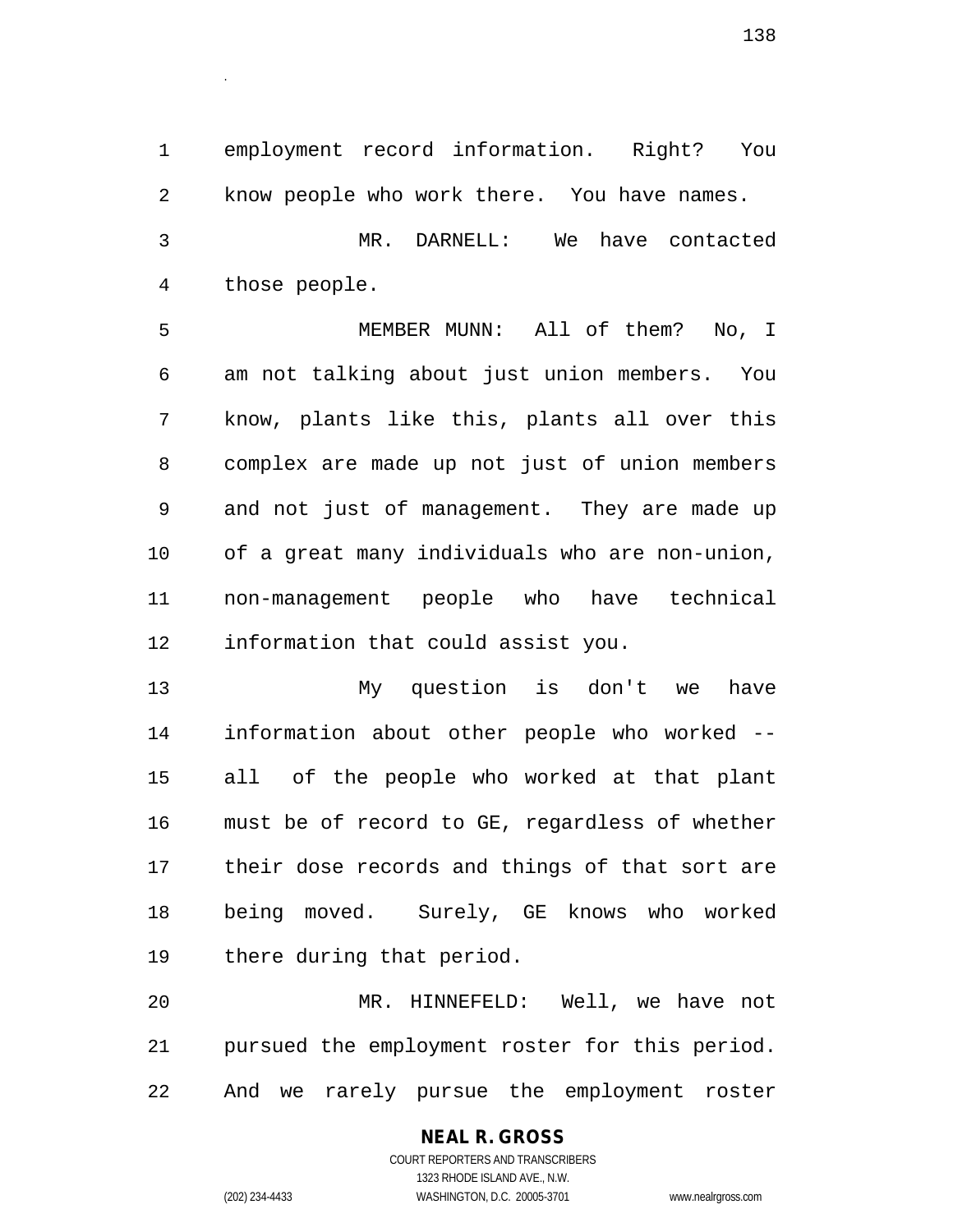from a site.

.

| 2            | MEMBER MUNN: Yes, I understand                 |
|--------------|------------------------------------------------|
| $\mathsf{3}$ | that. That is why I am pushing the point, I    |
| 4            | guess, Stu. I am not trying to be combative    |
| 5            | I am just trying to look for another<br>here.  |
| 6            | source of available information, given the     |
| 7            | large pool.                                    |
| 8            | HINNEFELD: So your thought<br>MR.              |
| 9            | is that the employment roster would<br>here    |
| 10           | provide us with enough information to identify |
| 11           | people who worked in the two buildings we are  |
| 12           | talking about in order to ask them.            |
| 13           | MEMBER MUNN:<br>Who would<br>have              |
| 14           | knowledge of people who worked there and who   |
| 15           | would have knowledge of the process that could |
| 16           | add to the information you already have,       |
| 17           | which, after you talk to them for a while, oh  |
| 18           | yes, there were secretaries upstairs. Oh yes,  |
| 19           | there were these incidents that occurred.      |
| 20           | There must be additional folks around who are  |
| 21           | not, who don't just jump out at us.            |
|              |                                                |

MR. HINNEFELD: Well, I don't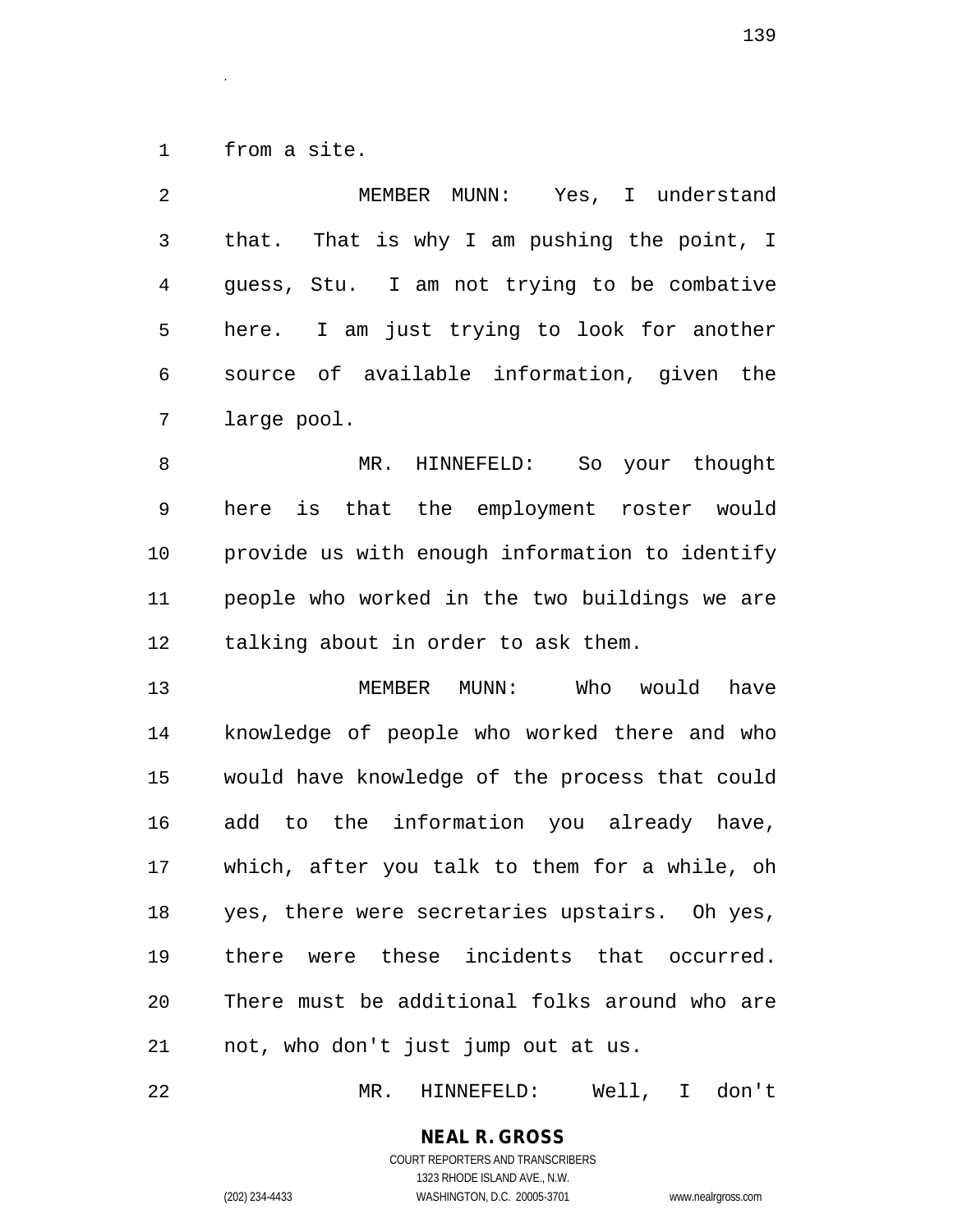doubt there are. I am really trying to figure out a way we can find them off the roster. What will be on that roster that will tell me these are people worth talking about to tell me about C and D -- MEMBER MUNN: Well, probably job

descriptions --

.

8 MR. HINNEFELD: -- of the, if there are 8,000 people on the roster.

 MEMBER MUNN: Well, a job description ought to help. Shouldn't it? MR. HINNEFELD: Well, it may or may not, but chances are, the same job descriptions were used across the whole project.

 MEMBER MUNN: Well, that's true. But it seems as though it is one thing we should pursue before we give up completely.

 MR. HINNEFELD: Okay, I want to try to summarize here.

 CHAIRMAN MELIUS: Well, don't summarize yet.

#### **NEAL R. GROSS** COURT REPORTERS AND TRANSCRIBERS

1323 RHODE ISLAND AVE., N.W. (202) 234-4433 WASHINGTON, D.C. 20005-3701 www.nealrgross.com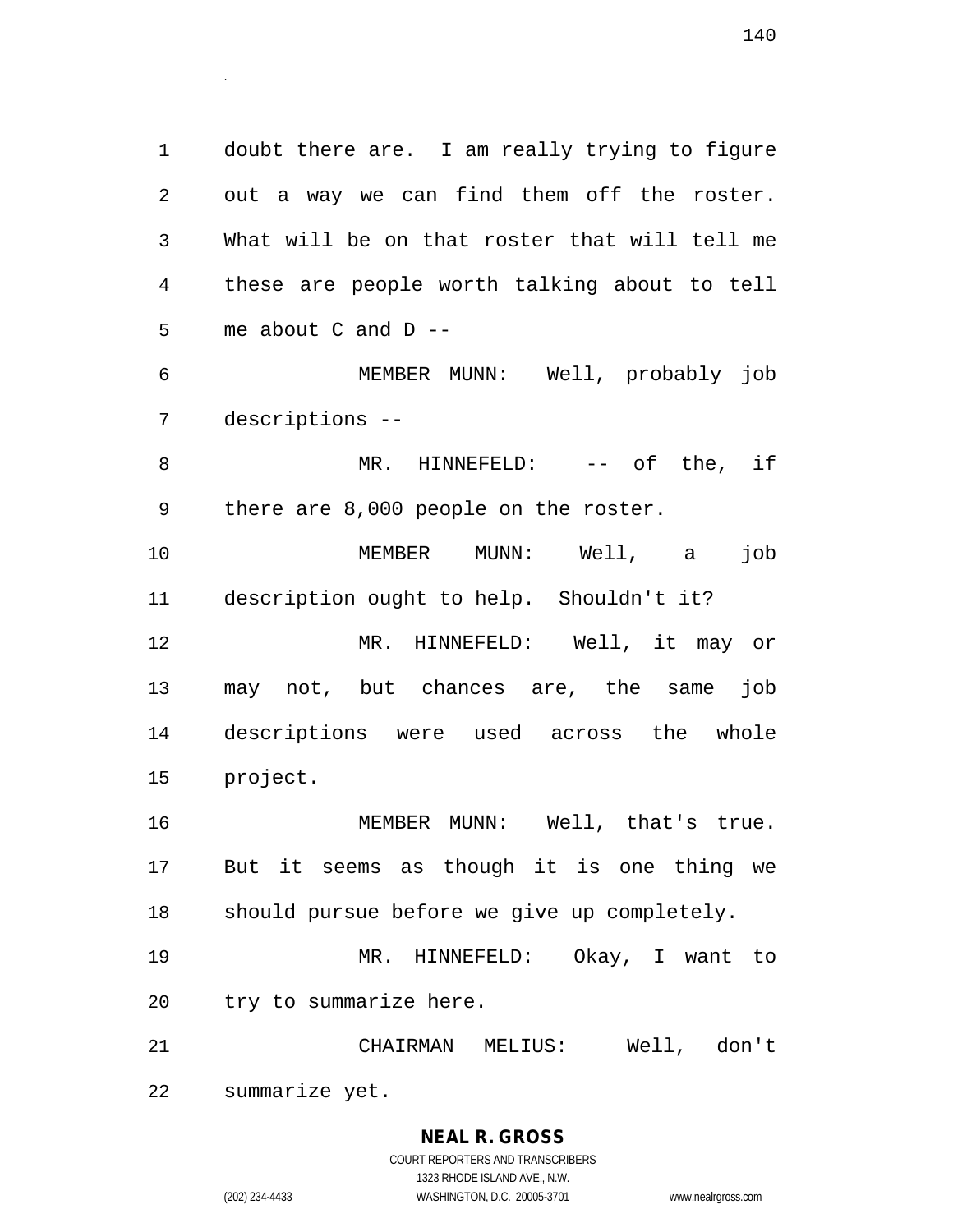MR. HINNEFELD: Okay, I won't summarize yet. Go ahead.

 CHAIRMAN MELIUS: There are other Board Members that have some questions. Let's hear from them. Henry?

 MEMBER ANDERSON: Yes, just briefly, I just wanted to respond to Paul's issue.

 And from my perspective, it would be very interesting to know of all of those people who would qualify who aren't filing claims, who don't get paid, those are probably the most harmed individuals than somebody who might apply but clearly was not exposed.

 So it will be interesting. We know how many claims have come through but we should also be able to estimate the populations that were there. You could easily apply a distribution of death to estimate how many of the various cancers would have occurred. And I would guess that of those, probably a very small percentage have actually

#### **NEAL R. GROSS**

COURT REPORTERS AND TRANSCRIBERS 1323 RHODE ISLAND AVE., N.W. (202) 234-4433 WASHINGTON, D.C. 20005-3701 www.nealrgross.com

.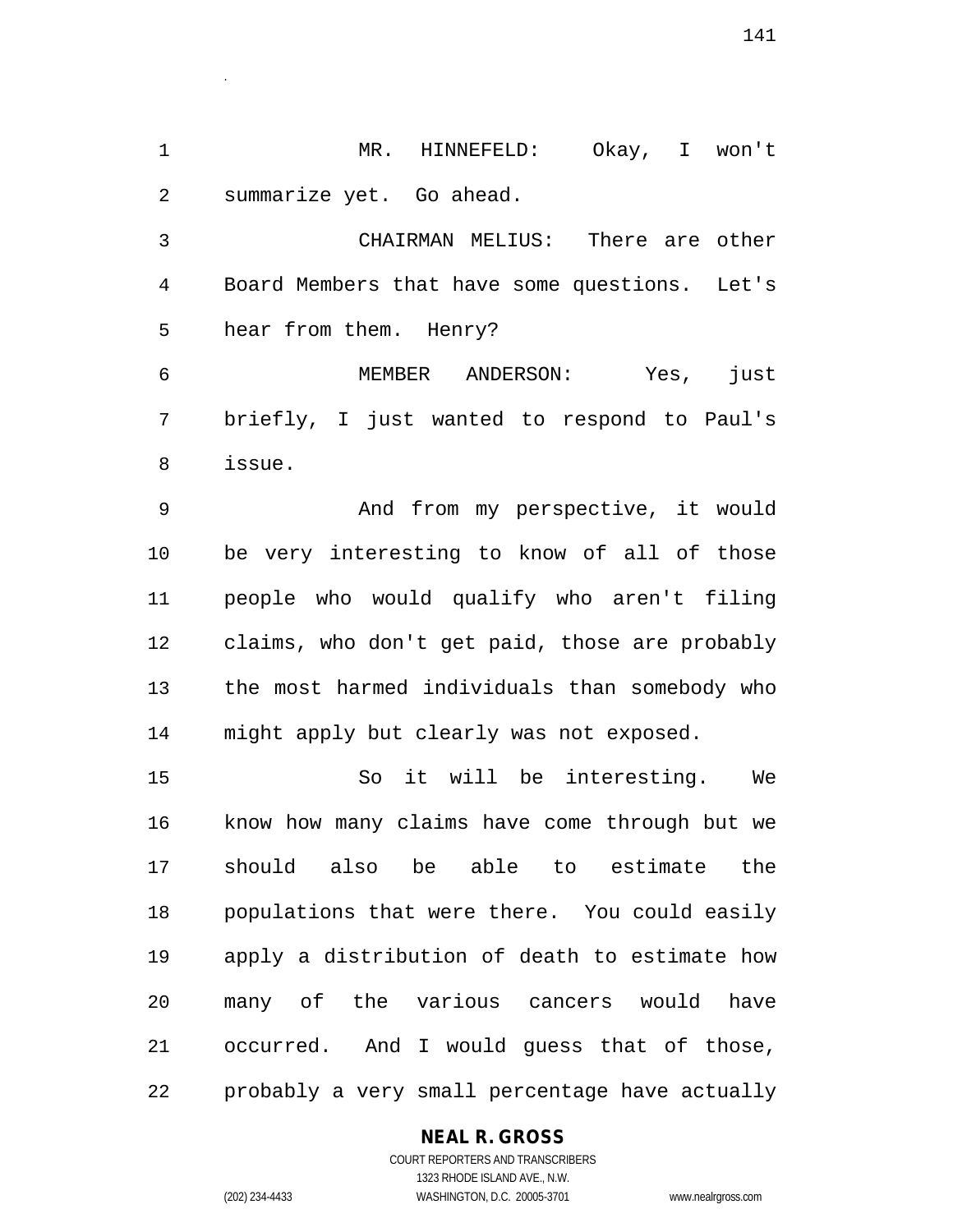applied and gotten into the program because anyone who was somewhat older back in the '40s and the '50s who would qualify, you are now talking about grandchildren because the person has long died and nobody remembers what they did and they haven't heard about the program and they have moved around the country.

8 So I think there is probably more people who would be compensated who aren't filing a claim than those who would file a claim that we might feel as being a wrongful claim. So I think that is really an area I would say we need to push more on the outreach to find those individuals. Because simply qualifying an SEC, nobody starts receiving checks in the mail without having to have first heard about it, file a claim, organize their material, go through the process.

 So it is still, I think, a pretty narrow door that claims processes go through. MEMBER MUNN: Oh, but here we are talking about people in the '60s. We are not

#### **NEAL R. GROSS**

.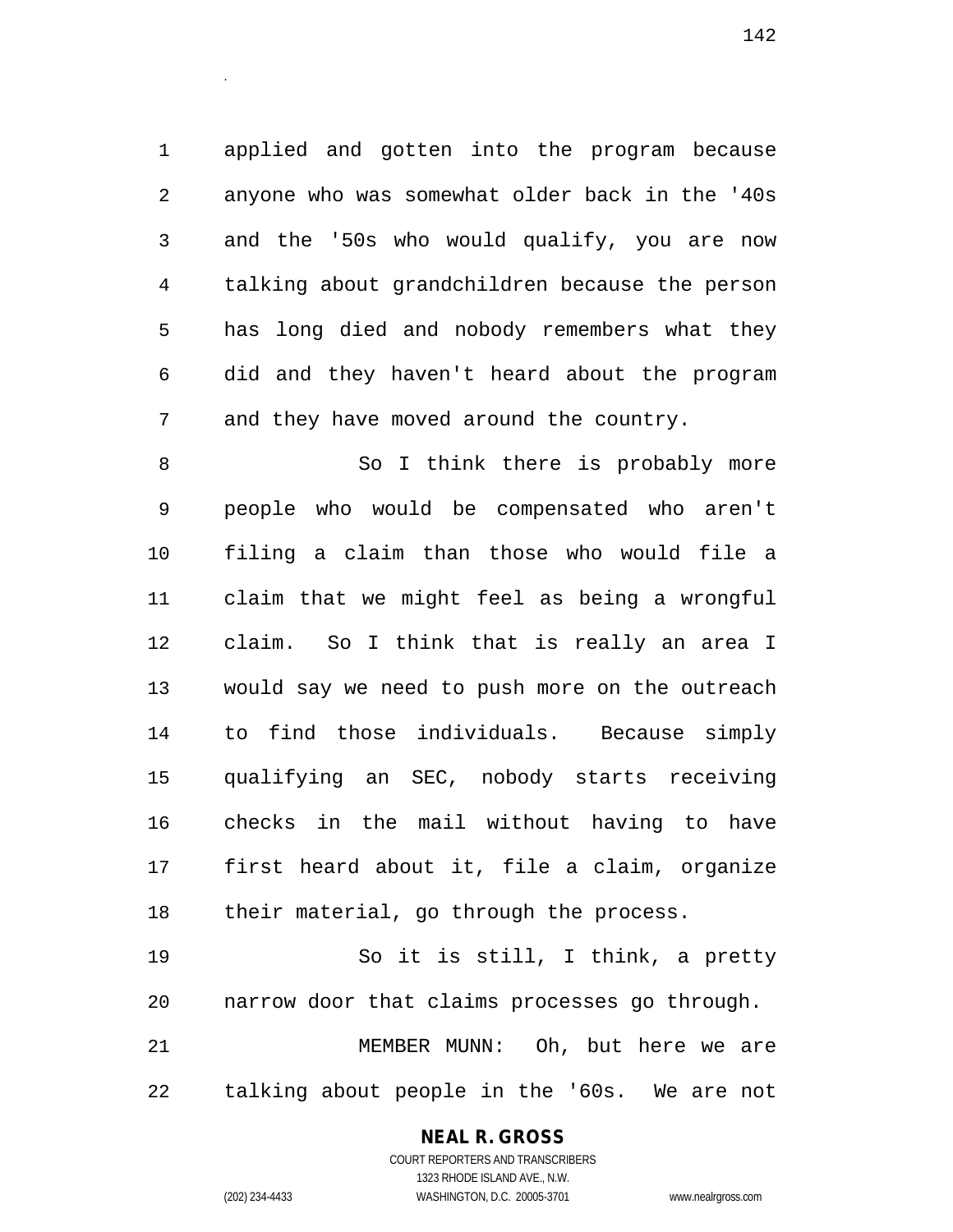talking about people in the '40s and '50s.

.

 MEMBER ANDERSON: Yes, but somebody who was 60 in 1960, that is now 50 years ago, that person would now be 110. MEMBER MUNN: Most of them were not 60. MEMBER ANDERSON: Well, but even 50. So now that person would be 100. Now if they were 40 in 1960, they're -- I am just saying the number of individuals who would have died of a compensable thing early in their life are long missed. So I am just saying we have to place our priorities on the people who really would qualify who we don't know about yet. And there is attempts to do outreach but it is very difficult and especially, like the

 individuals you are saying, try to find, who aren't in the union, who aren't in the management. How do they find out about these programs?

CHAIRMAN MELIUS: Well, there are

## **NEAL R. GROSS**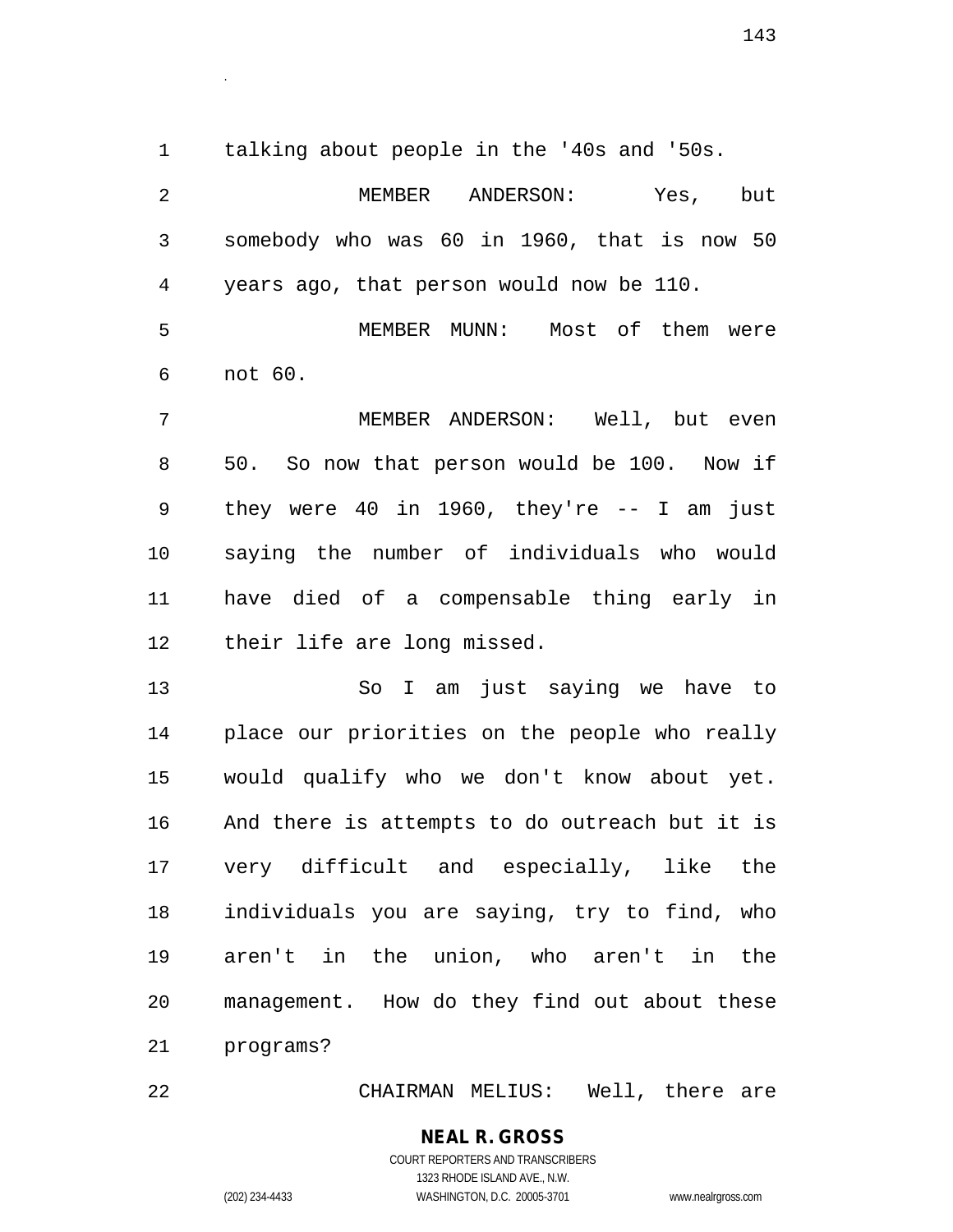some data on claims on the DOL presentation. MEMBER ANDERSON: Yes. CHAIRMAN MELIUS: So that provides some sense. MEMBER ANDERSON: Yes. CHAIRMAN MELIUS: And there is a significant number. I don't know what the time frame on those are, but we'll do that. Jim, did you have another question? MEMBER LOCKEY: Yes. Stu, in your summary of radiological data, one of 118 have internal monitoring data and 32 of 118 have external. Where did that data come from, just so I know? MR. HINNEFELD: That was GE. GE responds to our requests for radiological data, individual exposure reports. 19 MEMBER LOCKEY: Right. MR. HINNEFELD: We get a claim. We send them a request for individual exposure information. They send a response if they --

**NEAL R. GROSS**

.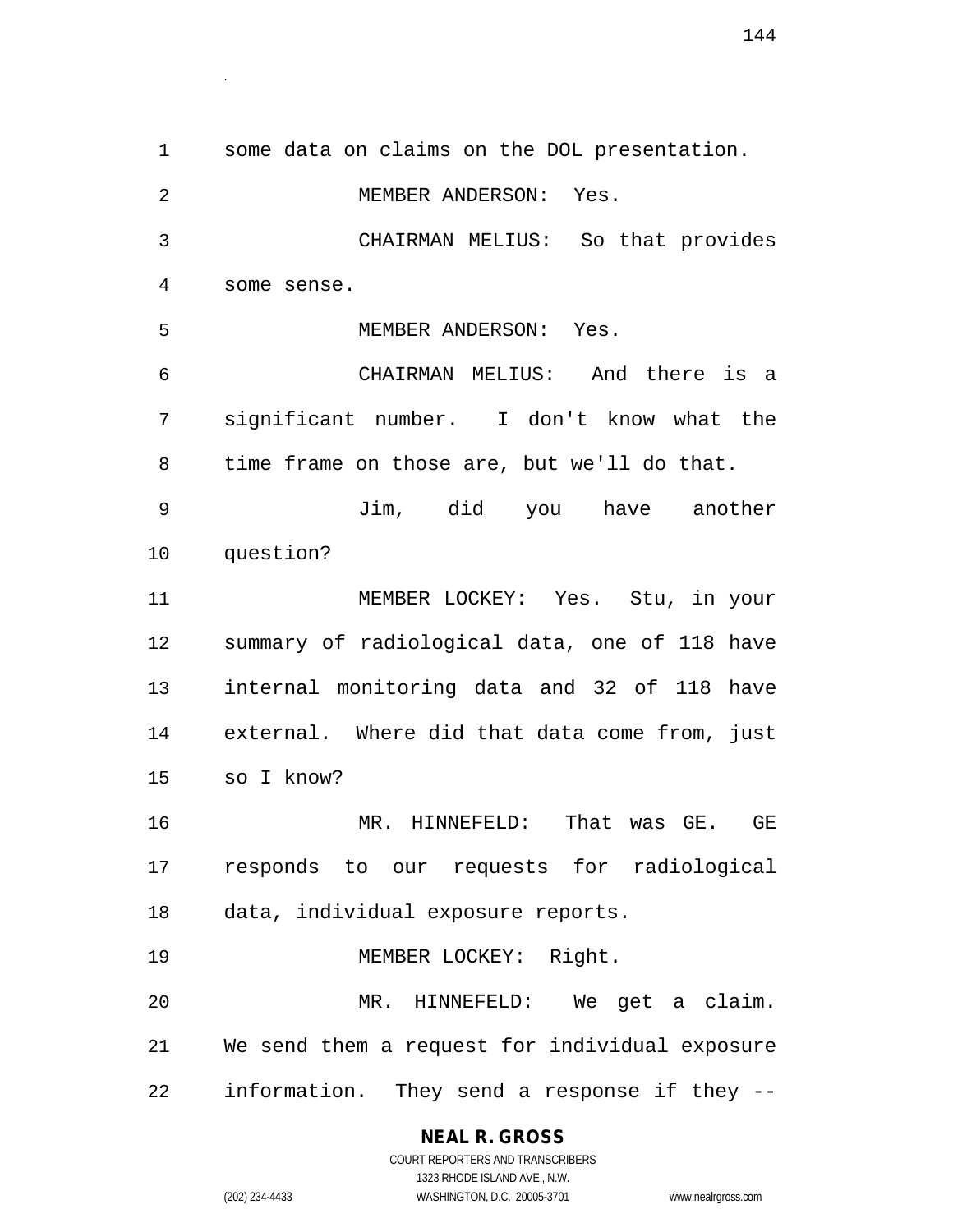with what they find.

.

 MEMBER LOCKEY: And how does that compare with other sites where you are proposing -- MR. HINNEFELD: There are AWEs who have no record of radiation exposure as seen by employees. So we don't get anything from some AWEs. For a DOE site like INL, we get a response every time, and most of them have radiological monitoring data. 11 12 I mean, it is hard to identify a typical one. 13 MEMBER LOCKEY: One more question. The 8,000 figure, that represents total employment at the Evendale site. Is that correct? MR. HINNEFELD: That is the way it was represented to us by the Public Information Office. MEMBER LOCKEY: Okay, thanks. CHAIRMAN MELIUS: Bob, you had another question?

# **NEAL R. GROSS**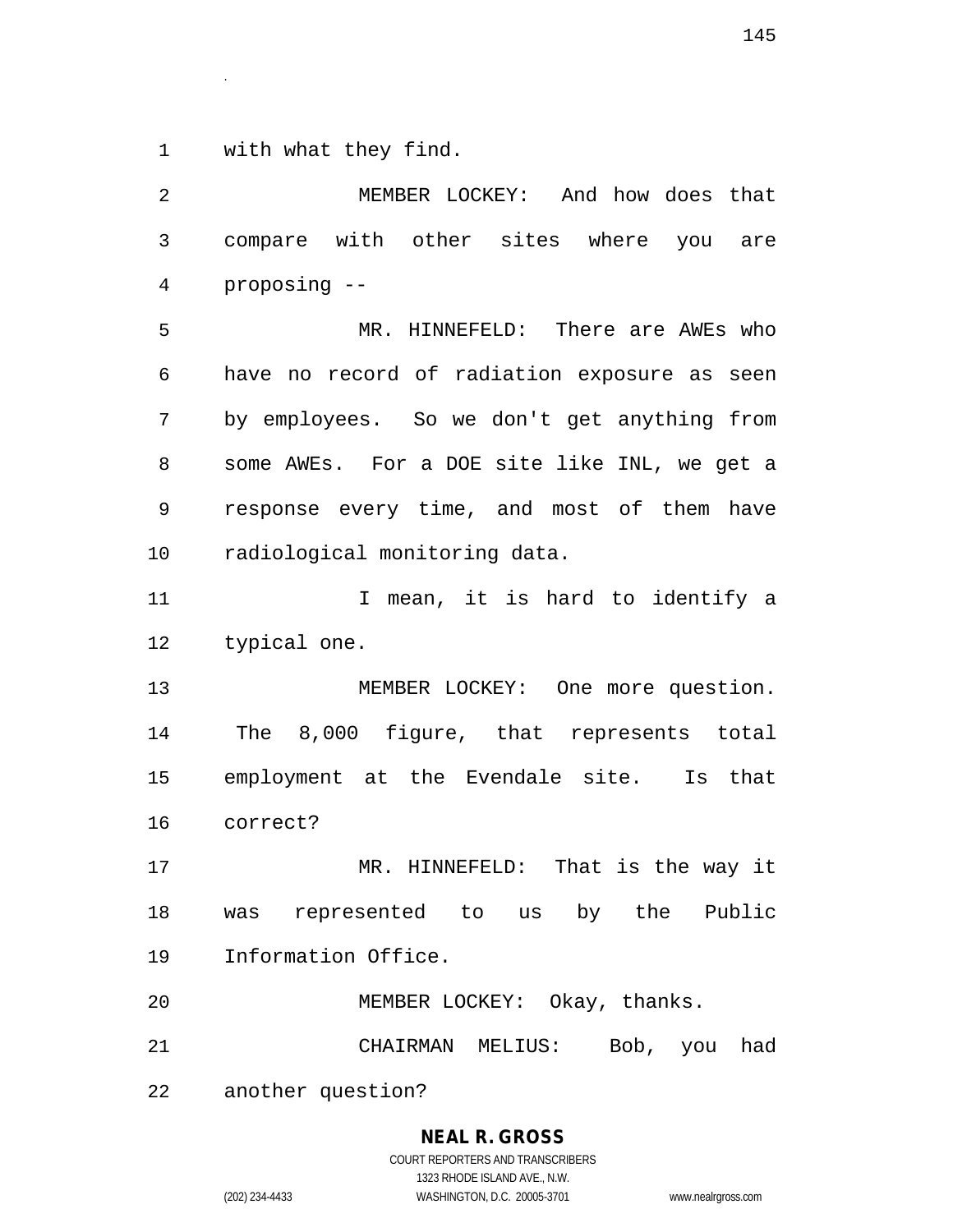MEMBER PRESLEY: Yes, I do. 1960 to 1970, this type of material didn't just come through the back door of this place. We kept up with it. There ought to be NMC&A records. There ought to be transportation records. This was the type of material that was not generated at GE. This stuff has got to come from somewhere. And there ought to be shipping records. There ought to be NMC&A records. There ought to be health physics records. I find it hard to believe that at that point in time there is nothing up there.

 And as far as employment, we ought to be able to come up with some type of health physics or rad techs or something that worked in this area with this material.

 MR. HINNEFELD: Okay, we did in fact find some NMC&A reports and transportation reports under data capture, and it's part of the documents we reviewed to try to assemble the story.

I don't know, you know,

**NEAL R. GROSS** COURT REPORTERS AND TRANSCRIBERS 1323 RHODE ISLAND AVE., N.W. (202) 234-4433 WASHINGTON, D.C. 20005-3701 www.nealrgross.com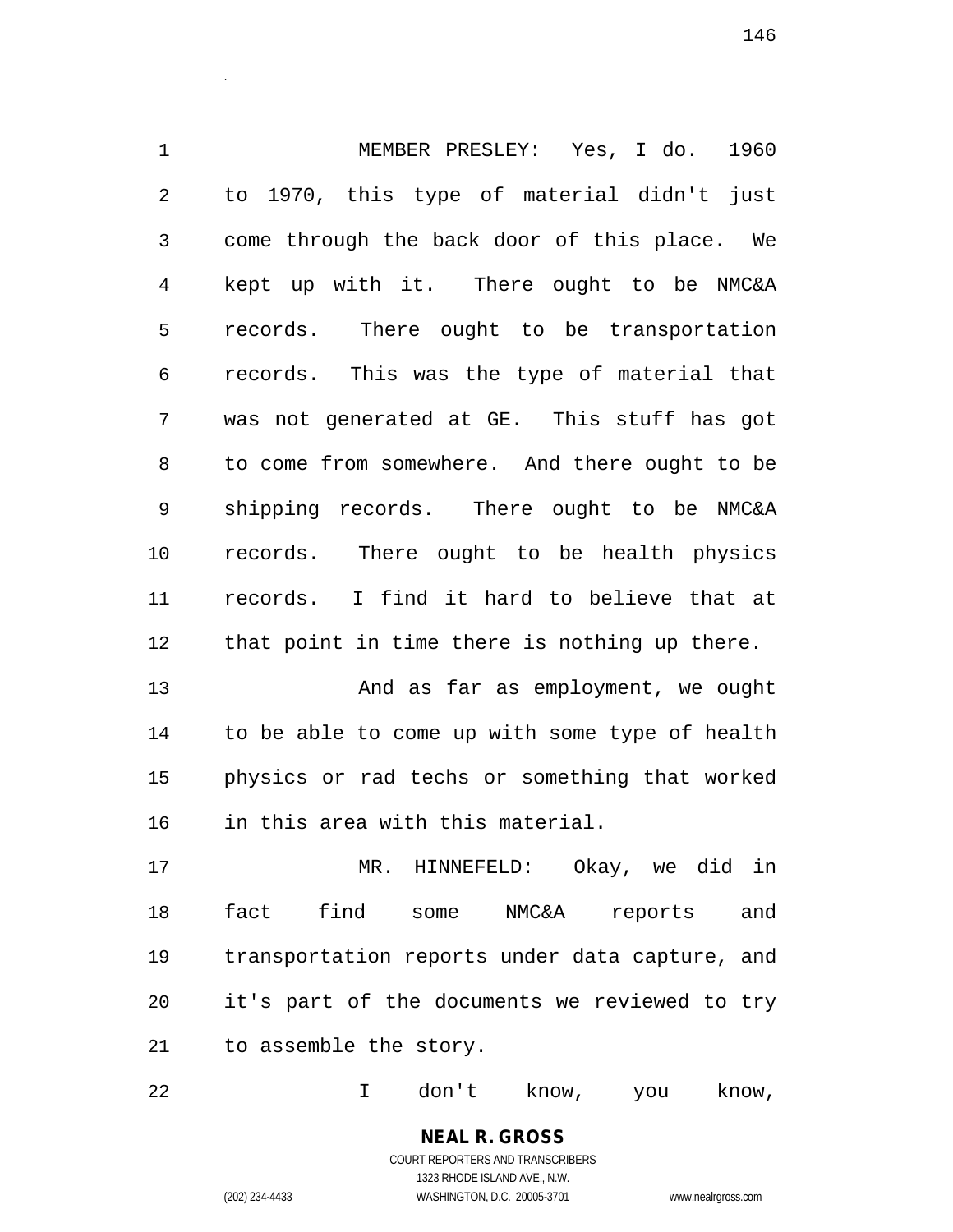presumably, we didn't get a complete set. We got what we were able to get.

 CHAIRMAN MELIUS: David. MEMBER RICHARDSON: I have, I guess, several points. I think this has been a useful discussion. Let's start off with Paul and

 Wanda's concerns that this is an extremely -- the proposed group, the proposed class is extremely large and you are recording numbers of about 8,000 workers. This is what I remembered from our previous discussion about this. When it was first put forward, it wasn't really clear how large this class was.

 In fact, I did a little bit of digging, and it is one of the largest employers in Ohio. I mean, in the 1950s they had 12,000, 13,000 workers. I mean, that is larger than, I think, the number of workers at INL. Today, it has got 7,500 workers on-site, and most of them are not doing radiation work. Most of them are working on the manufacture

# **NEAL R. GROSS**

COURT REPORTERS AND TRANSCRIBERS 1323 RHODE ISLAND AVE., N.W. (202) 234-4433 WASHINGTON, D.C. 20005-3701 www.nealrgross.com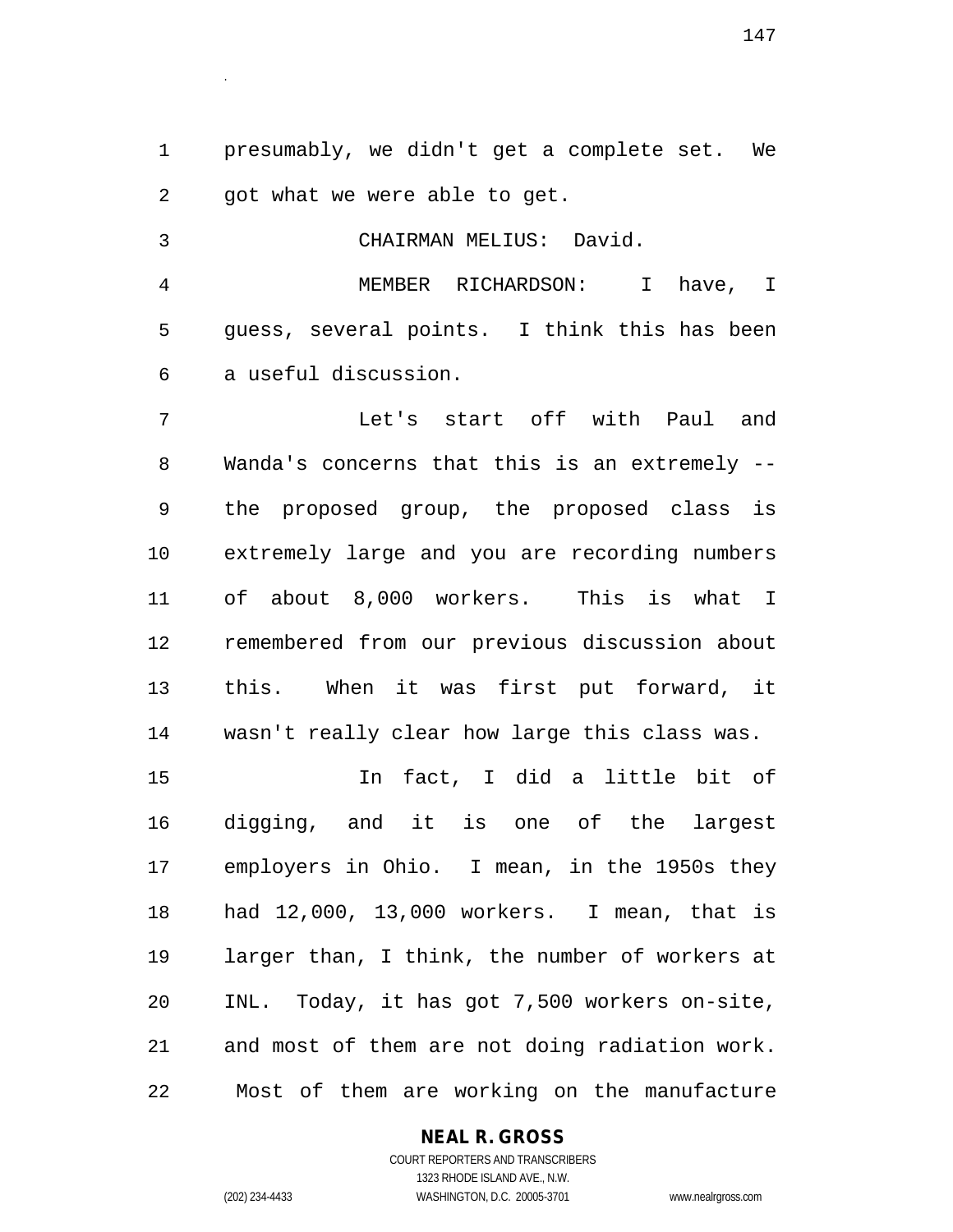of jet engines.

.

 And so one of my concerns in thinking about, well, you have got 100 -- I'm not quite sure -- 140 claims and you find a small amount of bioassay data for them. One interpretation of that is that most of them were not working in radiologically controlled areas, and they weren't in a bioassay monitoring program. That is at least one interpretation. That doesn't necessarily imply that there is a large amount of either missing bioassay data out there or an extremely incompetent health physics program which wasn't doing internal monitoring on people when they needed it. It may just be that the number of workers in the 1960s and '70s who were actually employed doing this work was a small fraction of the jet engine manufacturing going on by GE in Ohio, and 30 of them had dosimetry records, were badged. I mean, again, this may give us a sense that the large fraction of the workers, even among the

# **NEAL R. GROSS**

COURT REPORTERS AND TRANSCRIBERS 1323 RHODE ISLAND AVE., N.W. (202) 234-4433 WASHINGTON, D.C. 20005-3701 www.nealrgross.com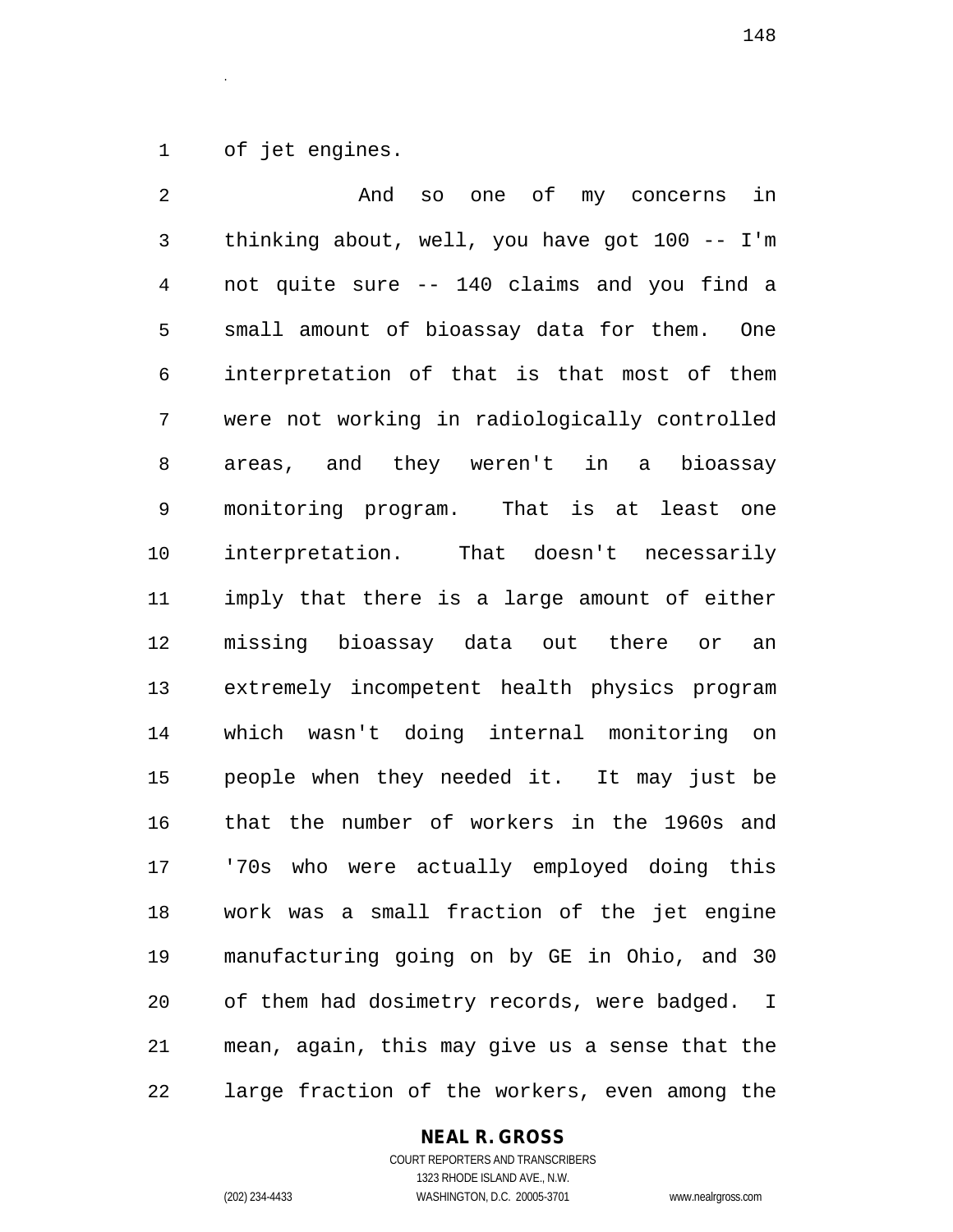claimants, were not in areas where they were within the HP program.

 I have to kind of agree. I can't imagine in the '60s and '70s that this work was not fairly well controlled. It seems somewhat implausible, and the descriptions of the problems that the health physics management was describing sounds similar.

 I mean, if you talk to people at Oak Ridge, for example, they would also say yes. There were periods where there was contamination outside that somebody walked through and we found that there were secretaries who were subsequently found not to be badged when they should have been badged. I mean, that is true throughout the complex. I think that there was an evolution over time of being more inclusive in the monitoring, but it doesn't mean that there wasn't a program in place.

 One, I had a question about looking at the employment records, something

> **NEAL R. GROSS** COURT REPORTERS AND TRANSCRIBERS 1323 RHODE ISLAND AVE., N.W. (202) 234-4433 WASHINGTON, D.C. 20005-3701 www.nealrgross.com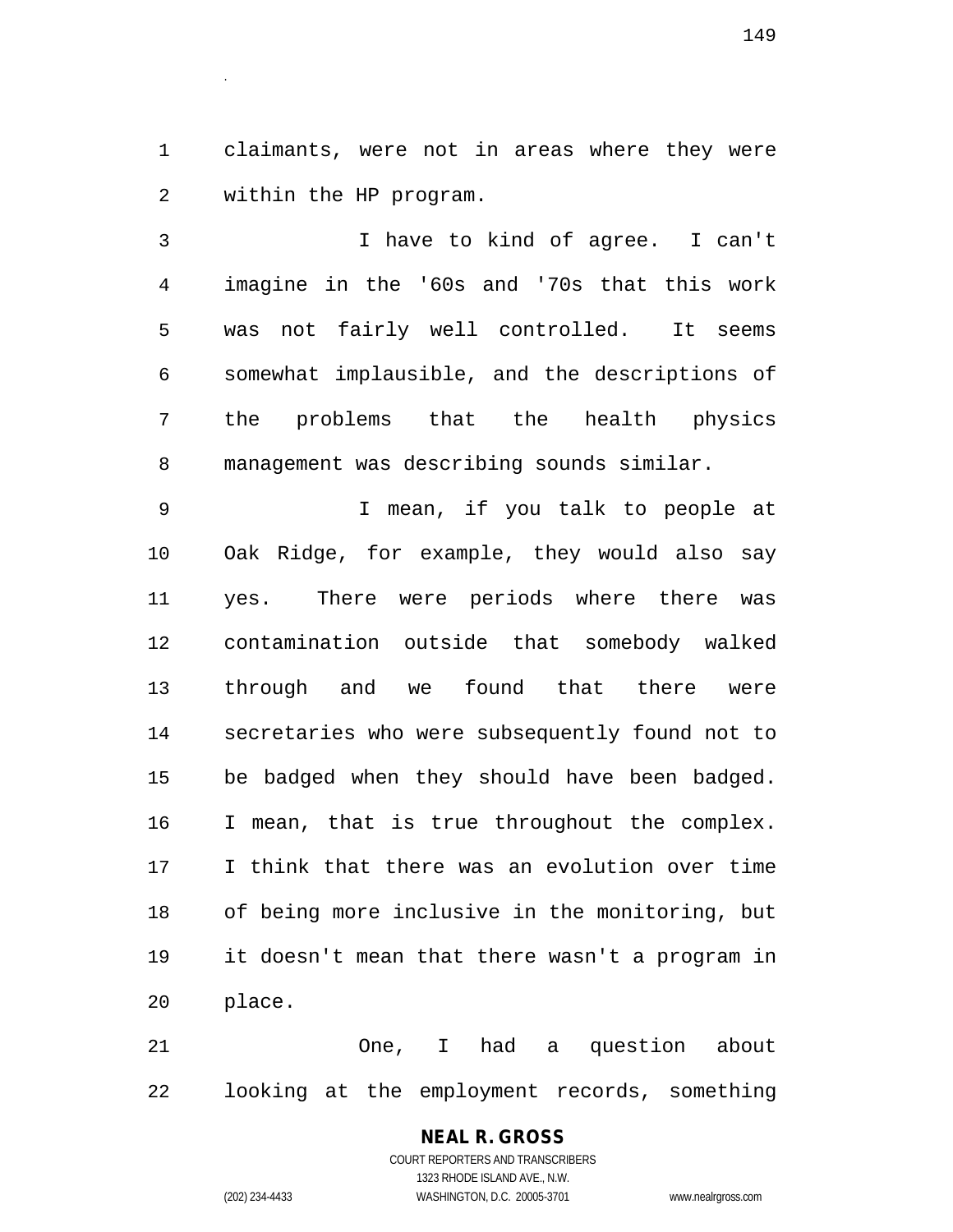else that we have done, as opposed to trying to get a full kind of roster of the workers there is to ask for the organizational charts. And then at other facilities, anyway, there's, aside from getting the payroll records, you can get year-by-year management charts or organizational charts with names of points of contact and that may be a useful place to start identifying. Again, this is the '60s and '70s. I think that there is reasonable chance that you would be able to contact some of these people.

**In reading over the document, one**  of the concerns I had was I thought it was very useful and yet I know you are having a hard time describing the process, but it would seem when you would talk to people, there should be some more recollection of, you know, are there hot cells there or some more description of what was going on. People had to have, I would think, be able to give a little bit more detail about what was going

# **NEAL R. GROSS**

COURT REPORTERS AND TRANSCRIBERS 1323 RHODE ISLAND AVE., N.W. (202) 234-4433 WASHINGTON, D.C. 20005-3701 www.nealrgross.com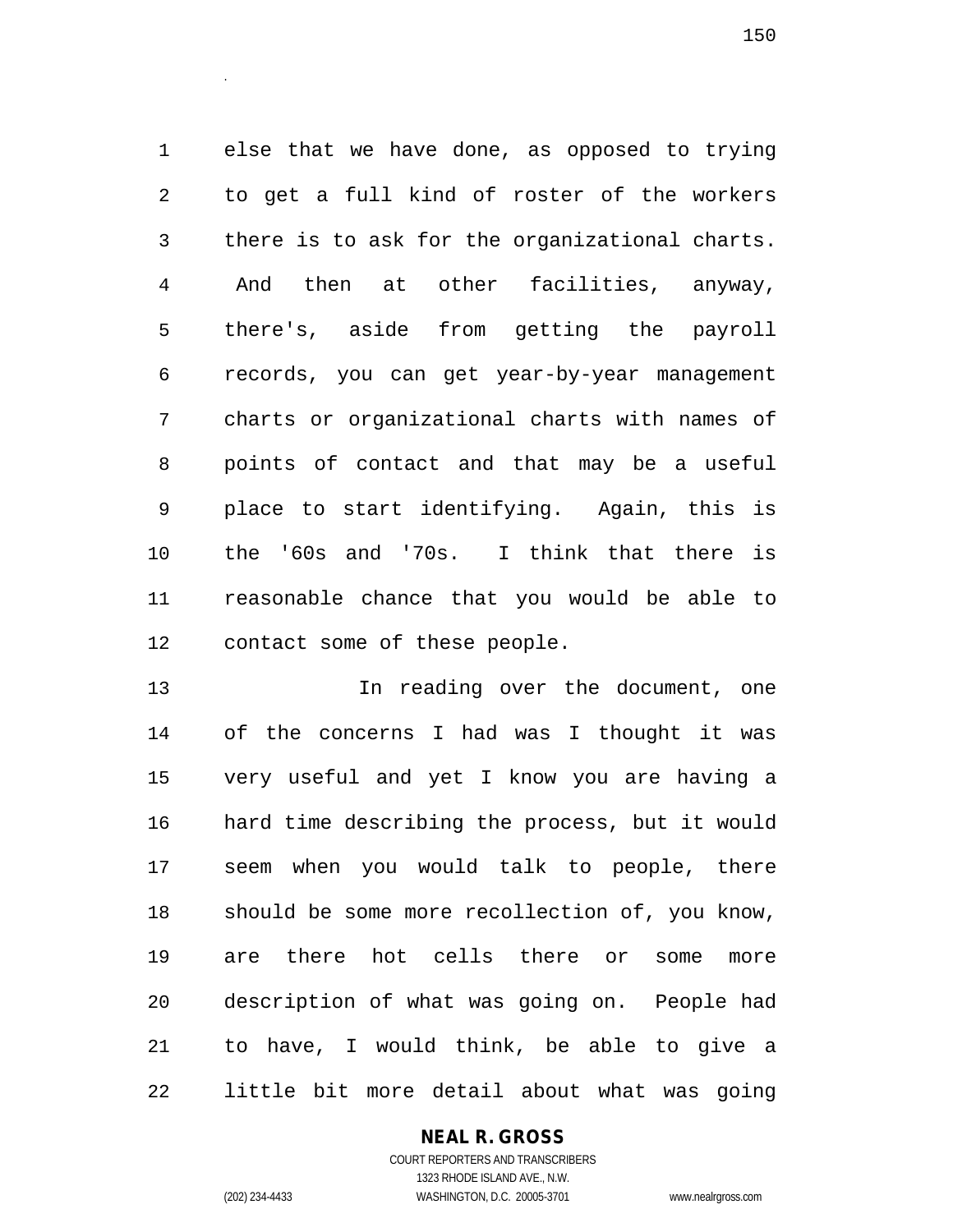on. Maybe not.

.

 MR. DARNELL: What we did -- this is Peter Darnell. What we did during these group discussions was have a led discussion. I would talk about access controls. And one person would get up and speak about how he remembered this. And somebody else would be shaking their head. And I would go to that person, what are you thinking about, and try to build upon the initial information that was given, once the first questions would get out. It was all led conversation. It was not, someone said something and then we went on to something else. We tried to get as much of the group in on every question that we asked that we could.

 I did bring the questions if anybody would like to take a look at them. But it was all directed to try to gather, try to encourage people to remember what was going on at the time. The unfortunate part of it is, is most of them remembered the Aircraft

# **NEAL R. GROSS**

COURT REPORTERS AND TRANSCRIBERS 1323 RHODE ISLAND AVE., N.W. (202) 234-4433 WASHINGTON, D.C. 20005-3701 www.nealrgross.com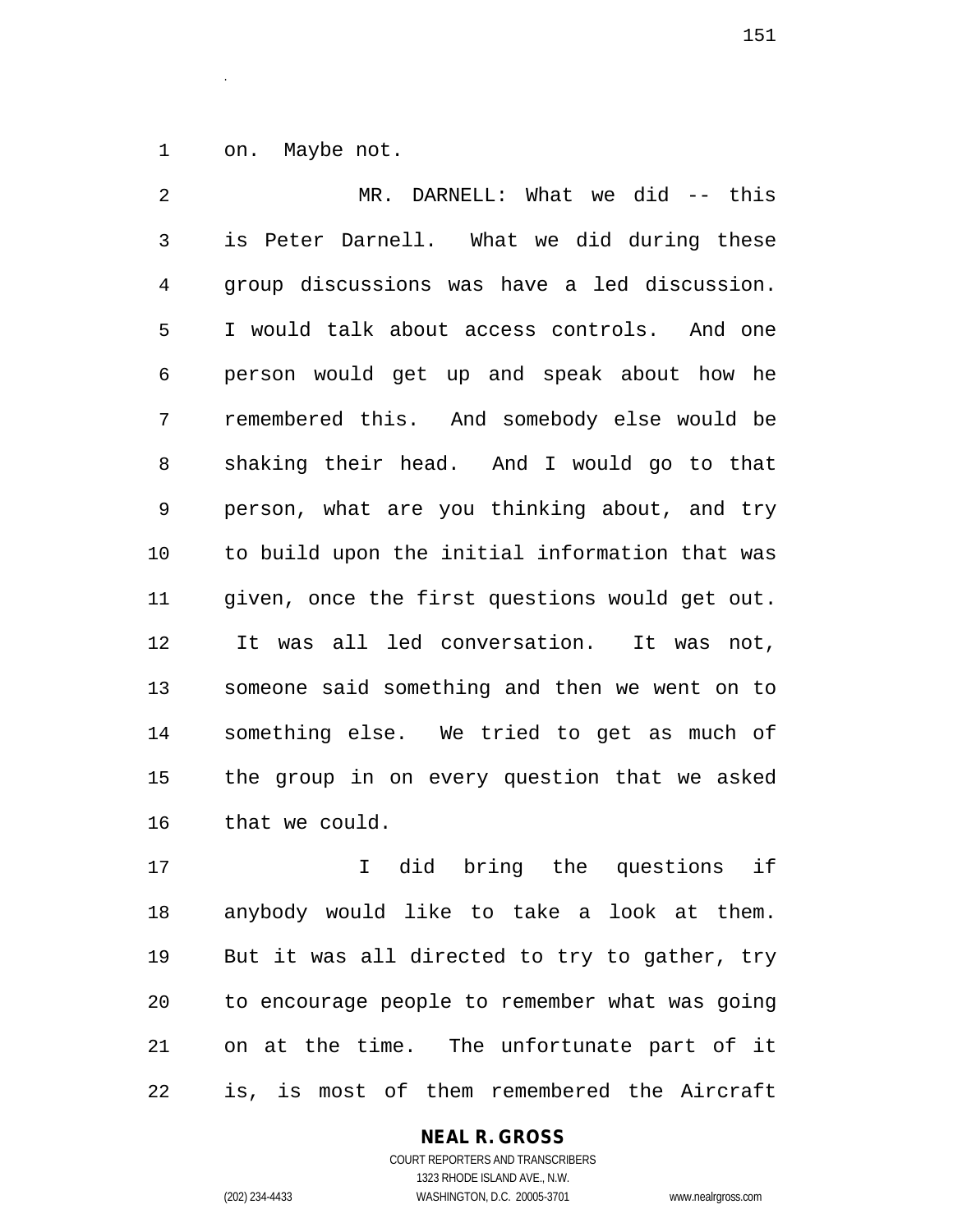Nuclear Propulsion Project, the ANP Project, which is prior to the covered period. That was the big thing that they remembered. That was the big thing that they talked about.

 The covered period was not much recollection no matter how much we directed. No matter how much we tried to bend the conversation to the covered period, there just wasn't a lot of recollection.

 CHAIRMAN MELIUS: All right, we will now go to the Board Members that are on the phone.

 MR. KATZ: So let me start with Mr. Gibson. Do you have questions? Mike, you may have put your phone on mute.

 MEMBER GIBSON: I have no questions at this time. There is a whole lot of side conversations going on on the phone line that is really making it hard to hear the Board meeting.

 MR. KATZ: I'm sorry. Your voice -- maybe you can start over. Your voice is

# **NEAL R. GROSS**

COURT REPORTERS AND TRANSCRIBERS 1323 RHODE ISLAND AVE., N.W. (202) 234-4433 WASHINGTON, D.C. 20005-3701 www.nealrgross.com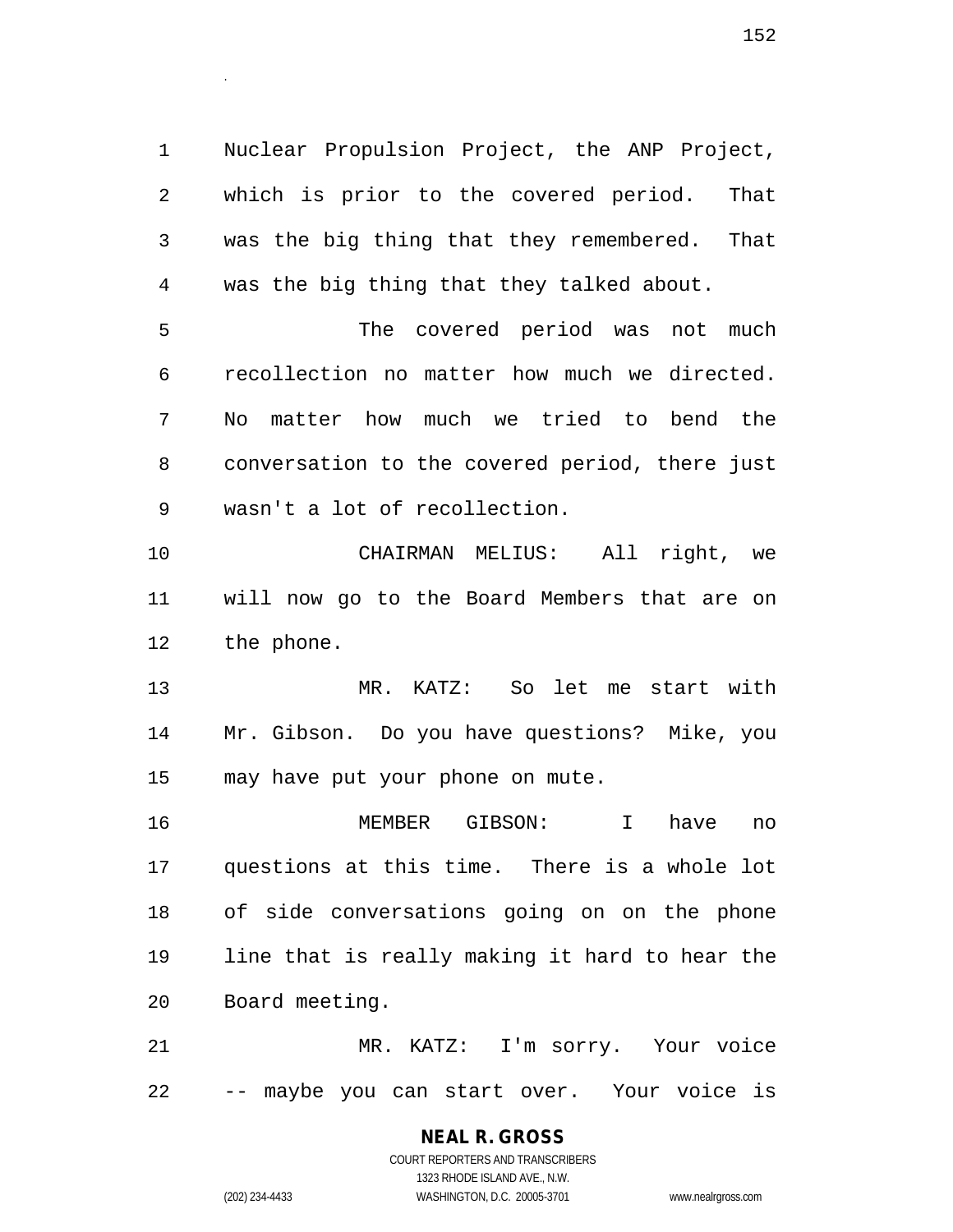actually coming through somehow. Wait, maybe he is hearing the phone. Can you repeat that? MEMBER GIBSON: I said I don't have any questions at this time. But it is hard to hear the meeting because there are several side conversations in the background by these five people on the phone line.

 MR. KATZ: Okay. So Mike doesn't have questions. He has difficulty hearing at times because I guess he is picking up conversations -- people's side conversations on the phone.

 So people on the phone, if you would press \*6 if you are not trying to address the group, that will mute your phone.

 And how about Dr. Field? So Bill is asking the slides we have, where it indicates that information is not available, it is unclear to Dr. Field, and probably to everyone, whether that information is not available or won't be provided, what the impediment is, whether the records don't exist

# **NEAL R. GROSS**

COURT REPORTERS AND TRANSCRIBERS 1323 RHODE ISLAND AVE., N.W. (202) 234-4433 WASHINGTON, D.C. 20005-3701 www.nealrgross.com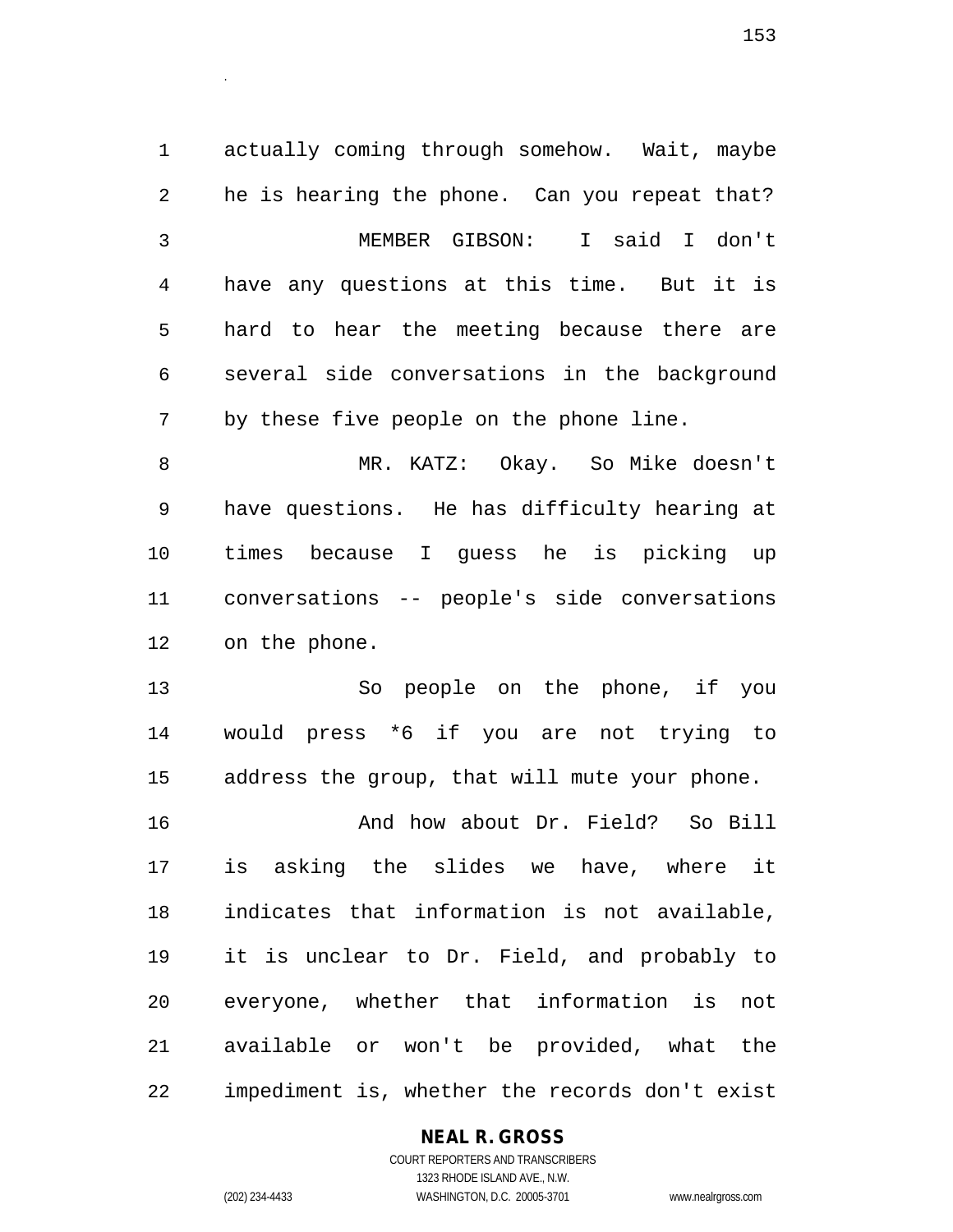or --

.

 MR. HINNEFELD: Well, we have been unable to obtain them. We have attempted to obtain them and have not been able to. I think probably a lot of records that were generated at the time no longer exist because of a records disposition schedule. And so I would say some things we were trying to find don't exist. There may be stashes of records that we haven't uncovered yet. And so they may exist. We just have tried to find them and have been unable to. MR. KATZ: Oh, I am sorry. I missed that, Dr. Field. So his question is really more specific to the documents in the UK, that are stored in the UK. MR. HINNEFELD: We don't know for sure what documents are stored in the UK. We believe there are documents stored in the UK. We have been unable to obtain those after repeated contacts with GE UK.

> **NEAL R. GROSS** COURT REPORTERS AND TRANSCRIBERS 1323 RHODE ISLAND AVE., N.W.

(202) 234-4433 WASHINGTON, D.C. 20005-3701 www.nealrgross.com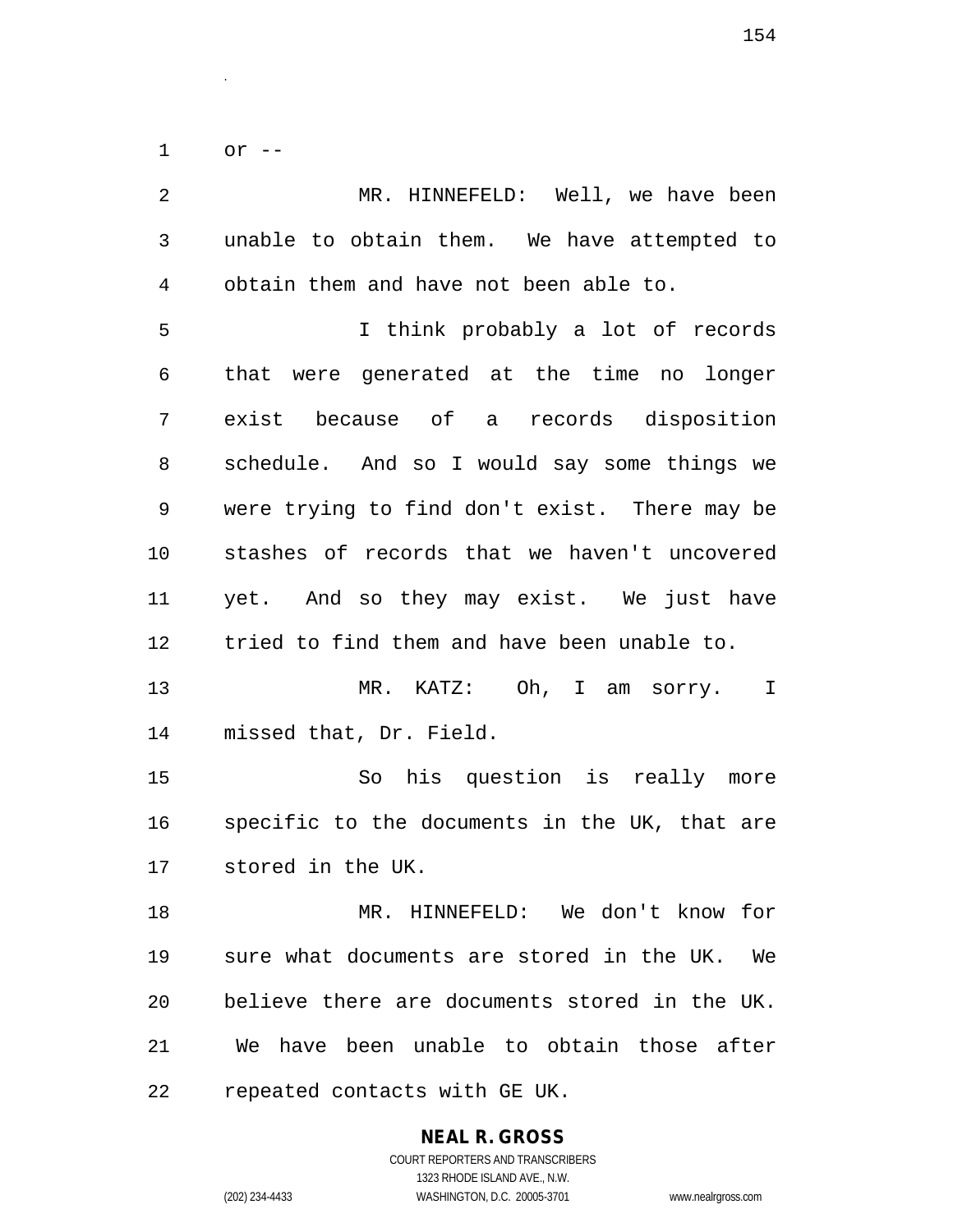MR. KATZ: Would it be possible -- say that again.

.

 So Dr. Field is asking, then, if our requests at our level in the government are ineffectual with respect to these records in the UK, is it possible to go up the chain and get a request from a higher level in the government to GE to try to obtain those records in the UK?

 MR. HINNEFELD: We have never tried that before. So I don't know. We can find out.

 MR. KATZ: Thanks. That is it for Dr. Field. Okay. And then let me go to Dr. Lemen. Okay, Dr. Lemen doesn't have questions. He is having difficulty hearing as well.

 CHAIRMAN MELIUS: Any further questions from the Board? I think we have one recommendation early from Josie that we defer. My sense from everybody speaking on the Board is that we are uncomfortable moving forward on

# **NEAL R. GROSS**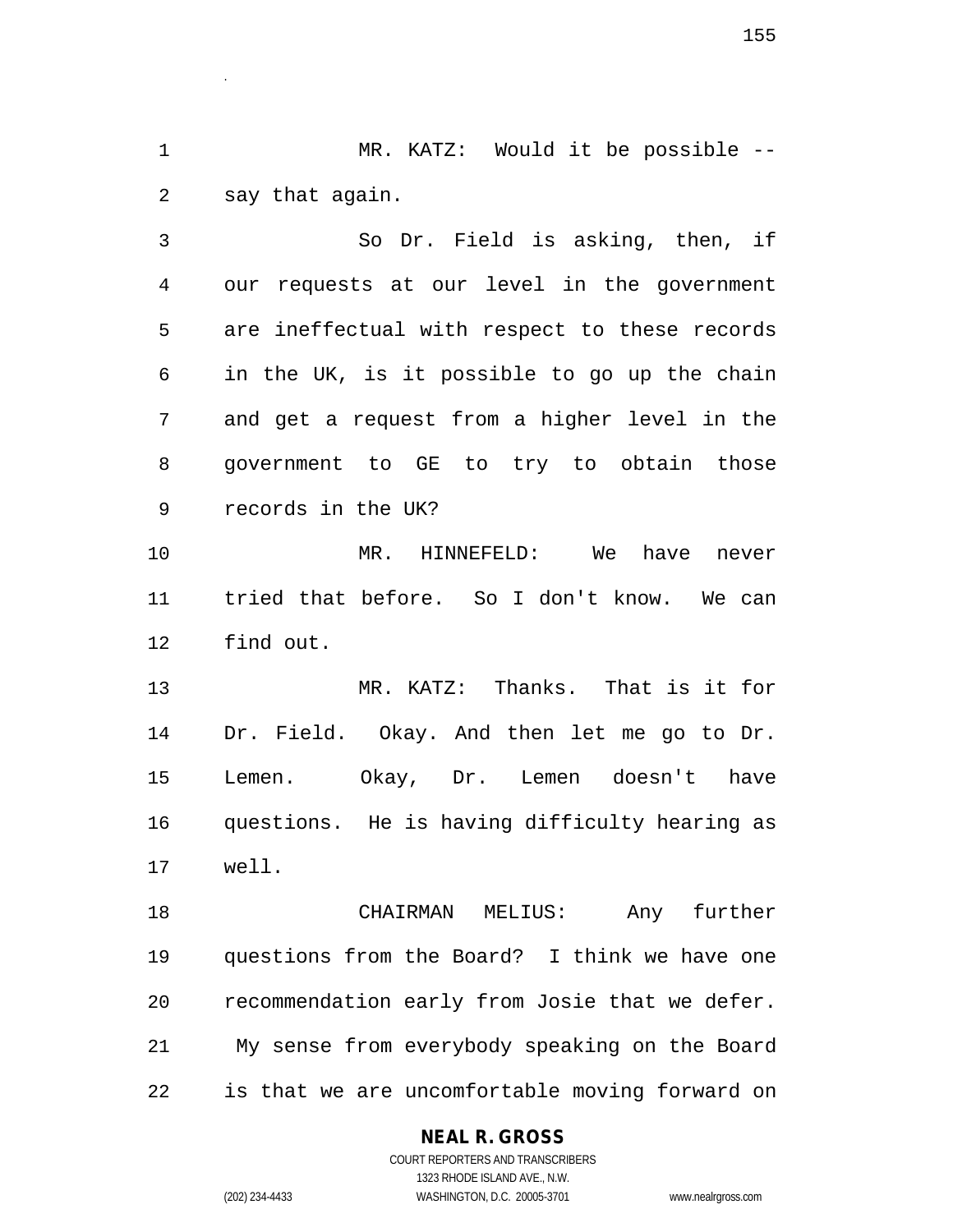this at this point in time. We certainly can refer it to the SEC Evaluation Work Group, if that is people's preference, or we could set up a new Work Group.

 We can do the SEC Evaluation Work Group if that is fine with people.

Yes, Jim. Jim Lockey.

.

 MEMBER LOCKEY: Maybe I need to have a little more discussion. If we are directing NIOSH to go to higher up to see those records in Great Britain or the United Kingdom, I think that is a worthwhile endeavor, if that could be pursued.

 But I don't see how this cohort can have their dose reconstruction, I don't see how they can identify people that have been exposed versus non-exposed.

 We have approved SEC petitions on much more, firmer reconstructive data than this. And so I don't have a feeling that postponing this -- other than we give them specific directions of what we are looking

# **NEAL R. GROSS**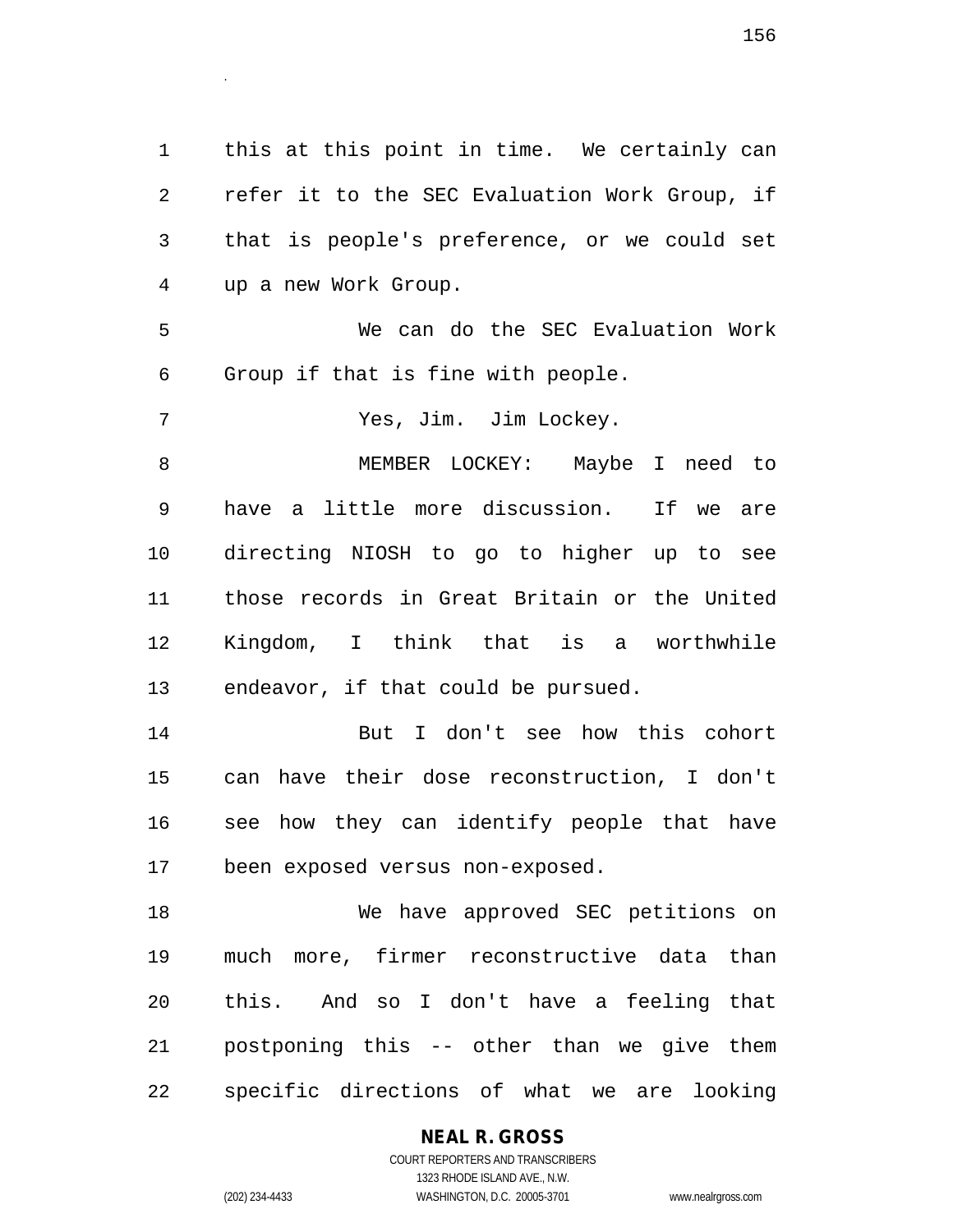for, perhaps United Kingdom records that have not yet been released. Otherwise, I don't think there is much we can add to this.

 CHAIRMAN MELIUS: Well, what I was hearing, and others can speak up, there were several requests for either further interviews, collect more information from workers, and secondly, for pursuing other information, what Paul was talking about earlier in terms of approaches.

11 12 I also just would add, I think that we really don't have a good summary of the interviews that have been conducted so far. And one advantage of referring it to the Work Group is that with a smaller group we can get a better sense of what information has been collected so far. You may very well be right, Jim. I don't know what the outcome will be, but my sense was that people were asking for a little bit more follow-up and more detailed follow-up, before feeling ready to make a decision.

#### **NEAL R. GROSS**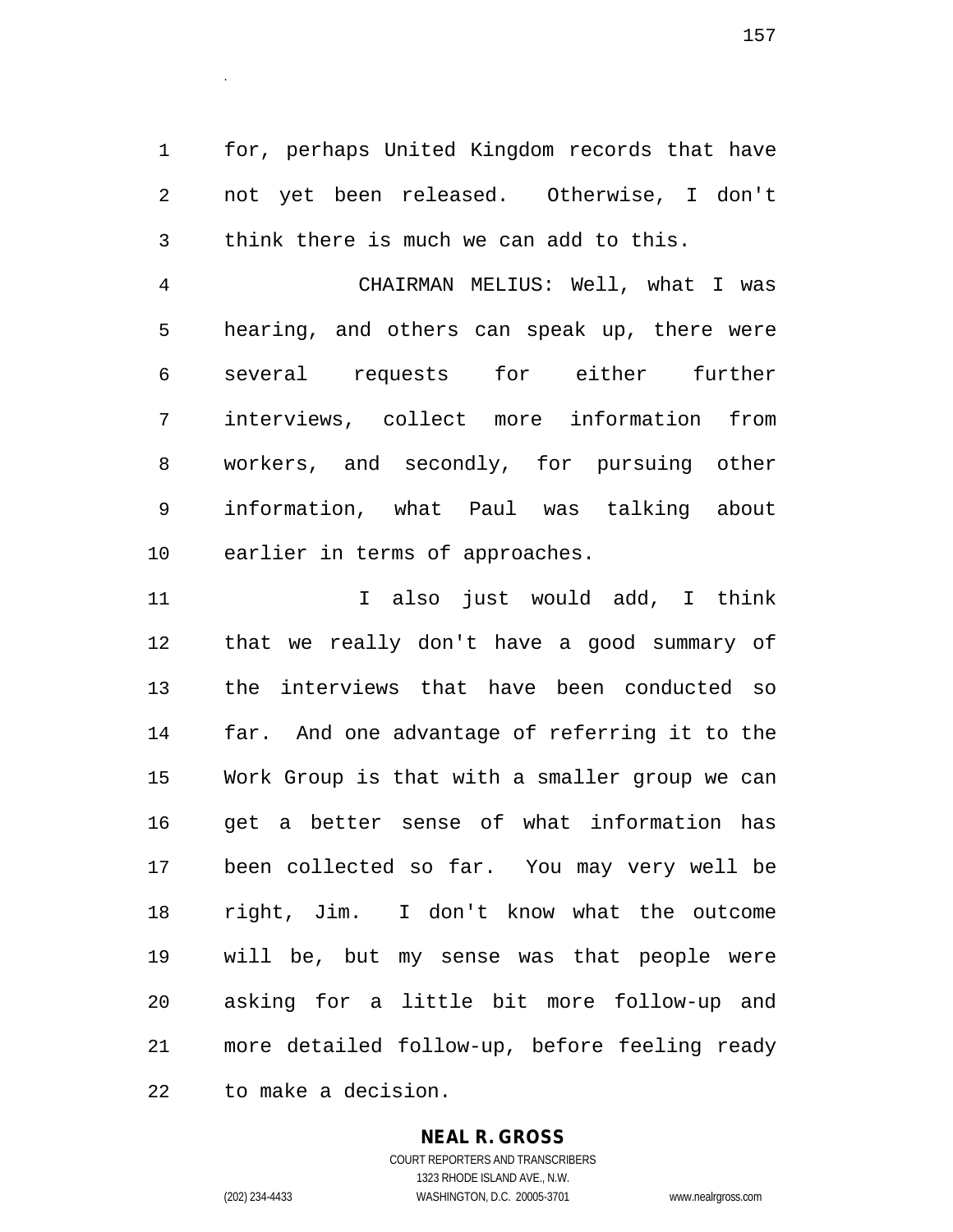Now if people are ready, that is fine, and someone should make a motion. I am just trying to get a sense of where people were.

Wanda.

.

 MEMBER MUNN: My personal preference would be that NIOSH make an attempt at a couple of the things that we have suggested here before we make the decision to refer it to a Work Group for a more deep parsing of what we have already.

 The concept of trying to find a better method for getting a positive response from the UK is certainly well taken. And the possibility of closer, of an attempt to interview some more individuals on a face-to- face basis is certainly well taken. But other than that, it is hard to see what the Work Group could do. But now in addition to that, until those items are -- at least until an attempt has been made to address those.

CHAIRMAN MELIUS: That is fine.

**NEAL R. GROSS** COURT REPORTERS AND TRANSCRIBERS

1323 RHODE ISLAND AVE., N.W. (202) 234-4433 WASHINGTON, D.C. 20005-3701 www.nealrgross.com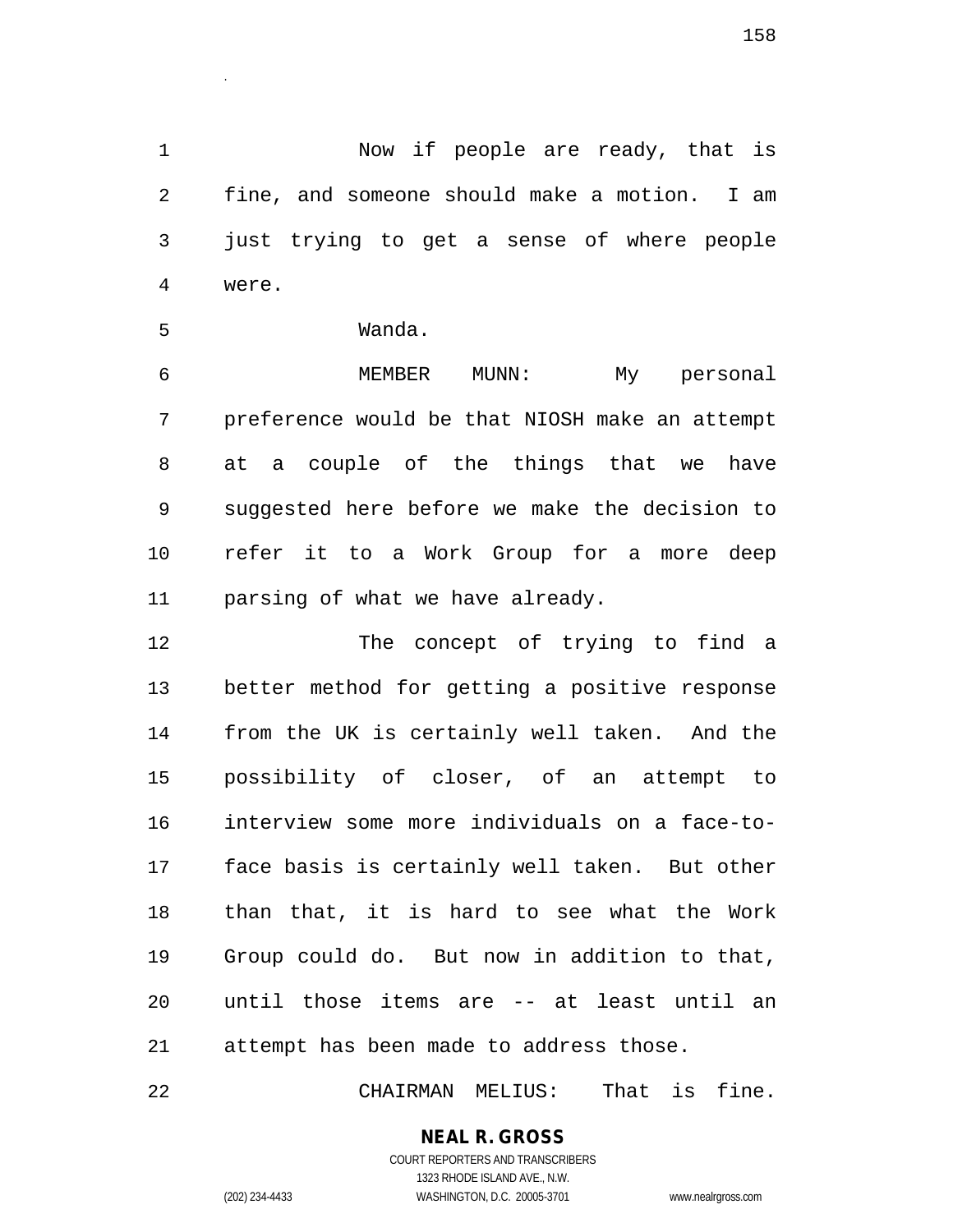Any other? Okay, go ahead.

.

 MR. KATZ: Let's make just a process. It probably doesn't apply yet because you have these other inquiries you want to do, but it also is within the discretion of the Board to make a recommendation for a Class that is far narrower than the Class that is prescribed by DCAS, as recommended by DCAS. It is entirely within the Board's discretion to define its Class and then what happens following, of course, you know, depends on the Secretary of HHS and so on. But I just wanted to make that clear.

 CHAIRMAN MELIUS: Well, I think we also need more new information, more information first, if it is available. Let's sort of cross that bridge in good time. Is that fair?

 Okay, I think for the time-being, why don't we just defer? I think there are several things that need to be followed up on

# **NEAL R. GROSS**

COURT REPORTERS AND TRANSCRIBERS 1323 RHODE ISLAND AVE., N.W. (202) 234-4433 WASHINGTON, D.C. 20005-3701 www.nealrgross.com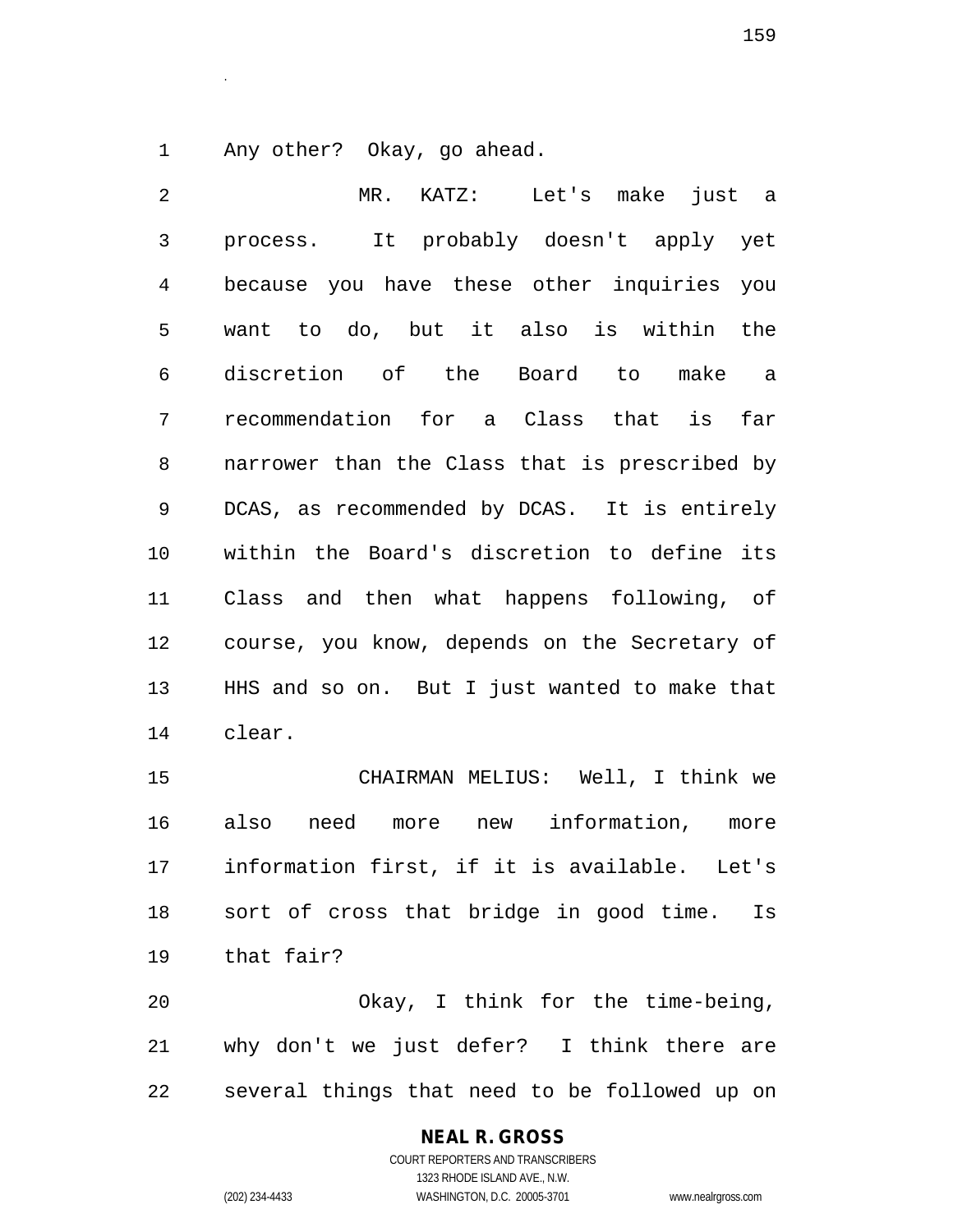and perhaps you can update us on the next Board call in October. MR. HINNEFELD: I'll see what I can do by then. CHAIRMAN MELIUS: If not by then, then certainly by the next Board meeting. MR. HINNEFELD: We will provide updates as we go, as we have something to report. CHAIRMAN MELIUS: Okay, thank you. We are ready for a break now and we are 15 minutes late. So we were scheduled to start again at 1:00. So realistically, let's plan on meeting again at 1:15. MR. KATZ: We will disconnect the phone lines and reconnect at 1:15, then. Thank you, everyone, for hanging in there on the phone. (Whereupon, at 11:49 a.m. the above-entitled matter went off the record and resumed at 1:32 p.m.)

**NEAL R. GROSS** COURT REPORTERS AND TRANSCRIBERS 1323 RHODE ISLAND AVE., N.W. (202) 234-4433 WASHINGTON, D.C. 20005-3701 www.nealrgross.com

.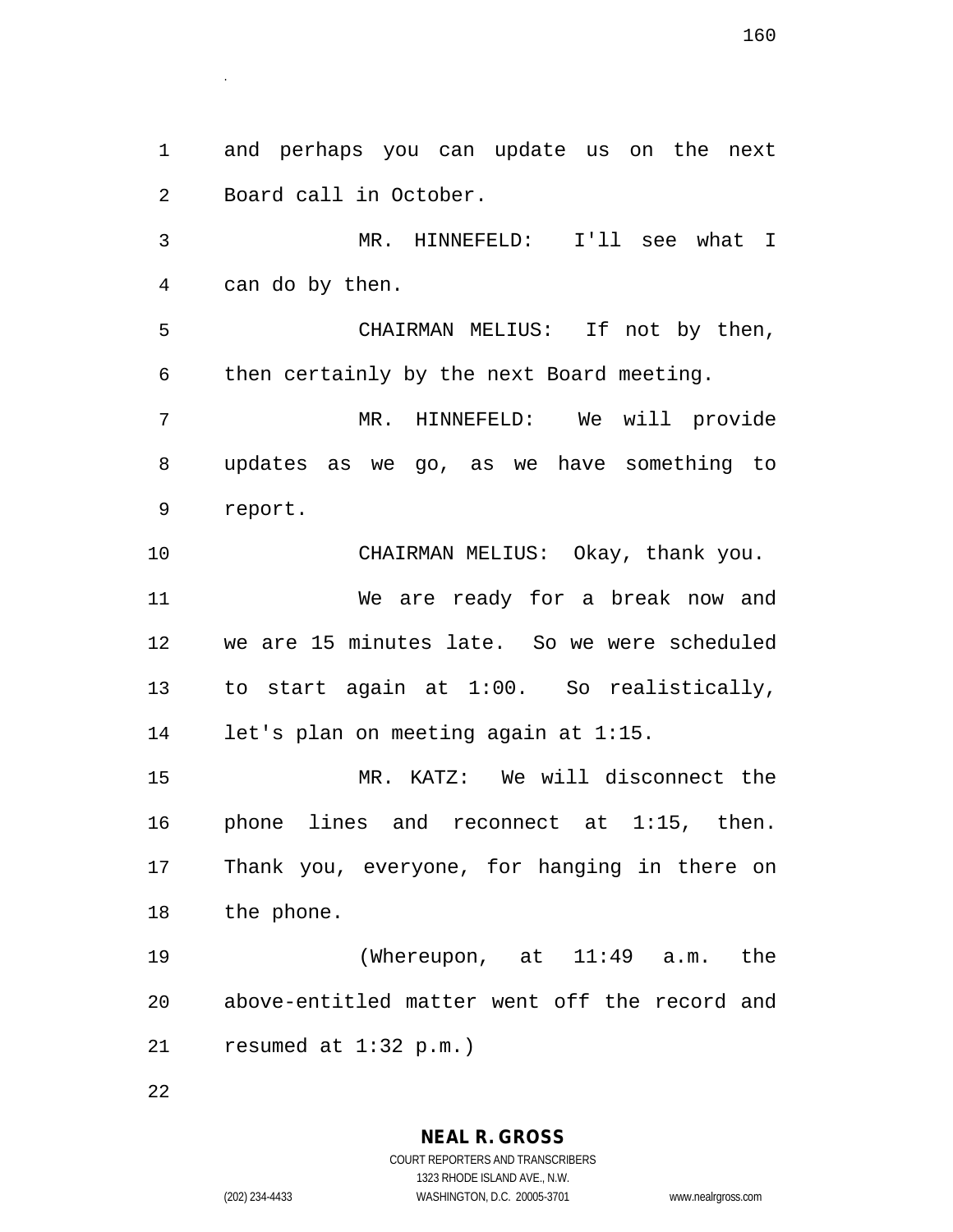A-F-T-E-R-N-O-O-N S-E-S-S-I-O-N (1:32 p.m.) CHAIRMAN MELIUS: Everyone, we will get started now. Check on the phones, please. MR. KATZ: So let me check on the phones for Board Members if you are with us, Dr. Field, Dr. Lemen, and Mr. Gibson. MEMBER GIBSON: Yes, Ted, this is Mike. I am here. 11 MR. KATZ: Great. And Dr. Lemen and Dr. Field? 13 MEMBER LEMEN: Yes, I am here. MEMBER FIELD: Yes, Dr. Field. MR. KATZ: Thank you. CHAIRMAN MELIUS: And our science update, Dr. Jim Neton. There you are. 18 DR. NETON: Thank you, Dr. Melius. I know I have drawn the after lunch presentation. So I will try to be at least moderately entertaining to keep you all awake during this presentation.

# **NEAL R. GROSS**

.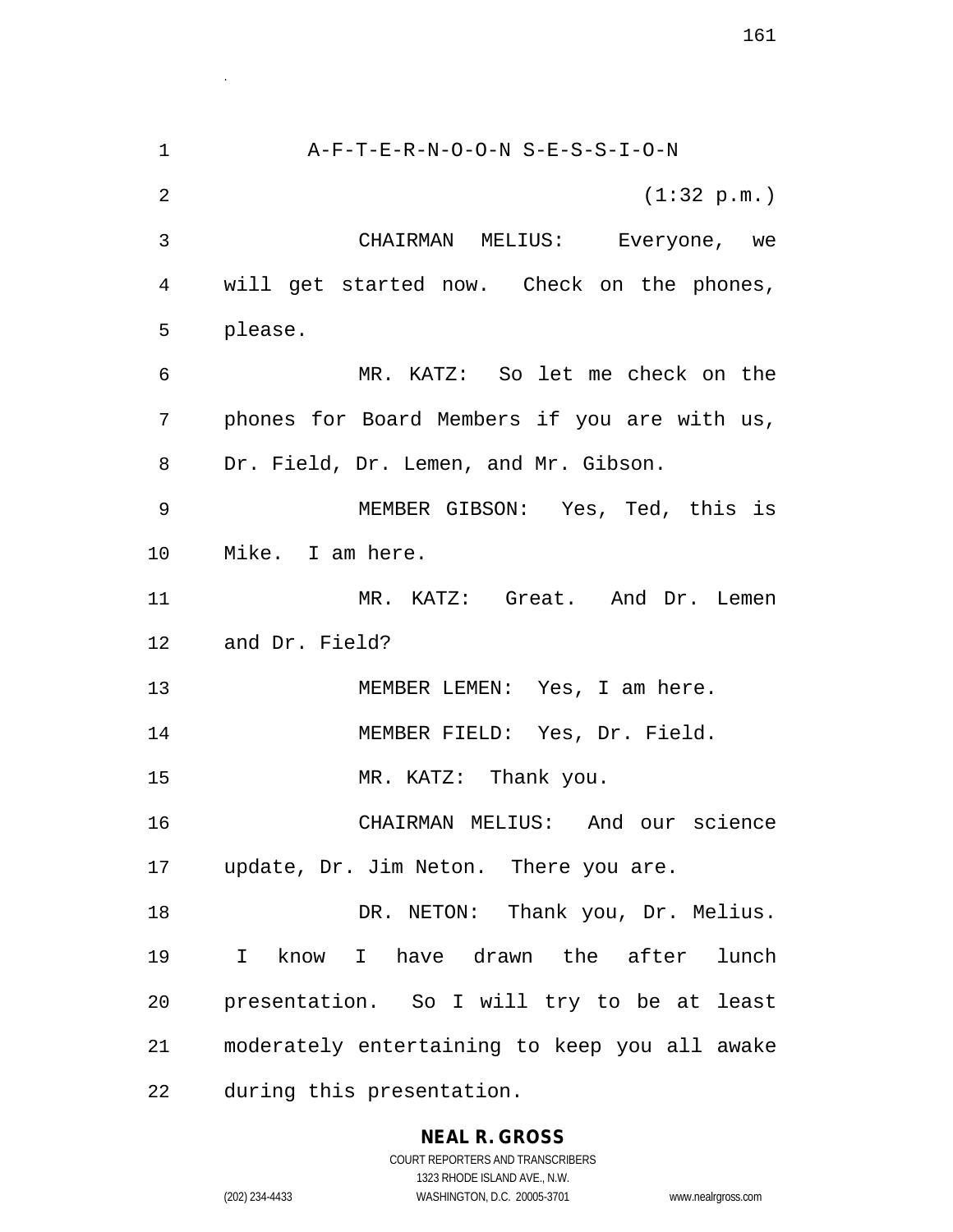This has sort of been a routine presentation that I present the Board periodically. I think I missed the last one in Buffalo and prior to that, the most recent one I have given is in Manhattan Beach, the Manhattan Beach meeting. At that time, there was some -- well, let me do this slide first.

 I want to announce that we have a new staff member on our DCAS staff. It is an epidemiologist. Those of you that have been on the Board for a while might remember that Maxia Dong, who was with our program, MD/PhD person had left our program quite some time ago, and we have been looking for someone for a while. And we are fortunate now to obtain Susan Reutman, Ph.D., some time, I think it was in March, the March time frame. So she has been here for a few short months. She is formerly with NIOSH's Division of Applied Research and Technology, and she is currently really working hard reviewing our past efforts and looking for ways to address some of the

# **NEAL R. GROSS**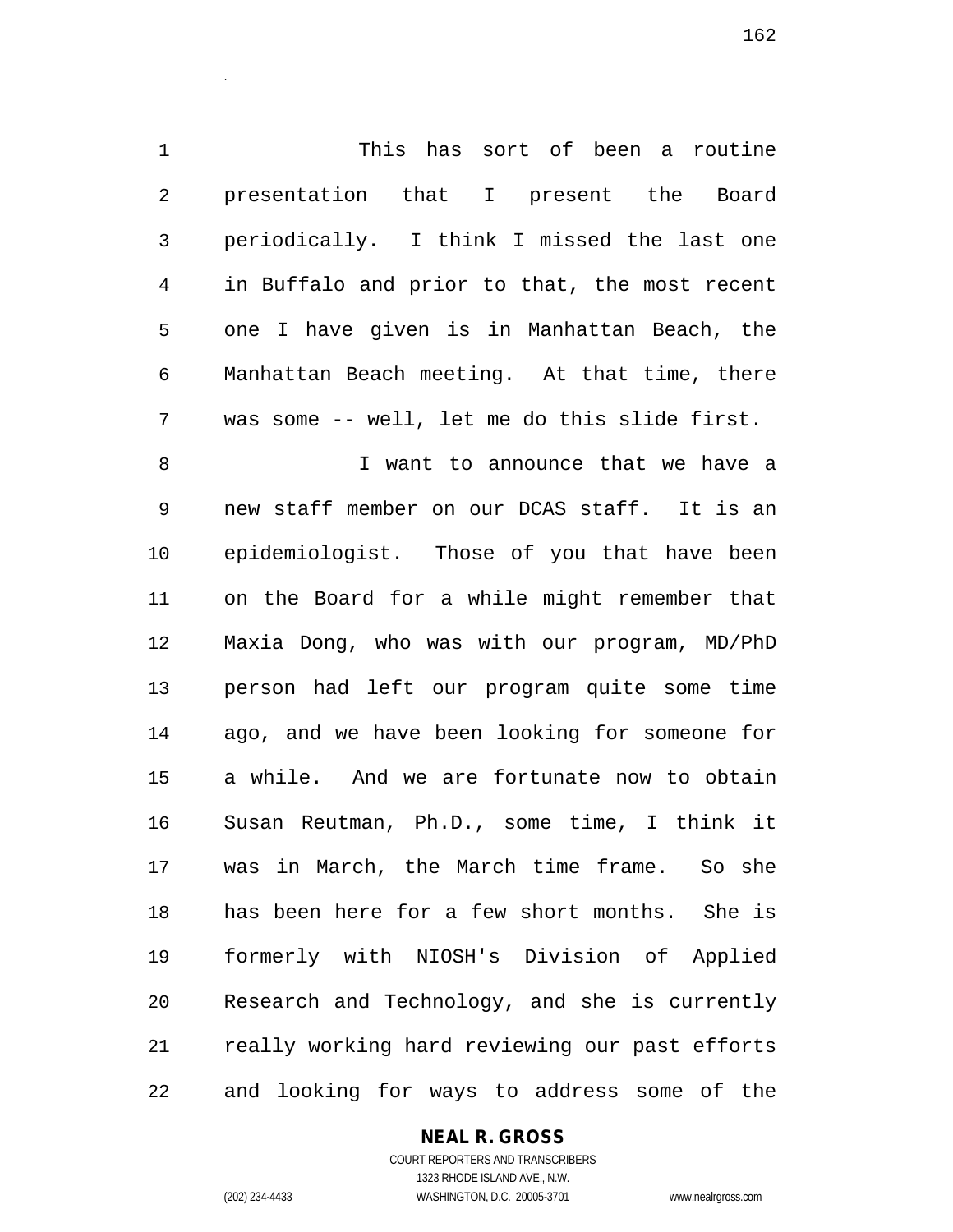existing issues that I am going to talk about a little bit later.

.

 In addition to that, Susan is also looking at some ways that we might be able to utilize our unique database of 30,000 plus cases of cancer incidence. We realize that there are a lot of issues associated with that, being self-reported and all that sort of thing. But we think there might be some useful information we might be able to glean from that database in and of itself, recognizing, of course, we have to be mindful of Privacy Act issues and human use, and all that sort of thing, informed consent.

 So I look forward to having Susan work with us and hopefully eventually be able to address the Board on some of these risk model issues herself.

 As I started to say a little bit ago, at the Manhattan Beach meeting I know there was a few new Board Members that had not had the benefit of our discussions on what we

### **NEAL R. GROSS** COURT REPORTERS AND TRANSCRIBERS

1323 RHODE ISLAND AVE., N.W. (202) 234-4433 WASHINGTON, D.C. 20005-3701 www.nealrgross.com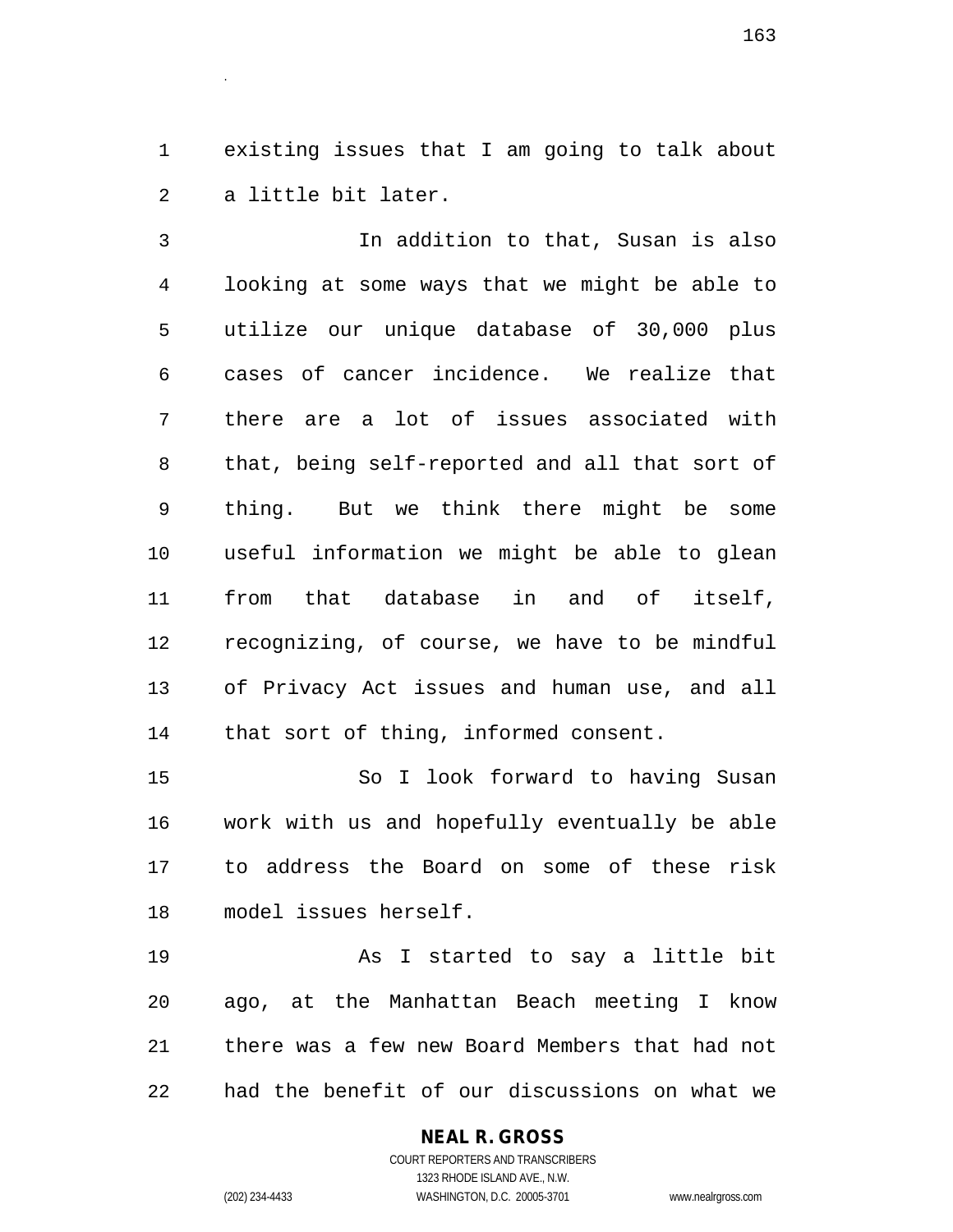call our outstanding or overarching issues. And these fall into two categories, risk model issues and the dose reconstruction issues. So I am going to spend a little time, some of this will be redundant, just to get the new Board Members up to speed, but I would like to go over where we are with these various issues to get everyone on the same playing field.

 There are six risk model issues. There are more than six issues totally out there but there are six issues that the Board and NIOSH quite some time ago had jointly agreed that were of significance that needed to be evaluated. And these are listed here. They include the evaluation of chronic lymphocytic leukemia as a covered cancer under this program, which I will talk about today in some detail; the incorporation of nuclear worker epidemiological studies into the IREP risk models; the Dose and Dose Rate Effectiveness Factor and how its adjustment is used to modify the risk coefficients for

# **NEAL R. GROSS**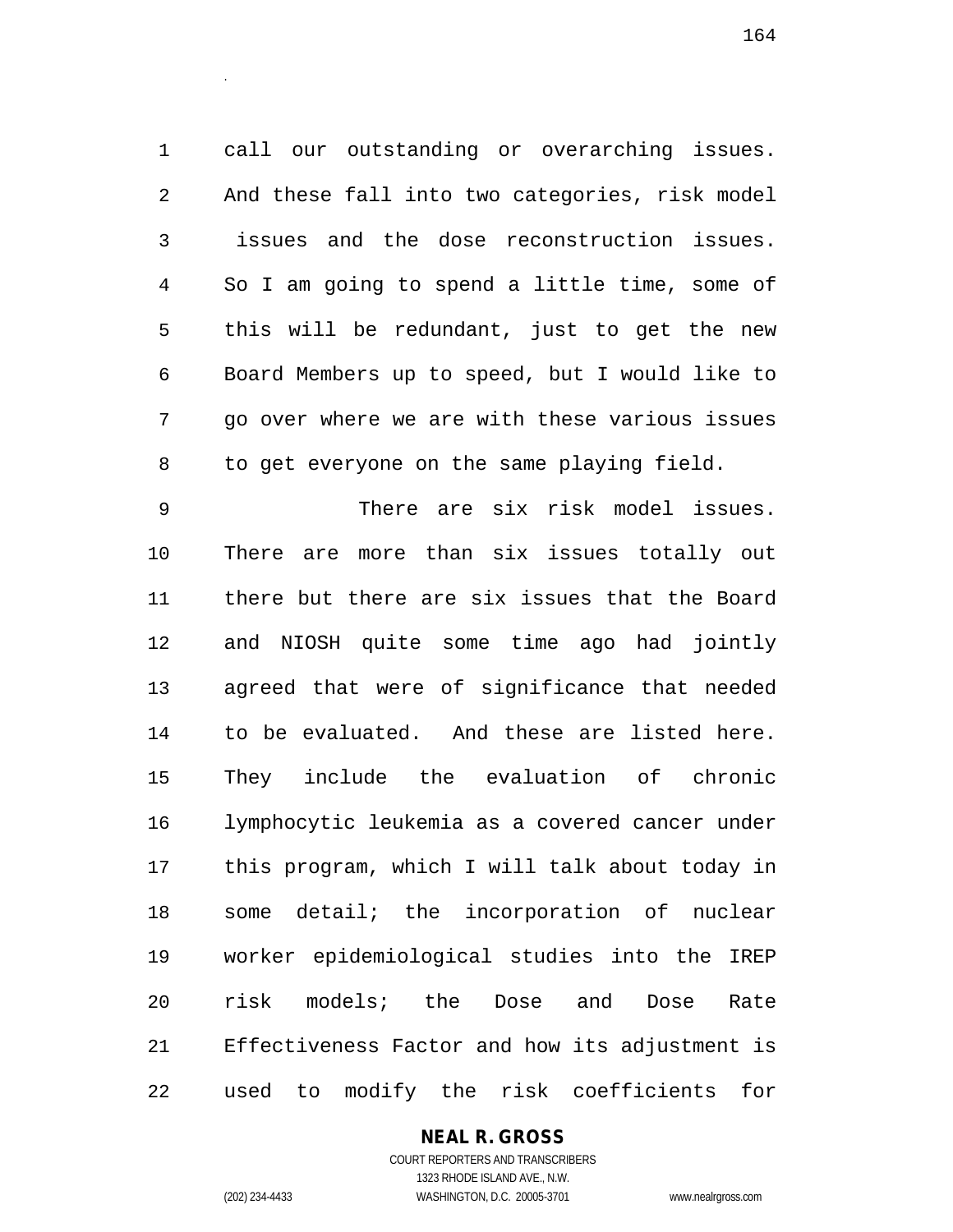various types of exposures; the grouping of rare and miscellaneous cancers; age-at exposure analysis; and interaction with other workplace exposures.

 I am going to talk today about the first three to some degree. And the last three on this table, although we have not done zero on these things, not as much has been accomplished as in the first three.

 The grouping of rare and miscellaneous cancers refers to the fact that when the IREP program was developed, it relied heavily on the Radiation Effects Research Foundation Analyses and the decision was made only to use those cancers, develop individual models for those cancers that had 50 or more cancers. And since then, more cancers have been identified and there is a bigger population. So we want to go back maybe and look at those cancers to see if we could tease out more relevant risk models. Critically cancers like prostate cancer now, I think

# **NEAL R. GROSS**

COURT REPORTERS AND TRANSCRIBERS 1323 RHODE ISLAND AVE., N.W. (202) 234-4433 WASHINGTON, D.C. 20005-3701 www.nealrgross.com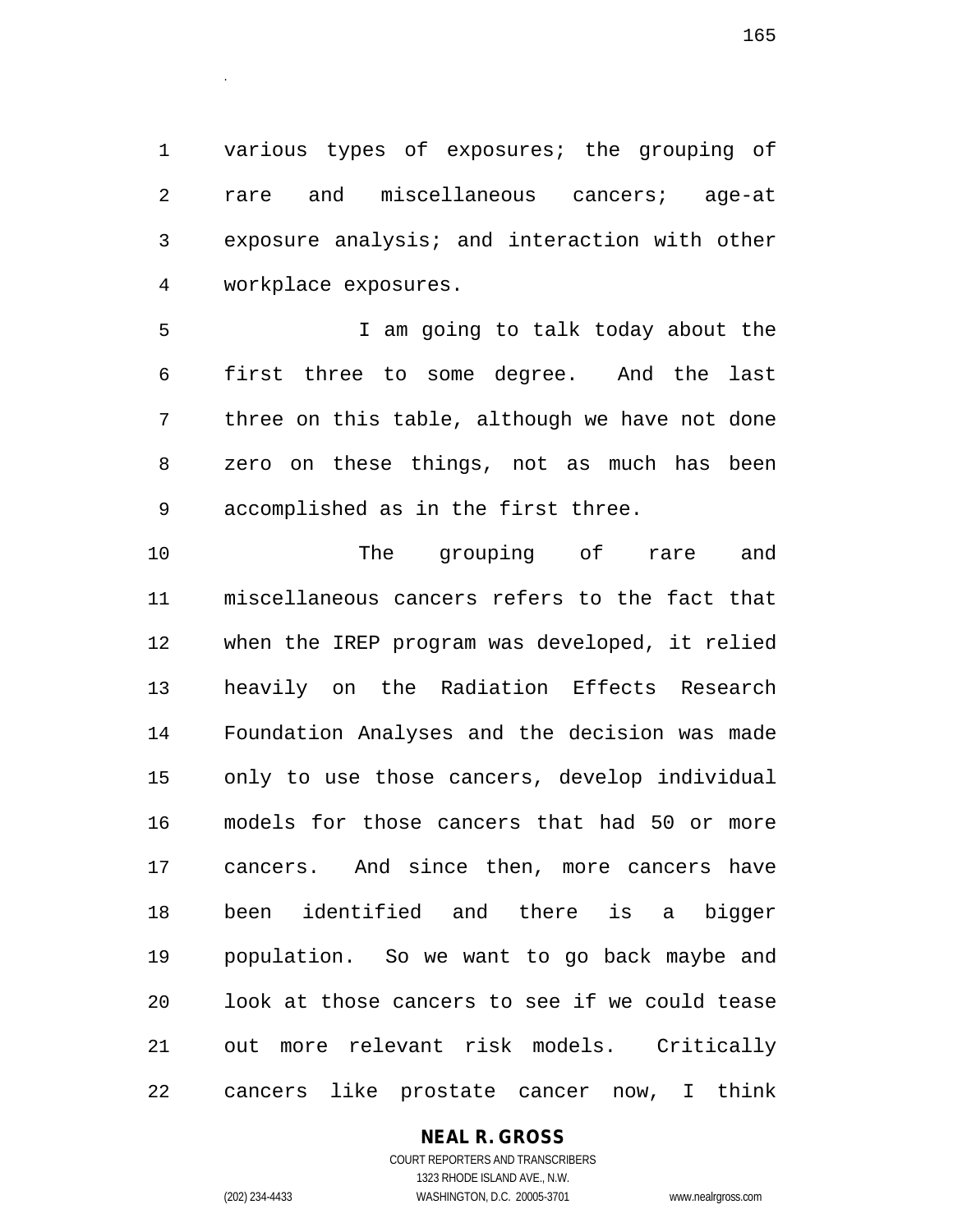there are more than 50 out there that we might be able to use and develop an individual model.

 The age-at-exposure analysis issue has to do with the modification of the risk models themselves for certain time-dependent parameters, such as when a person is exposed might be a different risk associated with that. As you get older, perhaps your immune system might not function as well as when you were younger or something of that nature. And so we were committed early on in this program to review this parameter as well, although it is not unique to NIOSH. There are a number of researchers that have pointed to this issue in the past.

 And the last one on this list that I am not going to talk much about today is interaction with other workplace exposures. That is, synergistic effects between chemicals and radiation and how that might modify the risk of developing cancer.

# **NEAL R. GROSS**

COURT REPORTERS AND TRANSCRIBERS 1323 RHODE ISLAND AVE., N.W. (202) 234-4433 WASHINGTON, D.C. 20005-3701 www.nealrgross.com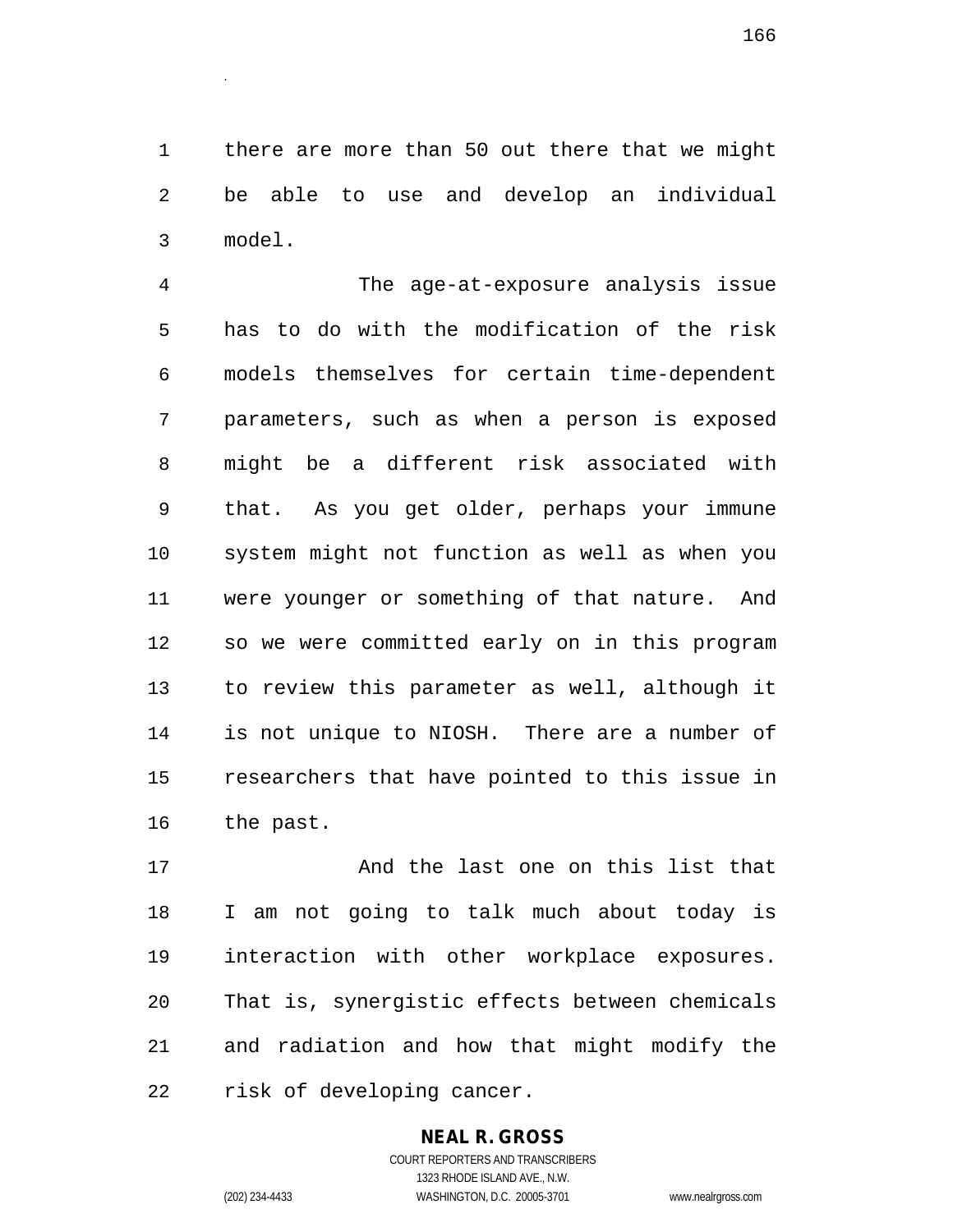So moving on to the first topic, chronic lymphocytic leukemia.

 MR. KATZ: So, Jim, just for the record, Dr. Richardson has recused himself from this CLL discussion and presentation.

DR. NETON: Okay, thanks.

.

 Chronic lymphocytic leukemia is the most prevalent form of leukemia in the United States, and it is the only type of cancer that is regarded a priori as non- radiogenic under the Probability of Causation rule. That was decided for a couple reasons early on, and those were that there were no definitive studies that would link, at least at the time, link CLL and radiation exposure in cancer. And secondly, even if there were some associations, it was not obvious to us that risk models could be developed, quantitative risk models could be developed to express a cancer risk.

 We have been looking at this for quite some time, even in fact in our own

> **NEAL R. GROSS** COURT REPORTERS AND TRANSCRIBERS 1323 RHODE ISLAND AVE., N.W. (202) 234-4433 WASHINGTON, D.C. 20005-3701 www.nealrgross.com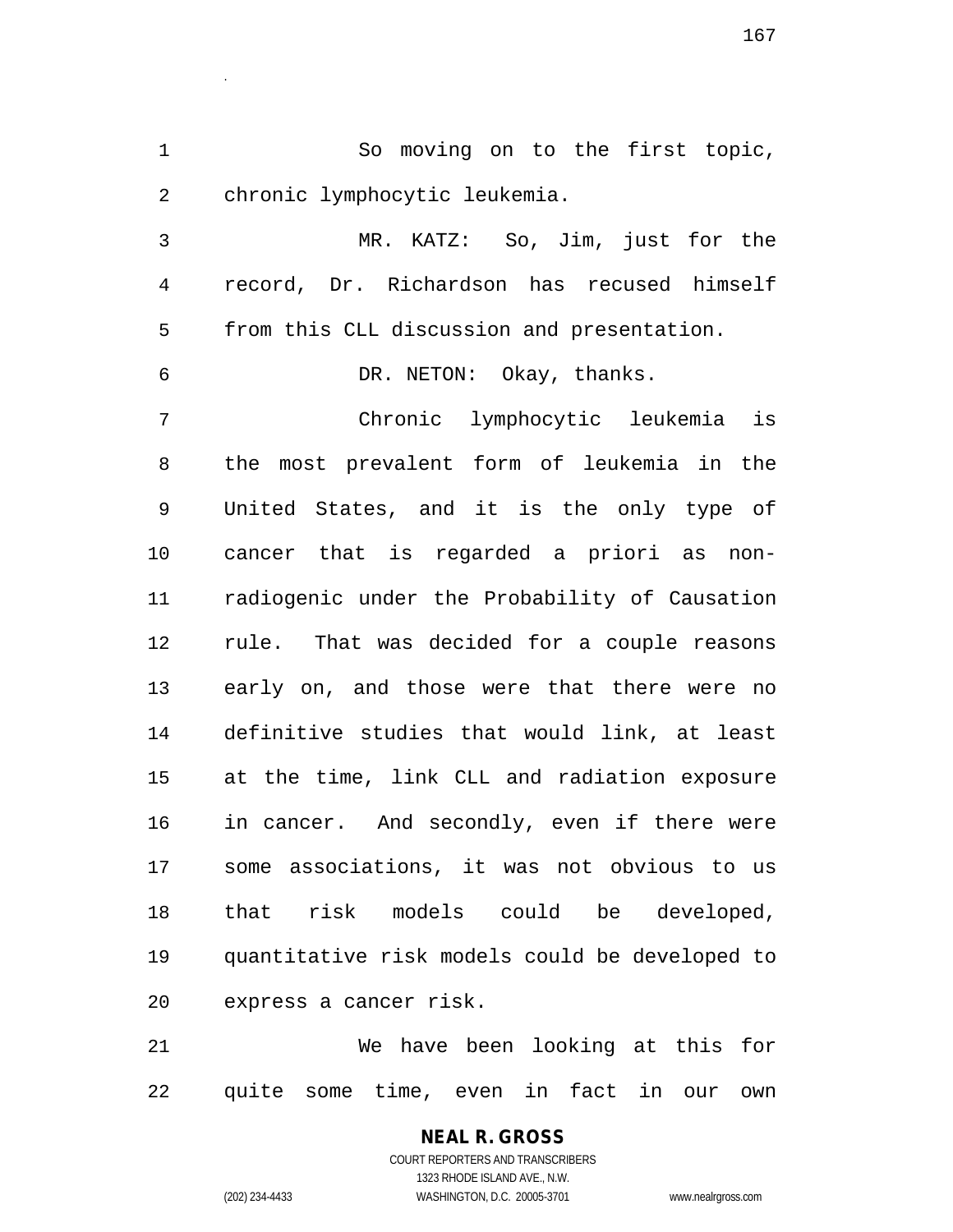documentation for IREP we indicated that we would look at this in the future as new scientific evidence emerged. So we have been engaged in reviewing the relevant studies for quite some time. Of course, rulemaking would be required to add CLL because the rule specifically exempts or assigns a Probability 8 of Causation of zero right now for CLL.

 If CLL were to be considered in this program as a covered cancer, there are three separate issues that need to be addressed. And these would be, first of all, have we decided that chronic lymphocytic leukemia is potentially radiogenic. That is the first bullet. And if we could, is there a quantitative risk model that could be developed to express the risk associated with exposure? And thirdly, we would need to have some way to reconstruct the dose associated with chronic lymphocytic leukemia.

 It became apparent after we got into this, and this was after we reviewed the

# **NEAL R. GROSS**

.

COURT REPORTERS AND TRANSCRIBERS 1323 RHODE ISLAND AVE., N.W. (202) 234-4433 WASHINGTON, D.C. 20005-3701 www.nealrgross.com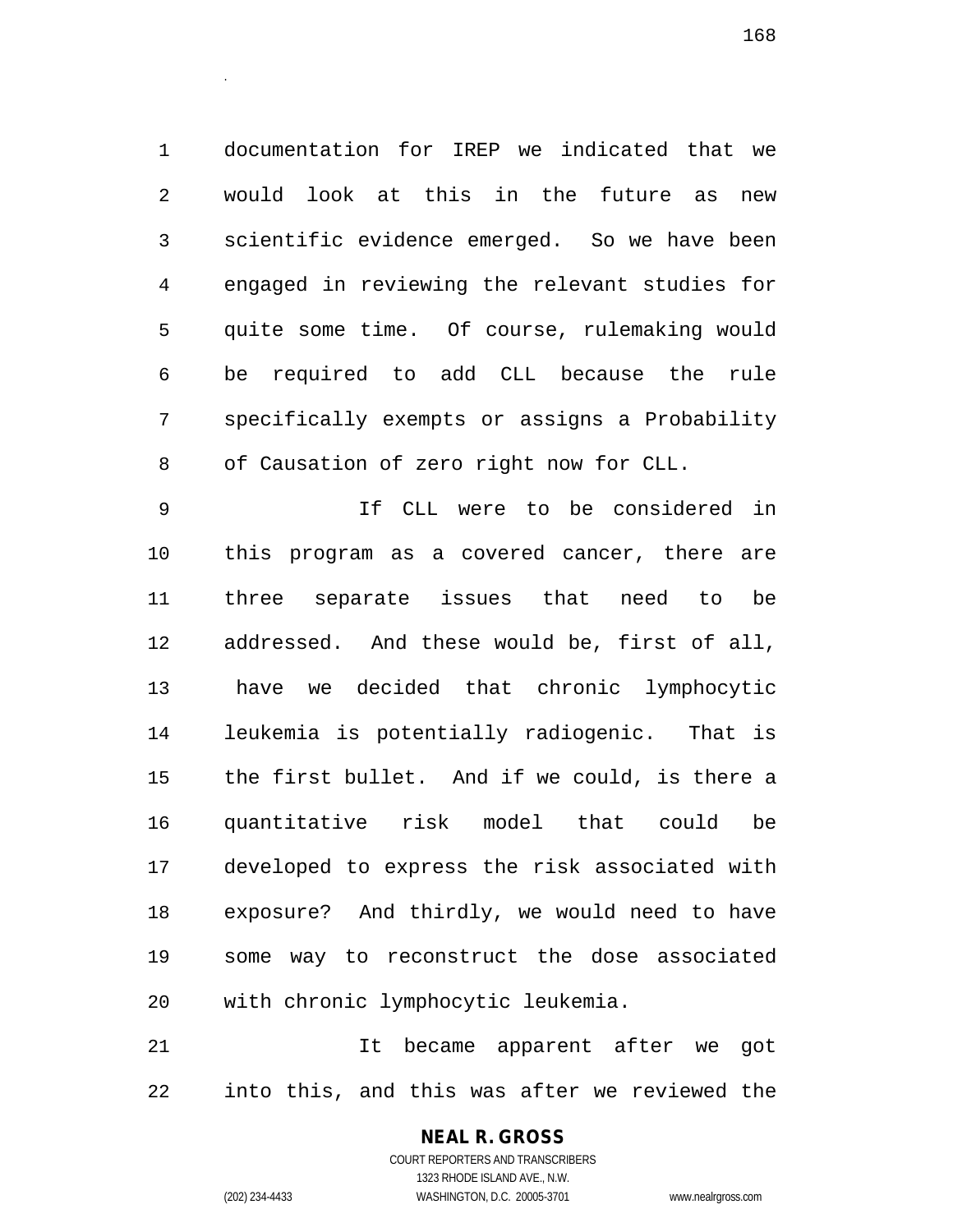lymphoma modeling effort, that chronic lymphocytic leukemia, the etiology of chronic lymphocytic leukemia is not quite well-known. It could be a disease. It is not a traditional leukemia in the sense that you would just look at the dose of the bone marrow, but it could have its origin anywhere within the lymphatic system. And that, in and of itself, creates a very difficult problem for calculating the dose, which I will talk a little bit about later.

 Well, we have done a number of studies on these three topics. The first one is we have issued -- had some peer reviews put out for people, for subject matter experts in the area to evaluate the radiogenicity question. I talked about this some time ago at a Board meeting. And the majority or the consensus of opinion among the reviewers at that time was that it was probably not appropriate to continue to consider CLL as a non-radiogenic cancer.

**NEAL R. GROSS**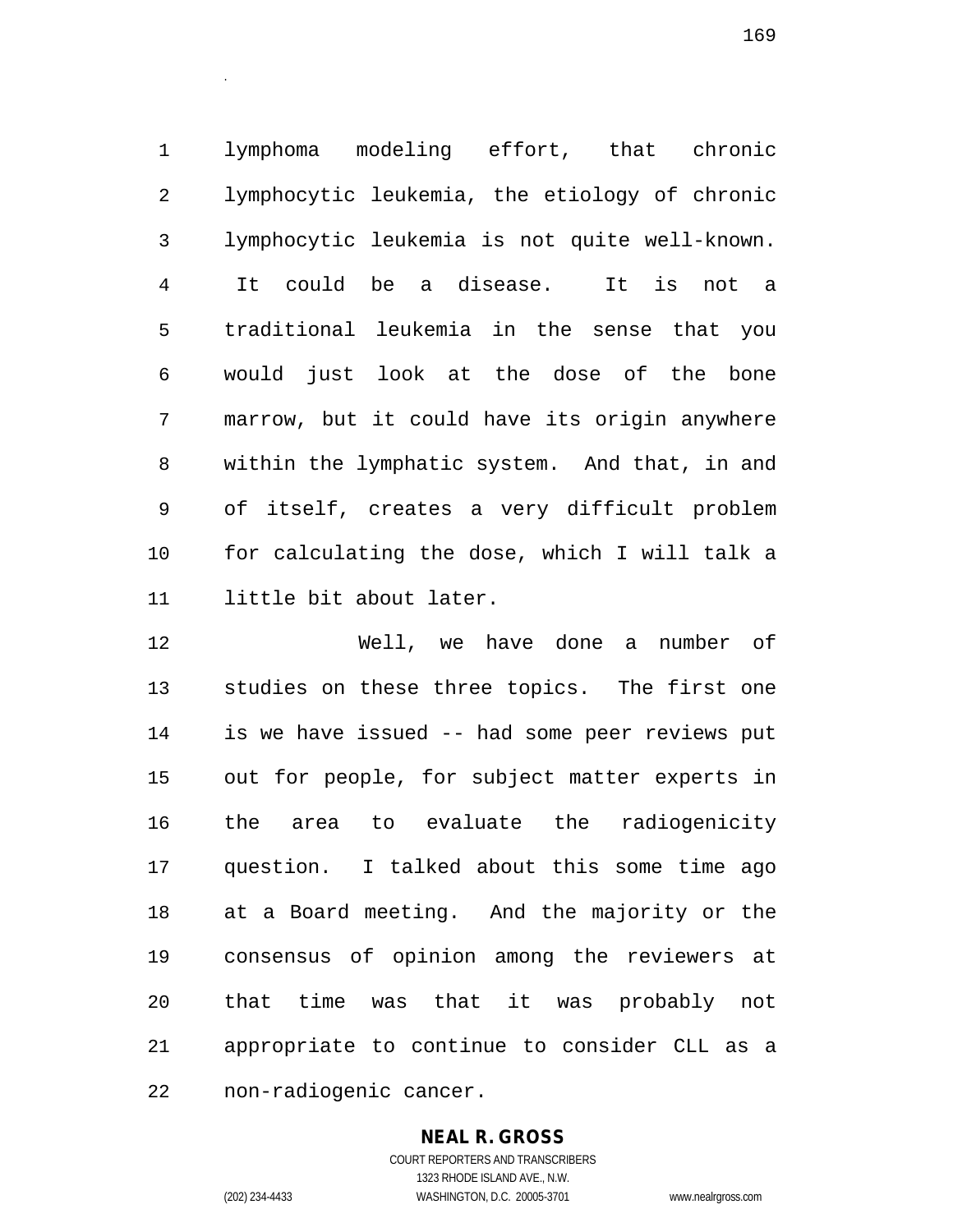In the quantitative risk modeling area, we also developed, a model was put forth by our contractor, SENES Oak Ridge, a draft model that was also evaluated by peer reviewers. And we took those comments to heart, went through and answered all the comments of the peer reviewers, and arrived at a model that if CLL were to be added, could be used to quantify the risk.

 And the end result was that the model is similar to a lymphoma model with an extended latency period. CLL is really more akin to a lymphoma than leukemia, the name notwithstanding.

 And finally in the dose reconstruction methodology area, I mentioned that the target organ could be either bone marrow or lymph nodes. In this particular situation, if you recall how we do lymphoma dose calculations, we would automatically assume that the dose was delivered entirely to the tracheobronchial lymph nodes. It was a

# **NEAL R. GROSS**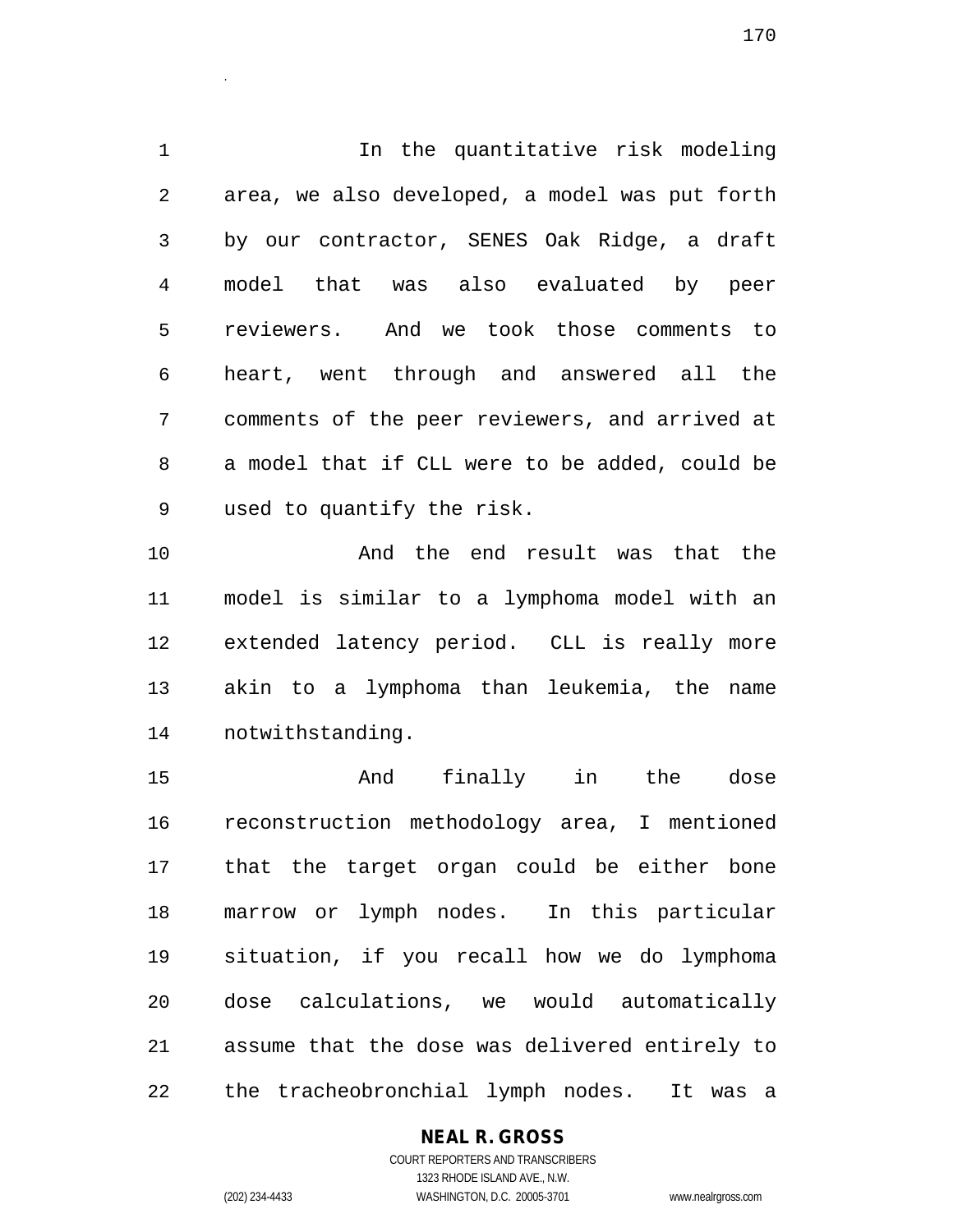inhalation exposure. And that results in extremely large doses to the tracheobronchial lymph nodes, which would then result in extremely high Probability of Causation calculation.

 It didn't seem to be to us the best scientific approach to use in this particular case. So we investigated additional models to see how we might be able to reconstruct the dose from CLL. And we have a potential model that has been developed. It is based on the external review of the current literature, and it is a probabilistic model. It is the first model of this type that we have developed for dose reconstruction purposes. And it uses an inventory-weighted average of potential to the CLL precursor cells, that is the B lymphocytes that are circulating within the body.

 Because it is a probabilistic model, it allows us to incorporate the uncertainty in our knowledge of the

> **NEAL R. GROSS** COURT REPORTERS AND TRANSCRIBERS 1323 RHODE ISLAND AVE., N.W. (202) 234-4433 WASHINGTON, D.C. 20005-3701 www.nealrgross.com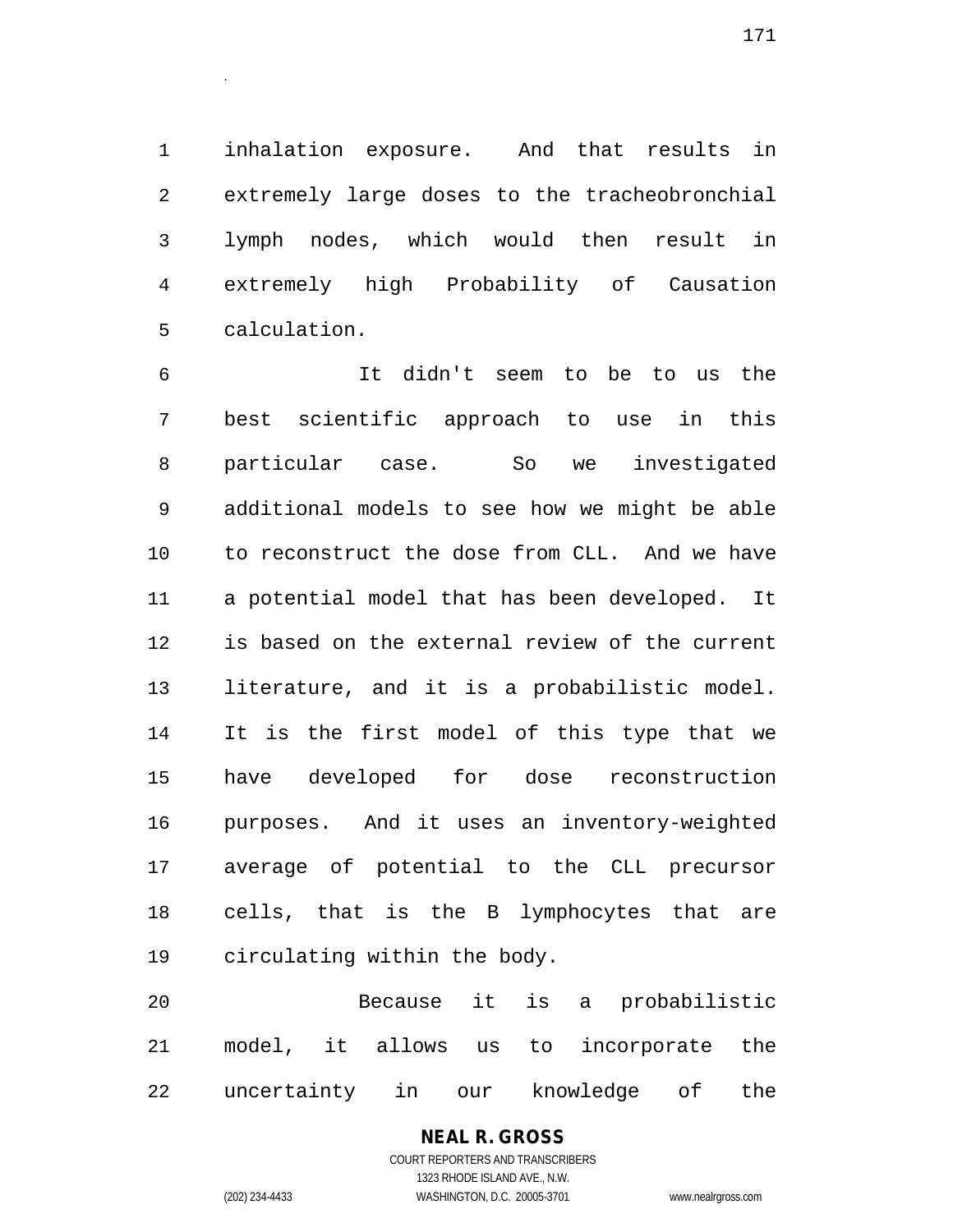distribution. That is, you don't have to use a fixed point dose estimate to come up with a probability distribution of doses that could be used in the IREP program.

 So in a nutshell where we are with CLL is we have evaluated the science, the three science issues I talked about. I have had peer review done on them. We believe that the science issue is complete and that at this point in time, the Agency is considering the possibility of rulemaking for CLL.

 One slide I forgot to mention here, I just added this because I think it is kind of a neat slide and it shows the latency adjustment factor for chronic lymphocytic leukemia. You can see that for different times after exposures, the y-axis is a unit- less axis where it would be an adjustment anywhere from zero to one, depending on how long after exposure you develop chronic lymphocytic leukemia.

So for example, if you develop

**NEAL R. GROSS** COURT REPORTERS AND TRANSCRIBERS 1323 RHODE ISLAND AVE., N.W. (202) 234-4433 WASHINGTON, D.C. 20005-3701 www.nealrgross.com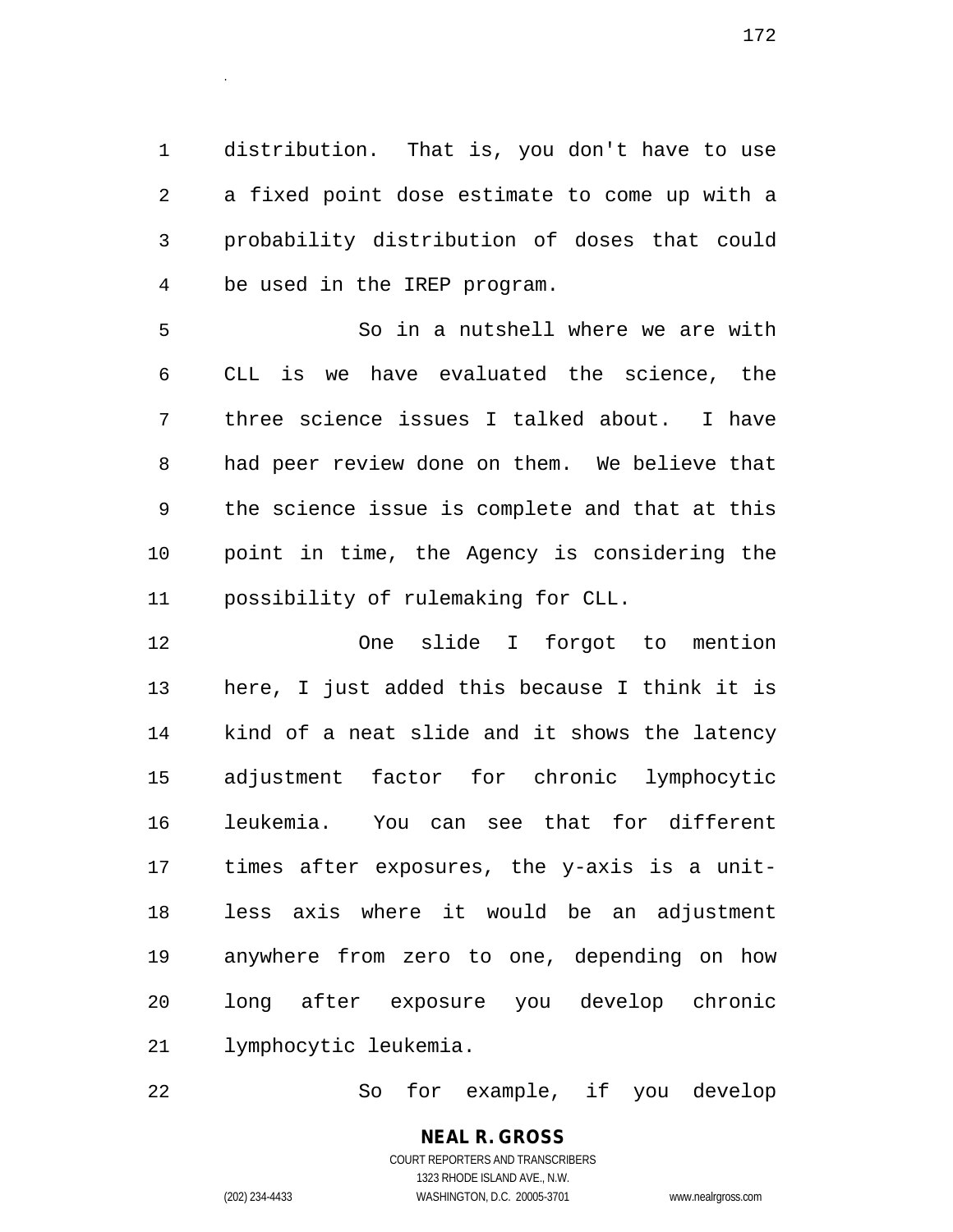chronic lymphocytic leukemia ten years after exposure, you would get about half the credit for the full risk model, as opposed to if you went out to a full 15 years, you would get the full credit for the full risk model. And the dotted lines, dashed lines on each side just represent the uncertainty distribution that the model would contain.

 Okay, moving on the second topic, which is incorporation of nuclear worker studies. We have been in collaboration with the NIOSH Division of Surveillance --

 CHAIRMAN MELIUS: Excuse me a second, Jim.

15 DR. NETON: Yes.

 CHAIRMAN MELIUS: I hate to interrupt you, but it would be easier if we could take any questions on this --

19 DR. NETON: Oh, sure.

 CHAIRMAN MELIUS: -- CLL issue now and then we will move on to the others.

DR. NETON: Absolutely.

**NEAL R. GROSS**

.

COURT REPORTERS AND TRANSCRIBERS 1323 RHODE ISLAND AVE., N.W. (202) 234-4433 WASHINGTON, D.C. 20005-3701 www.nealrgross.com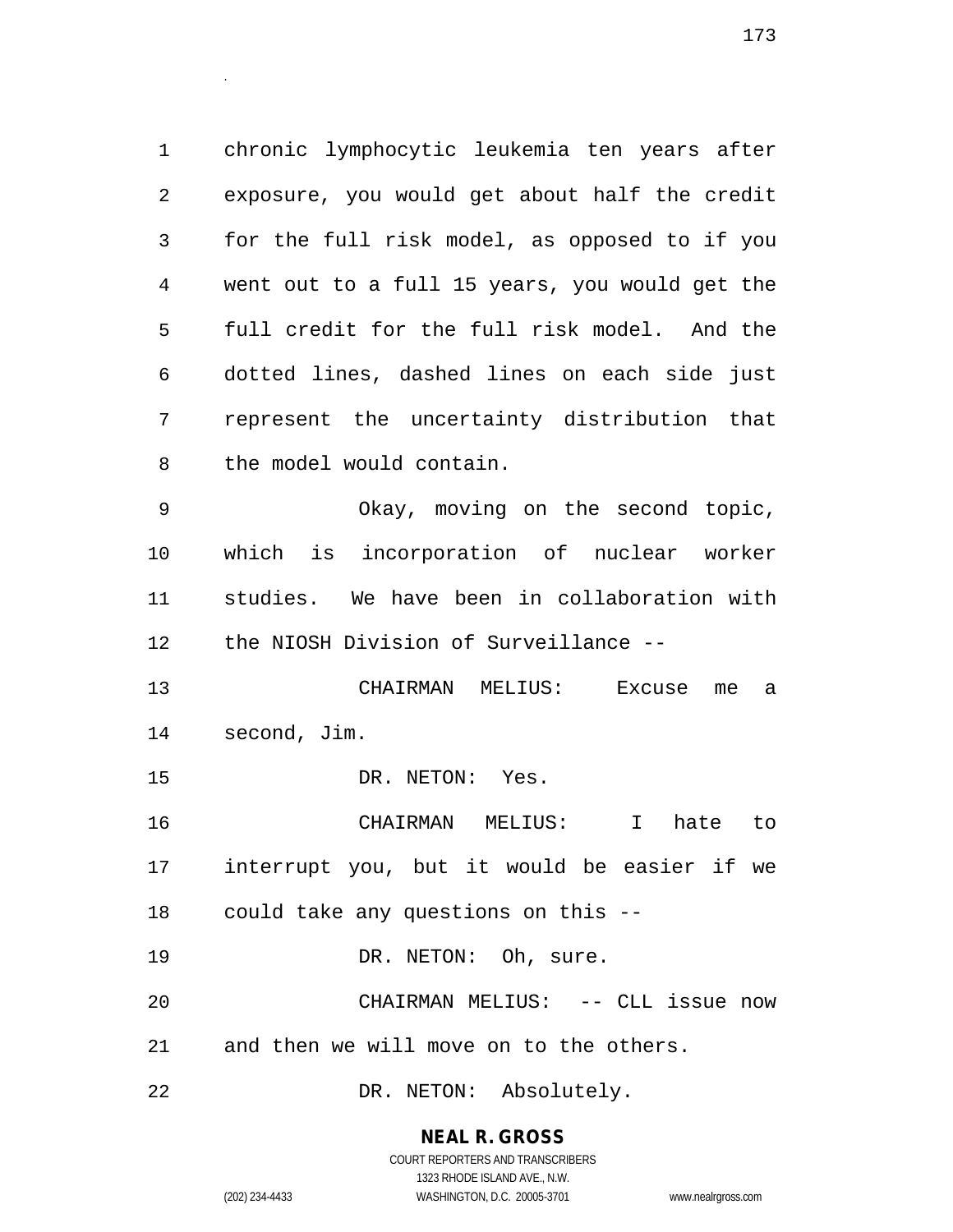CHAIRMAN MELIUS: Gen. MEMBER ROESSLER: Okay, Jim, you mentioned I think in slide three that you are trying to determine whether to add this to the list of cancers covered under EEOICPA. And I can see that you have talked about dose reconstruction, in the list where you do dose reconstruction. What about the others in the SEC list? DR. NETON: I guess I am not sure of the question. MEMBER ROESSLER: Okay. There are two different lists of cancers, the ones that qualify when you do dose reconstruction -- 15 DR. NETON: Right. MEMBER ROESSLER: -- and I am not using probably the right terminology here, and then the other list which is shorter, for those covered under the SEC. DR. NETON: Yes, you are talking about the presumptive versus the non-presumptive cancer list.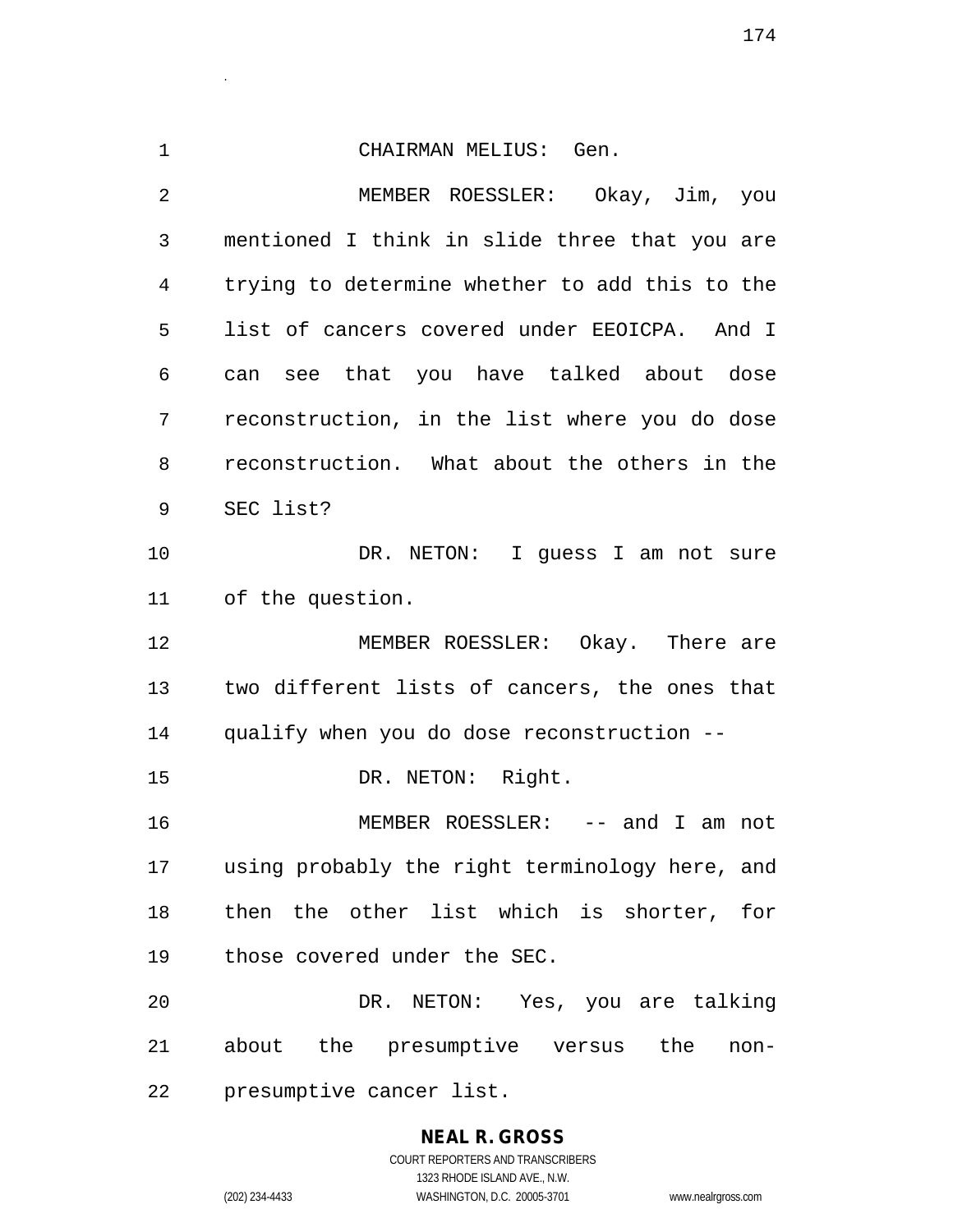| $\mathbf 1$ | MEMBER ROESSLER: Yes.                          |
|-------------|------------------------------------------------|
| 2           | DR. NETON: Right.                              |
| 3           | MEMBER ROESSLER: Are you                       |
| 4           | considering both?                              |
| 5           | DR. NETON: No, no. This would                  |
| 6           | just be to allow for CLL to be considered as a |
| 7           | cancer that is covered. It would not be part   |
| 8           | of the presumptive cancer lists.               |
| 9           | MEMBER ROESSLER: Okay, that was                |
| $10 \,$     | my question. Yes, okay.                        |
| 11          | DR. NETON: At least that is the                |
| 12          | way I envision it.                             |
| 13          | MEMBER ROESSLER: It would take                 |
| 14          | rulemaking for both of them, but I didn't know |
| 15          | if you planned to do both --                   |
| 16          | DR. NETON: Yes, right. Adding                  |
| 17          | cancers --                                     |
| 18          | MEMBER ROESSLER: -- rulemaking                 |
| 19          | changes.                                       |
| 20          | Yes, the<br>CHAIRMAN<br>MELIUS:                |
| 21          | presumptive cancers, that is a legislative     |
| 22          | change.                                        |

**NEAL R. GROSS** COURT REPORTERS AND TRANSCRIBERS 1323 RHODE ISLAND AVE., N.W.

.

(202) 234-4433 WASHINGTON, D.C. 20005-3701 www.nealrgross.com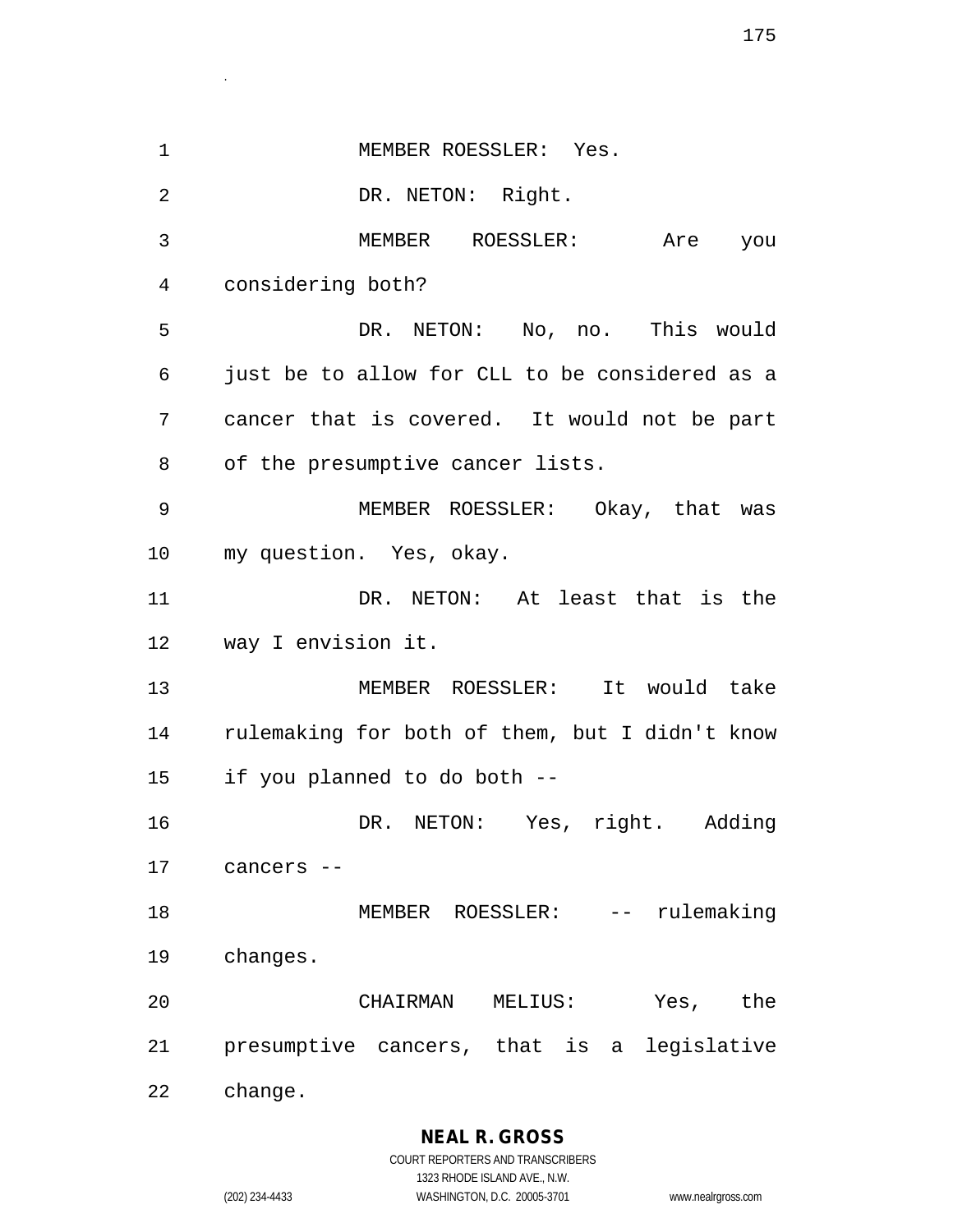DR. NETON: You raise a very good point. I think a lot of folks tend to be confused about the difference between adding CLL as a covered cancer versus adding CLL as a presumptive cancer. That is not what we are talking about here. We are talking about adding it just to be covered in general. 8 MEMBER ROESSLER: Okay, good. DR. NETON: Right now we receive zero cases of chronic lymphocytic leukemia from the Department of Labor. If you have CLL in this program currently, you just have no recourse at all. CHAIRMAN MELIUS: Any of the Board Members on the phone have -- MEMBER LEMEN: Yes, this is Dr. Lemen. I have one question, Jim, and that was if you are considering -- MR. KATZ: Wait, Dr. Lemen. Dick, could you just hold on a second? First thing I would just ask, there is a lot of back noise with the phone. I suspect there are a lot of

**NEAL R. GROSS**

.

COURT REPORTERS AND TRANSCRIBERS 1323 RHODE ISLAND AVE., N.W. (202) 234-4433 WASHINGTON, D.C. 20005-3701 www.nealrgross.com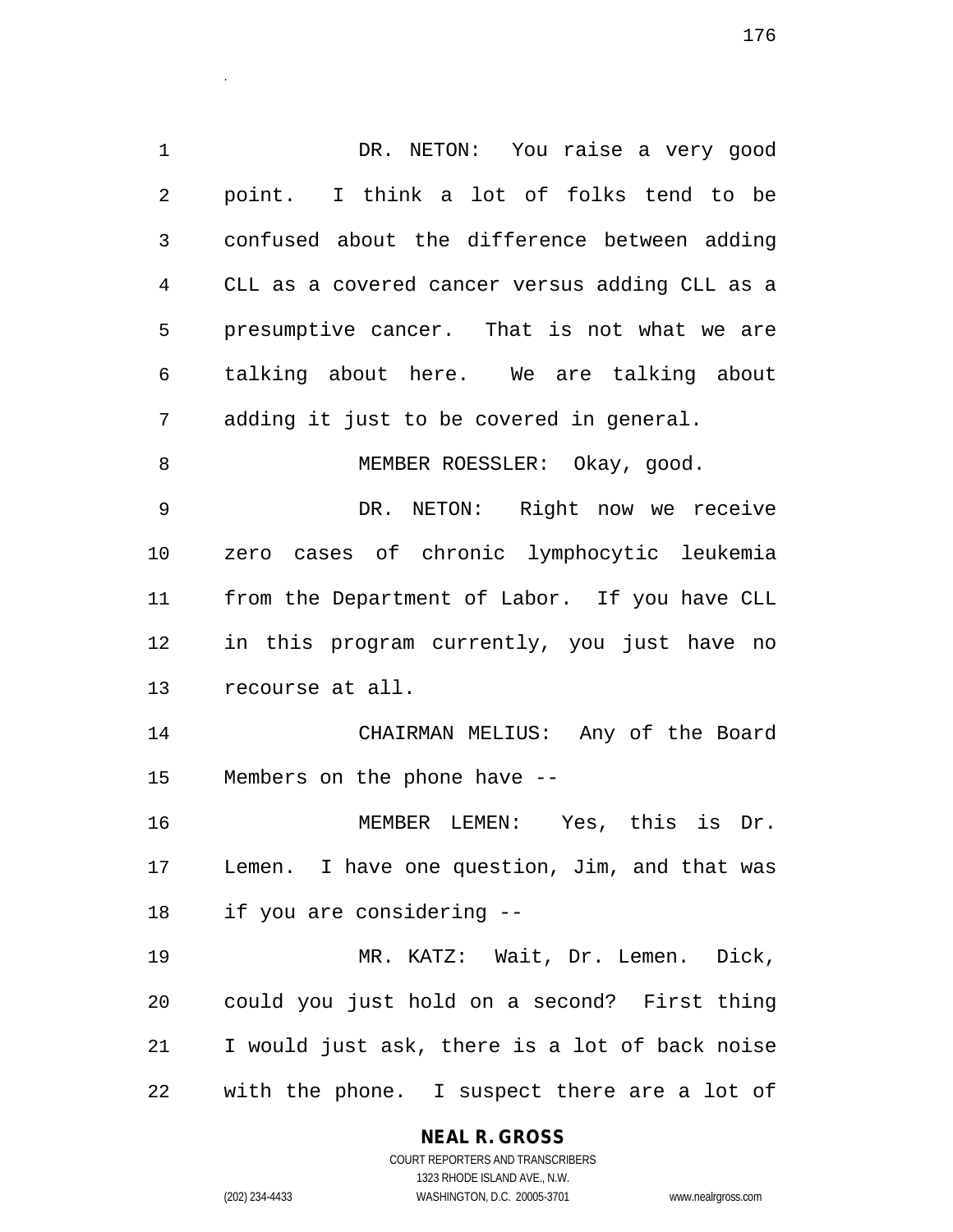people on the phone who haven't muted their phone. If you don't have a mute button, \*6 will mute your phone and then \*6 again would un-mute it, if you need to speak. Thank you. MEMBER LEMEN: Do you want me to start over again? Hello? Ted? MR. KATZ: Go ahead, doctor. Go ahead.

 MEMBER LEMEN: My question was, you indicated, Jim, that you were to the point of deciding whether or not to go forward with rulemaking. I wondered if you had a time frame on what the next step would be and if you plan to present that as an option to the Board to go forward with that.

 DR. NETON: Right. I can only comment on the science behind what we have done. And as I said, the scientific evaluation is complete. I can't speak for the Agency on whether or not rulemaking is moving forward and the time frame.

There was another piece to that

**NEAL R. GROSS** COURT REPORTERS AND TRANSCRIBERS 1323 RHODE ISLAND AVE., N.W. (202) 234-4433 WASHINGTON, D.C. 20005-3701 www.nealrgross.com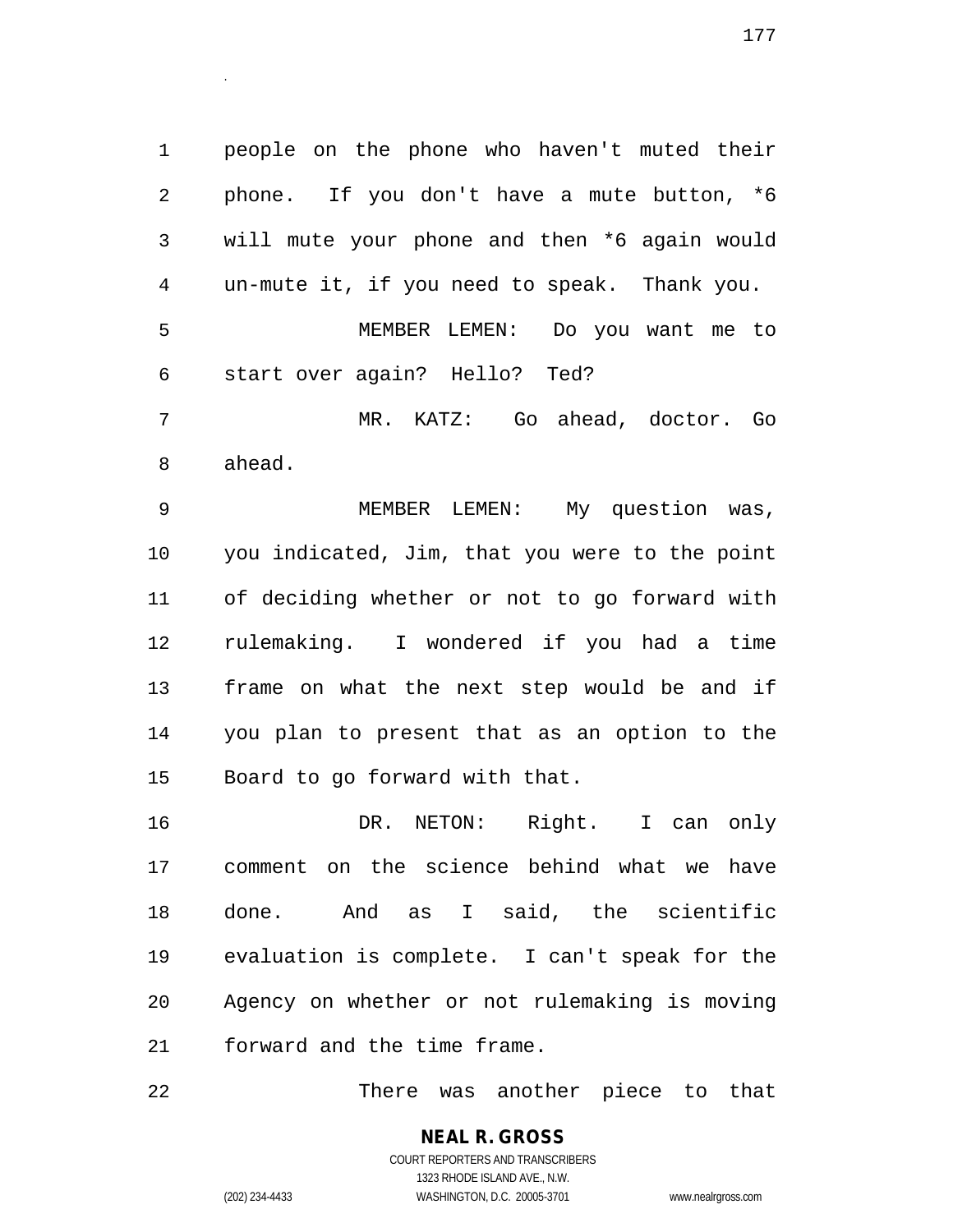question, and I forgot what that was.

.

 MR. KATZ: I can address it, if you want.

 DR. NETON: Okay, maybe Ted can. MR. KATZ: So, Dr. Lemen, the rulemaking, as Jim said, that is a decision of the Department. So that is in process, but the Board doesn't come into it. The Board doesn't have a say about rulemaking until the Department decides to do rulemaking and then issues up a proposal.

**And then at that point, once a**  proposal is issued and a notice of proposed rulemaking, which is issued in the Federal Register then at that point, then the Board would have an opportunity to comment on the rule.

18 MEMBER LEMEN: My question was, where do we stand on the rulemaking? Has NIOSH sent it to the Department for consideration at this point in time?

MR. KATZ: I am not sure, Dick.

**NEAL R. GROSS** COURT REPORTERS AND TRANSCRIBERS

1323 RHODE ISLAND AVE., N.W. (202) 234-4433 WASHINGTON, D.C. 20005-3701 www.nealrgross.com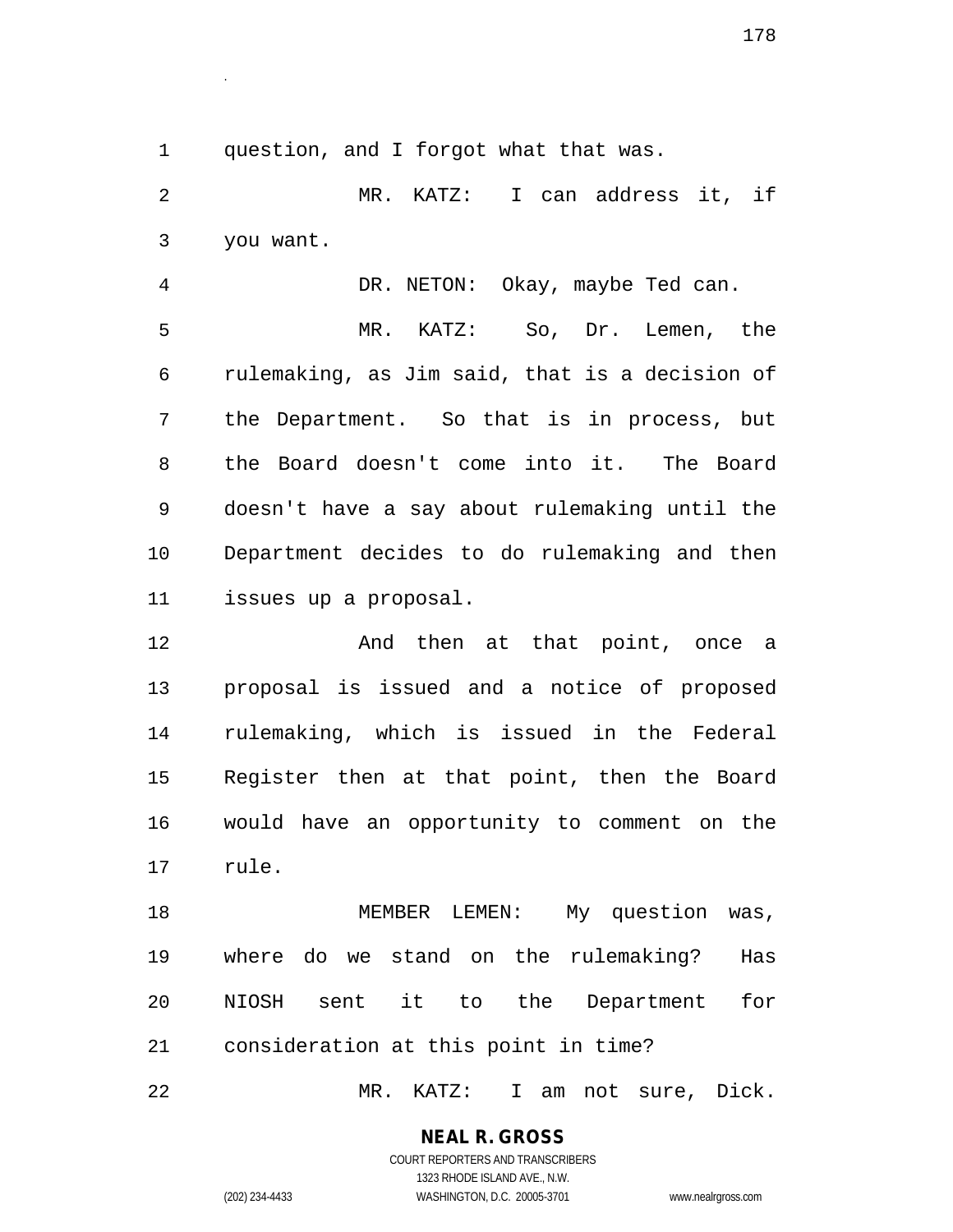I'm not sure where it is in the process, but NIOSH has developed a proposal. Whether it has gone forward to the Department or not, I couldn't tell you. MEMBER LEMEN: Is that possible to find out to report to the Board? MR. KATZ: Yes, it is possible to report to the Board. MEMBER LEMEN: That's all. CHAIRMAN MELIUS: Bill or Mike, do you have questions? MEMBER FIELD: Yes, this is Bill. I have just a comment. I really have to, I think, thank NIOSH, thank Jim and thank the NIOSH staff for being very proactive, I think, on this issue. As Stu and others know, most of what we know about our cancer risk programs, radiation sources comes from the Hiroshima and Nagasaki survivors. From a paper I read a few years back, it looks like the incidence in Japan is four to five times below what we see in the United States. I

#### **NEAL R. GROSS** COURT REPORTERS AND TRANSCRIBERS

1323 RHODE ISLAND AVE., N.W.

(202) 234-4433 WASHINGTON, D.C. 20005-3701 www.nealrgross.com

.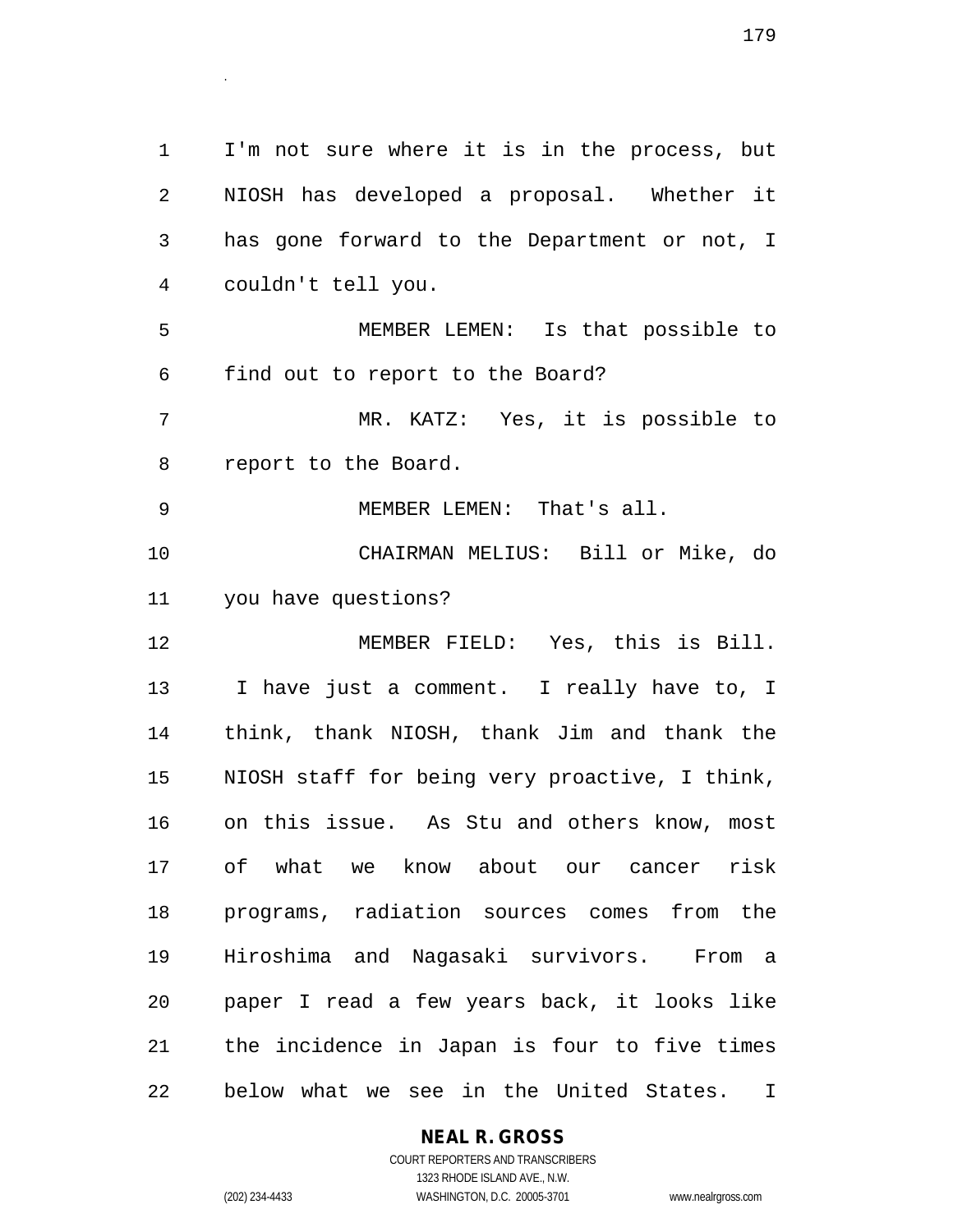think this is one cancer we really can't look to the Japanese data to give us the answers for.

.

 But I think Jim and the staff have been very proactive with reviewing the literature, getting the information we need, what they need to make an informed decision.

8 T am going to urge to proceed as fast as possible with rulemaking, given what is known. I think what we know now certainly supports that it should be a compensable cancer.

 CHAIRMAN MELIUS: Thanks. Okay, Jim, you can move on. Dave, you are welcome to rejoin us now.

 DR. NETON: Phil Schofield may have a question.

 CHAIRMAN MELIUS: Oh, I'm sorry. MR. KATZ: I'm sorry. Phil, could you repeat your question into the mic, please? MEMBER SCHOFIELD: My question is, who are you going to use for this particular

# **NEAL R. GROSS**

COURT REPORTERS AND TRANSCRIBERS 1323 RHODE ISLAND AVE., N.W. (202) 234-4433 WASHINGTON, D.C. 20005-3701 www.nealrgross.com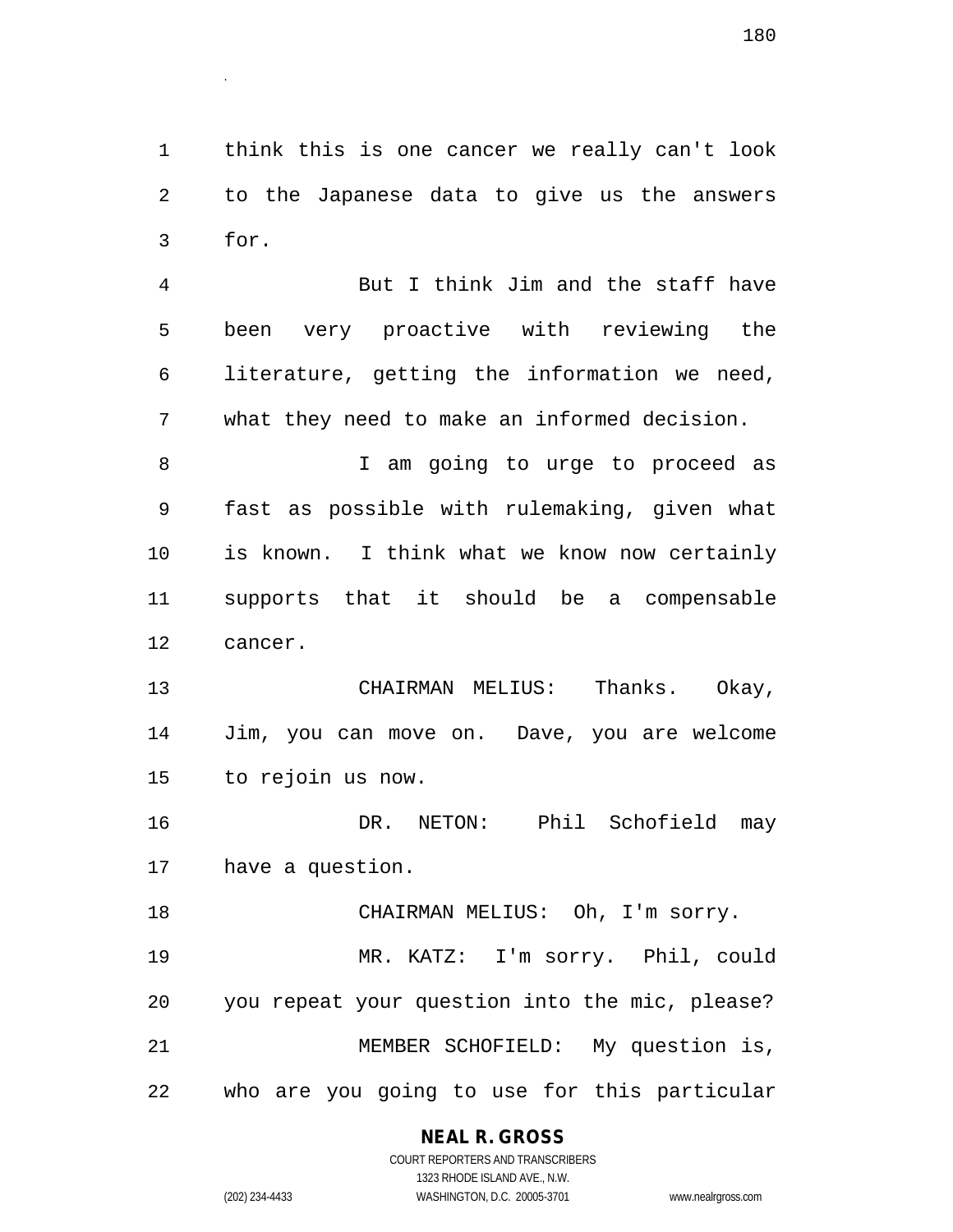risk model? Is it going to be only people who are badged?

.

 DR. NETON: Well, the risk model itself would be based on a modification of a lymphoma model that is already existing within IREP that was based, essentially, on the Hiroshima and Nagasaki survivors. But we would apply it to anyone who presents with CLL and has to have a dose reconstructed for that cancer. So it would be anyone who applies for the program.

 CHAIRMAN MELIUS: Now, okay, no more questions on CLL allowed.

14 DR. NETON: Okay, good.

 CHAIRMAN MELIUS: I would like to thank Dr. Field for that nice comment, though. DR. NETON: The second risk model related issue was our intent to look at nuclear worker studies because ideally, that would be the best population from which to develop risk models because that is the people that we are trying to reconstruct the doses

## **NEAL R. GROSS**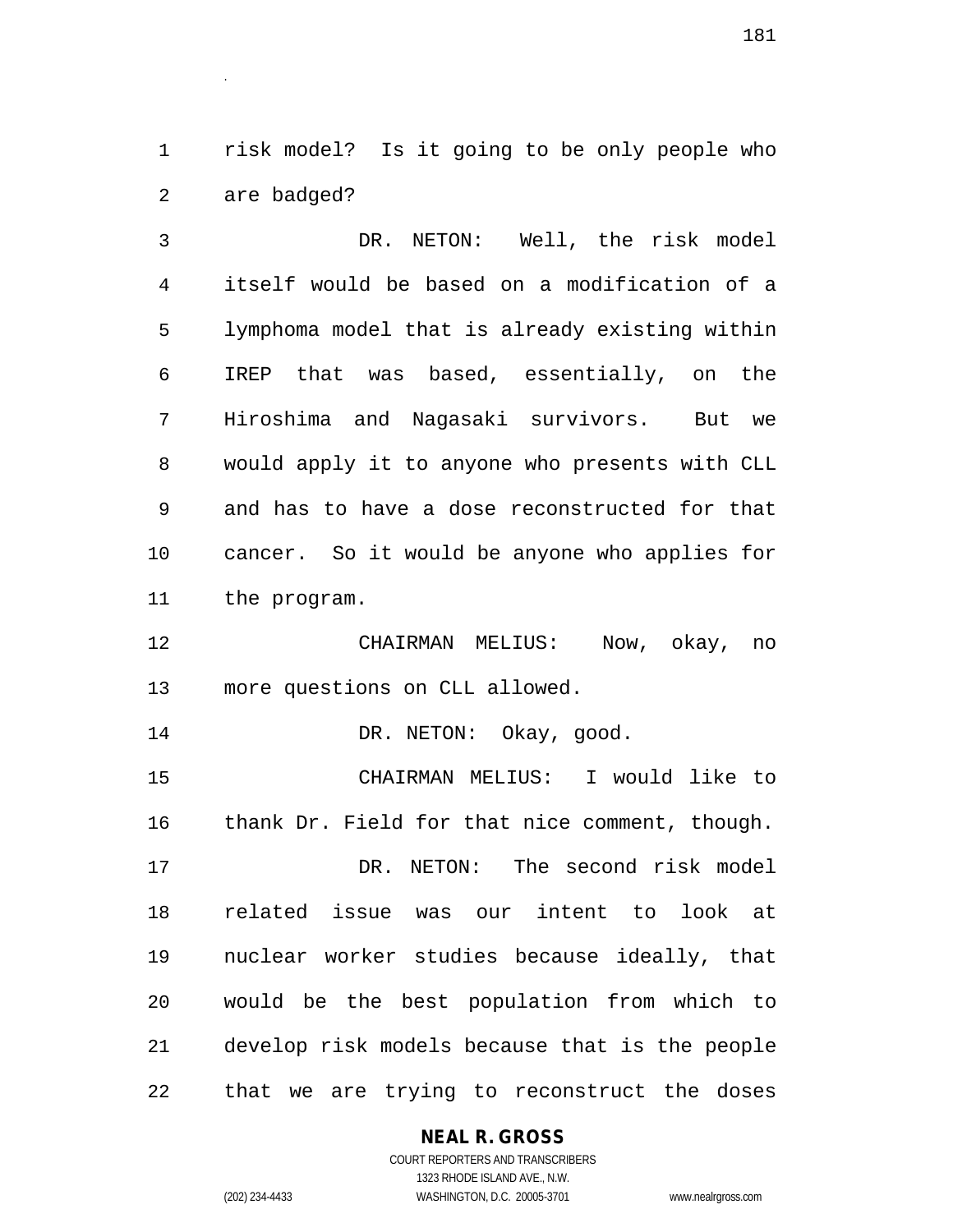for and estimate their risk.

.

 Unfortunately, at the time that we put this together, there weren't many definitive studies out there to develop quantitative models, but we have been looking into this. And part of this is a collaboration of DCAS. I am not a co- investigator but a small part investigator on this study with the Division of Surveillance, Hazard, Evaluation and Field Studies under a NIOSH Occupational Research Agenda Award to look at the adequacy of risk models in first setting radiation protection standards. But the logical offset is if you are doing that, you may as well look at it to see if the models that we are using within IREP are also adequate.

 And the first trial balloon that we are doing here is to look at two large worker epi studies. One is a NIOSH leukemia study, a case controlled leukemia study that has been ongoing for quite some time. And the

> COURT REPORTERS AND TRANSCRIBERS 1323 RHODE ISLAND AVE., N.W. (202) 234-4433 WASHINGTON, D.C. 20005-3701 www.nealrgross.com

**NEAL R. GROSS**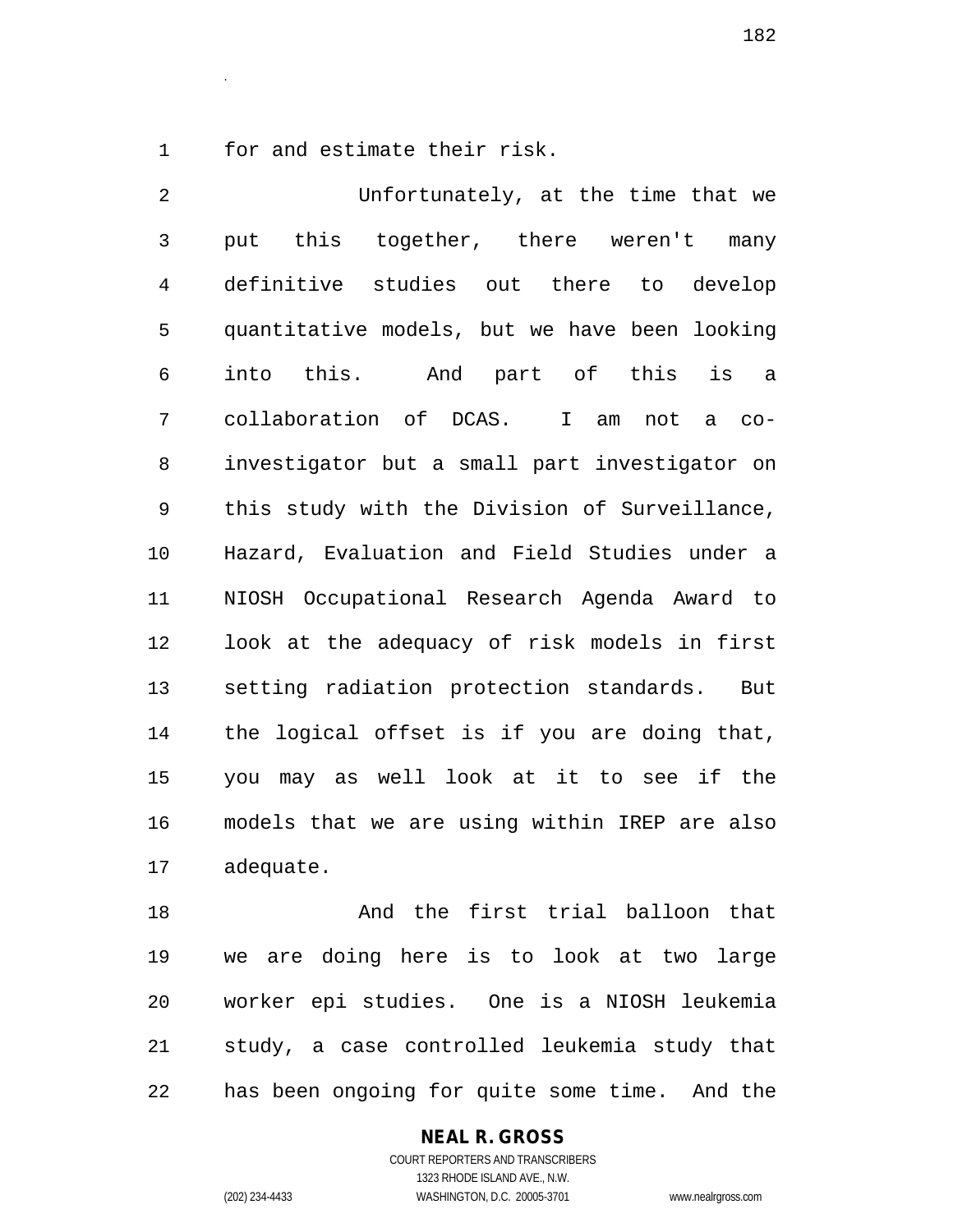second thing that struck us at the time was to look at the data for the solid tumors from the International Agency for Research on Cancer, the famous fifteen country study.

 The NIOSH leukemia study is based on a nested case control of about 160,000 workers. There is a lot of sites that NIOSH has been evaluating for leukemia over time. And this starts to get into some large numbers in the cohort where some quantitative risk models from an occupationally exposed cohort might be sufficiently robust to inform us, from a worker cohort, as opposed to the Hiroshima Nagasaki cohort. And the research for that is currently underway. I think the completion of the study is targeted for sometime in 2011. On the IARC piece, we have not moved too far on that thus far.

19 And the third thing I want to talk about on the risk modeling is the evaluation of the so-called Dose and Dose Rate Effectiveness Factor, DDREF. For those of you

## **NEAL R. GROSS**

.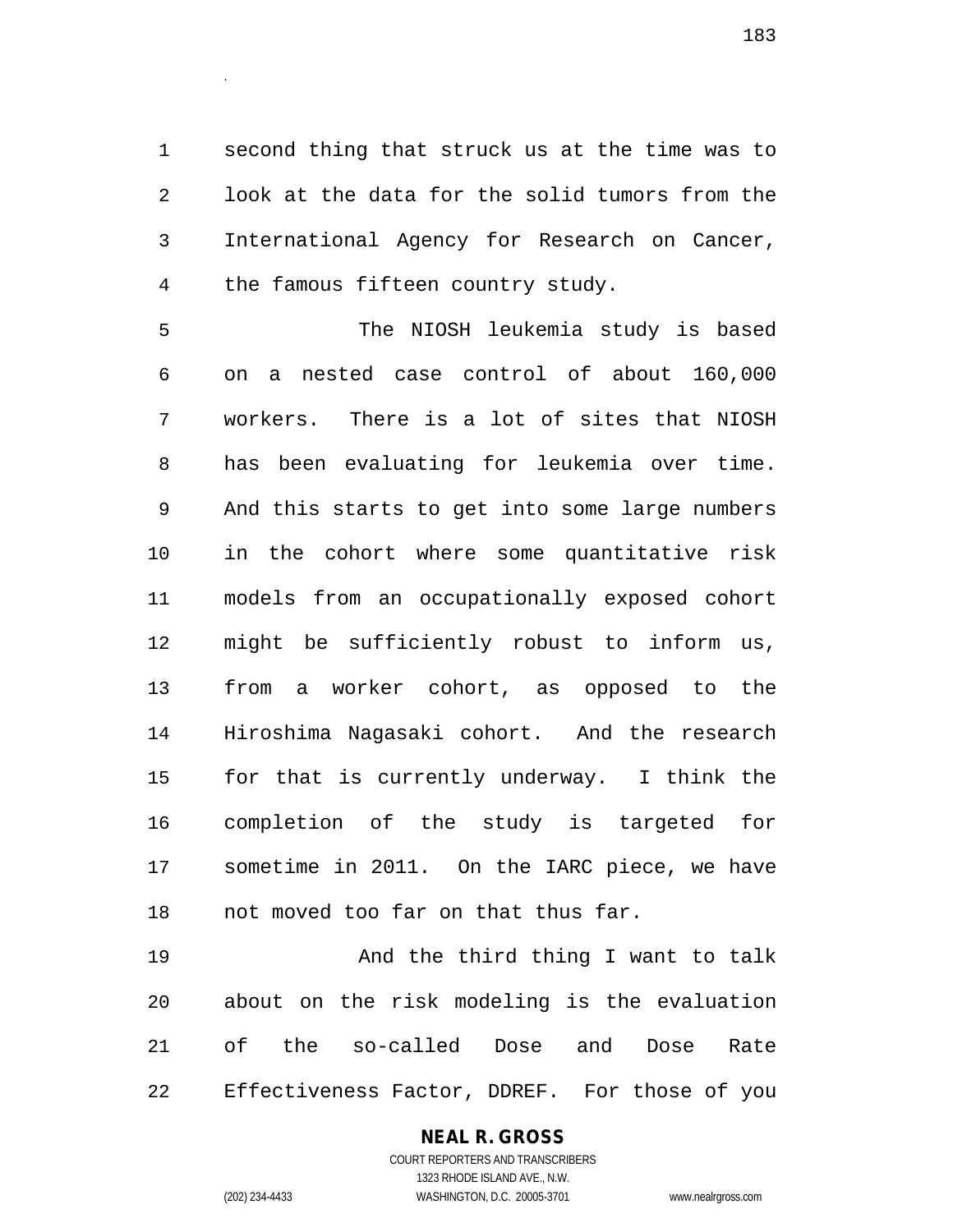who don't follow this real closely, the DDREF reduces the risk values for low dose and low dose rates. That is, it is assumed that when you are very exposed to high amounts of radiation, which is what the models are primarily based, you incur a certain risk.

 If you receive a much lower level of exposure or a lower dose rate, then it is presumed that the cancer is less harmful to you, that the risk model actually would over predict, based on those low exposures.

 This only applied to solid cancers, lymphoma and multiple myeloma. And like many things in IREP, it is assigned a full uncertainty distribution. It is also only applicable to low Linear Energy Transfer radiation. That is primarily photons, as well as beta particles. It would not be applicable to alpha radiation and neutrons, for example. And as I mentioned earlier, it comes with possible curvature in the dose response at lower doses.

> **NEAL R. GROSS** COURT REPORTERS AND TRANSCRIBERS

.

1323 RHODE ISLAND AVE., N.W. (202) 234-4433 WASHINGTON, D.C. 20005-3701 www.nealrgross.com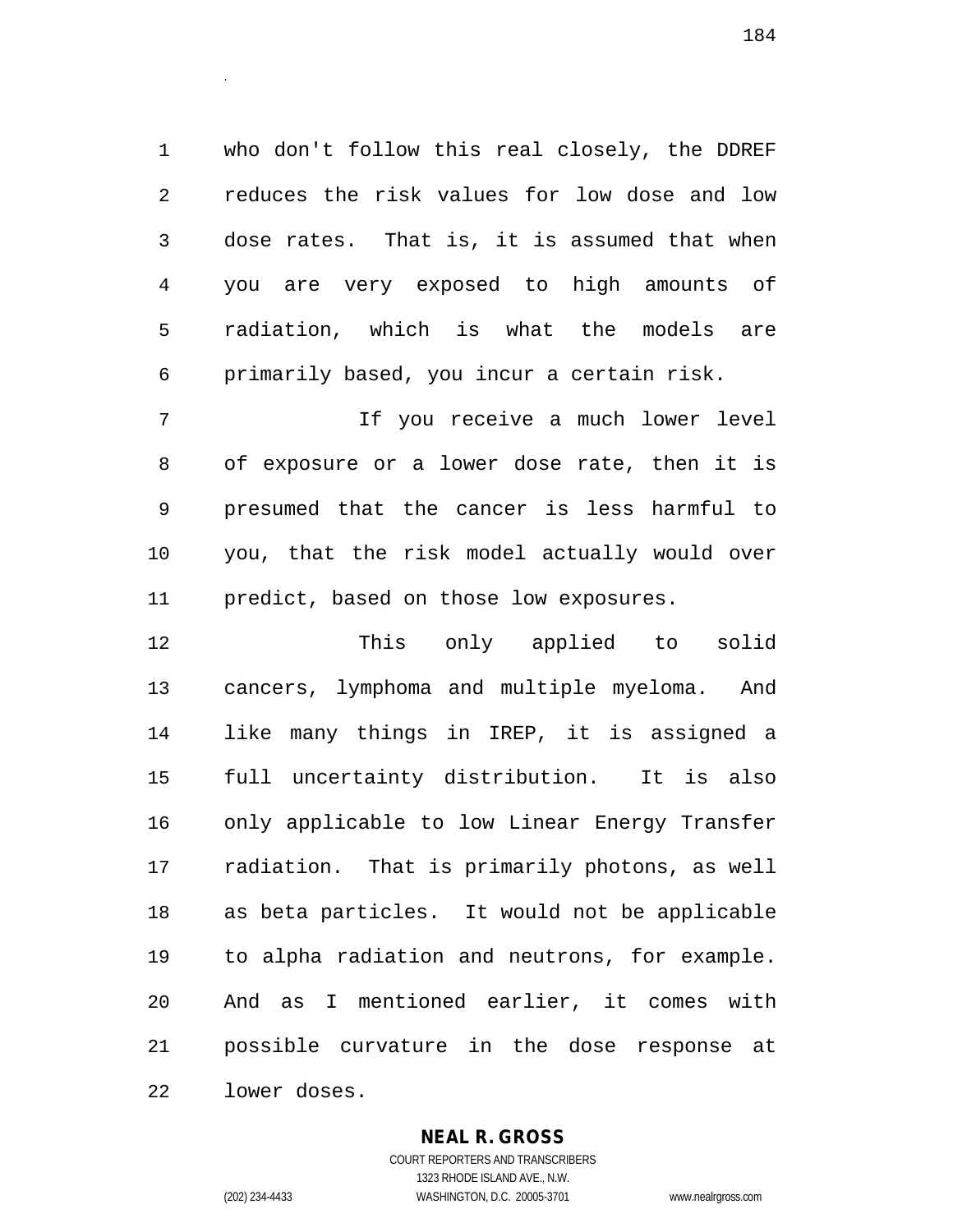This is a picture, a histogram of the actual risk model or the DDREF model that is in IREP currently. And you see it is sort of a sparsely-populated histogram which is based on a literature review. The unique feature of this is that when NCI actually redid this DDREF model, they allowed for the value of one to be more prominent. You see it is about 20 percent chance of it being one, which means there is no Dose Rate Effectiveness Factor. It is equivalent whether you have acute high-level exposure or low-level exposure. But then again, you can also see that the model allows for values much greater than one and much less than one. And not too much less than one but if you get down to 0.5, that would imply that actually it is more radiogenic or more harmful than exposure to acute doses.

 So this is what is in IREP. I think the central estimate of this is 1.8. And SENES, our contractor for this, is

> COURT REPORTERS AND TRANSCRIBERS 1323 RHODE ISLAND AVE., N.W. (202) 234-4433 WASHINGTON, D.C. 20005-3701 www.nealrgross.com

**NEAL R. GROSS**

.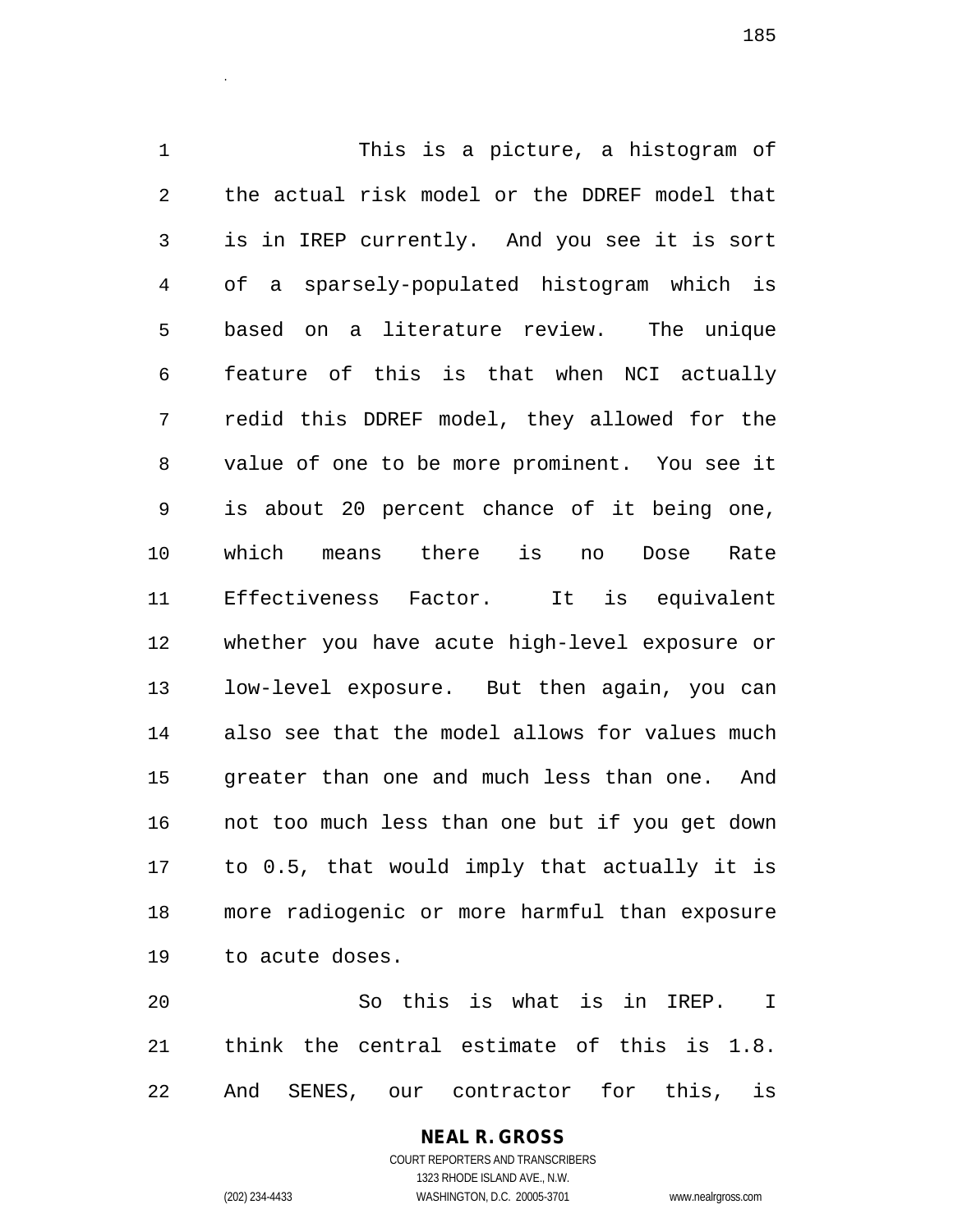reevaluating this, prompted mostly by the BEIR VII estimates that came out that gave a central estimate of 1.5, with a fairly tight 95 percent confidence level of 0.8 to 2.7. Frankly looking at that, we felt it was a little bit too tight, given the data that was available.

.

 So our contractor engaged in a comprehensive review of the current literature, looked at hundreds of references, I think 300, and looked at a lot of different studies involving radiobiology, microdosimetry, and epidemiology with the preference, of course, given to human epidemiology studies that are out there over animal-type models.

 That report has been done for quite some time. We are still in the review process. We have actually provided to an expert panel who is looking into this for modifying some models on a consensus committee. We hope to get some feedback from

# **NEAL R. GROSS**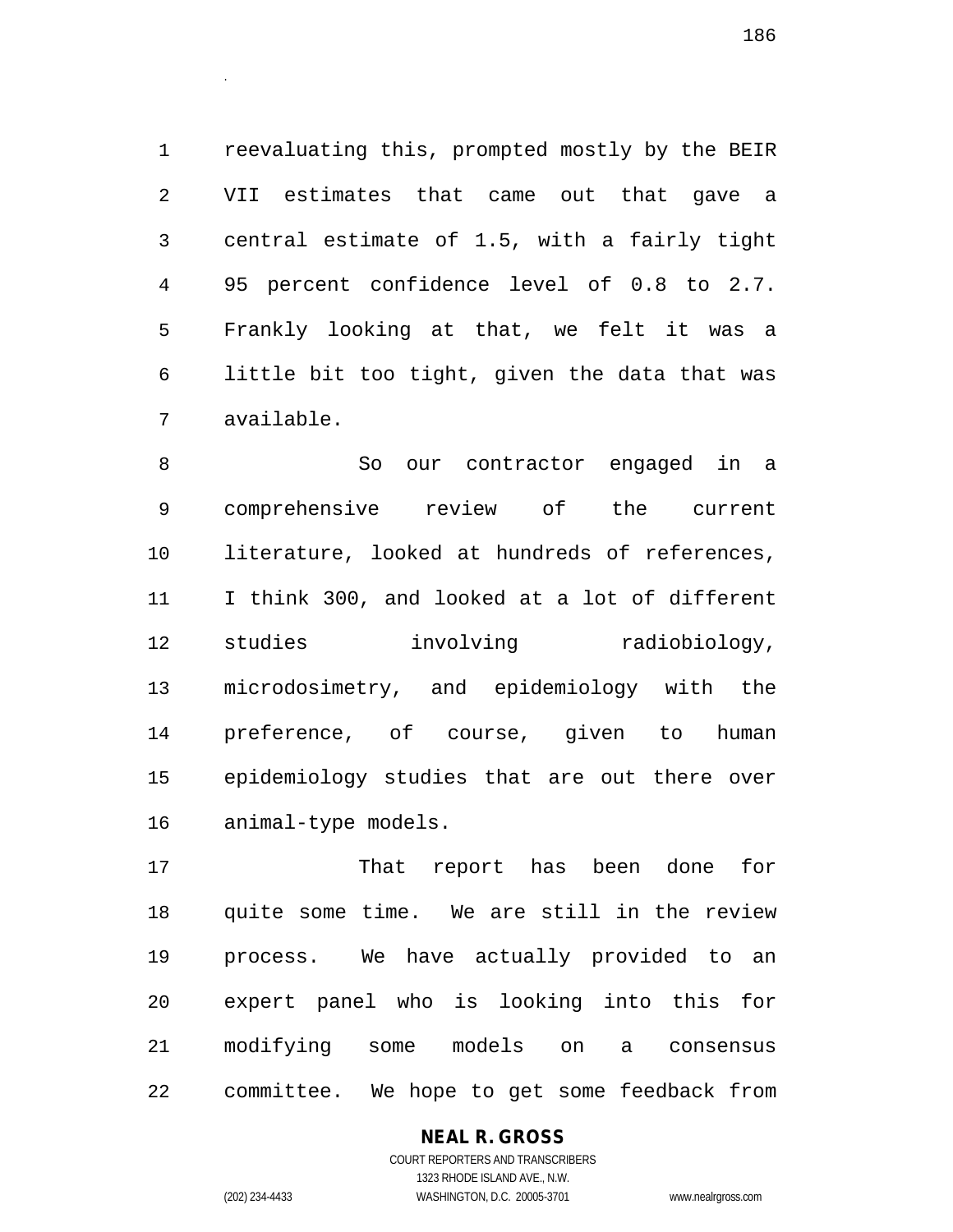those folks shortly and move forward with the final product.

 Okay, moving on to the dose reconstruction issues, again, these are the so-called overarching issues. They are issues that have arisen that are applicable to most if not all of the sites, versus an individual issue that was identified at a specific site. And I have them listed here. There are eight on the table here, but some of these I am not going to talk about because frankly, after we reviewed these things, they actually became more site specific than was thought at first.

 For example, exposure from hot particles almost has to be addressed on a case-by-case basis. You know, are they hot particles from ingestion of large flakes or are they hot particles around the skin, which we run into at Hanford?

 So these things tend to be taken up on a case-by-case basis on an individual site, very much like the next bullet under

# **NEAL R. GROSS**

COURT REPORTERS AND TRANSCRIBERS 1323 RHODE ISLAND AVE., N.W. (202) 234-4433 WASHINGTON, D.C. 20005-3701 www.nealrgross.com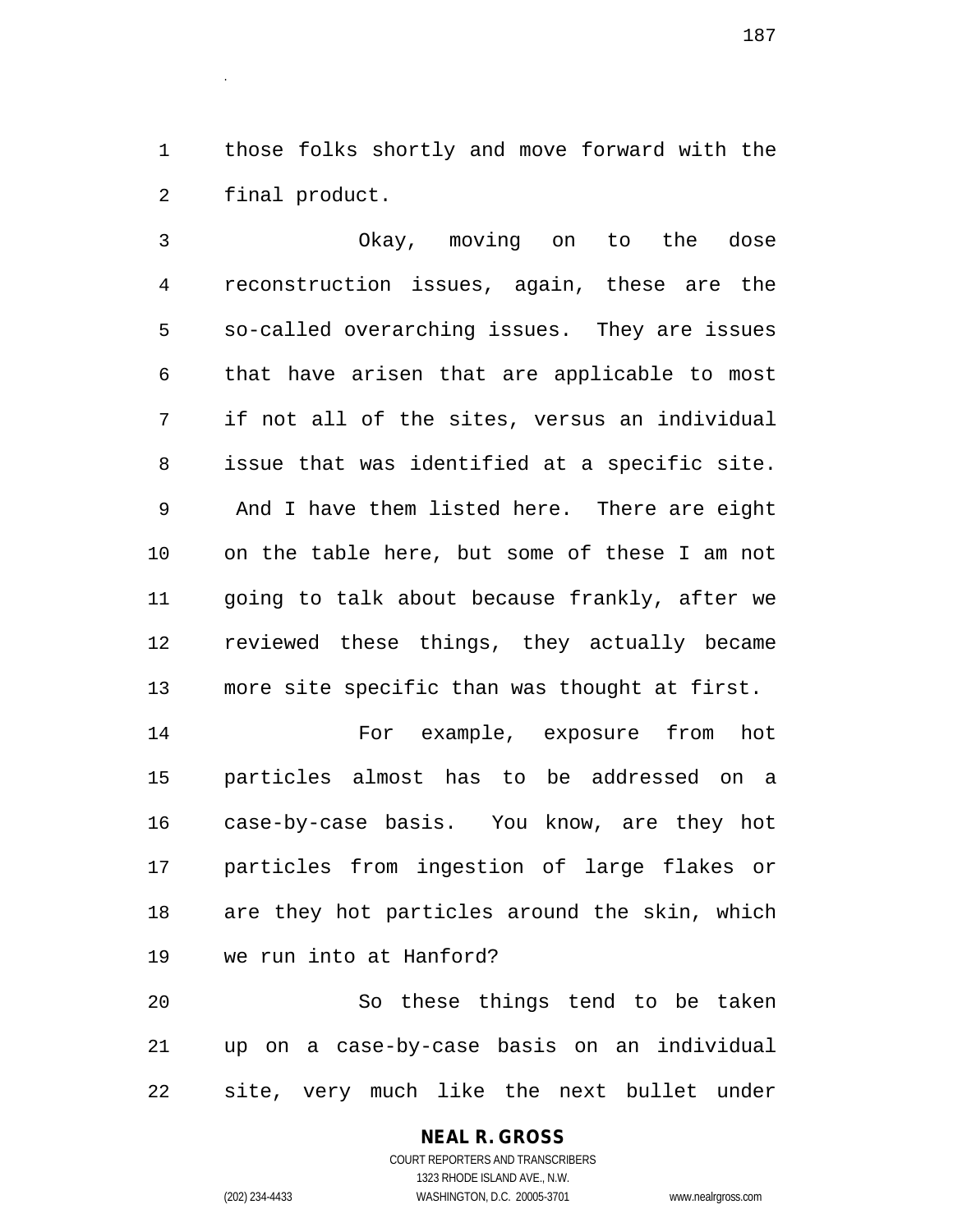that, non-standard external exposures. The idea was while this is an overarching issue, there are certainly non-standard exposures out there but how standard or non-standard exposures. I mean, we are evaluating these on a case-by-case basis as well.

 For example, the glove box exposure which we have modeled so far allows for correcting for the difference between a badge worn on the upper chest versus the exposure to a worker who may be standing in a glove box that is shielded in certain parts and not in others, so maybe his thyroid dose or extremity doses are very different than what his badge reads.

 We have done models for that. We have modeled non-standard exposures for planar contamination. But those, again, tend to be site-specific.

 The other one is interpretation of unworn badges. Again, we have gone through this very deliberately at places like the

### **NEAL R. GROSS** COURT REPORTERS AND TRANSCRIBERS 1323 RHODE ISLAND AVE., N.W. (202) 234-4433 WASHINGTON, D.C. 20005-3701 www.nealrgross.com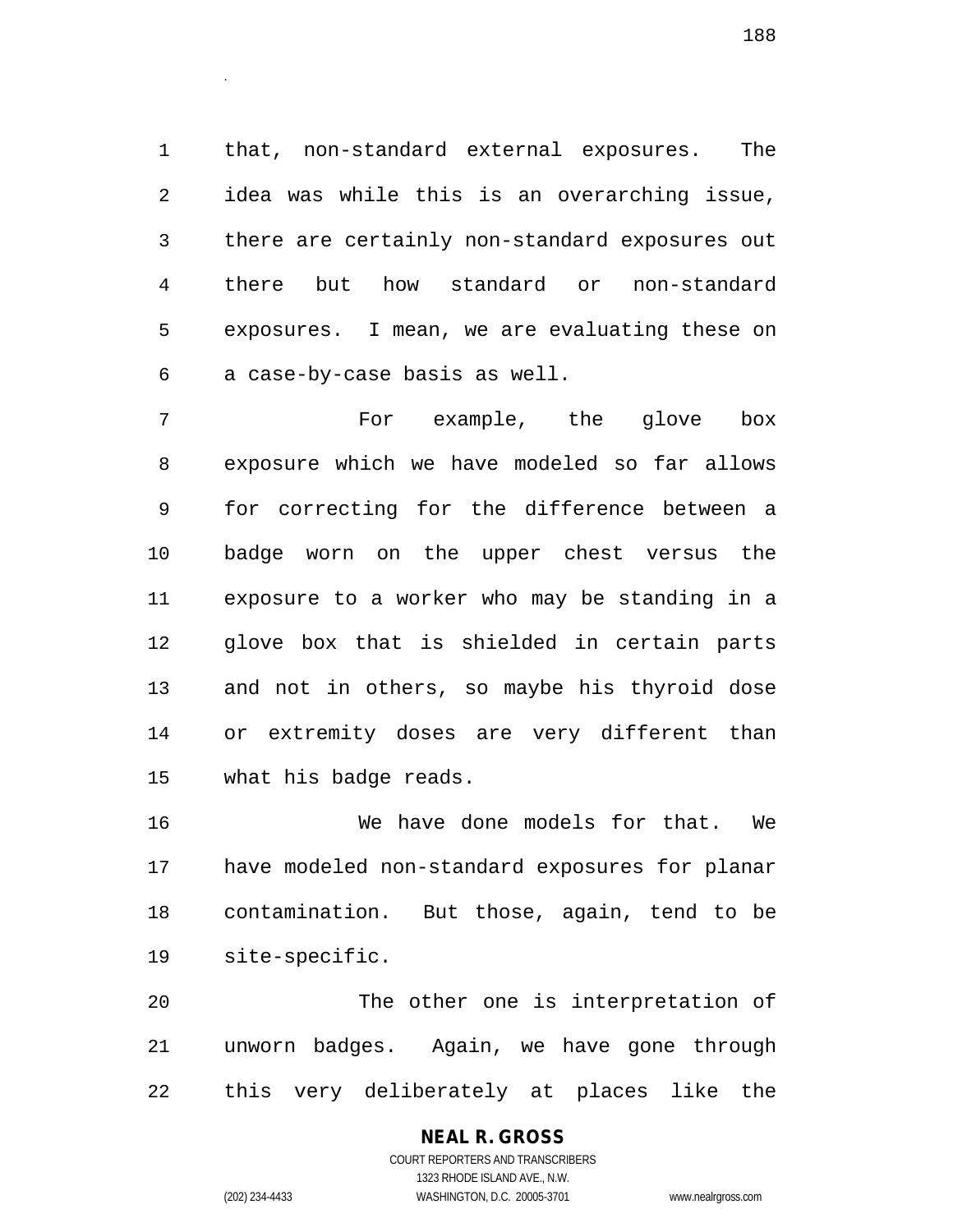Nevada Test Site, and, again, there is no standard approach that one can prescribe for that.

 Likewise, material tracking, I believe that was a Brad Clawson issue that he brought that up. And I think it is still very important, but, again, we are aware of it, and we need to make sure the very time we find some exotic radionuclide at some facility, we need to find out. It didn't usually just stay there. It was manufactured and went somewhere else. So we need to be very mindful of that and account for these as they arise.

**And the last one on the right**  there, the internal dose from Super S plutonium. That is an issue that we have already resolved. There are certain forms of plutonium out there in the DOE complex that are much, much more insoluble than even the ICRP models would allow for. And we spent a lot of time with the Board and their contractor resolving this issue, and I believe

## **NEAL R. GROSS**

COURT REPORTERS AND TRANSCRIBERS 1323 RHODE ISLAND AVE., N.W. (202) 234-4433 WASHINGTON, D.C. 20005-3701 www.nealrgross.com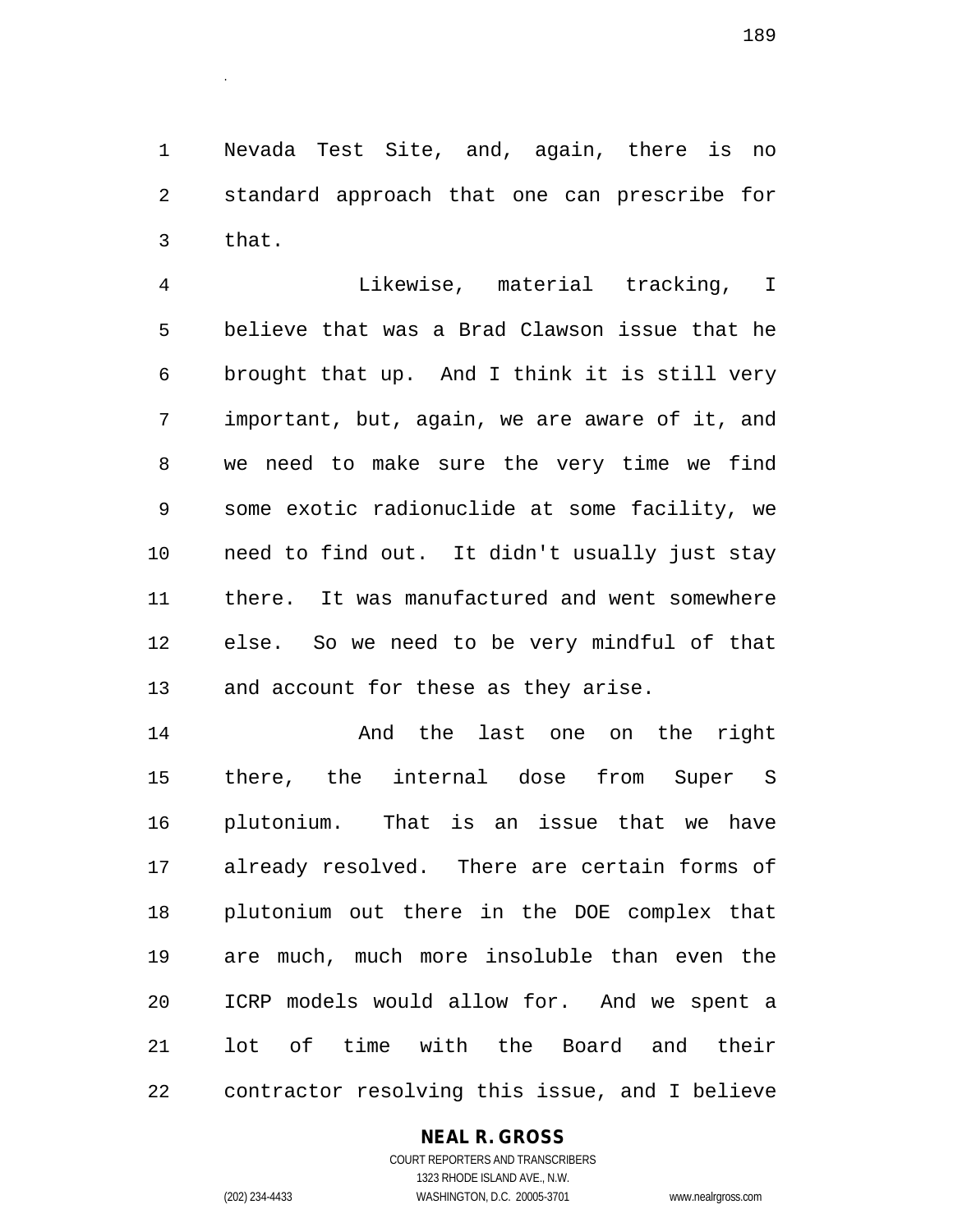we have a valid path forward there.

.

 So the ones that I want to talk about today, which I think are the ones that still remain on the overarching issue list, are oro-nasal breathing, workplace ingestion and thoriated welding rods. So I want to spend a few minutes talking about each of those. This ingestion, oro-nasal breathing actually arose at the Bethlehem Steel; well Bethlehem Steel is one of the first sites we evaluated in detail and that issue arose there. But it certainly became obvious that it could be applicable at a lot of different sites.

 And the ingestion is just what you would think. How much radioactive material does a person ingest in the workplace if they are in there all day doing things? There is a certain amount of material that is going to stick to a person's hands. A lot of people lick their fingers and such. So the idea is,

**NEAL R. GROSS**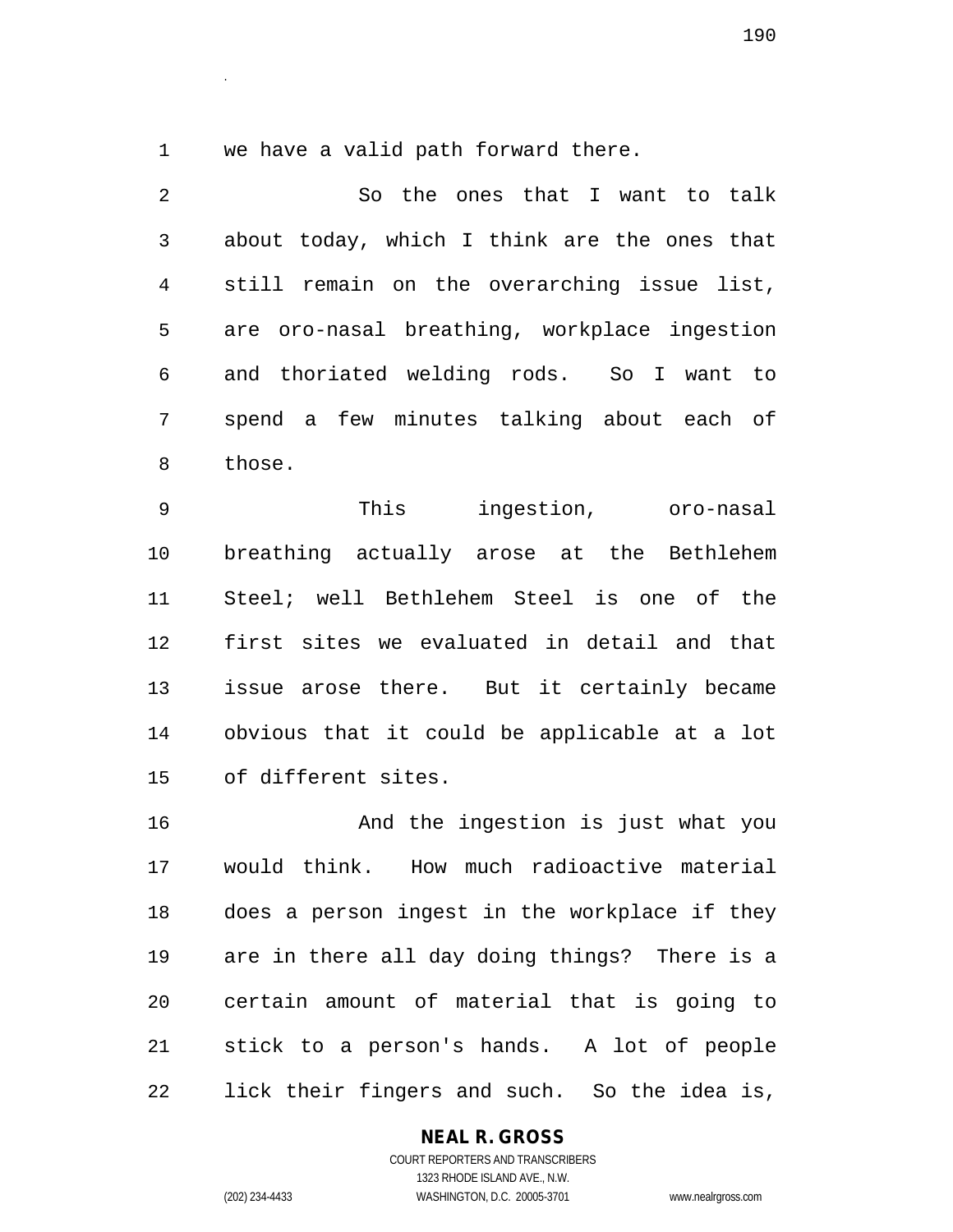can we really quantify and how well can we quantify the amount that is ingested in the workplace.

 The oro-nasal breathing issue has to do with the ICRP lung model and that is how much does a person actually breathe through their mouth versus how much they breath through their nose. It turns out there is about 25 percent of the population that is a chronic mouth breather. They don't breathe through their nose, even at resting breathing rates. That, when you look at it from a technical perspective, makes some difference in the amount of radioactive material a person takes in in the subsequent dose. So that issue needs to be addressed.

 I will say that these two issues only affect cases that are reconstructed using air concentration data. If you have bioassay data, the urinalysis will tell you how much they took in and you can correct it. It is automatically self-correcting. We have done

## **NEAL R. GROSS**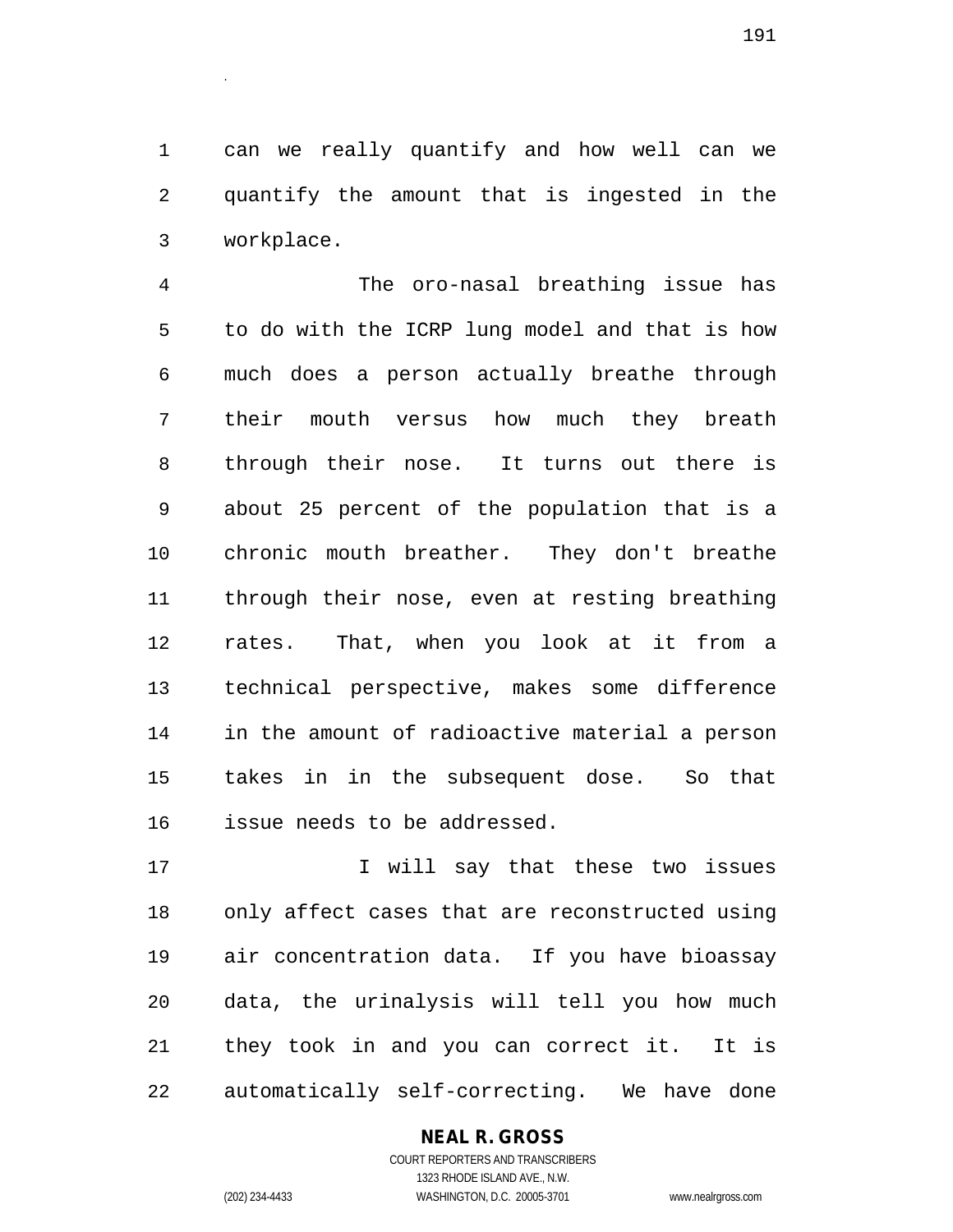some calculations that demonstrate that even mouth breathing, you deposit more but because you deposit more, more comes out in the urine. So again, it really only affects cases reconstructed using air concentration data, which with a recent addition of a number of cohorts to the SEC, including Bethlehem Steel, has really brought down the number of cases in our program that are affected by this issue. It is almost exclusively a problem or an issue at Atomic Weapons Employer facilities that handled uranium. That is because these small, what I call small mom and pop type facilities that processed uranium for the AEC didn't either do it in large enough quantities or a long enough time to establish routine bioassay programs. So if you don't have bioassay, you have to rely on air sampling data.

 We have resolved these issues, at least in our mind, and are going to document the ingestion approach in an OCAS Technical

> **NEAL R. GROSS** COURT REPORTERS AND TRANSCRIBERS 1323 RHODE ISLAND AVE., N.W. (202) 234-4433 WASHINGTON, D.C. 20005-3701 www.nealrgross.com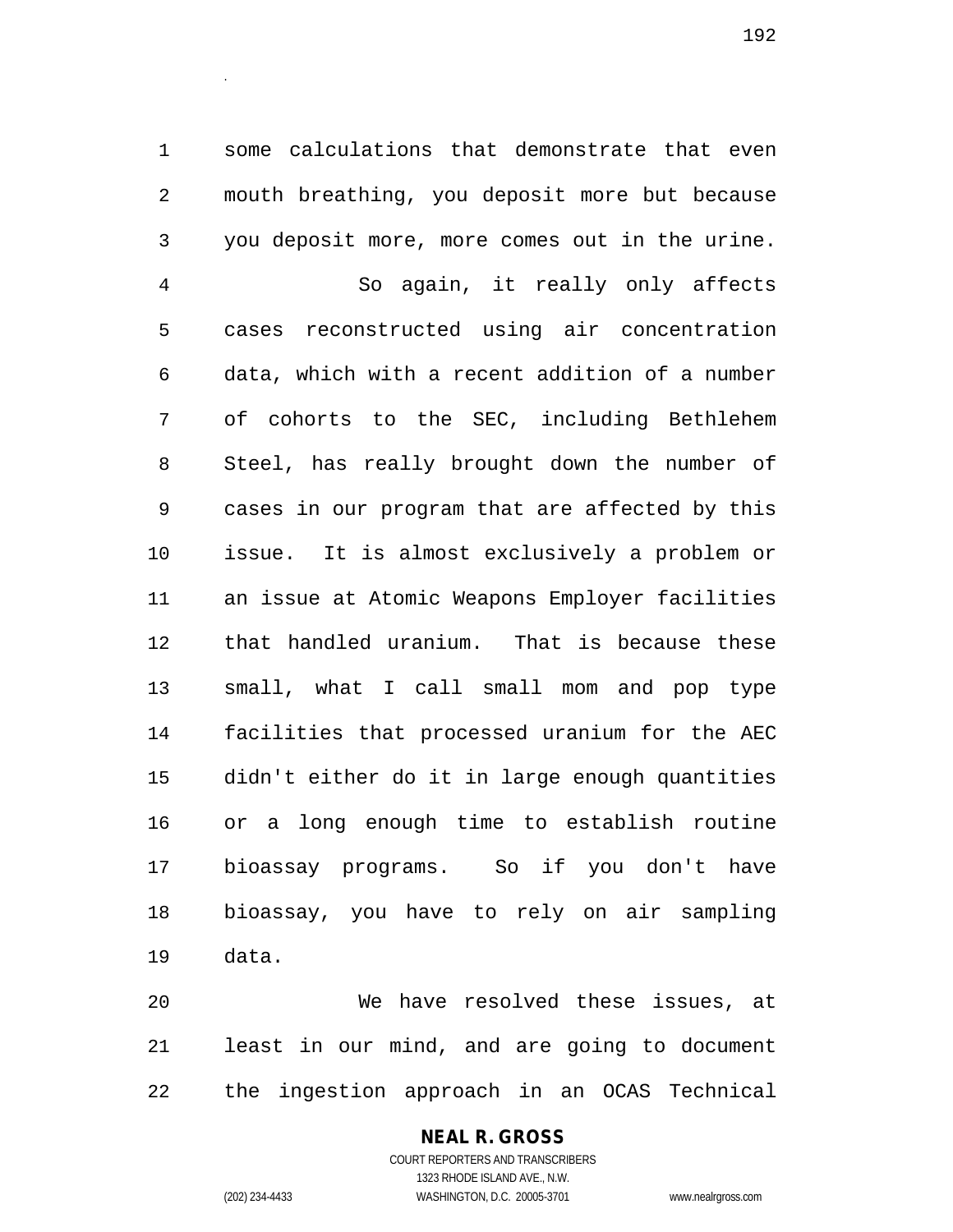Information Bulletin, TIB-9 and the oro-nasal position is going to be incorporated into the OCAS-IG-001.

 Just briefly what our position is for these, it is going to go into these documents. We feel that we can evaluate ingestion doses using process specific surface contamination levels. That is there is, we believe, a very well established correlation between how much was in the air versus how much gets deposited on the ground. That will give you how much is available for ingestion and then we can use standard models to account for how much of that material that is on the ground actually becomes ingested in the workplace.

 Surface contamination levels are sparse at AWE facilities, especially these mom and pop ones, and that is why we need to establish a relationship between the air concentration and the surface contamination. We have done some comparison runs on this, and

## **NEAL R. GROSS**

COURT REPORTERS AND TRANSCRIBERS 1323 RHODE ISLAND AVE., N.W. (202) 234-4433 WASHINGTON, D.C. 20005-3701 www.nealrgross.com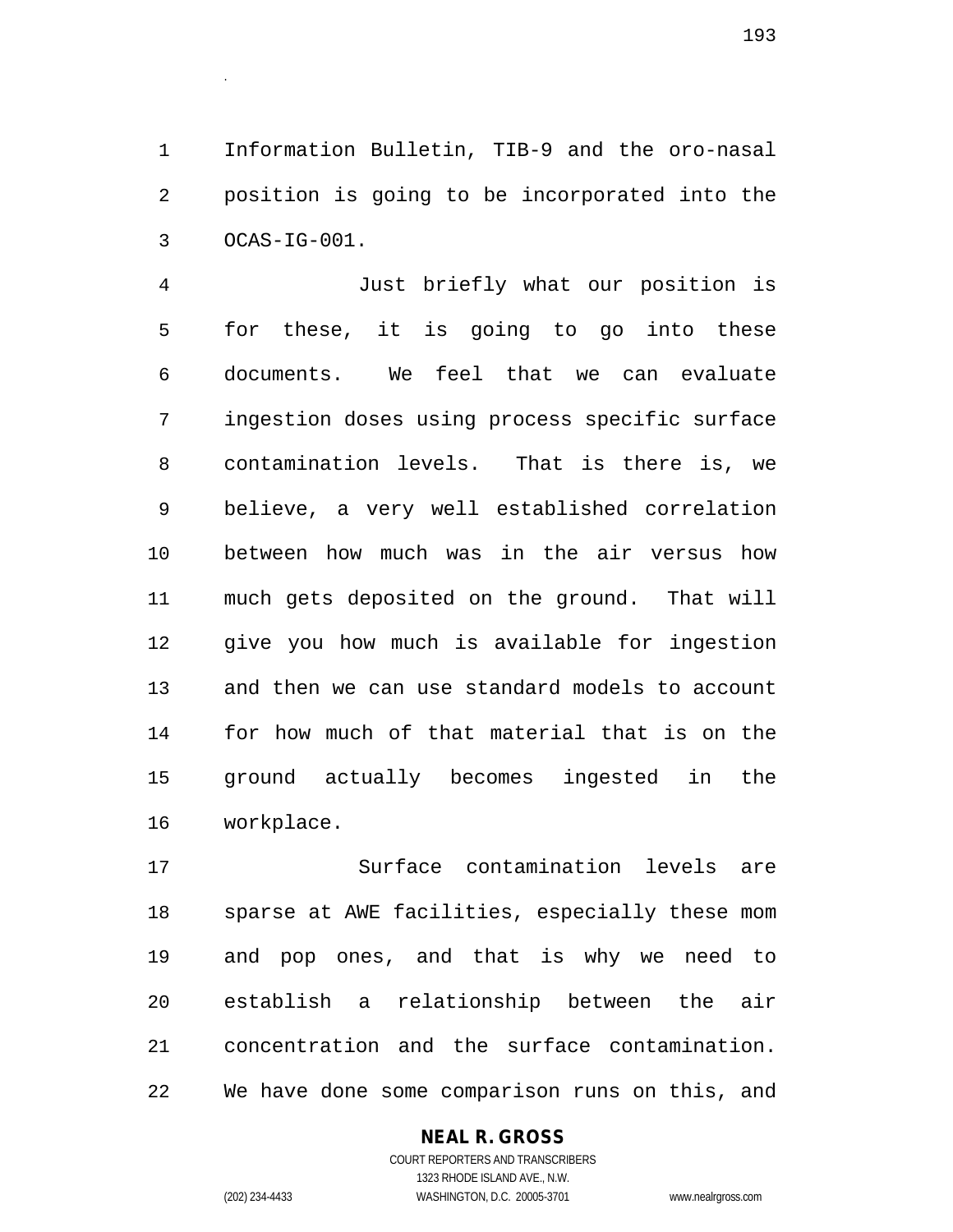the values that we are going to provide in TIB-9 compared very favorably to those derived from some standard models, such as the RESRAD-BUILD calculations.

 Oro-nasal breathing, I alluded to this a little bit earlier. Default ICRP 66 lung model actually sort of self-corrects for this. Well the ICRP 66 lung model does not allow for mouth breathing until you get above a certain respiratory rate.

 We actually account for, I think, a moderate level of breathing in our cases. So it does allow for some mouth breathing but not as much as this full-time. But we have looked at some of the ways we have done these calculations using air sample data. And typically, we will take the air sample data at the facility, select the 95th percentile of the air concentration value, and use that to estimate the intake. In doing so, we believe that the value is sufficiently claimant favorable to minimize any effect that mouth

## **NEAL R. GROSS**

COURT REPORTERS AND TRANSCRIBERS 1323 RHODE ISLAND AVE., N.W. (202) 234-4433 WASHINGTON, D.C. 20005-3701 www.nealrgross.com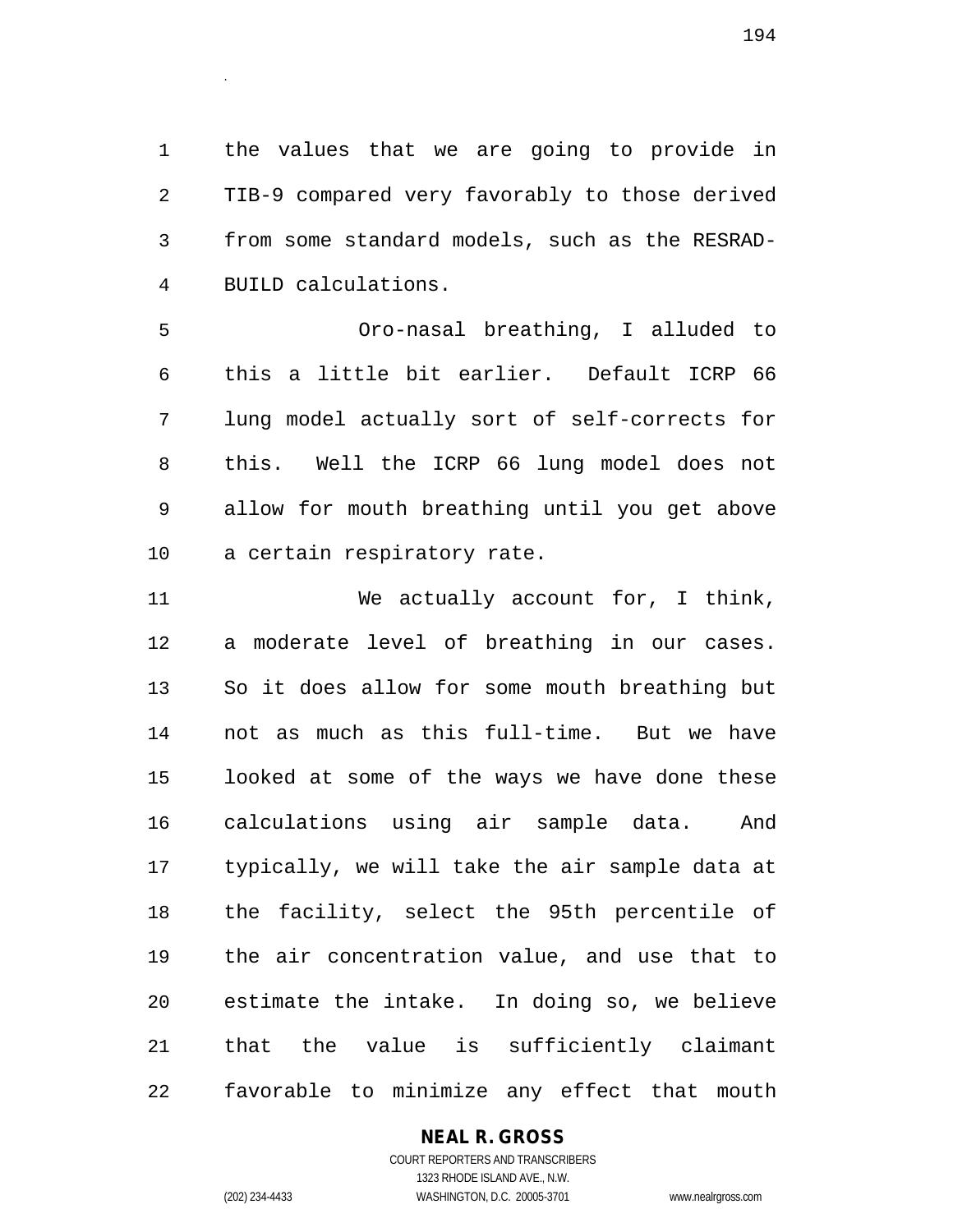breathing would have. For example, there is a very large geometric standard deviation associated with that distribution. That 95th percentile distribution GSD is much larger than the difference you would have by allowing for oro-nasal breathing. Okay and as I mentioned earlier from the bioassay data, the increased urinary output compensates for the increase in dose. It is sort of self-correcting.

 And finally, on the position of thoriated welding rods, the annual doses, we have looked at this in some detail. The NRC actually has evaluated this a lot as well. In fact, thoriated welding rods which contain one 16 to two percent thorium, I think, by weight are exempt from licensing for the NRC, based on their own analysis. There was a NUREG put out on this, NUREG 1717 that summarized some studies that had been done with exposures from thoriated welding rods. And the exposures are fairly low. They are not zero, but they are

## **NEAL R. GROSS**

.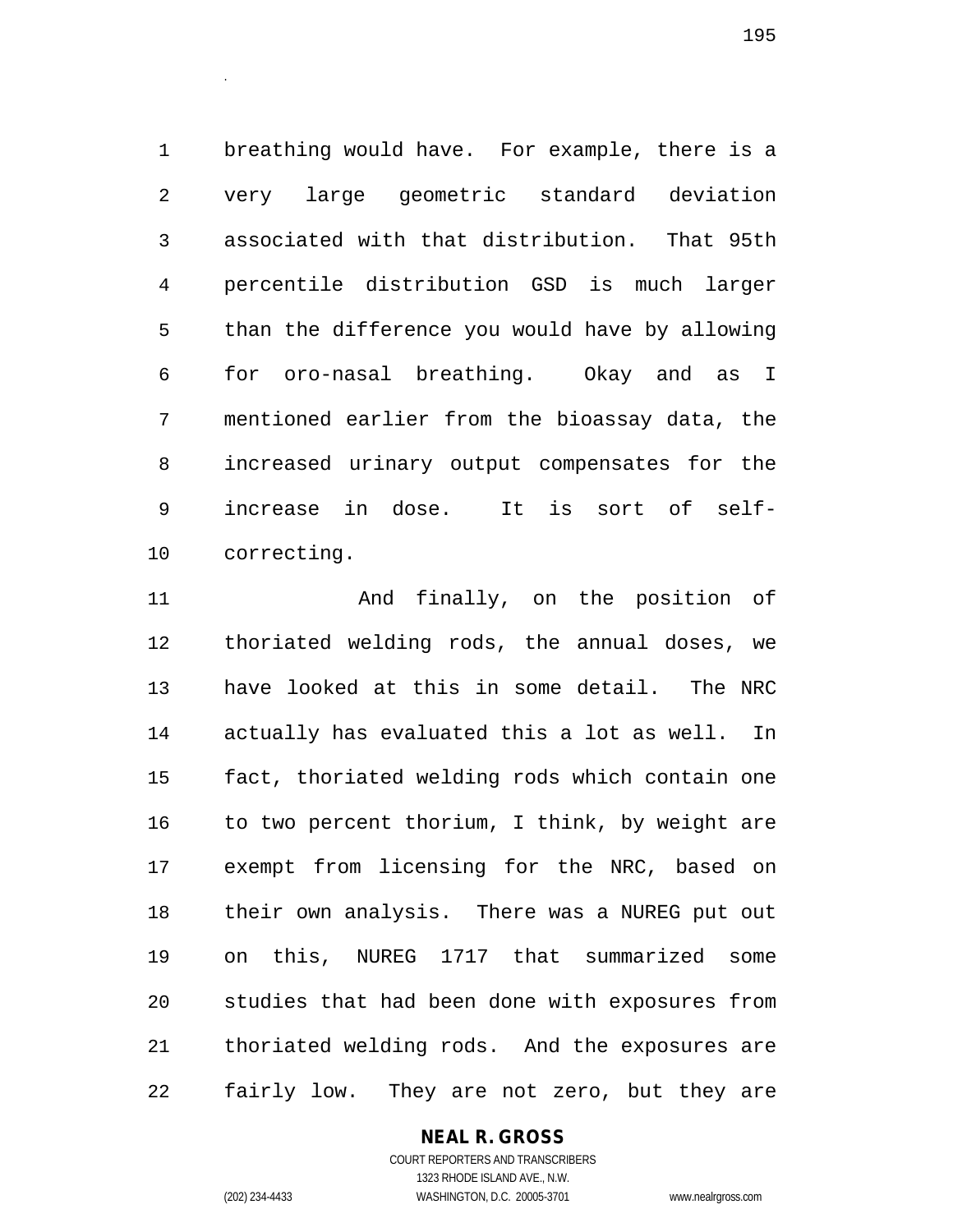fairly low. For chronic exposures, the dose is less than ten milligrams for any given year.

 Just going over my slides, I am not sure what I meant by annual doses approximately equal to C -- committed dose -- that makes not sense. Just interpret that second bullet as meaning that the doses are around ten millirem or less on an annual basis from exposures to these welding rods. I think I conflated a couple of facts here in one bullet.

 So in cases where we do these overestimating dose estimates, the increase in dose is fairly trivial. For best estimates, the dose is small but again, it is not zero. So our opinion is we have to address these exposures under very specifically defined circumstances.

 And that concludes my whirlwind tour of the overarching science and dose reconstruction issues.

## **NEAL R. GROSS**

COURT REPORTERS AND TRANSCRIBERS 1323 RHODE ISLAND AVE., N.W. (202) 234-4433 WASHINGTON, D.C. 20005-3701 www.nealrgross.com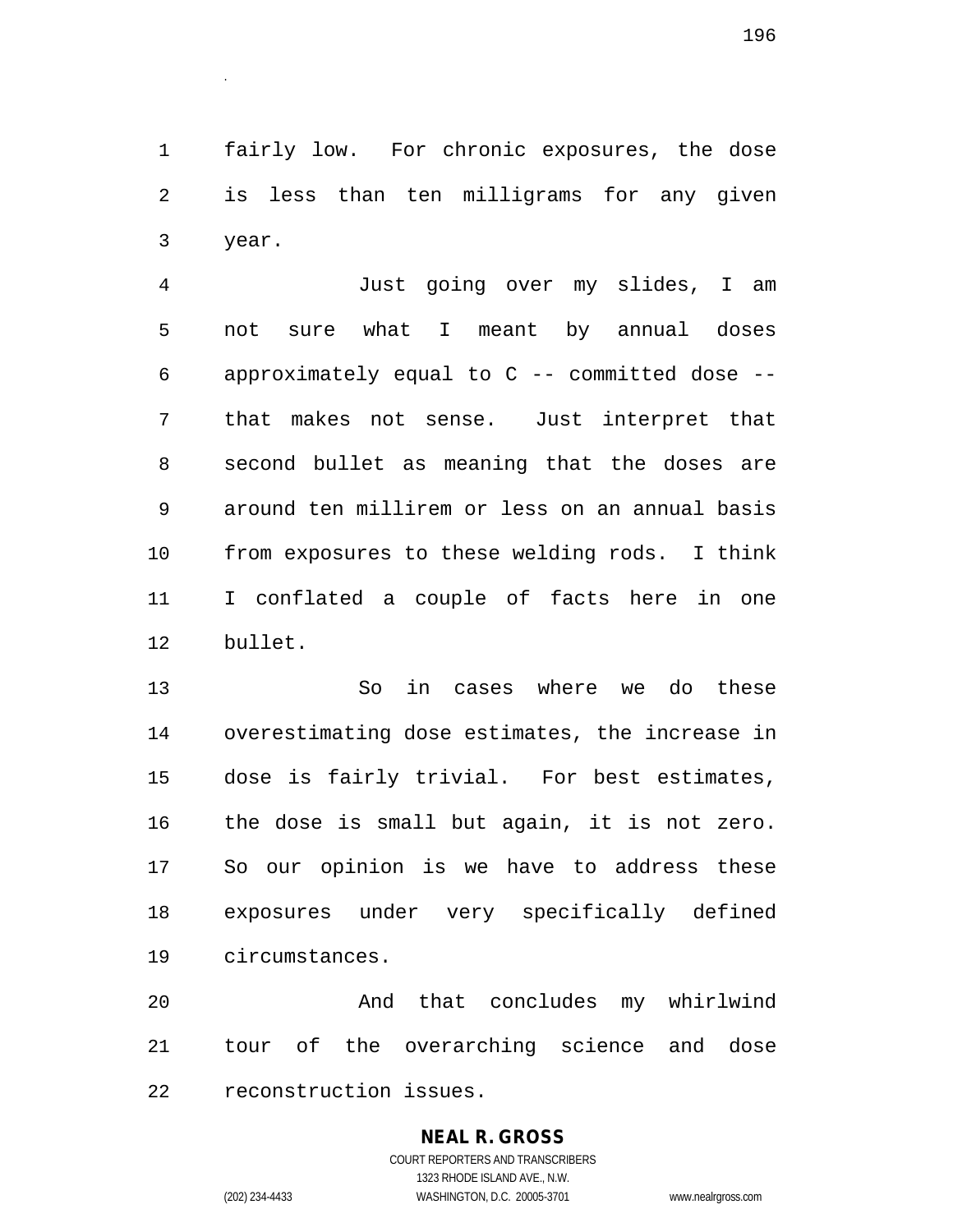CHAIRMAN MELIUS: Okay, thank you, Jim. Questions? John Poston. You just need a microphone.

.

 MEMBER POSTON: Jim, I am just checking to make sure I understood what you said. You have dismissed or you have settled the hot particle issue?

8 B DR. NETON: Well we have decided that that needs to be evaluated on a case-by- case basis. For example, if you are ingesting hot particles, there was some concern about as the hot particle traverses through the GI tract, what the difference might be in the risk or -- well, the dosimetry and the localized dosimetry as it travels through, I have done some research into this and it was actually considered in the GI tract lung model and I don't think there is much difference for ingestion of hot particles. For external hot particles, of course, there is all kinds of ways to calculate that based on VARSKIN codes and things like that.

#### **NEAL R. GROSS** COURT REPORTERS AND TRANSCRIBERS

1323 RHODE ISLAND AVE., N.W. (202) 234-4433 WASHINGTON, D.C. 20005-3701 www.nealrgross.com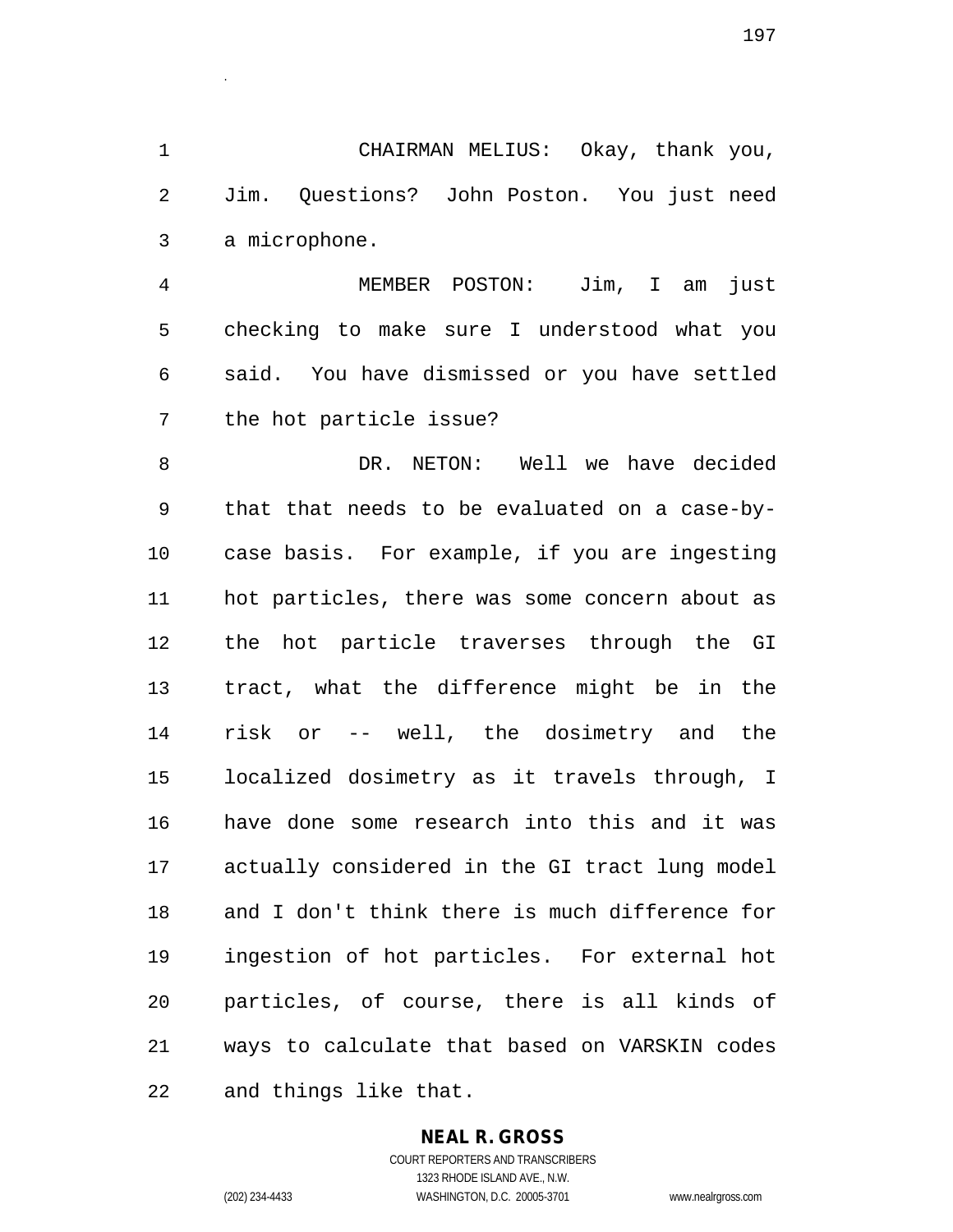MEMBER POSTON: You know, there is also extensive literature on hot particles on the skin with doses exceeding four gray and show there is no effect. So I didn't want you spending a lot of time on things that have been demonstrated in the scientific literature to be a no, never mind.

8 DR. NETON: What was actually a harder concept for me was that the risk model for exposure to the skin is -- it is okay to use the skin risk model, even though the hot particle is deposited on a very small square area of skin. All the skin is not exposed, but it comes out because it is excess relative risk is the reason it works.

 MEMBER POSTON: And every 15 years, the hot particle inhalation comes up, and the ICRP studies it extensively, writes a report, and it goes away for 15 more years. So I think it would be good to take a look at what the ICRP says about the hot particle in the lung. I think you could make some

**NEAL R. GROSS**

.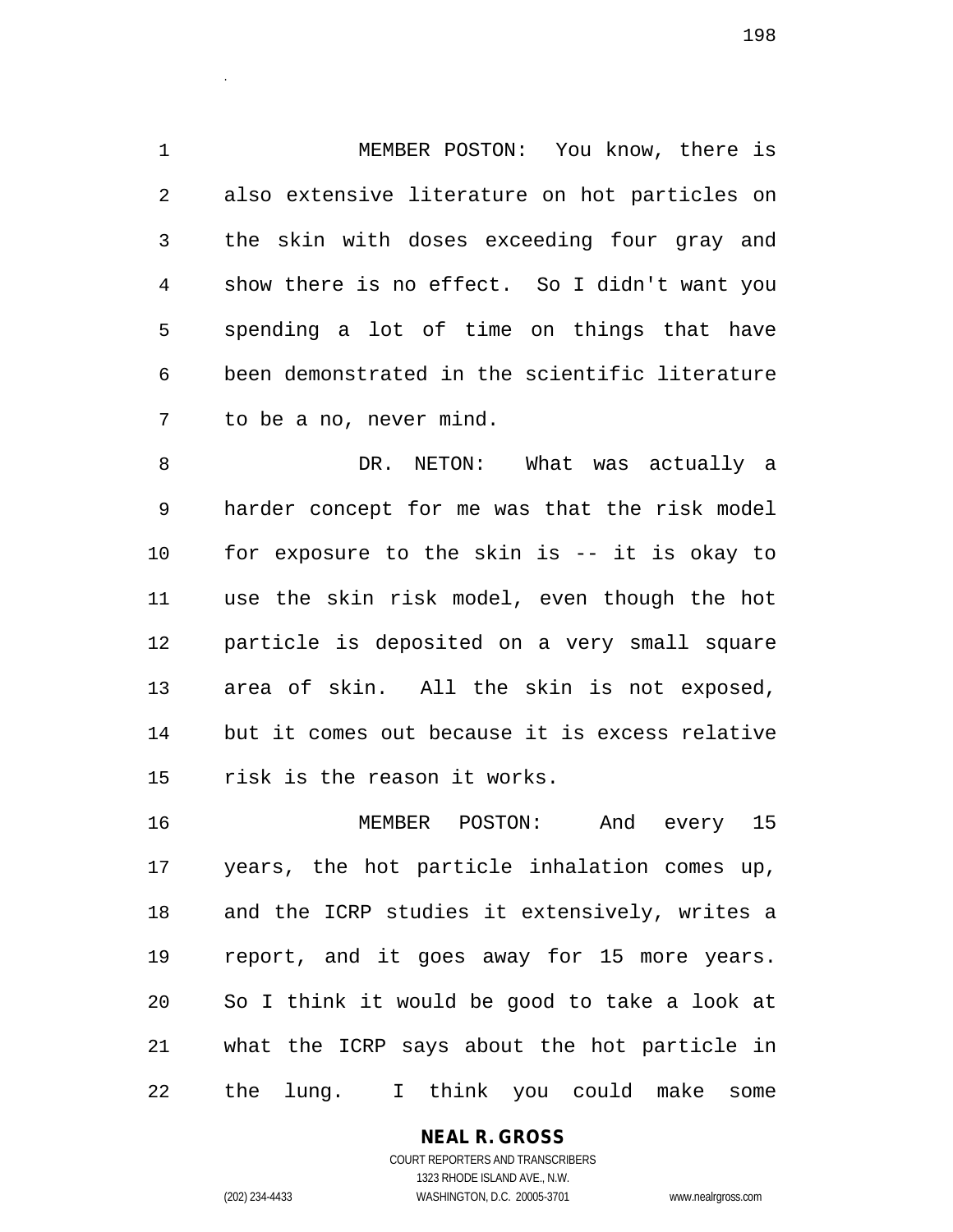reasonably good models for hot particles in the gastrointestinal tract. I would expect the doses to be low because the transit time is fairly large. And there is even, in the literature, there is even some cases of some of the female workers who assemble the smoke alarms swallowing the americium-241 sources.

 And so there is a fair amount of literature that would lead you pretty quickly to a conclusion. It may be a model, or it may be a no never mind.

 DR. NETON: Our main concern, thank you for the comment, is to get the dose right and apply the risk model that we have with IREP. Thank you for the comment.

 CHAIRMAN MELIUS: Any other Board Members here with questions?

 MEMBER RICHARDSON: I had two questions that might be related. One dealt with incorporating information from nuclear worker studies, and you laid out two studies that you were considering as informative. My

## **NEAL R. GROSS**

.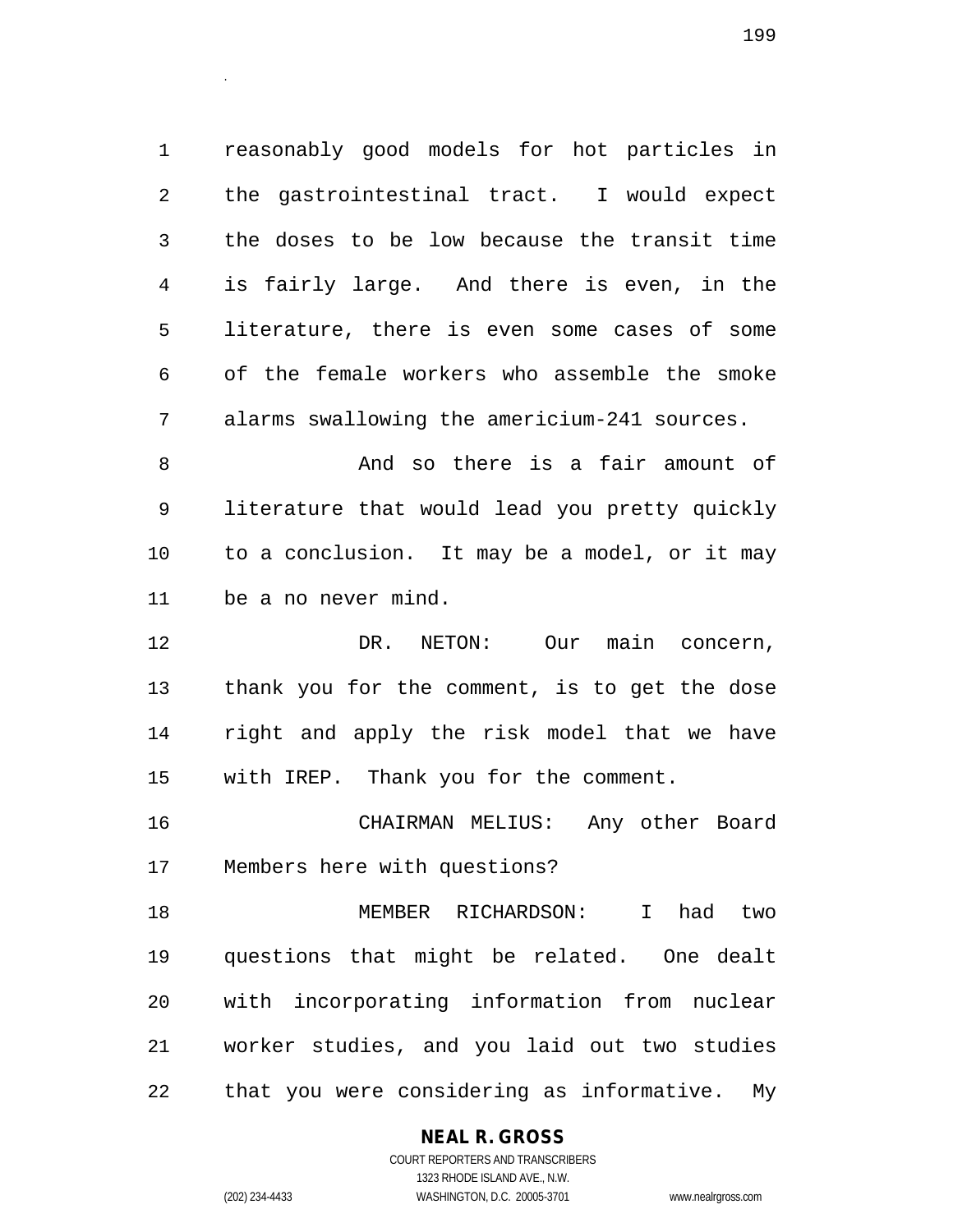question was are there other studies out there that you would plan to include on that list. I am thinking particularly about the UK National Registry of Radiation Workers, which is about 180,000 workers and has been followed up now for cancer incidence.

7 And then you didn't really give us any hint about how you are thinking about that information being drawn into IREP. Maybe I will ask that question first.

 DR. NETON: Which information? You mean leukemia case control? If we can get a quantitative risk model that we believe is sufficiently accurate, and we can use it, we would consider incorporating it and replacing the leukemia model that is in IREP as it exists.

 We would like to use worker data whenever possible. We have not yet. I am aware of the UK study. That is a good one. These two are sort of pilot studies that we have. You know, we had some internal funding

> **NEAL R. GROSS** COURT REPORTERS AND TRANSCRIBERS 1323 RHODE ISLAND AVE., N.W. (202) 234-4433 WASHINGTON, D.C. 20005-3701 www.nealrgross.com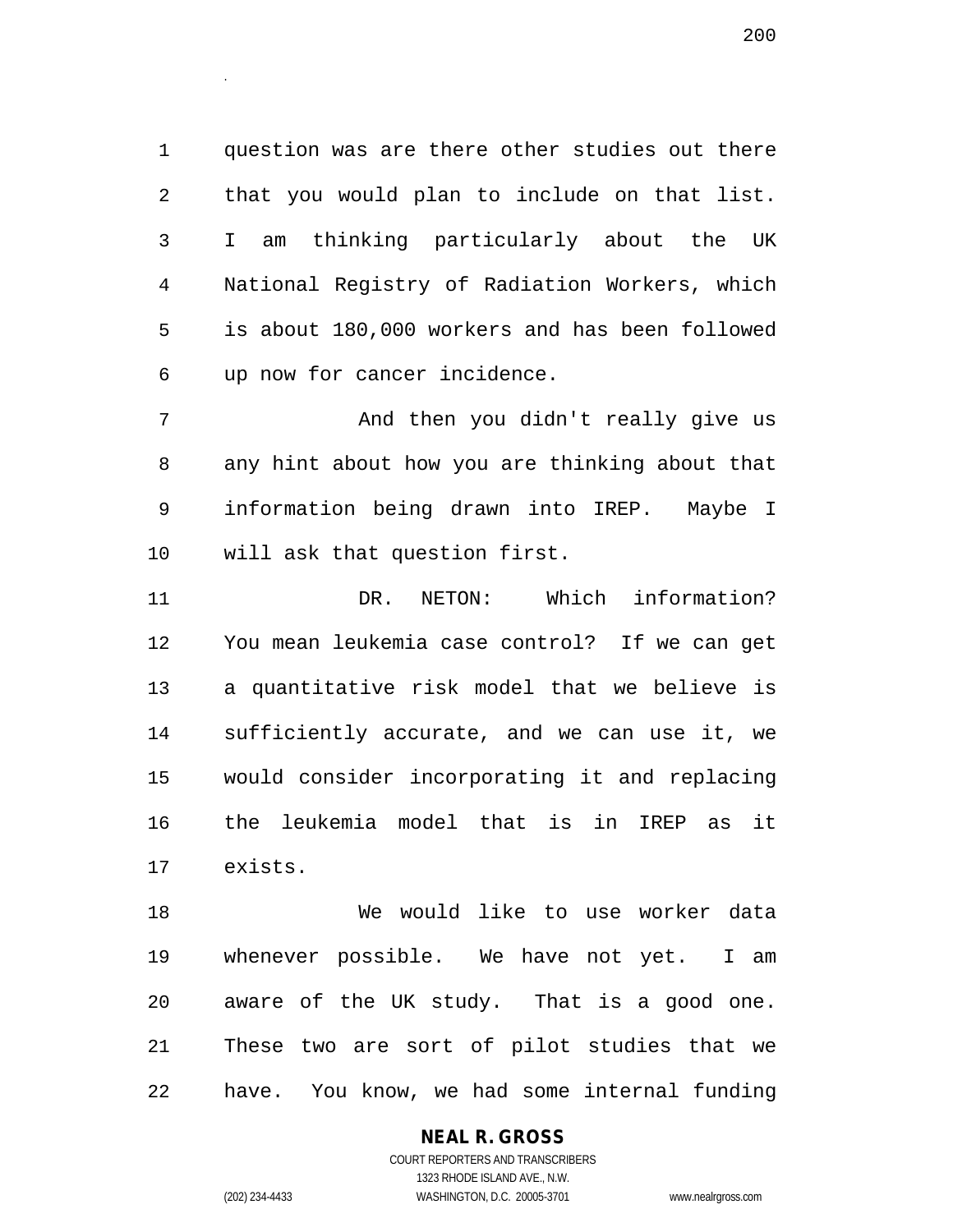to work on.

.

| 2              | maintained<br>also<br>We<br>sort of<br>a       |
|----------------|------------------------------------------------|
| 3              | registry, if you will, of all the worker       |
| $\overline{4}$ | studies that have been done, as far as we can  |
| 5              | determine, and have them on a list. We are     |
| 6              | not working on any of them yet, but certainly  |
| 7              | any study would be welcomed to be considered.  |
| 8              | And we thought about meta analyses with a lot  |
| 9              | of these studies and such.                     |
| 10             | But it comes down to horsepower as             |
| 11             | well. We have been without an epi for a        |
| 12             | while.<br>Now we have one. We like<br>to to    |
| 13             | collaborate as much as we can with the folks   |
| 14             | in DSHEFS because they have a much longer      |
| 15             | track record doing these type of things.       |
| 16             | MEMBER RICHARDSON: And the other               |
| 17             | question was about Dose<br>and<br>Dose<br>Rate |
| 18             | Effectiveness Factor. And you sort of laid     |
| 19             | out that currently there is a distribution of  |
| 20             | values for the DDREF that are being used. The  |
| 21             | BEIR VII Committee issued a report that had a  |
| 22             | distribution that was shifted in a direction   |

# **NEAL R. GROSS**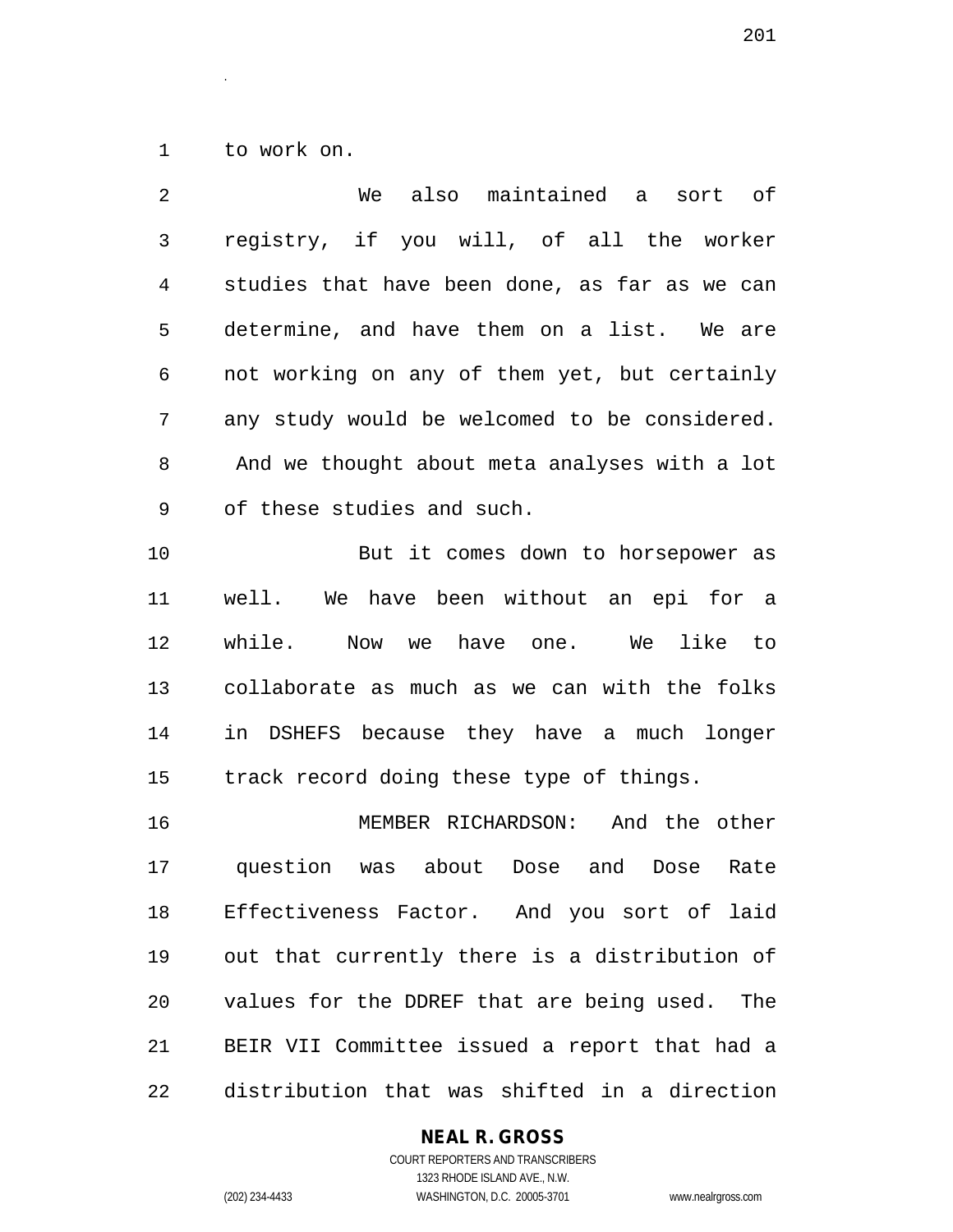which would be more worker or more claimant friendly. It chops off, I think takes a lot of the mass away from values that are like we are going to divide the risk coefficients by a factor of three or four or five and shifts it back to saying we are going to divide it by a value of 1.5 or one or perhaps two.

 You had said that you had commissioned a report which skews farther in the direction of being less claimant friendly. I mean, it is sort of surprising to me -- DR. NETON: No, no, no. I didn't mean to say that.

 MEMBER RICHARDSON: Well, you said it had essential tendency maybe closer to 1.8.

17 DR. NETON: No, the current model, that histogram that I displayed, if you ran it, it would give you a 50th percentile of around 1.8.

 MEMBER RICHARDSON: Okay, maybe I misunderstood.

# **NEAL R. GROSS**

.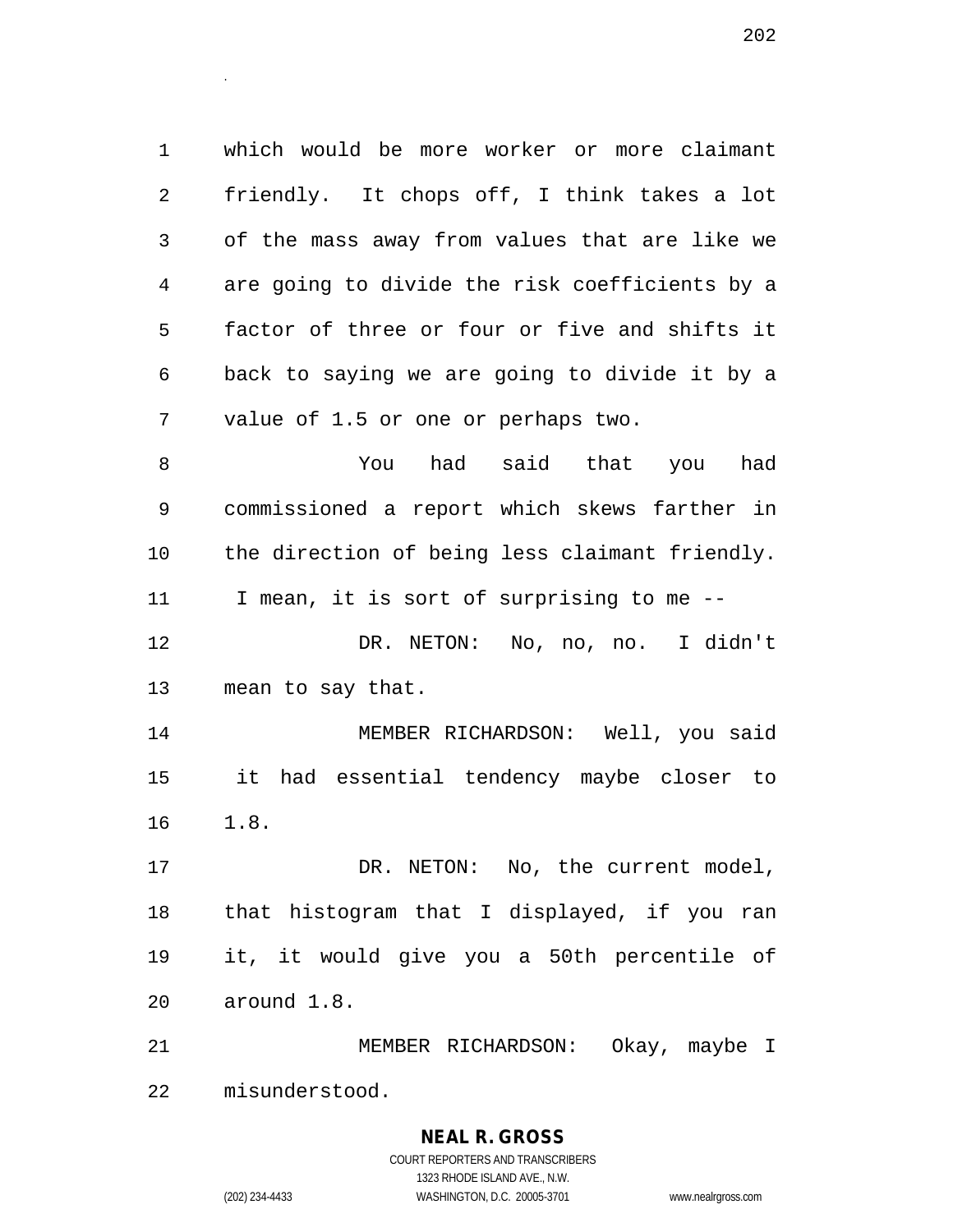DR. NETON: Yes, that is what I meant. The current histogram and it really is, it is one of the few functions in IREP that is really just a histogram. It samples the frequency distribution of that histogram. And if you run that 10,000 times, you will get a central value of somewhere around 1.8. 8 The BEIR number, I think you are right, is 1.5 is what they sort of recommend, and with a very tight standard deviation, which was somewhat surprising to us at least. And so we embarked on our own review of the literature, and I am sure you know Owen Hoffman and SENES, they have done that for us. And we now have a very comprehensive review of everything, and we have yet to put down on the bottom line though, based on that, what we are going to go with.

 Part of the issue is once you change it, this changes all 30,000 cases, potentially.

MEMBER RICHARDSON: Right.

**NEAL R. GROSS** COURT REPORTERS AND TRANSCRIBERS 1323 RHODE ISLAND AVE., N.W.

.

(202) 234-4433 WASHINGTON, D.C. 20005-3701 www.nealrgross.com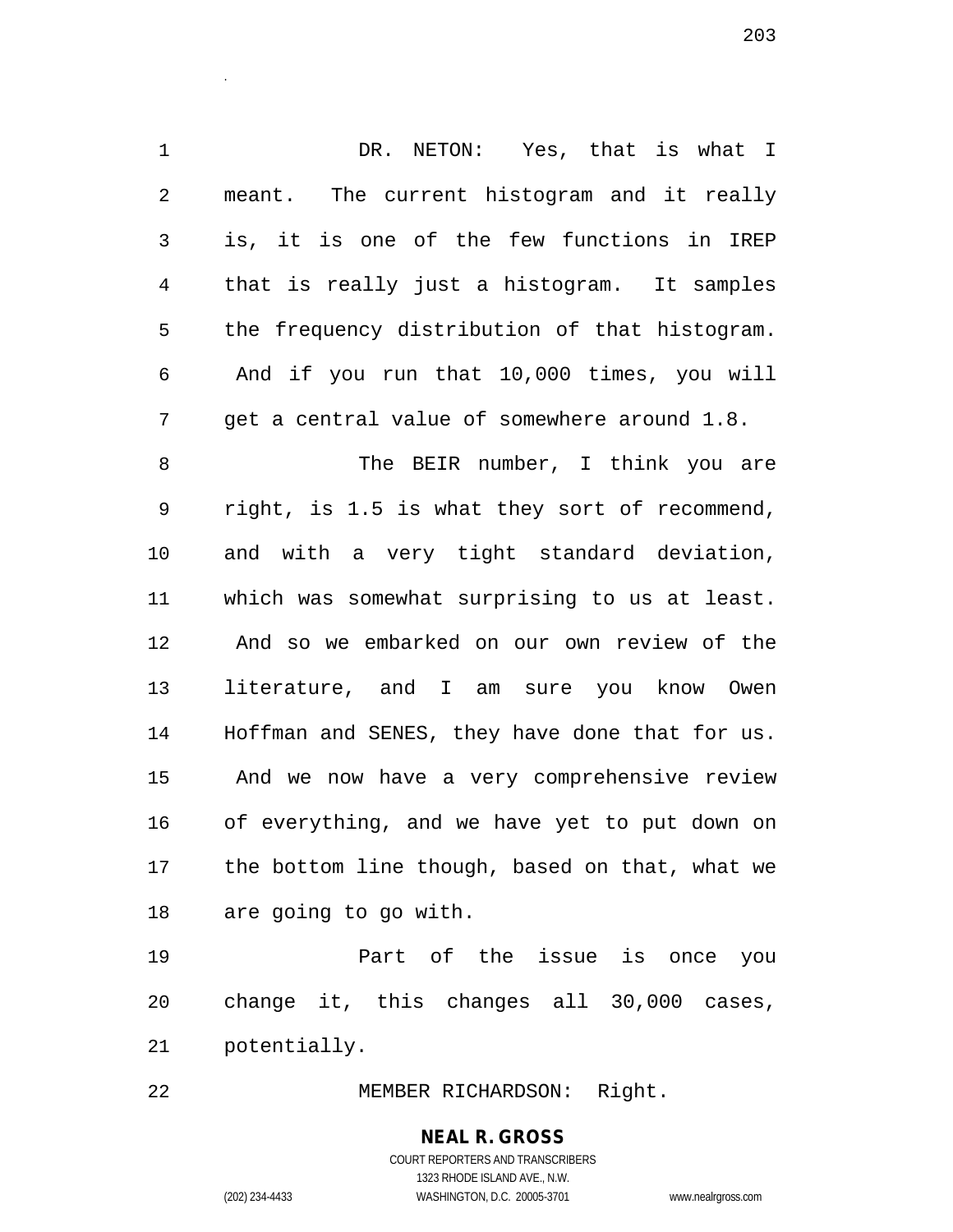DR. NETON: So we want to make sure if we are going to do something, that it really is grounded in superior science because, you know, if you are going to change 30,000 cases, it can be problematic -- not problematic, it can be very difficult to do. So we are treading very carefully in that area.

 MEMBER RICHARDSON: Yes, I think it has been an interesting discussion for me even since the BEIR report. I mean, I wouldn't say at all that there is consensus but the literature has continued to come out since then with studies like the UK study, the Techa River cohort studies, which have risk estimates which are derived from large, large populations exposed to protracted radiation exposures and are having point estimates that are close to the life span study point estimates, without incorporating any conversion factor to allow for the fact that the dose was protracted.

# **NEAL R. GROSS**

COURT REPORTERS AND TRANSCRIBERS 1323 RHODE ISLAND AVE., N.W. (202) 234-4433 WASHINGTON, D.C. 20005-3701 www.nealrgross.com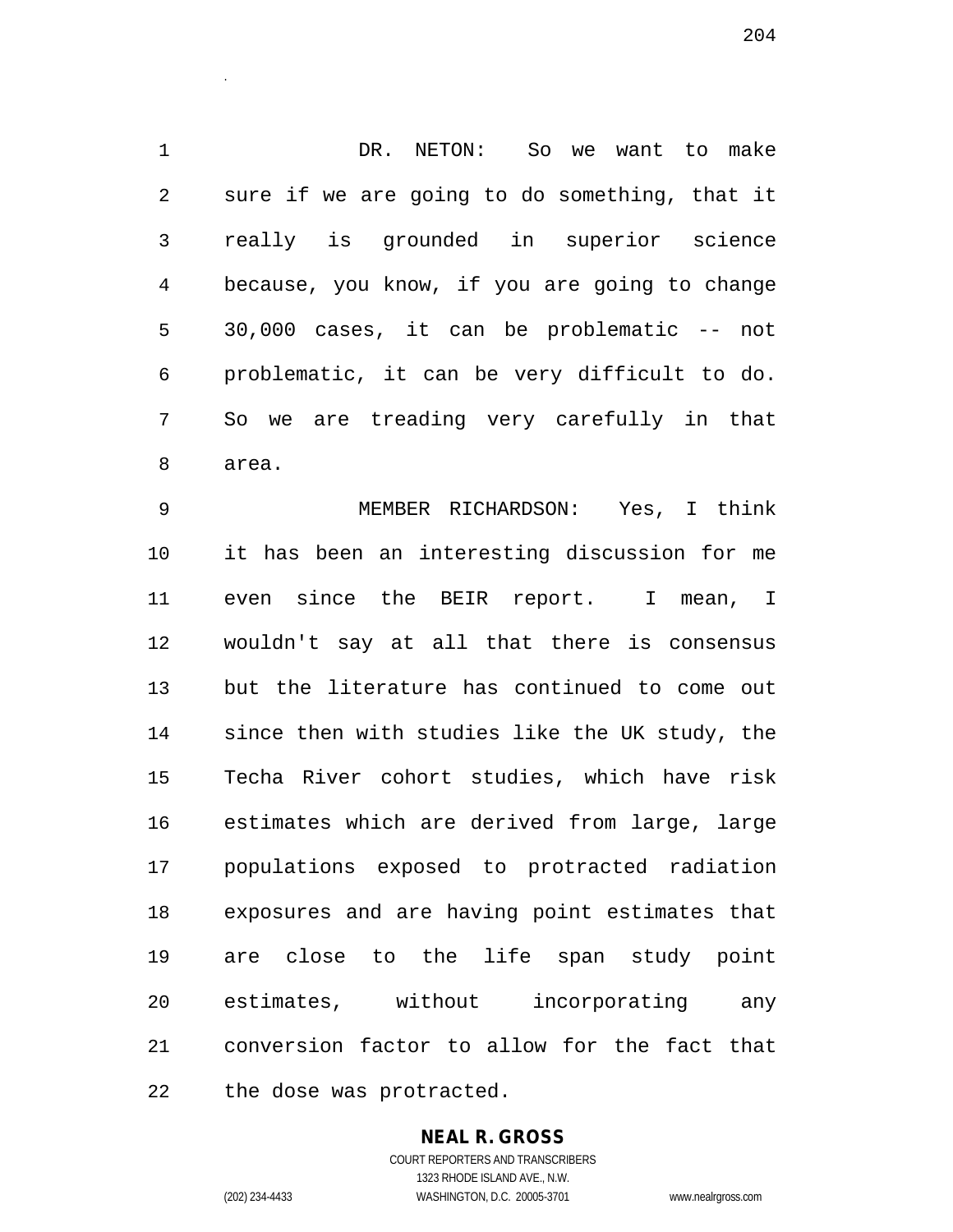1 DR. NETON: You are quite right. MEMBER RICHARDSON: So it has been an interesting discussion among kind of the radiation epidemiologists. And I think there is a move -- there is discussion about thinking this is an unnecessary complication to kind of risk estimation. 8 DR. NETON: Exactly. Typically, the animal models, the animal studies are the ones that drive the higher DDREF values. I think the life span study it's fairly close to one, if you really look at it. We are working on it. CHAIRMAN MELIUS: Any other Board -- Board Members on the phone, do you have questions? MEMBER GIBSON: Jim, this is Mike. I don't have anything. MEMBER LEMEN: This is Dick Lemen. I don't have anything. MEMBER FIELD: Bill, no questions. CHAIRMAN MELIUS: Thank you.

> **NEAL R. GROSS** COURT REPORTERS AND TRANSCRIBERS 1323 RHODE ISLAND AVE., N.W. (202) 234-4433 WASHINGTON, D.C. 20005-3701 www.nealrgross.com

.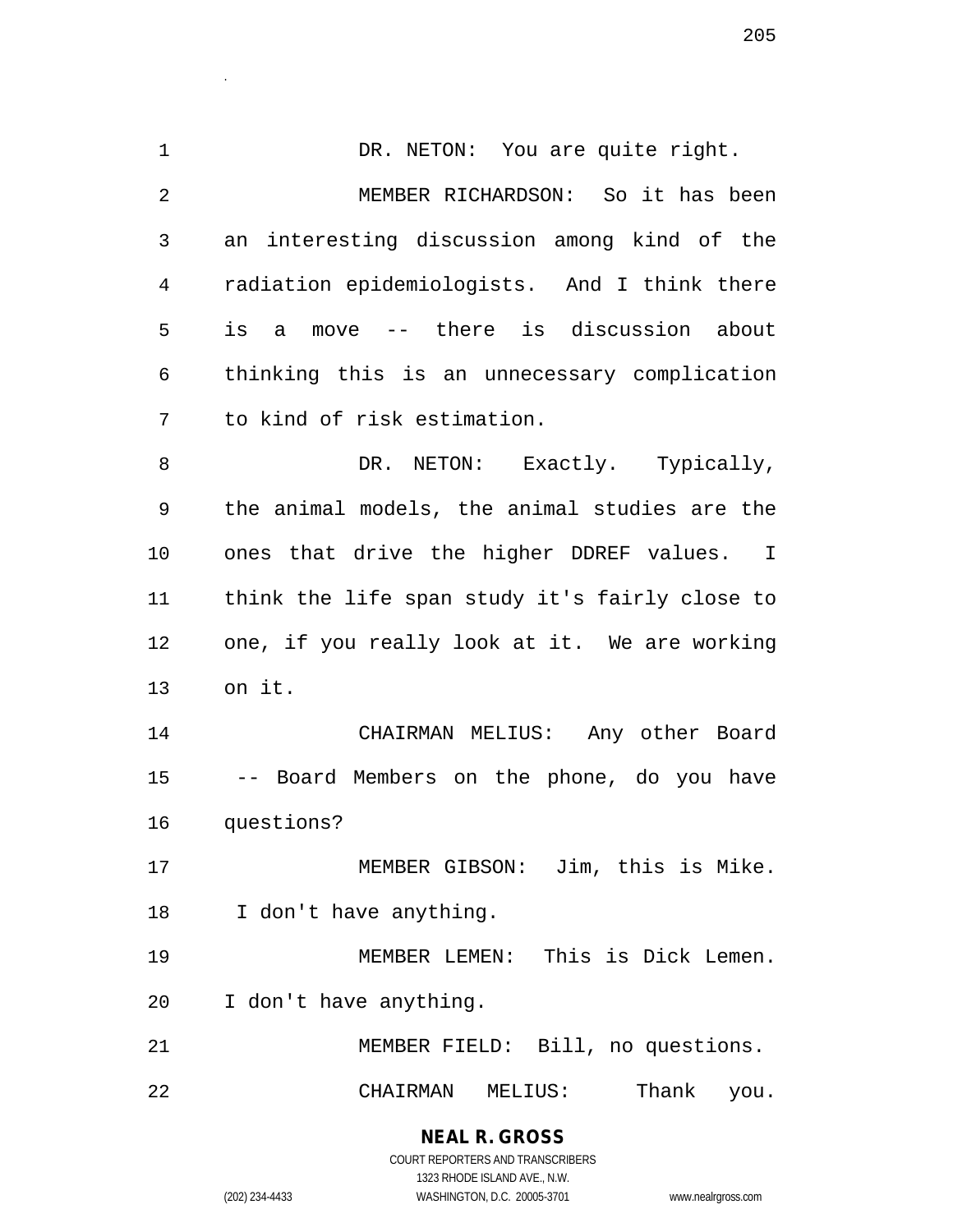Thank you. Just this is not a question, so you can go ahead and sit down, but just a comment, particularly for the newer Board Members.

 This list of scientific issues is, at least for the most part, quite old. And I don't know whether out of the procedure reviews and Site Profile and SEC evaluation reviews, whether other issues may be emerging but it may be worthwhile at some point on our agenda to think about that and talk about that as are there other issues that we think would be helpful relative to the program and given the time involved in dealing with these issues and complexity and so forth, it may be worth trying to identify some now so that down the road DCAS and NIOSH can work on them. So let's sort of think about that for agenda.

 I noticed you were -- struck me with a number of issues that were no longer issues, so to speak, that had been addressed. So I mean, that is good. And the ones that

## **NEAL R. GROSS**

COURT REPORTERS AND TRANSCRIBERS 1323 RHODE ISLAND AVE., N.W. (202) 234-4433 WASHINGTON, D.C. 20005-3701 www.nealrgross.com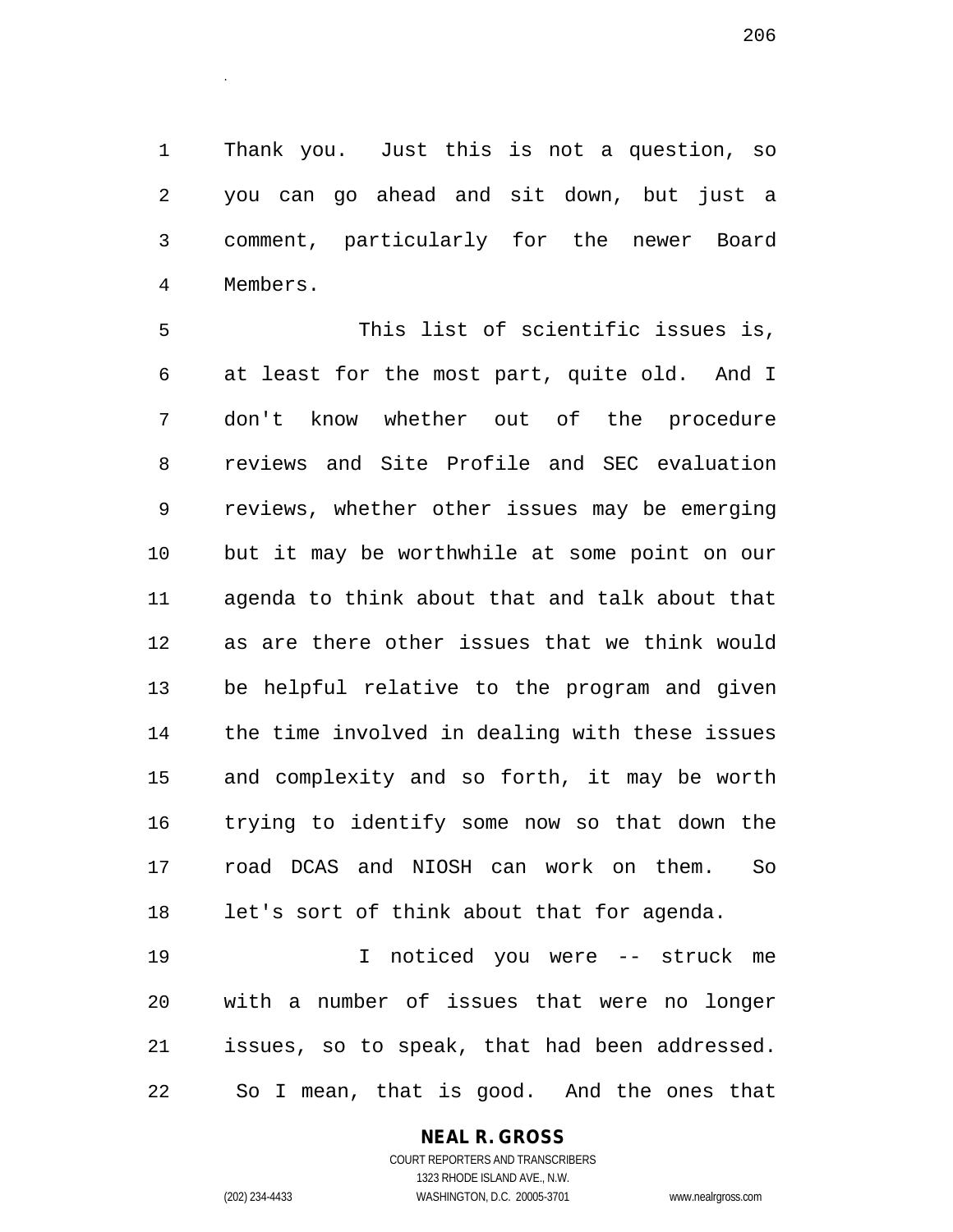haven't are obviously difficult and major issues.

.

 We now have scheduled some Board working time on some issues. The agenda here we are going to have an update on INL. We are going to try and put that closer to our public comment period.

 I also would mention, why don't we talk about it now so people have a sense of scheduling and so forth. I don't know what it is referred to, the Ombudsman/DOE/NIOSH/DOL Joint Outreach meeting reconvenes tonight at 6:00. We are invited. We have to be, as Board Members, I think we have to be careful of a quorum. So, again, no obligation. It is not our public comment period, but if you are interested, you are welcome to attend. I guess Ted or somebody stands by the door and counts. So if you want to make other plans, too, that is fine also. But just so everybody is aware of that, including the complication of the quorum and so forth. I guess that's

**NEAL R. GROSS**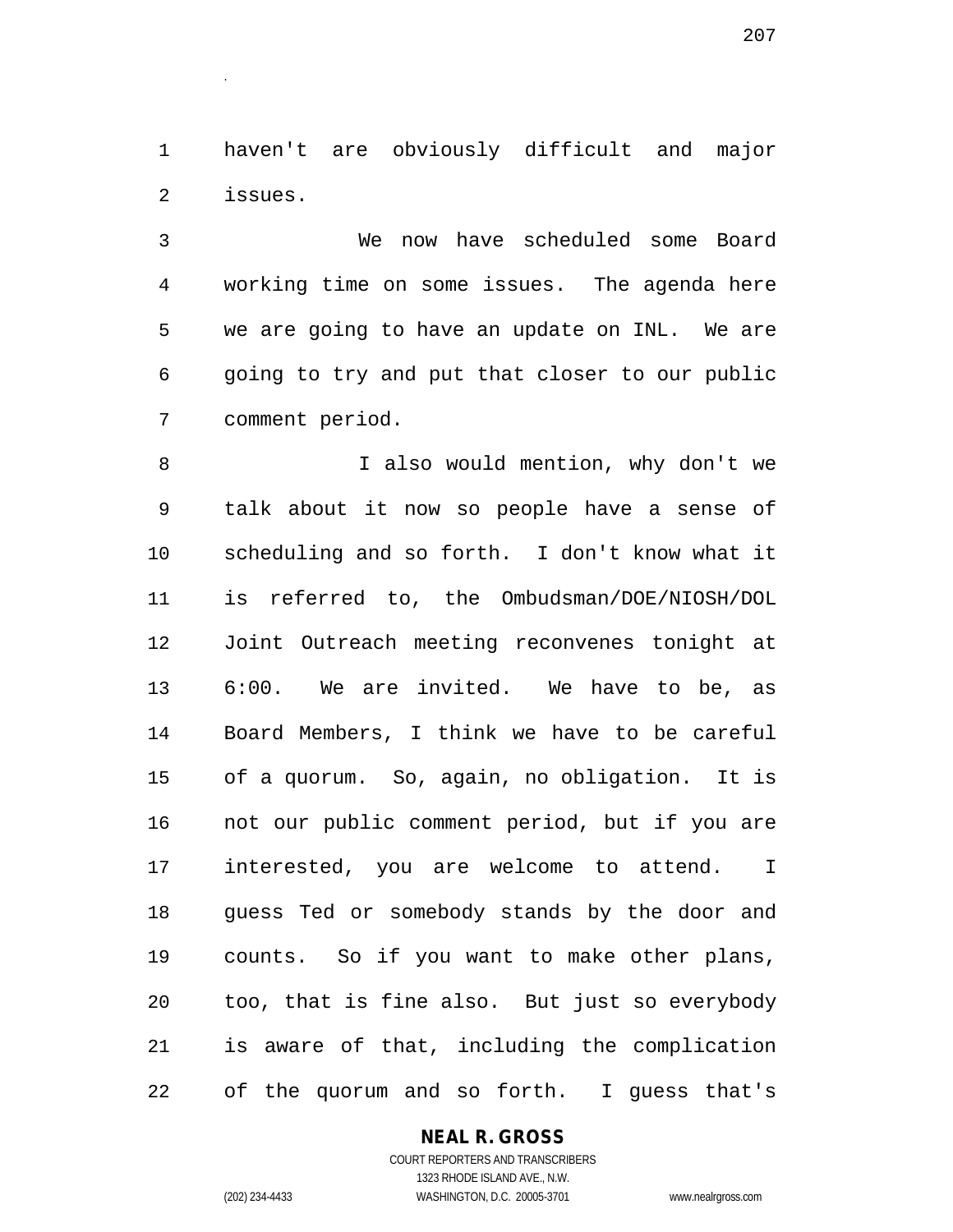why we all can't go out to dinner together or we get in trouble.

 No particular order for the Board working time. Mark Griffon should be getting here later, as I said. So we should wait on the DR case selection until he arrives. So we will put that off until probably sometime tomorrow during our working time.

 I thought the best thing to do would be to start going through some of the Work Group reports. I will mention, I think we mentioned it briefly on the last conference call, this actually came out of discussions with Phil and others about trying to plan Work Group meetings. We are trying to get together a better schedule for when reports and so forth or responses from DCAS and when reports from SC&A might be expected so it would help us all with our scheduling for Work Group meetings. Because you know, it is frustrating, you plan one ahead and then you go to the schedule and you discover, well,

#### **NEAL R. GROSS**

COURT REPORTERS AND TRANSCRIBERS 1323 RHODE ISLAND AVE., N.W. (202) 234-4433 WASHINGTON, D.C. 20005-3701 www.nealrgross.com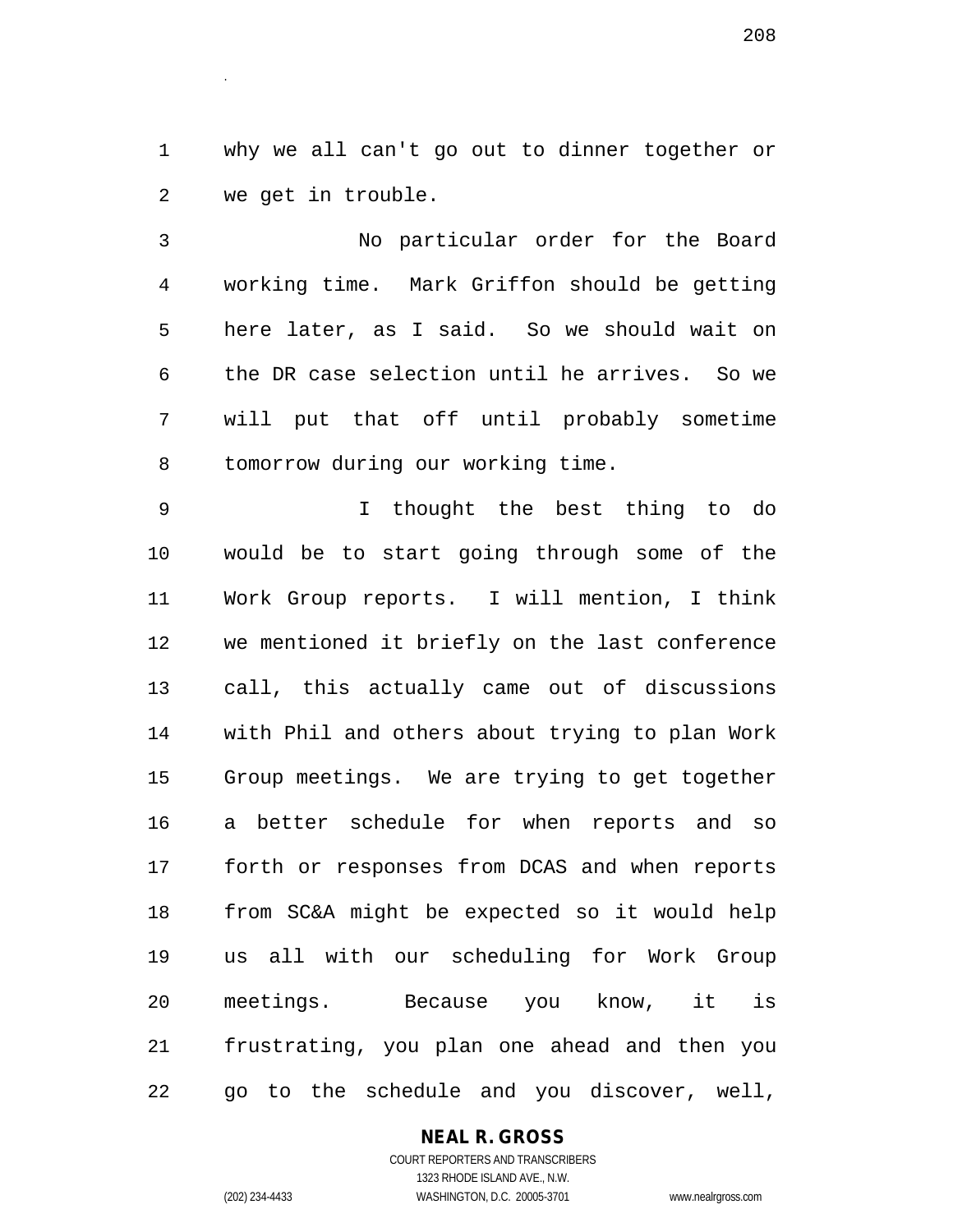this report is not ready yet or we really don't have enough information and so forth. I think there was circulated to everybody an initial draft of that. I think it didn't hit quite what we wanted it to or that would really be useful in terms of Work Group scheduling. So we are going to try again. We may have that, I don't know when. Do we have a schedule? MR. KATZ: I mean we may have that tomorrow. I think Grady is trying to work on it. CHAIRMAN MELIUS: So I apologize we don't have that, but hopefully in the future we will and make some of these easier. Why don't we start with our other

 Subcommittee, if that is okay, with Wanda on the Procedures Subcommittee because I know she did circulate an update for us

 MEMBER MUNN: Yes, and I hope all the Board Members have read the material that was sent out because I will be asking for your

## **NEAL R. GROSS**

.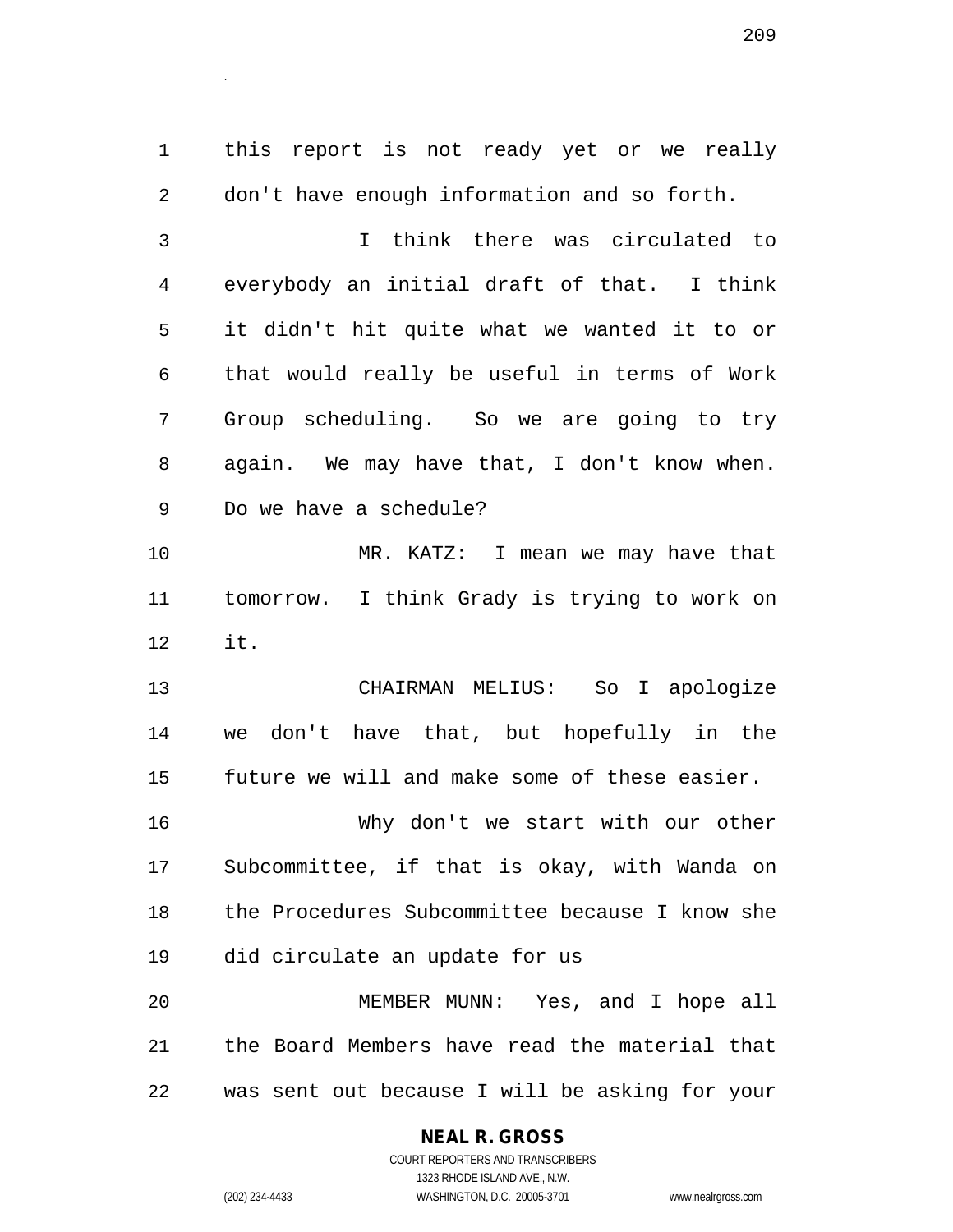approval for it later.

.

 This Procedures Subcommittee continues to meet regularly between six and eight weeks apart. We have been working, as all of you know, for well over a year on the revision to the software that is -- well, we haven't been working on it. Behind the scenes, NIOSH has been working on the changeover from the type of programming that we set up originally for our electronic database into the new database, which is now up and operating. We used it with considerable difficulty at our last meeting, which was the 28th of last month. It still has a few holes in it that is being worked, the most important of which I think from our point of view is its ability to link the data on the database to other reports and to procedures that already exist elsewhere, rather than loading the database up with the repetition.

We want to be able -- to be able

### **NEAL R. GROSS** COURT REPORTERS AND TRANSCRIBERS

1323 RHODE ISLAND AVE., N.W.

(202) 234-4433 WASHINGTON, D.C. 20005-3701 www.nealrgross.com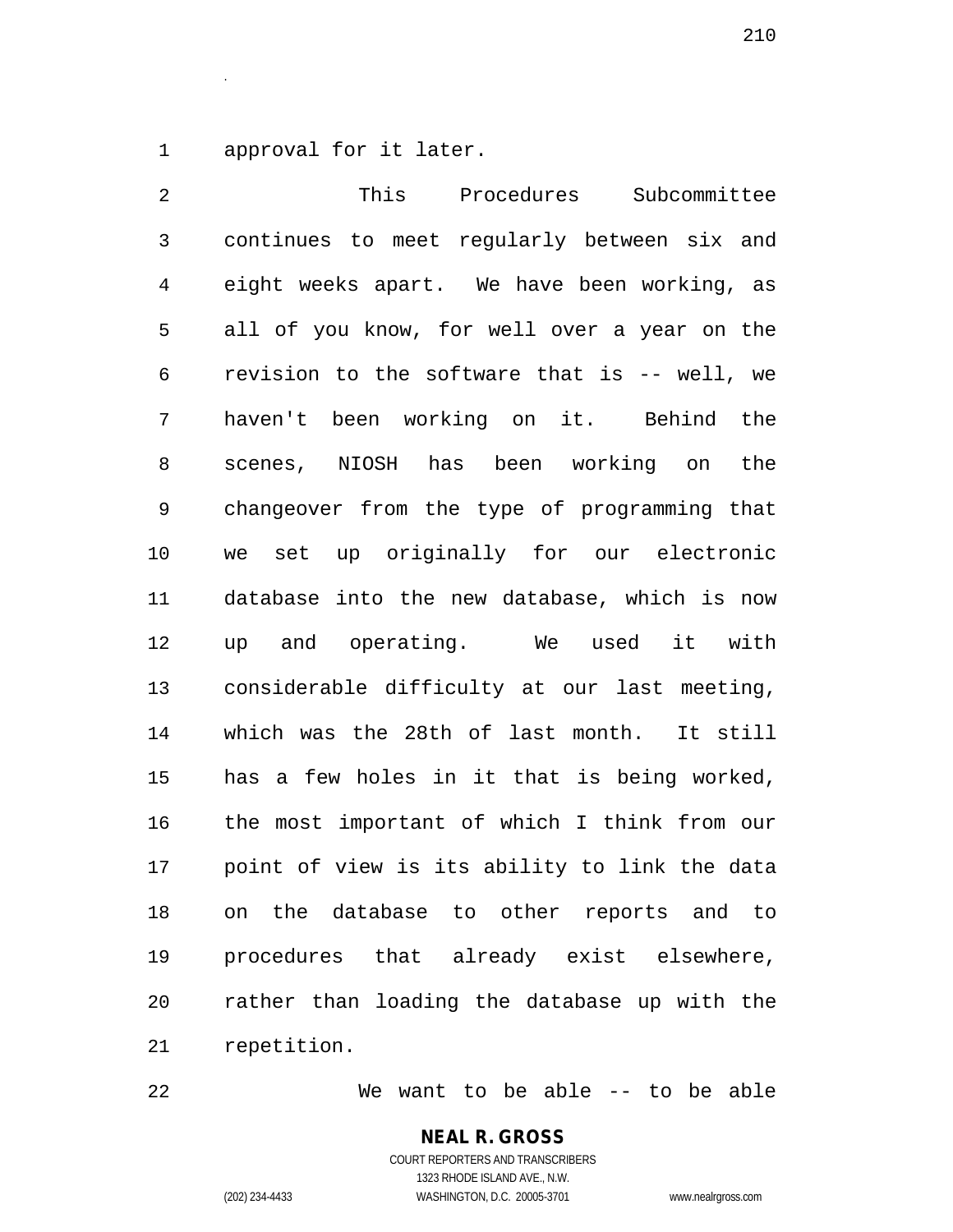to refer the user to other items that already exist. The database looks entirely different than it did and functions entirely different than it did. So all of the Subcommittees are in the process of getting up to speed on it.

 We are hoping that ultimately when it is completed and operates the way we want it to that it will be a good tool not only for our Procedures Subcommittee but also that it will be a very useful thing for any Work Group that has a significant matrix to deal with which gets very cumbersome after you add more than 15 or 20 findings to a matrix. We have every expectation that this will end up being helpful to all of you. For the time being, we are almost there, and we are using it.

 The closure documents that I circulated to you last week are documents that are a result of a straw man that our contractor provided to us. We had asked that they give us a concept of how to put together an easy to read, clear, concise, very brief

## **NEAL R. GROSS**

COURT REPORTERS AND TRANSCRIBERS 1323 RHODE ISLAND AVE., N.W. (202) 234-4433 WASHINGTON, D.C. 20005-3701 www.nealrgross.com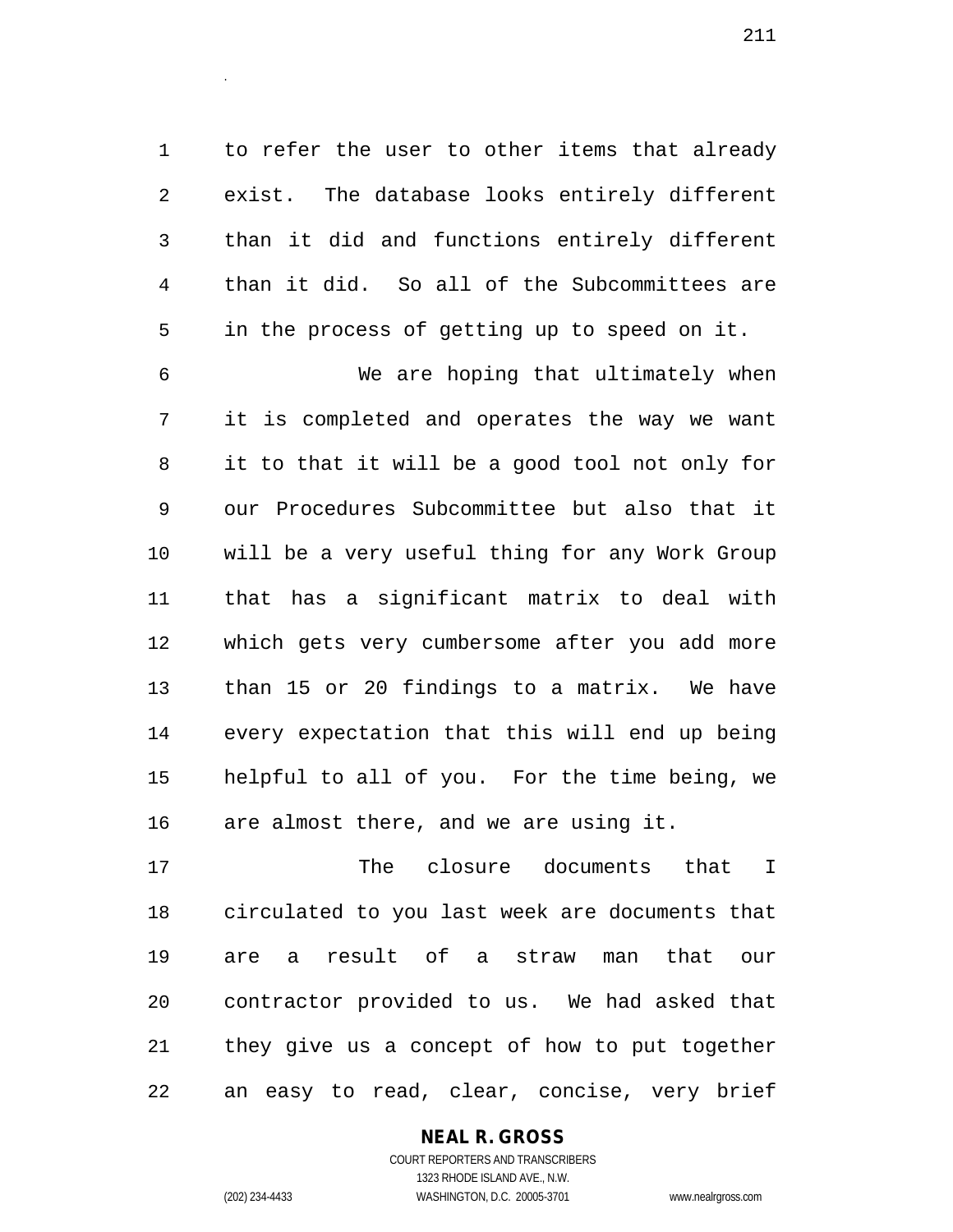document that we could put on our DCAS website which anyone could then look at and get a feel for exactly what had transpired through the operation of findings that had been made and the work that had been done by NIOSH and by SC&A in resolving those issues.

 We began from a point which you would almost expect, a paper that was too technical. It covered the area but was done in the kind of vernacular that we are accustomed to using and used the usual terminology, the usual acronyms, and the usual identifying numbers of documents that are meaningful to us but are not meaningful to someone outside the group that works with our program.

 With the help of several of the Members of the Subcommittee, we massaged that greatly to the point where we now believe that what we have sent out to you is in simple language but accurate and tells the very clear story of what has transpired with that

## **NEAL R. GROSS**

COURT REPORTERS AND TRANSCRIBERS 1323 RHODE ISLAND AVE., N.W. (202) 234-4433 WASHINGTON, D.C. 20005-3701 www.nealrgross.com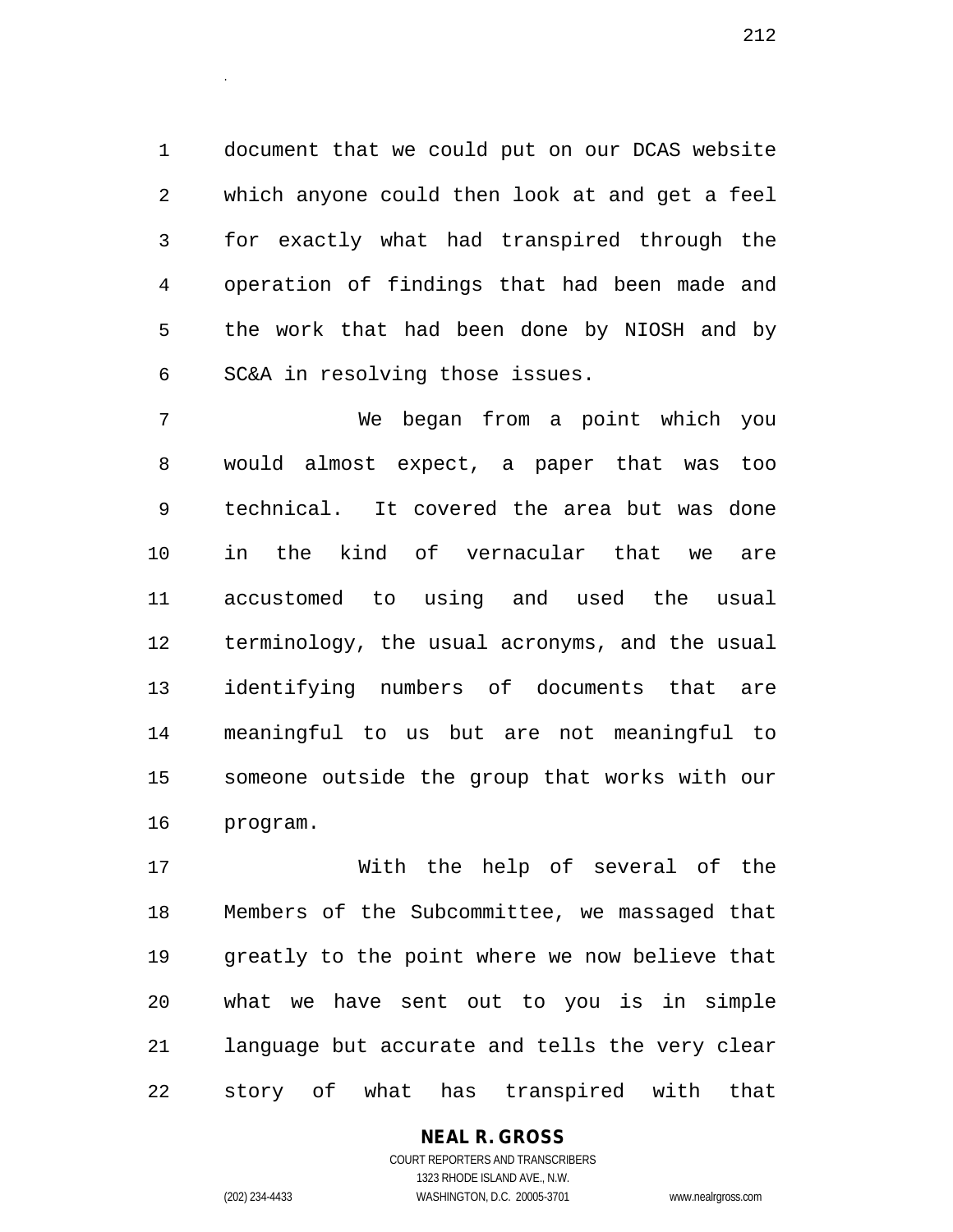particular document. In the process of getting there, we came to the conclusion that rather than repeating the same boilerplate up front telling folks what this was and why we put it together, we thought we would have that one document that was given to you as an introductory document as the first thing that comes up when a person would go to the website to identify what they wanted to see about the procedure that had been now closed and archived.

 And then the second item that you had was what we are calling the two-pager, the final report that will go in the archive as a permanent record for any member of the public to be able to read at any time. The one that you have before you is the one that was done on PER-3, our thought being that that was a fairly simple, straightforward PER, with a minimum of convoluted discussion that had been necessary for it. We hope that you found it to be so and would ask for your approval of

## **NEAL R. GROSS**

COURT REPORTERS AND TRANSCRIBERS 1323 RHODE ISLAND AVE., N.W. (202) 234-4433 WASHINGTON, D.C. 20005-3701 www.nealrgross.com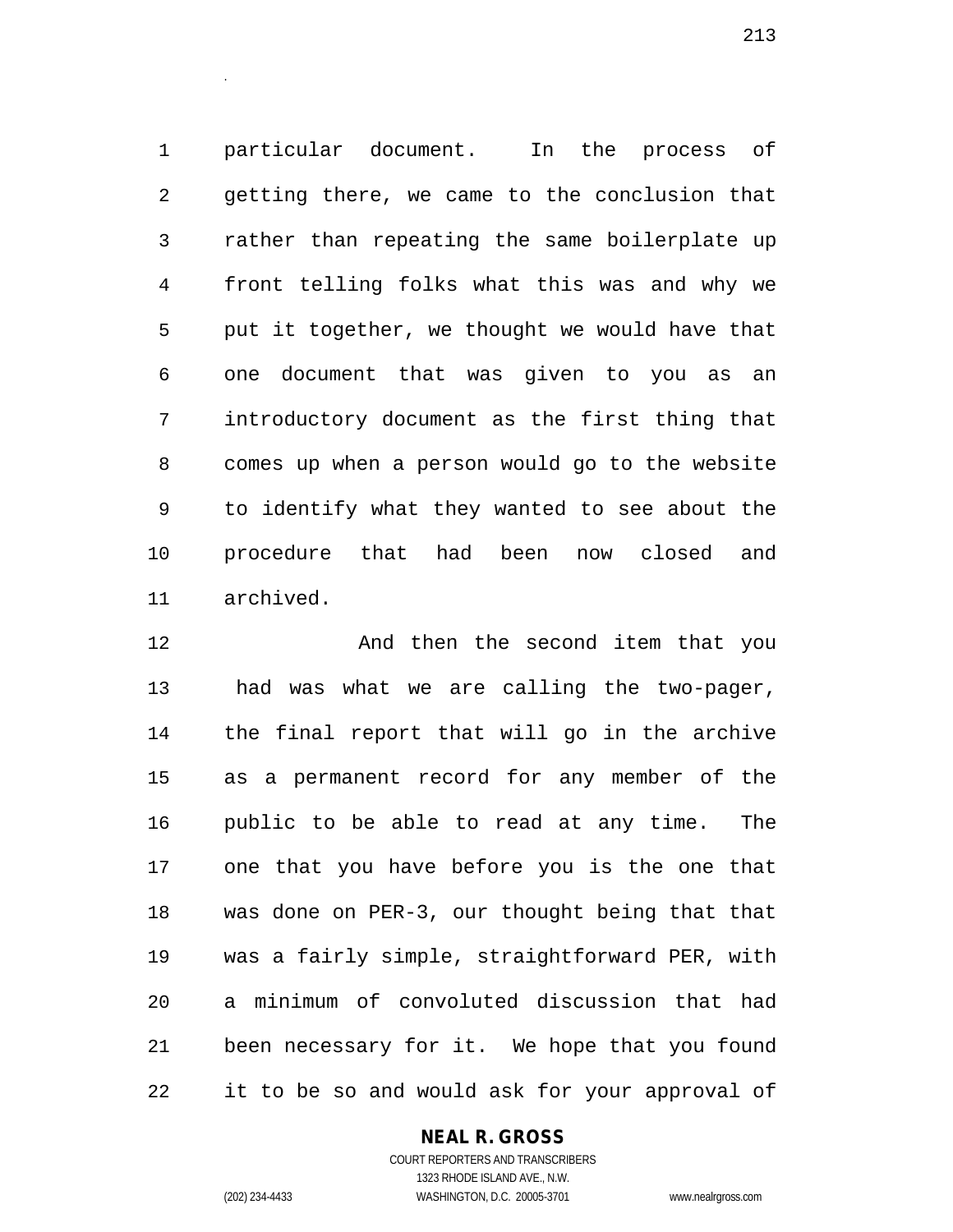those two items with the expectation that NIOSH is going to establish a website where that can be reached by all and sundry, including us.

 If anyone has any questions with respect to those two items that were provided to you, I would be more than happy to try to answer them now. If not, I would bring to you the recommendation of the Subcommittee that those two documents be accepted as the appropriate form and format for the website which will be made operable and available to the public.

 CHAIRMAN MELIUS: Does anybody have questions or comments? I guess I have one, which I am trying to juggle back and forth between the two documents, and I may be confused. Sort of, it is an attribution question. If this is the sort of the format, we are in some sense attributing this as a work product of SC&A. That is what it --

MEMBER MUNN: It came to you with

# **NEAL R. GROSS**

.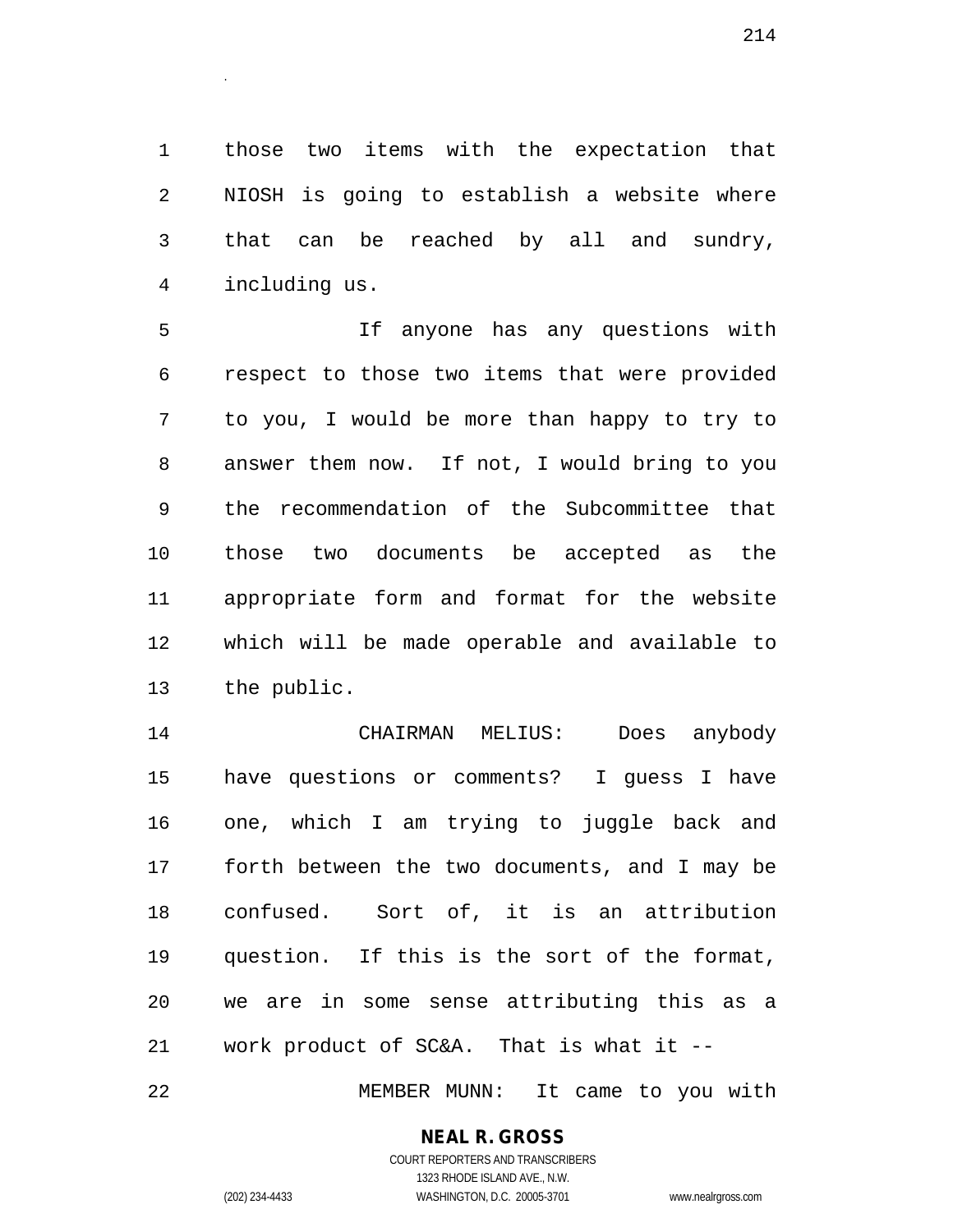a face page on it --

.

| 2  | CHAIRMAN MELIUS: Yes.                          |
|----|------------------------------------------------|
| 3  | MEMBER MUNN: -- as an attribution              |
| 4  | for SC&A. We probably would be only fair in    |
| 5  | doing that for the time being because, as our  |
| 6  | current process is moving forward, SC&A is the |
| 7  | group that is charged with the responsibility  |
| 8  | for putting these together. They are, in       |
| 9  | fact, going to be providing us with two or     |
| 10 | three more drafts, now that they -- after the  |
| 11 | Board has approved this as the format and the  |
| 12 | type of language that they are looking for.    |
| 13 | CHAIRMAN MELIUS: Because it sort               |
| 14 | of ignores the Subcommittee's role. From the   |
| 15 | way the attribution is, it is as if SC&A had a |
| 16 | process without the Subcommittee's             |
| 17 | involvement.                                   |
| 18 | MEMBER MUNN: I think we can                    |
| 19 | simply -- my first reaction to that concern is |
| 20 | that it is a valid one, but it appears to me   |
| 21 | we could overcome it easily by a simple        |
| 22 | notation that this material has been approved  |

**NEAL R. GROSS**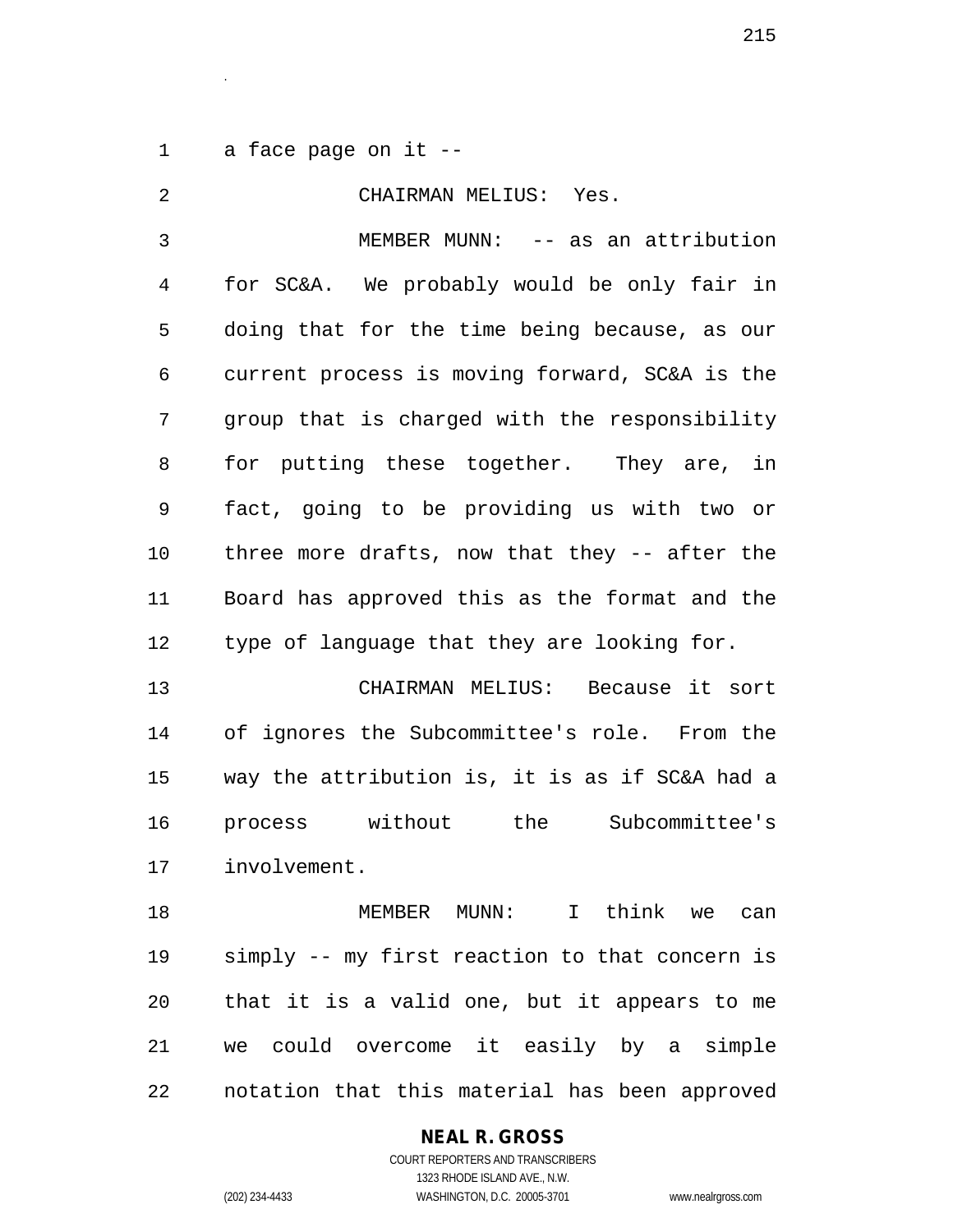1 by the Subcommittee and by the Advisory Board. CHAIRMAN MELIUS: Yes, Paul. MEMBER ZIEMER: If I might add to that, since I was involved in this process, the document, the first round was developed by SC&A under tasking by the Work Group to give us an idea of what this might look like. I would say you are quite right, Dr. Melius, in the fact that other than the skeleton to which this meat is attached, the only part of the main body that looks very much like the original work product of SC&A are the three findings, which are summarized because this product does summarize the findings of the contractor and talks about how they are resolved. So the three findings, I think,

 are probably verbatim from the SC&A original document. But you are quite right, the Work Group essentially rewrote the main content. This is of the second document. The first document is just a boilerplate that would

# **NEAL R. GROSS**

.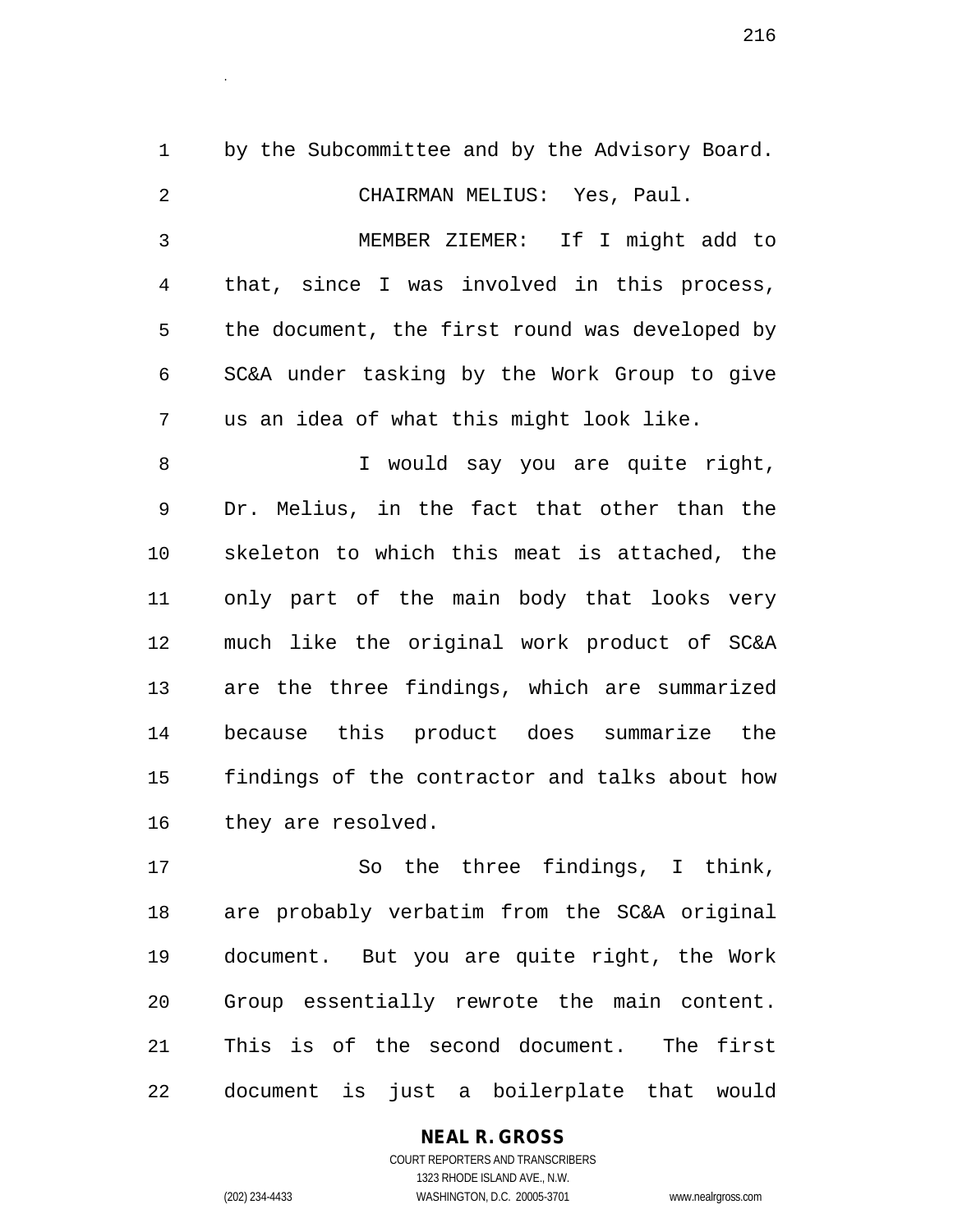appear on everything, and it is not necessarily obvious to me how we would take care of that, other than -- what you have before you is not what was developed by SC&A, and that is what your concern is. That is, particularly on the second document, which is the overview of the Savannah River tritium dose assessment procedure, the main part of that.

.

 I don't want to diminish what SC&A did because they gave us a straw man to chew on to start with. So that is always a good starting point when you are trying to do something.

 MEMBER MUNN: And of course, they are going to be the authors of those --

 MEMBER ZIEMER: Of the future ones.

 MEMBER MUNN: -- of future ones. But it is our expectation that the Subcommittee will approve each of them and bring each of them to the Board for their

### **NEAL R. GROSS**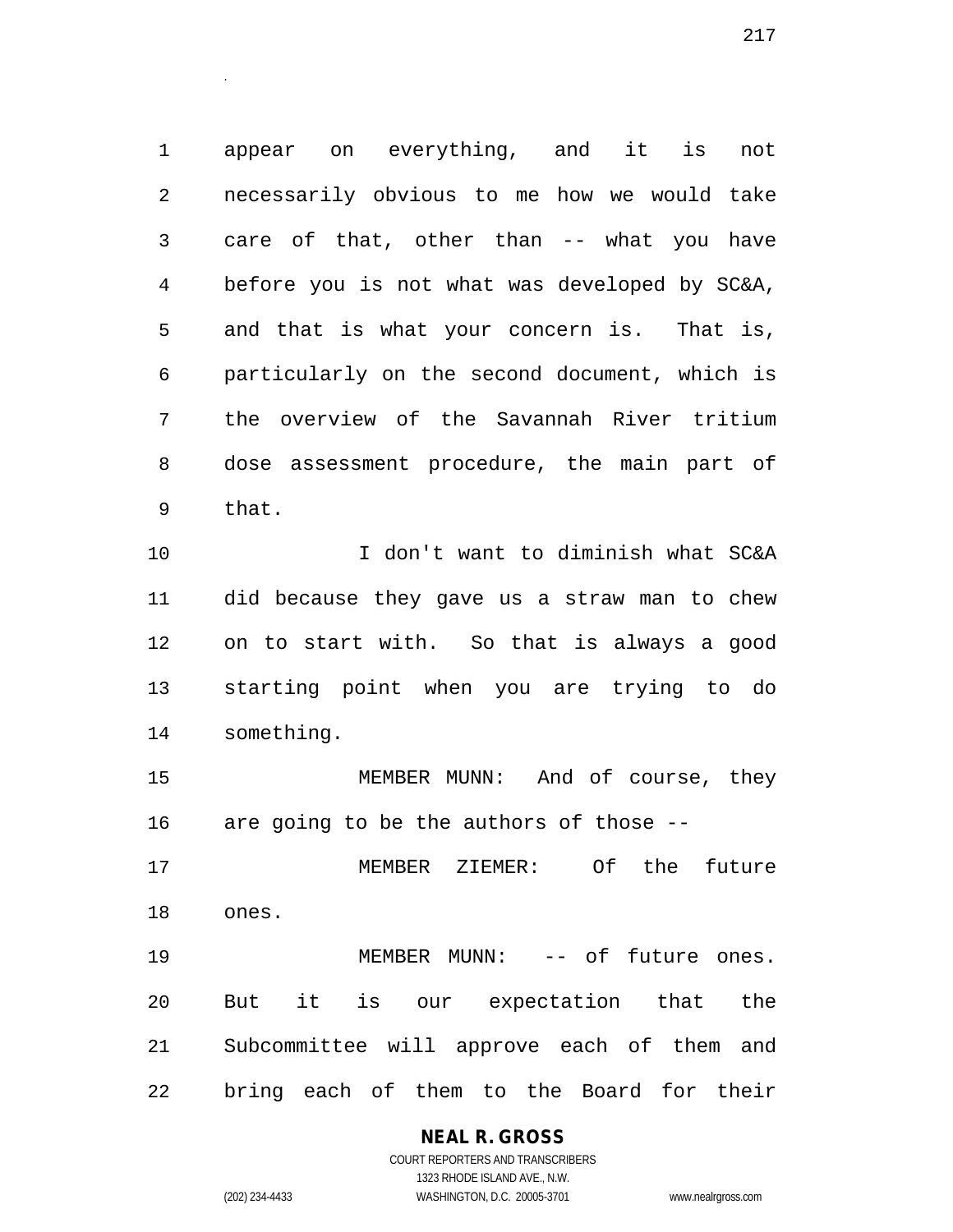final approval.

.

 CHAIRMAN MELIUS: But part of what they are reflecting is the process that went on in the Subcommittee also. MEMBER MUNN: Correct. CHAIRMAN MELIUS: And so I think that is what needs to get captured somehow. I don't think it is a major change. I just think we need to be -- address that. And there is probably some standard language. It may vary, depending on what happened with the review of a particular procedure because there can be back and forth and so forth. And we don't want to make it too detailed and complicated. We just want a summary, but I 16 just would think we would want it to more reflect at least part of that process. MEMBER MUNN: For this initial stage, at the point where we are now, would it

 suffice if I made an effort to compose a sentence which would be added to the original boilerplate which might better explain what

### **NEAL R. GROSS**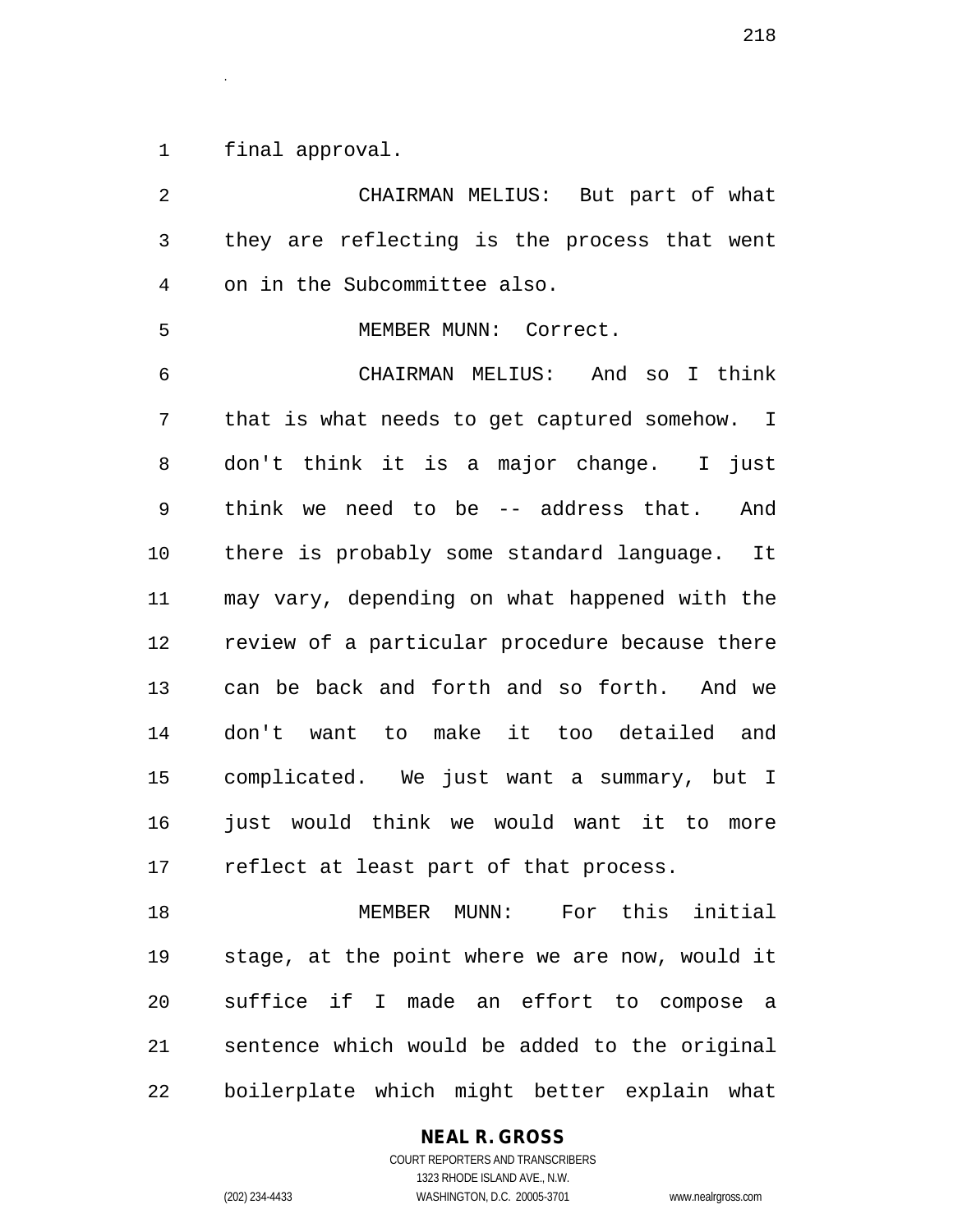has transpired?

.

 CHAIRMAN MELIUS: Yes. I mean, my comment would be, I mean, I like the summary, the document on the one procedure that was reviewed, the straw procedure or whatever we are calling it. I mean, I like that part of it. It was just trying to -- that is the only major -- I shouldn't say it is the only major. It is the only issue. MEMBER ZIEMER: I might add that we do have in the record, I think somewhere, the original work product that was delivered by SC&A. That is certainly in the record. And we should possibly proceed along the lines that Wanda suggested that indicate even in our deliberations here, that the Work Group has modified that original delivered document and that the Work Group and perhaps the Board, if we approve this, believe that this is the form that future documents should take, as opposed to the original document that was, granted, brought to us

### **NEAL R. GROSS**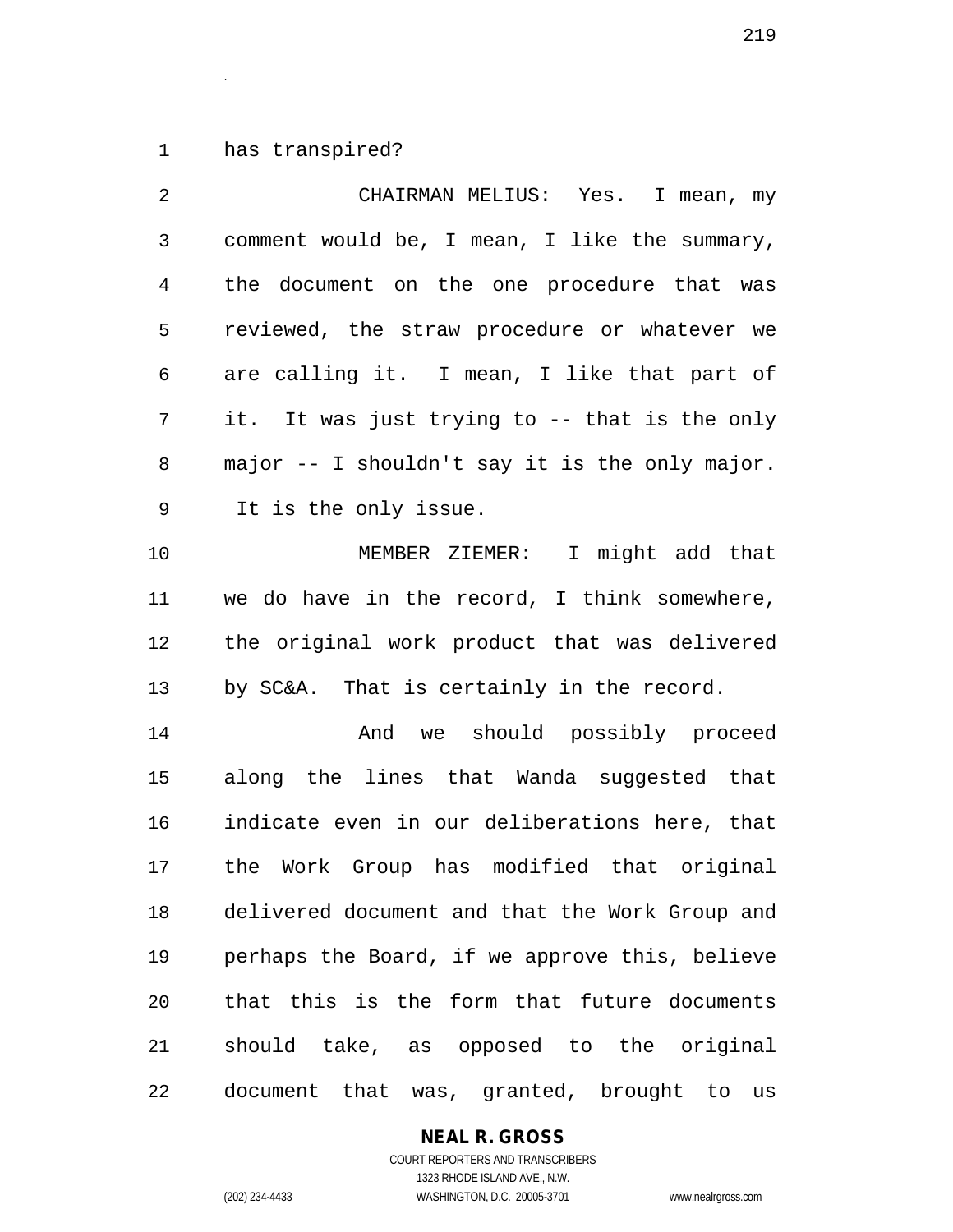simply as a trial to see what it should look like.

.

 So I think Wanda's suggestion is a good one. Maybe we can just do it in terms of the record of how we handle this. I don't know.

 CHAIRMAN MELIUS: I have a second comment, which is more as to where this information goes and so forth. But and I know you have talked about this before, Wanda, in your reports to the Board meetings, but there are a number of procedures like this one that are site-specific. And in some cases, those are reviewed by your Work Group, some cases the Work Group on that site or that Site Profile, sometimes both, and so forth. But I just think however we make these available, it is important that they at least be cross- referenced to the site. Because people that are interested in the site are going to want to -- they are going to see some reference to this procedure as an important procedure or

#### **NEAL R. GROSS** COURT REPORTERS AND TRANSCRIBERS

1323 RHODE ISLAND AVE., N.W. (202) 234-4433 WASHINGTON, D.C. 20005-3701 www.nealrgross.com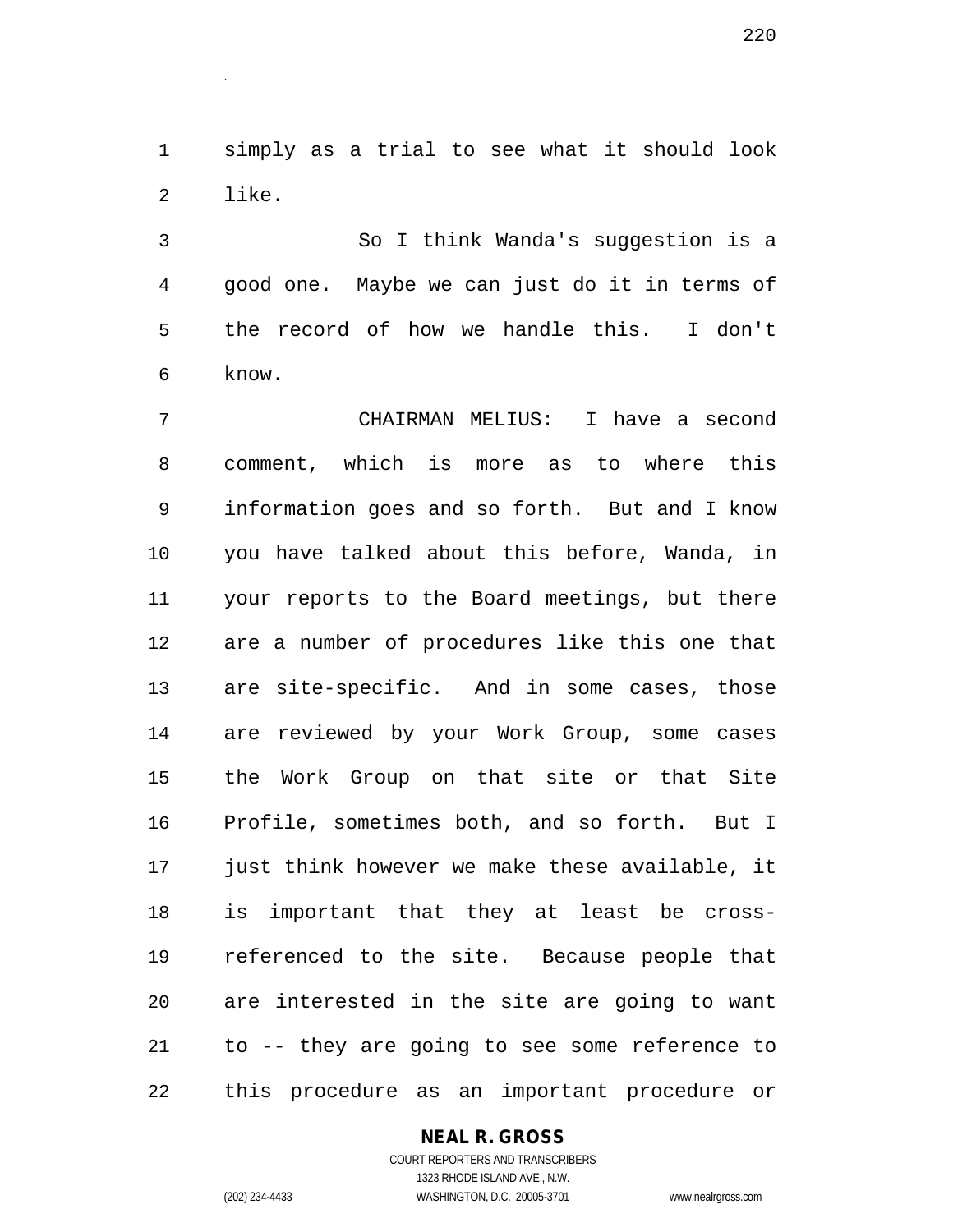something, and they ought to be able to look at it in one place.

.

 Now for the more general procedures that apply across several sites or all sites, then those should be listed more generally. But some way of just making sure people know how to access this information and so forth.

 MEMBER MUNN: This is one of the reasons why we had hoped that the first page that you saw, the introductory page, would have the names of the procedures that were being reviewed written clearly in English, indexed alphabetically, so that people can find them more easily.

 CHAIRMAN MELIUS: Anybody else? Any Board Members on the phone with comments? MEMBER GIBSON: This is Mike. None from me, Jim.

 MEMBER LEMEN: None from Dick Lemen.

MEMBER FIELD: And none for Bill.

### **NEAL R. GROSS** COURT REPORTERS AND TRANSCRIBERS

1323 RHODE ISLAND AVE., N.W. (202) 234-4433 WASHINGTON, D.C. 20005-3701 www.nealrgross.com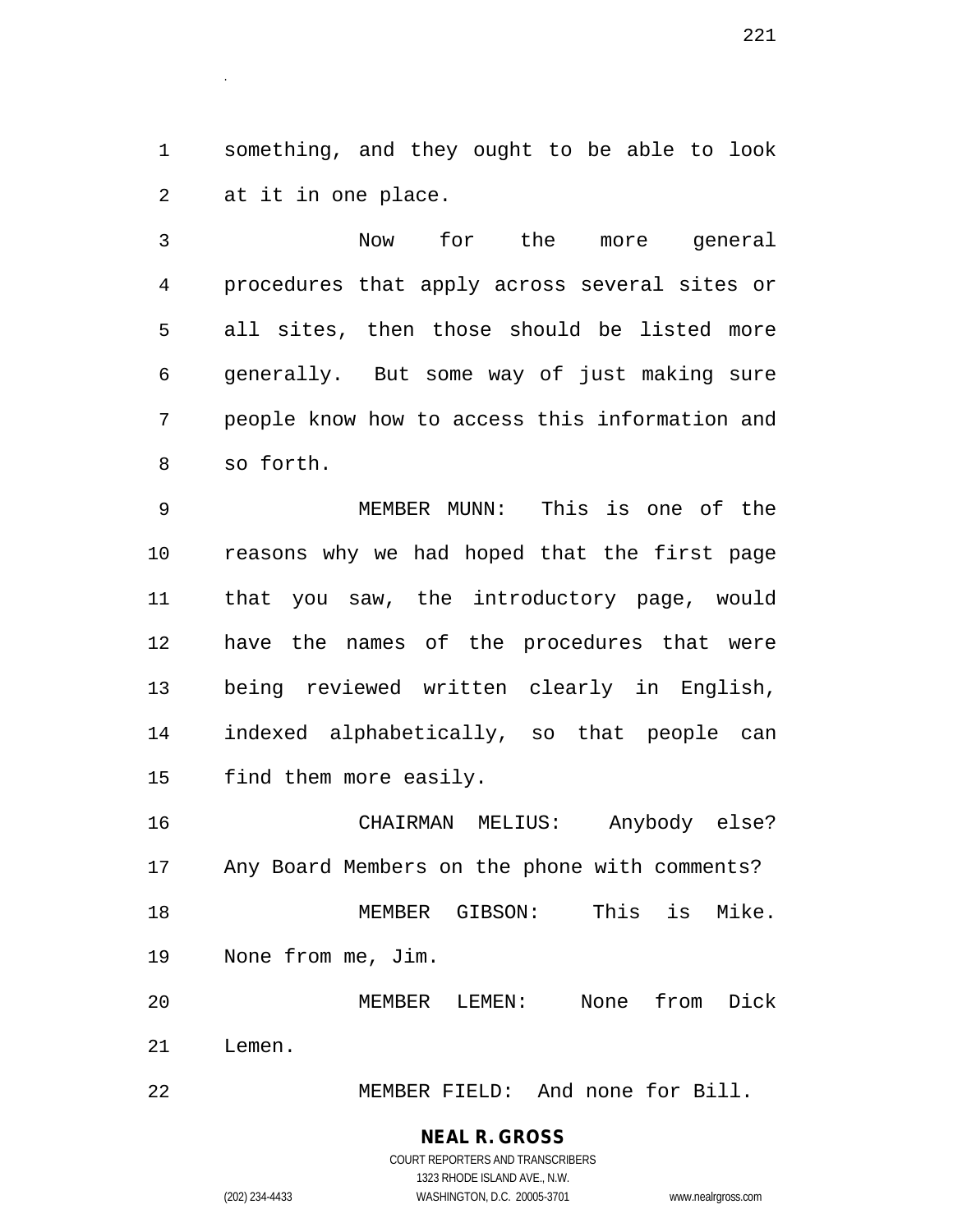CHAIRMAN MELIUS: Back to the room here, Paul has another comment, I believe.

 MEMBER ZIEMER: I believe that the intent would be that any procedure that is referred to a site-specific Work Group, and some of our procedures are, that is the Procedures Review Committee already has referred procedures to other groups, where it is very site-specific. I think in those cases, then, it would end up, I believe, Wanda, with that group looking at what this particular kind of document would be. Isn't that correct?

 MEMBER MUNN: We could either do that, or actually my intent from the outset had been that it would come directly from our Subcommittee to the Board, at which time if there was a problem, it could go back to the Work Group.

 But I was not under the impression that the Work Groups would be expecting or be prepared to be the primary contact point for

# **NEAL R. GROSS**

.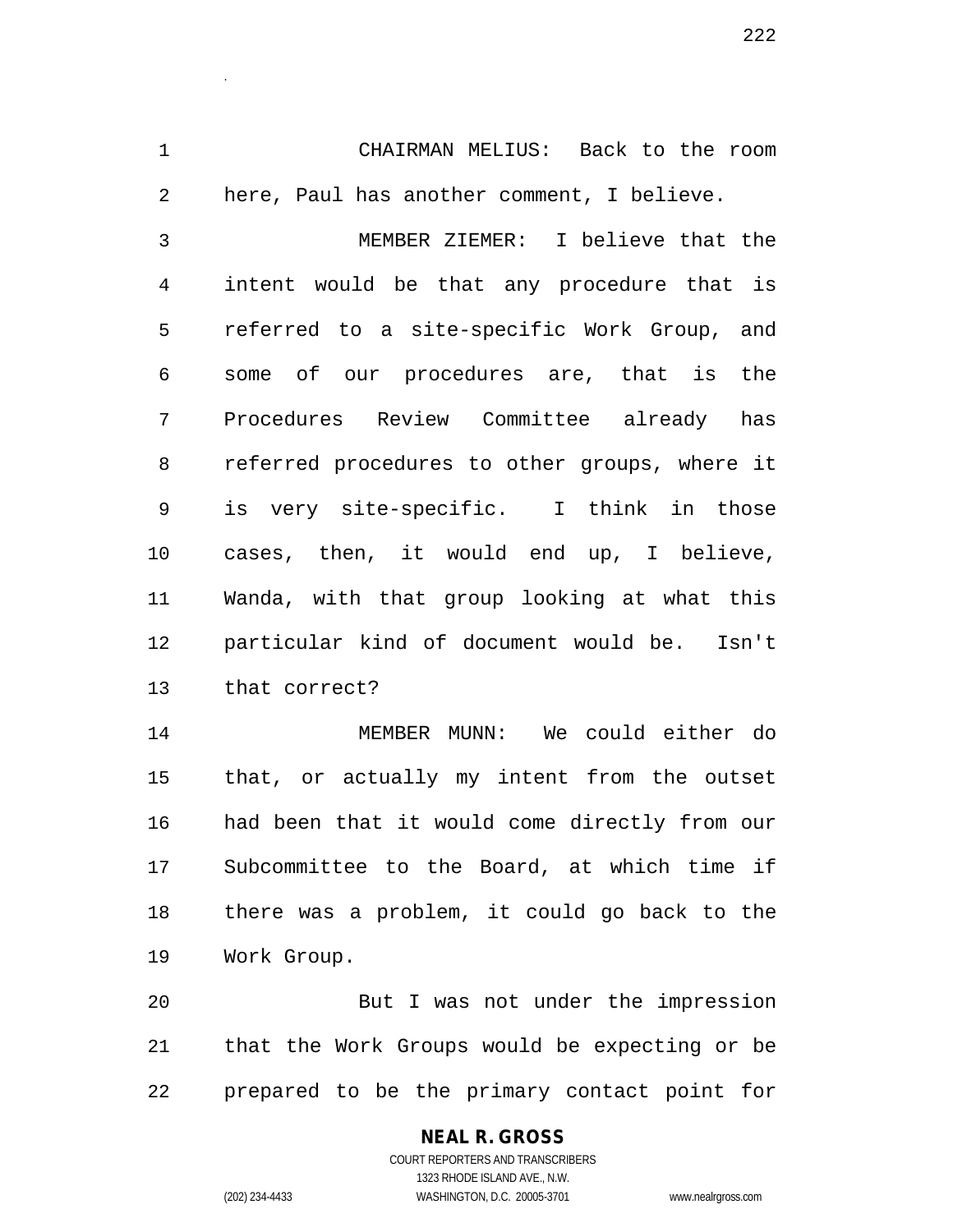what transpired with these documents.

.

 CHAIRMAN MELIUS: Let me restate. Maybe I didn't state this very well. But if for example there were, let's say, an Idaho Falls procedure that is being reviewed by the Idaho Falls Work Group and it came back to that Work Group for review. Right? I believe this document goes with that as sort of the public information page about that review. Right? Is that correct or not? Once a Work Group has finished reviewing procedures for a given site and the matrix and so on, doesn't this get generated? 14 MEMBER MUNN: It gets generated. I had anticipated that it would be in a separate place. But we shouldn't have any problem working out a logistical method for relating the two electronically so that anyone who reads one would automatically be directed to the other, if they chose. It seems we could do that in our

listing that we have. For example, our site

**NEAL R. GROSS** COURT REPORTERS AND TRANSCRIBERS

1323 RHODE ISLAND AVE., N.W. (202) 234-4433 WASHINGTON, D.C. 20005-3701 www.nealrgross.com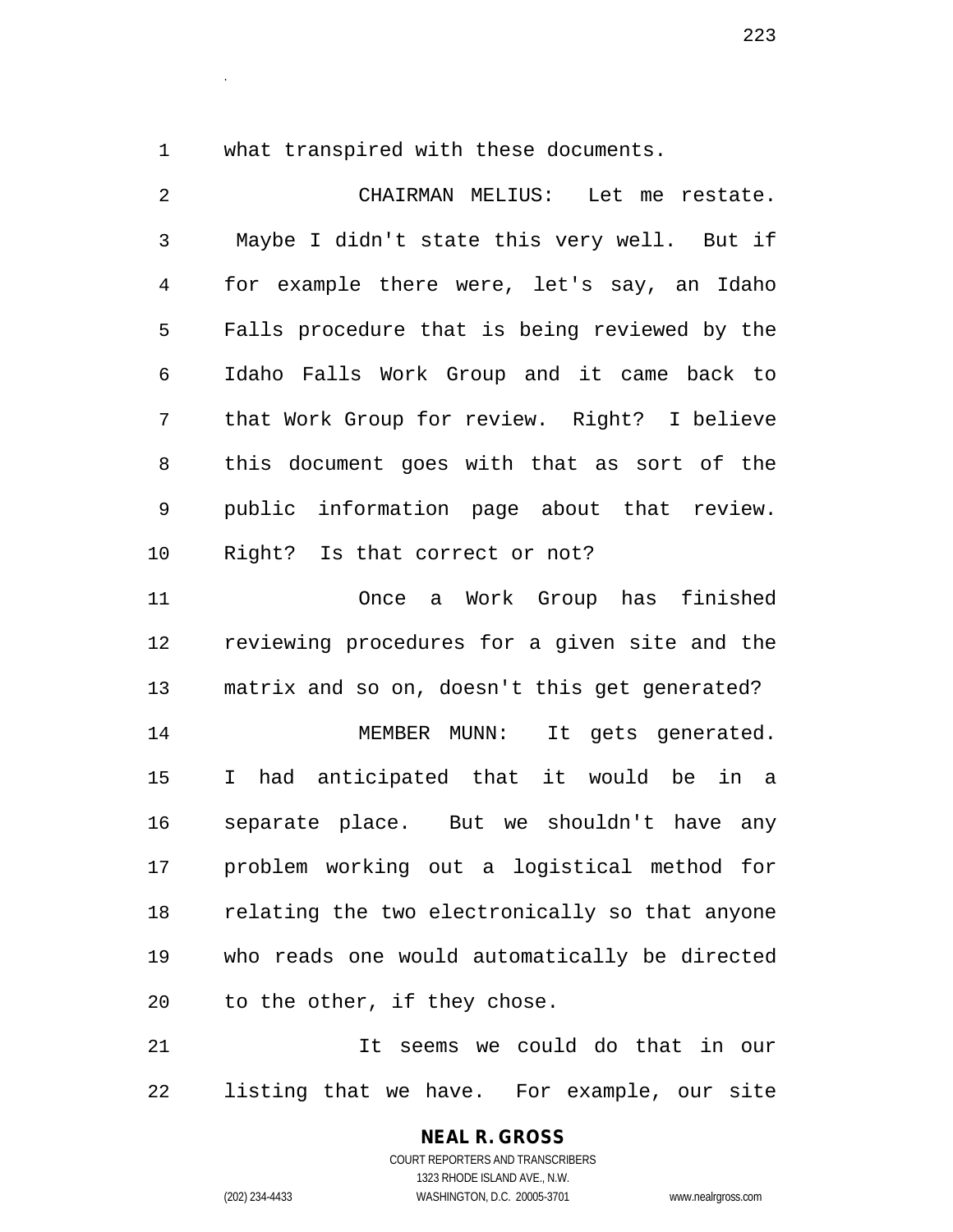currently lists the ER and any TBDs that have occurred. It seems that the archived document could just simply be listed there so that it could be hot linked, listed as one of the official documents.

 CHAIRMAN MELIUS: So -- MEMBER MUNN: We'll talk about

that at the next meeting.

.

 CHAIRMAN MELIUS: Yes. So what are your next planned steps?

 MEMBER MUNN: Our next planned steps are to take a look at what SC&A is going to bring us from three additional procedures that they have already been -- was it four? Five? Sorry, I was relying on memory. They are looking at five additional documents which they are going to provide this type of material for us. And we will work it over in the same way that we have done the preceding ones. And when we have worked out all of the kinks, we will bring it to this Board again for a closure.

### **NEAL R. GROSS**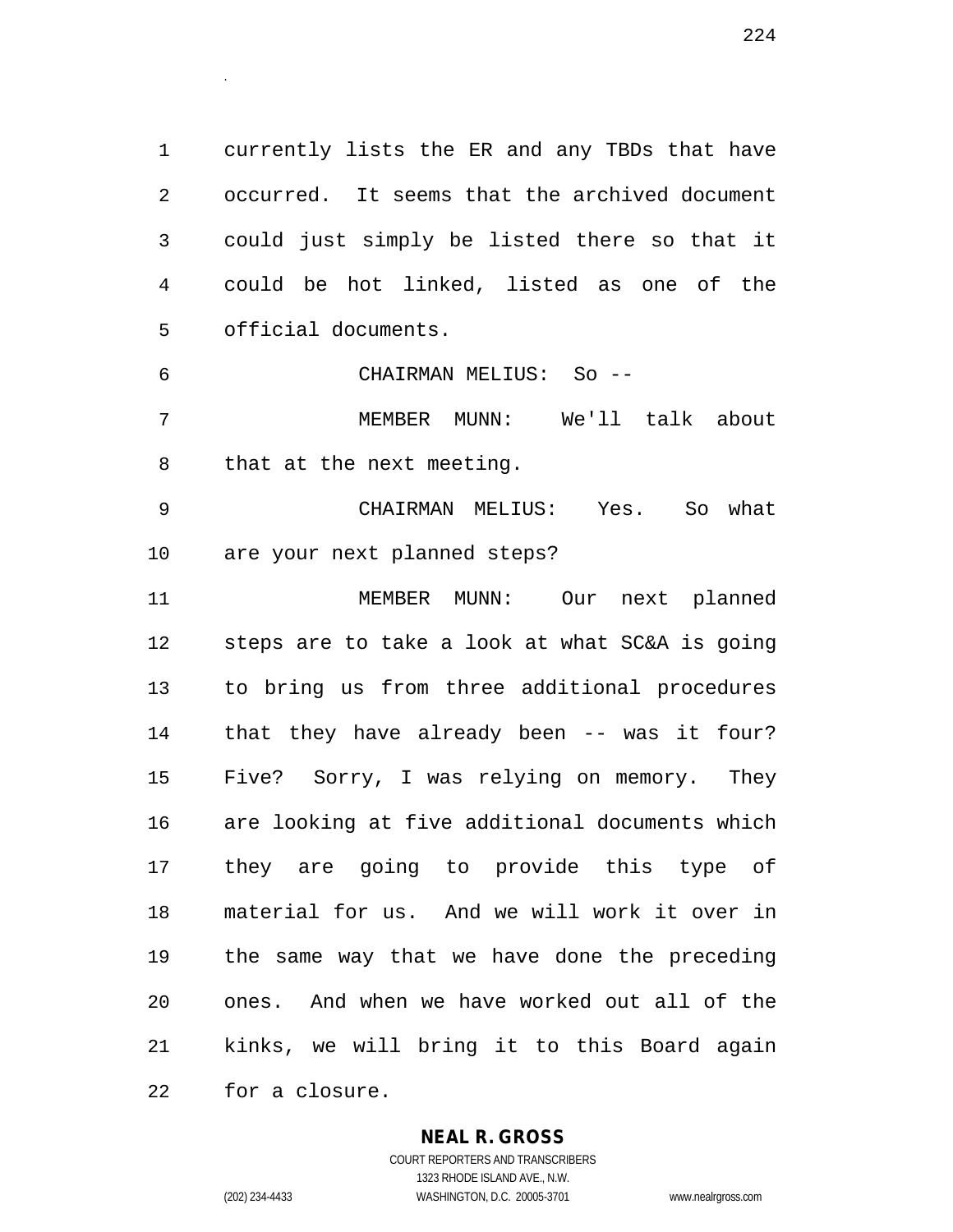We have also spent a bit of time at our last meeting discussing how to proceed with the priorities of the outstanding items that we have. The vast majority of the findings that we have that are still open, that is to say have not been directly addressed, are open simply because they were findings that were made early on on documents which -- on procedures which either have been -- in most cases have been revised and are no longer being used. The content of the procedure has been taken over by something else.

**And we know that to be the case**  but it requires a significant amount of Agency time for people to address these issues individually because they are individual issues and identify in which procedures or what overriding new procedures have now caused these to be ineffectual. And it is our intent at our upcoming meeting on the 13th of October to try to bring that particular discussion to

### **NEAL R. GROSS**

.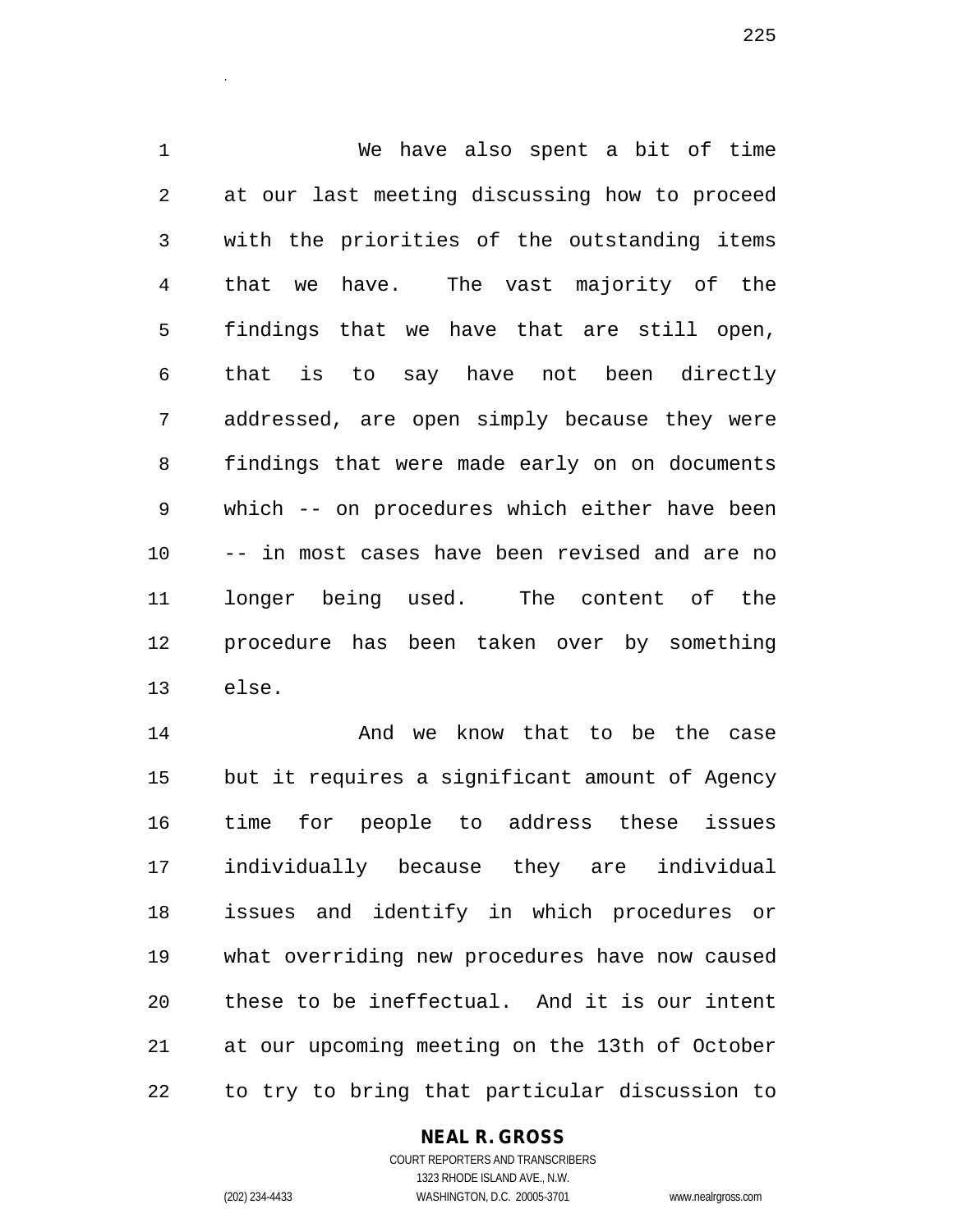more satisfactory closure so that we have a direct agreement how we should proceed with our open cases.

.

 We don't have any significant number of outstanding findings that have not either been referred to a site-specific Work Group or are not currently under revision of some procedure already. So the criteria that we have had for listing items as open items has been very simply that we haven't addressed them yet. We haven't addressed most of them because they are not salient at this point. We will bring you a better feeling for what the Subcommittee's intent is in addressing those at our next meeting.

 MR. KATZ: Wanda, if I may, can I just add something to this for all the Board to understand about these summaries of the procedures?

 MEMBER MUNN: Oh, please do. MR. KATZ: The five sort of additional prototypes that SC&A is producing

# **NEAL R. GROSS**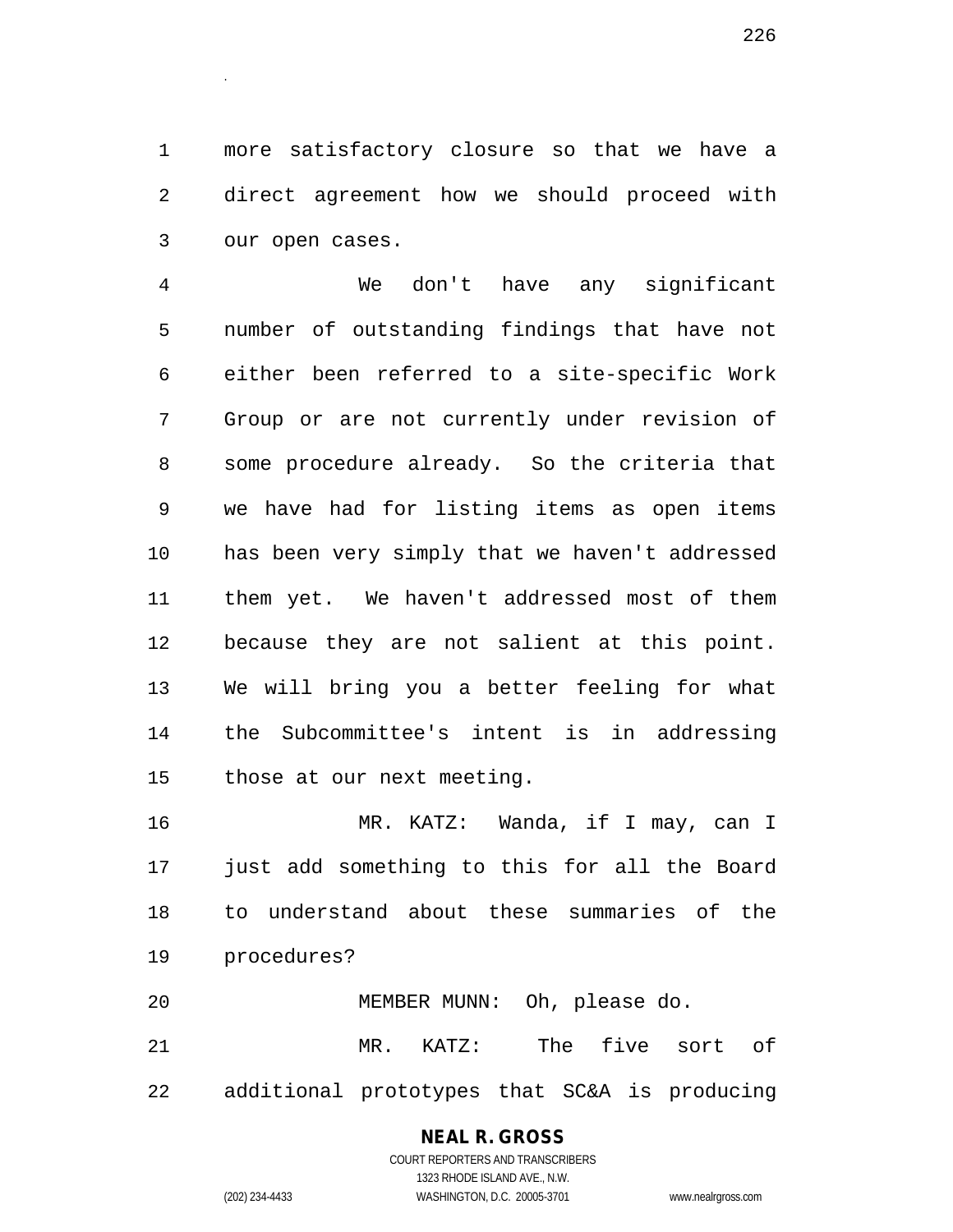is really to do a range of different kinds of procedures to sort of get it down pat. And then there will be -- there is some -- ballpark, I think, of 50 procedures, maybe, 53 so that is ballpark.

 MEMBER MUNN: That's a good ballpark.

 MR. KATZ: And so we didn't want to really go forward with all of those until we really had sort of routinized this process of developing summary documents. But then those will all be done, and then from there forward they will be done in real time as procedures get closed out.

15 MEMBER MUNN: Thank you, Ted.

 CHAIRMAN MELIUS: I think from the comments, I think everyone thinks that this is a good approach. And I think just go ahead with the five, and then let's bring it back for discussion when the Work Group is satisfied, and then we can go from there.

MEMBER MUNN: And SC&A is so

# **NEAL R. GROSS**

.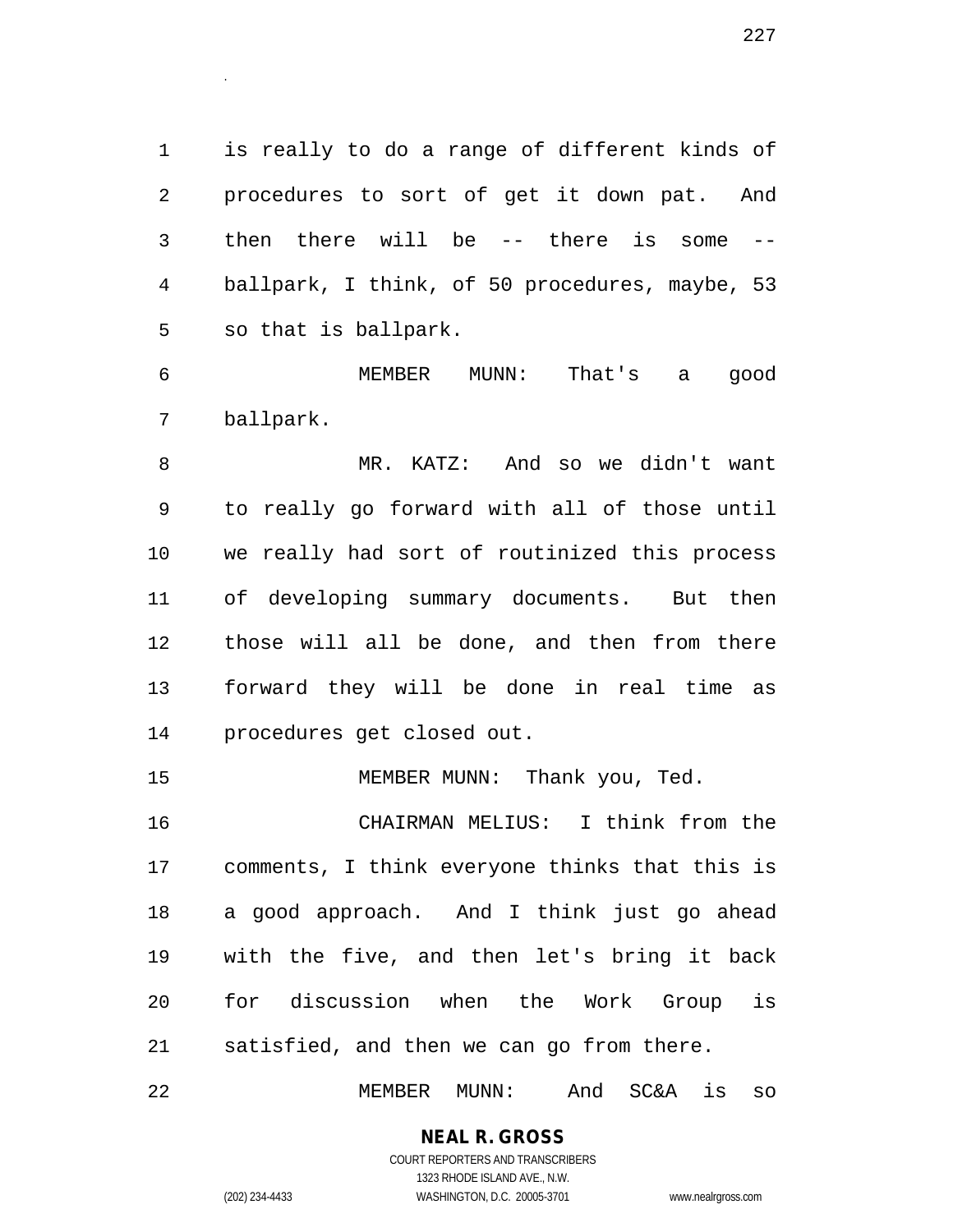instructed.

.

 CHAIRMAN MELIUS: Yes, good. Thank you. MEMBER MUNN: And I will bring you a sentence tomorrow. CHAIRMAN MELIUS: Okay or it can wait. 8 MEMBER MUNN: Or something. CHAIRMAN MELIUS: It can wait, yes. 11 MEMBER MUNN: All right. CHAIRMAN MELIUS: I think we would now like to do our INL update, and I don't know if we have lost our presenter. We have a change of plans. We are going to take our break now, and we will come back in at ten after 3:00, and we will then do the INL and then go directly into public comment period. (Whereupon, the above-entitled matter when off the record at 2:45 p.m. and resumed at 3:12 p.m.) MR. KATZ: So we are about to have

COURT REPORTERS AND TRANSCRIBERS 1323 RHODE ISLAND AVE., N.W. (202) 234-4433 WASHINGTON, D.C. 20005-3701 www.nealrgross.com

**NEAL R. GROSS**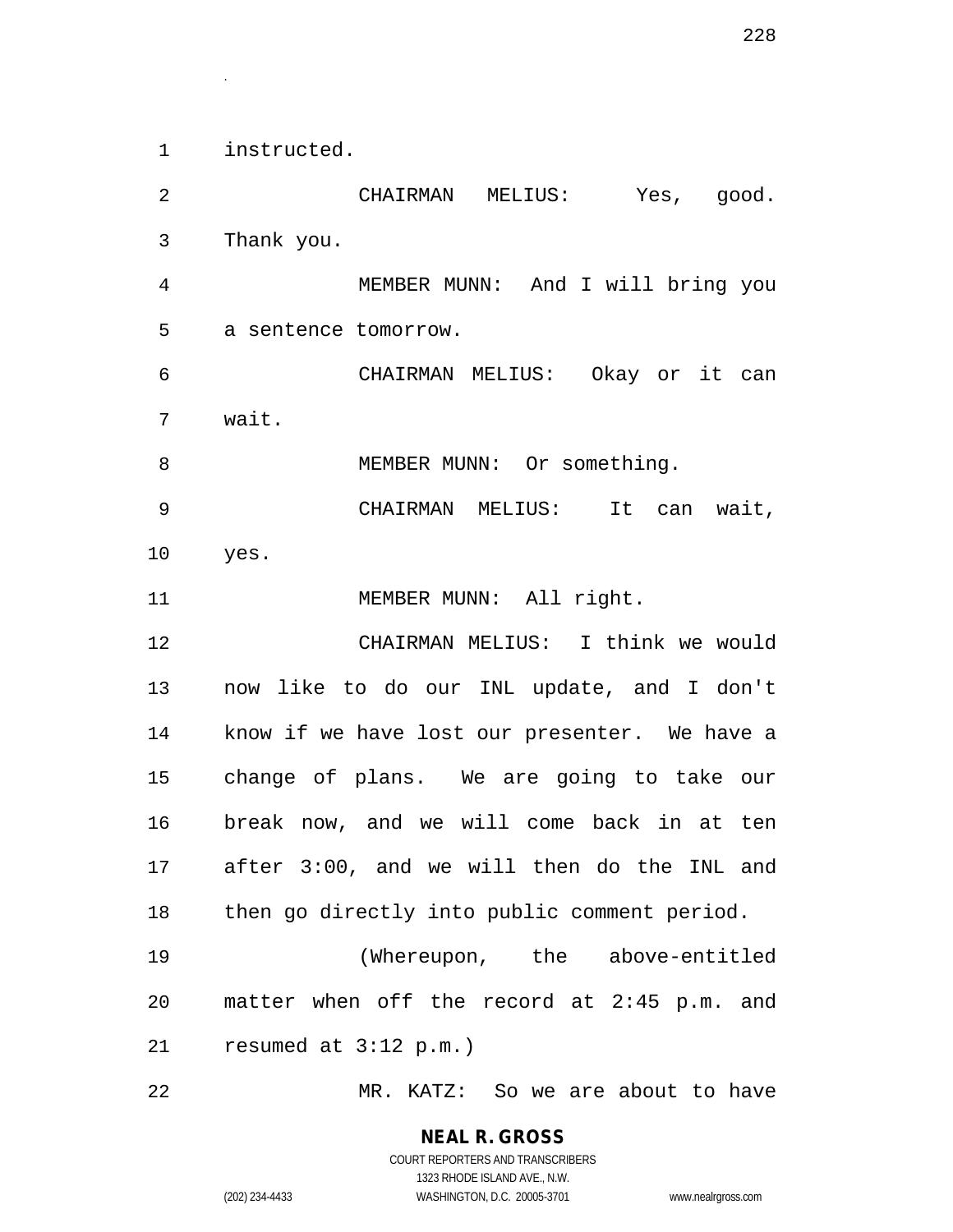a presentation, an update, on INL. And let me, before we get started, can I just check to see that we have our Board members on the phone, Dr. Field, Dr. Lemen, and Mr. Gibson? MEMBER FIELD: Dr. Field is on. MEMBER LEMEN: Dr. Lemen is on. MEMBER GIBSON: I'm here, Ted. It's Mike. CHAIRMAN MELIUS: Okay and as we said before the break, we will now do our INL

update. Pete Darnell.

 MR. DARNELL: Thank you. I appreciate the opportunity to address the Board and provide an update on the Idaho National Laboratory.

 To start off with, our main activities have been merging the Argonne National Laboratory-West and Idaho National Engineering Laboratory Technical Basis Documents. What we are attempting to do or actually what we are continuing to do is merge the documents so that there is one complete

**NEAL R. GROSS**

.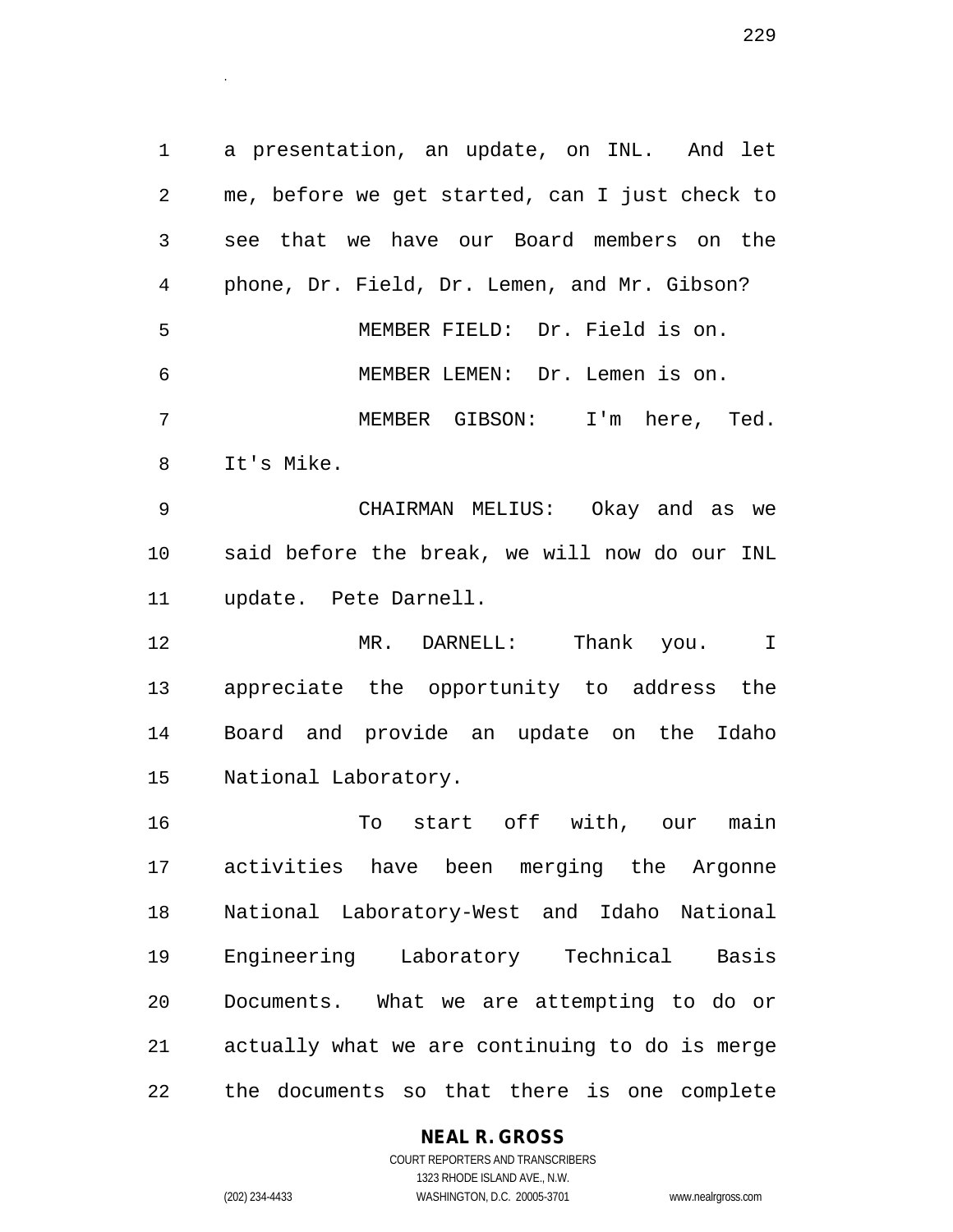Site Profile for both the previous national laboratories. Our progress to date includes completion of the merge between INL and ANL for the occupational and medical Technical Basis Document.

 Just as a quick aside to let you know what this includes, the consolidation document basically was merging the two together. It includes a long review and vetting process. To do the merge between these two documents for the medical, we had to separate the PA and LET doses for medical exposures. This was quite research-intensive because some of the claimants had both, some of the claimants did not have both, and we had to re-research how to do the calculations on those doses to be able to perform calculations for both sets of claimants. We also had to clarify procedures, types, and frequency tables. So the process for doing this type of merge was rather long.

22 The internal TBD that was

**NEAL R. GROSS** COURT REPORTERS AND TRANSCRIBERS 1323 RHODE ISLAND AVE., N.W.

.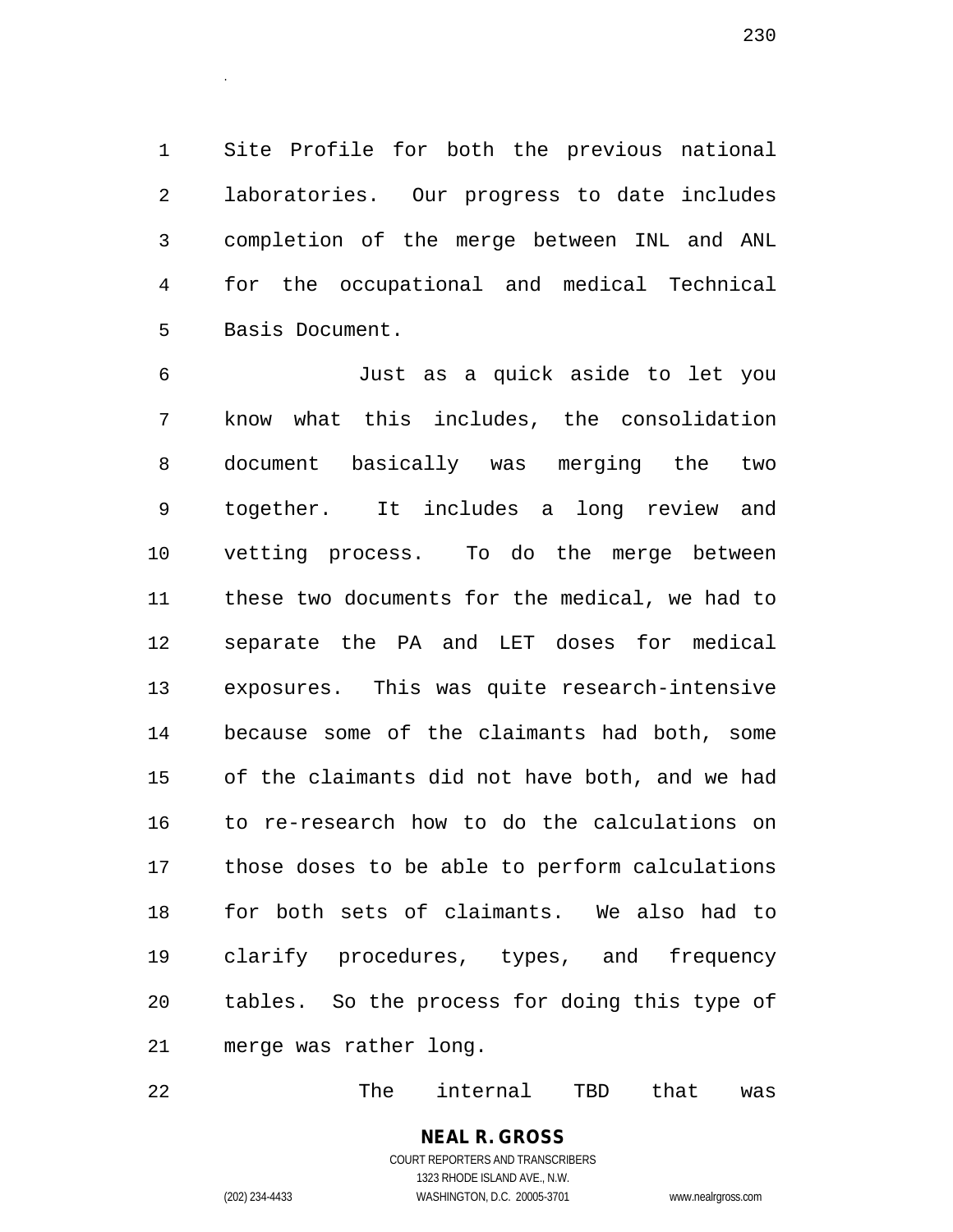completed in January of 2010 is also a merge. This was more of a total rewrite of the two previous Technical Basis Documents. The INL bioassay data, the associated nuclide list for that data, was all updated. It is included in TIB-54. The original source-term data did not include iodine exposures. So this was added back in. A new approach for looking at actinides was developed, and each of the actinides are represented. We also provided guidance now for assigning iodine doses for thyroid cancers. We added potential lead- absorbent types for several radionuclides. It included the Super S classification. The whole document was reorganized.

 Along in this process for both the medical and internal TBDs, we also addressed comments from the issues matrix that was completed by Sanford Cohen and Associates. The environmental TBD was completed in March of 2010. It included and updated the intake and external dose tables and added data that

#### **NEAL R. GROSS**

.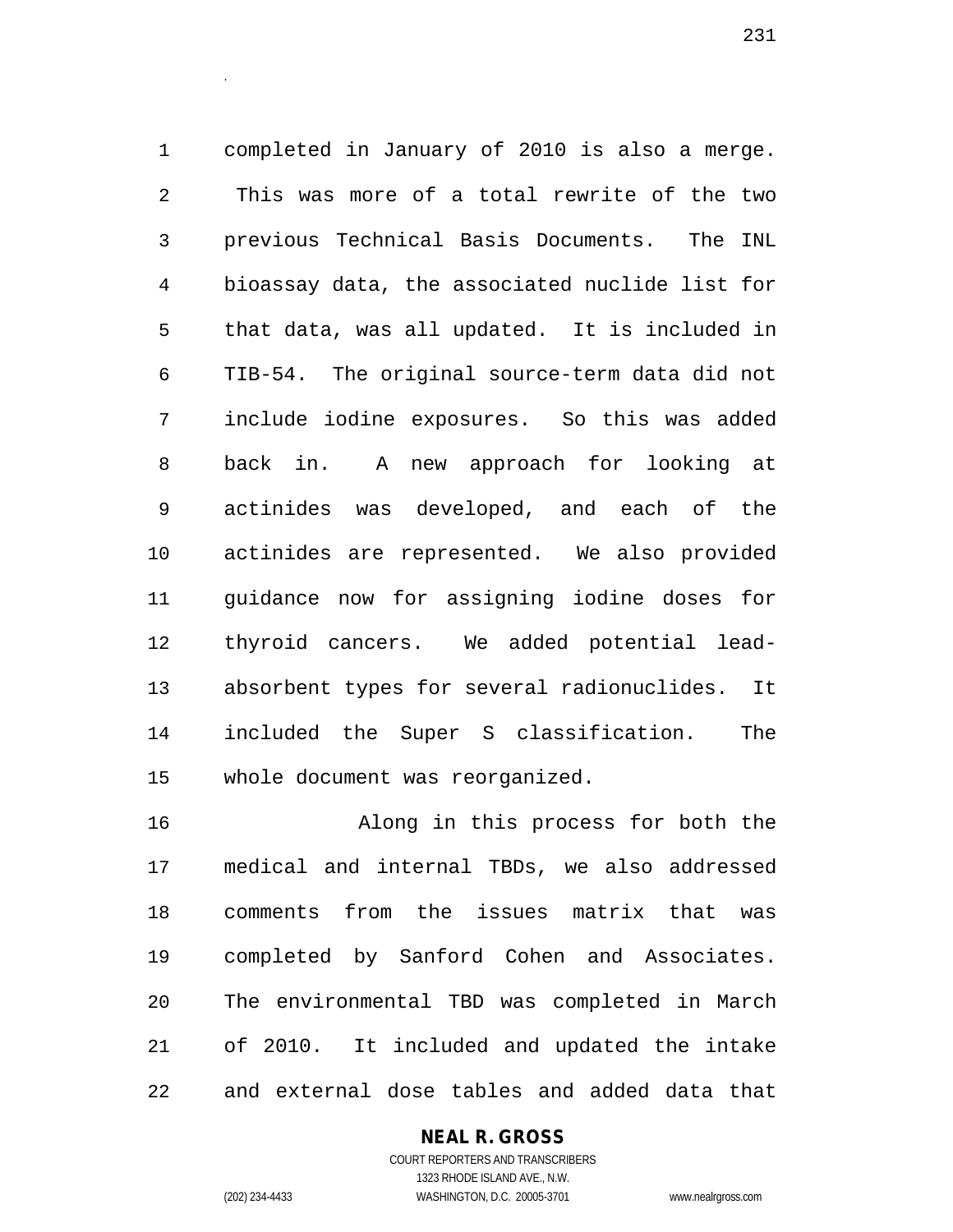was retrieved from the years 2006 to 2008. It also added iodine-129.

 In March of 2010, we completed the site introduction, and the site description is currently under review. Both of those documents were just basically merged to have complete information for ANL and INL together.

8 The one TBD that is currently in progress is the external dose TBD. And basically we are at a point now to where we need a technical meeting with Sanford Cohen and Associates to come to some resolution on some of the issues that are outstanding in the matrix. To do this, we can either do it in a Working Group or a technical meeting, but before doing any more to get the entire profile done, the external needs to be completed.

 As far as the issues resolution matrix, NIOSH is working on combining the two between ANL-West and INL. What we have basically come up with is a combined matrix

### **NEAL R. GROSS** COURT REPORTERS AND TRANSCRIBERS 1323 RHODE ISLAND AVE., N.W. (202) 234-4433 WASHINGTON, D.C. 20005-3701 www.nealrgross.com

.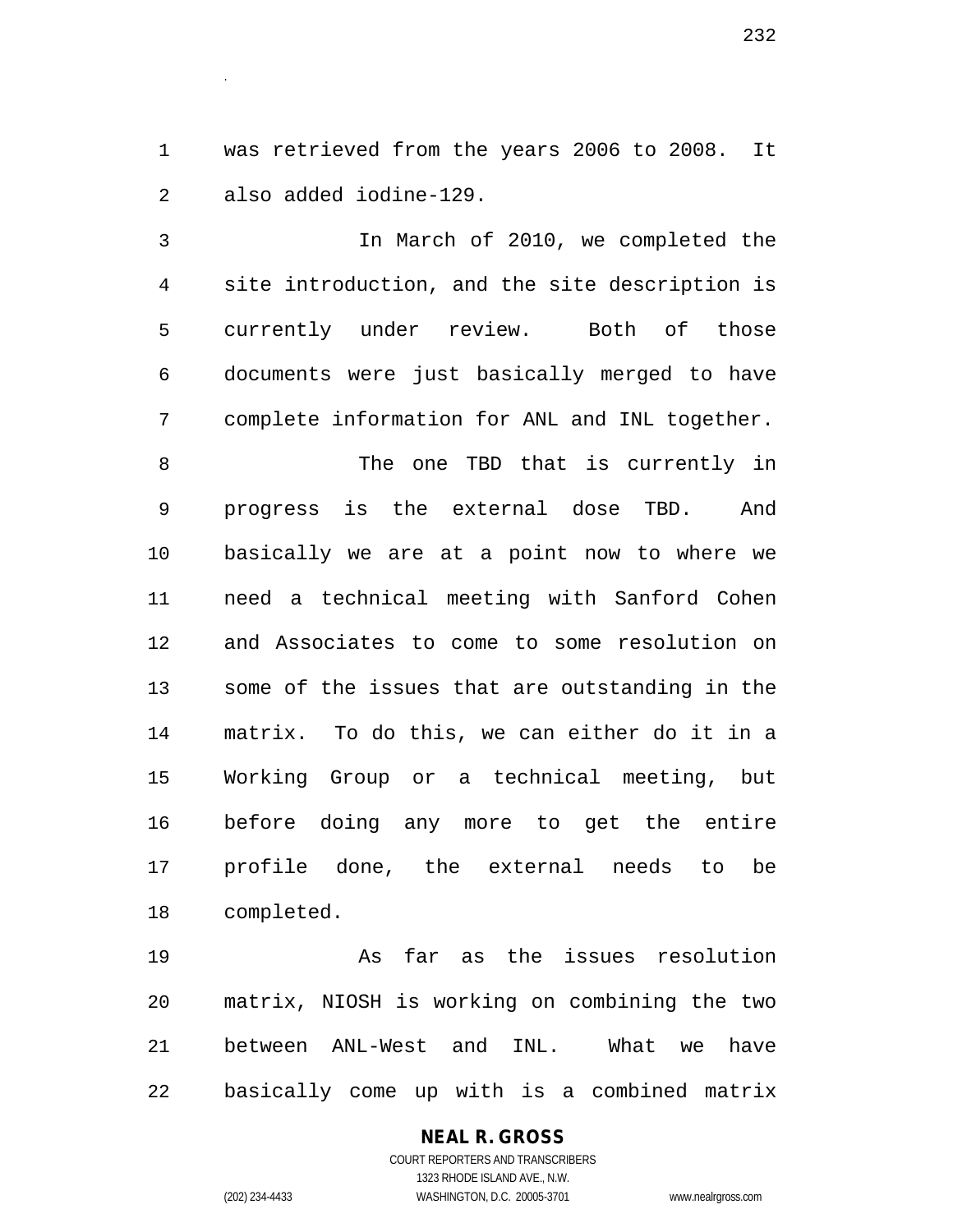that has a bunch of the ANL matrix left over at the end. We need to work with ANL to make sure that we understand that those comments are truly not included in other INL comments.

 Our suggested path forward is to work with SC&A reviewing the current issues matrix in TBD revisions. What has gone on with INL, which is different than many of the other sites, is that we are on revision two of the Technical Basis Documents. This issues resolution matrix was done on Rev 0.

 In speaking with SC&A, we both agreed that the next meeting needs to be technical in nature; whether we want to do it in the Work Group setting or just as a technical meeting outside the Work Group is something I have to figure out. A second Work Group meeting after this technical meeting would be needed to complete the work on the INL Site Profile.

 There is an INL SEC Petition in place. We have gone through the qualification

# **NEAL R. GROSS**

.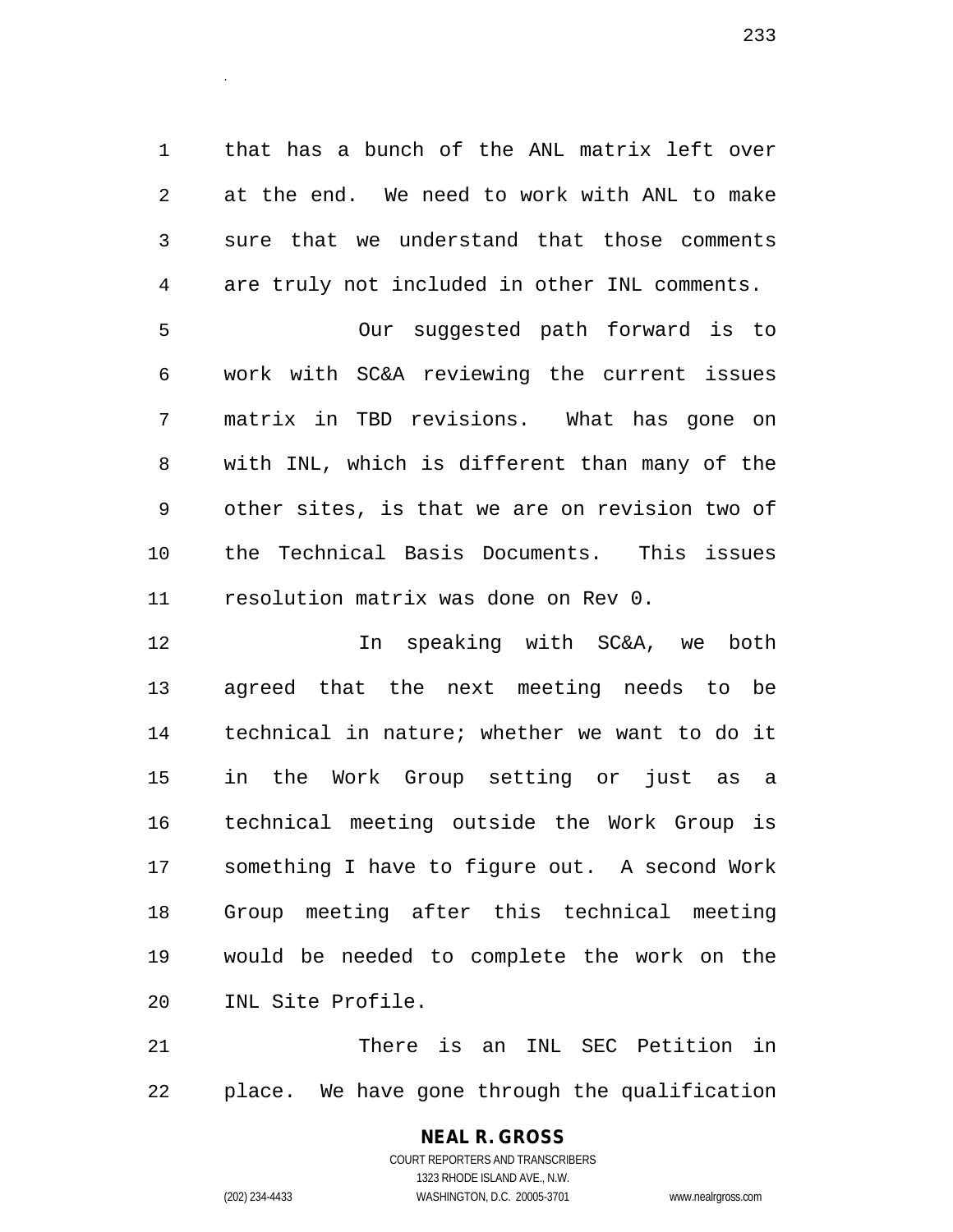process, and we have completed the consultation call. And we are right now awaiting work with the petitioner for deficiencies that were done in the initial forms.

 The proposed Class would be all employees who worked in all facilities or areas that have been owned or operated by DOE at the Idaho National Laboratory, Scoville, Idaho, from January 1, 1950 to December 31, 2005.

 So that really is all there is to the INL update. I will take any questions.

 CHAIRMAN MELIUS: Board Members with questions? Yes, Bob.

 MEMBER PRESLEY: Are we saying we cannot do dose reconstruction?

 MR. KATZ: I'm sorry, Bob. Could you please speak into the mic? Thanks.

 MEMBER PRESLEY: Are we saying that going up to December the 31st of 2005 that we don't have enough records to do dose

**NEAL R. GROSS**

.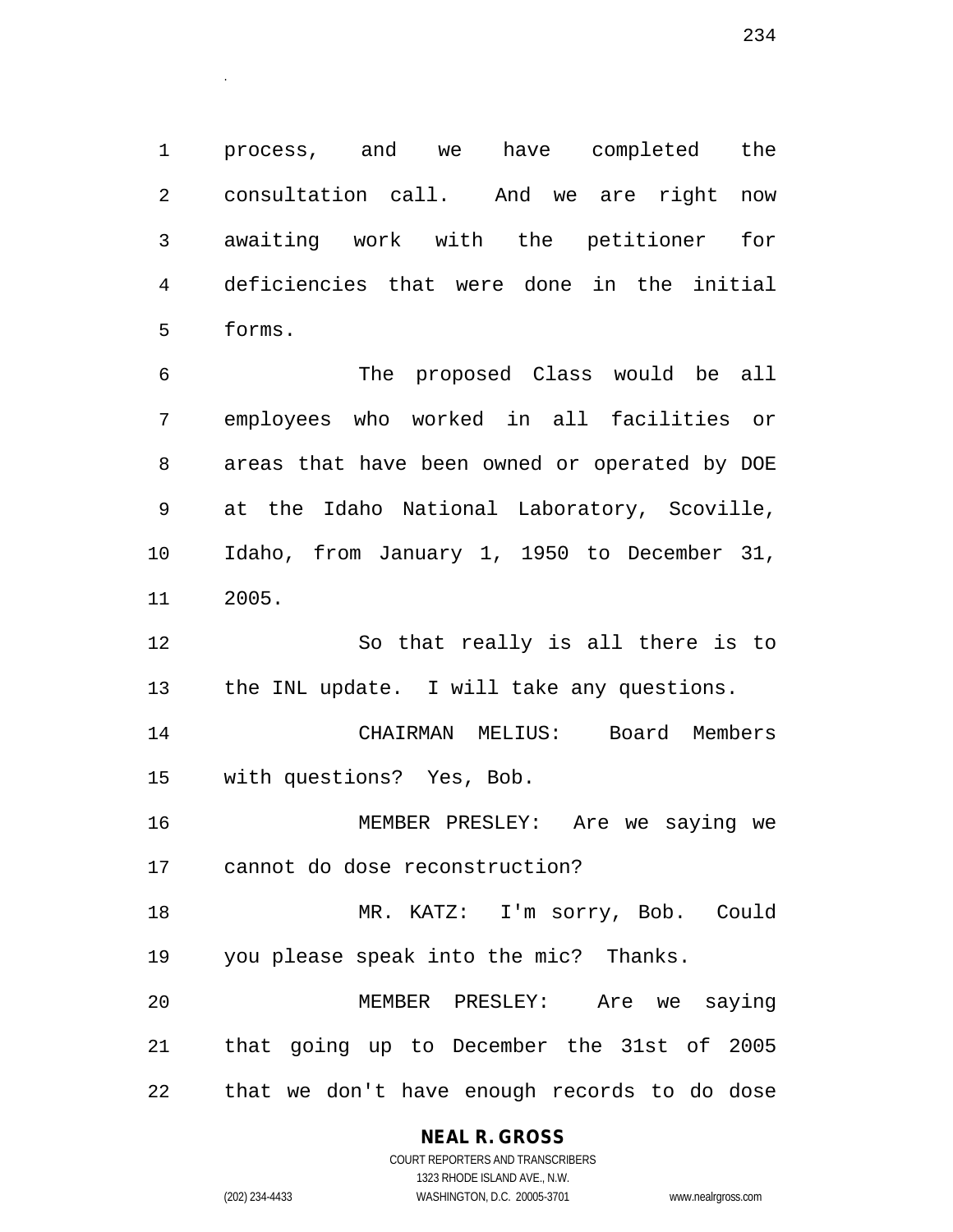reconstruction?

.

 MR. DARNELL: No. I don't understand where you got that from. MEMBER PRESLEY: Well, I just killed my computer, but I saw that there. The last statement under proposed Class. It goes all the way up to 2005. MR. DARNELL: That is the proposed Class. It was petitioner's proposed Class. MEMBER PRESLEY: Okay. So that is something else we need to work on then. MR. DARNELL: Right now it has got to finish the qualification process to get through the -- I'm sorry, Bomber. Go ahead. MR. RUTHERFORD: This is LaVon Rutherford. I was just going to add this is just the initial petition that we got from the petitioner. We haven't qualified the petition for evaluation yet. So it hasn't even moved through that process. We are just working on, at this time, qualification.

MEMBER PRESLEY: Thank you.

**NEAL R. GROSS**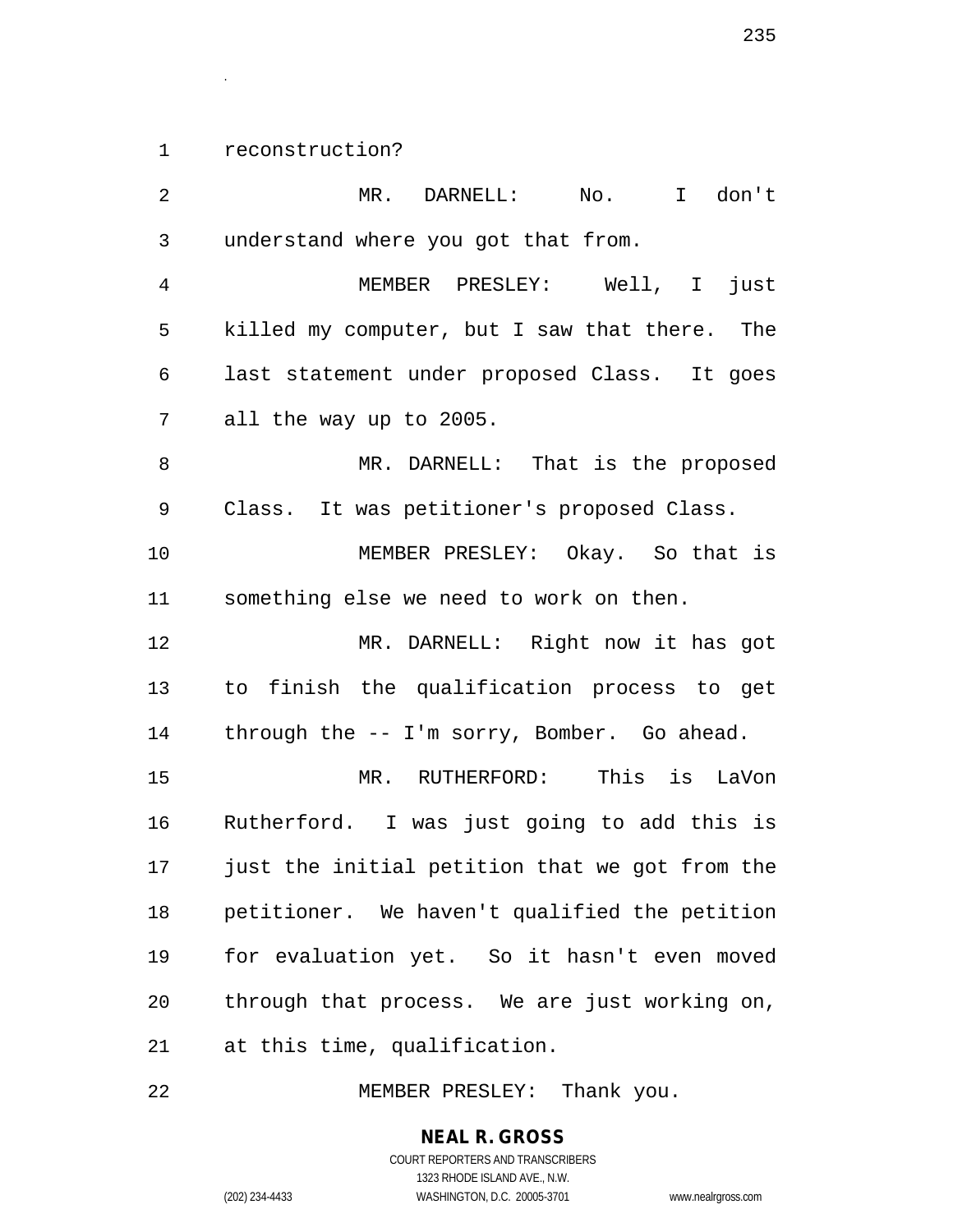CHAIRMAN MELIUS: Any other -- Board Members on the phone, do you have questions?

 MEMBER LEMEN: None for Dr. Lemen. MEMBER GIBSON: None for Mike. MEMBER FIELD: This is Bill Field. Just a quick question. I am not sure the background of this site, but can you just briefly explain why these were combined?

 MR. DARNELL: I didn't catch the question.

 MEMBER FIELD: Why are the sites combined?

 MR. DARNELL: Much of the data that was used for one site was used in the other site, and it was just easier to look at both sites as one. They are co-located. Workers from INL worked at ANL and vice-versa. MEMBER FIELD: Two sites. MR. DARNELL: It is one physical location but two different national

laboratories.

.

### **NEAL R. GROSS**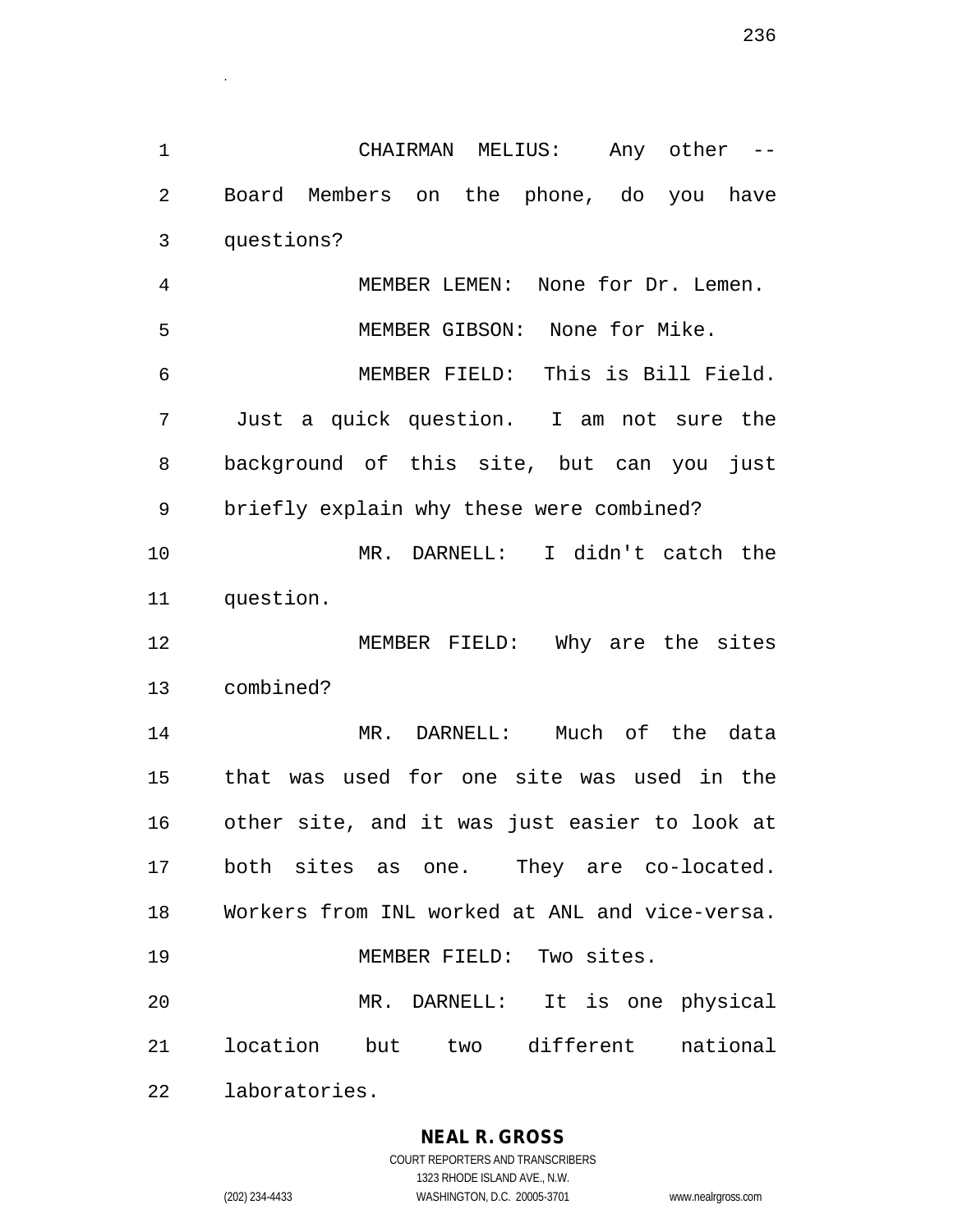MEMBER FIELD: Were the processes similar between the two? Is that what you answered?

.

 MR. DARNELL: Processes that were similar were for some workers, that is true, but processes that were different are being handled as different sections in the Site Profile.

 MEMBER FIELD: Thank you. CHAIRMAN MELIUS: Phil? MR. KATZ: I am sorry, Phil. I don't know if you are speaking into the mic,

but it is not coming through.

 MEMBER SCHOFIELD: A number of people worked for both national labs without ever leaving the site. So a lot of the, even as well as going into buildings that belonged to the other national lab, people have said they have gone back and forth. So this is the reason we wanted to merge them. Because it is hard to separate to say well Argonne National Lab you only went into these buildings when

**NEAL R. GROSS**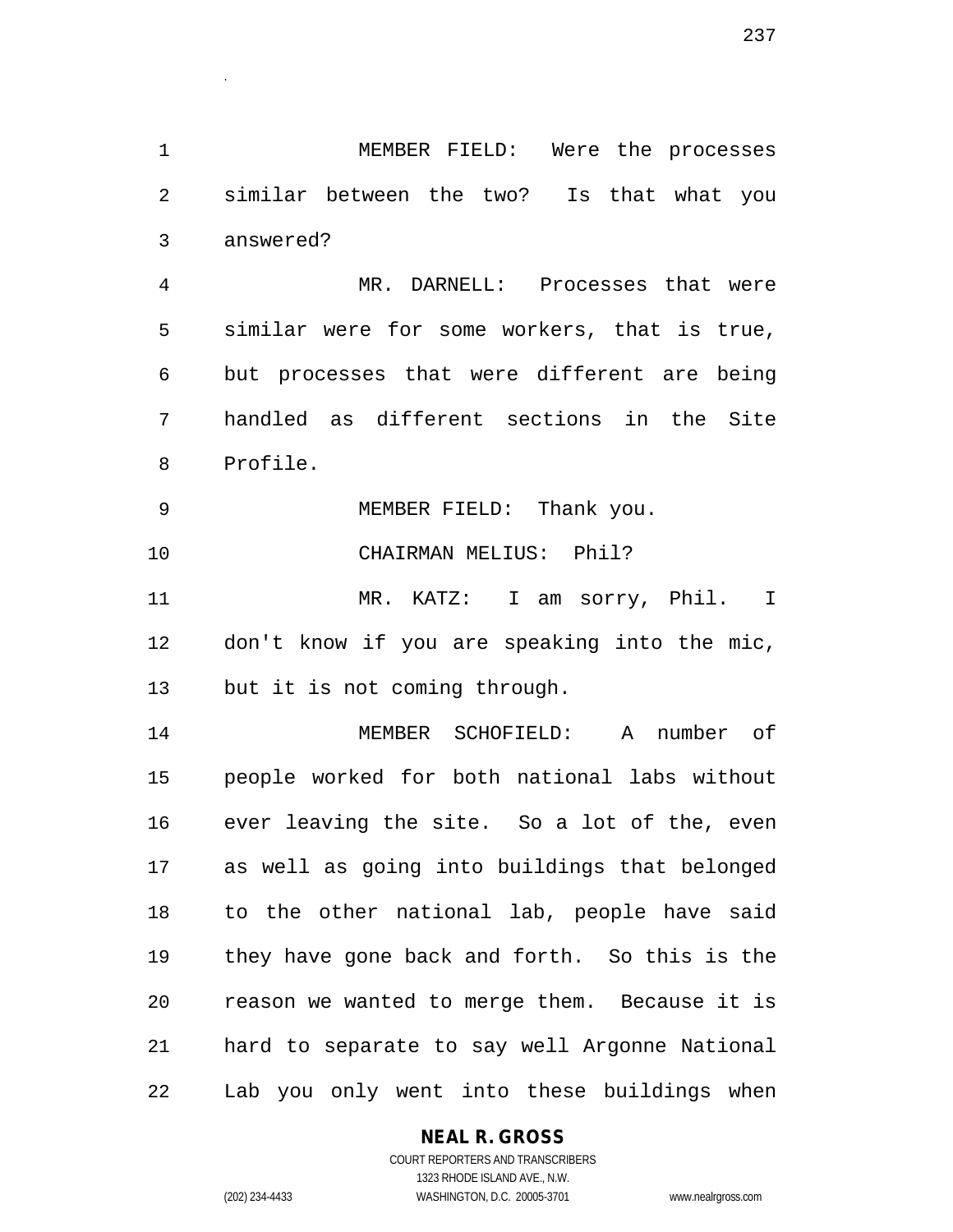according to a number of the workers, they said, no. I may have worked for ANL, but I also went into these buildings. The same thing with some of the crafts and stuff. They said, we were all over the site.

.

 So it is hard to distinguish between different parts of the site, different buildings when they were used by both parties and also the fact that so many number of people worked for both national labs at one point or the other.

 CHAIRMAN MELIUS: Any other questions? Okay, thank you.

 MR. KATZ: So we are about to start the public comment session. And let me, at the front end of this, just explain for all of you who would comment, there is a verbatim transcript being taken of this Board meeting, including the public comment session. So everything you say in your comment will be transcribed and will end up in a transcript of the meeting that is posted on the NIOSH

### **NEAL R. GROSS**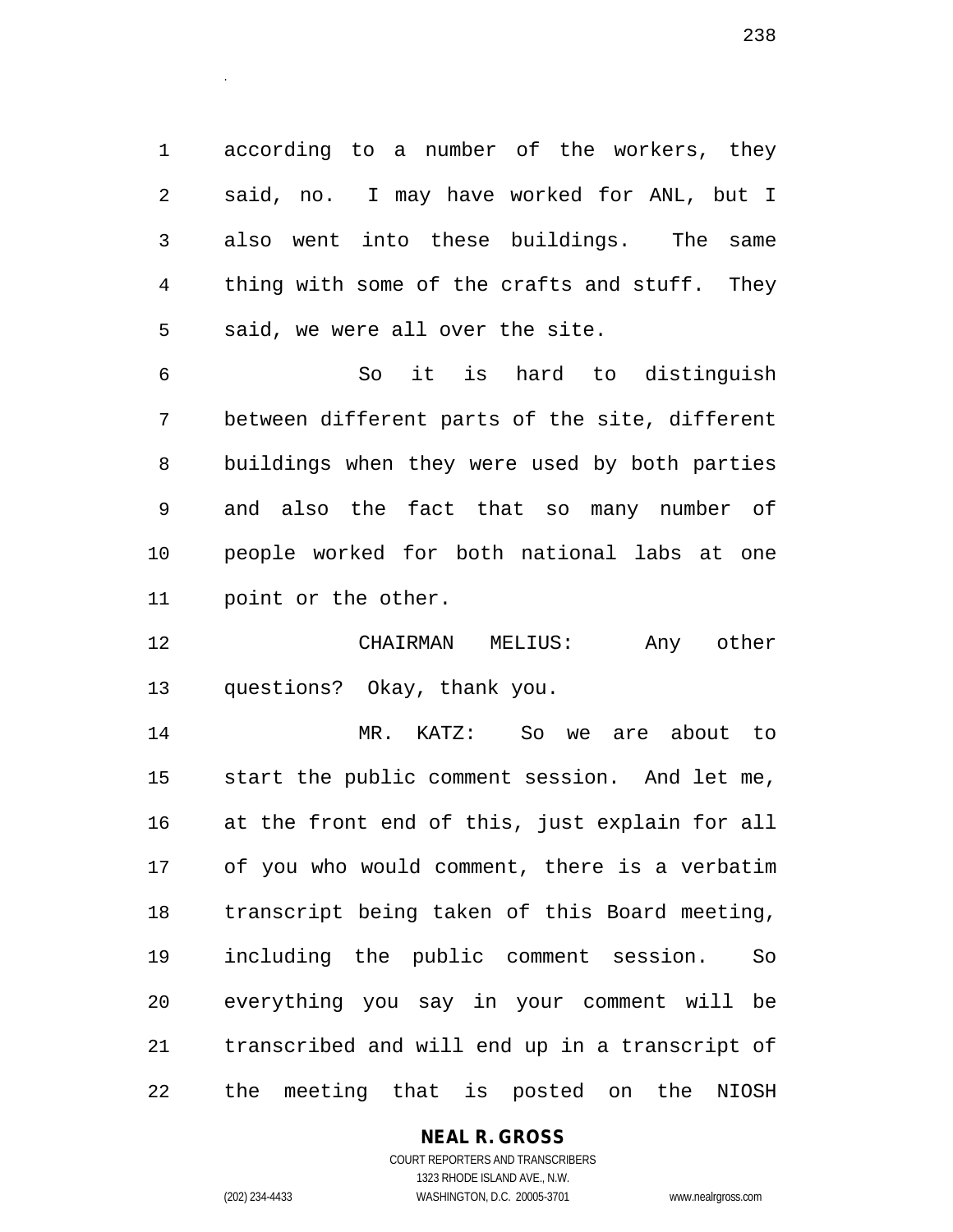website for the Board. The only exception is that if you discuss third parties, anything you talk about, you say about a third party, be it a relative or other, generally speaking that will be redacted. Their name and any identifying information about that third party will be redacted.

 Anything you might say personally about yourself, though, about your medical conditions, what have you, that will all be retained in the transcript and, in effect, be published as the transcript goes on our public website. And if you would like to see sort of the full explanation of our redaction policy, what I just explained to you, it is available on the back table here in the room and it is available on the NIOSH website as well on the Board's section, I believe.

 CHAIRMAN MELIUS: Okay. First, how we will do this, we will first take comments from people that signed up here. Then we will then ask anybody else present

> COURT REPORTERS AND TRANSCRIBERS 1323 RHODE ISLAND AVE., N.W. (202) 234-4433 WASHINGTON, D.C. 20005-3701 www.nealrgross.com

**NEAL R. GROSS**

.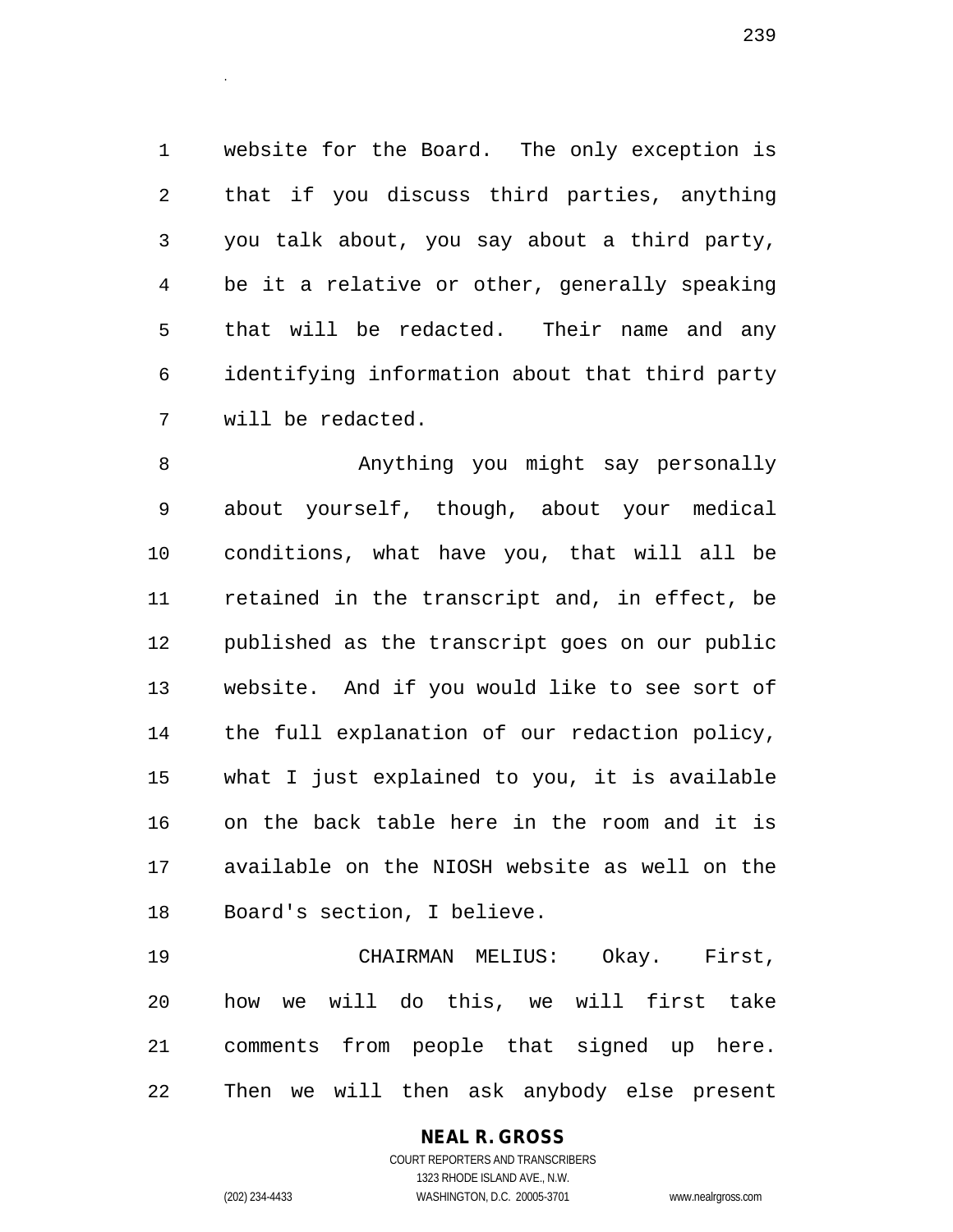here that has any comments. And then we will move to people on the phone that might have public comments.

.

 So we have the first person signed up here is Robert Jones. Mr. Jones? Yes. Hi, there.

 MR. KATZ: There is a microphone, but I think someone can bring it to you. It's okay. It's okay. Thank you, sir.

 MR. JONES: Ladies and gentlemen, I wish to thank each and every one of you for this opportunity to speak to you. I have got several comments that I would like to make, and I wish to personally thank each Member of this Board, especially ladies and gentlemen that worked for me and that worked for my fellow craftsmen that I was associated with at the INL.

 I would like to make a comment on what was made just a minute or two ago. I was one of the craftsman that worked at all the different facilities at the INL. I worked at

### **NEAL R. GROSS**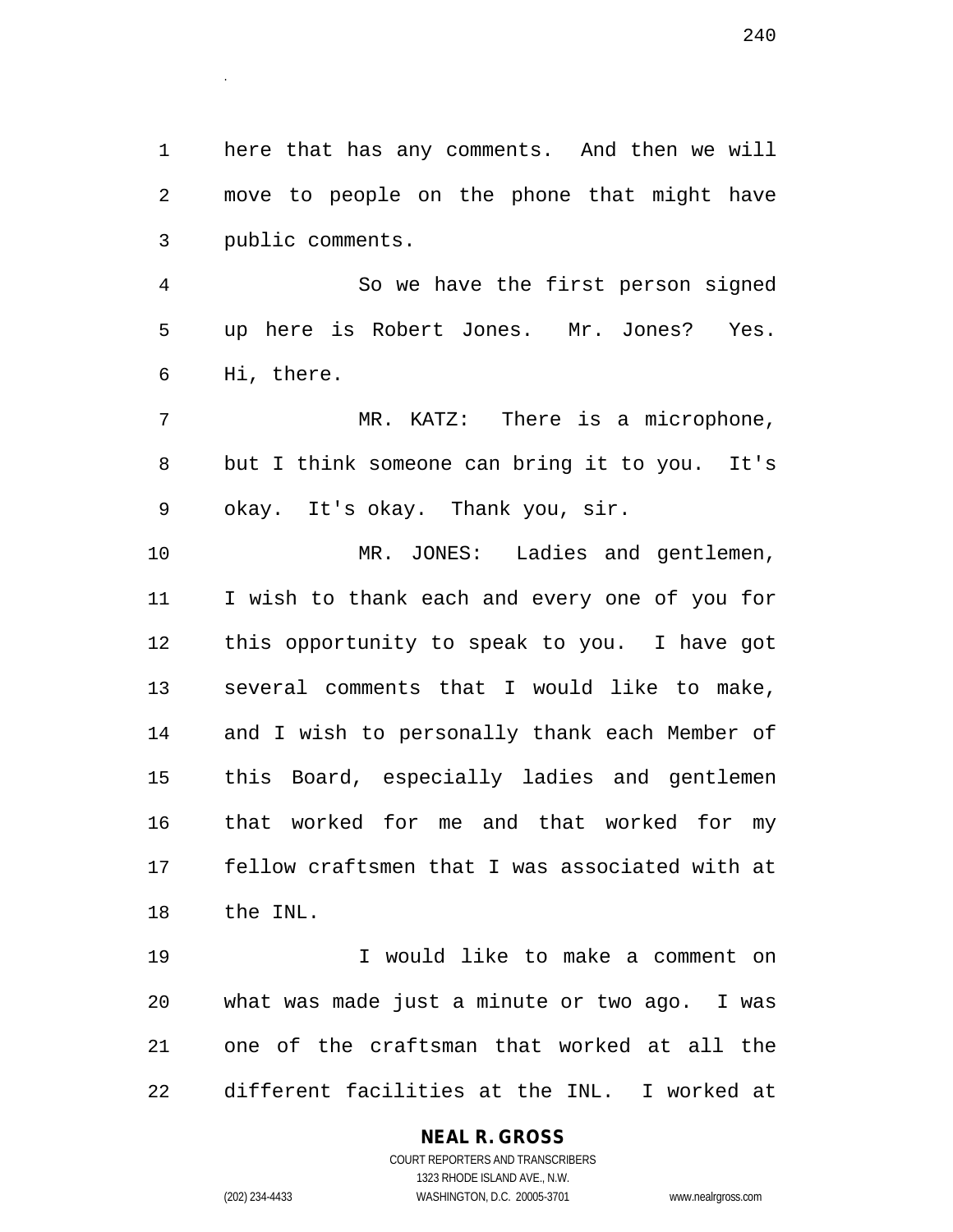Argonne. I worked at the different sites. In fact, I worked in every building, every facility. I even delivered propane to the outlying areas where they did checks on radiation that they received. So I worked everywhere at the site.

 I started there in 1956, worked until I became disabled in 1991. I was disabled from sugar diabetes. Presently, I have urinary bladder cancer. I have received compensation for asbestosis, which I have, which I thank these ladies and gentlemen for helping with that. And I have a lot of questions that I would like maybe some answers from you folks, if possible.

 In 2008, I entered -- from my cancer, urinary cancer, I entered to have my radiation dose accomplished. And that was done in 2008, and I received a 57.05 percent rating. When I received the final disposition of that 4600 or the answers that NIOSH gave me, it really presented more questions to me

### **NEAL R. GROSS**

.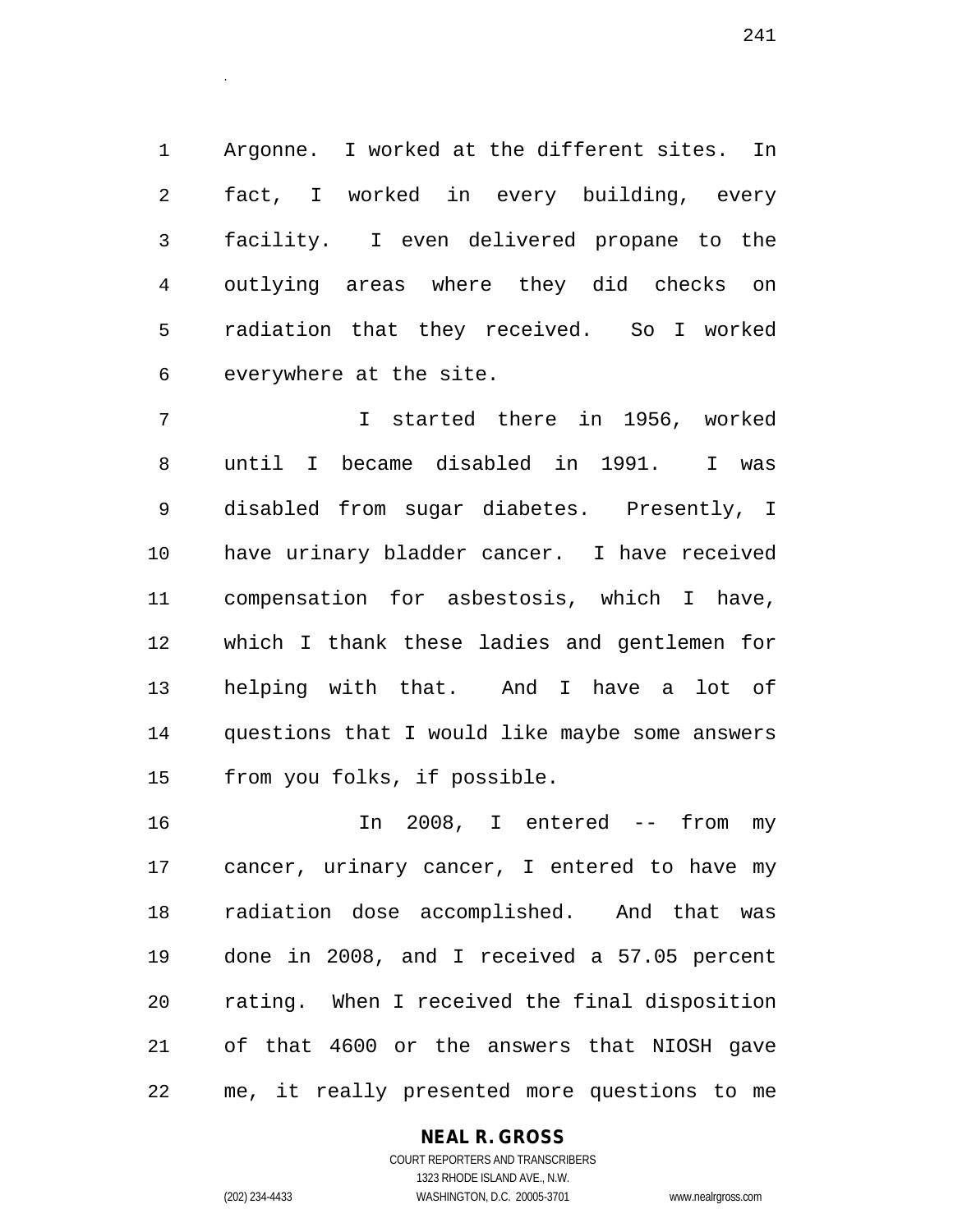than it did in the comments.

.

| $\overline{2}$ | It seems that, number one, one of             |
|----------------|-----------------------------------------------|
| 3              | the things that they said in the NIOSH report |
| 4              | was that I was exposed to strontium-90 on     |
| 5              | 1/31/1968. And that was very confusing to me  |
| 6              | because NIOSH did not recognize 43,281        |
| 7              | strontium-90. They simply overlooked it,      |
| 8              | evidently in my -- or in their procedure. So  |
| 9              | I started asking questions. I read everything |
| 10             | I could about strontium-90, and it seemed     |
| 11 —           | totally impossible that NIOSH would refuse me |
| 12             | when I had 43,981.                            |

 So I talked to my doctor, urinary doctor, and he recommended that I talk to a radiation oncologist in Idaho Falls. The radiation oncologist, and I wish to thank him publicly, stated that he didn't understand why they refused the 43,981. He wrote in his comments on December the 3rd, 1968, that it seemed to him that there was a mistake made in my NIOSH.

So I started to research this as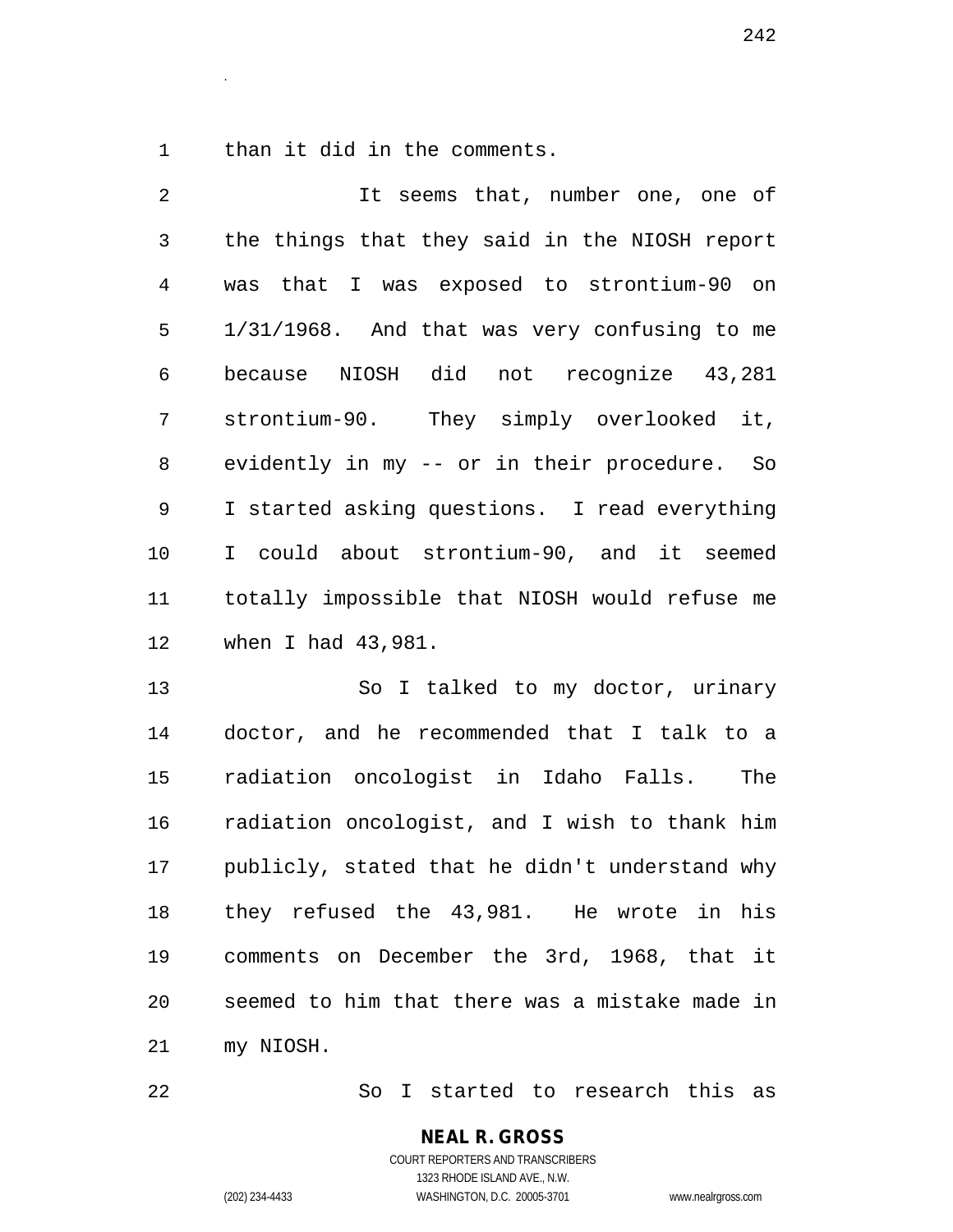an individual. I called a lot of the old HPs that I worked with to get some feeling for why NIOSH wouldn't recommend it or wouldn't accept that. And lo and behold, in all of the people that I called, I talked to one individual and here is what the individual said. And I won't repeat his name but he said, Mr. Jones, in the NIOSH report, did they say anything about strontium-90? And I said, yes, they did, they said that I received 43,981 on 1/31/1968. He said, Mr. Jones, you need a document from the INL from a [Identifying information redacted]. In 1968, there was a big investigation of strontium-90 at the INL.

 So I endeavored from different people to find out what this stated. And I want to thank my Congressman's secretary here and she helped me. Anyway, this individual -- so I followed what this individual said. I contacted different people and asked about strontium-90, 1/31/1968. And I had to rely on my Congressman to get me the information

> **NEAL R. GROSS** COURT REPORTERS AND TRANSCRIBERS 1323 RHODE ISLAND AVE., N.W.

.

(202) 234-4433 WASHINGTON, D.C. 20005-3701 www.nealrgross.com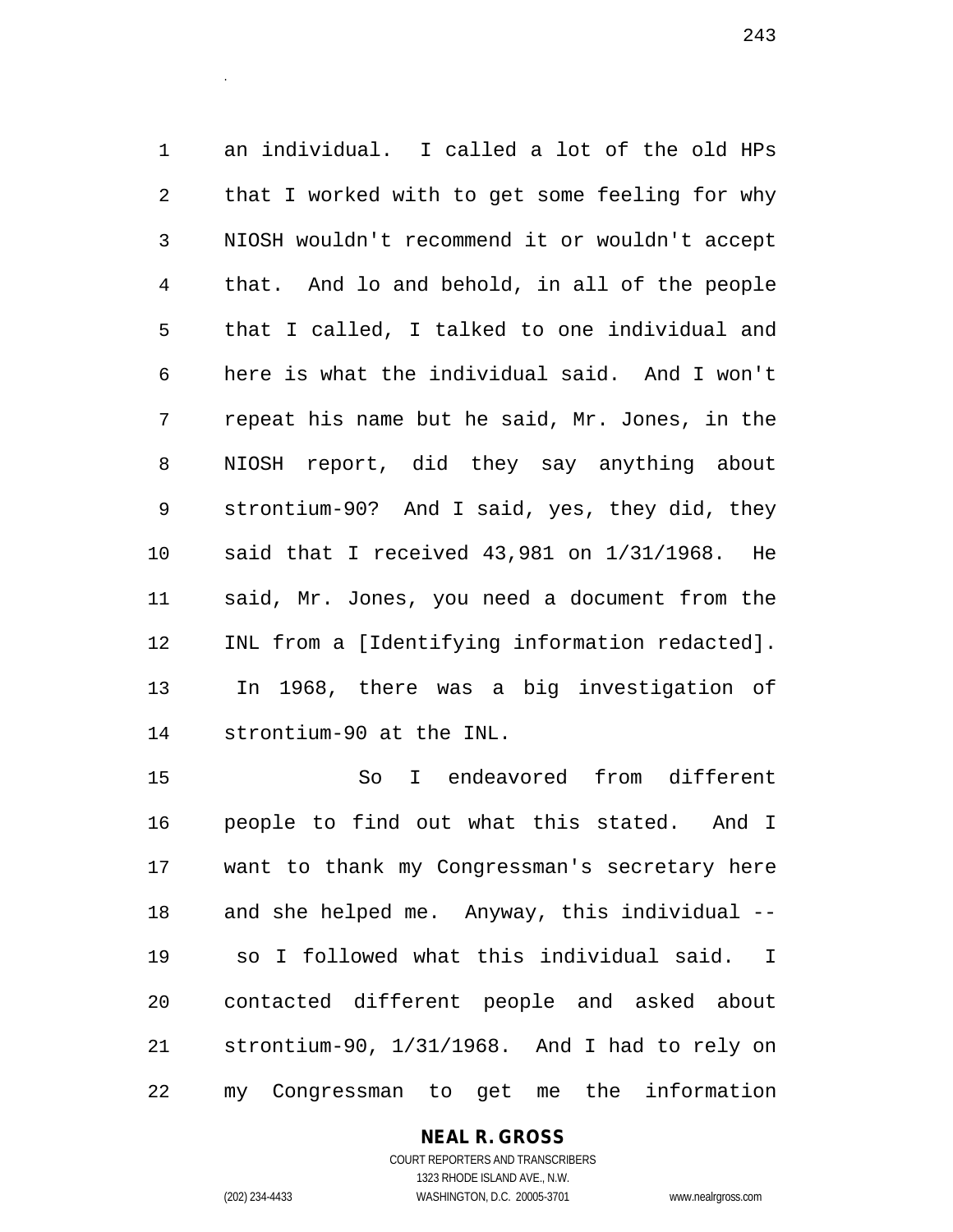because no one else seemed to have this information.

 So the Congressman sent for this information from the INL or from whoever, I don't know who she got it from. But lo and behold, in two weeks she called me and I had the complete record of the strontium-90 incident on 1/31/1968 that NIOSH didn't accept. This particular, I think there is 31 or 32 pages involved in this 1/31/1968, and it seems like on 1/31/1968 tin craftsmen at the INL was discharged because they didn't no longer need them and most of these were welders. Lo and behold, on February the 22nd, 1968 -- I have lost my train of thought now. I must apologize. But anyway, it was in the record of the incident.

 Further in the record of the incident, it talks about what they decided to do at the INL. They decided to keep it secret, not tell anyone because of the all the repercussions it might give to the union

## **NEAL R. GROSS**

COURT REPORTERS AND TRANSCRIBERS 1323 RHODE ISLAND AVE., N.W. (202) 234-4433 WASHINGTON, D.C. 20005-3701 www.nealrgross.com

.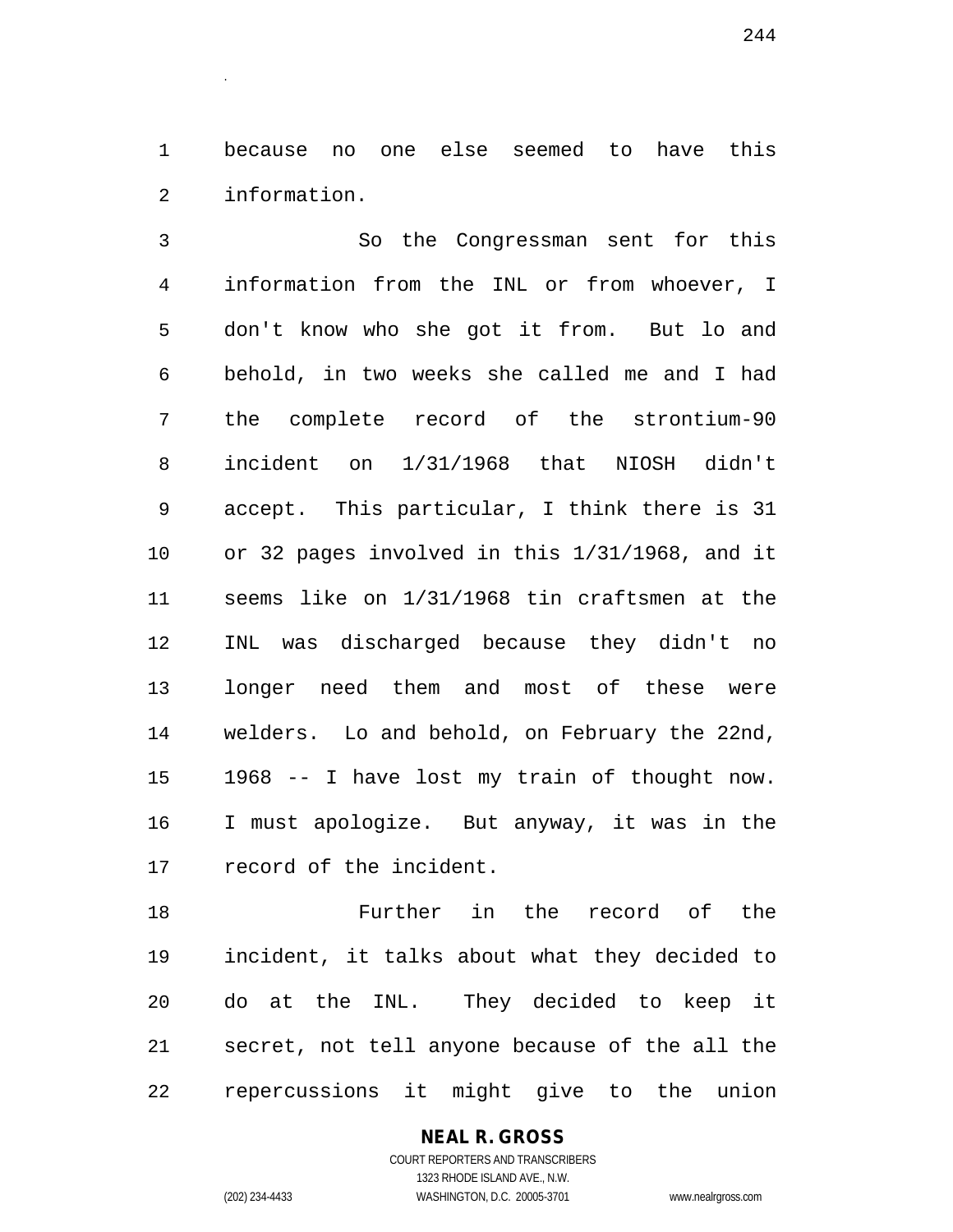personnel and other people. And so this was kept secret for a period of time. And the fact is, I didn't even know that my name existed on an exposure in 1968.

 In the official document, it states that I, in the document by [Identifying information redacted], 1968, it states that I gave a urine sample in regard to my strontium-90 on 3/1/1968 but the information was lost.

 So here we are. We have got lost records that were lost, and then I read in this official document that there is over 50 employees that was involved in this strontium- 90 incident. All of these people were welders, some HP technicians, some of them were instrument people, different crafts. And according to what I read on the radiation charts, all of them were irradiated.

 But it seems like, I am sure I am not the only one, but I don't have any of the other names because they excluded those, but I think someone ought to take an effort to look

### **NEAL R. GROSS**

.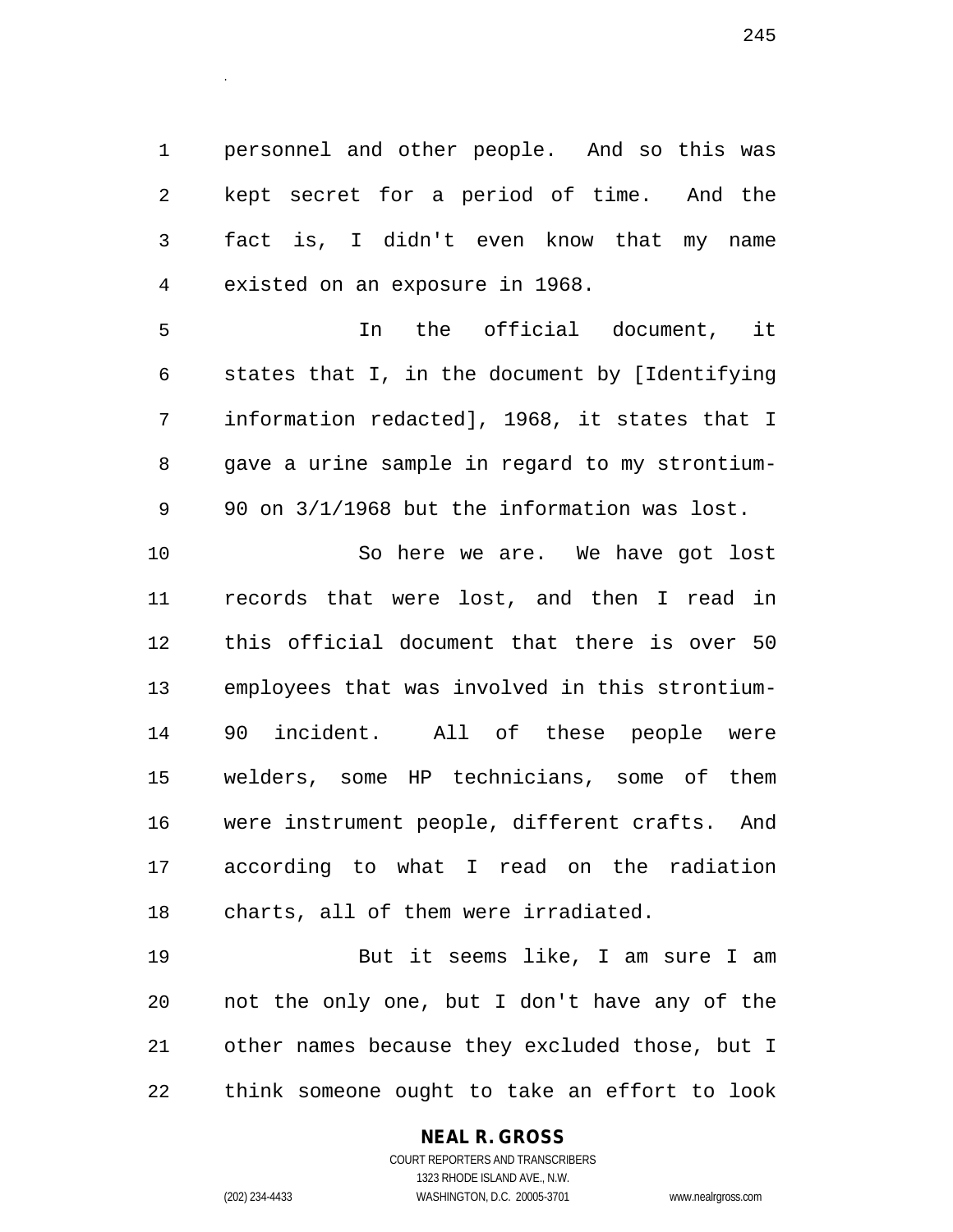at those 50 people involved in 1968 ought to be considered and ought to be looked at for strontium-90. And I believe -- let me tell you what happened. I had a doctor here in Idaho Falls, a radiation oncologist wrote me a complete letter to send to NIOSH about radiation exposure. And he stated that the proper items hadn't been used in my documentation, that I ought to be given that 43,981. They ought to have considered it.

.

 Well, three months after the letter went to NIOSH and to the Department of Labor, I received a telephone call from the people that did my radiation evaluation. The man was an HP or something who worked for NIOSH, and he was the most rude man that I have ever encountered. He told me that the radiation oncologist knows absolutely nothing about the way NIOSH does their business. You know, I was going to report that, but the more I think about it, he was absolutely right. NIOSH doesn't give a darn about other doctors'

### **NEAL R. GROSS**

COURT REPORTERS AND TRANSCRIBERS 1323 RHODE ISLAND AVE., N.W. (202) 234-4433 WASHINGTON, D.C. 20005-3701 www.nealrgross.com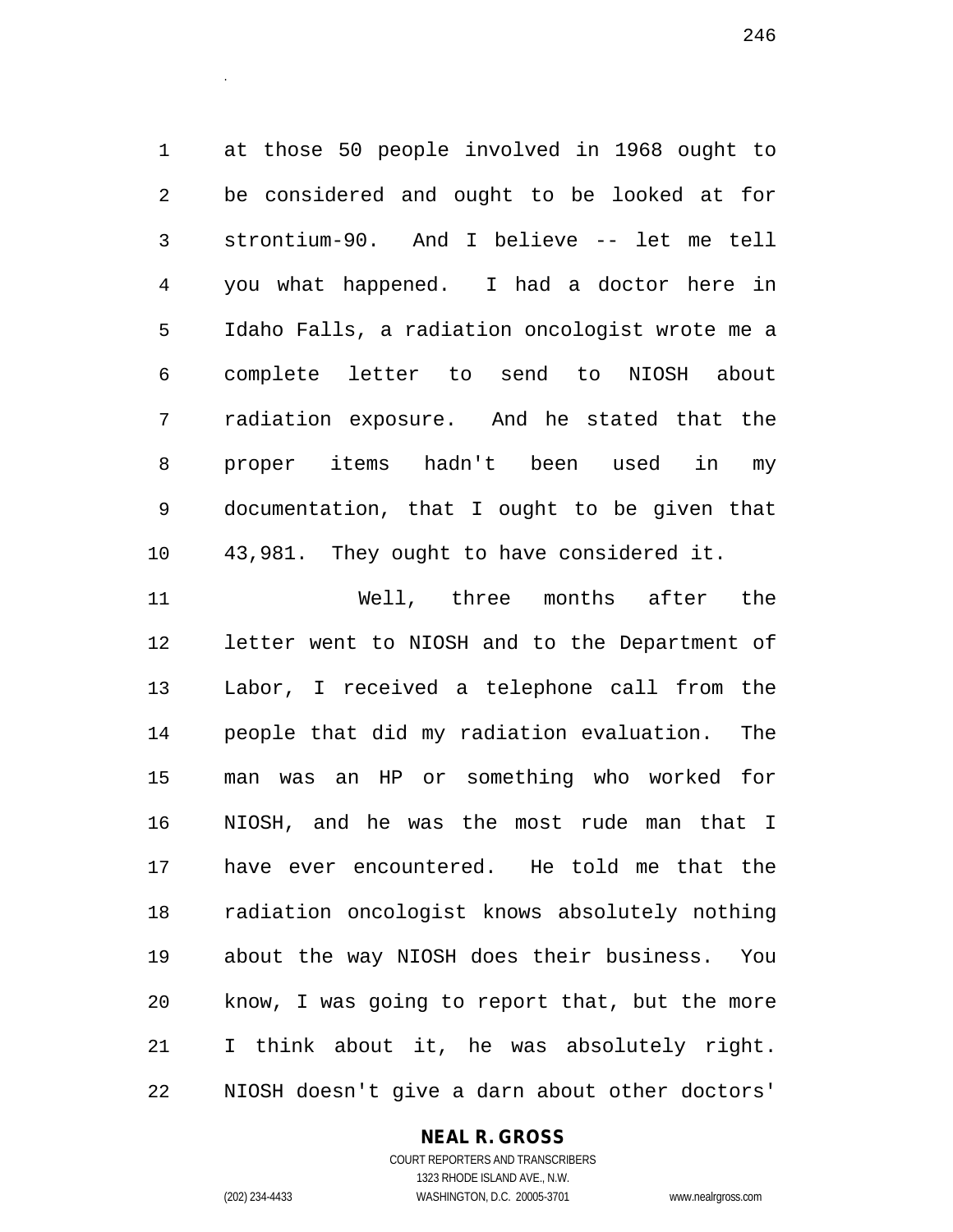opinions or anybody else. They are only concerned with their own information.

 I would like to make another comment that says they lost my urine samples in 1968. And I think that is probably the reason that they didn't use them is they really didn't have anything to base it on. But in May, this May, I asked for all my records at the INL. And guess what is in those records? The urine samples, the urine data and everything from 1/31/1968 to 4/4/1968, and it still shows that I got strontium-90 in my system. Now tell me, gentlemen, what is fair about that? So I just wanted to bring this to your attention, but I wish to make one other comment.

 As I said before, I left the site in April of 1991 because of illness caused by diabetes. But thanks to the work of -- I believe it was the University of New York or whatever, they sent me all of the data and that is how they were able to establish me a

### **NEAL R. GROSS**

COURT REPORTERS AND TRANSCRIBERS 1323 RHODE ISLAND AVE., N.W. (202) 234-4433 WASHINGTON, D.C. 20005-3701 www.nealrgross.com

.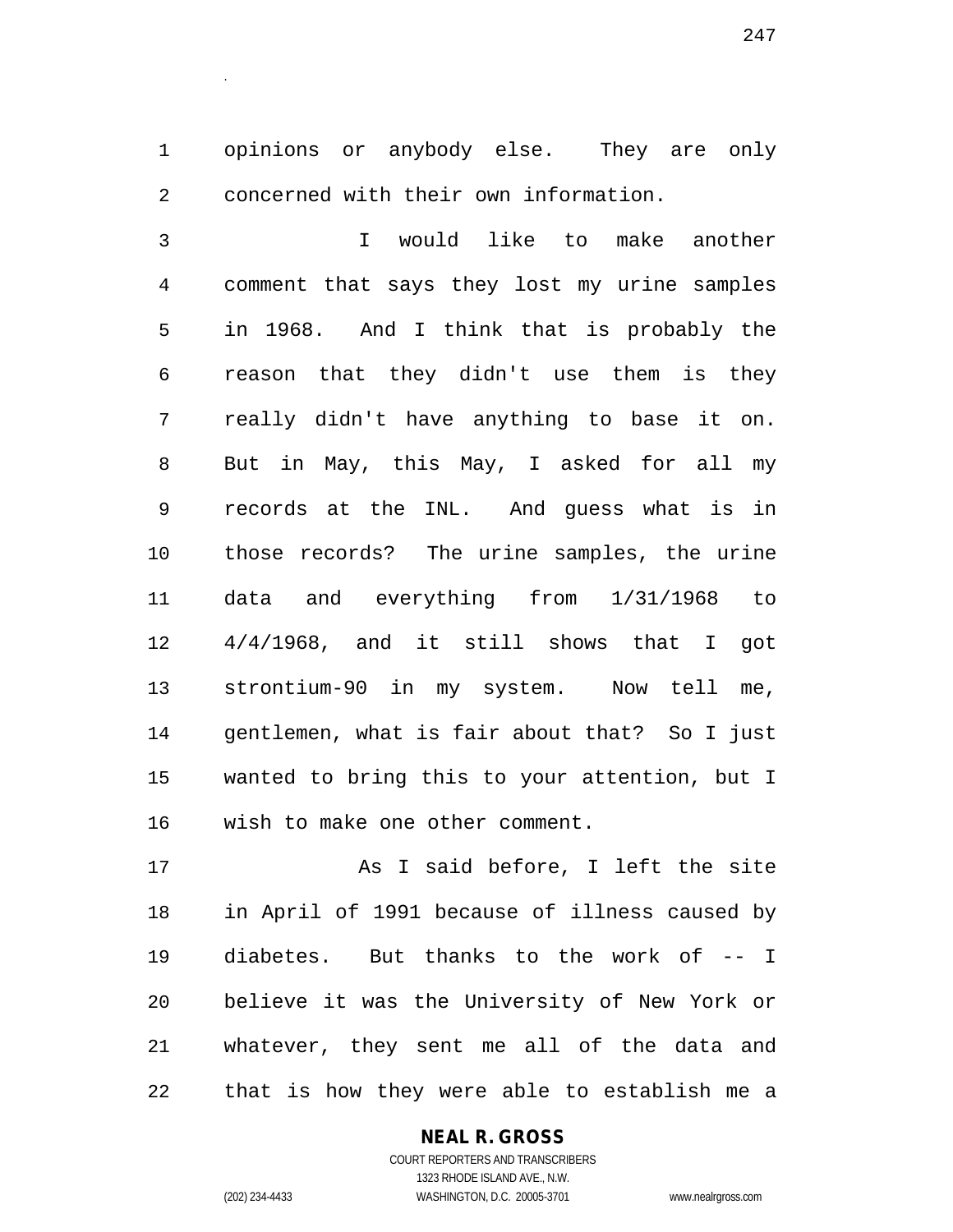15 percent rating for my asbestosis. The thing that in 2007, excuse me, I put in a request to the Department of Labor because I had received the evidence and everything. So I put in for this loss of wages, which I was denied. And the reason I was denied was I couldn't come up with anything that supported my claim that I was exposed or that I received a loss of wages because I left the site because of diabetes.

 Lo and behold, when I received all of my records from the site, guess what is in my site records? Three weeks after I was discharged from the INL, they requested that I come back to the INL and have a lung x-ray, which I did. The INL doctors gave that to a radiation or not a radiation man but a man here at the Idaho Falls Hospital to read the x-ray of my chest x-rays.

 And I want to take the opportunity now to read to you what this said. In 1991 here it is, 2010, I have asked the Department

> COURT REPORTERS AND TRANSCRIBERS 1323 RHODE ISLAND AVE., N.W. (202) 234-4433 WASHINGTON, D.C. 20005-3701 www.nealrgross.com

**NEAL R. GROSS**

.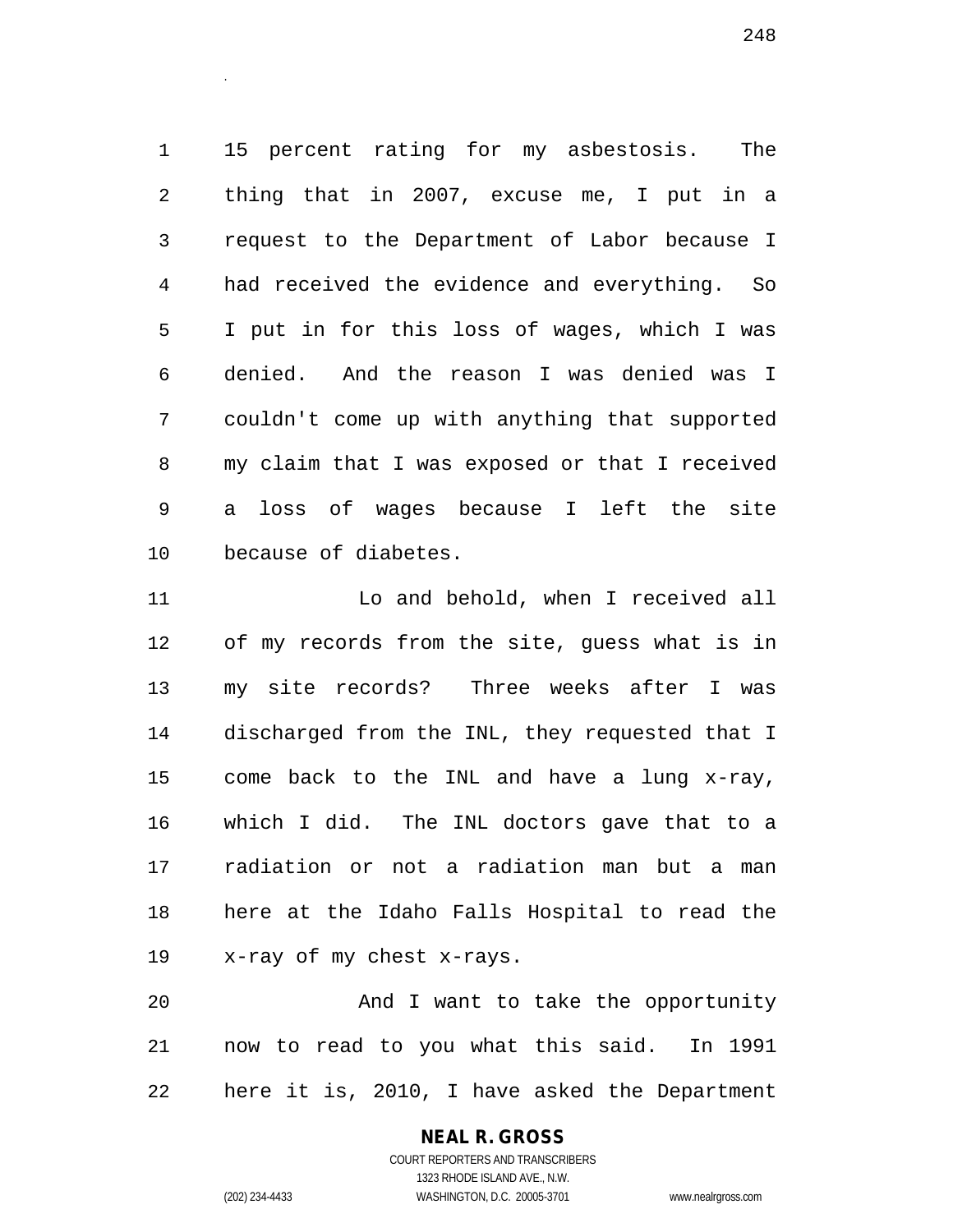of Labor to reconsider that request because of this letter.

 The lady from the Department of Labor --

 MR. KATZ: I'm sorry, sir. Sir, if you could -- it's okay, I know you are putting your glasses on, but we can't transcribe it except when you are speaking in the mike. So once you get the glasses on. No, it's all right. I just want to capture what you say.

 CHAIRMAN MELIUS: Brad, can you 13 just sit down and hold the mic? Yes.

 MR. JONES: This is dated 4/2/1991, and it is a request from the INL doctors to a doctor here at Idaho Falls by the name of [Identifying information redacted], who is a radiologist, M.D.

 It says, "No previous comparison films are presently available. If such are available, they would be necessary for comparison. Presently, there is some evidence

### **NEAL R. GROSS** COURT REPORTERS AND TRANSCRIBERS 1323 RHODE ISLAND AVE., N.W.

.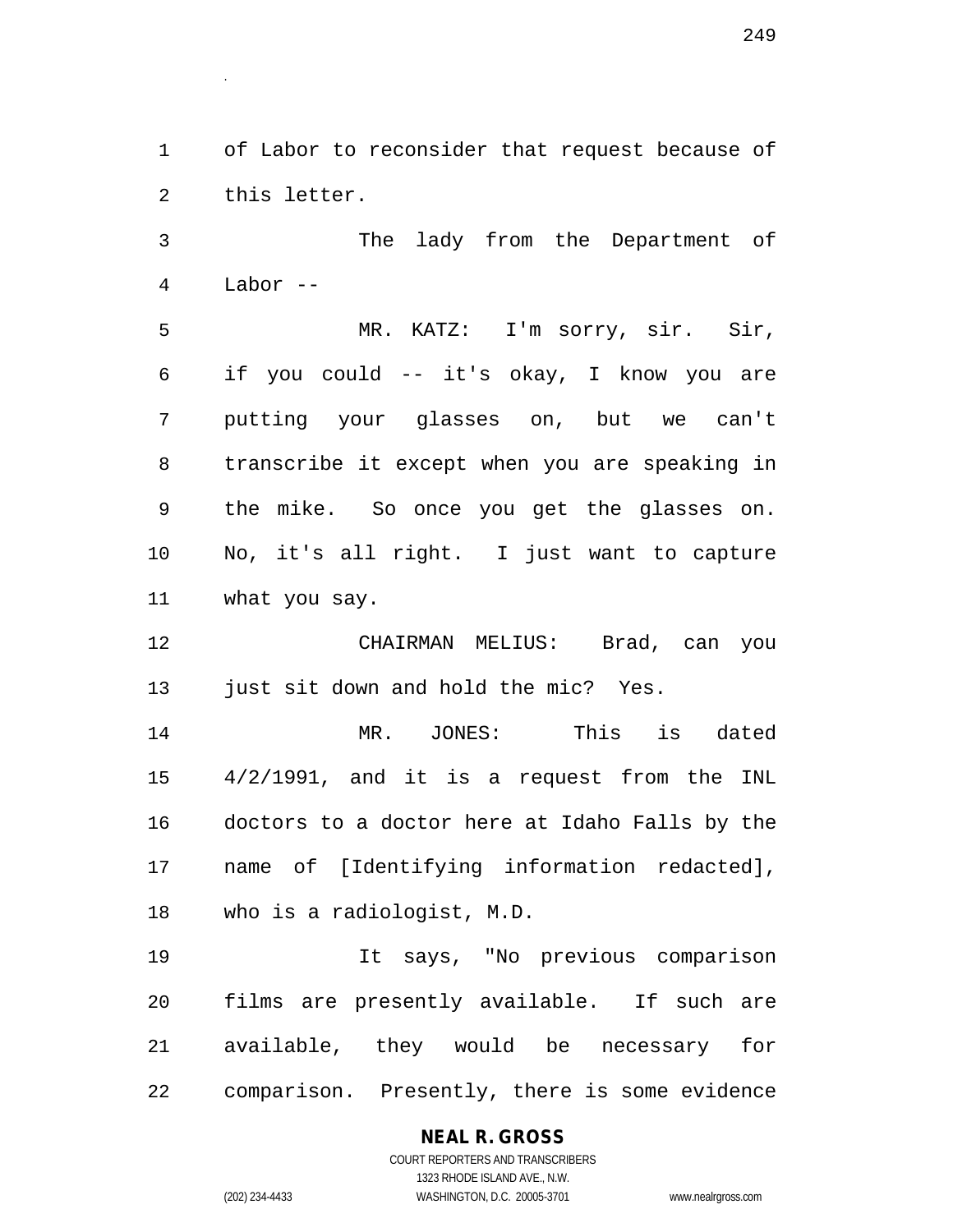of thickening of the pleura bilaterally in the mid-thorax, a little more prominent on the right. This is present in addition to some horizontal fibrotic changes at the left lung base. All of the above is nonspecific. However, if this employee was exposed to asbestos, the probability exists that this individual represents occupational disease."

 There is the information at the INL that they failed to give to me for over ten years, 1991. In fact, it is almost 20, isn't it?

 So this is my comments to this Board and I wish to thank you. But I certainly hope that the same thing doesn't happen because I have been informed that my radiation is being reworked. But what I am afraid of, that has happened to other people, is they are going to say, Mr. Jones, you didn't have near the amount of radiation that we first gave to you.

22 And that is the end of my

**NEAL R. GROSS** COURT REPORTERS AND TRANSCRIBERS 1323 RHODE ISLAND AVE., N.W.

.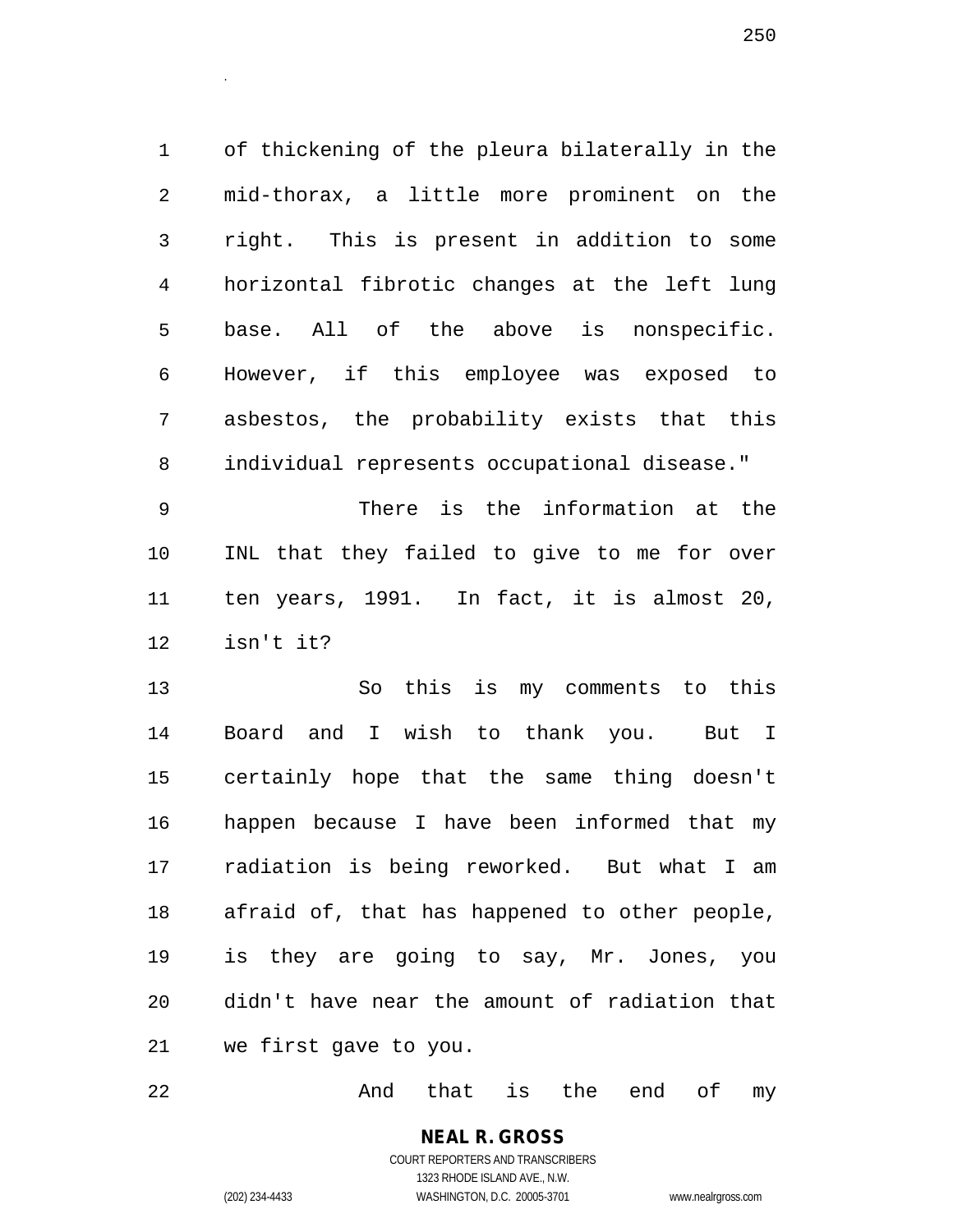comments.

.

 CHAIRMAN MELIUS: Okay, thank you. So you have talked to someone from NIOSH about following up. MR. JONES: I have reported countless things to the Department of Labor -- CHAIRMAN MELIUS: Okay. 8 MR. JONES: -- and they say they have transmitted it to NIOSH. However, I don't know that that is true. 11 CHAIRMAN MELIUS: Okay. MR. JONES: And I have with me the three urine samples that was taken in 1966 that I plan on sending to NIOSH, but maybe there is somebody here in this group that could take those to NIOSH and ask them please to fix this correctly. CHAIRMAN MELIUS: Yes. Stu Hinnefeld was here. Yes, he is here. And he is in charge of the program. Make sure you talk to him and make sure the information -- MR. JONES: I will.

1323 RHODE ISLAND AVE., N.W.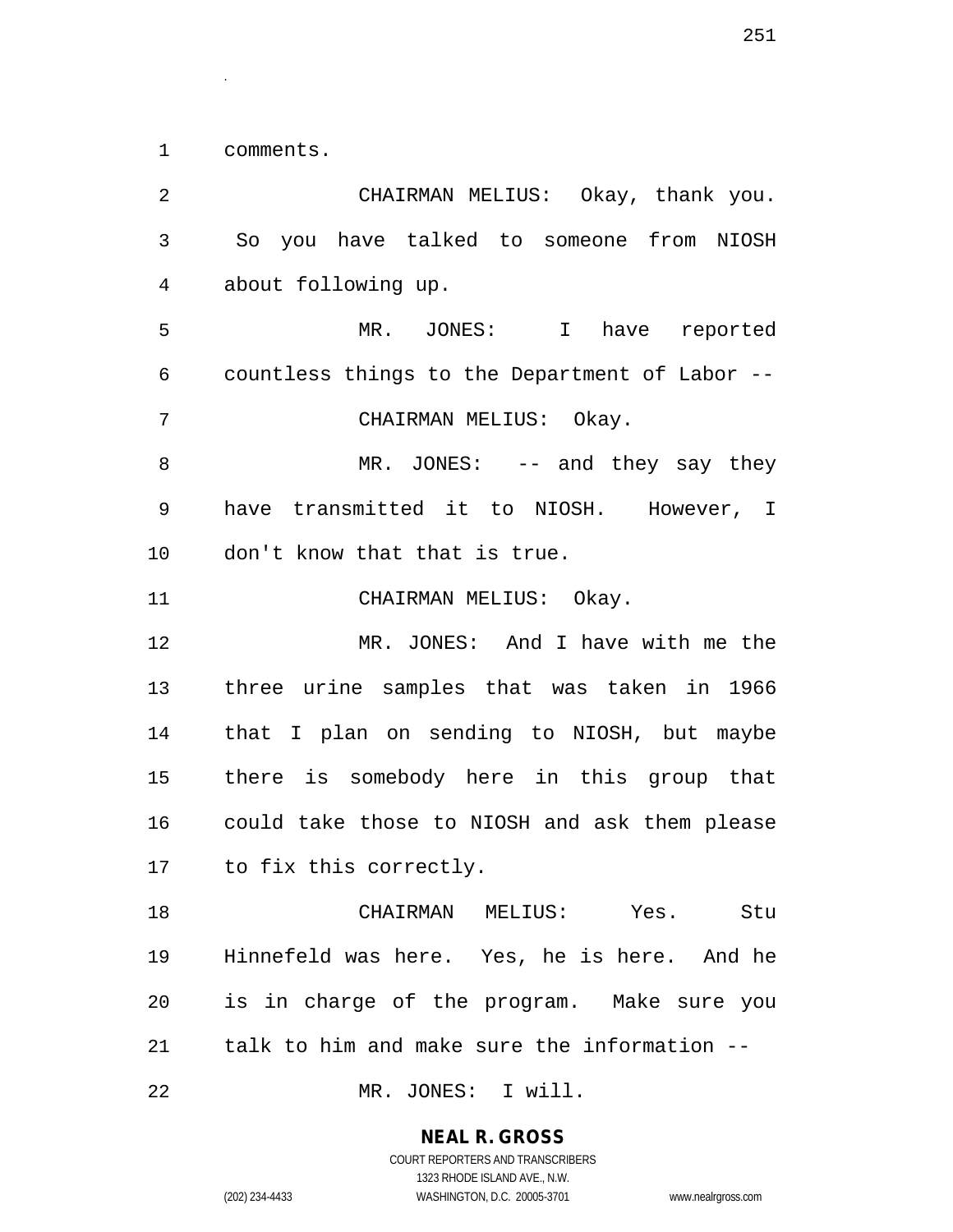CHAIRMAN MELIUS: And also I'll tell you, as we were talking earlier, the Board is in the process, through our contractor, reviewing all the information that is used as the basis for all the dose reconstructions and so forth for INL and Argonne-West. So we will be reviewing and making sure that the kind of information that you have talked about today in the records is complete and is utilized. 11 MR. JONES: Thank you so much. CHAIRMAN MELIUS: But we appreciate you coming forward. MR. JONES: I appreciate it. CHAIRMAN MELIUS: Okay, anybody else here in the audience who would like to make public comments? Yes. We will get the microphone re-setup. Thank you. If you could identify yourself first, please. MR. NELSON: My name is Mark H.

Nelson. I have worked at the site since 1977.

**NEAL R. GROSS** COURT REPORTERS AND TRANSCRIBERS

1323 RHODE ISLAND AVE., N.W.

.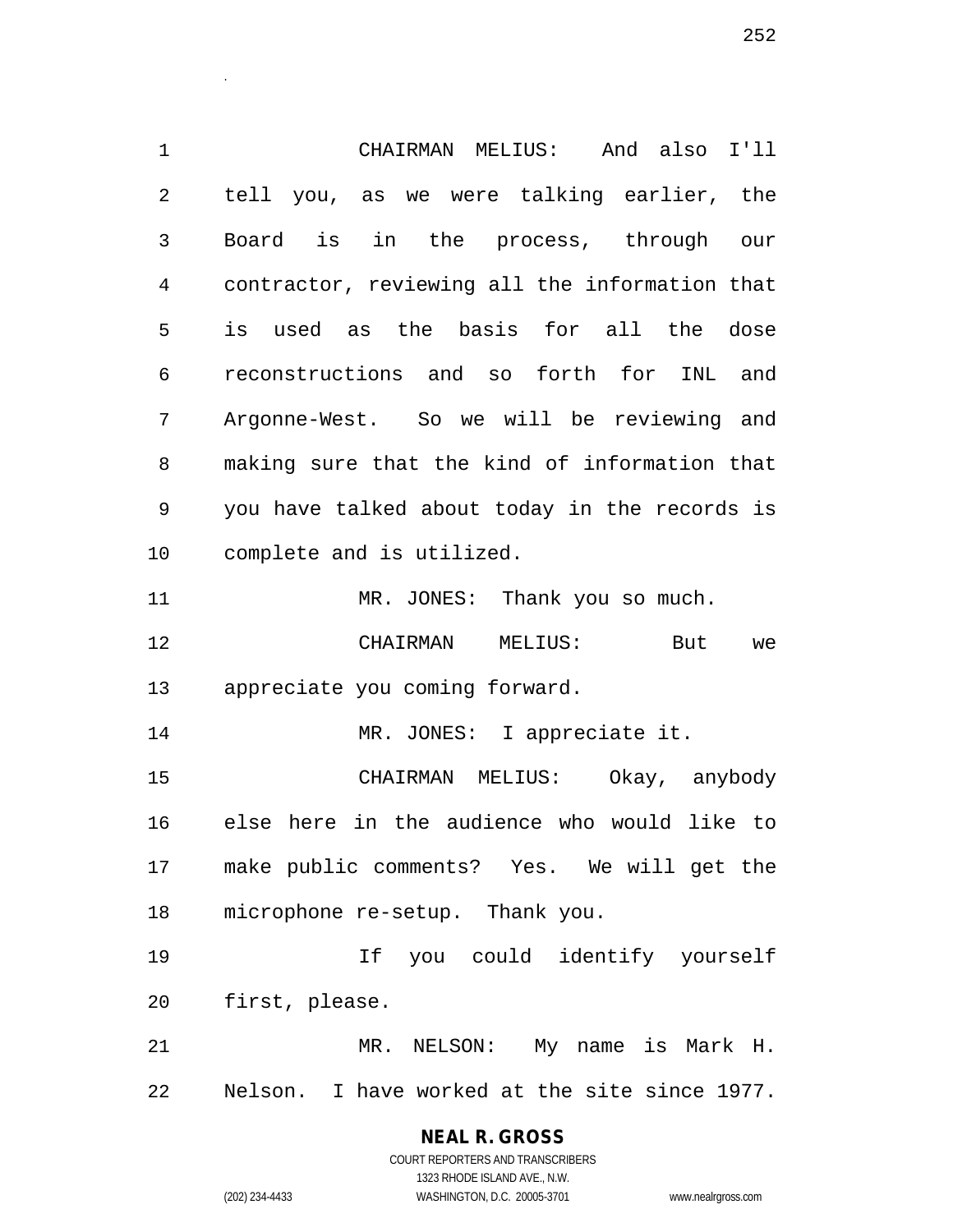1 I am still presently employed.

.

| 2            | The dose reconstruction is mighty             |
|--------------|-----------------------------------------------|
| $\mathsf{3}$ | slim. I started work the week before          |
| 4            | Thanksgiving in 1977 in November.<br>I was    |
| 5            | working for a subcontract at then-called the  |
| 6            | ICPP, removing sludge from the 603 basin. The |
| 7            | orientation was Monday and Tuesday. I went to |
| 8            | work on Wednesday. And on December 13th, I    |
| 9            | had exceeded my 2700 mR for the year and      |
| 10           | couldn't enter a radiation area.              |
| 11           | I then was hired in January and               |
| 12           | went to work for Allied Chemical as a real    |
| 13           | employee. By October, I had exceeded my 2700. |
| 14           | That repeated itself over the next            |
| 15           | four to five years, in addition to all the    |
| 16           | other radiation I received. There were two    |
| 17           | incidences where I received over 400 mR in    |
| 18           | less than 15 minutes.                         |
| 19           | As I recount this, this was the               |
| 20           | normal pattern for everybody that I worked    |
| 21           | with. You would get to the point where you    |
| 22           | couldn't enter a radiation area. They would   |

#### **NEAL R. GROSS**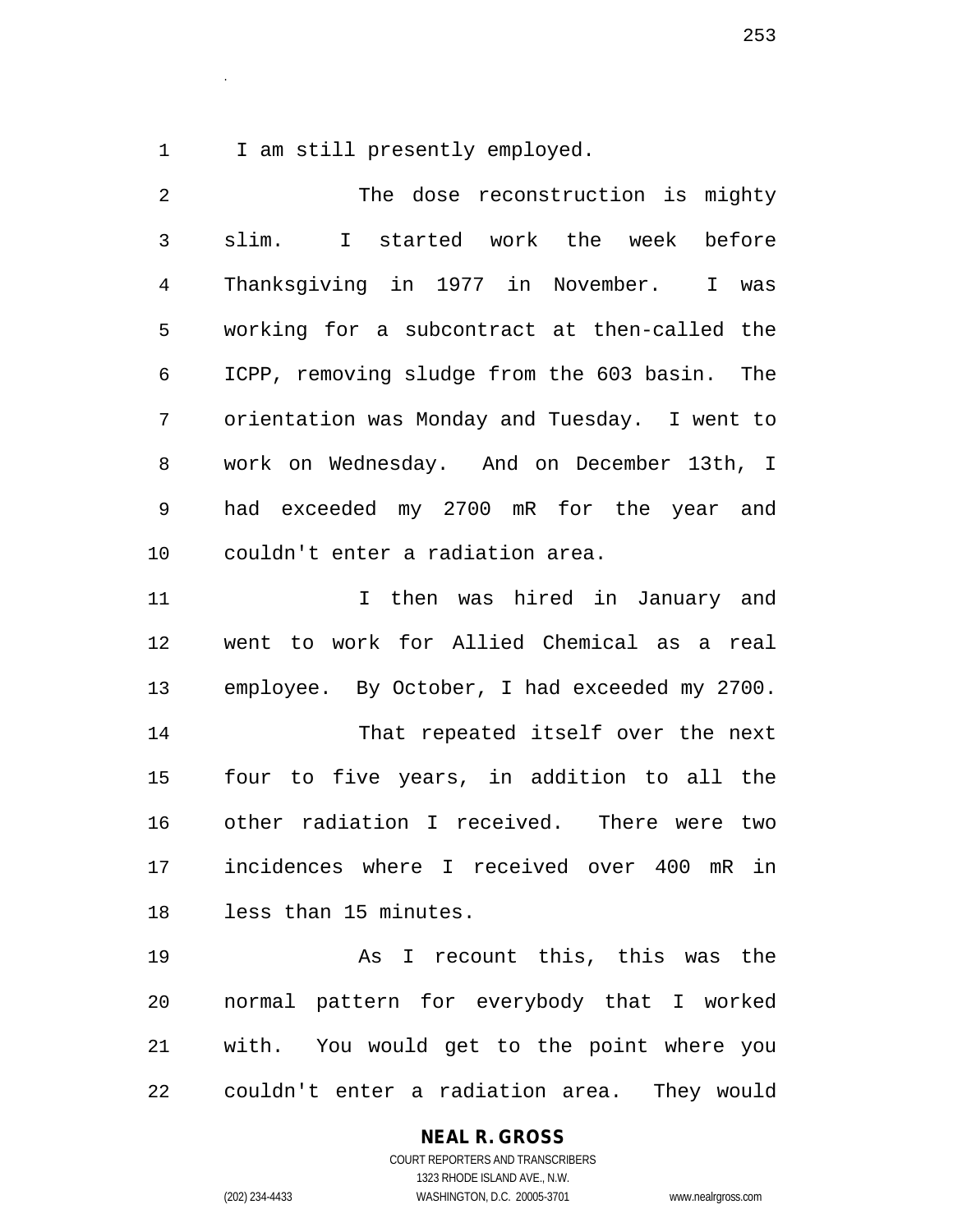transfer you to another area, and bring someone else in who could go in and do the hot work.

 I, myself, was turned down. I submitted a claim. I got prostate cancer. Fortunately, they got it all and it is not a real problem for me. But there are, I feel, a bunch of employees who were shorted because of what they went through.

 One thing I would like an answer on is why in my training that cadmium is a carcinogenic but if you make a claim, it is not.

 CHAIRMAN MELIUS: I think you are referring to the subtitle E, which is the Department of Labor --

 MR. NELSON: Yes. But I am sure -- that is interesting when I go into training now and I say, oh, don't tell me that it is not a carcinogenic. I don't need to listen to this.

CHAIRMAN MELIUS: Yes, I don't

#### **NEAL R. GROSS** COURT REPORTERS AND TRANSCRIBERS 1323 RHODE ISLAND AVE., N.W.

.

(202) 234-4433 WASHINGTON, D.C. 20005-3701 www.nealrgross.com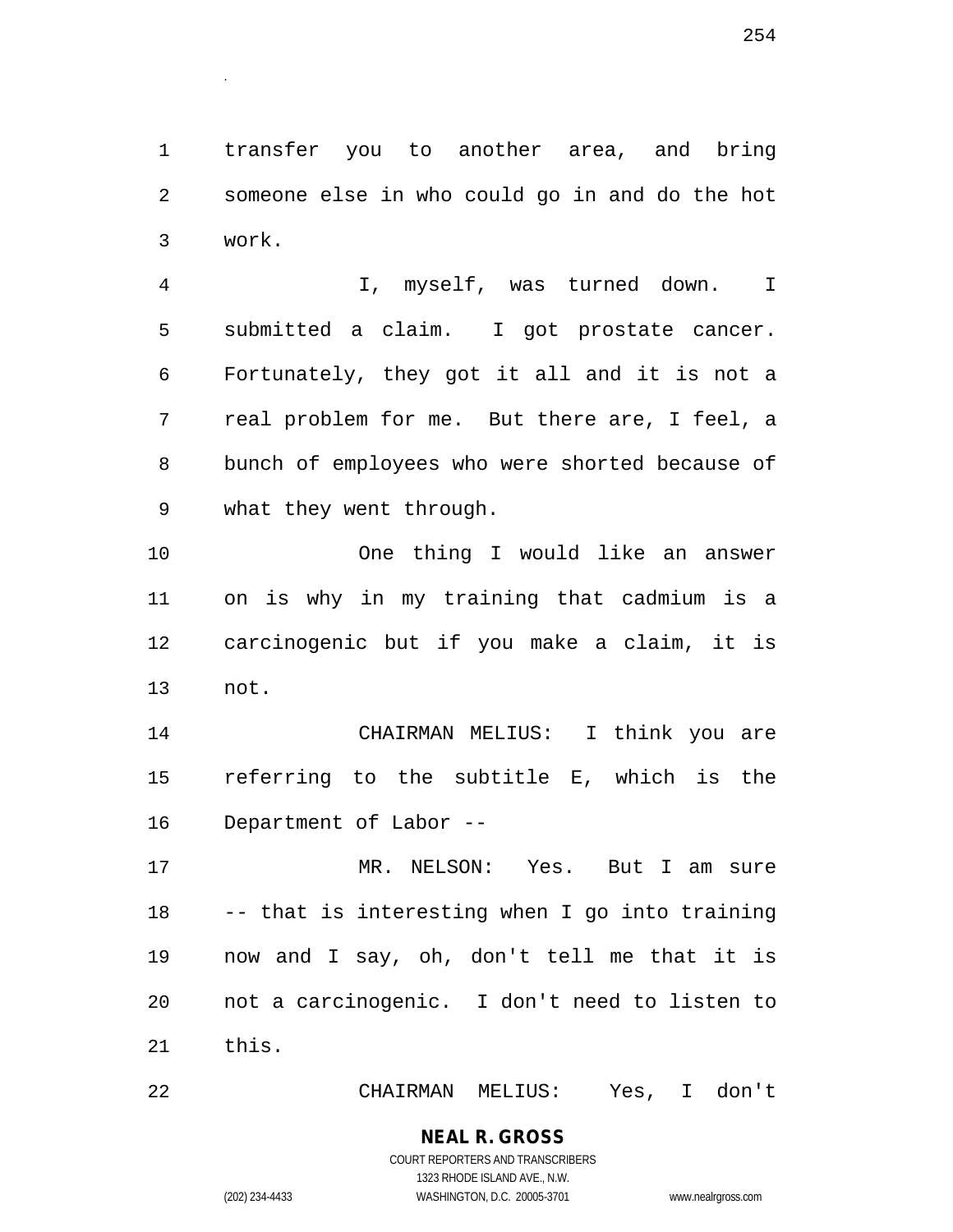have an explanation for that either. I don't think anybody here can --

 MR. NELSON: I don't know that the Board and the Department of Labor understand the chemical exposures we received along with the radiation. Not only hydrochloric acid and nitric acid, aluminum nitrate, those basic chemicals that we use but the gadolinium and the cadmium and mercuric nitrate that we used, which really in the beginning there weren't many controls on how we used them. I mean, we used to -- when we first started using cadmium, we just poured it out of a carboy into a bucket, poured it into a funnel into the vessel. No respirator, no face shield, no gloves, nothing.

 Those things, I guess I am here not for myself because I survived, I still have a job. I have a good lifestyle. But I look around, and there are a bunch of people who don't, and they were exposed to the same risks I was. And that is my primary purpose

> **NEAL R. GROSS** COURT REPORTERS AND TRANSCRIBERS 1323 RHODE ISLAND AVE., N.W.

.

(202) 234-4433 WASHINGTON, D.C. 20005-3701 www.nealrgross.com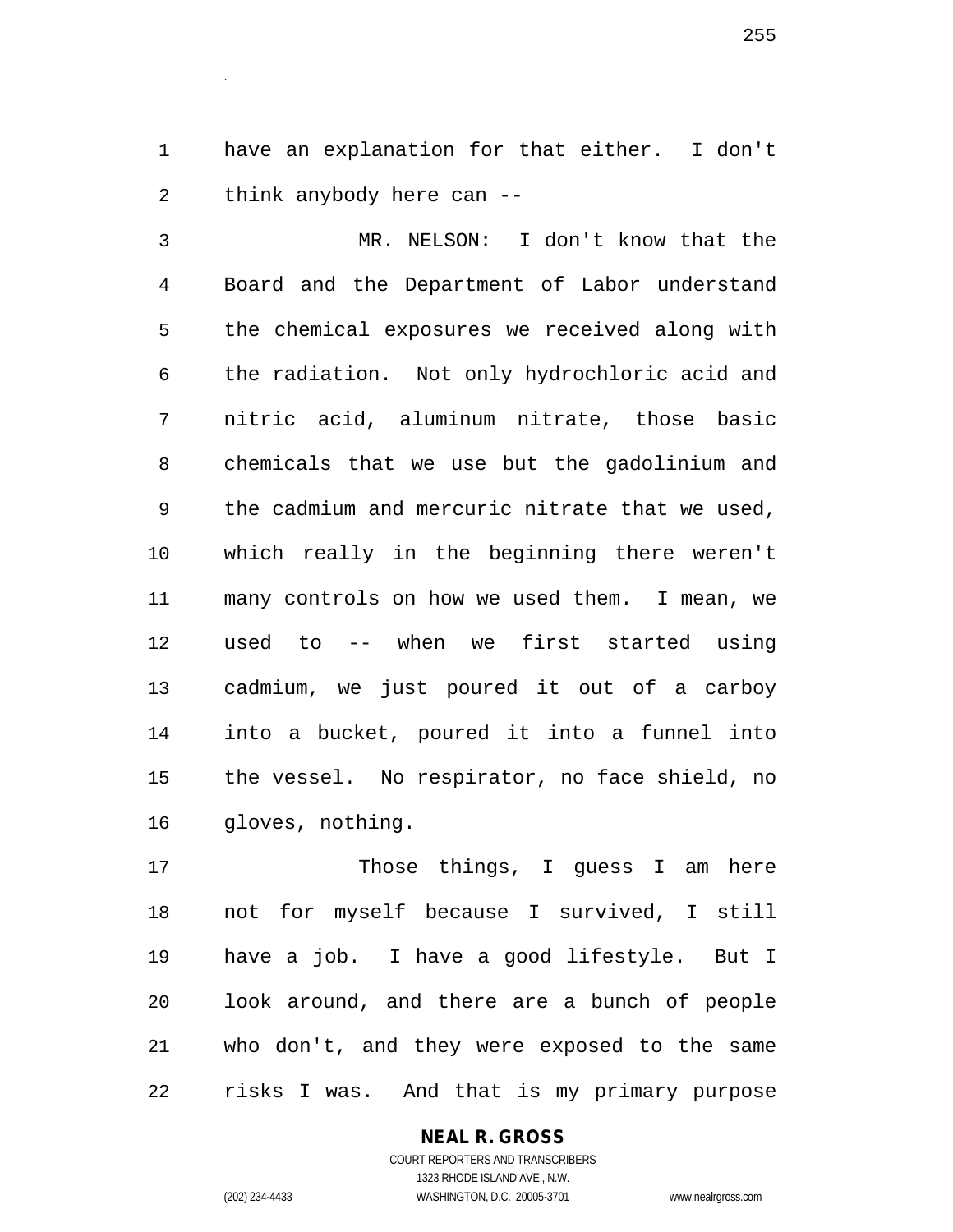for being here, not that I wouldn't spend the money if I got it.

 CHAIRMAN MELIUS: We understand that.

 MR. NELSON: I think there are some huge loopholes in the radiation accountability at the INL. Thank you.

 CHAIRMAN MELIUS: Okay. Yes, as I said earlier, all of the work and all of the Site Profile -- what we refer to as the Site Profile about how this sort of guides dose reconstruction -- that is all under review now and will be followed up. And there is a Work Group, Phil Schofield down at the end, the worker from, he used to work at Los Alamos, is in charge of our internal Work Group with our counters. So we will be reviewing that information that you just provided and, hopefully, we can contact you and get further information in the future from you also as we are reviewing this site. So we thank you.

MR. NELSON: Did I turn me off or

### **NEAL R. GROSS**

.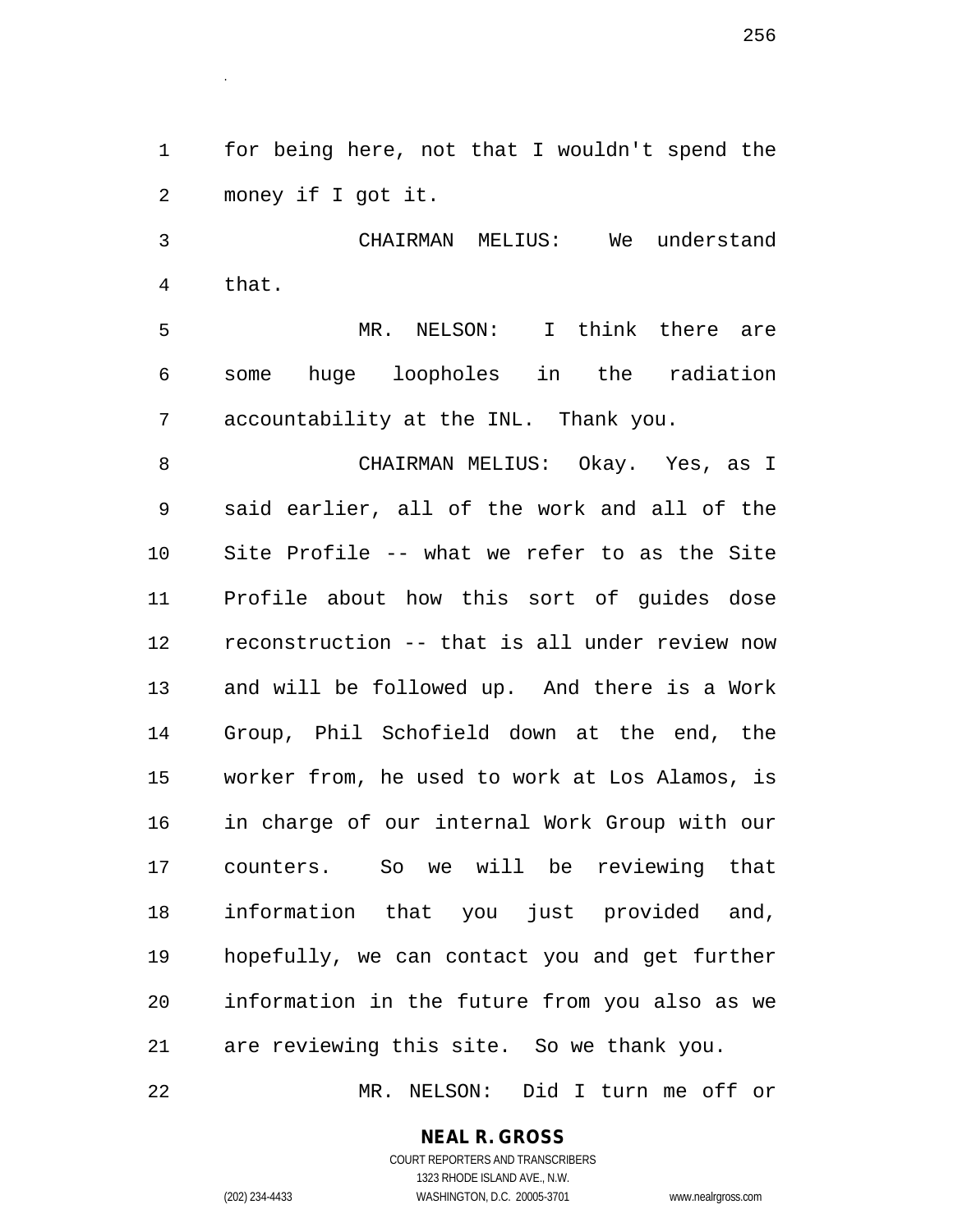did you turn me off?

.

 CHAIRMAN MELIUS: I think he may have. MR. NELSON: Brad's fault? Okay. The interesting thing for me is my lifetime dose is around ten mR. Not ten mR but 10,000 mR. 8 CHAIRMAN MELIUS: Yes. MR. NELSON: And by my calculations, I had exceeded that in the first four years I worked there. 12 CHAIRMAN MELIUS: Thank you. Anyone else in the audience that would like to make comments? Okay, if not, then we will move to the phone. So anybody who is on the telephone, on the conference call, who would like to make comments? MS. RAY: I am Sarah Ray from Amarillo. May I comment? CHAIRMAN MELIUS: You certainly may.

1323 RHODE ISLAND AVE., N.W.

(202) 234-4433 WASHINGTON, D.C. 20005-3701 www.nealrgross.com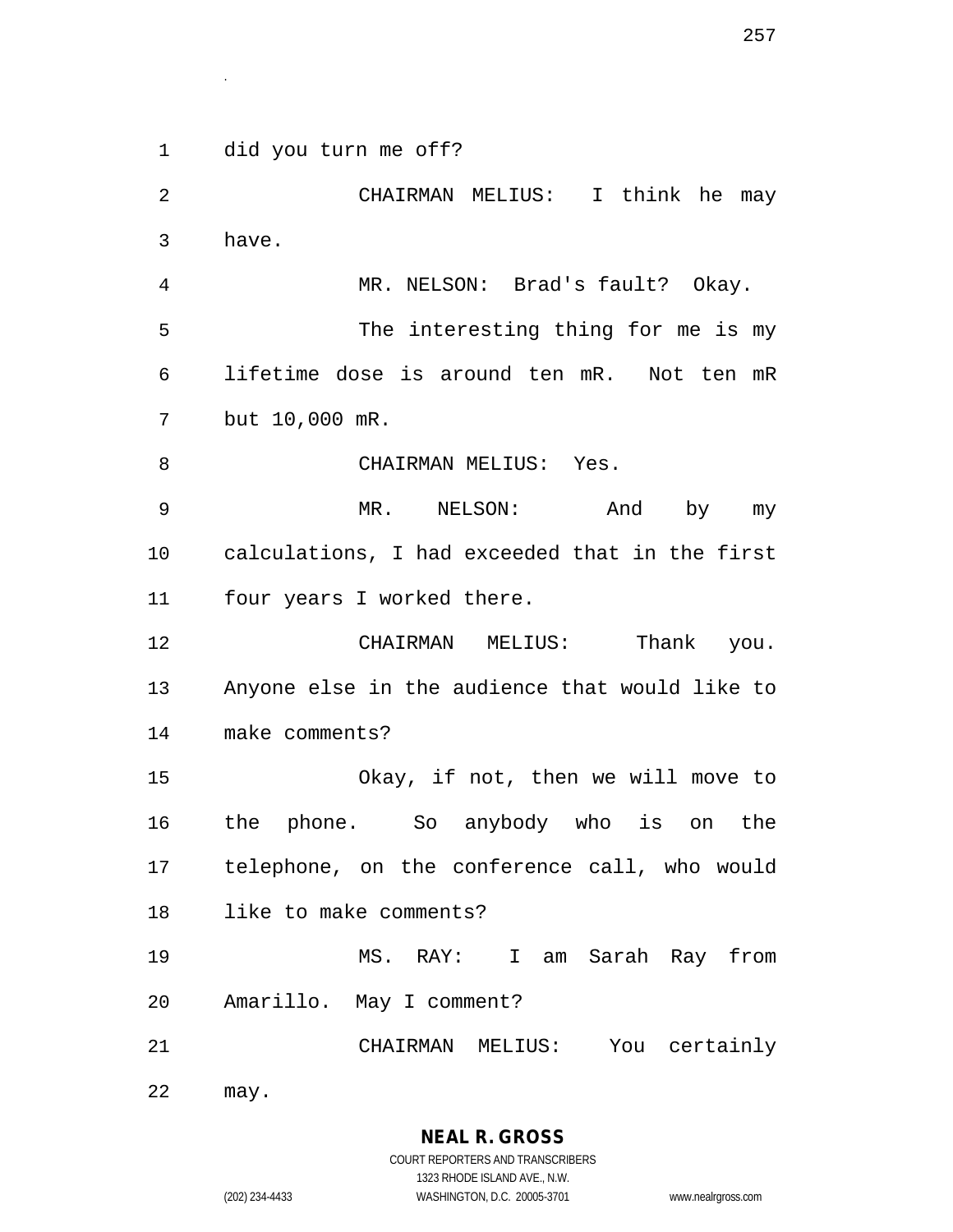MR. KATZ: Sarah, go ahead and comment.

 MS. RAY: Okay, I will just basically introduce myself. I am Sarah Ray, and I am one of the petitioners for the Pantex SEC. My co-petitioners aren't able to comment today, so I am representing our group.

 Basically, we want to go on record as stating that we are concerned about what we perceive to be delays by NIOSH in consideration of the Pantex SEC petition, and we would like to request that NIOSH, the senior staff and chair, tell us why the Pantex SEC continues to be delayed. We will appreciate as much detail as possible and would also like a response in writing, a response to our question. And of course, as someone had already pointed out, there will be documentation in the transcript of this meeting, that I had made these comments.

21 And I am sorry I can't stay on the phone today because I am teaching some young

## **NEAL R. GROSS**

.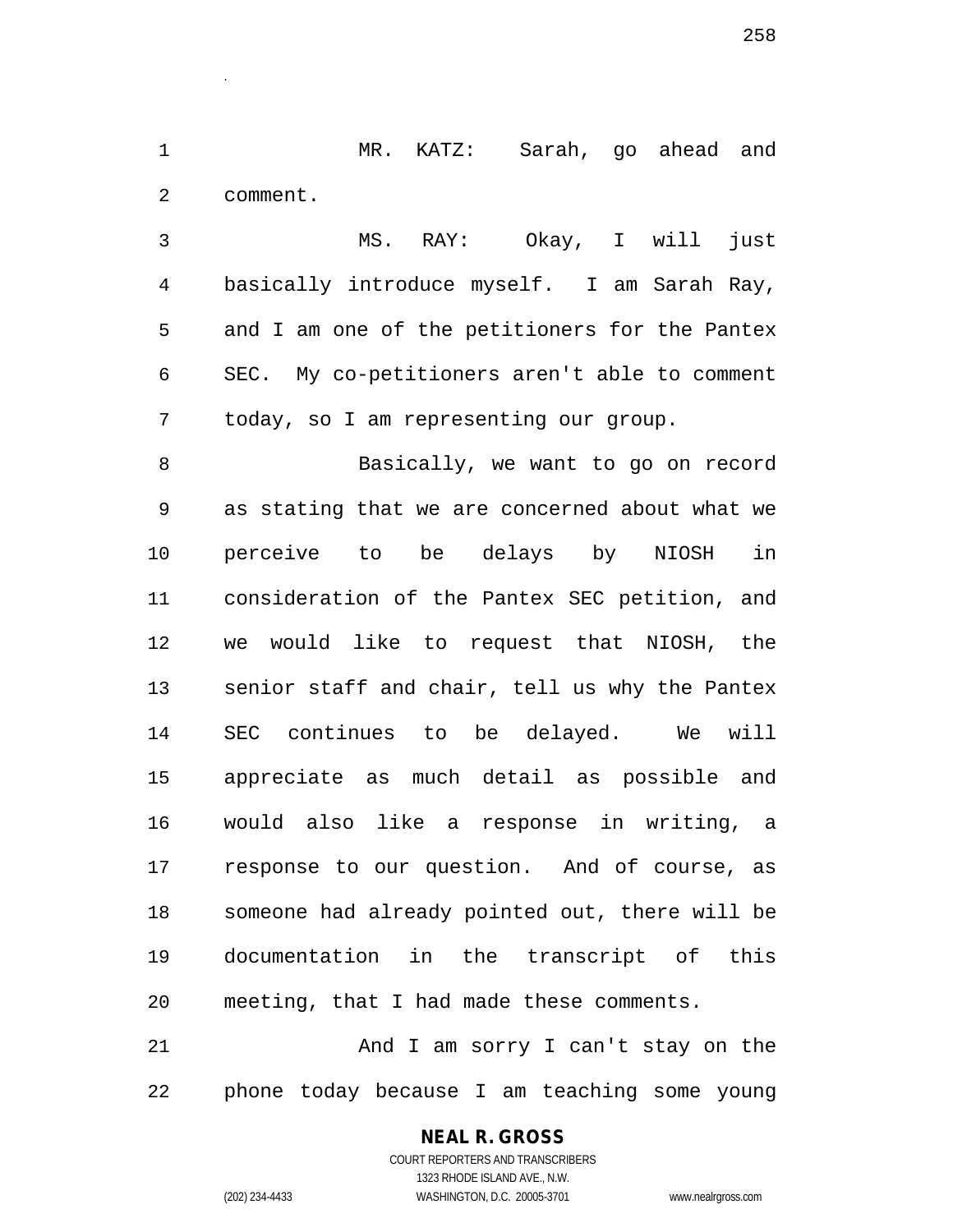girls how to sew this afternoon. But I would like to also congratulate Mr. Robert Jones and also Mr. Nelson on the excellence of their presentations. Thank you for trying to help workers. And that is all that I have to say. CHAIRMAN MELIUS: Okay, thank you. Anybody else on the phone that would like to make comments? MS. HAND: Yes. This is Donna Hand. CHAIRMAN MELIUS: Okay, go ahead. MS. HAND: I am Donna Hand. I am a worker advocate, as well as authorized representative for several of the workers at Pinellas Plant. My issues are as far as general concerns throughout for all the sites. Specifically, how come the radioisotopes that are found at these

 different sites, that only one will be listed and the rest of them are not considered? Particularly at Pinellas Plant, the DOE and also the Lockheed Martin confirmed in the

**NEAL R. GROSS**

COURT REPORTERS AND TRANSCRIBERS 1323 RHODE ISLAND AVE., N.W. (202) 234-4433 WASHINGTON, D.C. 20005-3701 www.nealrgross.com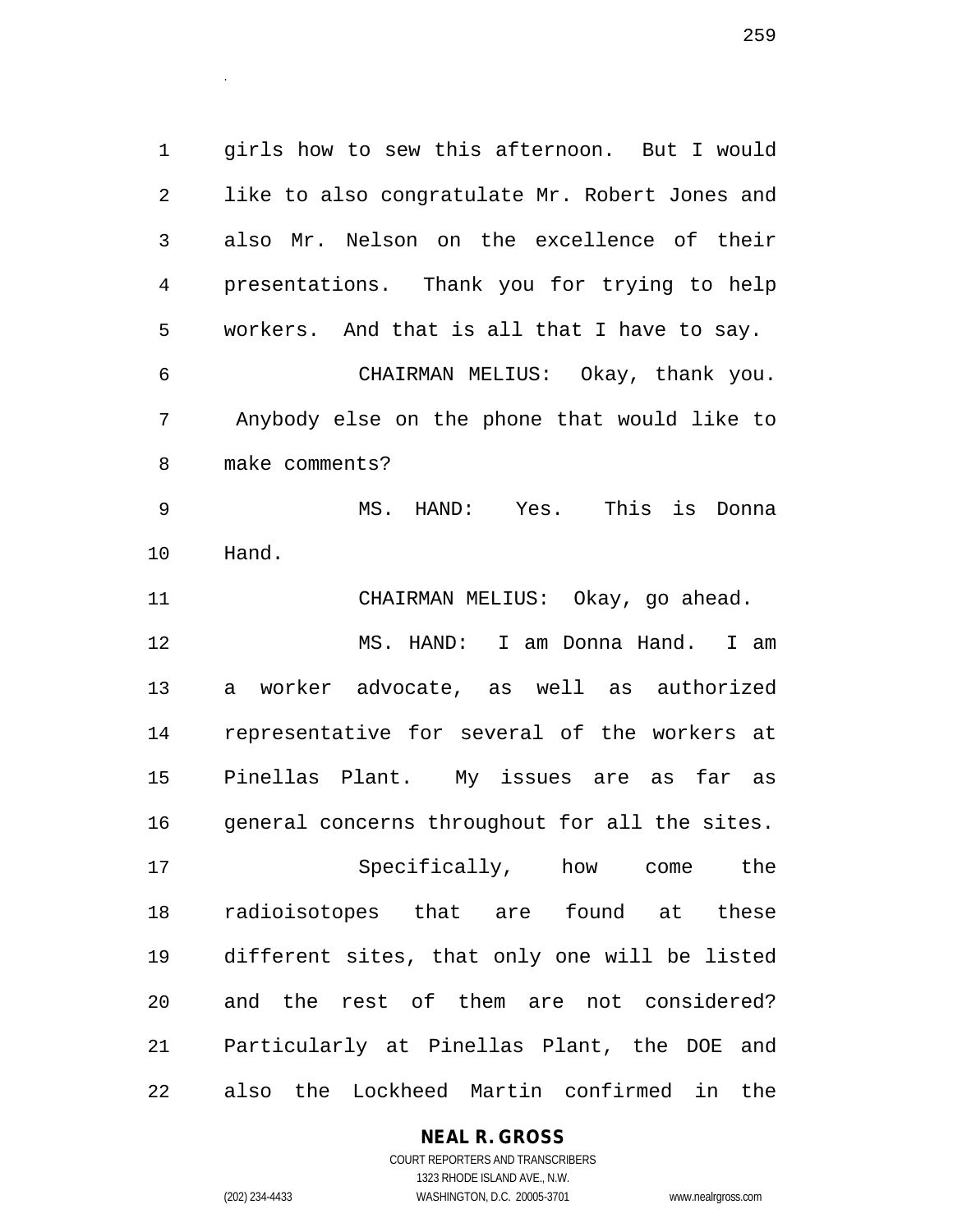baseline report over 28 radionuclides and about six of those were over the curie limit for that site. But yet, OCAS refuses to accept that. And in fact, Grady Calhoun said there is no such thing as 28 radionuclides, as well as David Sundin, and they refuse to acknowledge it.

 According to Bryan Gleckler right now, he said that they can do the metal tritides. And that sure is strange when at the last meeting of the Working Group for Pinellas Plant, as well as even with the Mound that you are still working on, the Advisory Board hasn't even been able to do the metal tritides. But yet Bryan Gleckler is now issuing this -- saying that they can do the metal tritides and giving these workers only nine millirems of exposure to a metal tritide. You also have -- where the lung dose from uranium in uranium tritide much larger than the lung dose from the tritium in uranium tritide, but yet the lung dose is

#### **NEAL R. GROSS**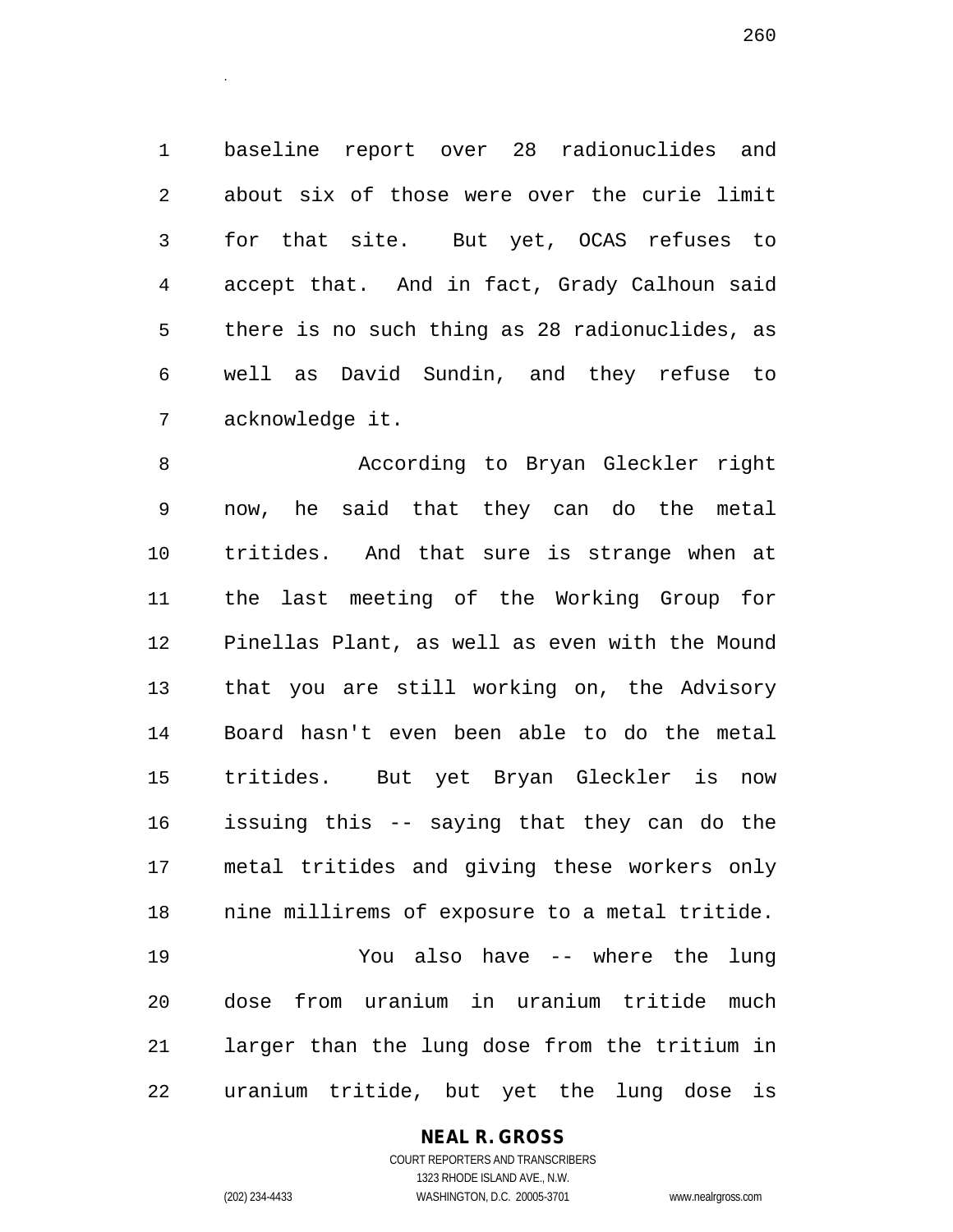never considered from the uranium. You will not add uranium dose to any of the metal tritides. You only consider the tritium.

 Even the ICREP has tract calculations and they also use all three tracts. They use your gastrointestinal, they use your respiratory, and then they also use the lymphatic or the blood. Everything. You have to use all three with metal tritides.

 The DOE handbook also says, even if a worker does not have a bioassay, you are to assume a standard man respiration to calculate because they know that they were exposed.

 This is another issue that I have with regard to the close-out interview. If a claimant does not sign that OCAS-1 form, after 60 days, it is closed. However, it is administratively closed. Now the Department of Labor is also administratively closing and will not do a Probability of Causation.

Now the statute requires the

# **NEAL R. GROSS**

.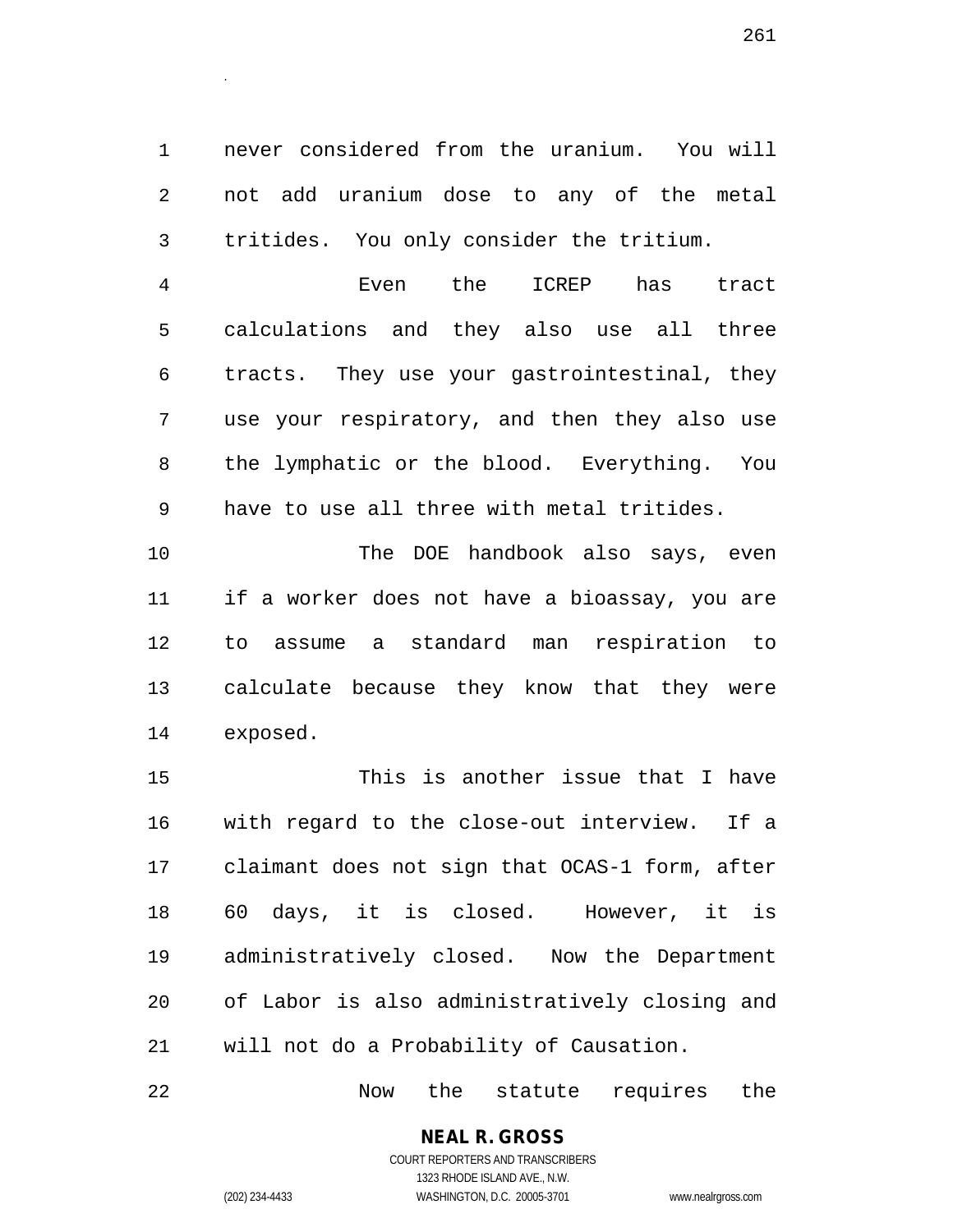Department of Labor to do a Probability of Causation. And it wasn't because the dose reconstruction was not done. The only issue was they did not sign the OCAS-1 form. And then whenever they do sign the OCAS-1 form and they write on it that I disagree that you did not use all the information that we know of into the dose reconstruction and it was not considered, NIOSH will not send it. They will send you another form and say you must not write on the OCAS-1 form.

12 Now when it goes over to the Department of Labor, they then at their hearings will say, well you told them all this stuff that you said you were exposed to and they considered it, which was not the case.

 You have an issue also to where there is a difference between a rework and a review. As a worker advocate, on several of my claims I have asked for a review. And a review, according to your federal regulations, is totally different from a rework.

#### **NEAL R. GROSS**

COURT REPORTERS AND TRANSCRIBERS 1323 RHODE ISLAND AVE., N.W. (202) 234-4433 WASHINGTON, D.C. 20005-3701 www.nealrgross.com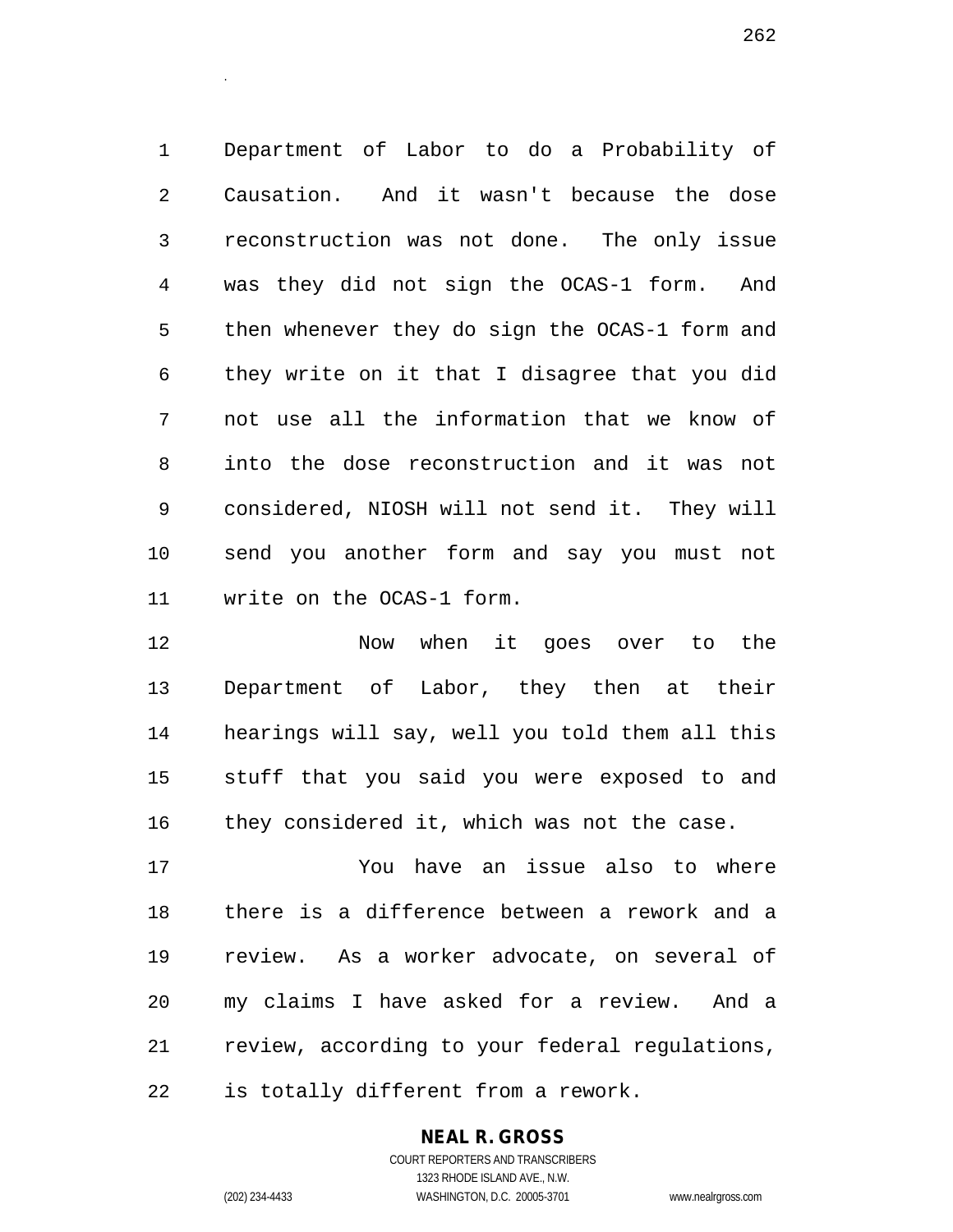A review would go up to Jeff Kotsch's office. He would then send it to NIOSH. NIOSH would then have an individual that had never done that dose reconstruction to that person or that site before and verify that it was valid, and then send it back to Jeff Kotsch, and Jeff Kotsch would send it back down to the District Office or to the FAB. This is not being done. It is being stopped right at Department of Labor.

 You also have the issue to where the claimants will have an occupational history with Department of Labor, tell them their performance of duties, explain to them their duties, and processes that they were exposed to, and also incidents. Well these incidents then are not being given to NIOSH, and NIOSH relies on their interview, but their interview is back in 2003 and 2004. Since then, even the claimant has been made aware of certain issues that they didn't have before.

So we are now in the process of

**NEAL R. GROSS**

.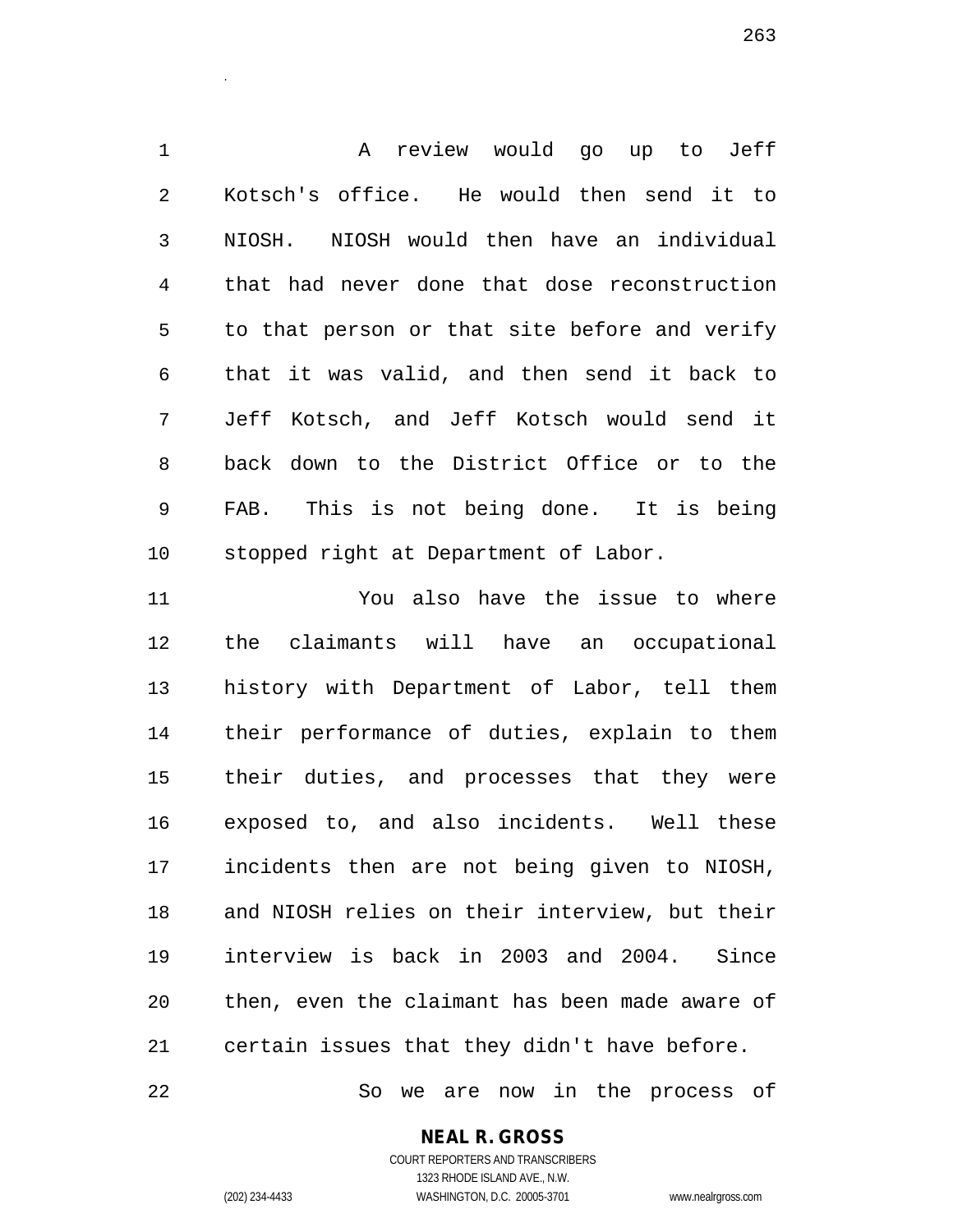trying to update the CATI interview for several of the claimants. This is an issue that -- if you are taking the interview from the claimant, but yet you are not using that information that the claimant gives you, aren't you wasting a lot of time and money? And that is exactly what is happening because in those claimant interviews, even the close- out interviews and we tell you what about this, what about that, oh, it was insignificant. We are not going to consider it. Then why did you do the interview, if you are not going to use the information that the claimants give you?

 You also have a situation to where whenever these dose reconstructions are sent back for a rework, they automatically use the 50 percent instead of the 95 percent. And it doesn't matter if they are just adding a year or if they are adding another cancer. They will automatically deduct it to make sure that it is under the 50 percent Probability of

#### **NEAL R. GROSS**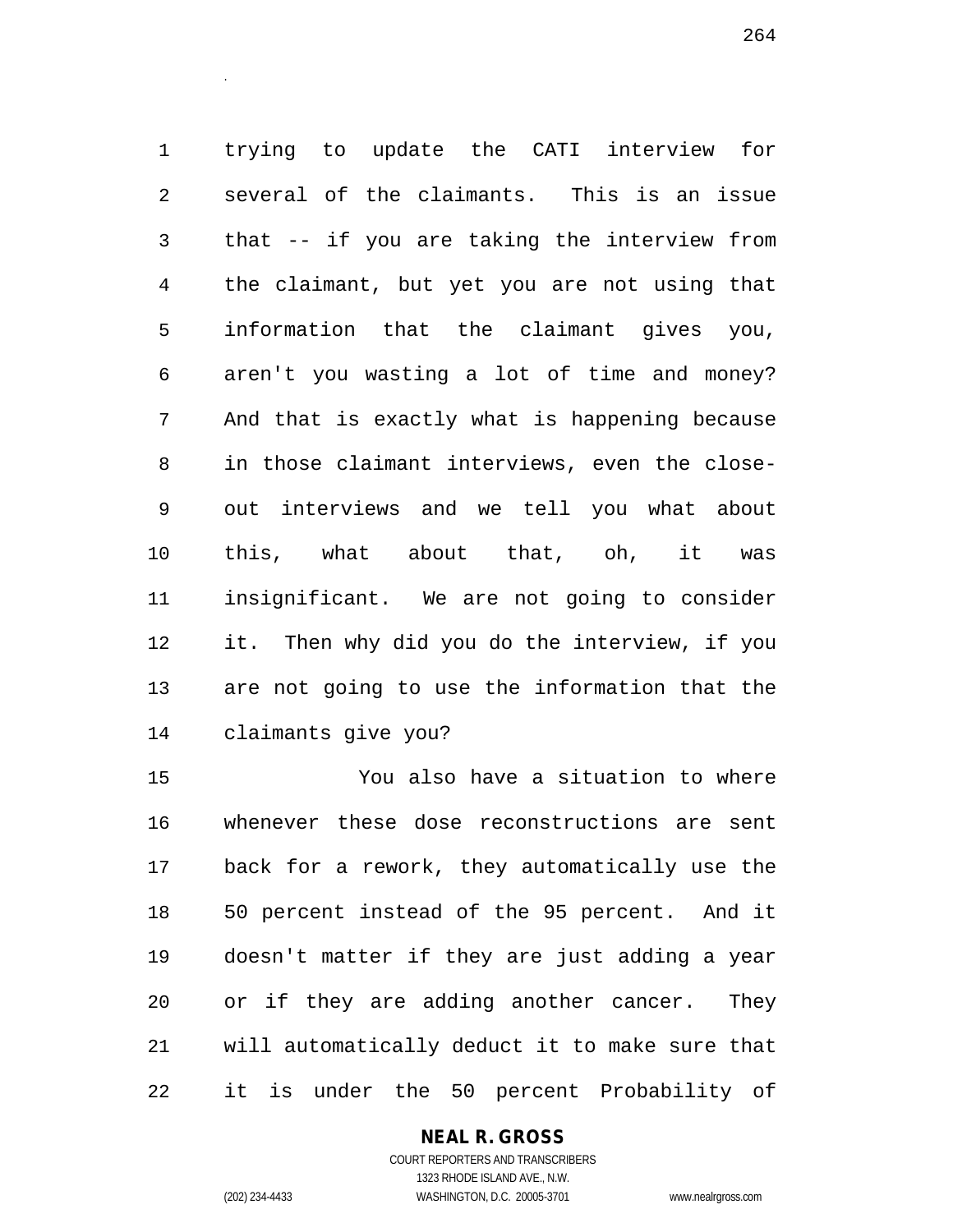Causation.

.

 For example, in one dose reconstruction, the method of applying a maximum of 550 rems per year dose for coworker data at the Pinellas Plant is what we use. Then the next year, whenever she just added another cancer, which was a skin cancer, the coworker data turned out to be 100 millirems per year. Both as a 95 percentile. So how can you use the upper 95th percentile and one year be 550 and the next year be 100? So you have got some issues here as far as consistency across the site. They are not applying the same Technical Basis Documents for every site. The internal dose, your coworker data, to my understanding, the unmonitored dose is the coworker dosimetry dose. But yet the bulletin says the coworker dose is dosimetry dose plus missed dose, and that is not being used at all, specifically at

several of the sites.

22 1 am not only a representative for

COURT REPORTERS AND TRANSCRIBERS 1323 RHODE ISLAND AVE., N.W. (202) 234-4433 WASHINGTON, D.C. 20005-3701 www.nealrgross.com

**NEAL R. GROSS**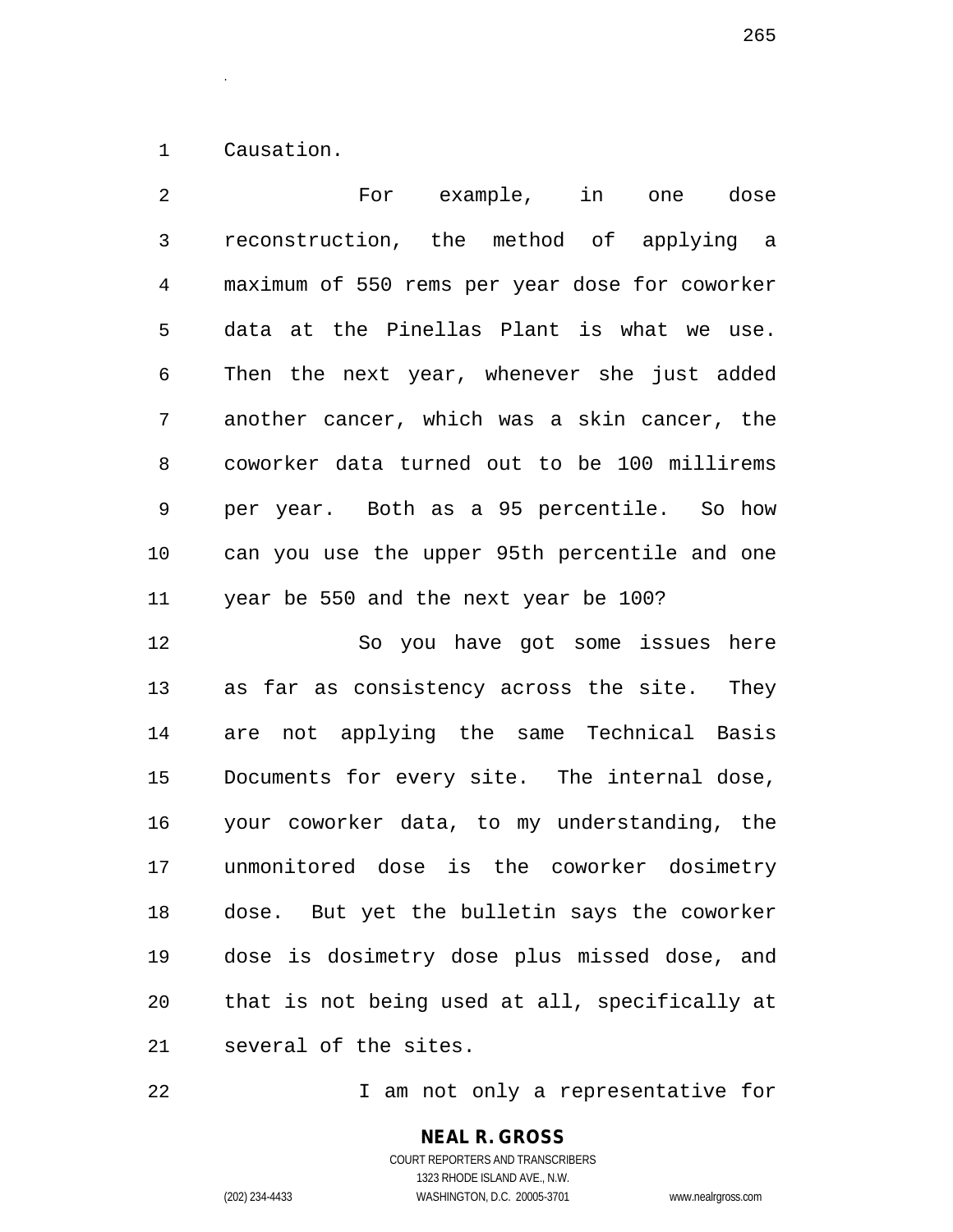Pinellas Plant, but I have seen it at Oak Ridge. I have seen it at Los Alamos, and I have seen it at Savannah River. There is a lot more, but I will be following it up with a letter to the Board. And I would also request that how come the Working Group Committee for Pinellas Plant hasn't met in over a year? Thank you for your time. CHAIRMAN MELIUS: Thank you for your comments. Would anybody else on the phone like to make comments now? (No response.) CHAIRMAN MELIUS: Okay. One last, 16 just to make sure our technology is working. Anybody else on the phone who would like to make public comments now? Anyone? (No response.) CHAIRMAN MELIUS: So this will close the public comment session. We will have another one tomorrow afternoon at 4:30.

#### **NEAL R. GROSS**

.

COURT REPORTERS AND TRANSCRIBERS 1323 RHODE ISLAND AVE., N.W. (202) 234-4433 WASHINGTON, D.C. 20005-3701 www.nealrgross.com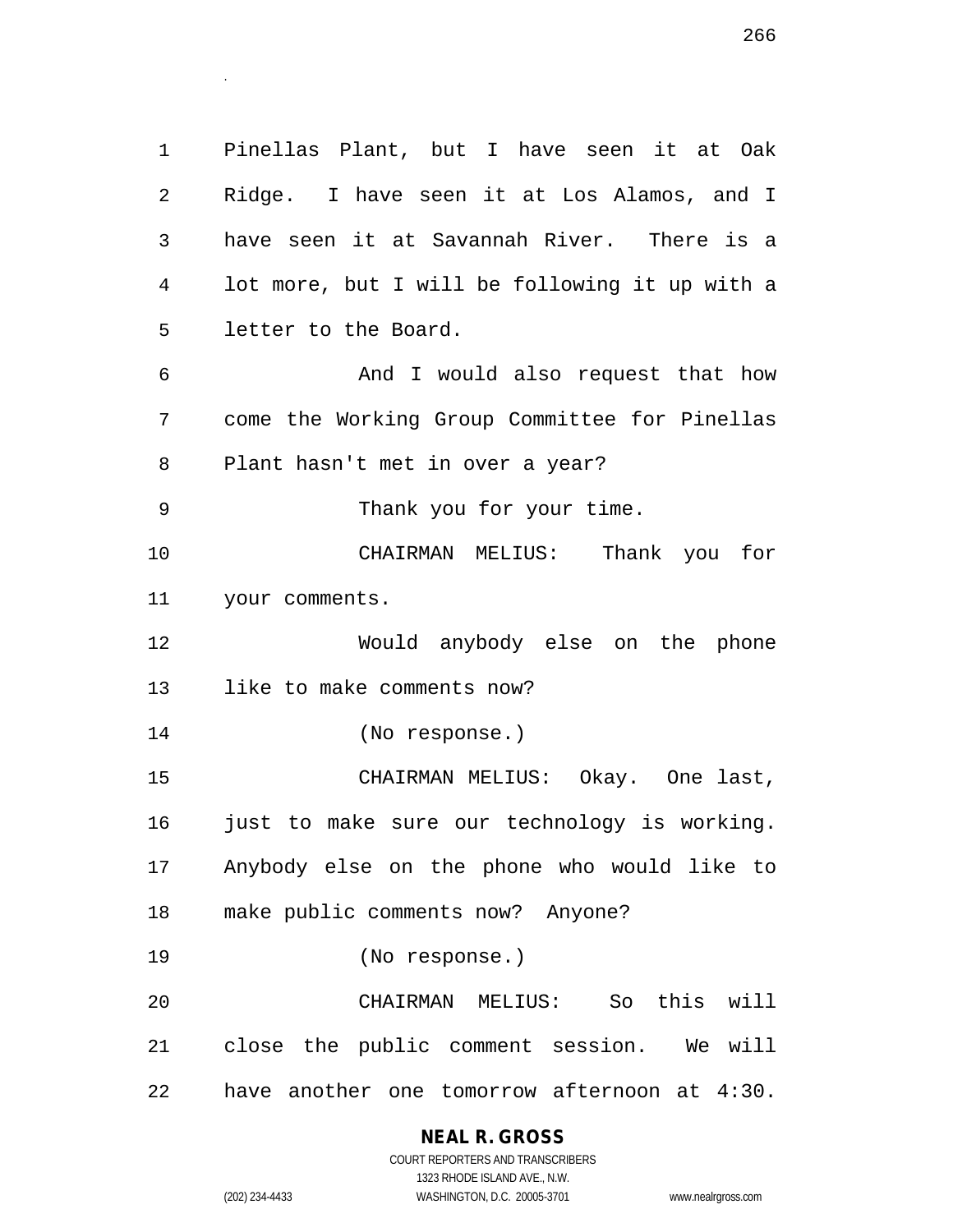Yes?

.

| $\overline{2}$ | MEMBER RICHARDSON: Could I ask a                 |
|----------------|--------------------------------------------------|
| $\mathfrak{Z}$ | question before we finish for the day?           |
| $\overline{4}$ | CHAIRMAN MELIUS: Yes.                            |
| 5              | MEMBER RICHARDSON:<br>have<br>We                 |
| 6              | discussed a procedure for documenting comments   |
| 7              | from the public and tracking the response to     |
| 8              | them. Today we have heard from two workers       |
| 9              | about issues regarding the validity of the       |
| 10             | dosimetry information, how it corresponds to     |
| 11             | information either that they recollect or that   |
| 12             | they have been able to document. I would like    |
| 13             | to be clear that there is a mechanism in place   |
| 14             | for following up on those because I see those    |
| 15             | as extremely important.                          |
| 16             | CHAIRMAN MELIUS:<br>I agree, and                 |
| 17             | there is a mechanism. And we will $--$ is this   |
| 18             | on the agenda? The next meeting, the             |
| 19             | conference call meeting. Some of the time        |
| 20             | constraints in terms of getting<br>this          |
| 21             | information collected and tabulated and back     |
| 22             | Board.<br>So we'll be following up.<br>the<br>to |

## **NEAL R. GROSS**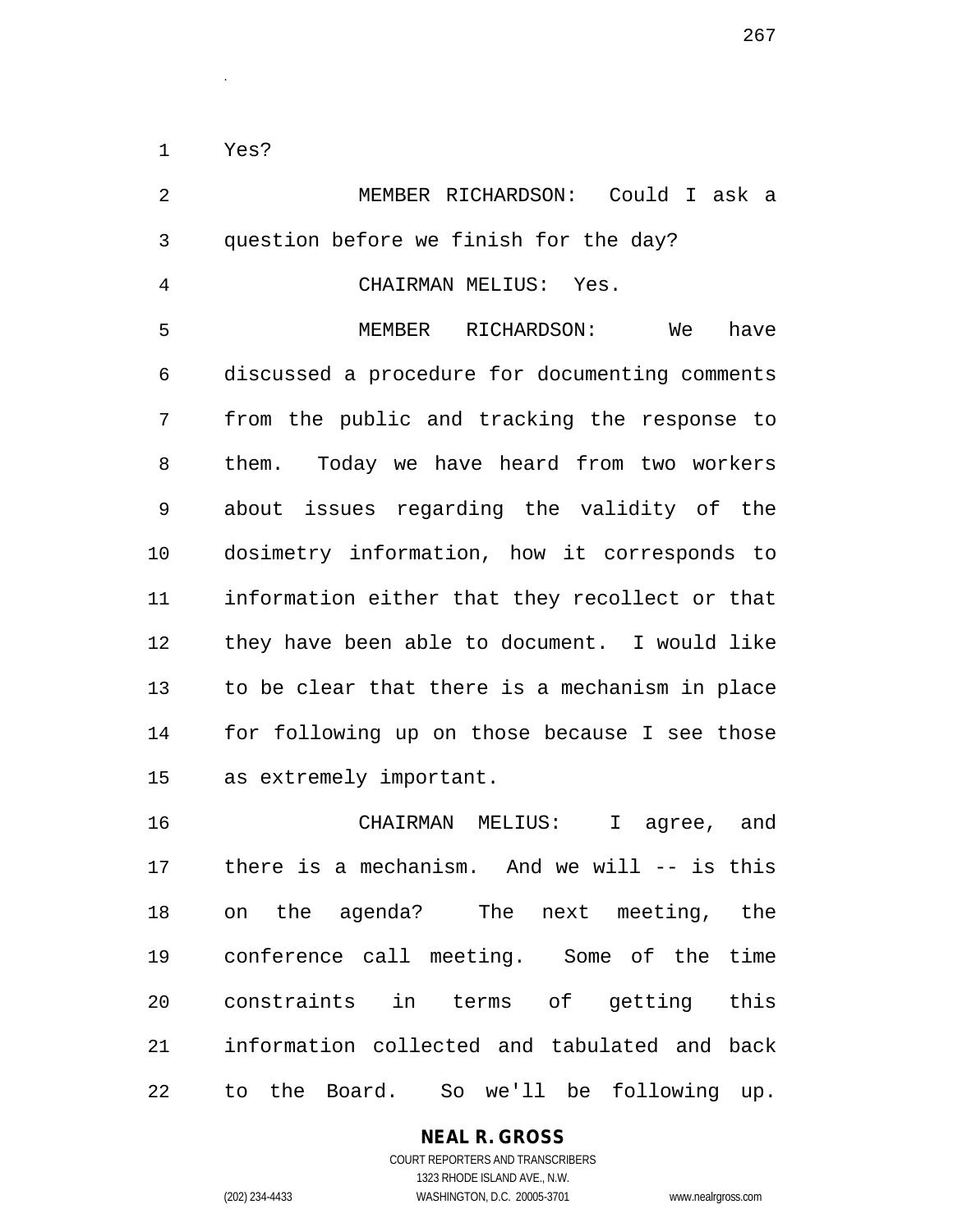There is some delay.

.

 Yes? MEMBER RICHARDSON: I recognize the discretion. One of the things for a specific case, is there a -- I am a new Board Member so it would be useful for me to understand. 8 CHAIR MELIUS: Yes, absolutely. MEMBER RICHARDSON: Is there a mechanism, do we have point of contact information, for example, for each of these individuals? I would be interested in detailed work history information and, for example, quarterly dosimetry information and comparing that against the dose that was used. Does the Board go to that level of audit? CHAIRMAN MELIUS: The Board does not review individual cases. MEMBER RICHARDSON: Can NIOSH do that and provide us with a -- CHAIRMAN MELIUS: NIOSH can. And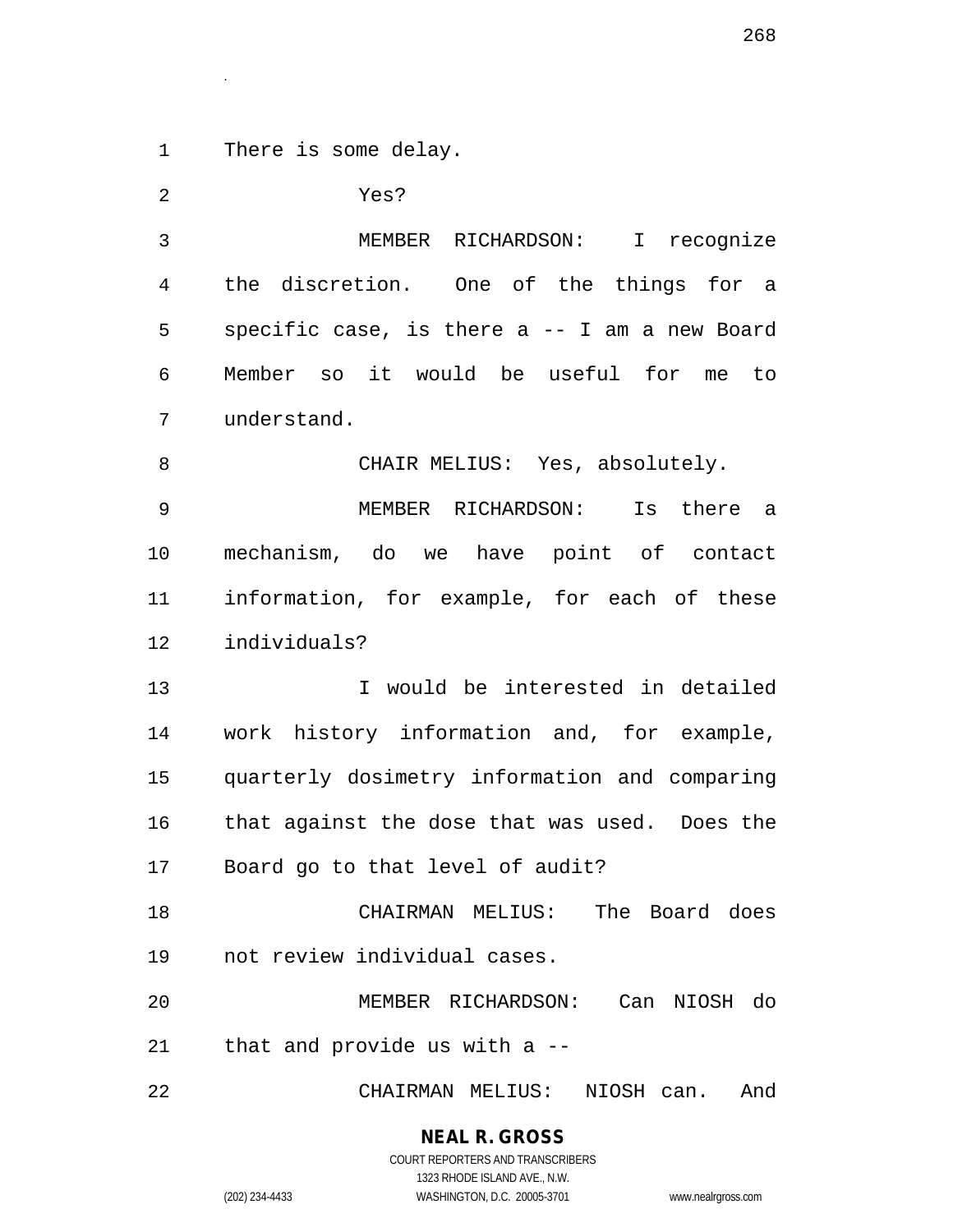part of the reason to track comments is to get follow-up like that. I think in the past we have found that most comments were followed up. Some sort of got lost, and we didn't have good feedback on how that information was being used and making sure that it was.

 What we try to do with people who have concerns about their individual case is - - what we are trying to do now is make sure they are in touch with somebody from NIOSH at this meeting --

12 MEMBER RICHARDSON: Okay.

13 CHAIRMAN MELIUS: -- so that they know.

15 And then if they have individual comments that are relevant to our looking at, for example, Idaho National Lab and the Site Profile review and possibly for the SEC Petition Evaluation, that we then also have that information captured in a way that it is usable. And so we are trying to improve that process, which is part of the tracking.

#### **NEAL R. GROSS**

.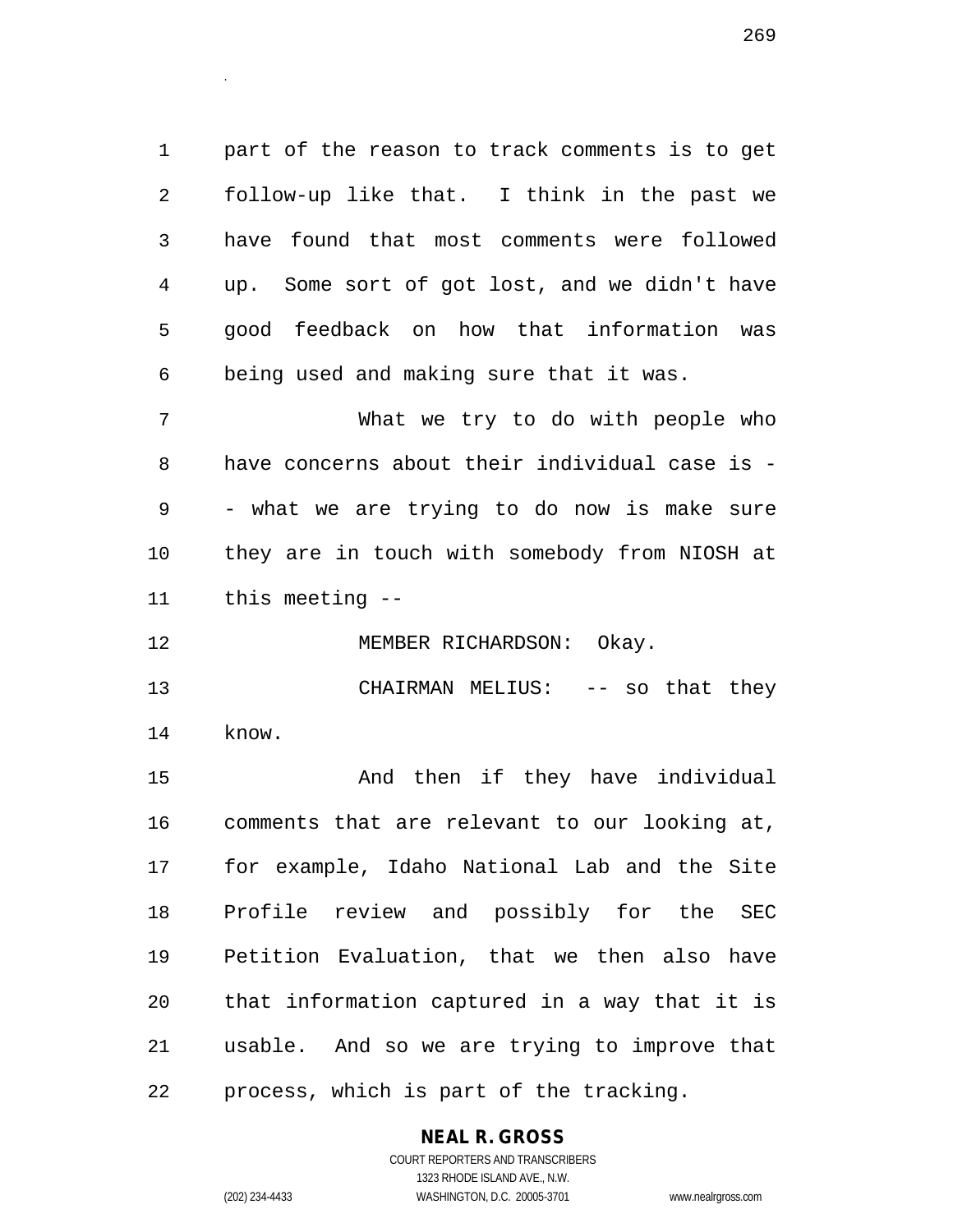MEMBER RICHARDSON: Thank you. That makes sense.

.

 CHAIRMAN MELIUS: The question was is there a mechanism for the feedback to get back to you. There will be more outreach and follow-up on this through the Work Group and through our contractor. But I mean, one of the things that we want to make sure is that we have also captured the contact information for anybody commenting on INL here, obviously. This is one reason we hold these meetings in the different sites around the country, to make sure that we can follow up with you, both of you, and do that.

 Okay, no further public comments. We will adjourn until tomorrow. I am never going to remember the name of this. The outreach session that is being held by DOE and DOL and NIOSH is convening at 6:00 tonight here. And we will reconvene tomorrow morning at 8:15.

(Whereupon at 4:05 p.m., the

## **NEAL R. GROSS**